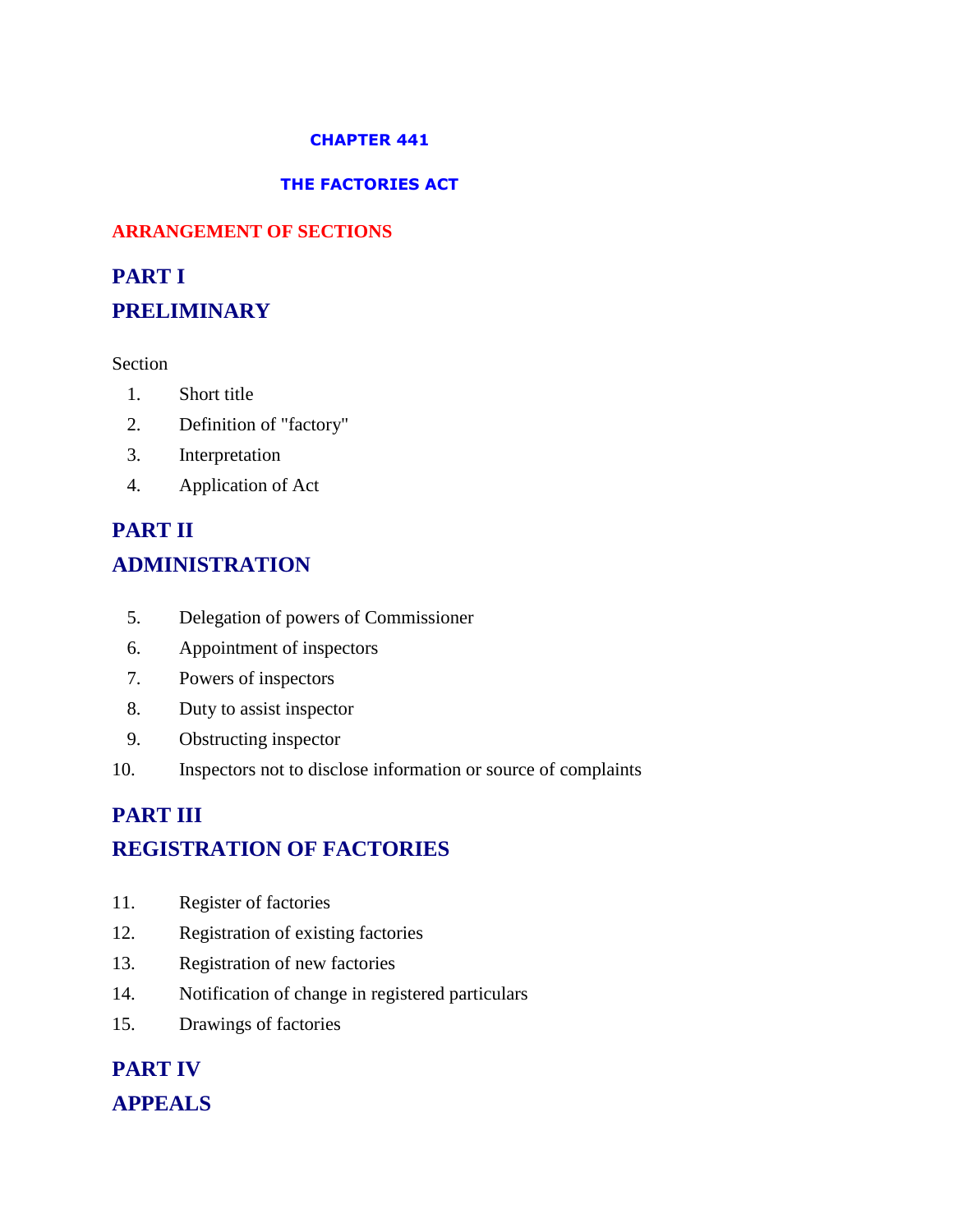- 16. Establishment of Appeals Board
- 17. Appeals to Board
- 18. Powers of Board

## **PART V**

# **HEALTH: GENERAL PROVISIONS**

Section

- 19. Cleanliness
- 20. Overcrowding
- 21. General ventilation
- 22. Lighting
- 23. Sanitary conveniences
- 24. Enforcement of provisions of section 23 by local authority

25. Duty of inspector as to sanitary defects remediable by local authority

26. Medical supervision

## **PART VI**

# **SAFETY: GENERAL PROVISIONS**

- 27. Prime movers
- 28. Transmission machinery
- 29. Other machinery
- 30. Provisions as to unfenced machinery
- 31. Construction and maintenance of fencing
- 32. Construction and supply of machinery
- 33. Vessels containing dangerous substances
- 34. Self-acting machines
- 35. Training and supervision of inexperienced workers
- 36. Floors, steps, stairs, passages and gangways
- 37. Safe means of access and safe place of employment
- 38. Precautions in places where dangerous fumes are liable to be

present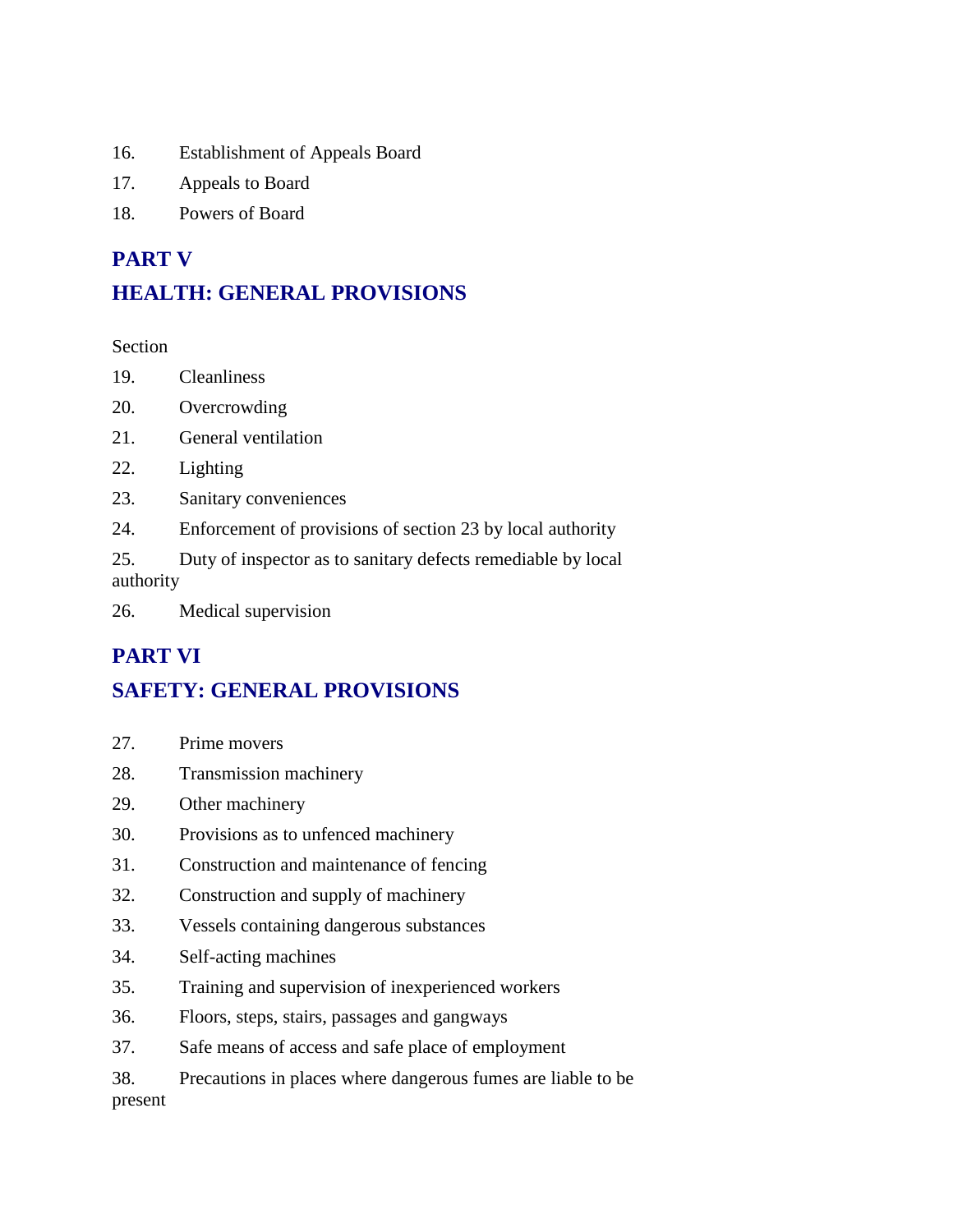39. Precautions with respect to explosive or inflammable dust, gas, vapour or substance

- 40. Prevention and fighting of fire
- 41. Means of escape and warning in case of fire
- 42. Testing and examination of fire warning
- 43. Fire drills
- 44. Regulations for means of escape
- 45. Regulations for fire prevention

46. Regulations for special safety arrangements for the prevention of accidents

## **PART VII**

# **SAFETY: LIFTING MACHINERY**

- 47. Hoists and lifts
- 48. Hoists and lifts used for carrying persons
- 49. Teagle openings and similar doorways
- 50. Hoists and lifts: supplementary provisions and exceptions
- 51. Chains, ropes and lifting tackle
- 52. Cranes and other lifting machines

53. Register of chains, ropes and lifting tackle and lifting machines

# **PART VIII**

# **SAFETY: STEAM BOILERS, ETC.**

- 54. Steam boilers: attachments and construction
- 55. Steam boilers: maintenance, examination and use
- 56. Steam boilers: restriction on entry
- 57. Steam receivers and steam containers
- 58. Air receivers
- 59. Notification before use of steam or air receivers
- 60. Notification of proposed modifications to pressure parts

61. Exceptions as to steam boilers, steam receivers and containers and air receivers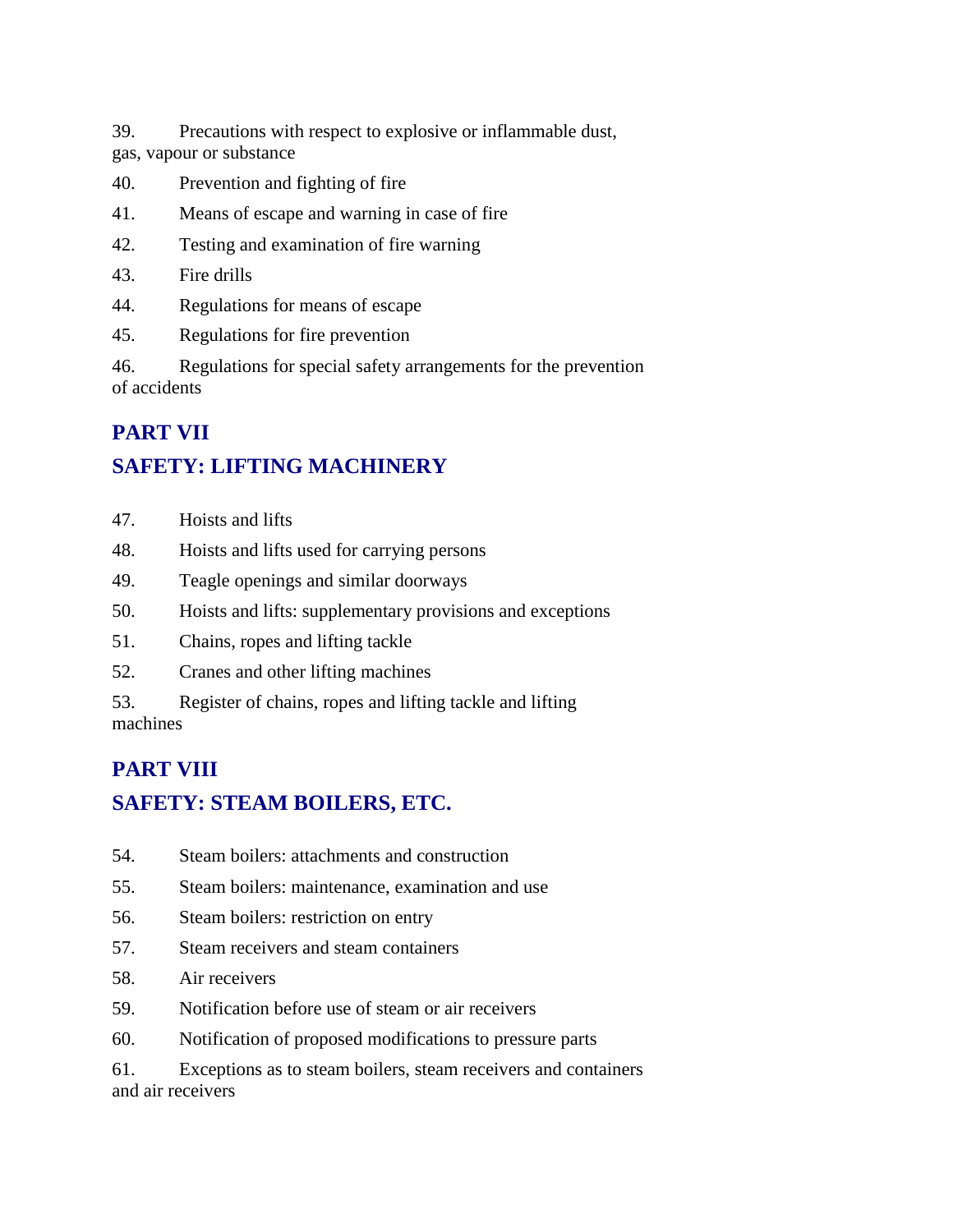62. Interpretation of terms in Part VIII

# **PART IX WELFARE: GENERAL PROVISIONS**

- 63. Drinking water
- 64. Washing facilities
- 65. Accommodation for clothing and change rooms
- 66. Facilities for sitting
- 67. First-aid
- 68. Welfare regulations

#### **PART X**

#### **HEALTH, SAFETY AND WELFARE: SPECIAL PROVISIONS AND REGULATIONS**

#### Section

- 69. Removal of and prevention of inhalation of dust or fumes
- 70. Meals in certain dangerous trades
- 71. Protective clothing, appliances and screening
- 72. Lifting excessive weights
- 73. Power of inspector to require certificate of fitness for work
- 74. Power to make regulations for safety and health
- 75. Power to take samples

#### **PART XI**

#### **NOTIFICATION AND INVESTIGATION OF ACCIDENTS, DANGEROUS OCCURRENCES AND INDUSTRIAL DISEASES**

- 76. Notice of accidents
- 77. Notification of dangerous occurrences
- 78. Industrial diseases
- 79. Regulations extending scope of sections 76 and 78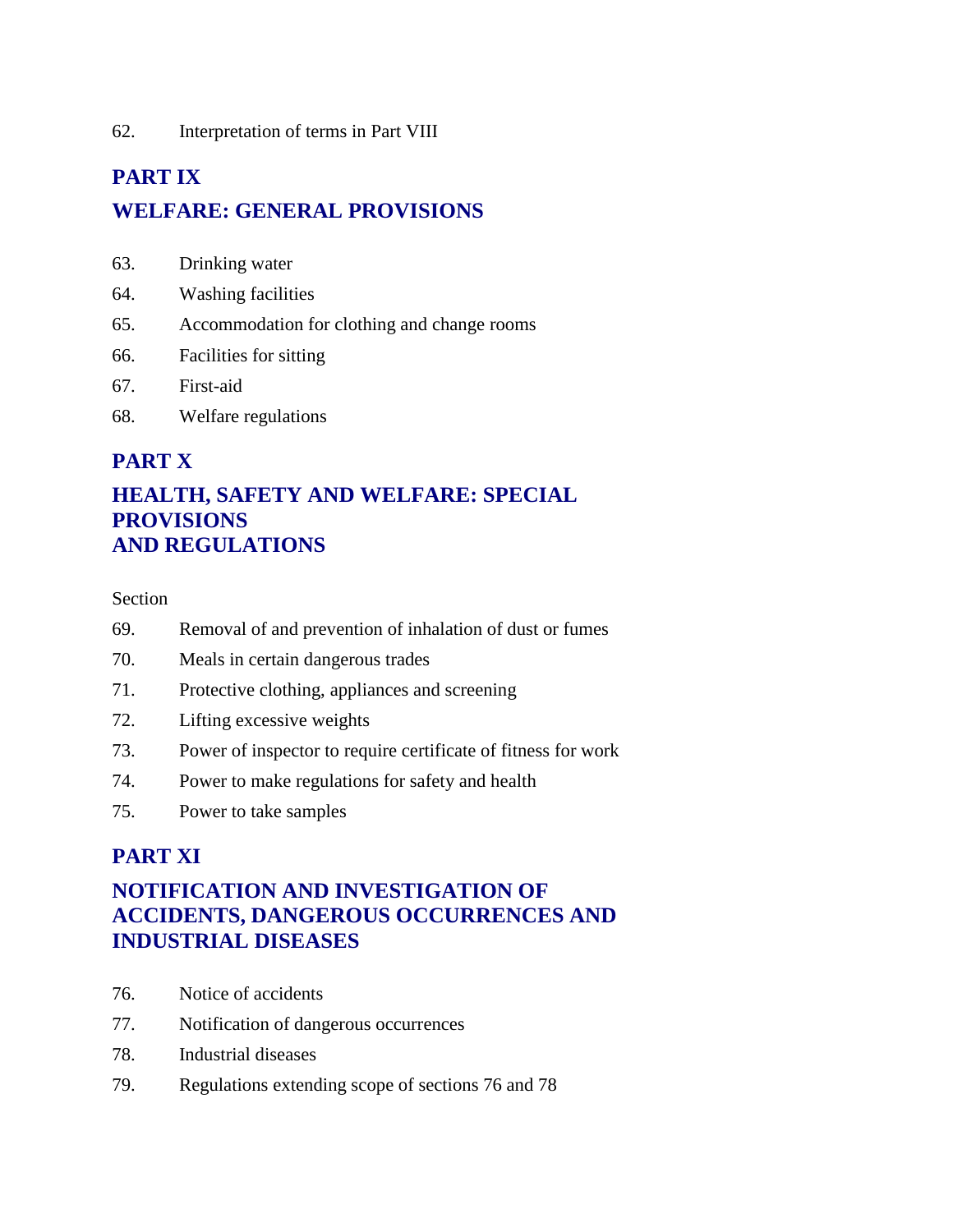# **PART XII SPECIAL APPLICATIONS AND EXTENSIONS**

- 80. Tenement factories
- 81. Parts of buildings let off as separate factories
- 82. Building operations and works of engineering construction
- 83. Mines
- 84. Power to extend application of provisions of Act

# **PART XIII MISCELLANEOUS**

- 85. Posting of abstract of Act, regulations and notices
- 86. General register
- 87. Periodical return of persons employed
- 88. Preservation of registers and records
- 89. Duties of persons employed
- 90. Prohibition of deductions from wages

## **PART XIV**

## **OFFENCES, PENALTIES AND LEGAL PROCEEDINGS**

#### Section

- 91. Offences
- 92. General penalty

 93. Penalty on person actually committing an offence for which other person is primarily liable

 94. Person primarily liable may exempt himself from liability on conviction of actual offender

- 95. Proceedings against persons not primarily liable
- 96. Owner of machine liable in certain cases instead of occupier
- 97. Prosecution of offences
- 98. Special provisions as to evidence
- 99. Power of court to order cause of contravention to be remedied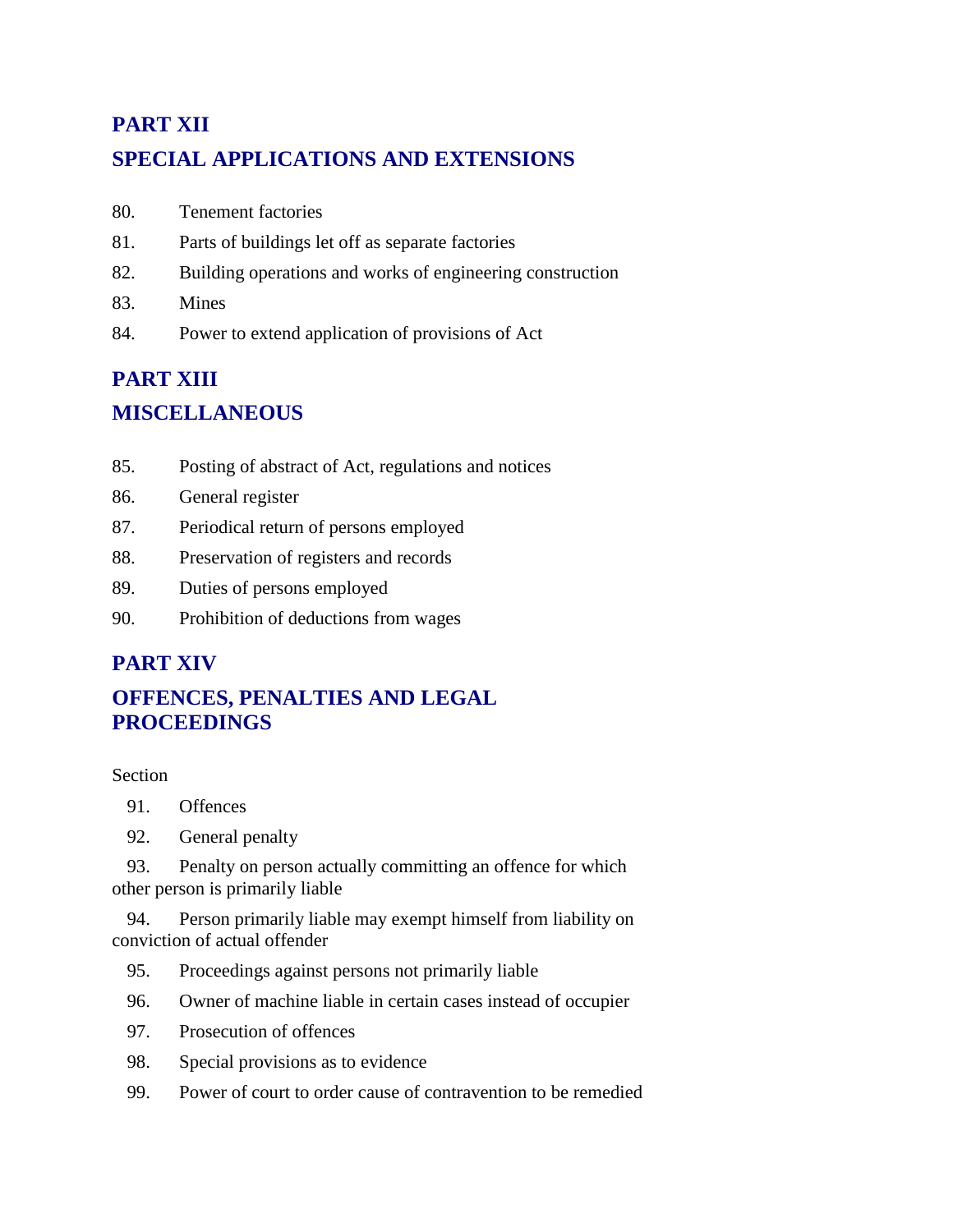100. Service, etc., of documents

101. Power of High Court to modify agreements

102. Power of High Court to apportion expenses

103. Power of Chief Inspector of Factories in relation to dangerous or defective factory

# **PART XV**

#### **GENERAL**

- 104. Penalties
- 105. Regulations

FIRST SCHEDULE-Dangerous occurrences

#### SECOND SCHEDULE-Industrial diseases

# **CHAPTER 441 FACTORIES**

An Act to make further and better provision for the regulation of the conditions of employment in factories and other places as regards the safety, health and welfare of persons employed therein; to provide for the safety, examination and inspection of certain plant and machinery; and to provide for purposes incidental to or connected with the matters aforesaid.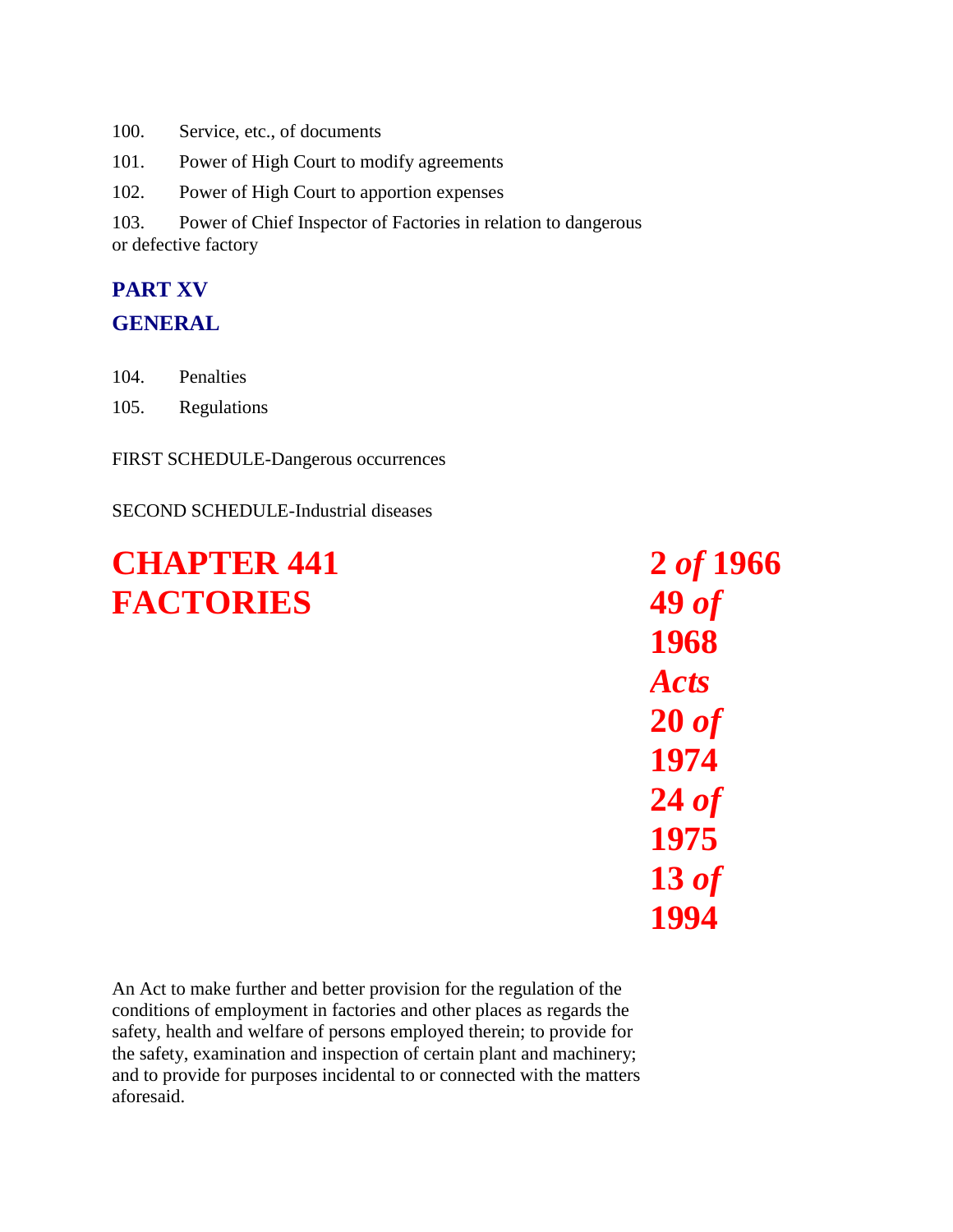[1*st May*, 1967]

## **PART I**

#### **PRELIMINARY**

**1.** This Act may be cited as the Factories Act. Short title

**2.** (1) Subject to the provisions of this section, the expression "factory" means any premises in which, or within the close or curtilage "factory" or precincts of which, persons are employed in manual labour in any process for or incidental to any of the following purposes, namely: Definition of

(*a*) the making or assembling of any article or of part of any article;

(*b*) the altering, repairing, ornamenting, finishing, cleaning or washing or the breaking-up or demolition of any article; or

(*c*) the adapting for sale of any article;

being premises in which, or within the close or curtilage or precincts of which, the work is carried on by way of trade or for purposes of gain and to or over which the employer of persons employed therein has the right of access or control.

(2) Whether or not such premises are factories by virtue of subsection (1), the expression "factory" also includes the following premises in which persons are employed in manual labour, that is to say:

(*a*) any premises in which the business of sorting any articles is carried on as a preliminary to the work carried on in any factory or incidentally to the purposes of any factory;

(*b*) any premises in which the business of washing or filling bottles or containers or packing articles is carried on incidentally to the purposes of any factory;

(*c*) any laundry carried on as ancillary to another business, or incidentally to the purposes of any public institution;

(*d*) any premises in which the construction, reconstruction or repair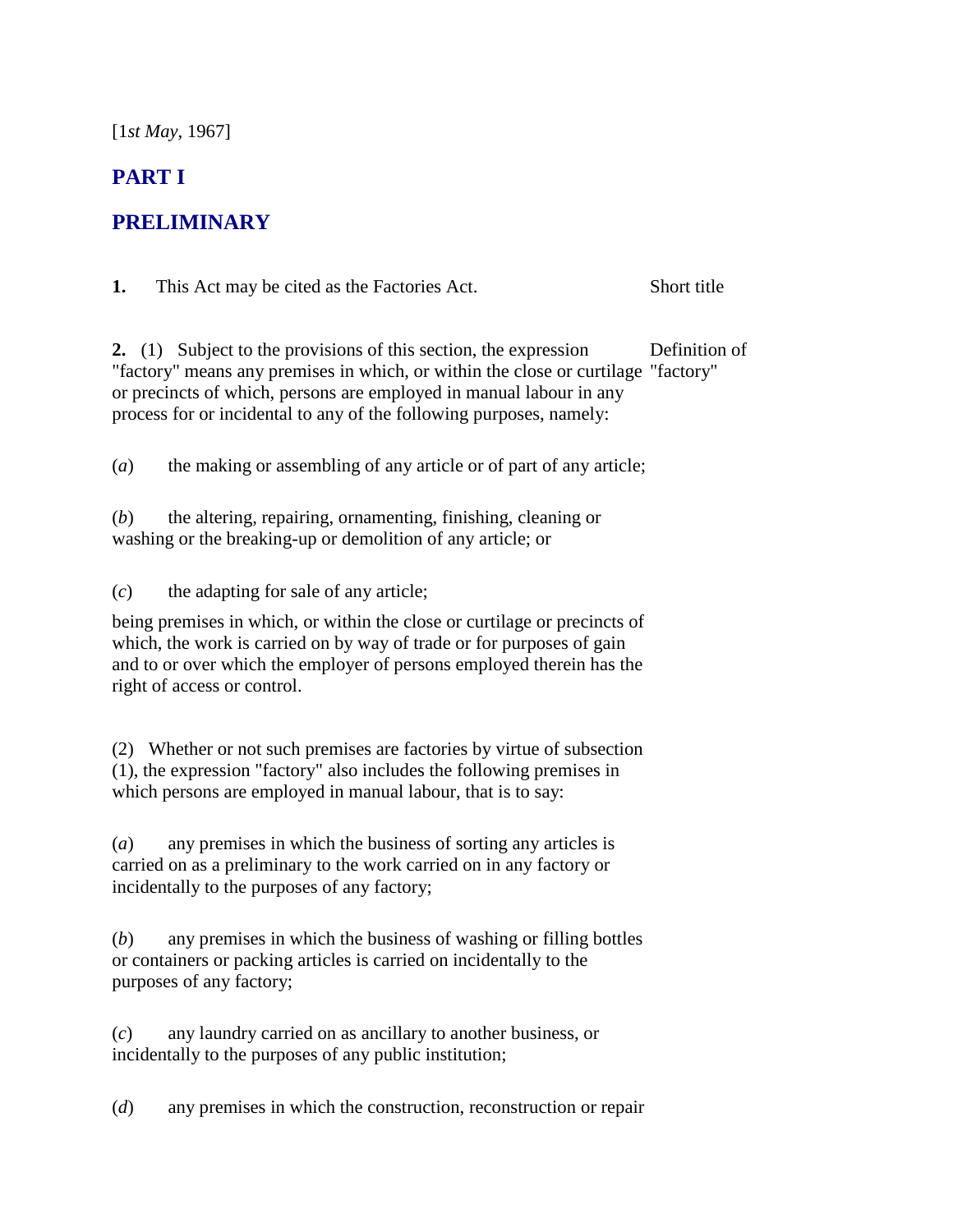of locomotives, vehicles or other plant for use for transport purposes is carried on as ancillary to a transport undertaking or other industrial or commercial undertaking;

(*e*) any premises in which printing by letterpress, lithography, photogravure, or other similar process, or bookbinding is carried on by way of trade or for purposes of gain or incidentally to another business so carried on;

(*f*) any premises in which articles are made or prepared incidentally to the carrying on of building operations or works of engineering construction, not being premises in which such operations or works are being carried on;

(*g*) any premises in which persons are regularly employed in the generating, transforming or controlling of electrical energy for supply by way of trade or for supply for the purposes of any industrial or commercial undertaking;

(*h*) any premises in which mechanical power is used for the purposes of or in connection with a public water supply;

(*i*) any sewage works in which mechanical power is used and any pumping station used in connection with any sewage works; and

(*j*) any premises in which the refrigeration of any article is carried on by way of trade or for purposes of gain, except where such refrigeration is incidental to the conduct of a business engaged mainly in the sale of goods by retail.

(3) Any line or siding, not being part of a railway, which is used in connection with and for the purposes of a factory, shall be deemed to be part of the factory; and if any such line or siding is used in connection with more than one factory belonging to different occupiers, the line or siding shall be deemed to be a separate factory.

(4) A part of a factory may, with the approval in writing of the Commissioner, be taken to be a separate factory and two or more factories may, with the like approval, be taken to be a single factory.

(5) Any workplace in which, with the permission of or under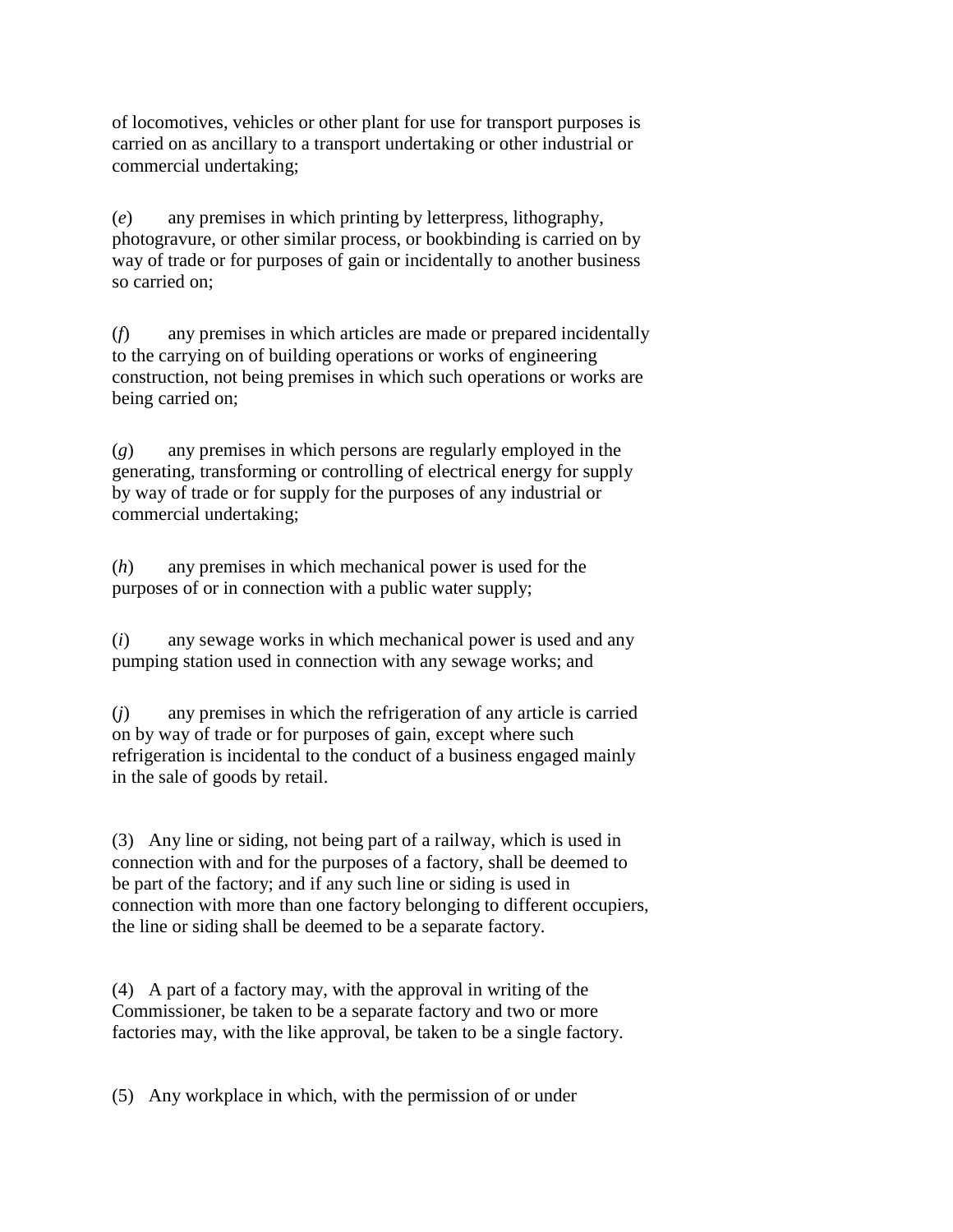agreement with the owner or occupier, two or more persons carry on any work which would constitute such workplace a factory if the persons working therein were in the employment of the owner or occupier shall be deemed to be a factory for the purposes of this Act, and, in the case of any such workplace not being a tenement factory or part of a tenement factory, the provisions of this Act shall apply as if the owner or occupier of the workplace were the occupier of the factory and the persons working therein were persons employed in the factory.

(6) Where a place situate within the close, curtilage or precincts forming a factory is solely used for some purpose other than the processes carried on in the factory, that place shall not be deemed to form part of the factory for the purposes of this Act, but shall, if otherwise it would be a factory, be deemed to be a separate factory.

(7) Premises shall not be excluded from the definition of a factory by reason only that they are open air premises.

(8) Any premises belonging to or in occupation of the Republic or any local or other public authority shall not be deemed not to be a factory, and building operations or works of engineering construction undertaken by or on behalf of the Republic or any such authority shall not be excluded from the operation of this Act, by reason only that the work carried on thereat is not carried on by way of trade or for purposes of gain.

**3.** (1) In this Act, unless the context otherwise requires- "article" includes any solid, liquid or gas, or any combination thereof; Cap. 28

"bodily injury" includes injury to health;

"boiler book" means a book kept in accordance with the provisions of subsection (11) of section *fifty-five*;

"building operation" means the construction, structural alteration, repair or maintenance of a building (including repainting, redecoration and external cleaning of the structure), the demolition of a building, and the preparation for and laying the foundation of an intended building, but does not include any operation which is a work of engineering construction within the meaning of this Act;

"child" means a person under the apparent age of fourteen years;

"class or description", in relation to factories, includes a group of factories described by reference to locality;

Interpretation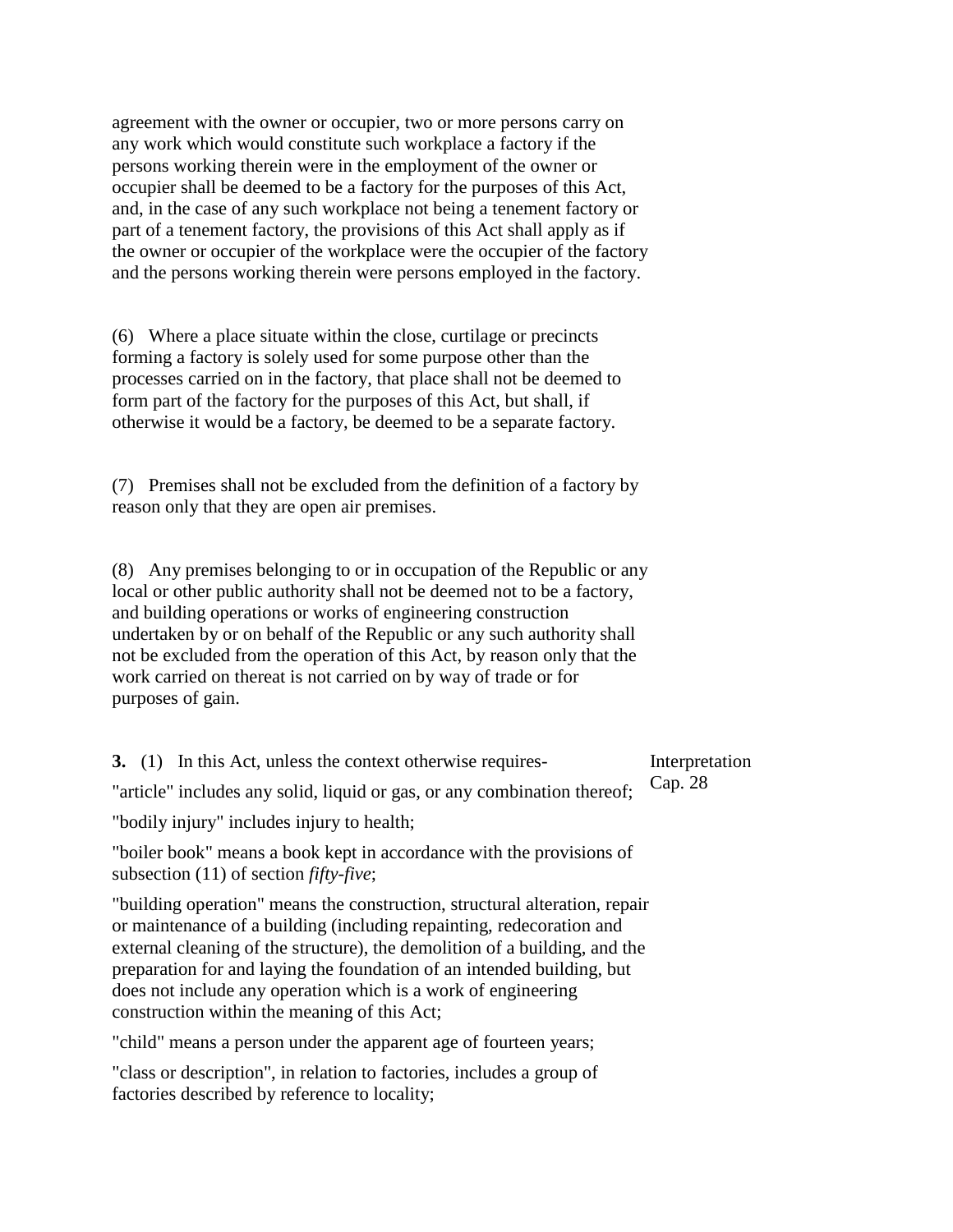"Commissioner" means the Labour Commissioner;

"competent person", in relation to any particular duty or function, means a person who has had adequate training and experience to enable him to perform that duty or function;

"driving-belt" includes any driving strap or rope;

"electricity substation" means any premises, or part thereof, in which no person is regularly employed and in which electrical energy is transformed or converted to or from pressure above medium pressure if such premises or part thereof are large enough for a person to enter after the apparatus is in position;

"fume" includes gas and vapour;

"general register" means a register kept under the provisions of section *eighty-six*;

"harbour" includes any harbour properly so called, whether natural or artificial, and any estuary, navigable river, pier, jetty or other works in or at which craft can obtain shelter, or ship or unship goods or passengers;

"inspector" means the Chief Inspector of Factories or any other inspector appointed under the provisions of section *six*;

"machinery" includes any driving-belt;

"magistrate" means a magistrate empowered under the Subordinate Courts Act to hold a subordinate court of the first or second class;

"maintained" means maintained in an efficient state, in efficient working order and in good repair;

"medium pressure" means a difference of electrical potential between any two conductors, or between a conductor and earth, in a system normally exceeding 250 volts but not exceeding 650 volts at the point where the electrical energy is used;

"occupier" means the person or persons in actual occupation of a factory, whether the owner or not;

"owner" means the person for the time being receiving the rents or profits of the premises in connection with which the word is used, whether on his own account or as agent or trustee for any other person, or who would so receive the same if the premises were let;

"plant" includes any equipment, gear, machinery, apparatus or appliance, or any part thereof;

"prime mover" means every engine, motor or other appliance which provides mechanical energy derived from steam, water, wind, electricity, the combustion of fuel or other source;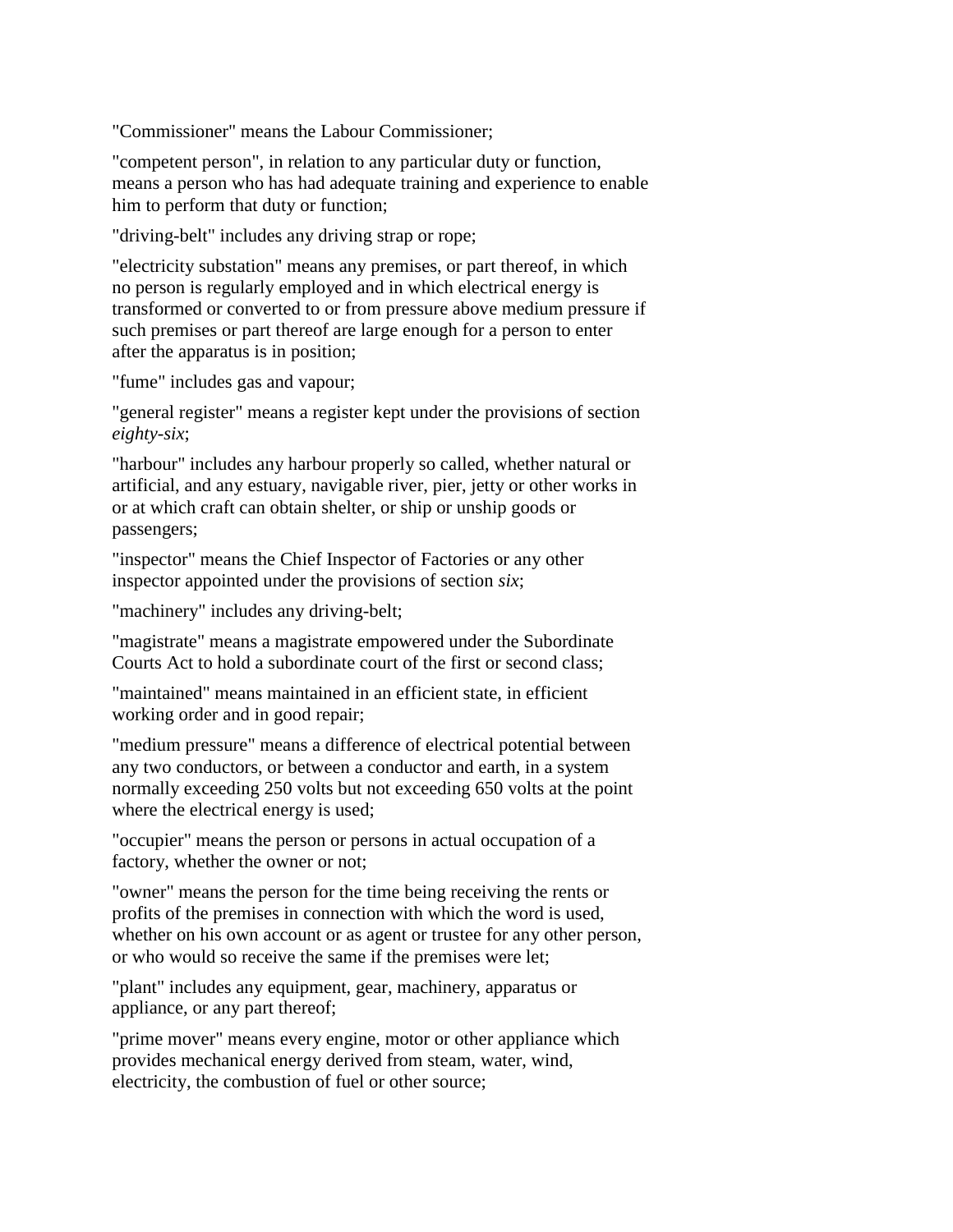"process" includes the use of any locomotive;

"railway" means any railway used for the purpose of public traffic, whether passenger, goods or other traffic, and includes any works of the railway company or railway authority connected with a railway;

"sanitary convenience" includes a privy, urinal, pail closet, pit closet, earth closet, chemical closet and water closet;

"standard specification" means a specification of construction approved from time to time by the British Standards Institution, and includes a specification which, in the opinion of the Commissioner, in any case, is equivalent to a specification approved by that Institution;

"tenement factory" means any premises where mechanical power from any prime mover within the close or curtilage of the premises is distributed for use in manufacturing processes to different parts of the same premises occupied by different persons in such manner that those parts constitute separate factories;

"transmission machinery" means every shaft, wheel, drum, pulley, system of fast and loose pulleys, coupling, clutch, driving-belt or other device by which the motion of a prime mover is transmitted to or received by any machine or appliance;

"work of engineering construction" means the construction of any railway line or siding, otherwise than upon an existing railway, the construction of any road, and the construction, structural alteration, repair (including repointing and repainting) or demolition of any dock, harbour, inland navigation, tunnel, bridge, viaduct, waterworks, reservoir, pipeline (for whatever purpose required), aqueduct, sewer, sewage works or gasholder, and includes such other works as the Minister may by regulation specify;

"young person" means a person who has attained the apparent age of fourteen years but who has not attained the apparent age of eighteen years.

(2) A woman, child or young person who works in a factory, whether for wages or otherwise, either in a process or in cleaning any part of the factory used for any process, or in cleaning or oiling any part of the machinery or plant, or in any other kind of work whatsoever incidental to or connected with the process or connected with the article made or otherwise the subject of the process therein, shall, save as is otherwise provided by this Act, be deemed to be employed therein for the purposes of this Act or of any proceedings thereunder.

(3) A young person who works in a factory, whether for wages or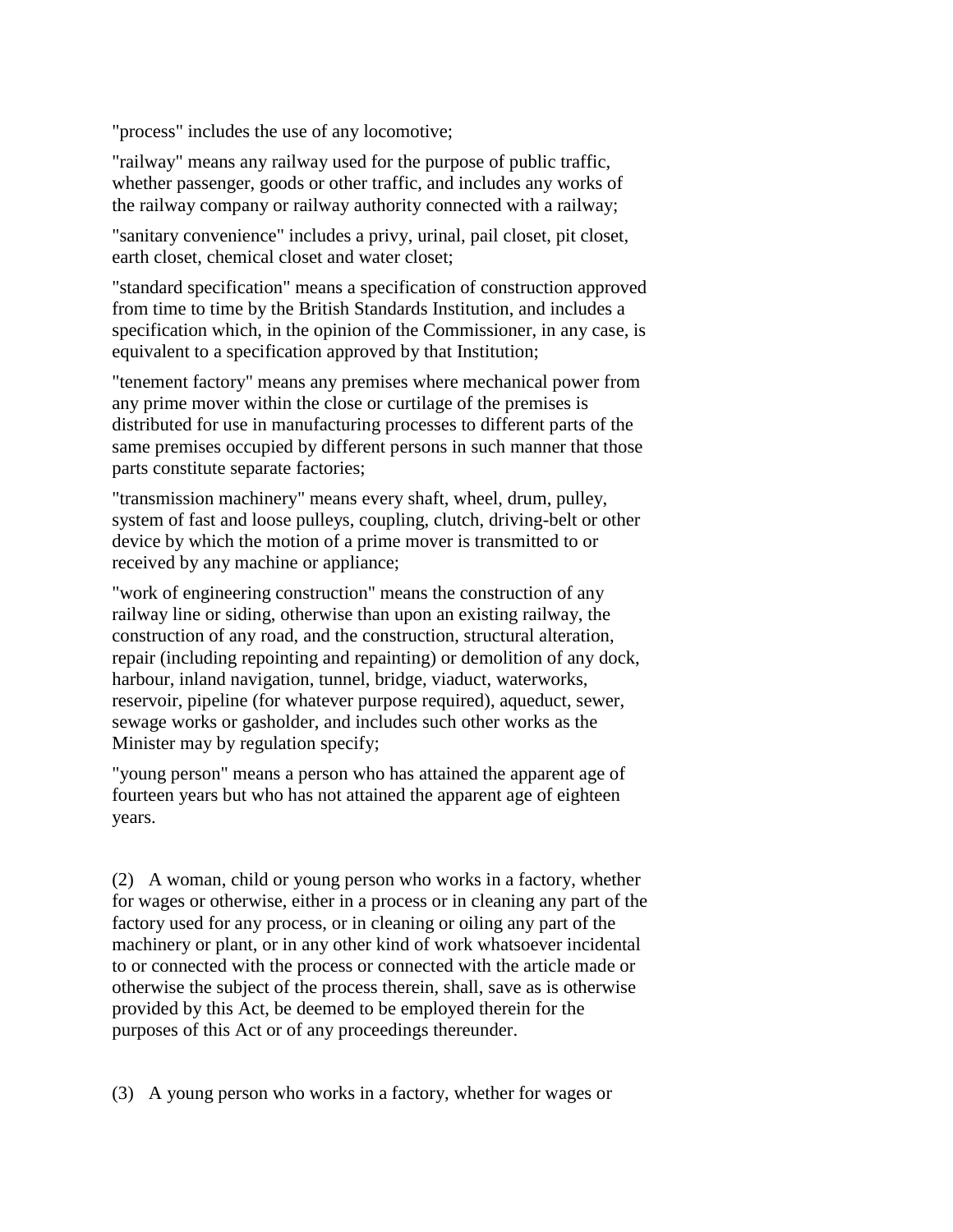otherwise, in collecting, carrying or delivering goods, carrying messages or running errands shall be deemed to be employed in such factory for the purposes of this Act or of any proceedings thereunder.

(4) For the purposes of this Act, an apprentice shall be deemed to be a person employed.

(*As amended by Act No.* 24 *of* 1975)

**4.** (1) Save as in this Act otherwise expressly provided, the provisions of this Act shall apply only to factories as defined by this Act but shall, except where the contrary intention appears, apply to all such factories. Application of Act

(2) The provisions of this Act shall apply to any factories belonging to or in occupation of the Republic and to building operations and works of engineering construction undertaken by or on behalf of the Republic.

## **PART II**

#### **ADMINISTRATION**

**5.** The Commissioner may delegate to any other public officer in writing and subject to such restrictions, reservations, exceptions and conditions as he may think fit, all or any of the powers conferred upon Commissioner him by or under this Act. Delegation of powers of

**6.** (1) There shall be appointed as public officers a Chief Inspector of Appointment of Factories and such other inspectors as shall be necessary for the proper inspectors administration of this Act.

(2) Every inspector shall be furnished with a certificate of appointment in the prescribed form, and when visiting a factory or place to which any of the provisions of this Act apply shall, if required, produce such certificate to the occupier of or other person holding a responsible position of management at the factory or place.

(*As amended by Act No*. 24 *of* 1975)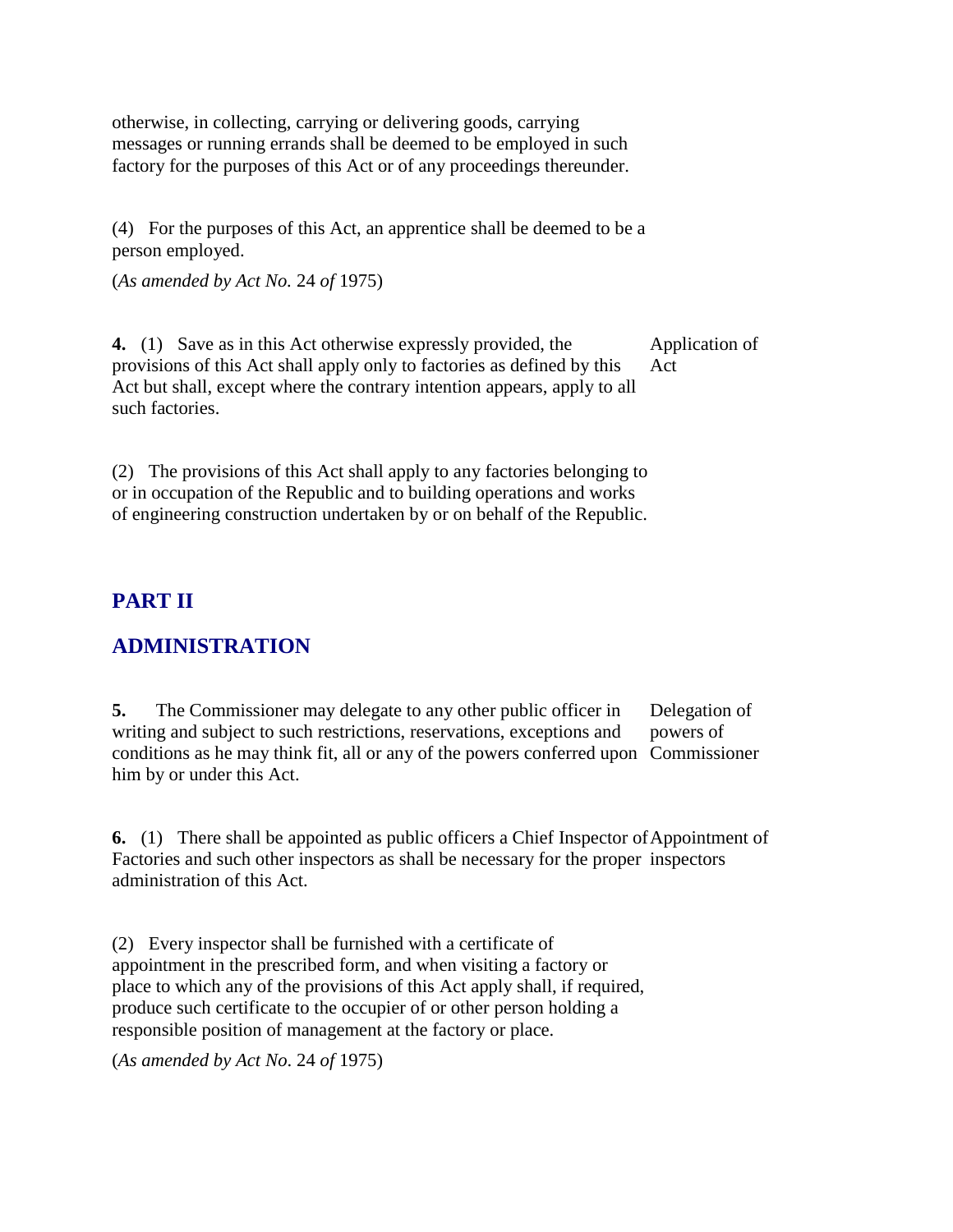**7.** An inspector shall, for the purposes of this Act, have power-

Powers of inspectors

(*a*) to enter, inspect and examine, by day and night, any factory, and every part thereof, when he has reasonable cause to believe that any person is employed therein, and to enter, inspect and examine by day any place which he has reasonable cause to believe to be a factory and any part of any building of which a factory forms part and in which he has reasonable cause to believe that explosive or highly inflammable materials are stored or used;

(*b*) to take with him a police officer if he has reasonable cause to apprehend any serious obstruction in the execution of his duty;

(*c*) to require the production of the registers, certificates, notices and documents required under the provisions of this Act to be kept and to inspect, examine and copy any of them;

(*d*) to make such examination and inquiry as may be necessary to ascertain whether the provisions of this Act are complied with in respect of any factory and of any persons employed therein;

(*e*) to require any person whom he finds in any factory to give such information as it is in his power to give as to who is the occupier of the factory;

(*f*) to examine, either alone or in the presence of any other person, as he thinks fit, with respect to matters under this Act, the occupier, or any person whom he finds in a factory or whom he has reasonable cause to believe to be or to have been within the preceding three months employed in a factory, and to require every such person to be so examined and to sign a declaration of the truth of the matters respecting which he has been so examined:

Provided that no person shall be required under this paragraph to answer any question or to give any evidence tending to incriminate himself;

(*g*) in the case of an inspector who is a medical practitioner, to carry out such medical examinations as may be necessary for the purposes of his duties under this Act; and

(*h*) to exercise such other powers as may be necessary for carrying this Act into effect.

**8.** The occupier of every factory and his agents and servants shall furnish the means required by an inspector as necessary for an entry, inspection, examination, inquiry, the taking of samples, or otherwise for the exercise of his powers under this Act in relation to that factory.

Duty to assist inspector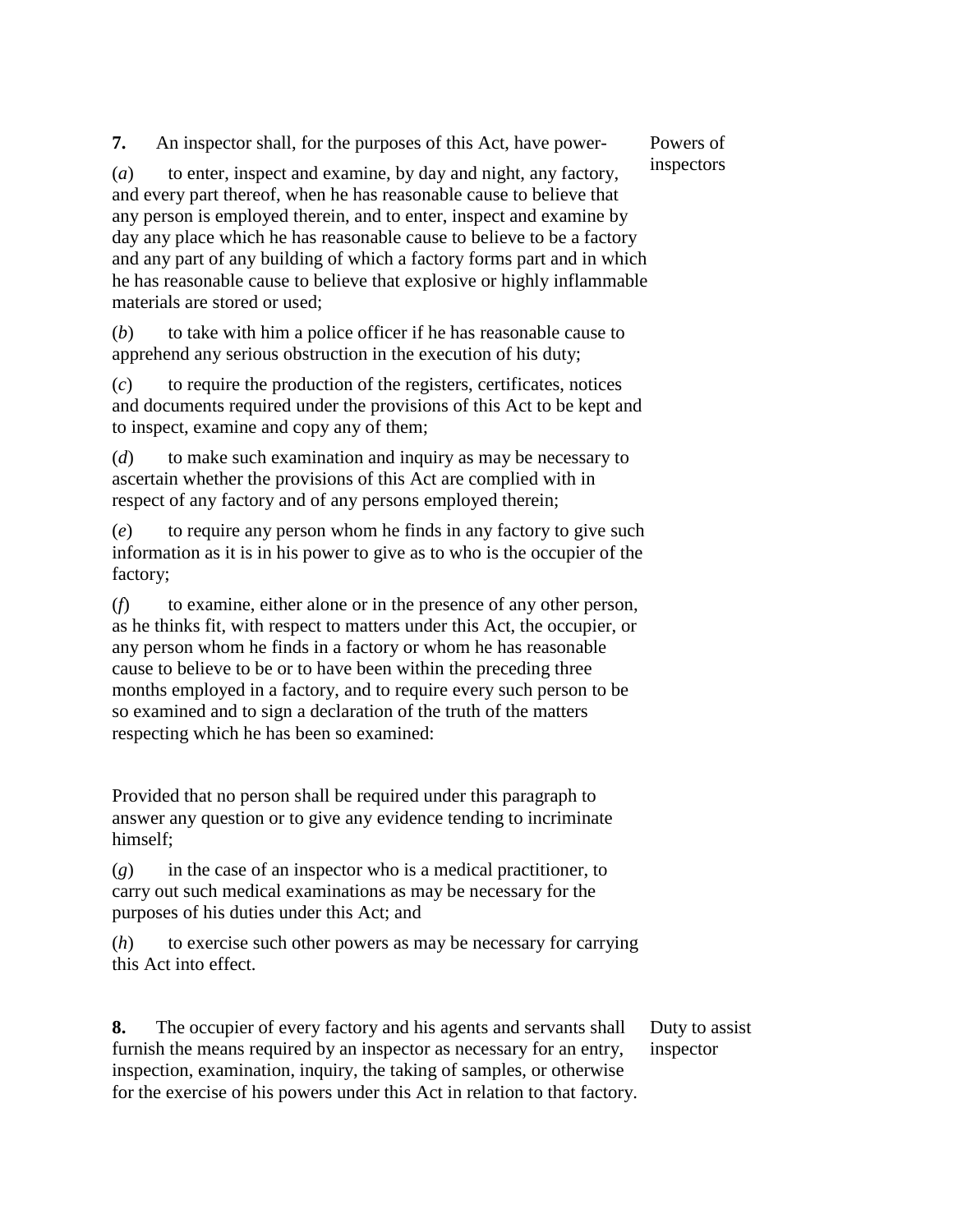**9.** (1) No person shall obstruct an inspector in the execution of his duties under this Act. **Obstructing** inspector

(2) If any person wilfully delays an inspector in the exercise of any power under this Part, or fails to comply with the requisition of an inspector in pursuance of this Part, or to produce any register, certificate, notice or document which he is required by or in pursuance of this Act to produce, or wilfully withholds any information as to who is the occupier of any factory or conceals or prevents, or attempts to conceal or prevent, a person from appearing before or being examined by an inspector, that person shall be deemed to obstruct an inspector in the execution of his duties under this Act.

(3) Any person who obstructs an inspector shall be guilty of an offence and liable on conviction to a fine not exceeding three hundred penalty units or to imprisonment for a period not exceeding one month.

(*As amended by Act No.* 13 *of* 1994)

**10.** (1) No inspector shall, save in the performance of his duty, publish or disclose to any person the details of any manufacturing, commercial or working process which may come to his knowledge in the course of his duties.

Inspectors not to disclose information or source of complaints

(2) Unless authorised by the complainant, an inspector shall not divulge to any person the source of any complaint bringing to his notice any defect or breach of the provisions of this Act and shall give no intimation to any owner, occupier or employer or a representative of such owner, occupier or employer that a visit of inspection was made in consequence of the receipt of such a complaint.

(3) Any inspector who contravenes the provisions of subsection (1) or (2) shall be guilty of an offence.

#### **PART III**

#### **REGISTRATION OF FACTORIES**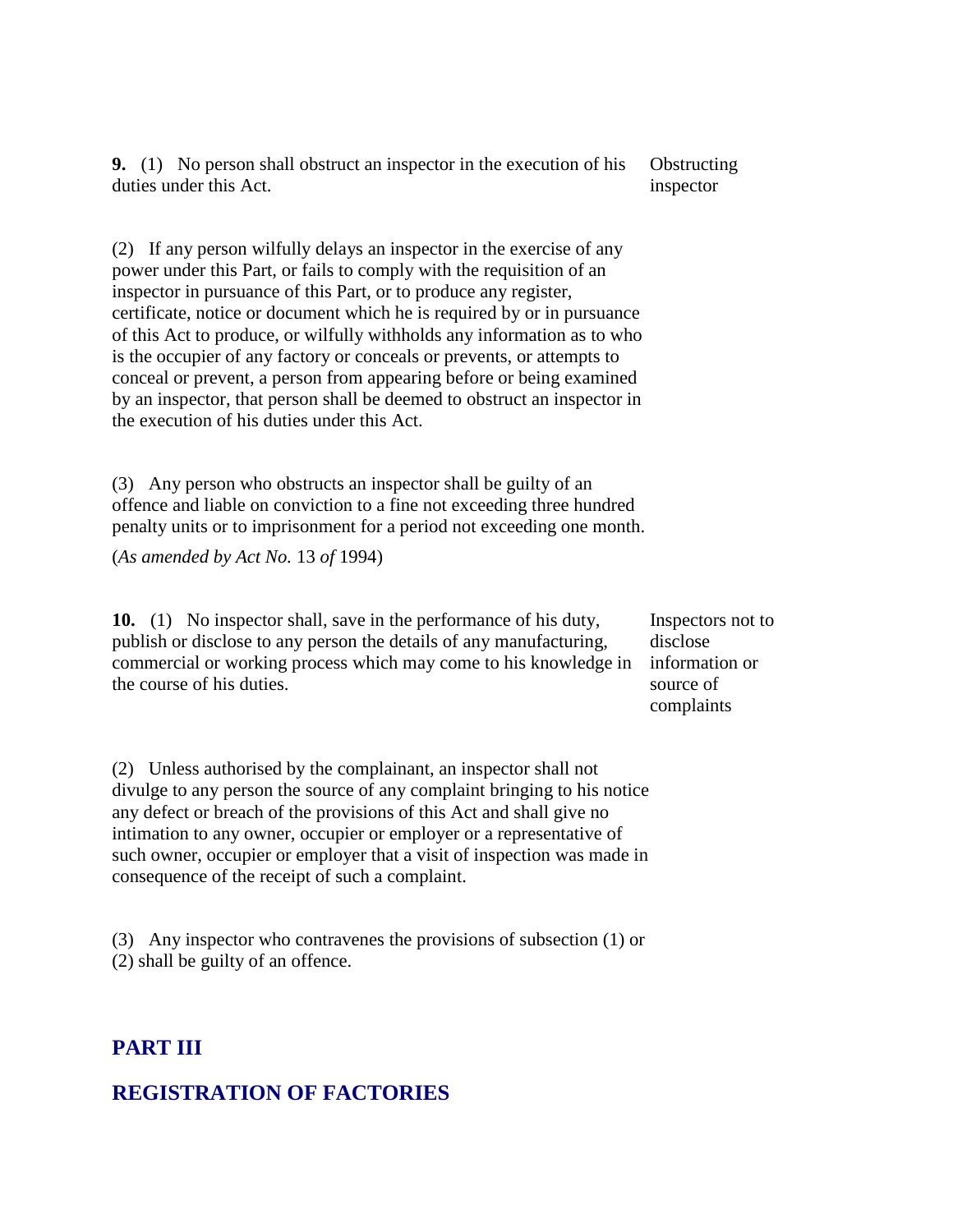**11.** The Commissioner shall maintain a register of factories, in which he shall cause to be entered such particulars in relation to every factories factory as may be prescribed. Register of

**12.** (1) Every person who on the commencement of this Act occupies a factory shall within three months thereafter apply to the Commissioner, by written notice containing the particulars prescribed under section *eleven*, for the registration of the factory. Registration of existing factories

(2) Upon receipt of an application under subsection (1), the Commissioner shall cause the factory to be registered and shall issue to the occupier thereof a certificate of registration.

**13.** (1) No person shall occupy or use as a factory any premises which were not so occupied or used on the commencement of this Act new factories and in respect of which a certificate of registration under this section has not been issued. Registration of existing

(2) Upon written application supported by the particulars prescribed under section *eleven* being made to the Commissioner for the registration of any premises to which subsection (1) refers, the Commissioner shall-

(*a*) if he is satisfied that the premises comply with the provisions of this Act or any orders or regulations made thereunder, cause the premises to be registered and a certificate of registration to be issued; or

(*b*) if he is not so satisfied, refuse to register the premises and shall state in writing the grounds for such refusal.

**14.** The occupier of any factory registered under this Part shall forthwith notify the Commissioner in writing of any material change in change in the particulars last notified in relation to that factory under section *twelve* or *thirteen*. Notification of registered particulars

**15.** (1) No building shall be erected or converted for use as a factory Drawings of and no extension shall be added to any existing factory save in factories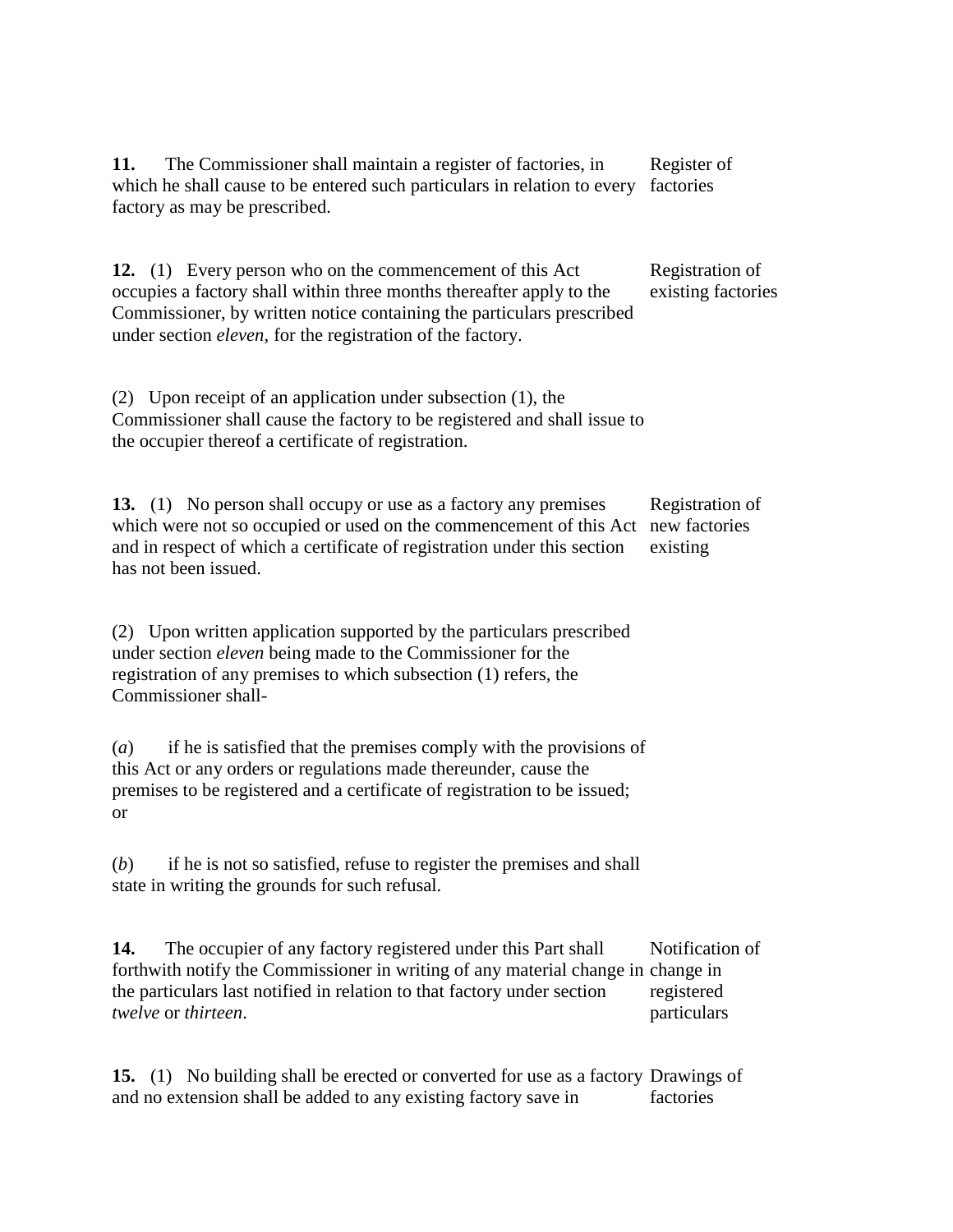accordance with drawings showing plans and sections of the proposed erection, conversion or addition which have been approved by the Commissioner under subsection (2).

(2) Upon written application supported by such particulars as may be prescribed being made to the Commissioner for the approval of any drawings described in subsection (1), the Commissioner shall-

(*a*) if he is satisfied the drawings provide for suitable premises for use as a factory of the type proposed, issue a certificate of approval of such drawings; or

(*b*) if he is not so satisfied, refuse to issue any certificate of approval of the drawings and shall state in writing the grounds for such refusal.

#### **PART IV**

#### **APPEALS**

**16.** (1) For the purpose of hearing and determining appeals in accordance with the provisions of this Part or any proceedings incidental thereto or connected therewith, there is hereby established an Appeals Board (hereinafter in this Part called "the Board"). Establishment of Appeals Board

(2) The chairman and members of the Board shall be appointed from time to time by the Judicial Service Commission for such period as the said Commission may think fit.

**17.** (1) Any person aggrieved by a decision of the Commissioner under the provisions of section *thirteen* or *fifteen* may appeal to the Board therefrom. Appeals to Board

(2) Every notice of appeal shall be in writing stating the grounds of the appeal and shall be lodged with the chairman of the Board who, on receipt of such notice, shall appoint a day and place for the hearing of the appeal and shall notify the parties accordingly.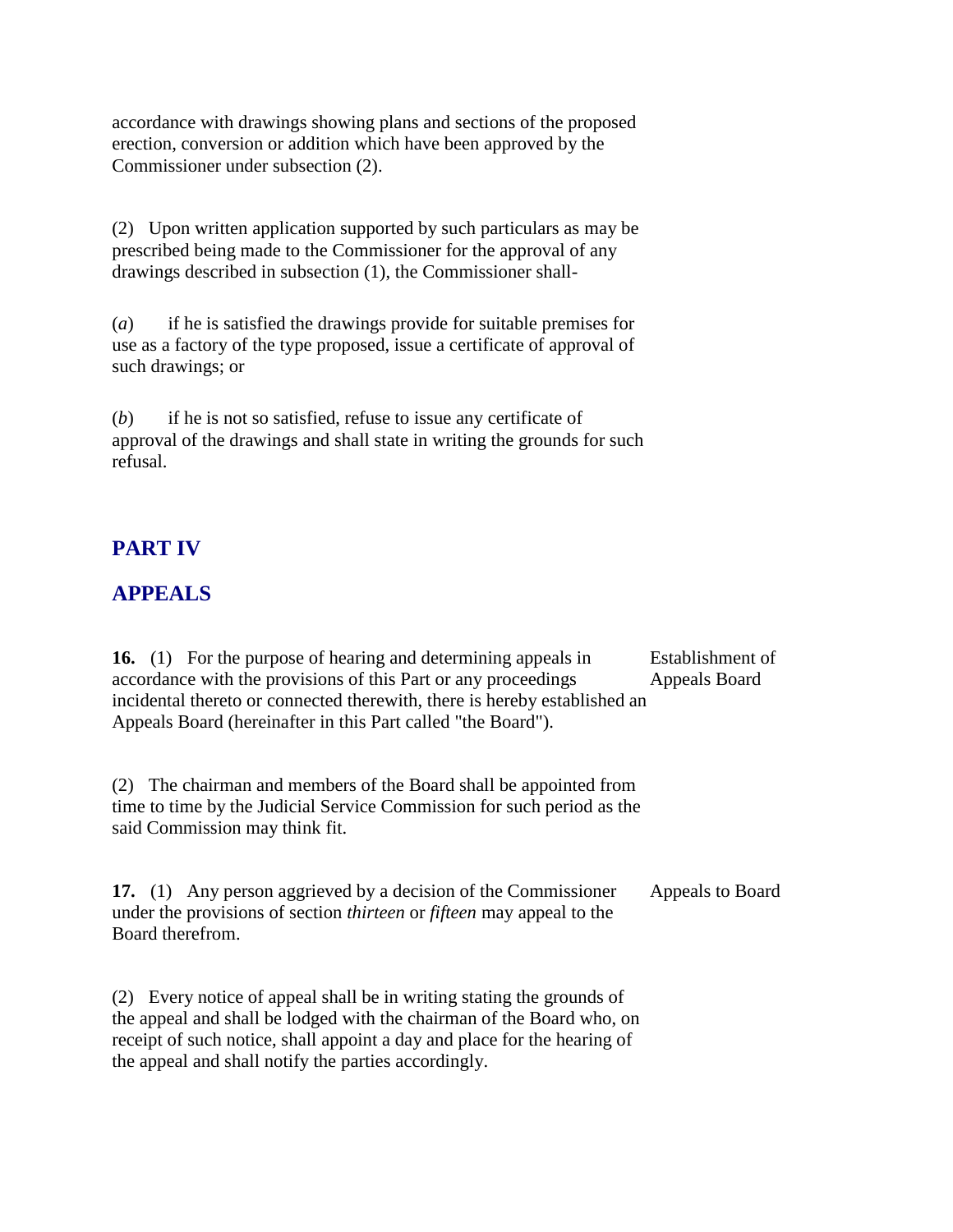(3) The procedure for the institution and hearing of appeals to the Board shall be in accordance with the provisions of this Part and any rules which may be made by the Chief Justice, by statutory instrument, under this section for the purpose of regulating such procedure.

(4) On the hearing and determination of any appeal under this Part-

(*a*) the Commissioner shall be a party to the proceedings;

(*b*) any party to the proceedings may appear in person or by counsel or any agent thereunto authorised by him in writing.

**18.** (1) The Board may confirm, vary or reverse the decision of the Powers of Board Commissioner with which the appeal is concerned.

(2) The Board shall not make any order as to costs unless it considers the decision of the Commissioner to have been unreasonable or the grounds of appeal to have been frivolous.

(3) Any decision by the Board under this Part shall be final and shall not be challenged in any proceedings whatsoever.

#### **PART V**

## **HEALTH: GENERAL PROVISIONS**

**19.** (1) Every factory shall be kept in a clean state, and free from effluvia arising from any drain, sanitary convenience or nuisance. **Cleanliness** 

(2) Without prejudice to the generality of subsection (1)-

(*a*) accumulations of dirt and refuse shall be removed daily from the floors and benches of workrooms, and from the staircases and passages;

(*b*) the floor of every workroom shall be cleaned at least once in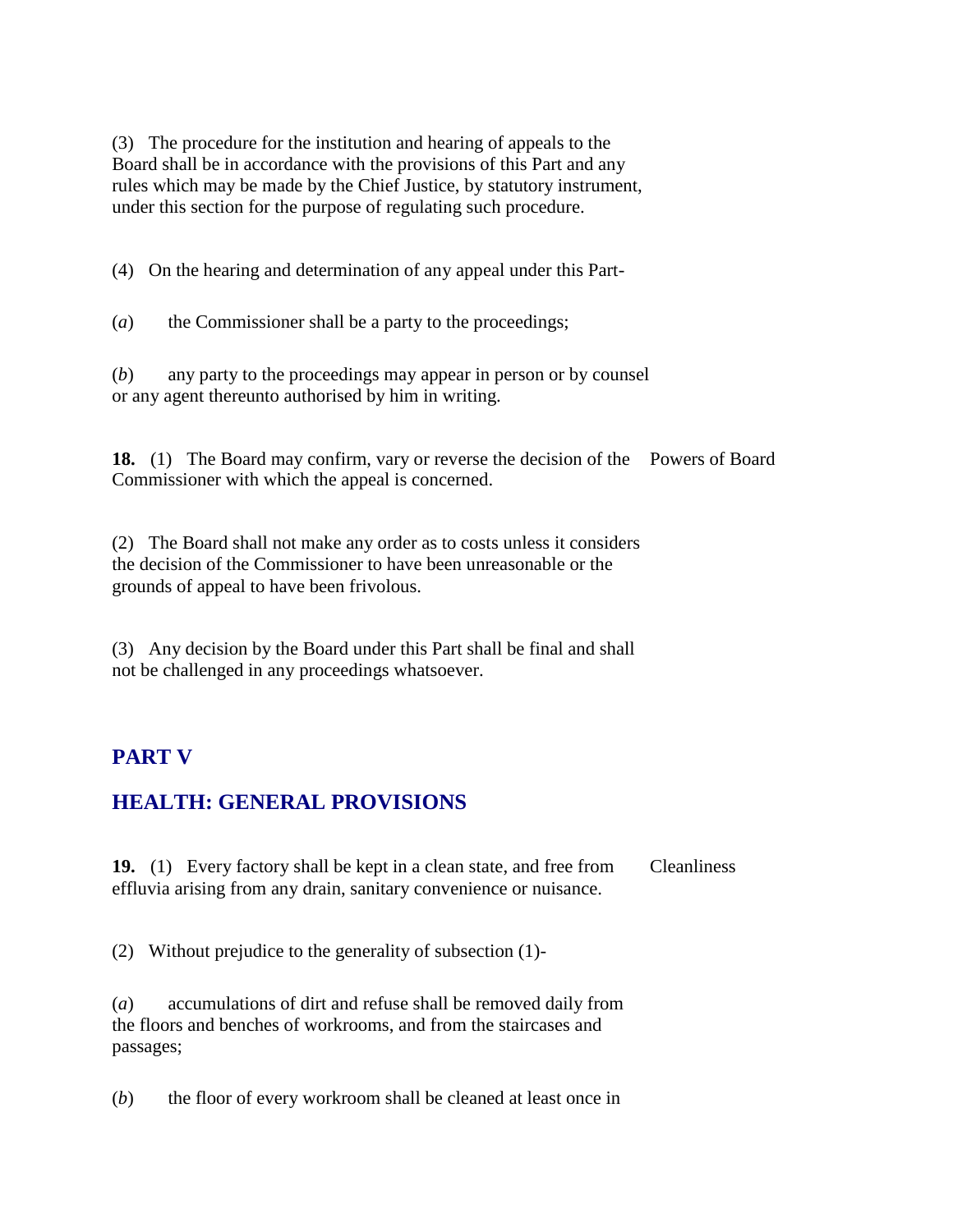every week by washing or, if it is effective and suitable, by sweeping or other method;

(*c*) where any process is carried on in circumstances which render the floor liable to be wet to such an extent that the fluid is capable of being removed by drainage, effective means shall be provided and maintained for draining off the fluid;

(*d*) all inside walls and partitions, and all ceilings or tops of rooms, and all walls, sides and tops of passages and staircases shall-

(i) where they have a smooth impervious surface, at least once in every period of fourteen months be washed with hot water and soap or other suitable detergent or cleaned by other suitable method;

(ii) where they are kept painted in a prescribed manner or varnished, be repainted in a prescribed manner or revarnished at such intervals of not more than seven years as may be prescribed, and shall at least once in every period of fourteen months be washed with hot water and soap or other suitable detergent or cleaned by other suitable method;

(iii) in all other cases, be kept whitewashed or colourwashed and the whitewashing or colourwashing shall be repeated at least once in every period of fourteen months.

(3) Where it appears to the Commissioner that in any factory or class or description of factory or parts thereof any of the foregoing provisions of this section are by reason of special circumstances inappropriate or unnecessary, he may, if he thinks fit, by order direct that those provisions shall not apply to that factory or to factories or parts of factories of that class or description, or shall apply as varied in the order.

**Overcrowding** 

employed therein. (2) Without prejudice to the generality of subsection (1), the number of persons employed at a time in any workroom shall not be such that

the amount of cubic space allowed for each is less than twelve cubic metres.

**20.** (1) A factory shall not, while work is carried on, be so overcrowded as to cause risk of injury to the health of the persons

(3) In calculating for the purposes of this section the amount of cubic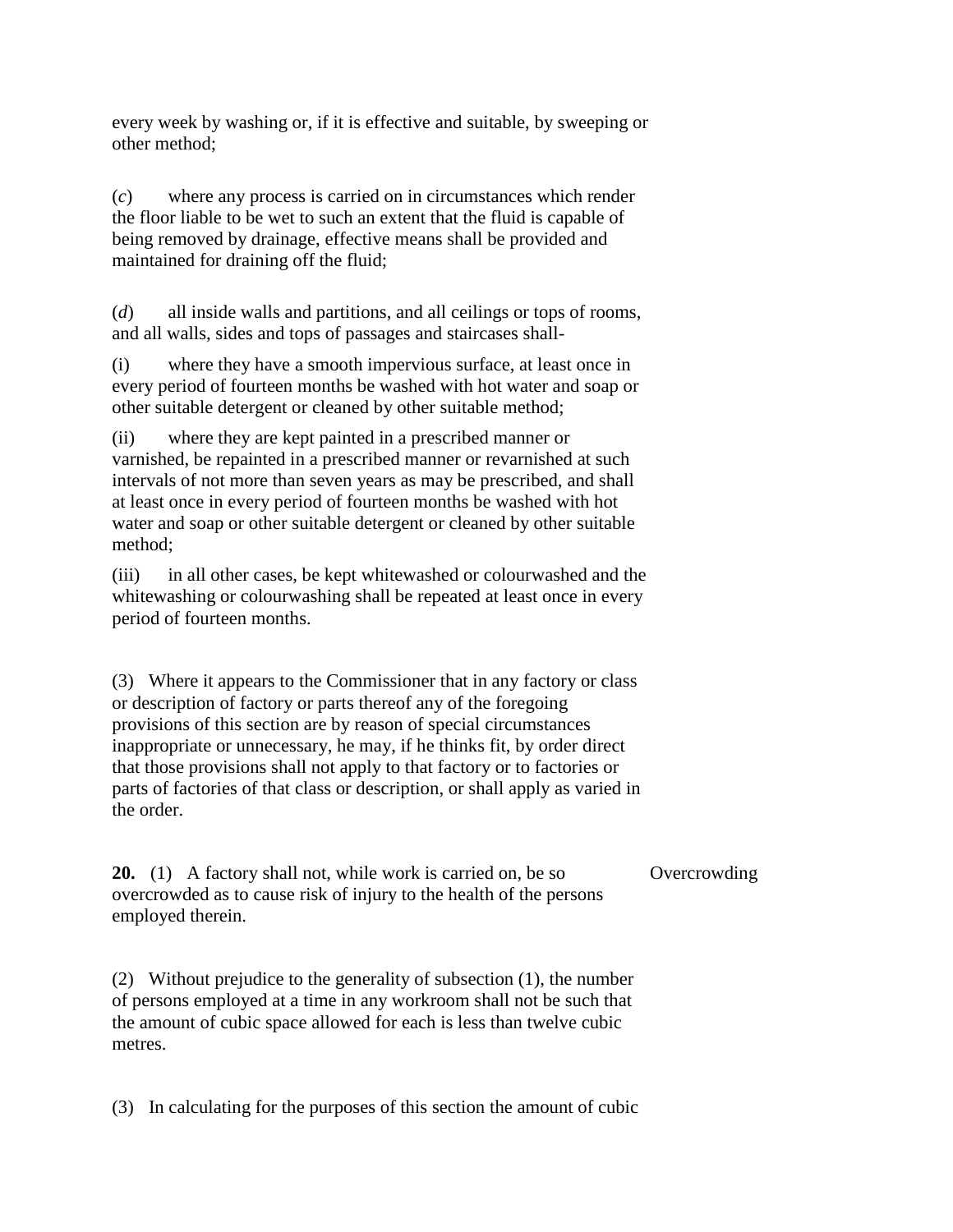space in any room, no space more than four metres from the floor shall be taken into account and, where a room contains a gallery, the gallery shall be treated for the purposes of this section as if it were partitioned off from the remainder of the room and formed a separate room.

(4) Every workroom shall not be less than three metres in height measured from the floor to the lowest point of the ceiling or, where there is no ceiling, to the lowest point of the roofing material.

(*As amended by No*. 20 *of* 1974)

**21.** Effective and suitable provision shall be made, by natural or artificial means, for securing and maintaining by the circulation of freshventilation air in each workroom the adequate ventilation of the room, and for rendering harmless, so far as practicable, all such fumes, dust and other impurities generated in the course of any process or work carried on in the factory as may be injurious to health. General

**22.** (1) Effective provision shall be made for securing and maintaining sufficient and suitable lighting, whether natural or artificial, in every part of a factory in which persons are working or passing. Lighting

(2) All glazed windows and skylights used for lighting of workrooms shall, so far as practicable, be kept clean on both the inner and outer surfaces and free from obstruction:

Provided that this subsection shall not affect the whitewashing or shading of windows and skylights for the purpose of mitigating glare or heat.

**23.** Sufficient and suitable sanitary conveniences for the persons employed in the factory shall be provided, maintained and kept clean, and effective provision shall be made for lighting the conveniences and, where persons of both sexes are or are intended to be employed, the conveniences shall afford proper separate accommodation for each sex. Sanitary conveniences

**24.** The provisions of section *twenty-three* shall, in such areas of Zambia as the Minister may by order direct, be enforced by such local provisions of authority as may be specified in such order. Enforcement of section 23 by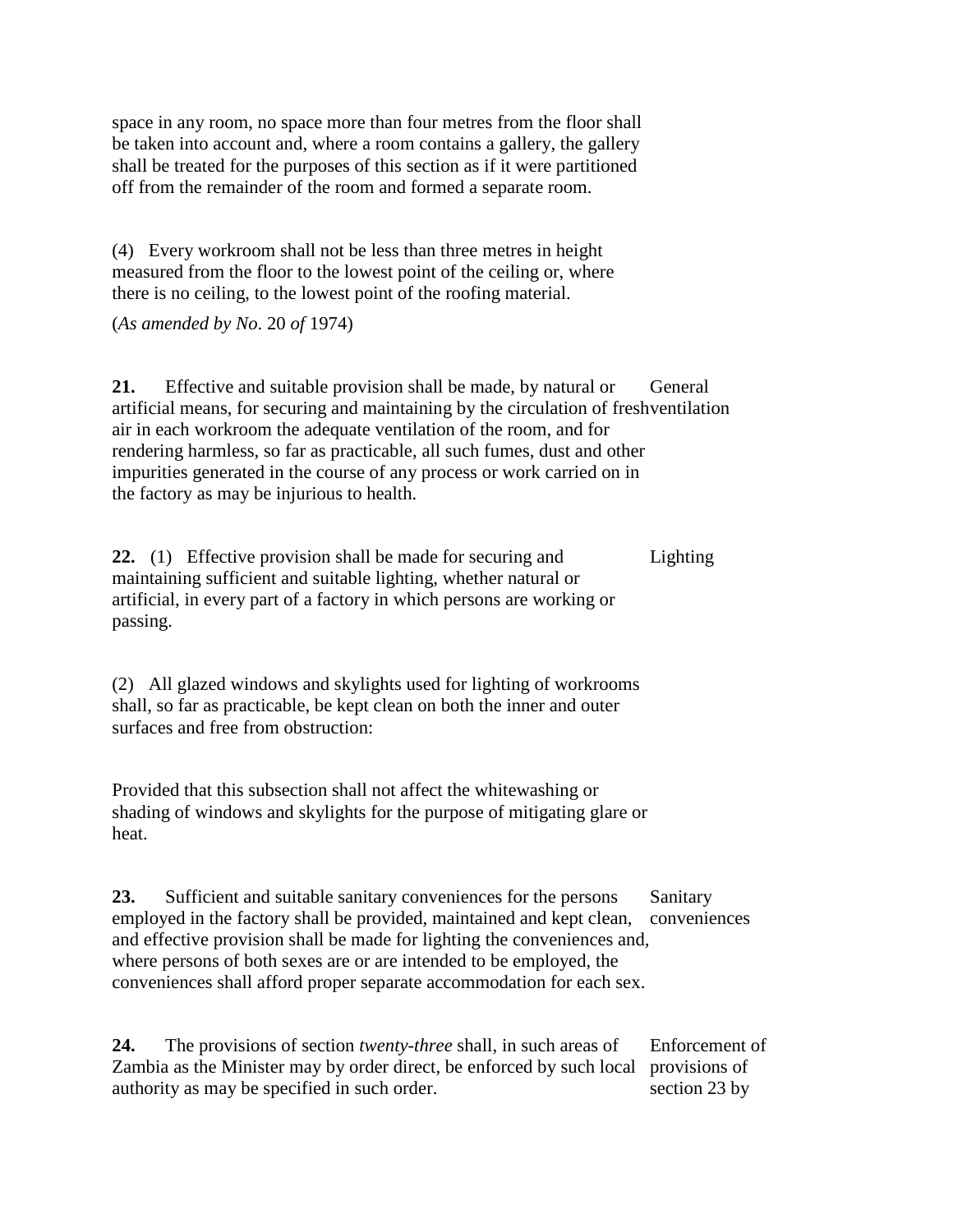local authority

**25.** Where an inspector finds any act or default in relation to any drain, sanitary convenience, water supply, nuisance or other matter in a as to sanitary factory which is liable to be dealt with by a local authority by reason of defects any order made under section *twenty-four* or under any written law relating to public health, he shall give notice thereof in writing to the local authority. Duty of inspector remediable by local authority

**26.** (1) Where it appears to the Minister- Medical supervision

(*a*) that in any factory or class or description of factory-

(i) cases of illness have occurred which he has reason to believe may be due to the nature of a process or other conditions of work; or

(ii) by reason of changes in any process or in the substances used in any process, or by reason of the introduction of any new process or new substance for use in a process, there may be risk of injury to the health of persons employed in that process; or

(iii) young persons are or are about to be employed in work which may cause risk of injury to their health; or

(*b*) that there may be risk of injury to the health of persons employed in a factory-

(i) from any substance or material brought to the factory to be used or handled therein; or

(ii) from any change in the conditions of work or other conditions in the factory;

he may make regulations requiring such reasonable arrangements to be made for the medical supervision (not including medical treatment other than first-aid treatment and medical treatment of a preventive character) of the persons, or any class of the persons, employed at that factory or class or description of factory as may be specified in the regulations.

(2) Where the Minister proposes to exercise his powers under this section in relation to a particular factory and for a limited period, he may exercise those powers by order instead of by regulations, and any such order shall, subject to subsection (3), cease to have effect at the expiration of such period as may be specified in the order.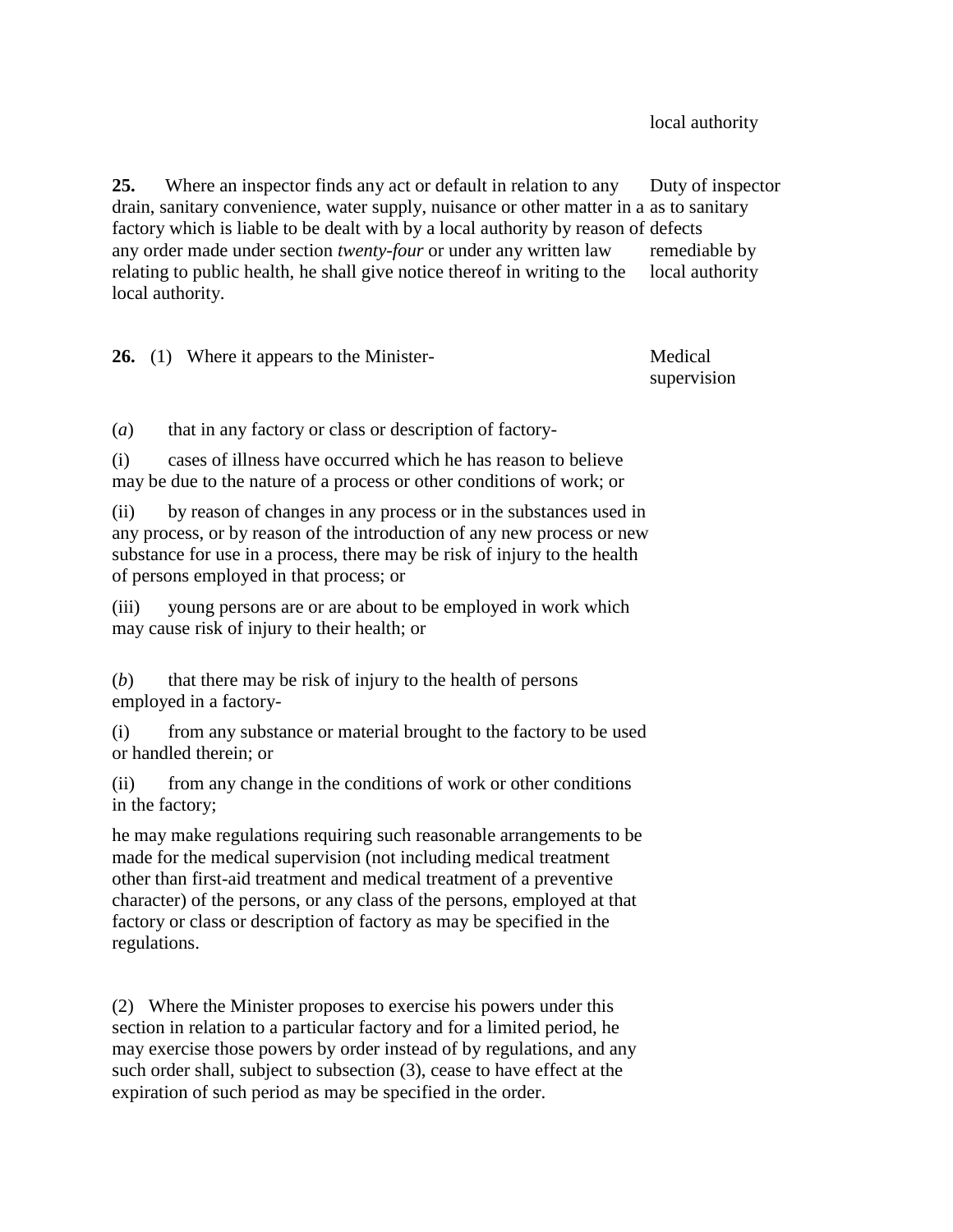(3) The Minister may by subsequent order or orders extend the said period, but if the occupier of the factory by notice in writing to him objects to any such extension, the original order shall cease to have effect as from one month after the service of the notice, without prejudice to the making of regulations in relation to the factory.

#### **PART VI**

#### **SAFETY: GENERAL PROVISIONS**

**27.** (1) Every flywheel directly connected to any prime mover and every moving part of any prime mover, except such prime movers as are mentioned in subsection (3), shall be securely fenced, whether the flywheel or prime mover is situated in an engine-house or not. Prime movers

(2) The head and tail race of every water wheel and of every water turbine shall be securely fenced.

(3) Every part of any electric generator, motor and rotary converter, and every flywheel directly connected thereto, shall be securely fenced unless it is in such a position or of such construction as to be as safe to every person employed or working on the premises as it would be if securely fenced.

**28.** (1) Every part of any transmission machinery shall be securely fenced unless it is in such a position or of such construction as to be as machinery safe to every person employed or working on the premises as it would be if securely fenced. Transmission

(2) Efficient devices or appliances shall be provided and maintained in every room or place where work is carried on by which the power can promptly be cut off from the transmission machinery in that room or place.

(3) Every machine intended to be driven by mechanical power shall be provided with an efficient starting and stopping appliance, the control of which shall be in such a position as to be readily and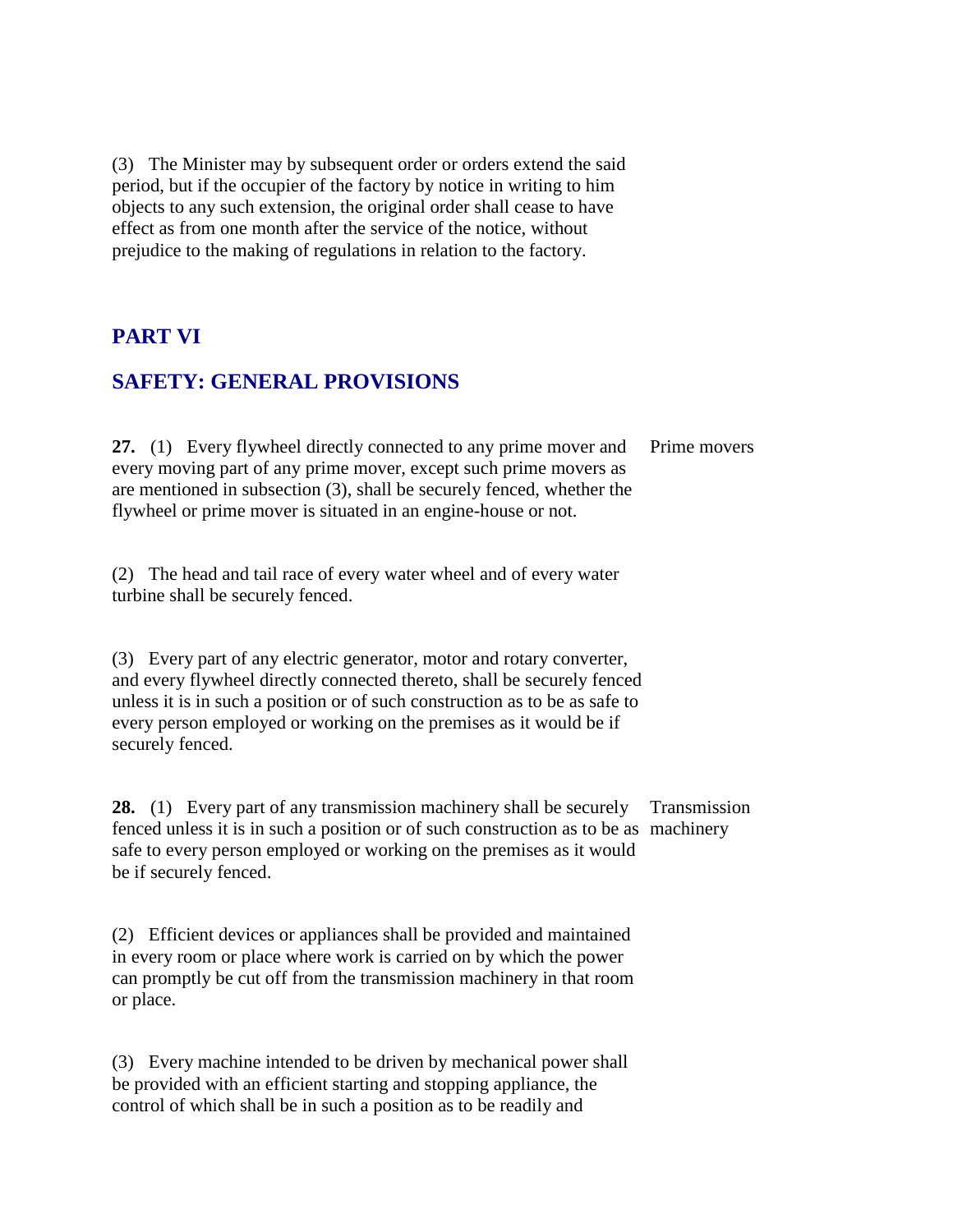conveniently operated by the person operating the machine.

(4) No driving-belt when not in use shall be allowed to rest or ride upon a revolving shaft which forms part of the transmission machinery.

(5) Suitable striking gear or other efficient mechanical appliance shall be provided and maintained and used to move driving-belts to and from fast and loose pulleys which form part of the transmission machinery, and any such gear or appliances shall be so constructed, placed and maintained as to prevent the driving-belt from creeping back on to the fast pulley.

(6) The Commissioner may, subject to any conditions therein specified, issue a certificate of exemption from compliance with any of the requirements of subsections  $(2)$ ,  $(4)$  and  $(5)$  in any case where he is satisfied that compliance with the requirement is unnecessary or impracticable.

**29.** (1) Every dangerous part of any machinery, other than prime movers and transmission machinery, shall be securely fenced unless it is in such a position or of such construction as to be as safe to every person employed or working on the premises as it would be if securely fenced. Other machinery

(2) Any part of a stock-bar which projects beyond the head-stock of a lathe shall be securely fenced unless it is in such a position as to be as safe to every person employed or working on the premises as it would be if securely fenced.

(3) Where the Commissioner is satisfied that there is available and suitable for use in connection with machinery of any class any type or description of safety device, he may by order direct that that type or description of device shall be provided for use, either instead of or in addition to any fencing, in connection with such class of machinery as may be specified in the order.

**30.** (1) Subject to the provisions of subsection (2), in determining, for the purposes of the foregoing provisions of this Part, whether any part of machinery is in such a position or of such construction as to be machineryas safe to every person employed or working on the premises as it Provisions as to unfenced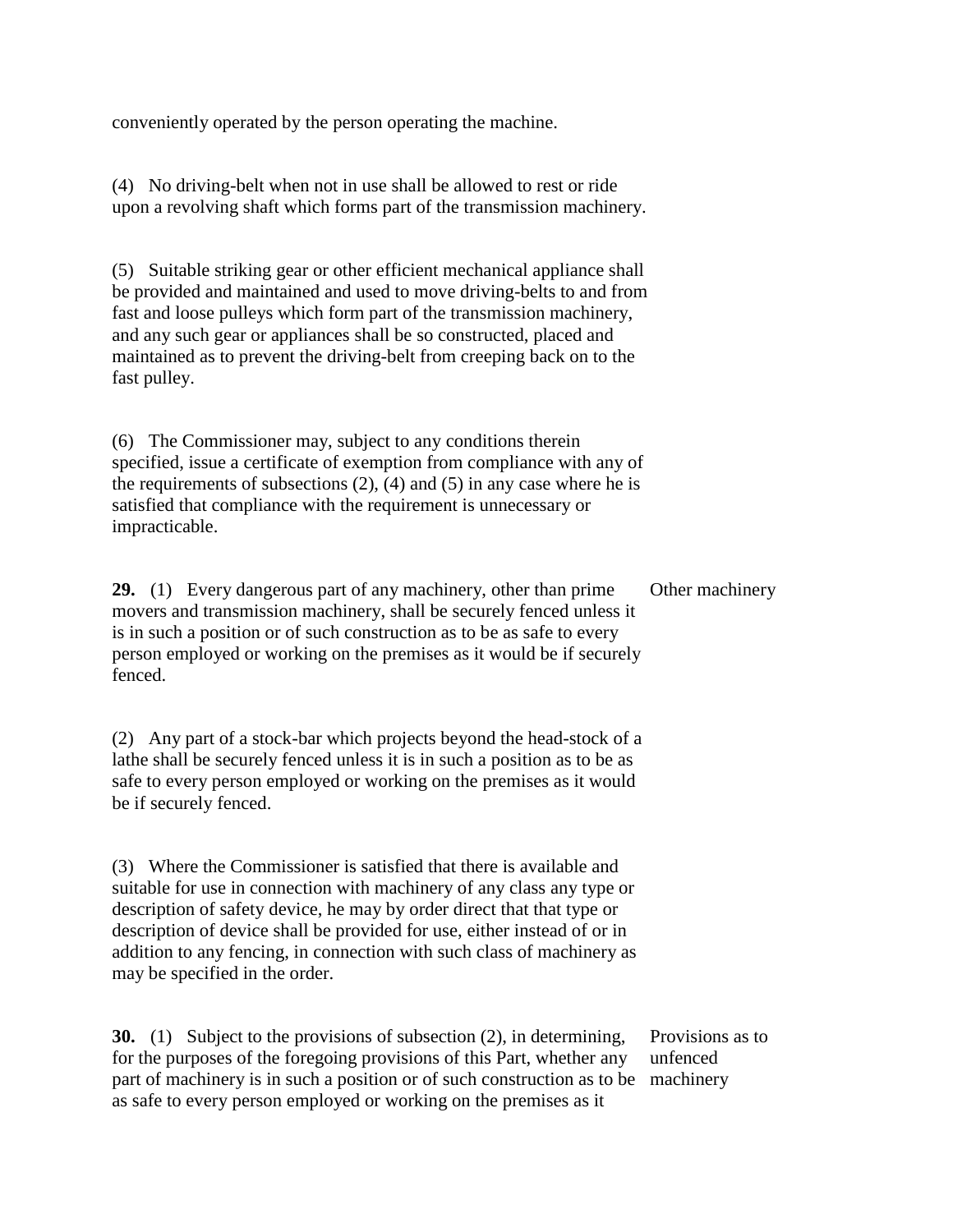would be if securely fenced-

(*a*) no account shall be taken of any person carrying out, while the part of machinery is in motion, an examination thereof or any lubrication or adjustment shown by such examination to be immediately necessary, if the examination, lubrication or adjustment can only be carried out while the part of machinery is in motion; and

(*b*) in the case of any part of transmission machinery used in any process with respect to which the Commissioner has certified in writing that owing to the continuous nature of such process the stopping of that part would seriously interfere with the carrying on of the process in such factory, no account shall be taken of any person carrying out, by such methods and in such circumstances and subject to such conditions as may be specified in the certificate, any lubrication or any mounting or shipping of belts.

(2) Subsection (1) shall only apply where-

(*a*) the examination, lubrication or other operation is carried out by a male person who-

(i) has attained the apparent age of eighteen years;

(ii) has been appointed by the occupier of the factory, by prescribed certificate attached to the general register, to carry out such examination, lubrication or other operation, and has been furnished by the occupier with a signed copy of such certificate;

(iii) has been sufficiently trained for the purposes of the work entailed by, and is acquainted with the dangers of moving machinery arising in connection with, such examination, lubrication or other operation; and

(iv) has been provided by the occupier with and is wearing a close-fitting single-piece garment in good repair, which is fastened by means having no exposed loose ends and has no external pockets other than a hip-pocket;

(*b*) another person, instructed as to the steps to be taken in case of emergency, is immediately available within sight or hearing of any person carrying out such examination, lubrication or other operation; and

(*c*) any ladder in use for the carrying out of such examination, lubrication or other operation is securely fixed or lashed or is firmly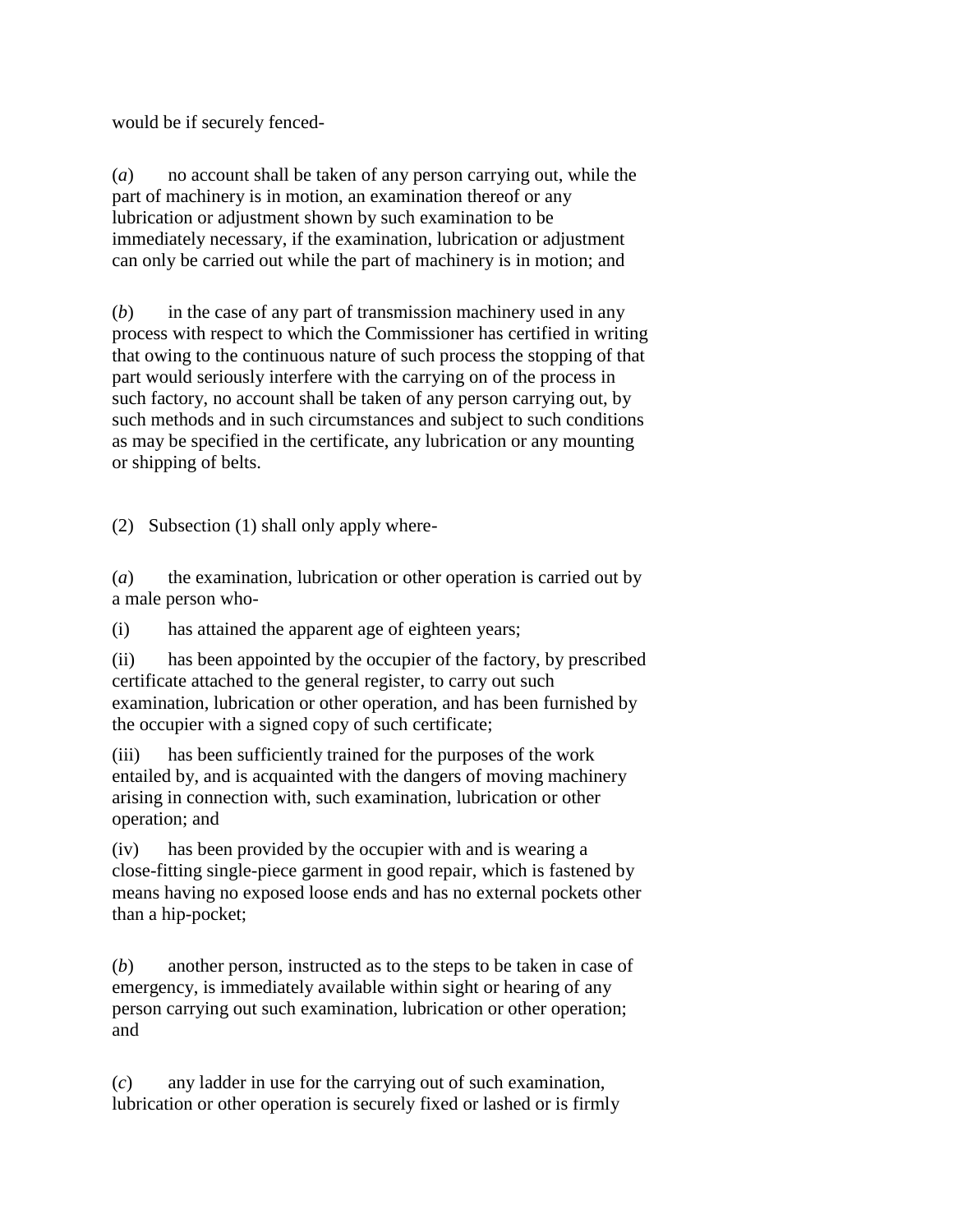held by a person standing at the foot of the ladder.

**31.** All fencing and other safeguards provided in pursuance of the foregoing provisions of this Part shall be of substantial construction, and constantly maintained and kept in position while the parts required fencing to be fenced or safeguarded are in motion or use, except when any such parts are necessarily exposed for examination and for any lubrication or adjustment shown by such examination to be immediately necessary and all conditions imposed by or under section *thirty* are complied with. Construction and maintenance of

**32.** (1) Every prime mover and other machine, being a machine intended to be driven by mechanical power, shall be so constructed that supply of the following parts of such prime mover or machine are securely fenced machinery or are in such a position or are of such construction as to be as safe as they would be if they were securely fenced: Construction and

All revolving shafts (including journal ends), flywheels, couplings, toothed gearing, friction gearing, belt and pulley drives, chain and sprocket drives, cams, crank arms and slide blocks and all projecting screws, bolts or keys on any moving part:

Provided that the foregoing requirements shall not apply to a pulley, coupling or other part of a prime mover or machine intended for connecting to the prime mover or machine means of transmitting motion from the prime mover or from or to the machine, as the case may be, other than means of transmitting motion from the prime mover to the machine where the prime mover and machine are constructed as a combined unit appliance.

(2) Every prime mover and other machine, being a machine intended to be driven by mechanical power, shall be so constructed that every lever, handle, switch or other device whose accidental movement or displacement is liable to cause danger, shall, where practicable (unless it is so placed or the appliance is so constructed as to prevent accidental movement or displacement) be provided with a suitable spring or other locking or shrouding arrangement to prevent the accidental movement or displacement.

(3) Any person who, after the expiry of a period of two years from the commencement of this Act, sells or lets on hire, or as agent of the seller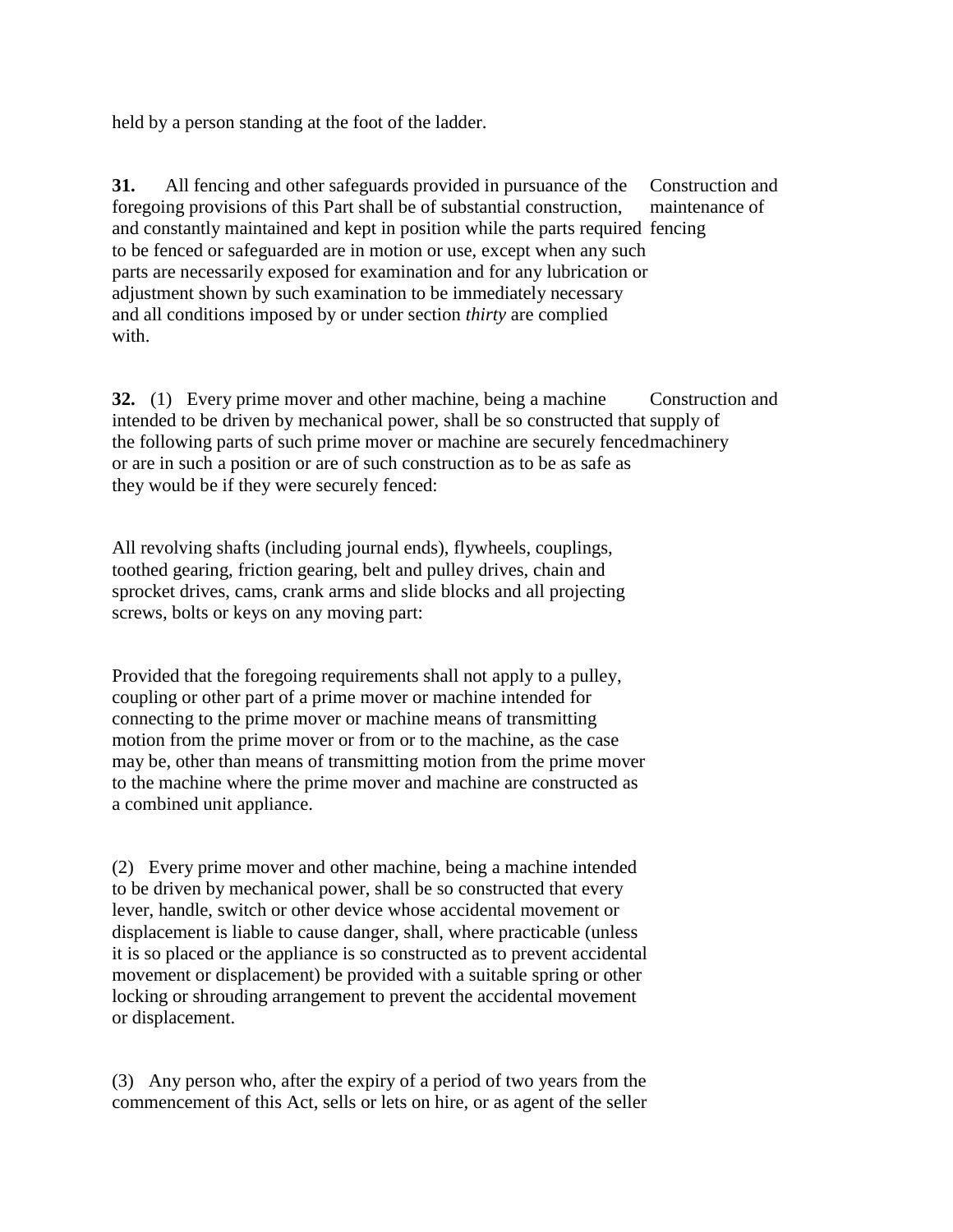or hirer causes or procures to be sold or let on hire, for use in a factory in Zambia, any prime mover, or other machine intended to be driven by mechanical power, which does not comply with the requirements of subsections (1) and (2) shall be guilty of an offence and liable to a fine not exceeding one thousand five hundred penalty units.

(4) Nothing in this section shall be deemed to relieve the occupier of a factory of any responsibility placed on him under this Act in relation to any machinery used in that factory.

(5) The Minister may by regulations extend the provisions of subsection (3) to plant which does not comply with such requirements of this Act or of any regulations made thereunder as may be specified in the regulations, and any regulations made under this subsection may relate to plant in a specified process.

(6) An offence under subsection (3) or (5) shall, where necessary for the purpose of conferring jurisdiction on any court to entertain proceedings for the offence, be deemed to have been committed in the place where the machine or, as the case may be, the plant, is for the time being.

(*As amended by Act No*. 13 *of* 1994)

**33.** (1) Every fixed vessel, structure, sump or pit of which the edge is Vessels less than one metre above the highest ground or platform from which a containing person might fall into it shall, if it contains any scalding, corrosive or dangerous poisonous liquid, or any molten metal, either be securely covered or be substances securely fenced to at least one metre above that ground or platform, or where by reason of the nature of the work neither secure covering nor secure fencing to that height is practicable, all practicable steps shall be taken by covering, fencing or other means to prevent any person from falling into the vessel, structure, sump or pit.

(2) Every such vessel, structure, sump or pit as is mentioned in subsection (1) shall be clearly indicated by a warning notice bearing in red letters in English and in at least one vernacular language commonly used by the employees in the factory, the word "DANGER".

(3) Where any fixed vessel, structure, sump or pit contains any scalding, corrosive or poisonous liquid or any molten metal, but is not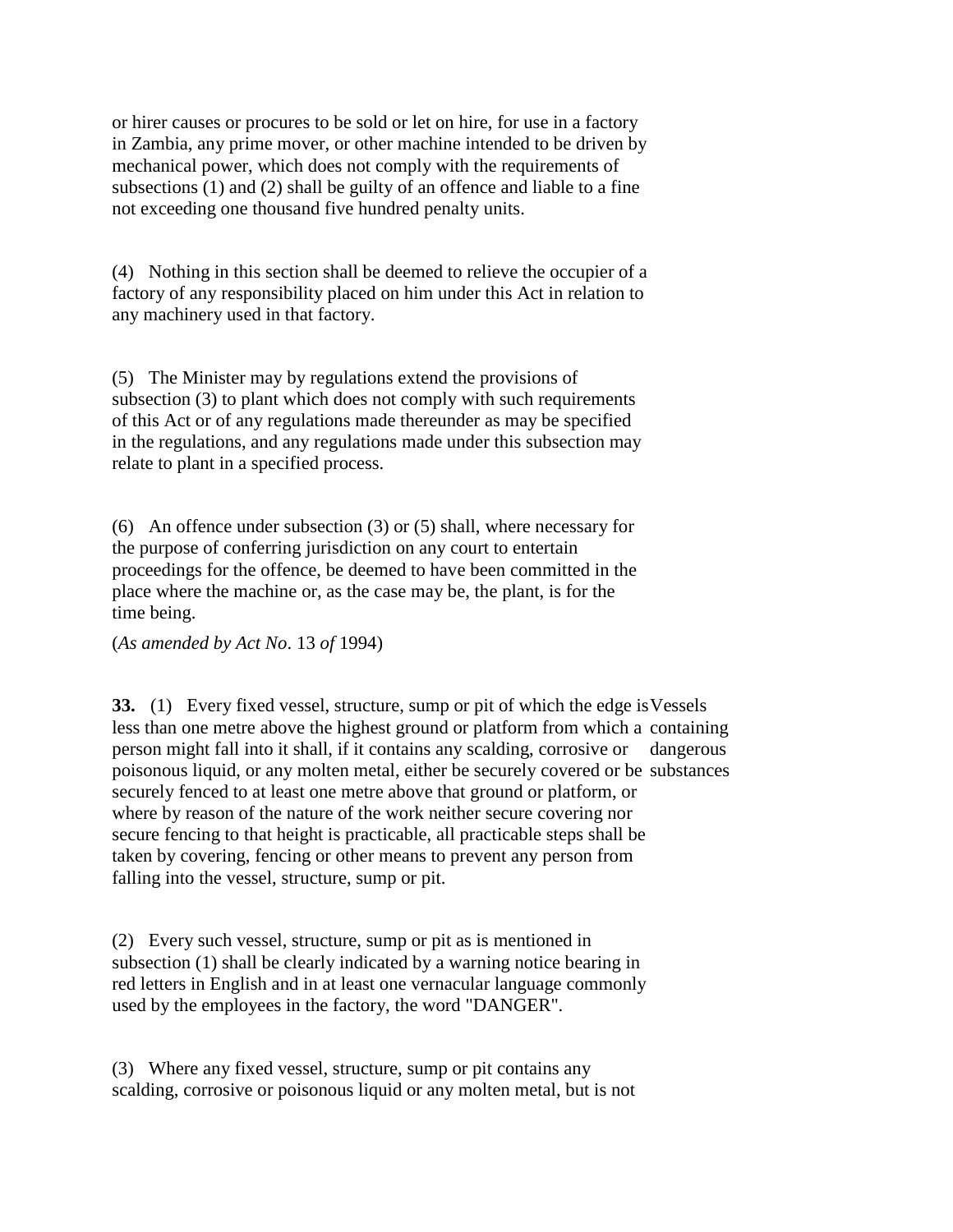securely covered, no ladder, stair or gangway shall be placed above, across or inside it which is not-

(*a*) at least five hundred millimetres wide; and

(*b*) securely fenced on both sides to a height of at least one metre and securely fixed.

(4) Where any vessels, structures, sumps or pits adjoin and one or more of them contains any scalding, corrosive or poisonous liquid or any molten metal, and the space between them, clear of any surrounding brick or other work, is less than five hundred millimetres in width or is not securely fenced on both sides to a height of at least one metre, secure barriers shall be so placed as to prevent passage between them.

(5) For the purposes of this section, a ladder, stair or gangway shall not be deemed to be securely fenced unless it is provided with sheet fencing or with an upper and a lower rail and toe-boards, or, where appropriate, with suitable safety hoops or cages.

(6) The Minister may by regulations extend any of the provisions of this section so as to make them applicable-

(*a*) to a vessel or structure which is not fixed; or

(*b*) to a vessel, structure, sump or pit containing a substance which is not a liquid; and, in relation to any substance which is not a liquid, the expression "scalding", in a provision extended under paragraph (*b*), shall be taken to mean "likely to cause burns"

(7) The Minister may by order exempt from the requirements of this section any class of vessel, structure, sump or pit in the case of which he is satisfied that the requirements are unnecessary or inappropriate.

(*As amended by No*. 20 *of* 1974)

**34.** (1) No traversing part of any self-acting machine and no material Self-acting carried thereon shall, if the space over which it runs is a space over which any person is liable to pass, whether in the course of his employment or otherwise, be allowed on its outward or inward traverse machines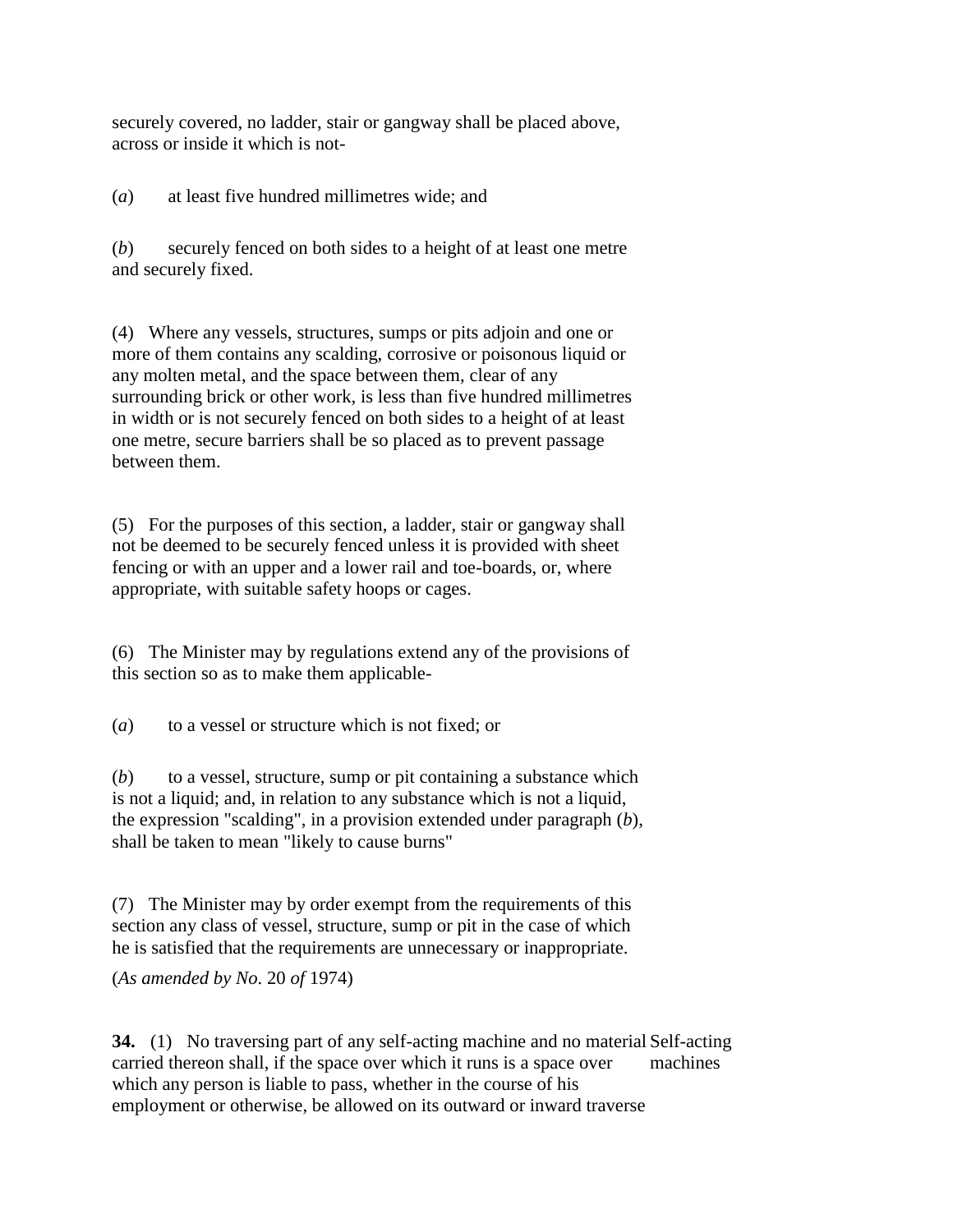to run within a distance of five hundred millimetres from any fixed structure not being part of the machine.

(2) All practical steps shall be taken by instructions to the person in charge of the machine and otherwise to ensure that no person employed shall be in the space between any traversing part of a self-acting spinning mule and any fixed part of the machine towards which the traversing part moves on the inward run, except when the machine is stopped with the traversing part on the outward run.

(*As amended by No*. 20 *of* 1974)

**35.** No person shall be employed at any machine or in any process, Training and being a machine or process liable to cause bodily injury, unless he has been fully instructed as to the dangers likely to arise in connection therewith and the precautions to be observed, and supervision of inexperienced workers

(*a*) has received a sufficient training in work at the machine or in the process; or

(*b*) is under adequate supervision by a person who has a thorough knowledge and experience of the machine or process.

**36.** (1) All floors, steps, stairs, passages and gangways shall be of sound construction and properly maintained and shall, so far as is reasonably practicable, be kept free from any obstruction and from any and gangways substance likely to cause persons to slip. Floors, steps, stairs, passages

(2) For every staircase in a building or affording a means of exit from a building, a substantial hand-rail shall be provided and maintained, which if the staircase has an open side, shall be on that side, and in the case of a staircase having two open sides or of a staircase which, owing to the nature of its construction or the condition of the surface of the steps, or other special circumstances, is specially liable to cause accidents, such a hand-rail shall be provided and maintained on both sides.

(3) Any open side of a staircase shall also be guarded by the provision and maintenance of a lower rail or other effective means.

(4) All openings in floors shall be securely fenced, except in so far as the nature of the work renders such fencing impracticable.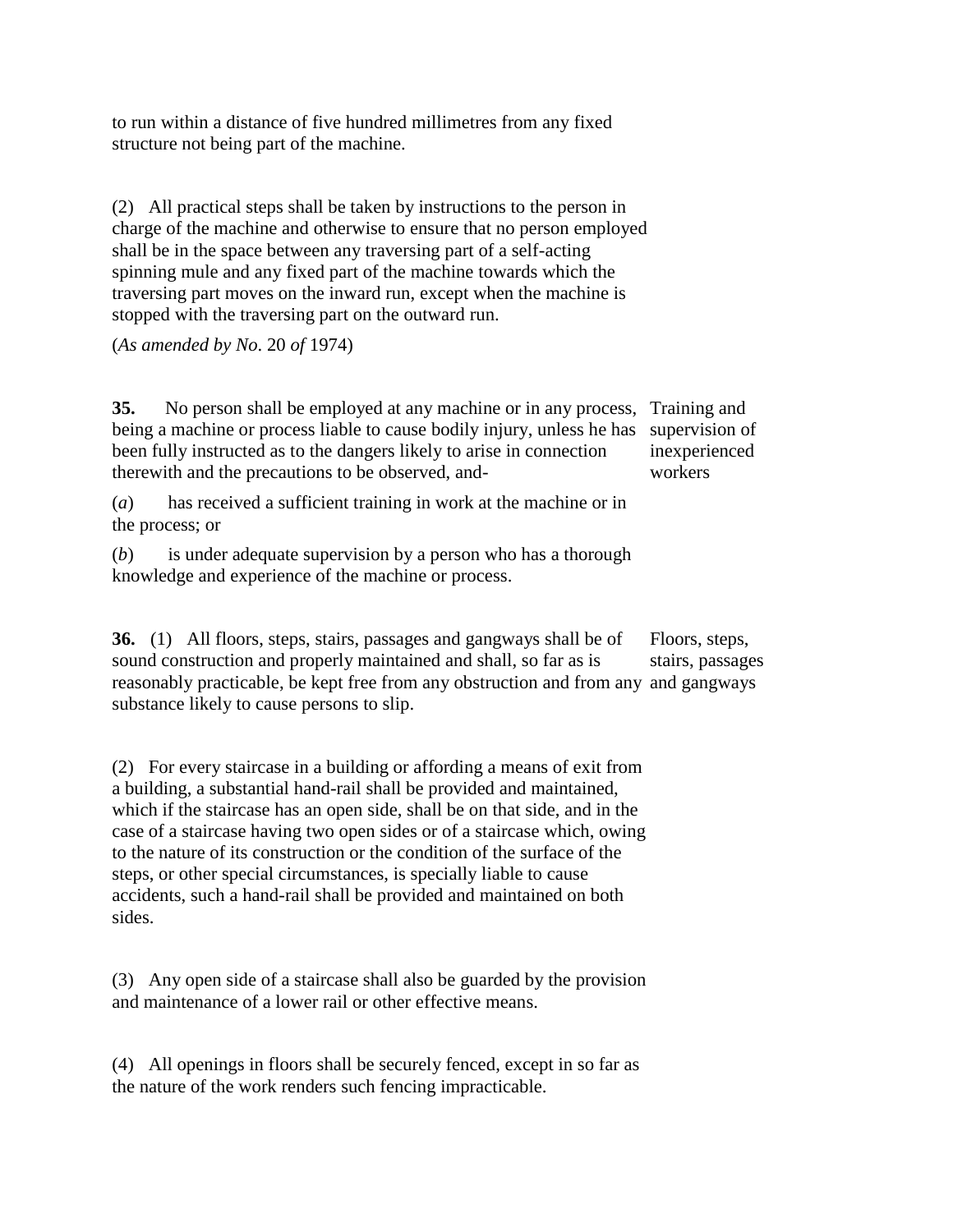(5) All ladders shall be soundly constructed and properly maintained and shall, where liable to slip, be properly secured or fitted with effective devices to prevent skidding, or be firmly held by a person stationed at the foot of the ladder.

**37.** (1) There shall, so far as is reasonably practicable, be provided and maintained safe means of access to and egress from every place at access and safe which any person has at any time to work, and every such place shall, so far as is reasonably practicable, be made and kept safe for any person working there. place of

Safe means of employment

(2) Sufficient clear and unobstructed space shall be maintained at every machine while in motion to enable work to be carried on without unnecessary risk to any person.

(3) Where any person has to work at a place from which he will be liable to fall a distance exceeding two metres then, unless the place is one which affords secure foothold and, where necessary, secure handhold, means shall be provided, so far as is reasonably practicable, by fencing or otherwise, for ensuring his safety.

(*As amended by No*. 20 *of* 1974)

**38.** (1) The provisions of subsections (2) to (7) shall have effect where work in any factory has to be done inside any chamber, tank, tank-wagon, vat, pit, pipe, flue, or other confined space in which dangerous fumes are liable to be present to such an extent as to involve are liable to be risk of persons being overcome thereby. Precautions in places where dangerous fumes present

(2) The confined space shall be provided with adequate means of egress.

(3) Subject to subsection (4), no person shall enter or remain in the confined space for any purpose unless he is wearing a suitable breathing apparatus and has been authorised to enter by a responsible person, and, where practicable, he is wearing a belt with a rope securely attached and a person keeping watch outside and capable of pulling him out is holding the free end of the rope.

(4) Where the confined space has been certified by a responsible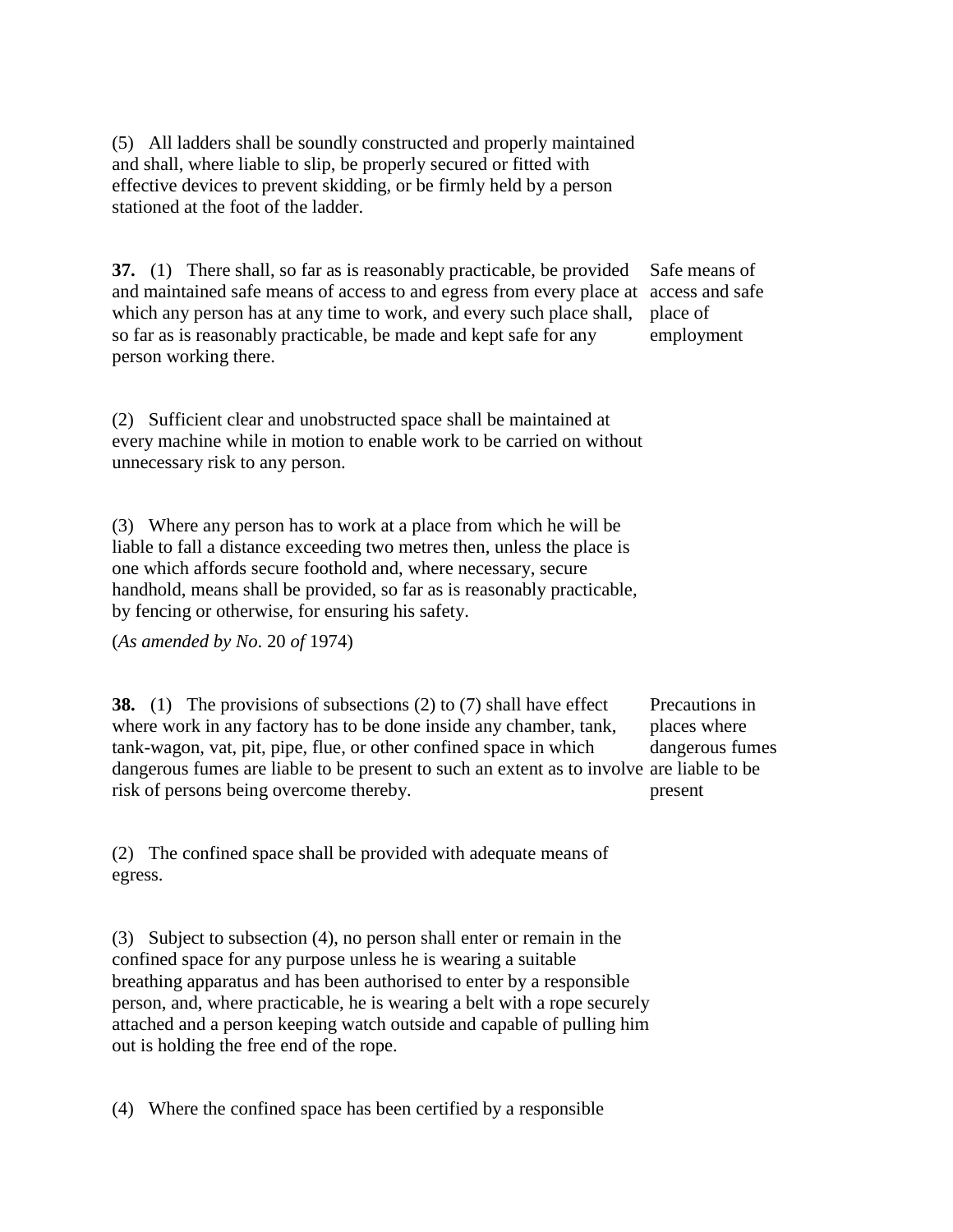person as being, for a specified period, safe for entry without breathing apparatus and the period so specified has not expired, the aforementioned provisions of this section shall not apply, but no person shall enter or remain in the space unless he has been warned when that period will expire.

(5) A confined space shall not be certified under subsection (4) unless-

(*a*) effective steps have been taken to prevent any ingress of dangerous fumes;

(*b*) any sludge or other deposit liable to give off dangerous fumes has been removed and the space contains no other material liable to give off dangerous fumes; and

(*c*) the space has been adequately ventilated and tested for dangerous fumes and has a supply of air adequate for respiration; but no account shall be taken for the purposes of paragraph (*b*) of any deposit or other material liable to give off dangerous fumes in insignificant quantities only.

(6) There shall be provided and kept readily available a sufficient supply of suitable breathing apparatus, of belts and ropes, and of suitable reviving apparatus and oxygen, and the apparatus and belts and ropes shall be maintained and shall be thoroughly examined by a competent person at least once a month.

(7) A sufficient number of persons employed shall be trained and practised in the use of the apparatus mentioned in subsection (6) and in a method of restoring respiration.

(8) The Commissioner may by certificate grant, subject to any conditions specified in the certificate, exemption from compliance with any of the requirements of the foregoing provisions of this section in any case where he is satisfied that compliance with those requirements is unnecessary or impracticable.

(9) No person shall enter or remain in any confined space in which the proportion of oxygen in the air is liable to have been substantially reduced unless either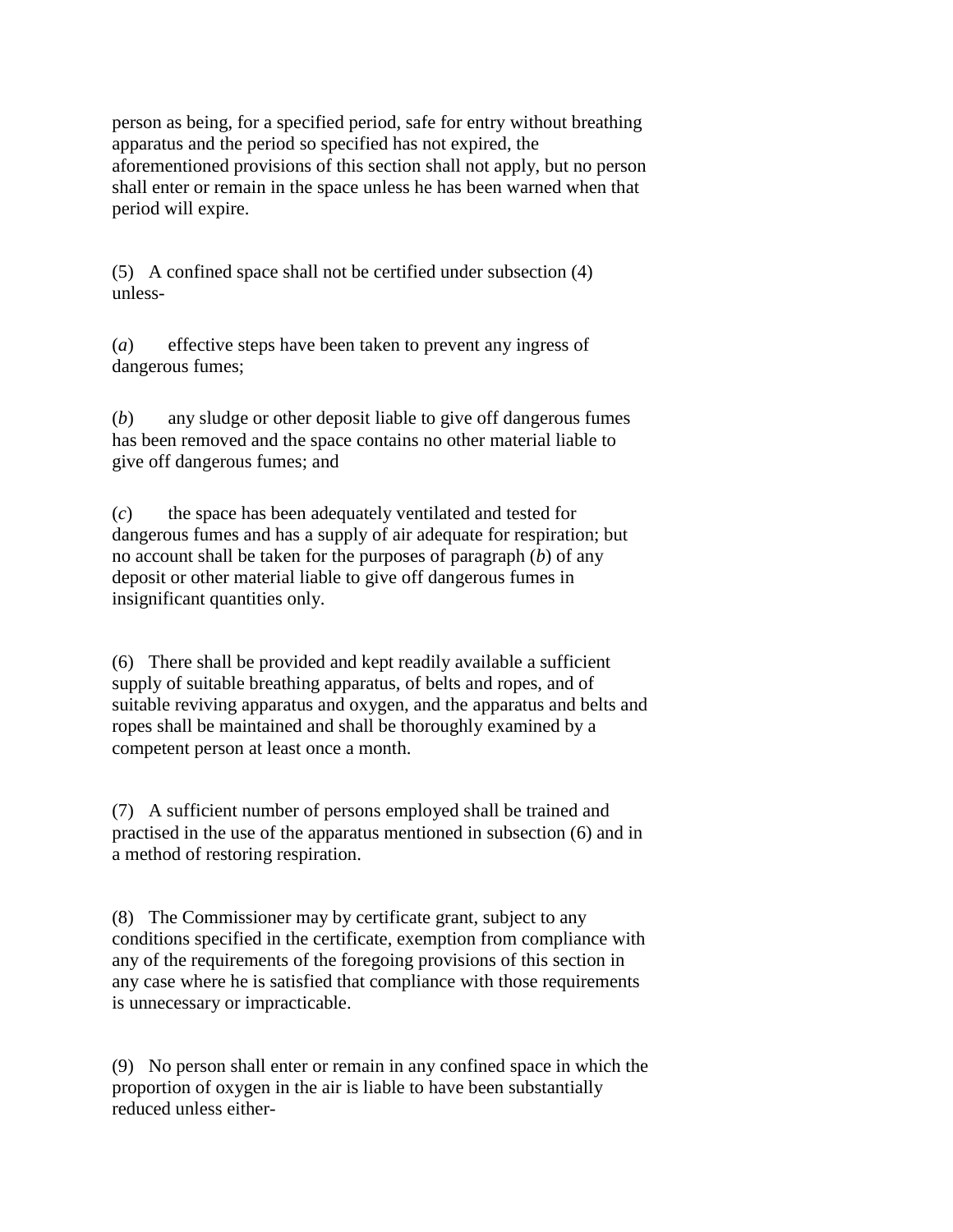(*a*) he is wearing a suitable breathing apparatus; or

(*b*) the space has been and remains adequately ventilated and a responsible person has tested and certified it as safe for entry without breathing apparatus.

(10) No work shall be permitted in any boiler-furnace or boiler-flue until it has been sufficiently cooled by ventilation or otherwise to make work safe for the persons employed.

**39.** (1) Where, in connection with any grinding, sieving or other process giving rise to dust, there may escape dust of such character and respect to to such an extent as to be liable to explode on ignition, all practicable steps shall be taken to prevent such an explosion by enclosure of the plant used in the process, and by removal or prevention of accumulation of any dust that may escape in spite of the enclosure, and or substance by exclusion or effective enclosure of possible sources of ignition. Precautions with explosive or inflammable dust, gas, vapour

(2) Where there is present in any plant used in any such process as aforesaid dust of such a character and to such an extent as to be liable to explode on ignition, then, unless the plant is so constructed as to withstand the pressure likely to be produced by any such explosion, all practicable steps shall be taken to restrict the spread and effects of such an explosion by the provision, in connection with the plant, of chokes, baffles and vents or other equally effective appliances.

(3) Where any part of a plant contains any explosive or inflammable gas or vapour under pressure greater than atmospheric pressure, that part shall not be opened, except in accordance with the following provisions:

(*a*) before the fastening of any joint of any pipe connected with the part of the plant or the fastening of the cover of any opening into the part is loosened, any flow of the gas or vapour into the part or into any such pipe shall be effectively stopped by a stop-valve or otherwise;

(*b*) before any such fastening as aforesaid is removed, all practicable steps shall be taken to reduce the pressure of the gas or vapour in the pipe or part of the plant to atmospheric pressure;

and if any such fastening has been loosened or removed, no explosive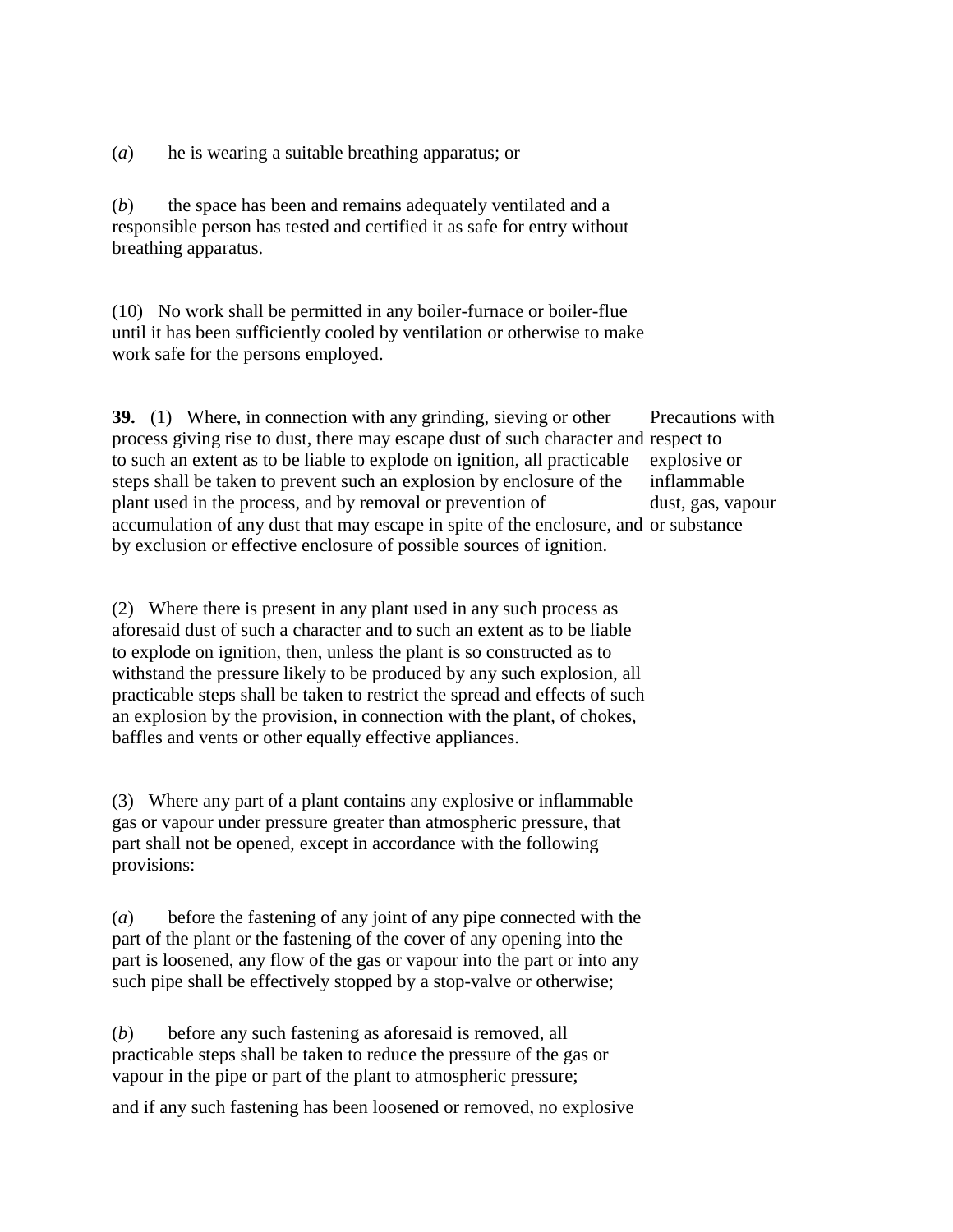or inflammable gas or vapour shall be allowed to enter the pipe or part of the plant until the fastening has been secured, or, as the case may be, securely replaced:

Provided that this subsection shall not apply to plant installed in the open air.

(4) No plant, tank or vessel which contains or has contained any explosive or inflammable substance shall be subjected-

(*a*) to any welding, brazing or soldering operation;

(*b*) to any cutting operation which involves the application of heat; or

(*c*) to any operation involving the application of heat for the purpose of taking apart or removing the plant, tank or vessel or any part of it;

until all practicable steps have been taken to remove the substance and any fumes arising from it, or to render them non-explosive or non-inflammable; and if any plant, tank or vessel has been subjected to any such operation, no explosive or inflammable substance shall be allowed to enter the plant, tank or vessel until the metal has cooled sufficiently to prevent any risk of igniting the substance.

(5) The Commissioner may by certificate grant, subject to any conditions specified in the certificate, exemption from compliance with any of the requirements of subsections (3) and (4) in any case where he is satisfied that compliance with the requirement is unnecessary or impracticable.

**40.** (1) In every factory there shall be provided and maintained appropriate means for fighting fire, which shall be so placed as to be readily available for use, and persons trained in the correct use of such means shall be present during all working periods. Prevention and fighting of fire

(2) The Minister may by regulations prescribe for any class or description of factory or part thereof specified means for fighting fire, and any such regulations may provide for the testing or examination of the means so specified and for the recording of particulars of the tests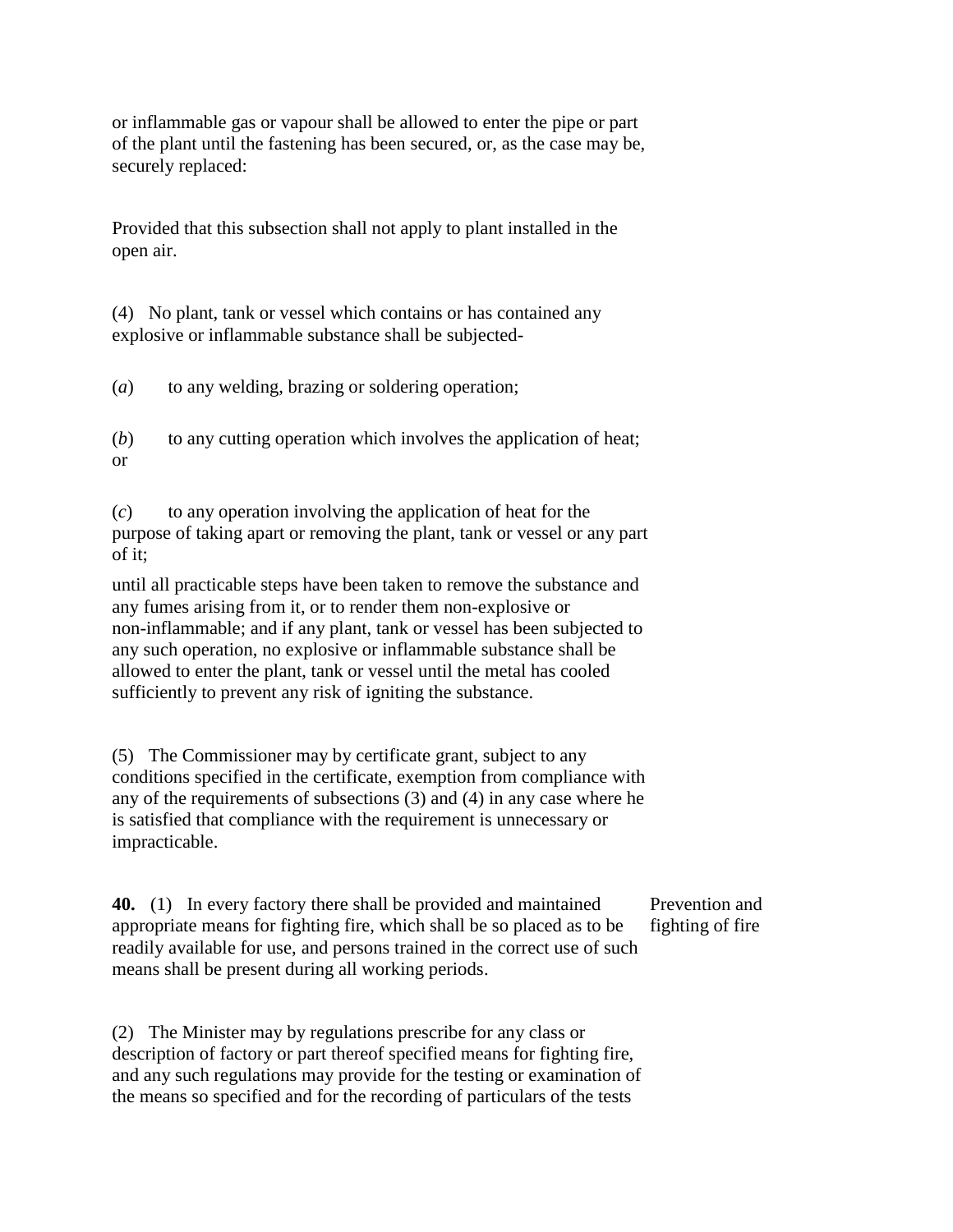or examinations and of any defects found and action taken to remedy the defects.

(3) The Minister may make regulations requiring means to be provided in any class or description of factory for notifying the fire brigade in case of fire and requiring employed persons to be made familiar with their use.

(4) Regulations made under this section may provide, as regards any of their provisions, that some other person or persons shall be responsible for a contravention thereof instead of or as well as the occupier.

(5) Any requirement imposed by regulations made under subsection (2) may be so imposed either in substitution for or without prejudice to the general requirements of subsection (1).

(6) The Minister may by order grant exemption from the requirements of subsection (1) and any such order may apply to any particular factory or part of a factory or any class or description of factory.

(7) All stocks of highly inflammable substances shall be kept either in a fire-resisting store or in a safe place outside any occupied building:

Provided that no such store as aforesaid shall be so situated as to endanger the means of escape from the factory or from any part thereof in the event of a fire occurring in the store.

(8) No fire, flame, open light or other agency likely to ignite any volatile inflammable substance shall be permitted in any part of a factory in which such substance is used or is likely to be present.

(9) No person shall be allowed to smoke in any part of a factory where any volatile inflammable substance is used, and a notice prohibiting smoking shall be posted in a conspicuous place in every such part of the premises.

**41.** (1) Every factory shall be provided with adequate means of Means of escape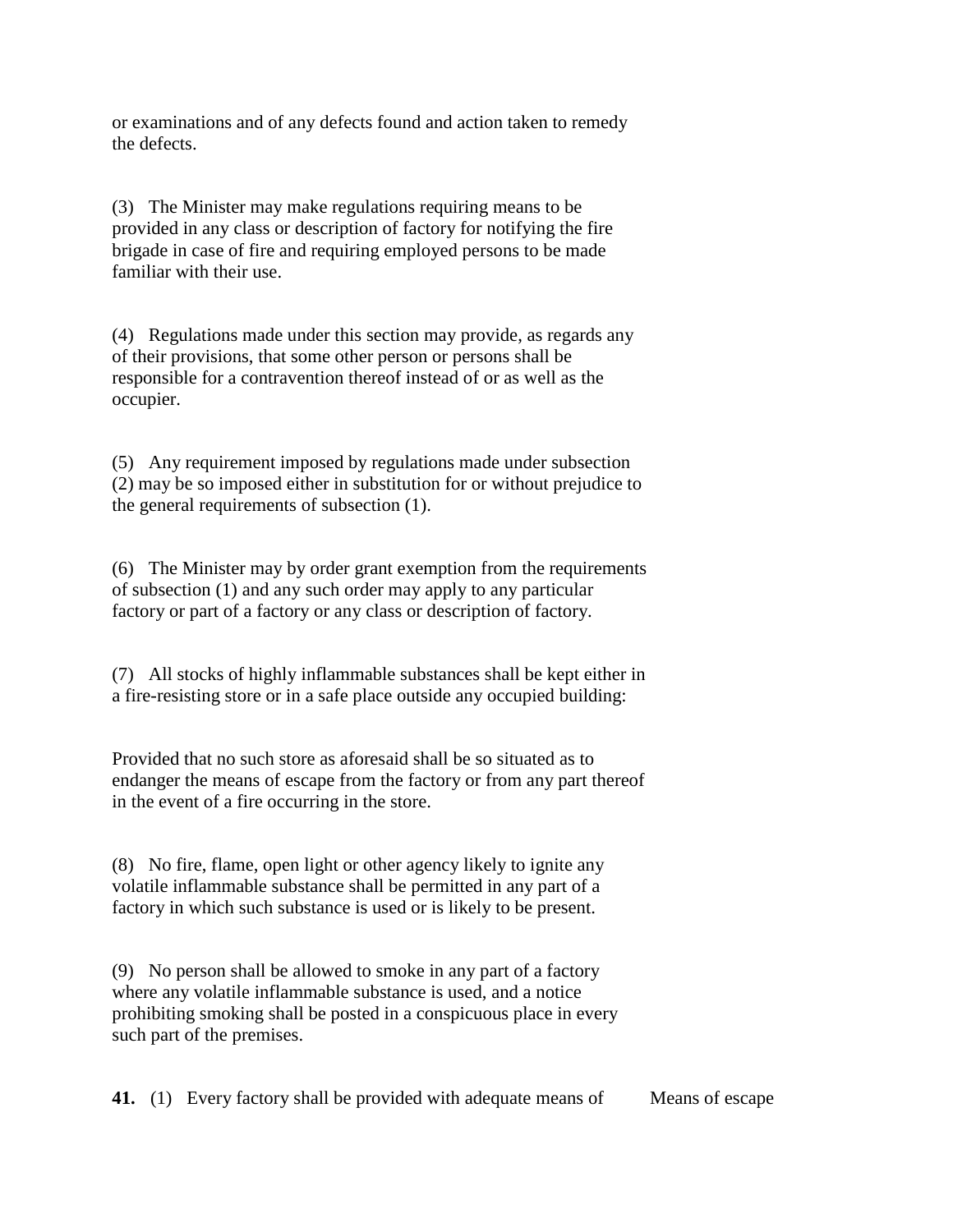escape in case of fire for the persons employed therein, and all such means shall be properly maintained and kept free from obstruction.

and warning in case of fire

(2) The contents of any room in which persons are employed shall be so arranged or disposed that there is a free passage-way for all persons employed in the room to a means of escape in case of fire.

(3) Where any person is within a factory for the purpose of employment or meals, the doors of the factory, and of any room therein in which the person is, and any doors which afford a means of exit for persons employed in the factory from any building or from any enclosure in which the factory is situated, shall not be locked or fastened in such a manner that they cannot be easily and immediately opened from the inside.

(4) Any doors opening on to any staircase or corridor from any room in which more than ten persons are employed, and in the case of any factory constructed or converted for use as a factory after the commencement of this Act, all other doors affording a means of exit from the factory for persons employed therein, shall, except in the case of sliding doors, be constructed to open outwards.

(5) In any factory constructed or converted for use as a factory before the commencement of this Act in which more than ten persons are employed in the same building above the ground floor, any door, which is not kept continuously open, at the foot of a staircase affording a means of exit from the building, shall, except in the case of sliding doors, be constructed to open outwards.

(6) Doors giving access to stairways shall not open immediately on to a flight of stairs, but on to a landing of adequate width.

(7) Every window, door or other exit affording means of escape in case of fire or giving access thereto, other than the means of exit in ordinary use, shall be distinctively and conspicuously marked by a notice printed in red letters of adequate size.

(8) Every hoistway or liftway inside a building constructed after the commencement of this Act shall be completely enclosed with fire-resisting materials, and all means of access to the hoist or lift shall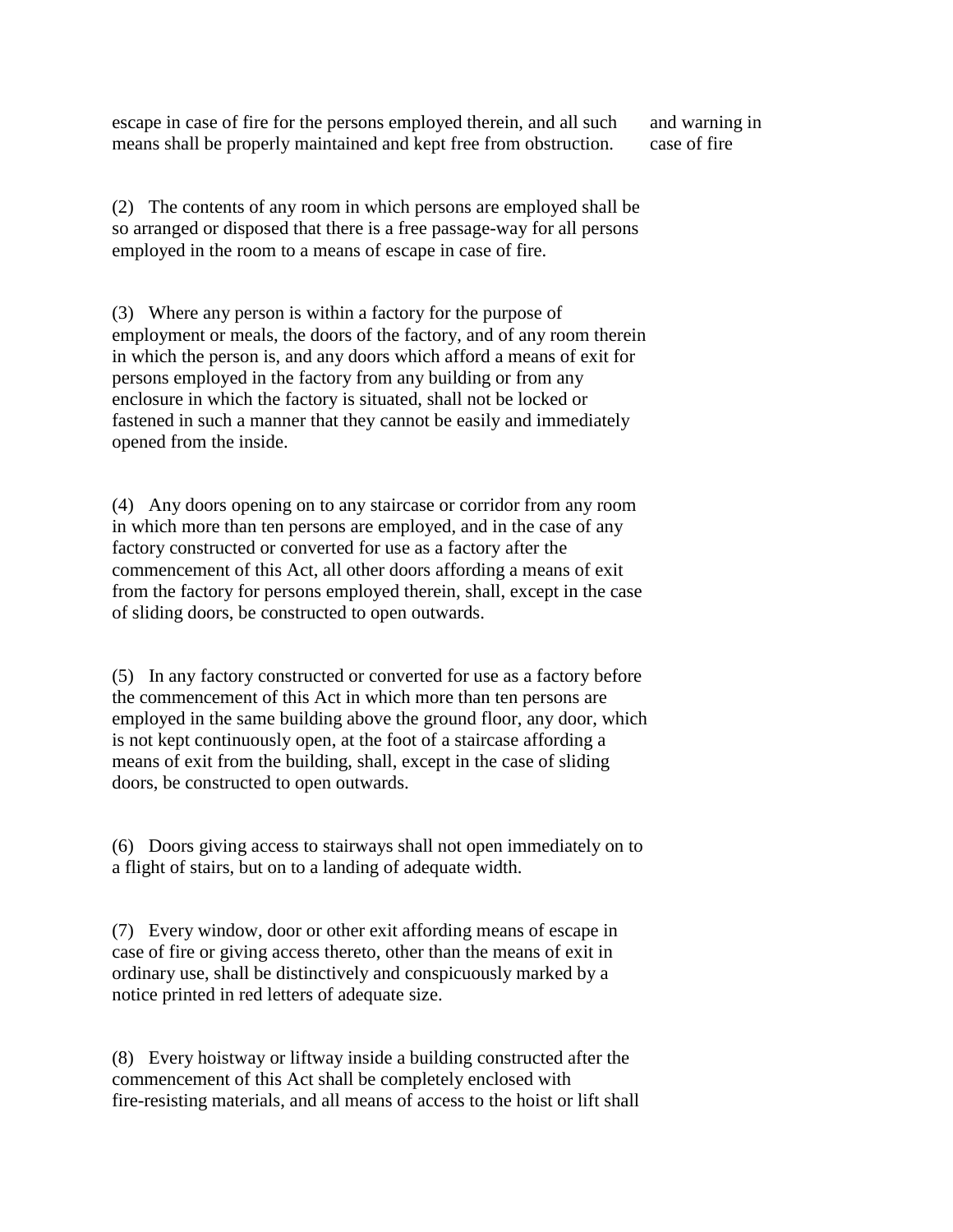be fitted with doors of fire-resisting materials:

Provided that any such hoistway or liftway which is not provided with a vent at the top shall be enclosed at the top only by some material easily broken by fire.

(9) The Commissioner may by certificate grant, subject to any conditions specified in the certificate, exemption from compliance with any of the requirements of subsection (8) in any case where he is satisfied that compliance with those requirements is inappropriate or undesirable.

(10) Where in any factory more than twenty persons are employed in the same building or explosive or highly inflammable materials are stored or used in any building in which persons are employed, effective means, capable of being operated without exposing any person to undue risk, shall be provided and maintained for giving warning in case of fire, which shall be clearly audible throughout the building or, where the factory is part only of the building, in every part of the building which is used for the purposes of the factory.

(11) The Minister may by regulations apply the provisions of subsection (10) to any class or description of factory.

(12) The Minister may by order grant exemption from or modify the requirements of subsection (10) in any case where it appears to him that those requirements are unnecessary or, as the case may be, would, unless modified, be unreasonable; and any such order may apply to any particular factory or part of a factory or any class or description of factory.

**42.** (1) There shall be tested and examined at least once in every period of three months and whenever an inspector so requires every means for giving warning in case of fire which is required to be provided by or under this Act.

Testing and examination of fire warning

(2) The Minister may by regulations provide that, in relation to any class or description of appliance or in relation to any class or description of factory, subsection (1) shall have effect with the substitution for the period of three months of such period as may be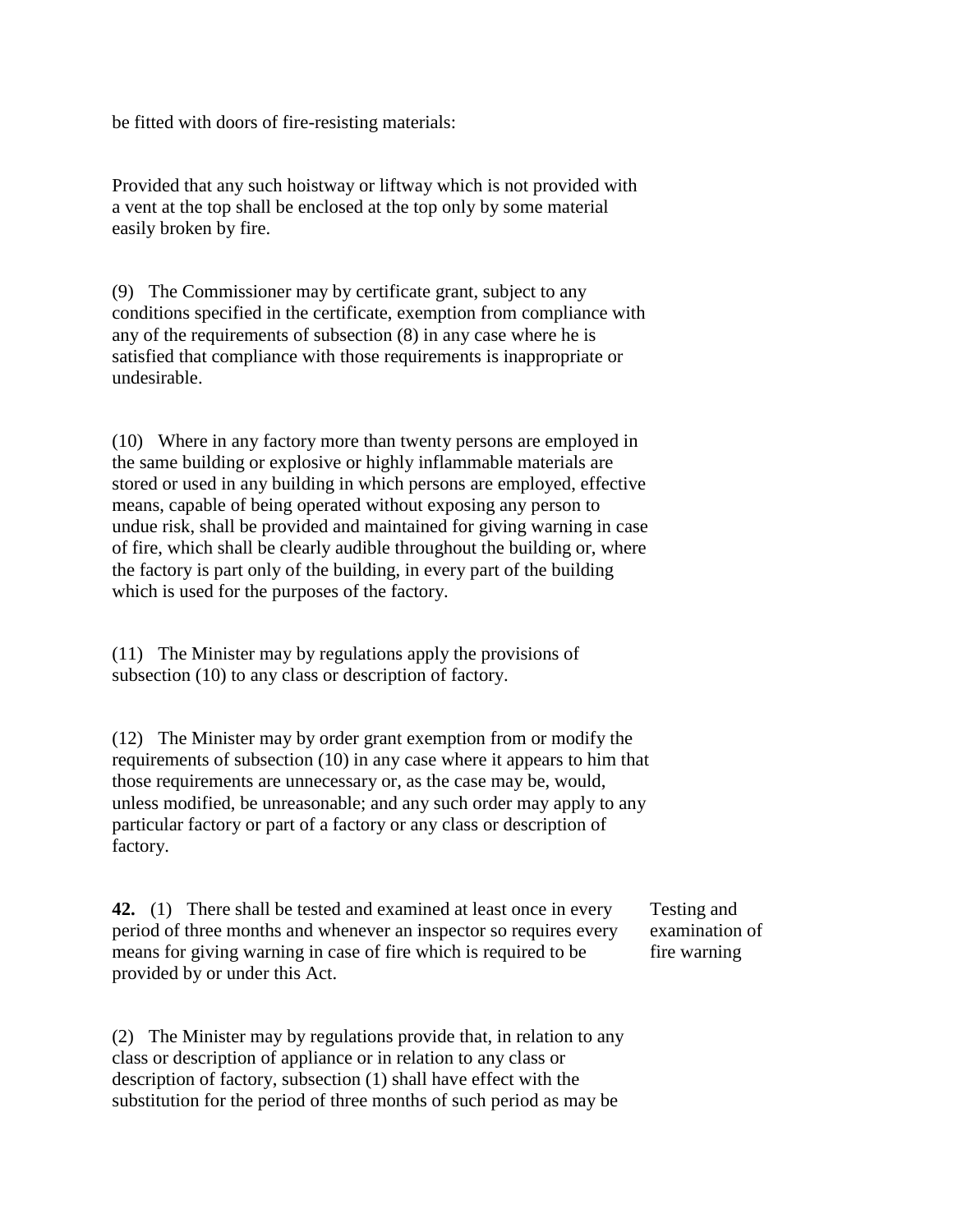specified in the regulations.

(3) The Minister may by regulations prescribe the nature of the test or examination to be carried out in pursuance of this section.

(4) There shall be entered in or attached to the general register the date of every test or examination carried out in pursuance of this section and particulars of any defect found and the date and particulars of any action taken to remedy any such defect.

**43.** (1) Where in any factory more than twenty persons are employed Fire drills in the same building above the first floor or more than six metres above the ground level, or explosive or highly inflammable materials are stored or used in any building where persons are employed, effective steps shall be taken to ensure that all the persons employed are familiar with the means of escape in case of fire and their use and with the routine to be followed in case of fire.

(2) The Minister may by regulations apply the provisions of subsection (1) to any class or description of factory.

(3) The Minister may make regulations as to the steps to be taken for the purposes of subsection (1) in factories to which that subsection applies, or any class or description thereof.

(*As amended by No*. 20 *of* 1974)

**44.** The Minister may make regulations as to the means of escape in Regulations for case of fire to be provided in factories or any class or description of factory. means of escape

**45.** (1) The Minister may make regulations as to the measures to be Regulations for taken to reduce the risk of fire breaking out in any factory or of any such fire or smoke therefrom spreading in any factory, and such regulations may, among other things, prescribe requirements as to the internal construction of a factory and the materials used in the construction. fire prevention

(2) Regulations made under this section may provide, as regards any of their provisions, that some other person or persons shall be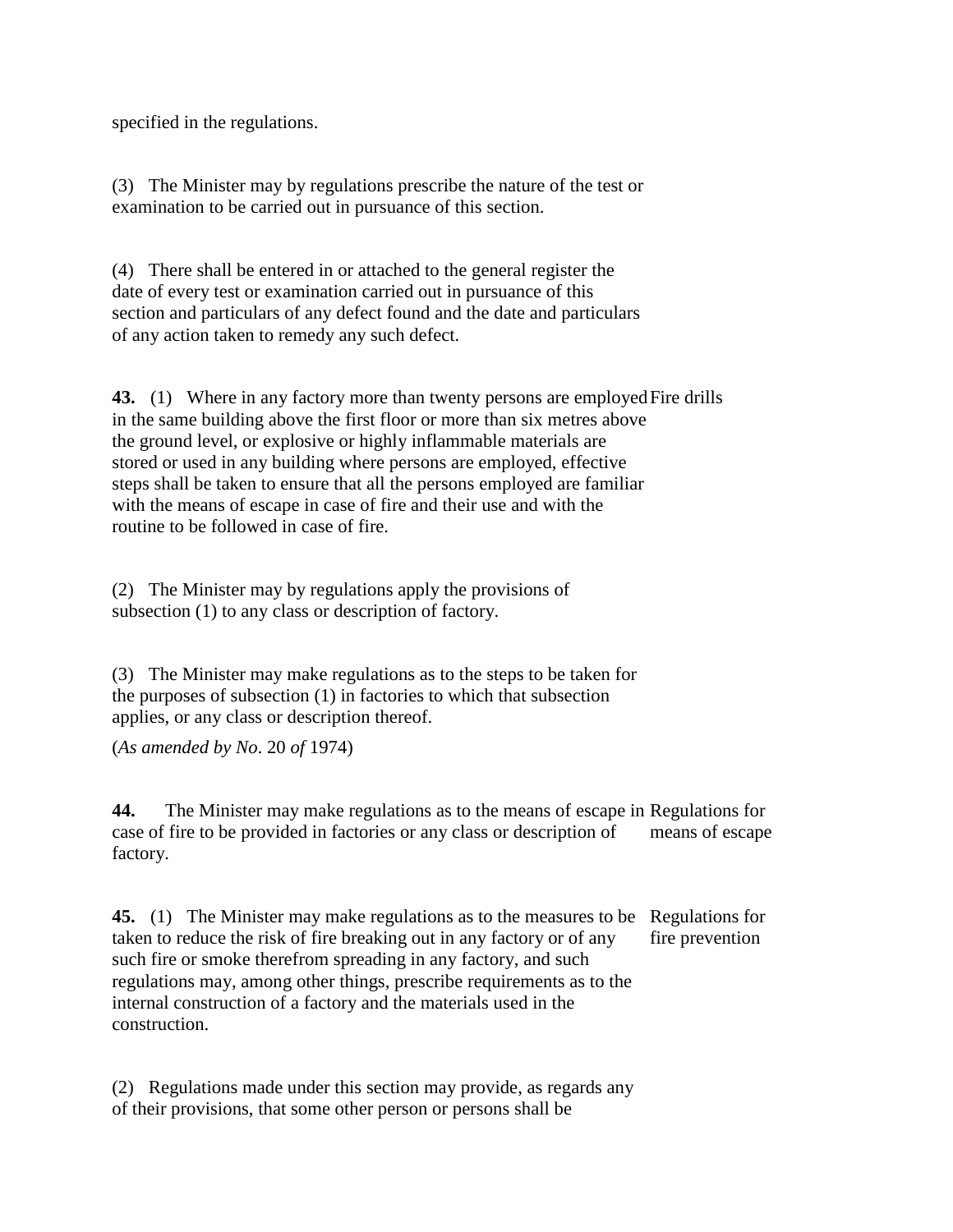responsible for a contravention thereof instead of or as well as the occupier.

**46.** Where it appears to the Minister that, in view of the number and Regulations for nature of accidents occurring in any factory or class or description of factory, special provision ought to be made at that factory or at factories of that class or description to secure the safety of persons employed therein, he may make regulations requiring the occupier to make such reasonable provision by arrangements for special supervision in regard to safety, investigation of the circumstances and causes of accidents, and otherwise as may be specified in the regulations. special safety arrangements for the prevention of accidents

# **PART VII**

# **SAFETY: LIFTING MACHINERY**

**47.** (1) Every hoist and lift shall be of good mechanical construction, Hoists and lifts sound material and adequate strength, and consistent with a relevant standard specification, and shall, together with all gates, interlocking or other devices required by this section to be fitted, be properly maintained.

(2) Every hoist or lift shall be thoroughly examined by a competent person at least once in every period of six months, and a report of the result of every such examination in the prescribed form shall be signed by the person making the examination and shall, within fourteen days, be entered in or attached to the general register.

(3) Every hoistway or liftway shall be efficiently protected by a suitable enclosure fitted with gates, being such an enclosure as to prevent, when the gates are shut, any person falling down the way or coming into contact with any moving part of the hoist or lift.

(4) Any such gate as aforesaid shall be fitted with efficient interlocking or other devices to secure that the gate cannot be opened except when the cage or platform is at the landing and that the cage or platform cannot be moved away from the landing until the gate is closed.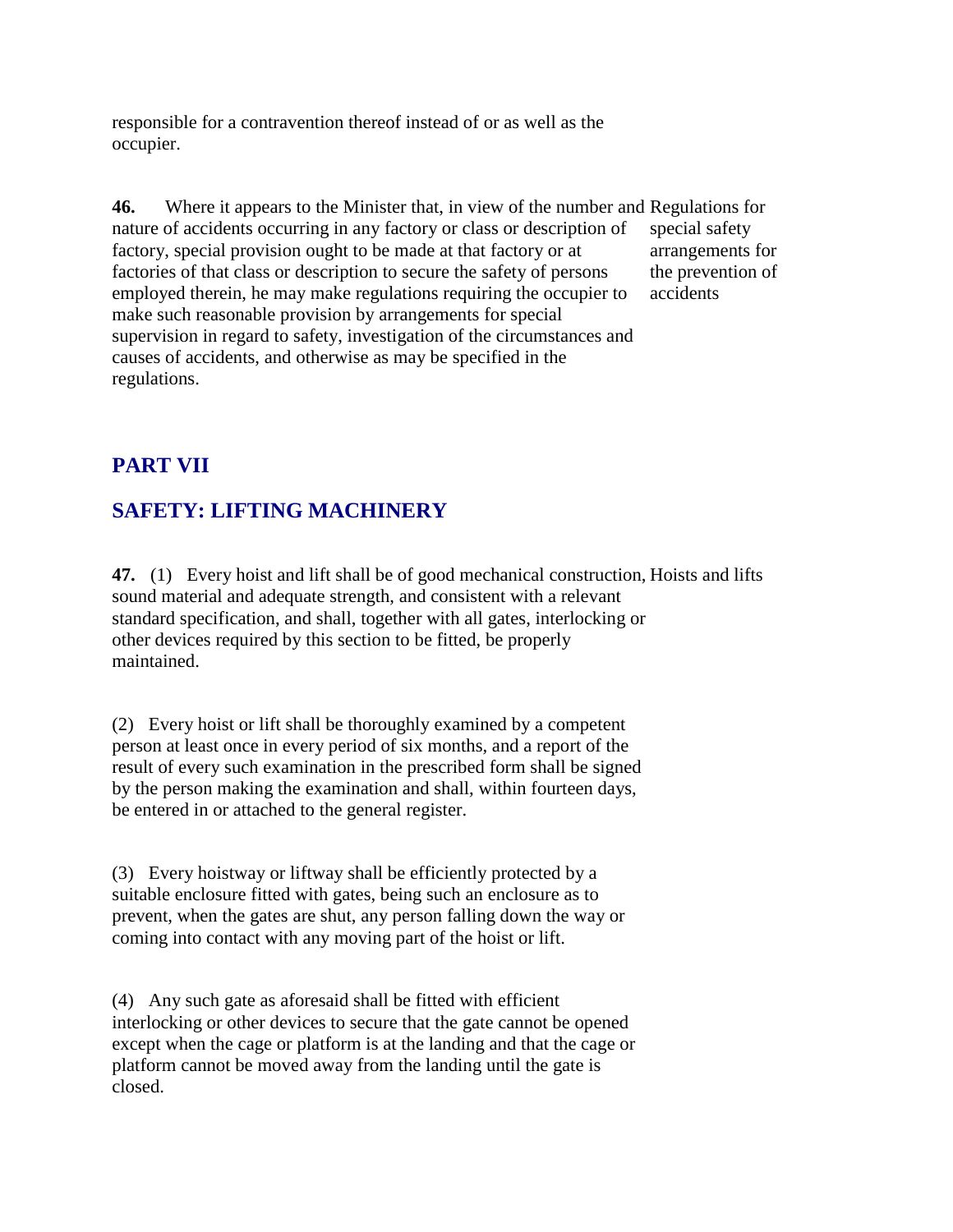(5) If, in the case of a hoist or lift constructed or reconstructed before the commencement of this Act, it is not reasonably practicable to fit it with such devices as are mentioned in subsection (4), it shall be sufficient if the gate-

(*a*) is provided with such arrangements as will secure the objects of that subsection so far as is reasonably practicable; and

(*b*) is kept closed and fastened except when the cage or platform is at rest at the landing.

(6) Every hoist or lift and every such enclosure as is mentioned in subsection (3) shall be so constructed as to prevent any part of any person or any goods carried in the hoist or lift being trapped between any part of the hoist or lift and any fixed structure or between the counterbalance weight and any other moving part of the hoist or lift.

(7) There shall be marked in a conspicuous place on every hoist or lift the maximum working load which it can safely carry and no load greater than the maximum working load shall be carried on any hoist or lift.

**48.** (1) The following additional requirements shall apply to hoists and lifts used for carrying persons whether together with goods or otherwise:

Hoists and lifts used for carrying persons

(*a*) efficient automatic devices shall be provided and maintained to prevent the cage or platform overrunning;

(*b*) every cage shall on each side from which access is afforded to a landing be fitted with a gate, and in connection with every such gate efficient devices shall be provided to secure that, when persons or goods are in the cage, the cage cannot be raised or lowered unless the gate is closed, and will come to rest when the gate is opened; and

(*c*) there shall be marked in a conspicuous place on every such hoist or lift the maximum number of persons which the hoist or lift is designed to carry.

(2) In the case of a hoist or lift constructed or reconstructed before the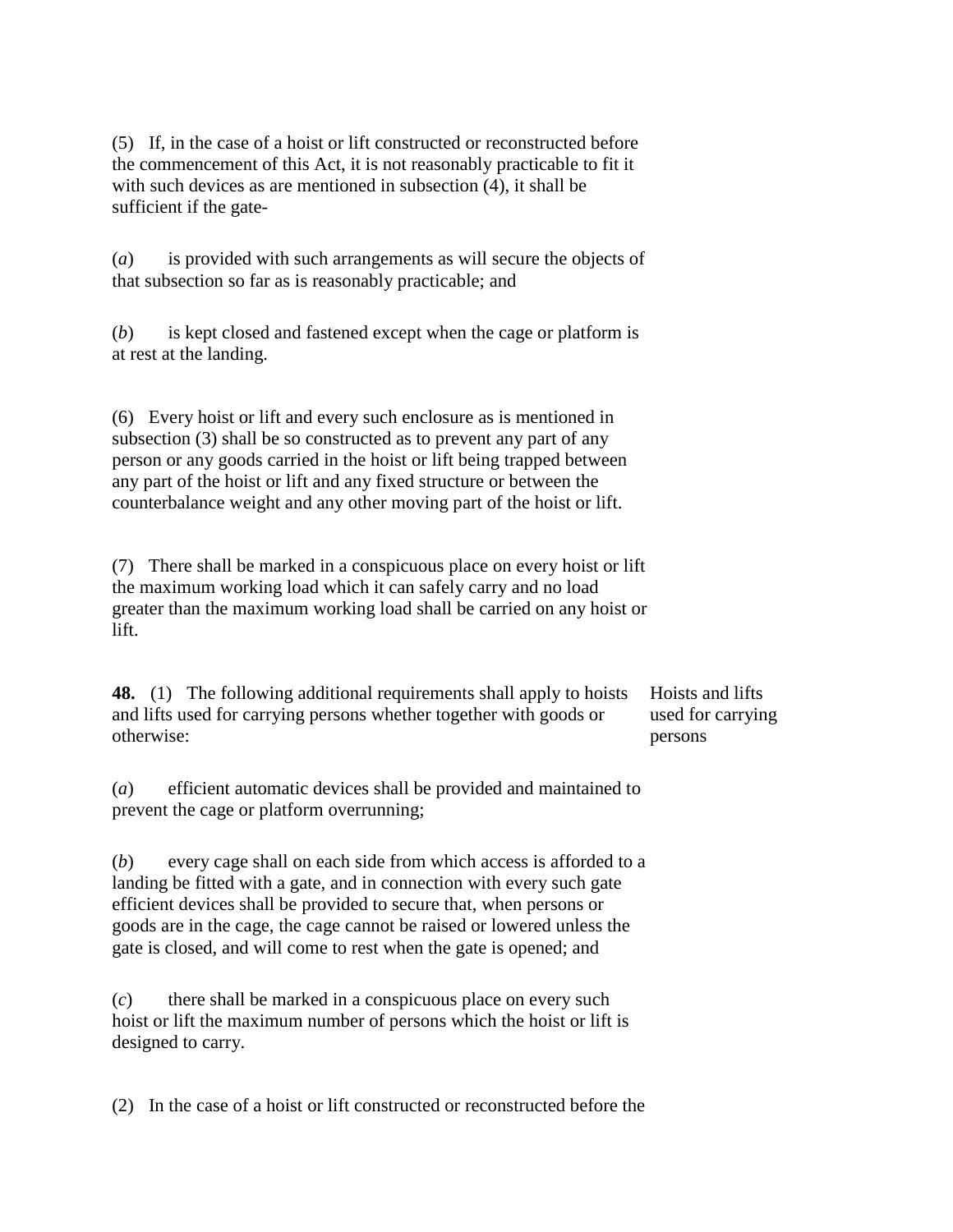commencement of this Act in connection with which it is not reasonably practicable to provide such devices as are mentioned in paragraph  $(b)$  of subsection  $(1)$ , it shall be sufficient if-

(*a*) such arrangements are provided as will secure the objects of that paragraph so far as is reasonably practicable; and

(*b*) the gate is kept closed and fastened except where the cage is at rest or empty.

(3) In the case of a hoist or lift used as mentioned in subsection (1) which was constructed after the commencement of this Act, where the platform or cage is suspended by rope or chain, there shall be at least two ropes or chains separately connected with the platform or cage, each rope or chain and its attachments being capable of carrying the whole weight of the platform or cage and its maximum working load, and efficient devices shall be provided and maintained which will support the platform or cage with its maximum working load in the event of a breakage of the ropes or chains or any of their attachments.

**49.** Every teagle opening or similar doorway used for hoisting or lowering goods, materials, or plant, whether by mechanical power or otherwise, shall be securely fenced and shall be provided with a secure doorways hand-hold on each side of the opening or doorway, and such fencing shall be properly maintained and shall, except when the hoisting of goods, materials, or plant is being carried on at the opening or doorway, be kept in position.

Teagle openings and similar

**50.** (1) For the purposes of sections *forty-seven* and *forty-eight*, no lifting machine or appliance shall be deemed to be a hoist or lift unless supplementary it has a platform or cage the direction of movement of which is restricted by a guide or guides. Hoists and lifts: provisions and exceptions

(2) Subsections (3) to (7) of section *forty-seven* and section *forty-eight* shall not apply in the case of a continuous hoist or lift, and in such a case subsection (2) of section *forty-seven* shall have effect as if for the reference to six months there were substituted a reference to twelve months.

(3) Subsections (4) and (5) of section *forty-seven* and section *forty-eight* shall not apply in the case of a hoist or lift not connected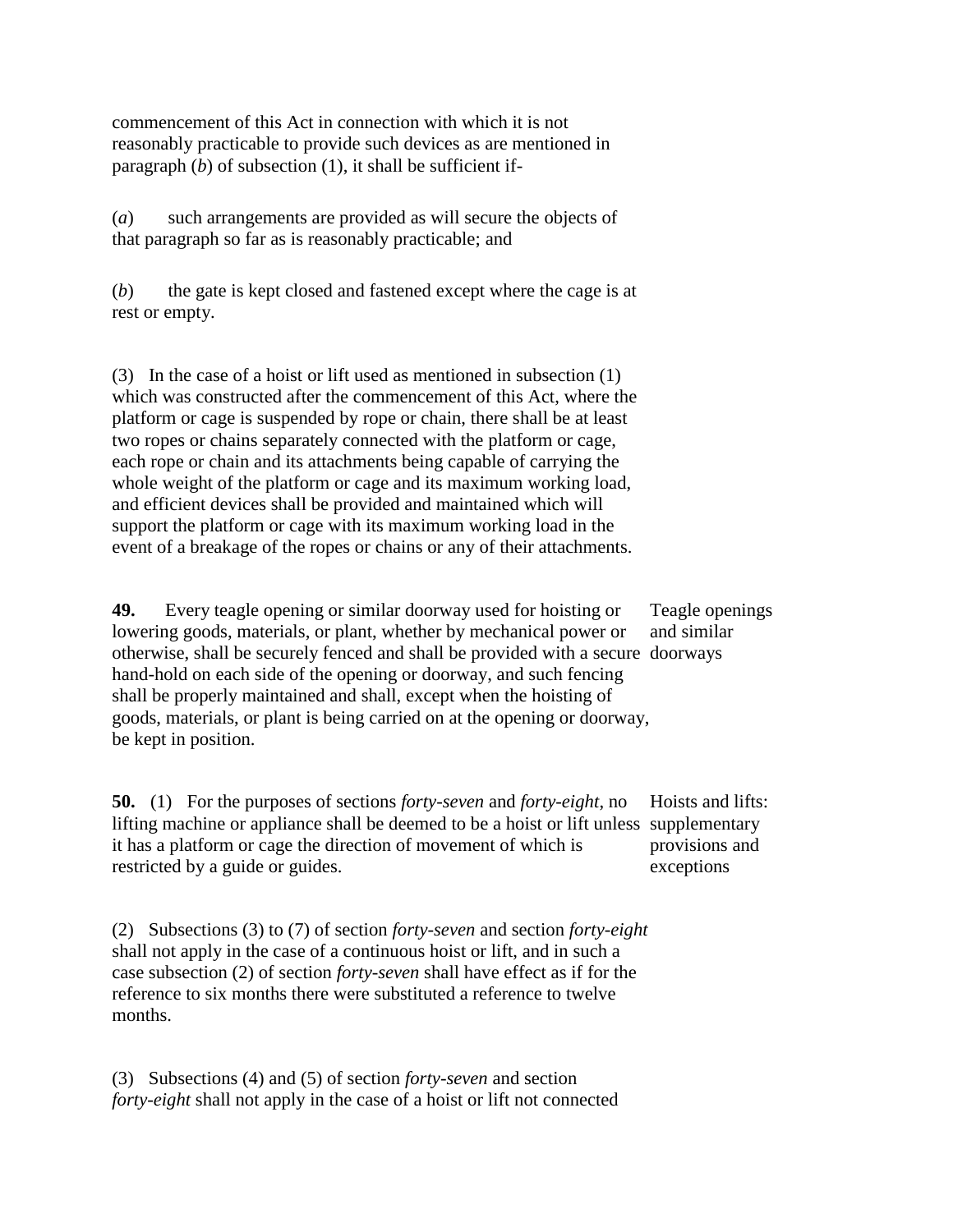with mechanical power; and in such a case-

(*a*) subsection (2) of section *forty-seven* shall have effect as if for the reference to six months there were substituted a reference to twelve months; and

(*b*) any gates to be fitted under subsection (3) of section *forty-seven* shall be kept closed and fastened except when the cage or platform is at rest at the landing.

(4) If it is shown to the satisfaction of the Commissioner that it would be unreasonable in the special circumstances of the case to enforce any requirement of this section or of section *forty-seven*, *forty-eight* or *forty-nine* in respect of any particular hoist, lift, hoistway, liftway or teagle opening or similar doorway, he may by certificate grant exemption from compliance with such requirement.

**51.** (1) The following provisions shall be complied with as respects Chains, ropes and every chain, rope or lifting tackle used for the purpose of raising or lowering persons, goods, materials or plant: lifting tackle

(*a*) no chain, rope or lifting tackle shall be used unless it is of good construction, sound material, adequate strength, suitable quality and free from patent defect;

(*b*) a table showing the safe working loads of every kind and size of chain, rope or lifting tackle in use, and, in the case of a multiple sling, the safe working load at different angles of the legs, shall be prominently displayed on the premises, and no chain, rope or lifting tackle not shown in the table shall be used;

(*c*) no chain, rope or lifting tackle shall, save for the purpose of testing, be used for any load exceeding the safe working load;

(*d*) all chains, ropes and lifting tackle in use shall be thoroughly examined by a competent person at least once in every period of six months, or at such greater intervals as the Commissioner may by order direct;

(*e*) no chain, rope or lifting tackle, except a fibre rope or fibre rope sling, shall be taken into use in any factory for the first time in that factory unless it has been tested and thoroughly examined by a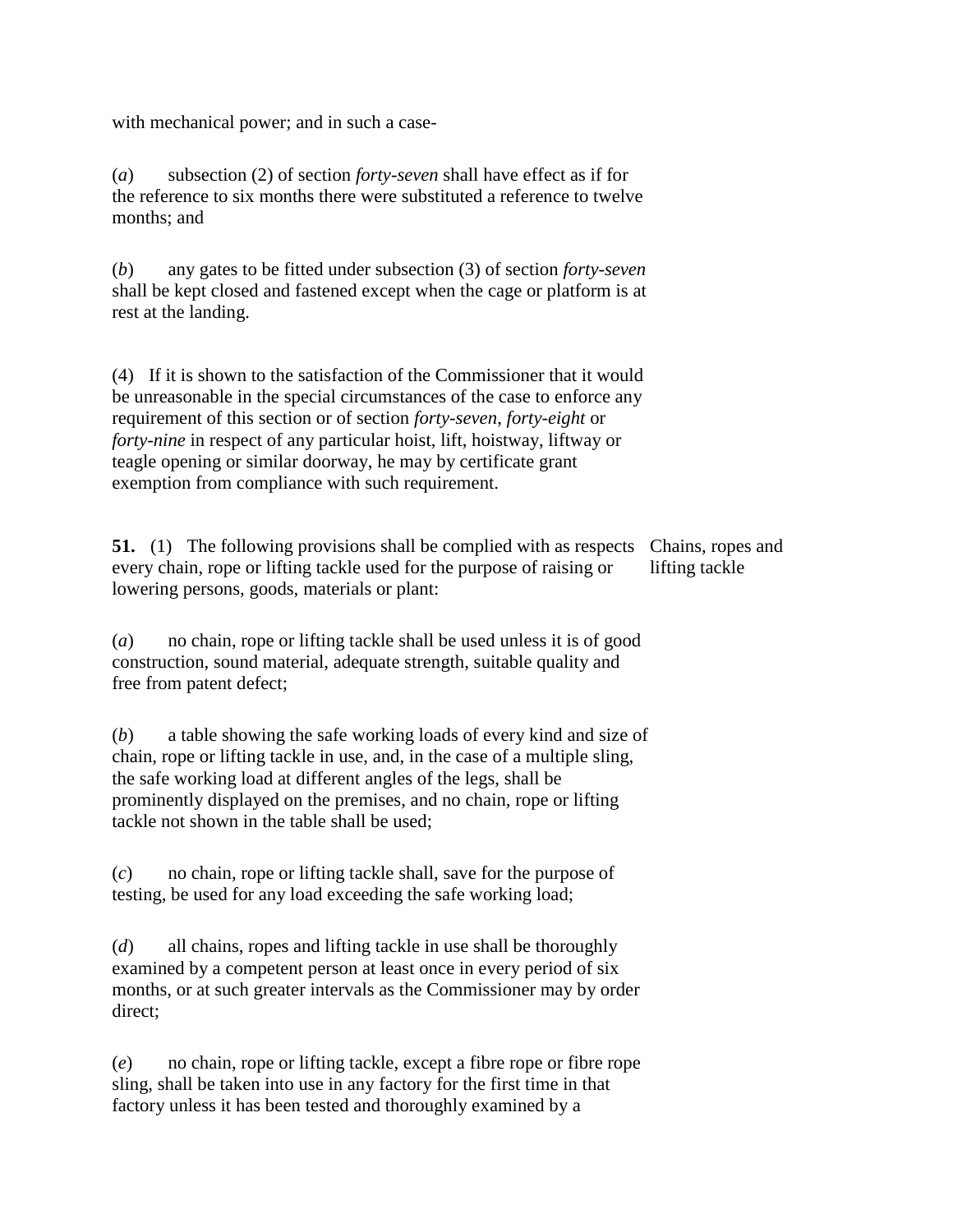competent person and a certificate of the test and examination specifying the safe working load and signed by the person making the test and examination has been obtained and is kept available for inspection:

Provided that the provisions of this paragraph shall not apply to any chain, rope or lifting tackle in respect of which there has been obtained, and is kept available for inspection, a certificate of test and thorough examination issued by the manufacturer of the chain, rope or lifting tackle.

(2) Paragraph (*b*) of subsection (1) shall not apply in relation to any lifting tackle if its safe working load or, in the case of a multiple sling, the safe working load at different angles of the legs is plainly marked on it.

(3) An inspector may, in writing addressed to the occupier, direct that wrought iron chains or lifting tackle in use in any factory be annealed or otherwise treated by heat at such specified intervals as he considers necessary.

(4) In this section, "lifting tackle" means chain slings, rope slings or similar gear, and rings, links, hooks, plate clamps, shackles, swivels or eye bolts.

**52.** (1) All parts and working gear, whether fixed or movable, including the anchoring and fixing appliances, of every lifting machine lifting machines shall be of good mechanical construction, sound material, adequate strength and free from patent defect, and shall be properly maintained. Cranes and other

(2) All such parts and gear shall be thoroughly examined by a competent person at least once in every period of fourteen months.

(3) All rails on which a travelling crane moves and every track on which the carriage of a transporter or runway moves shall be of proper size and adequate strength and have an even running surface; and any such rails or track shall be properly laid, adequately supported or suspended, and properly maintained.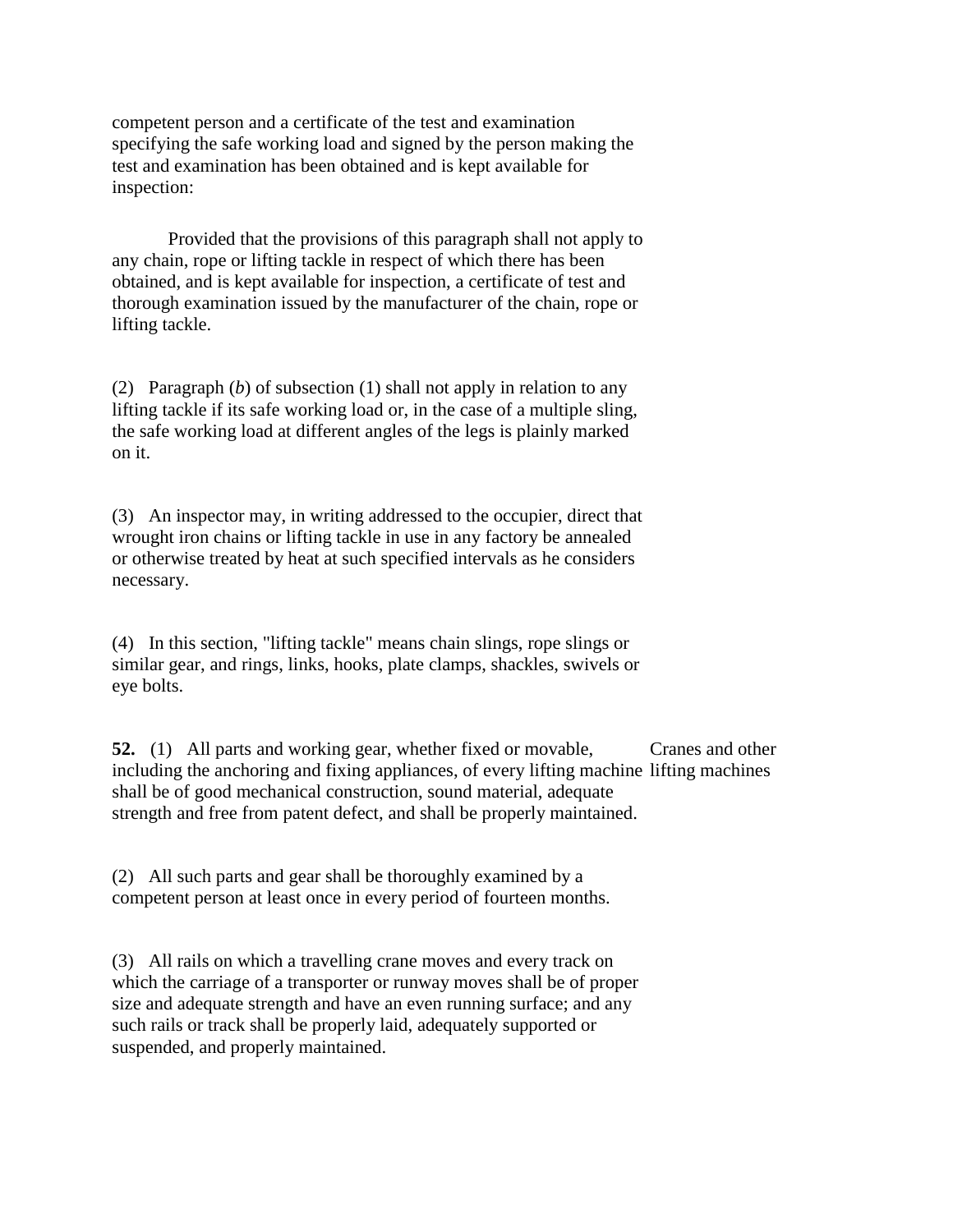(4) There shall be plainly marked on every lifting machine the safe working load or loads thereof:

Provided that, in the case of a jib crane so constructed that the safe working load thereof may be varied by the raising and lowering of the jib, there shall be attached thereto either an automatic indicator of safe working loads or a table indicating the safe working loads at corresponding inclinations of the jib, or corresponding radii of the load.

(5) No lifting machine shall, except for the purpose of a test, be loaded beyond the safe working load.

(6) No lifting machine shall be taken into use in any factory for the first time in that factory unless it has been tested, and all such parts and working gear of the machine as are specified in subsection (1) have been thoroughly examined by a competent person, and a certificate of the test and examination specifying the safe working load or loads of the machine and signed by the person making the test and examination has been obtained and is kept available for inspection:

Provided that the provisions of this subsection shall not apply to any lifting machine in respect of which there has been obtained, and is kept available for inspection, a certificate of test and thorough examination issued by the manufacturer of the machine.

(7) If any person is employed or working on or near the wheel-track of an overhead travelling crane in any place where he would be liable to be struck by the crane, effective measures shall be taken to ensure that the crane does not approach within six metres of that place.

(8) If any person is employed or working otherwise than mentioned in subsection (7) but in a place above floor level where he would be liable to be struck by an overhead travelling crane, or by any load carried by such a crane, effective measures shall be taken to warn him of the approach of the crane, unless his work is so connected with, or dependent on, the movements of the crane as to make a warning unnecessary.

(9) In this section, "lifting machine" means a crane, crab, winch,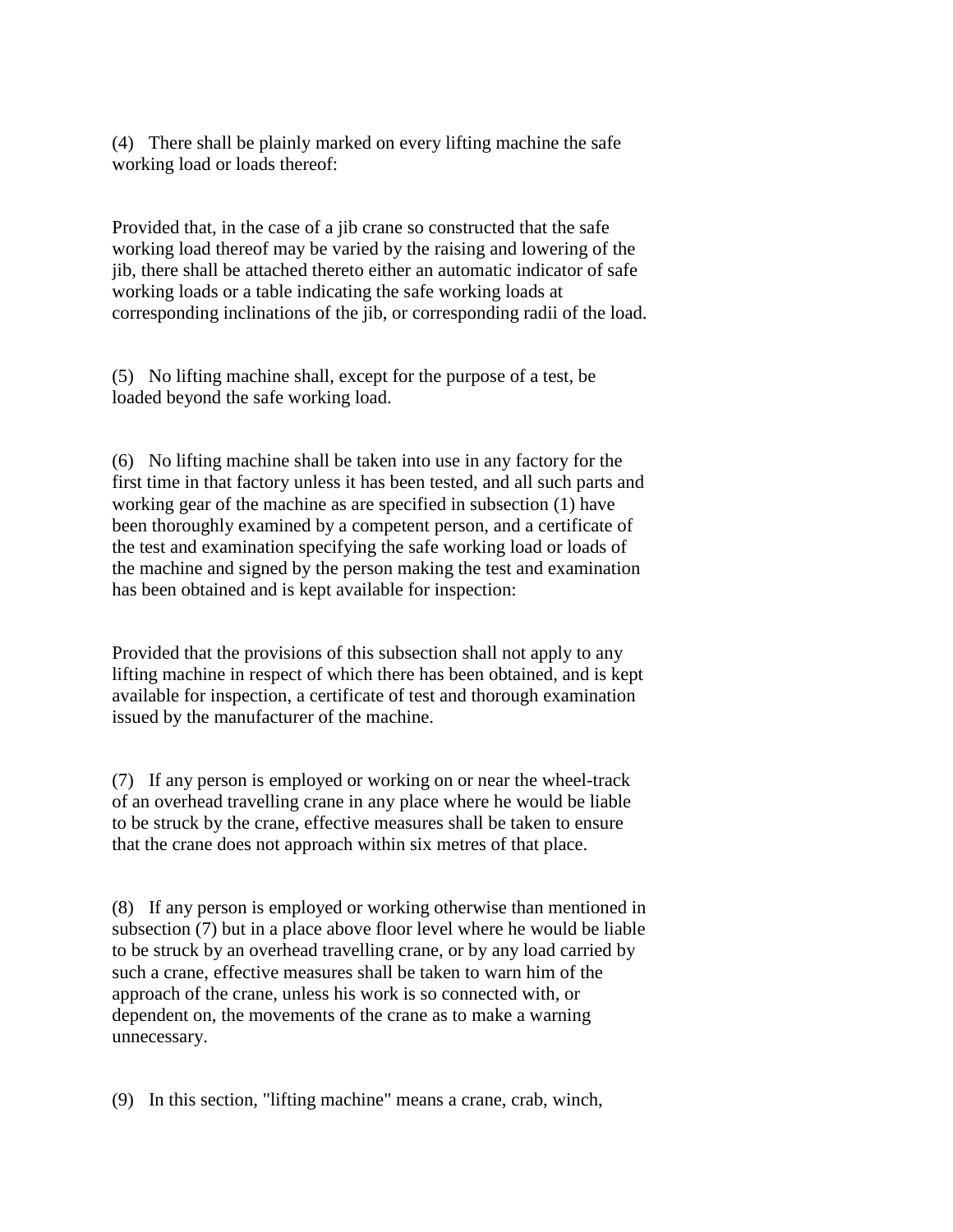teagle, pulley block, gin wheel, transporter or runway. (*As amended by No*. 20 *of* 1974)

**53.** A register, containing the prescribed particulars, shall be kept in Register of respect of all chains, ropes or lifting tackle (except fibre rope slings) to chains, ropes and which section *fifty-one* applies, and in respect of all lifting machines to lifting tackle and which section *fifty-two* applies. lifting machines

#### **PART VIII**

### **SAFETY: STEAM BOILERS, ETC.**

**54.** (1) Subject to subsection (3), every steam boiler, whether separate or one of a rangeSteam boilers: attachments and construction

(*a*) shall have attached to it the devices mentioned in subsection  $(2);$ 

(*b*) shall be provided with means for attaching a test pressure gauge;

(*c*) shall, unless the subject of a written exemption by an inspector, be provided with a suitable fusible plug or an efficient low-water alarm; and

(*d*) shall have at least one reliable feed apparatus capable of maintaining an ample supply of water to the boiler:

#### Provided that-

(i) where the feed apparatus is an injector, a second means of feeding consisting of a power or hand-pump shall be fitted; and

(ii) for the purposes of this paragraph, two or more boilers combined for joint working shall be deemed to be one boiler.

(2) The devices referred to in subsection (1) are-

(*a*) a suitable safety-valve, separate from any stop-valve, which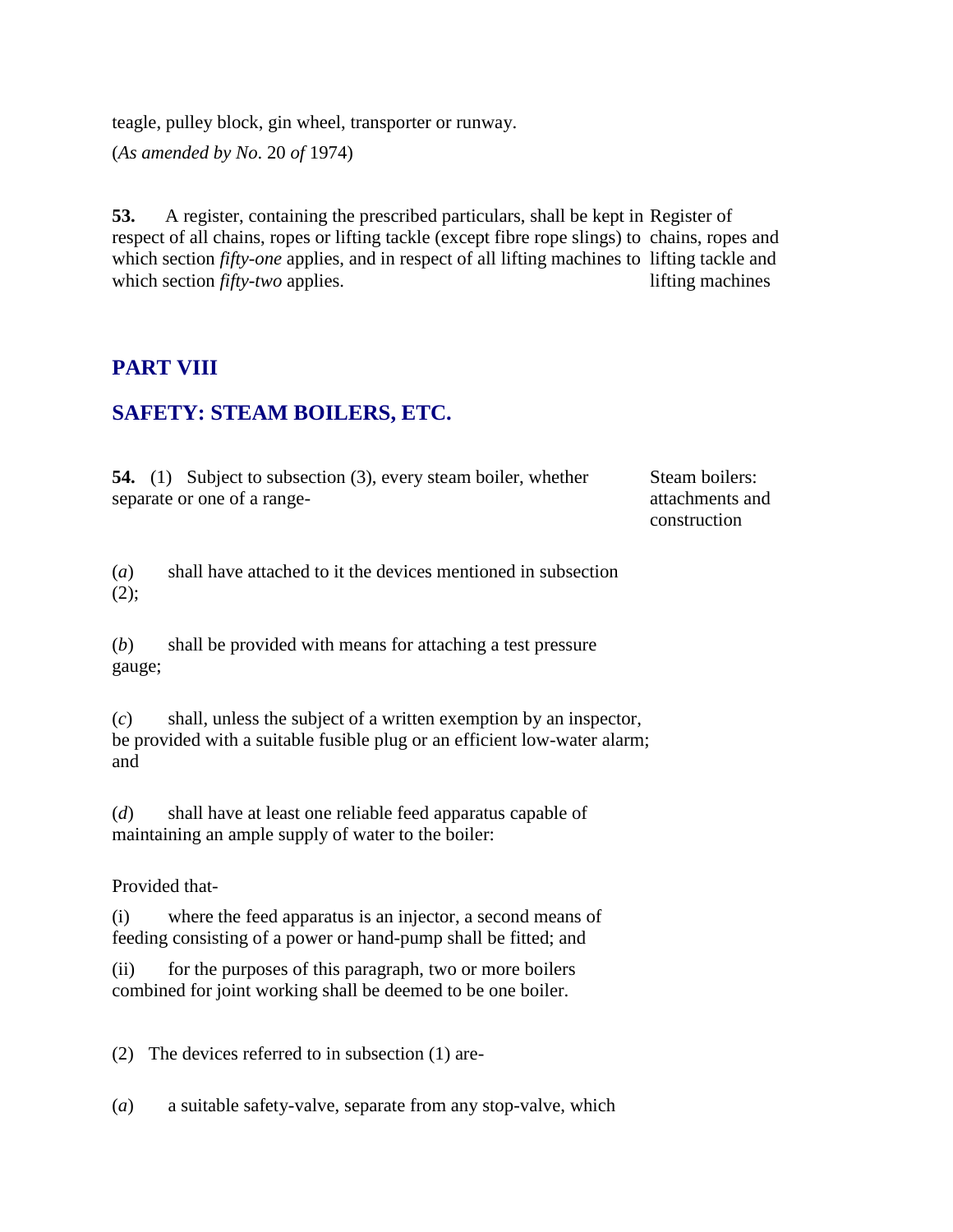shall be so adjusted as to prevent the boiler being worked at a pressure greater than the maximum permissible working pressure and shall be fixed directly to, or as close as practicable to, the boiler;

(*b*) a suitable stop-valve fixed directly to, or as close as practicable to, such boiler, and connecting the boiler to the steam pipe;

(*c*) a correct steam pressure gauge connected to the steam space and easily visible by the boiler attendant, which shall indicate the pressure of steam in the boiler in bars, and have marked on it in a distinctive colour the maximum permissible working pressure;

(*d*) at least one water gauge of transparent material or other type approved by the Commissioner to show the water level in the boiler, together, if the gauge is of the glass tubular type and the working pressure of the boiler normally exceeds 2,500 bars, with an efficient guard provided so as not to obstruct the reading of the gauge;

(*e*) where the boiler is one of two or more boilers, a plate bearing a distinctive number which shall be easily visible.

(3) Paragraph (*b*) of subsection (2) shall not apply with respect to economisers, and paragraphs (*c*), (*d*) and (*e*) of that subsection and paragraphs (*b*) and (*c*) of subsection (1) shall not apply with respect to either economisers or superheaters.

(4) For the purposes of the foregoing provisions of this section, a lever-valve shall not be deemed a suitable safety-valve unless the weight is secured on the lever in the correct position.

(5) Every part of every steam boiler shall be of good construction, sound material and adequate strength, and free from patent defect and consistent with a relevant standard specification.

(*As amended by No*. 20 *of* 1974)

**55.** (1) Every steam boiler attendant shall be properly instructed as to Steam boilers: his duties. maintenance,

examination and use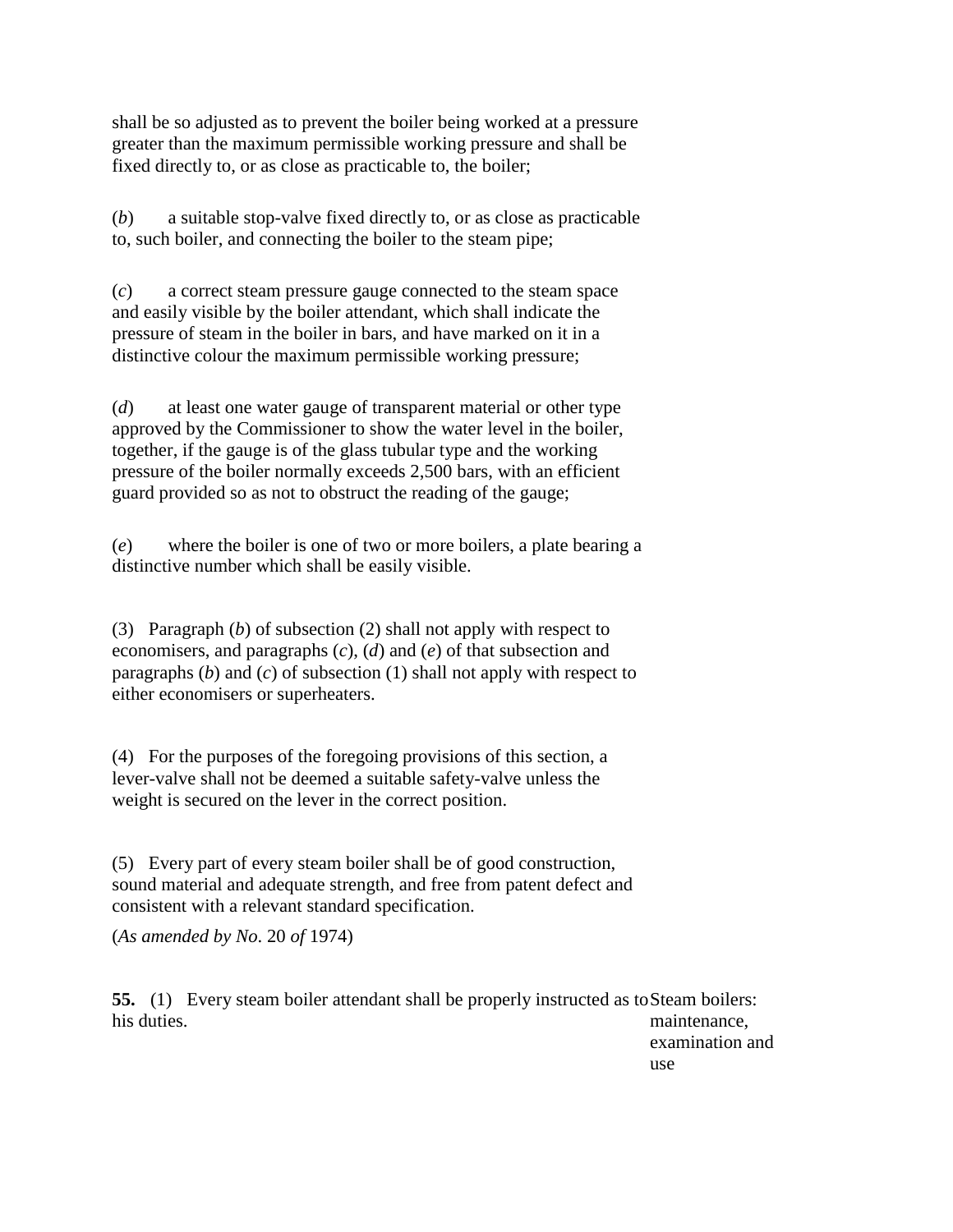(2) Every steam boiler and all its fittings and attachments shall be properly maintained.

(3) Every steam boiler and all its fittings and attachments shall be thoroughly examined by an inspector or other person authorized by the Commissioner at intervals not exceeding eighteen months and also as soon as practicable after any extensive repairs.

(4) The occupier of a factory shall notify an inspector in writing whenever-

(*a*) general retubing, renewal of furnaces or flues, affixing of new rivets, plates or patches, replacement of stays or gussets, the building up of wasted areas by any welding process or any other such major repairs are to be executed to a steam boiler;

(*b*) major repairs as described in paragraph (*a*) have been executed to a steam boiler;

(*c*) he ceases permanently to use a steam boiler;

(*d*) a steam boiler is to be removed from his factory for use elsewhere or is to be resited within the factory; and

(*e*) a steam boiler is damaged.

(5) Any examination carried out in accordance with the requirements of subsection (3) shall include-

(*a*) an examination of the boiler when it is cold which shall not be carried out until the interior and exterior of the boiler have been prepared in such manner as the person who is to make the examination may require; and

(*b*) except in the case of an economiser or superheater, an examination when the boiler is under normal steam pressure which examination may, with the approval of the person carrying out the examination when cold, be carried out by some other person.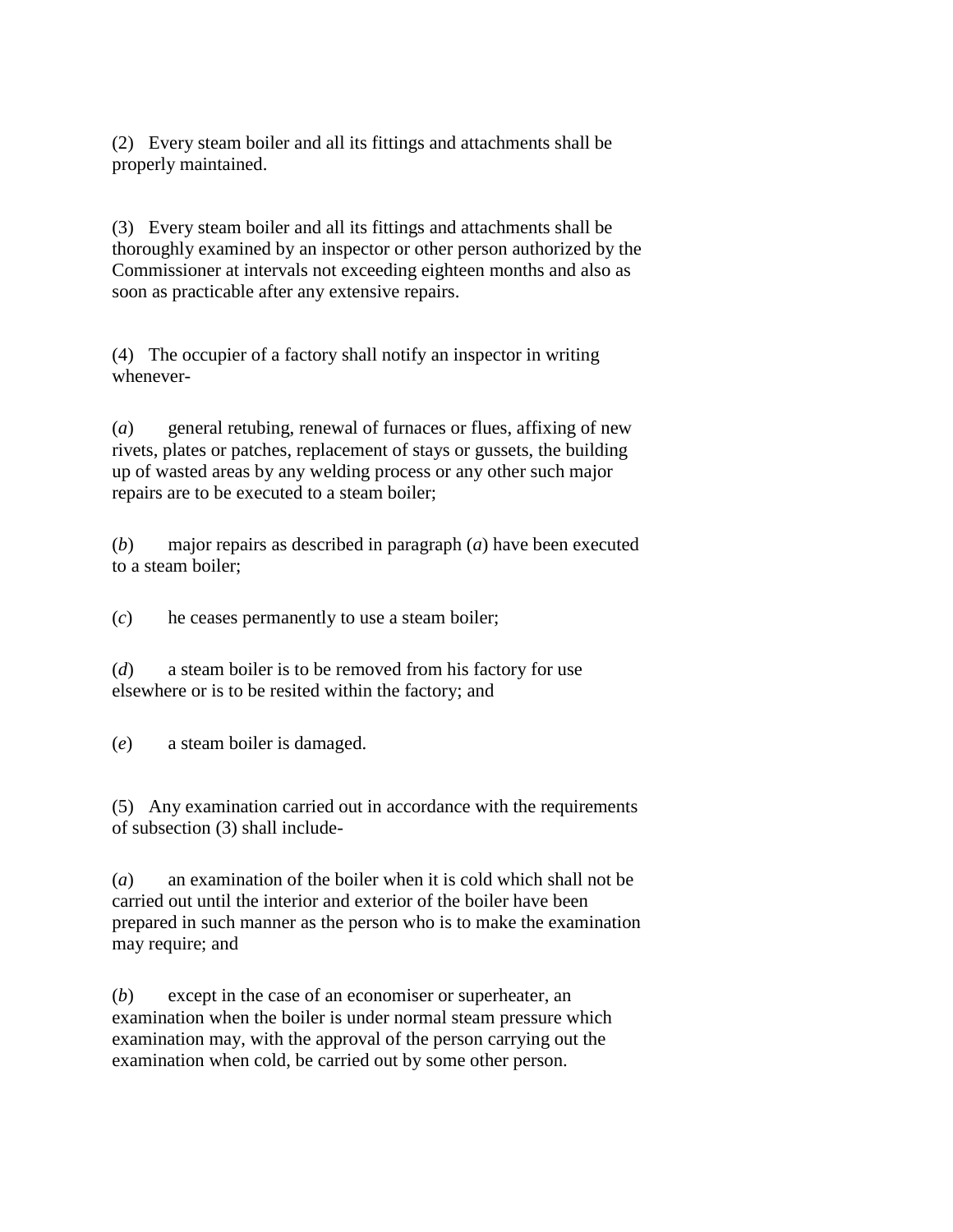(6) The examination under pressure in accordance with paragraph (*b*) of subsection (5) shall be made on the first occasion when steam is raised after the examination when cold, or as soon as possible thereafter, and the person making such examination shall ensure that the safety-valve is so adjusted as to prevent the boiler being worked at a pressure greater than the maximum permissible working pressure.

(7) A report in the prescribed form of every examination made under the provisions of subsection (3) shall, as soon as practicable after the completion of the examination, be attached to or entered in the boiler book, and each such report shall be signed by the person making the examination.

(8) No steam boiler which has previously been used shall be taken into use in any factory for the first time in that factory until it has been examined and reported upon in accordance with the provisions of this section.

(9) No new steam boiler shall be taken into use until an inspector has been supplied with-

(*a*) the manufacturer's complete specifications which shall include full details of the chemical composition and physical properties of the material of all rivets, plates, sections, tubes, bars and electrodes used for pressure parts;

(*b*) dimensioned drawings of the complete boiler, showing the thickness of plates, details of all rivetting, the thickness of plates and the position and extent of all welds; and

(*c*) the manufacturer's test certificate.

(10) Where the report of any examination made under the provisions of this section specifies conditions for securing the safe working of a steam boiler, such boiler shall not be used except in accordance with those conditions.

(11) In respect of every steam boiler in a factory, the occupier of such factory shall keep a boiler book in the prescribed form in which shall be entered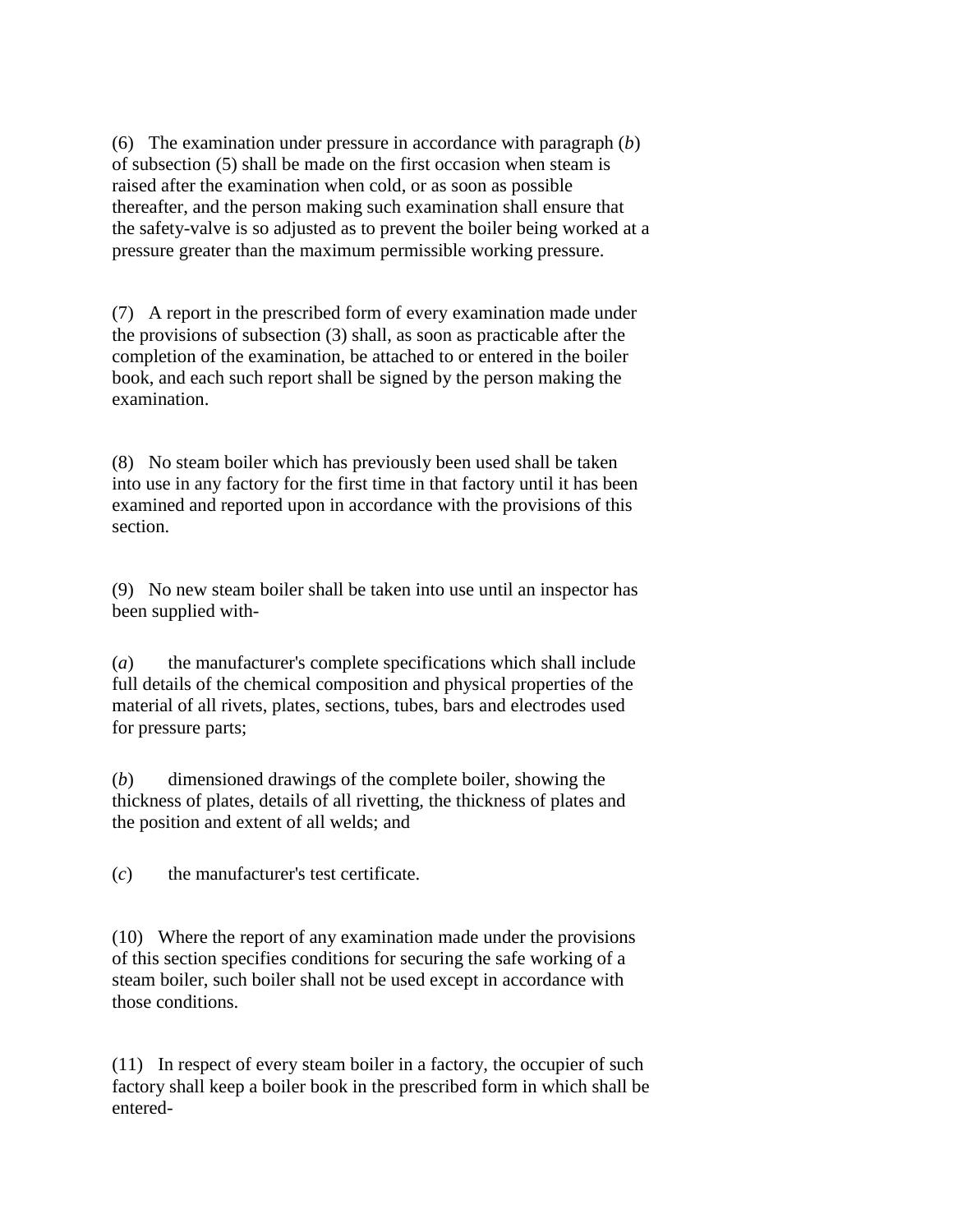(*a*) the dates on which such boiler is brought into and taken out of commission;

(*b*) the dates on which such boiler is cleaned, examined or tested; and

(*c*) the dates and details of any alterations or repairs to such boiler.

(12) This section shall not apply to any steam boiler which belongs to and is used by Zambia Railways or to the boiler of any ship.

**56.** No person shall enter or be in any steam boiler which is one of a Steam boilers: range of two or more steam boilers unless restriction on

(*a*) all inlets through which steam or hot water might otherwise enter such boiler from any other part of the range are disconnected from that part; or entry

(*b*) all valves or taps controlling such entry are closed and securely locked, and, where such boiler has a blow-off pipe in common with one or more other steam boilers or into a common blow-off vessel or sump, the blow-off valve or tap on each such boiler is so constructed that it can only be opened by a key which cannot be removed until the valve or tap is closed and is the only key in use for that set of blow-off valves or taps.

**57.** (1) Every steam receiver not so constructed as to withstand with Steam receivers safety the maximum permissible working pressure of the boiler with which it is connected or the maximum pressure which can be obtained containers in the pipe connecting the receiver with any other source of supply of steam shall be fitted withand steam

(*a*) a suitable reducing valve or other suitable automatic appliance to prevent the safe working pressure being exceeded;

(*b*) a suitable safety-valve so adjusted as to permit the steam to escape as soon as the safe working pressure is exceeded, or a suitable appliance for cutting off automatically the supply of steam as soon as the safe working pressure is exceeded;

(*c*) a correct steam pressure gauge, which shall indicate the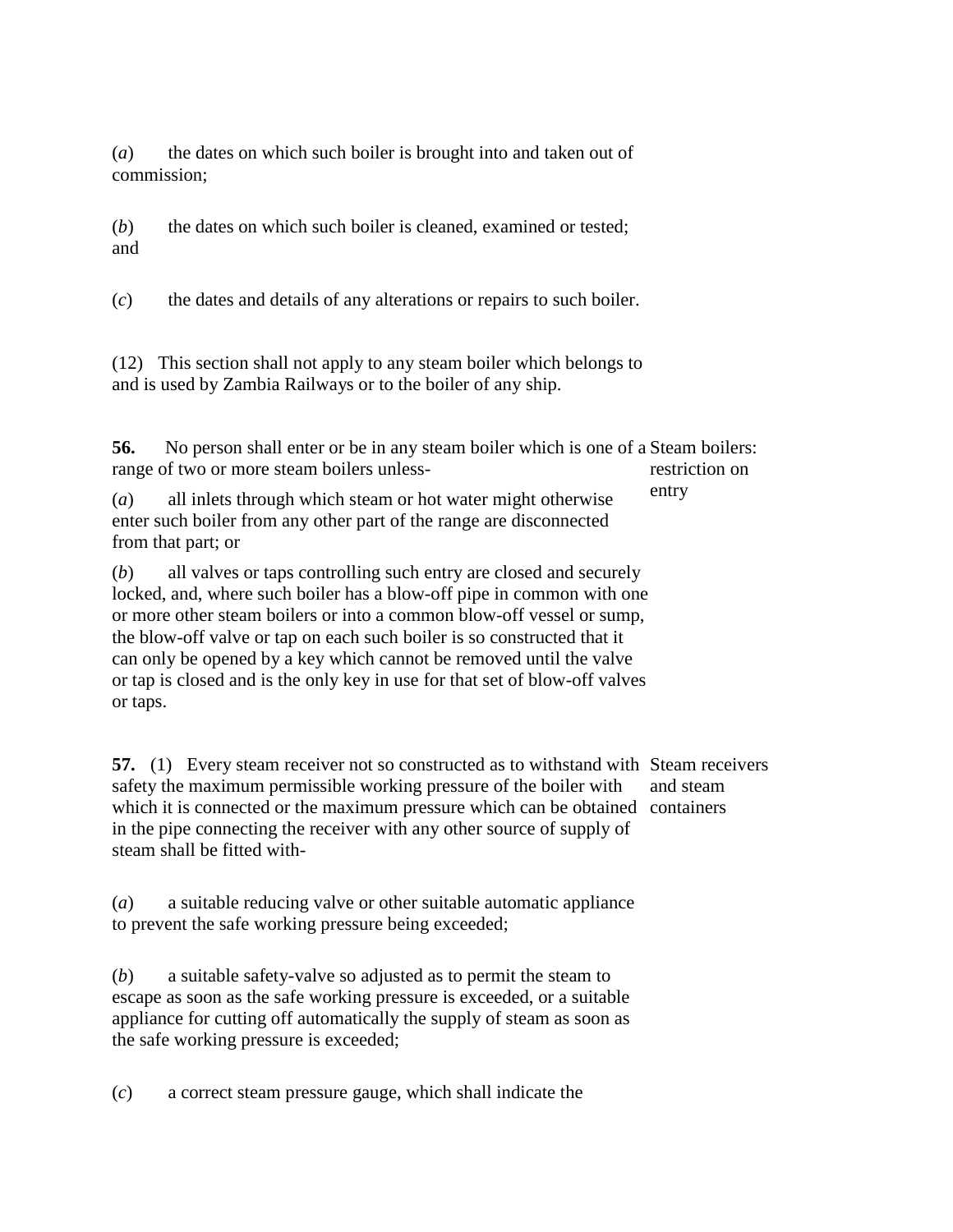pressure of steam in the receiver in bars; and

(*d*) a suitable stop-valve; and

(*e*) except where only one steam receiver is in use, a plate bearing a distinctive number which shall be easily visible.

(2) The safety-valve and pressure gauge required by the provisions of subsection (1) shall be fitted either on the steam receiver or on the supply pipe between the receiver and the reducing valve or other appliance provided to prevent the safe working pressure being exceeded.

(3) For the purposes of the provisions of subsection (1), except paragraph (*e*) thereof, any set of receivers supplied with steam through a single pipe and forming part of a single machine may be treated as one receiver, and for the purpose of the said subsection except paragraphs (*d*) and (*e*) thereof, any other set of receivers supplied with steam through a single pipe may be treated as one receiver:

Provided that this subsection shall not apply to any such set of receivers unless the reducing valve or other appliance provided to prevent the safe working pressure being exceeded is fitted on the said single pipe.

(4) Every part of every steam receiver shall be of good construction, sound material, adequate strength and free from patent defect and consistent with a relevant standard specification.

(5) Every steam receiver and its fittings shall be properly maintained and shall be thoroughly examined by an inspector or other person authorised by the Commissioner, so far as the construction of the receiver permits, at intervals not exceeding three years.

(6) The examination specified in subsection (5) shall not be carried out until the interior and exterior of the steam receiver have been prepared in such manner as the person who is to make the examination may require.

(7) A report in the prescribed form of the result of every examination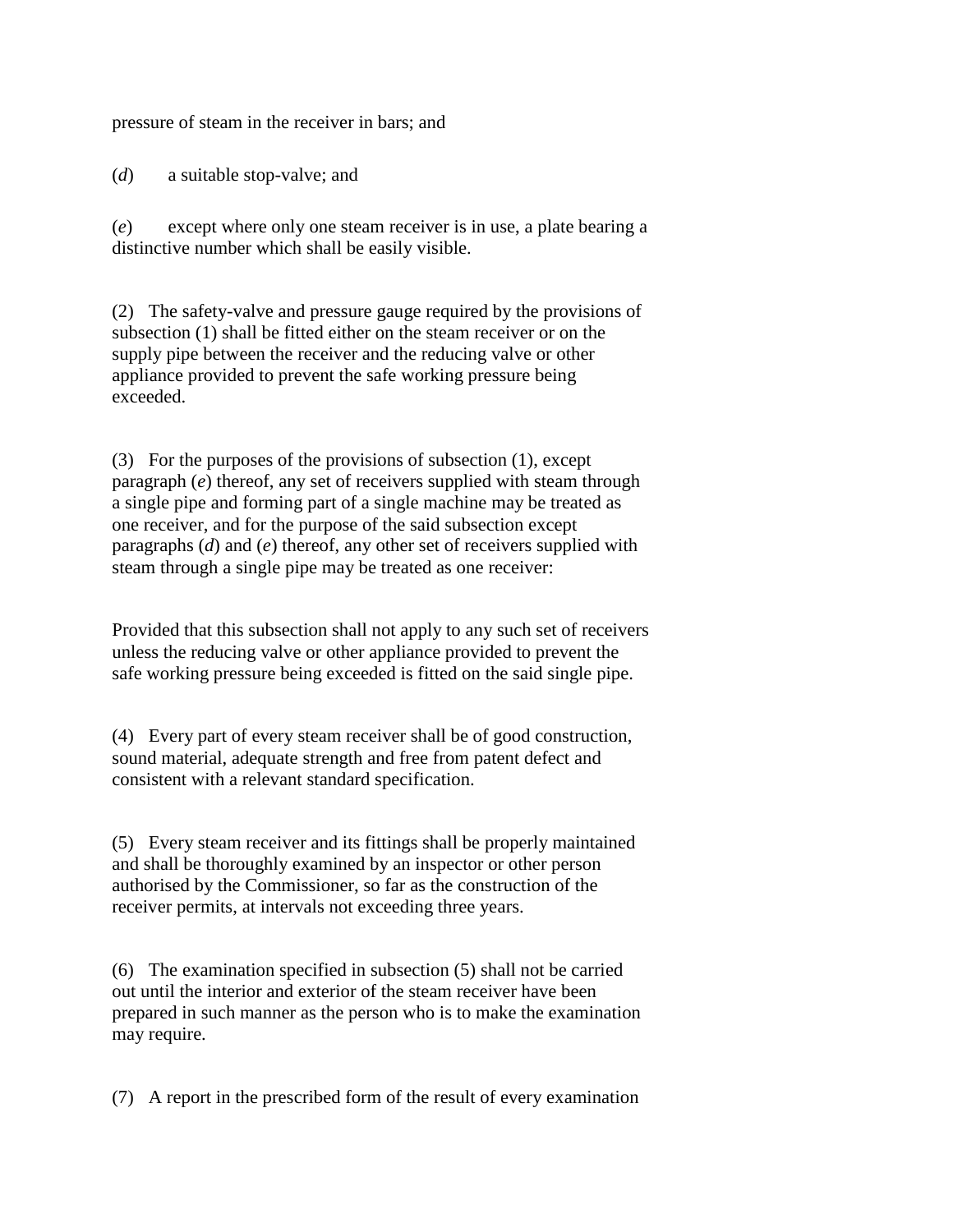made under the provisions of this section (including particulars of the safe working pressure) shall, as soon as practicable after the completion of the examination, be attached to or entered in the boiler book and each such report shall be signed by the person making the examination.

(8) Every steam container shall be so maintained as to secure the outlet is at all times kept open and free from obstruction.

(*As amended by No*. 20 *of* 1974)

**58.** (1) Every air receiver-<br>Air receivers

(*a*) shall have marked upon it so as to be plainly visible the safe working pressure;

(*b*) if it is connected with an air compressing plant, shall either be so constructed as to withstand with safety the maximum pressure that can be obtained from the compressor, or be fitted with a suitable reducing valve or other suitable appliance to prevent the safe working pressure of the receiver being exceeded;

(*c*) shall be fitted with a suitable safety-valve so adjusted as to permit the air to escape as soon as the safe working pressure is exceeded;

(*d*) shall be fitted with a correct pressure gauge indicating the pressure in the receiver in bars;

(*e*) shall be fitted with a suitable appliance for draining the receiver;

(*f*) shall be provided with a suitable manhole, handhole, or other means which will allow the interior of the receiver to be thoroughly cleaned and inspected; and

 $(g)$  in any case where more than one receiver is in use in any factory, shall bear a distinguishing mark which shall be easily visible.

(2) For the purposes of subsection (1) relating to safety-valves and pressure gauges, any set of air receivers supplied with air through a single pipe may be treated as one receiver: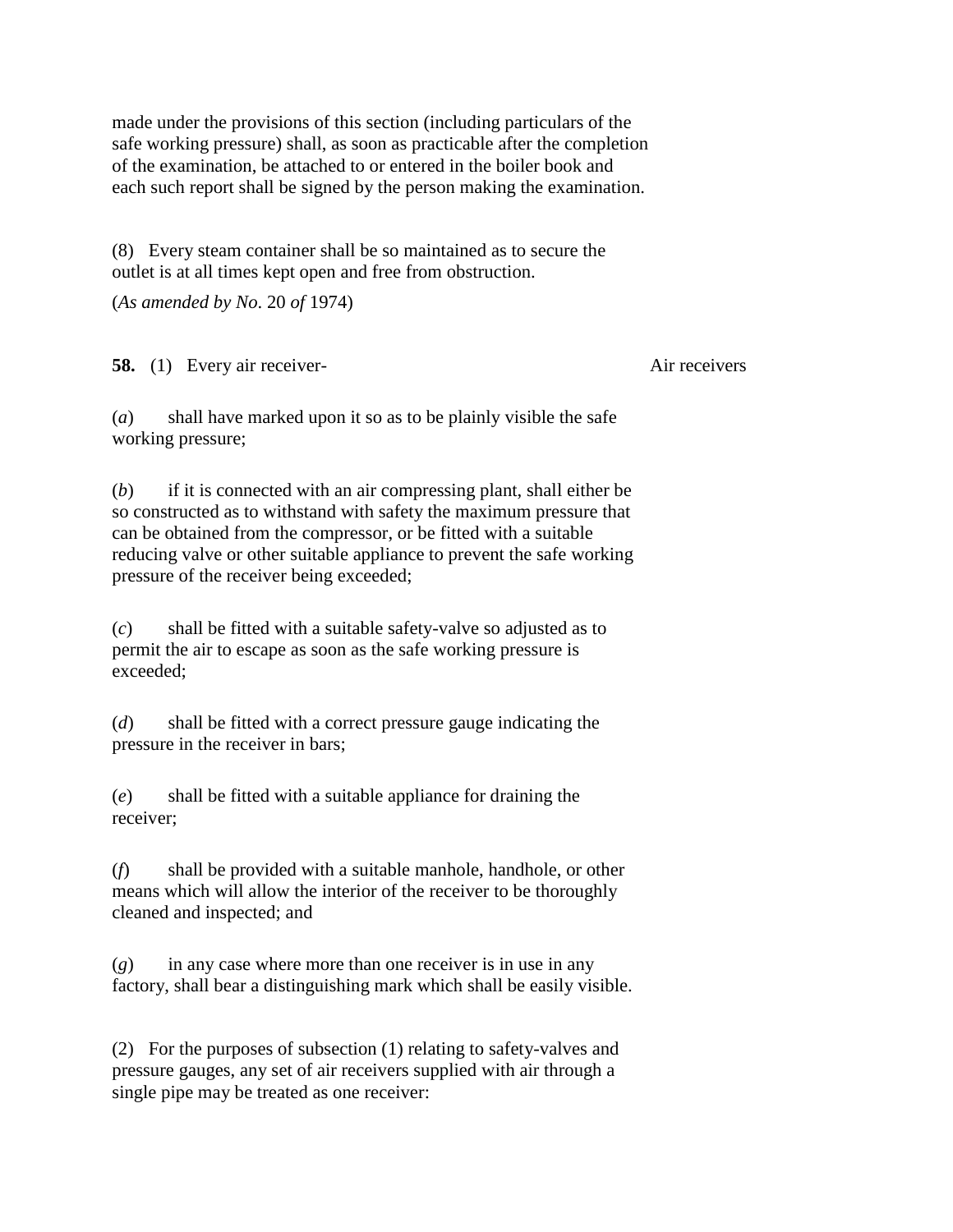Provided that, where a suitable reducing valve or other suitable appliance to prevent the safe working pressure being exceeded is required to be fitted, this subsection shall not apply unless the valve or appliance is fitted on the said single pipe.

(3) Every air receiver and its fittings shall be of sound construction consistent with a relevant standard specification and be properly maintained.

(4) Every air receiver shall be thoroughly examined at intervals not exceeding three years:

Provided that, if it is so constructed that the internal surface cannot be thoroughly examined, a suitable hydraulic test of the receiver shall be carried out in lieu of internal examination.

(5) The examination specified in subsection (4) shall not be carried out until the interior and exterior of the air receiver have been prepared in such manner as the person who is to make the examination may require.

(6) Every examination and test mentioned in subsection (4) shall be carried out by an inspector or other person authorised by the Commissioner and a report in the prescribed form of the result of every such examination and test (including particulars of the safe working pressure) shall be entered in or attached to the general register and the report shall be signed by the person making the examination or test.

(*As amended by No*. 20 *of* 1974)

**59.** No steam receiver or air receiver shall be taken into use until an Notification inspector has been notified in writing of the make, type, year of manufacture and safe working pressure of such receiver, and, in the case of a steam receiver or air receiver which has previously been used, receivers the full name and address of the former user. before use of steam or air

**60.** No modification to any pressure part of any steam boiler, steam Notification of receiver or air receiver not in accordance with instructions from the manufacturer shall be made until an inspector has been notified in proposed modifications to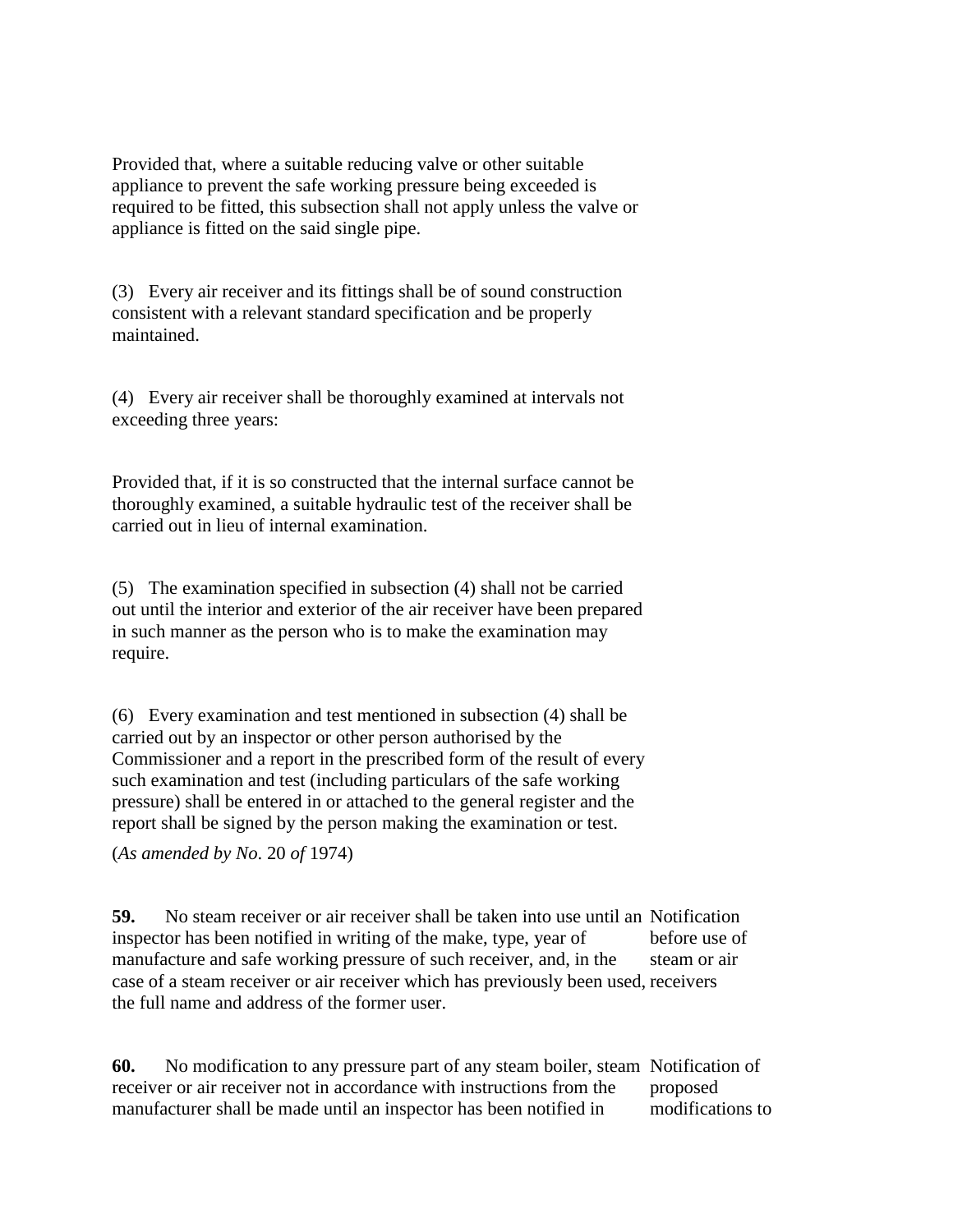writing of the proposed modification. pressure parts

**61.** The Commissioner may by certificate except from any of the provisions of this Part any class or type of steam boiler, steam receiver, steam boilers, steam container or air receiver to which he is satisfied that such provision cannot reasonably be applied. Any such exception may be unqualified or may be subject to such conditions as may be contained in the certificate. Exceptions as to steam receivers and containers and air receivers

**62.** In this Part, unless the context otherwise requires- Interpretation of

terms in Part VIII

"air receiver" means-

(*a*) any vessel (other than a pipe or coil, or an accessory, fitting or part of a compressor) for containing compressed air and connected with an air compressing plant;

(*b*) any fixed vessel for containing compressed air or compressed exhaust gases and used for the purpose of starting an internal combustion engine;

(*c*) any fixed or portable vessel (not being part of a spraying pistol) used for the purpose of spraying by means of compressed air any paint, varnish, lacquer or similar material, or an insecticide; or

(*d*) any vessel in which oil is stored and from which it is forced by compressed air:

Provided that the provisions of paragraph (*e*) of subsection (1) of section *fifty-eight* shall not apply to any such vessel as is mentioned in paragraph (*c*) or (*d*) of this definition;

"maximum permissible working pressure" means, in the case of a new steam boiler, that specified in the certificate referred to in subsection (9) of section *fifty-five* and, in the case of a steam boiler which has been examined in accordance with the provisions of the said section, that specified in the report of the last examination;

"safe working pressure" means-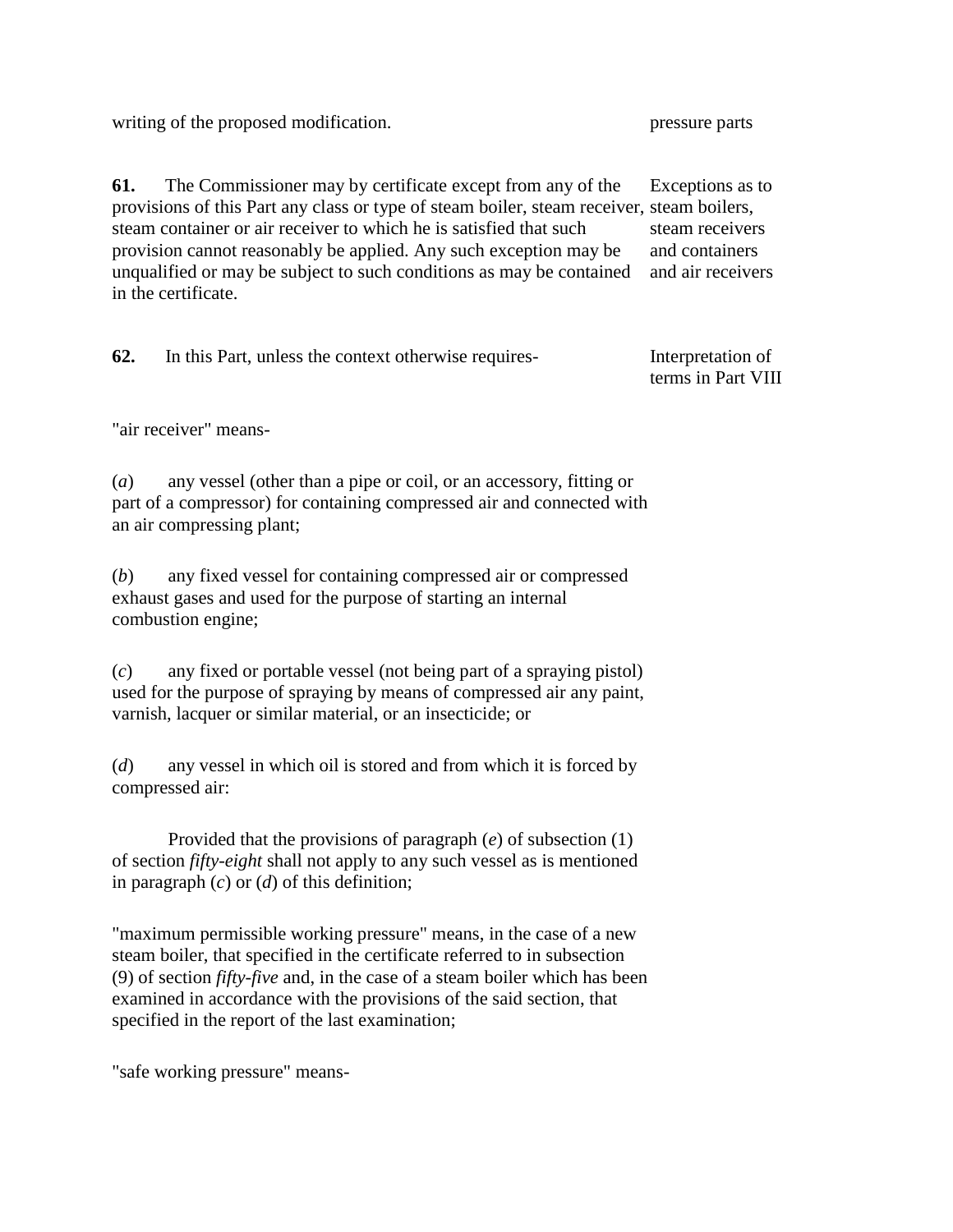(*a*) in the case of a new steam receiver, that specified by the maker and, in the case of a steam receiver which has been examined in accordance with the provisions of section *fifty-seven*, that specified in the report of the last examination; and

(*b*) in the case of a new air receiver, that specified by the maker or that determined by an inspector from the maker's test certificate and dimension sheet for that air receiver and, in the case of an air receiver which has been examined in accordance with the provisions of section *fifty-eight*, that specified in the report of the last examination;

"steam boiler" means any closed vessel in which for any purpose steam is generated under pressure greater than atmospheric pressure, and includes any economiser used to heat water fed to any such vessel, and any superheater used for heating steam;

"steam container" means any vessel (other than a steam pipe or coil) constructed with a permanent outlet into the atmosphere or into a space where the pressure does not exceed atmospheric pressure, and through which steam is passed at atmospheric pressure or at approximately that pressure for the purpose of heating, boiling, drying, evaporating or other similar purpose;

"steam receiver" means any vessel or apparatus (other than a steam boiler, steam container, a steam pipe or coil, or a part of a prime mover) used for containing steam under pressure greater than atmospheric pressure.

## **PART IX**

#### **WELFARE: GENERAL PROVISIONS**

**63.** (1) There shall be provided and maintained at suitable points conveniently accessible to all persons employed an adequate supply of wholesome drinking water. Drinking water

(2) A supply of drinking water which is not laid on shall be contained in suitable vessels, and shall be renewed at least once in each working day, and all practicable steps shall be taken to preserve the water and vessels from contamination; and a drinking water supply, whether laid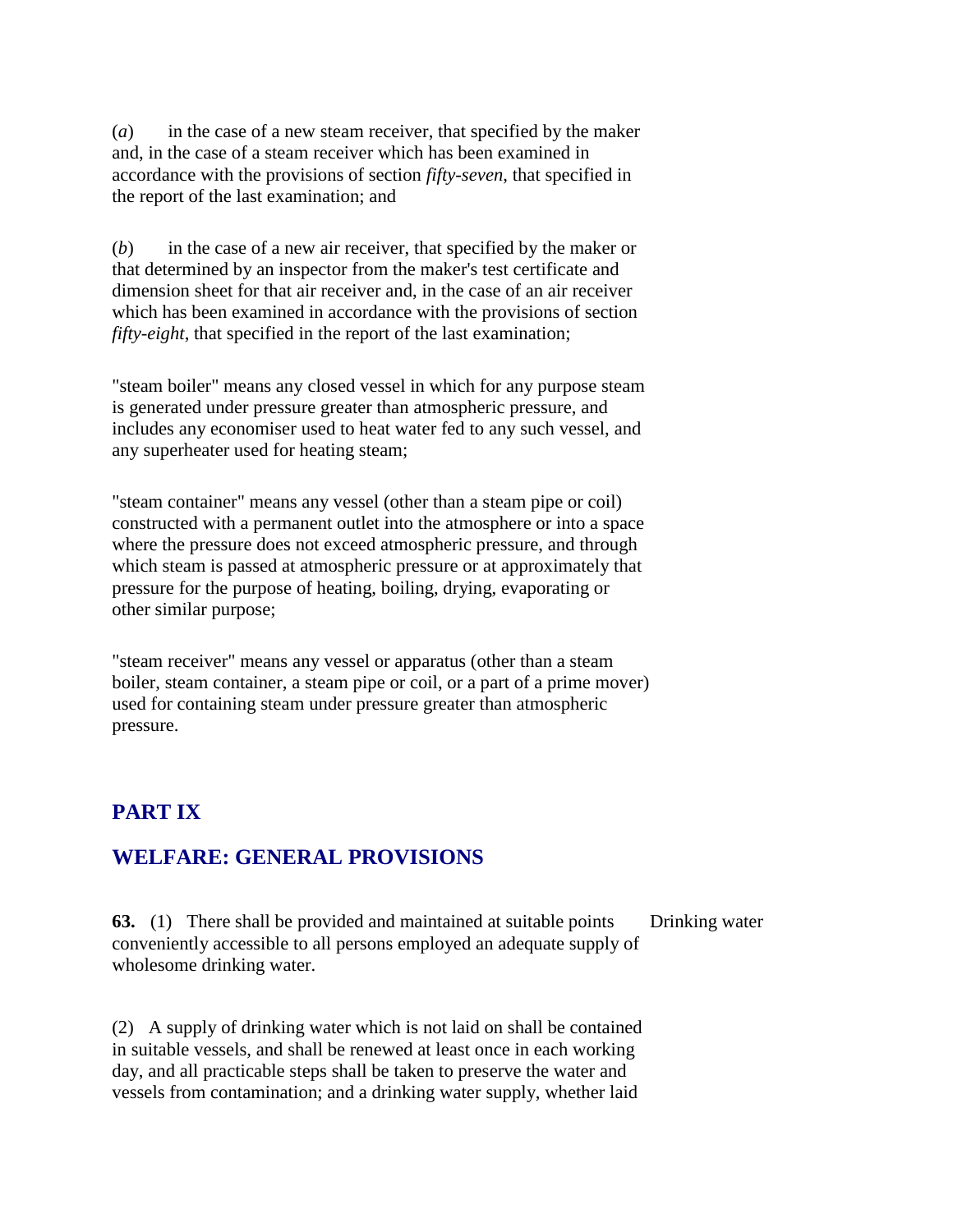on or not, shall be clearly marked "DRINKING WATER" in English and in at least one vernacular language commonly used by the employees of the factory.

**64.** (1) There shall be provided and maintained for the use of employed persons adequate and suitable facilities for washing which shall include a supply of soap and suitable means of cleaning or drying; and the facilities shall be conveniently accessible and shall be kept in a clean and orderly condition. Washing facilities

(2) The Commissioner may, by certificate, exempt from any of the requirements of subsection (1) any factory where, by reason of the difficulty of obtaining an adequate supply of water, or of the fact that accommodation is restricted and adequate and suitable washing facilities are otherwise conveniently available, or by reason of such other special circumstances as may be specified in the certificate, the application of the requirement would in his opinion be unreasonable.

**65.** (1) There shall be provided and maintained for the use of employed persons adequate and suitable accommodation for clothing not worn during working hours. Accommodation for clothing and change rooms

(2) Where protective clothing is provided in pursuance of section *seventy-one*, a suitable place or places shall be provided for the storage of such protective clothing.

(3) Adequate change rooms shall be provided and maintained for the use of employed persons in any factory in which the Minister considers such rooms necessary and by order so directs.

**66.** (1) Where any employed persons have in the course of their employment reasonable opportunities for sitting without detriment to their work, there shall be provided and maintained for their use suitable facilities for sitting sufficient to enable them to take advantage of those opportunities. Facilities for sitting

(2) Where a substantial proportion of any work can properly be done sitting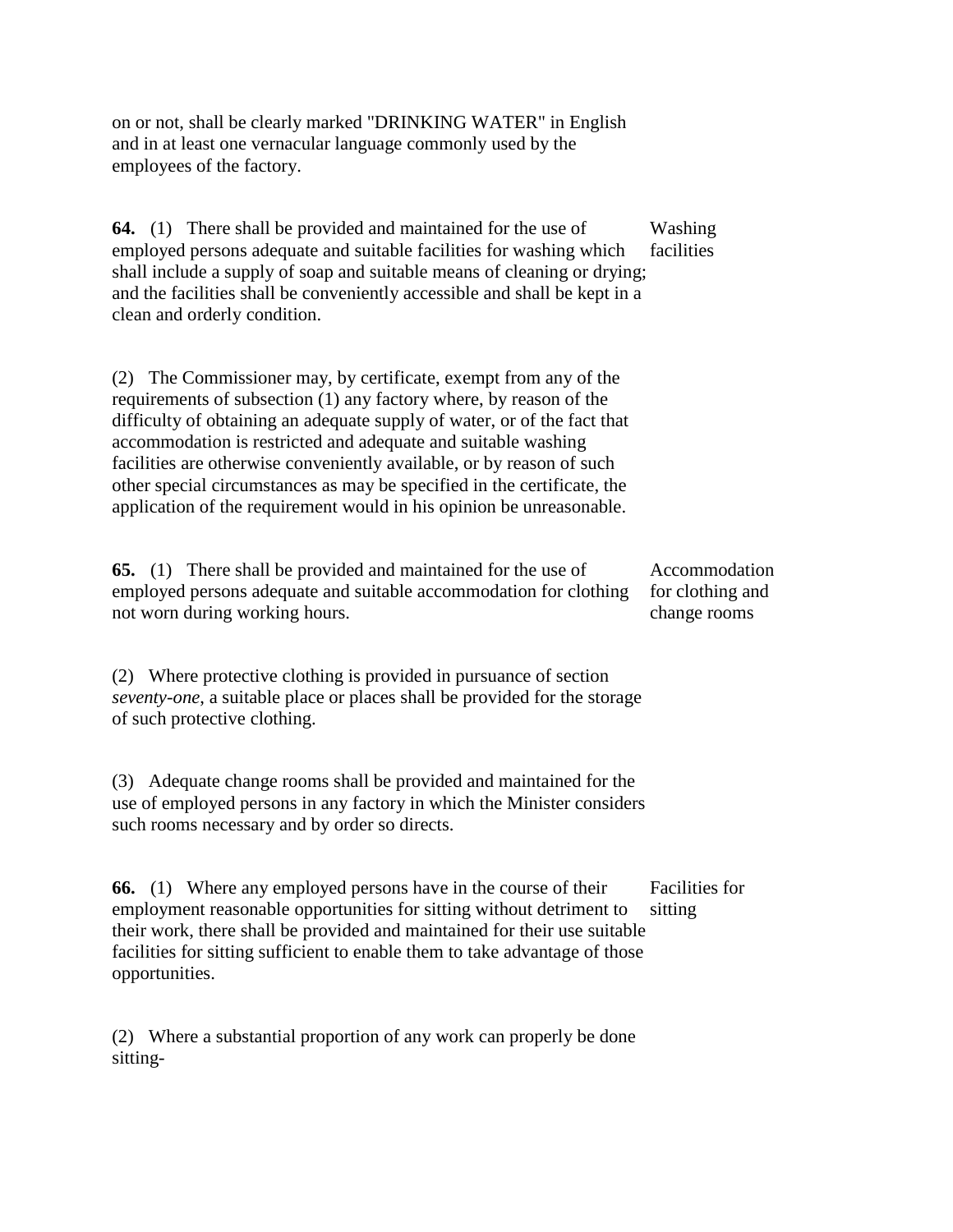(*a*) there shall be provided and maintained for any employed person doing that work a seat of a design, construction and dimensions suitable for him and the work, together with a foot-rest on which he can readily and comfortably support his feet if he cannot do so without a foot-rest; and

(*b*) the arrangements shall be such that the seat is adequately and properly supported while in use for the purpose for which it is provided.

(3) For the purposes of subsection (2), the dimensions of a seat which is adjustable shall be taken to be its dimensions as for the time being adjusted.

**67.** (1) There shall be provided and maintained so as to be readily accessible a first-aid box or cupboard containing such equipment as may be prescribed and, where more than one hundred persons are employed, an additional box or cupboard for every additional hundred persons. First-aid

(2) For the purposes of subsection (1), the number of persons employed in a factory shall be taken to be the largest number of persons employed therein at any one time, and any fraction of one hundred shall be reckoned as one hundred.

(3) Nothing except appliances or requisites for first-aid shall be kept in a first-aid box or cupboard.

(4) Each first-aid box or cupboard shall be under the charge of a responsible person who shall, in the case of a factory where more than fifty persons or such similar number as may be prescribed, are employed, be trained in first-aid treatment, and the person in charge shall always be readily available during working hours.

(5) A notice shall be affixed in every workroom stating the name of the person in charge of and the location of the first-aid box or cupboard provided in respect of that room.

(6) For the purposes of subsection (4), a person shall not be deemed to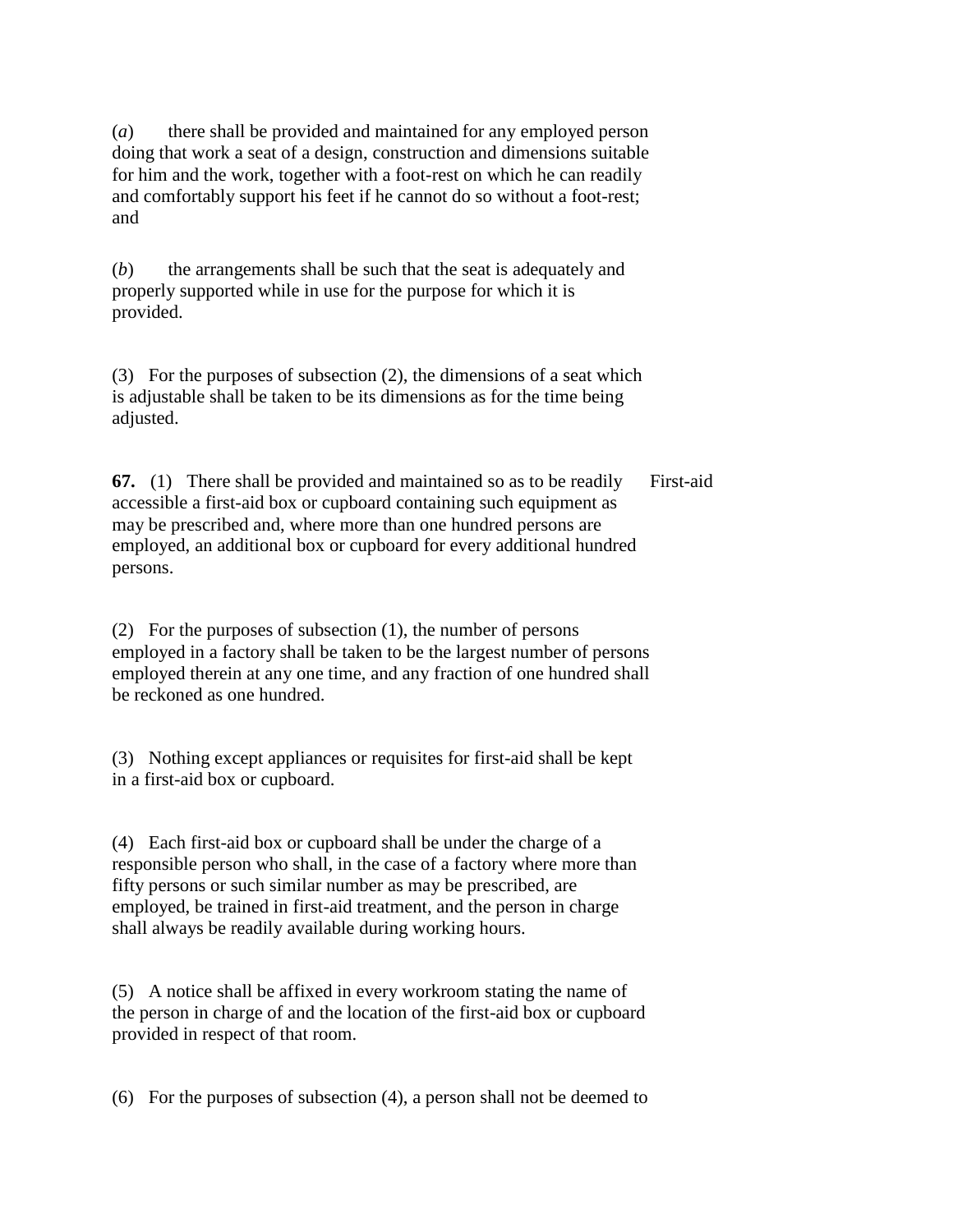be trained in first-aid treatment unless he satisfies the prescribed conditions.

(7) Where a contravention of subsection (4) is committed through a failure to comply with so much thereof as requires the person in charge of a first-aid box or cupboard to be trained in first-aid treatment, it shall be a defence in any proceedings for the contravention to prove that the accused made all reasonable efforts to secure compliance but was unable to do so.

(8) If an ambulance room or dispensary is provided at any factory and arrangements are made to ensure the immediate treatment there of all injuries occurring at the factory, the Commissioner may, by certificate, exempt the factory from the requirements of this section to such extent and subject to such conditions as he may specify in the certificate.

(9) Every first-aid box or cupboard shall be plainly marked "FIRST-AID".

**68.** (1) Where it appears to the Minister that, owing to the conditions Welfare and circumstances of employment or the nature of the processes carried regulations on, provision requires to be made in relation to any of the matters to which this section applies for securing the welfare of the persons employed or any class of them, he may make regulations requiring such reasonable steps to be taken in connection therewith as may be specified in such regulations, either in addition to, or in substitution for, or by way of extension or variation of, any of the foregoing provisions of this Part.

(2) This section applies to the matters dealt with in this Part; to arrangements for preparing or heating, and taking, meals; to the supply of protective clothing; to ambulance and first-aid arrangements; to the supply and use of seats in workrooms; to rest rooms; and to arrangements for the supervision of persons employed.

(3) Regulations under this section may be made for a particular factory or for factories of any class or description and may impose duties on owners and employed persons as well as on occupiers.

(4) The Minister may by regulations extend the matters to which this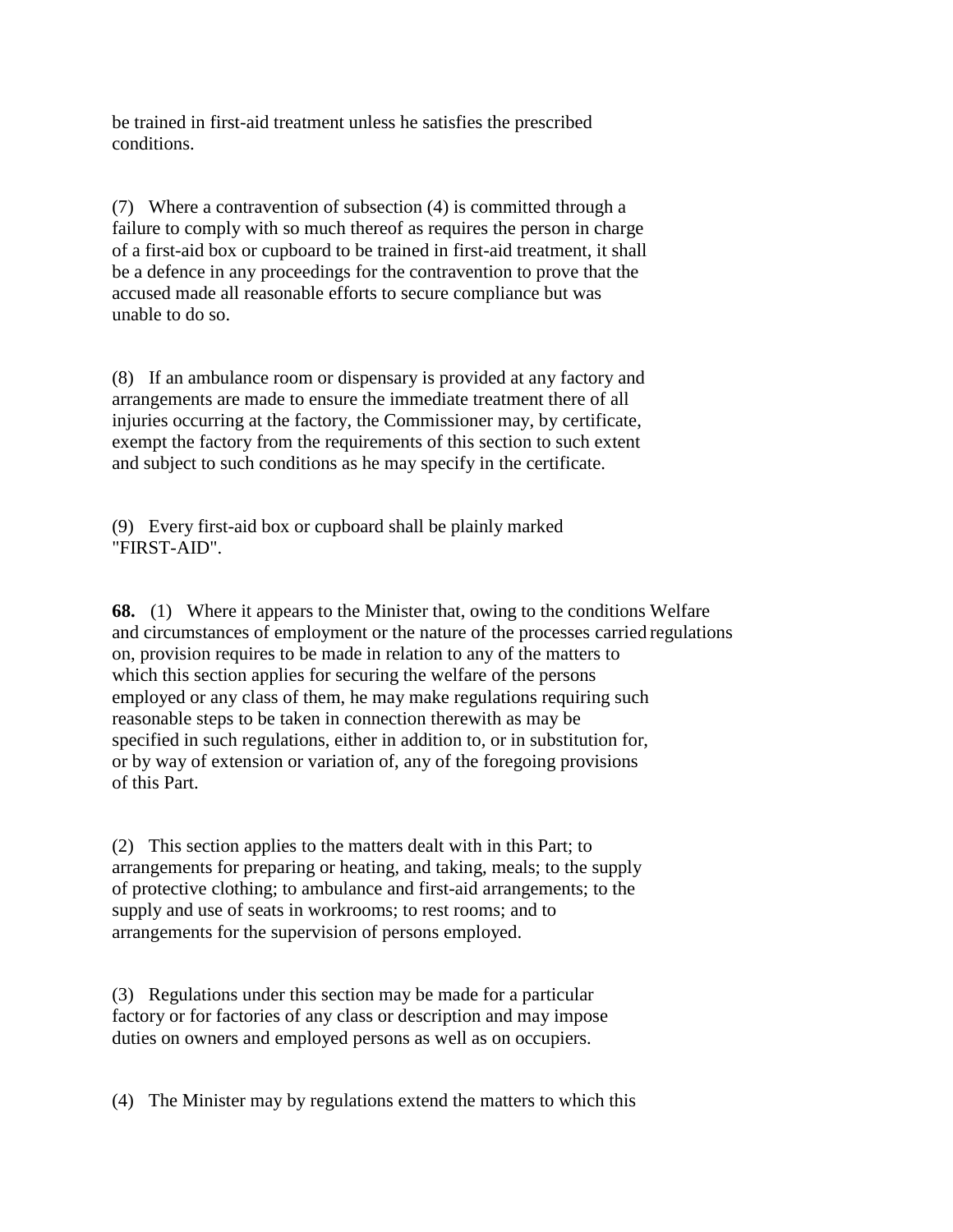section applies so as to include other matters affecting the welfare of employed persons or any class of them.

## **PART X**

### **HEALTH, SAFETY AND WELFARE: SPECIAL PROVISIONS AND REGULATIONS**

**69.** (1) In every factory in which, in connection with any process carried on, there is given off any dust or fume or other impurity of such prevention of a character and to such extent as to be likely to be injurious or offensive inhalation of dust to the persons employed, or any substantial quantity of dust of any kind, all practicable measures shall be taken to protect the persons employed against inhalation of the dust or fume or other impurity and to prevent its accumulating in any workroom, and in particular, where the nature of the process makes it practicable, exhaust appliances shall be provided and maintained, as near as possible to the point of origin of the dust or fume or other impurity, so as to prevent it entering the air of any workroom. Removal of and or fumes

(2) No stationary internal combustion engine shall be used in any room unless provision is made for conducting the exhaust gases from the engine into the open air.

**70.** Where in any room any poisonous or other injurious substance Meals in certain is so used as to give rise to any dust or fume, no person shall be permitted to partake of food or drink in that room. dangerous trades

**71.** (1) Where in any factory persons are subject to excessive exposure to any poisonous or other injurious or offensive substance or clothing, to any heat, cold or wet, suitable protective clothing and appliances shall be provided and maintained for the use of such persons. Protective appliances and screening

(2) Suitable goggles or effective screens shall be provided to protect the eyes of persons employed in the dry grinding of metals, in the welding or cutting of metals by means of an electrical, oxy-acetylene or similar process or in any other process likely to entail injury to the eyes.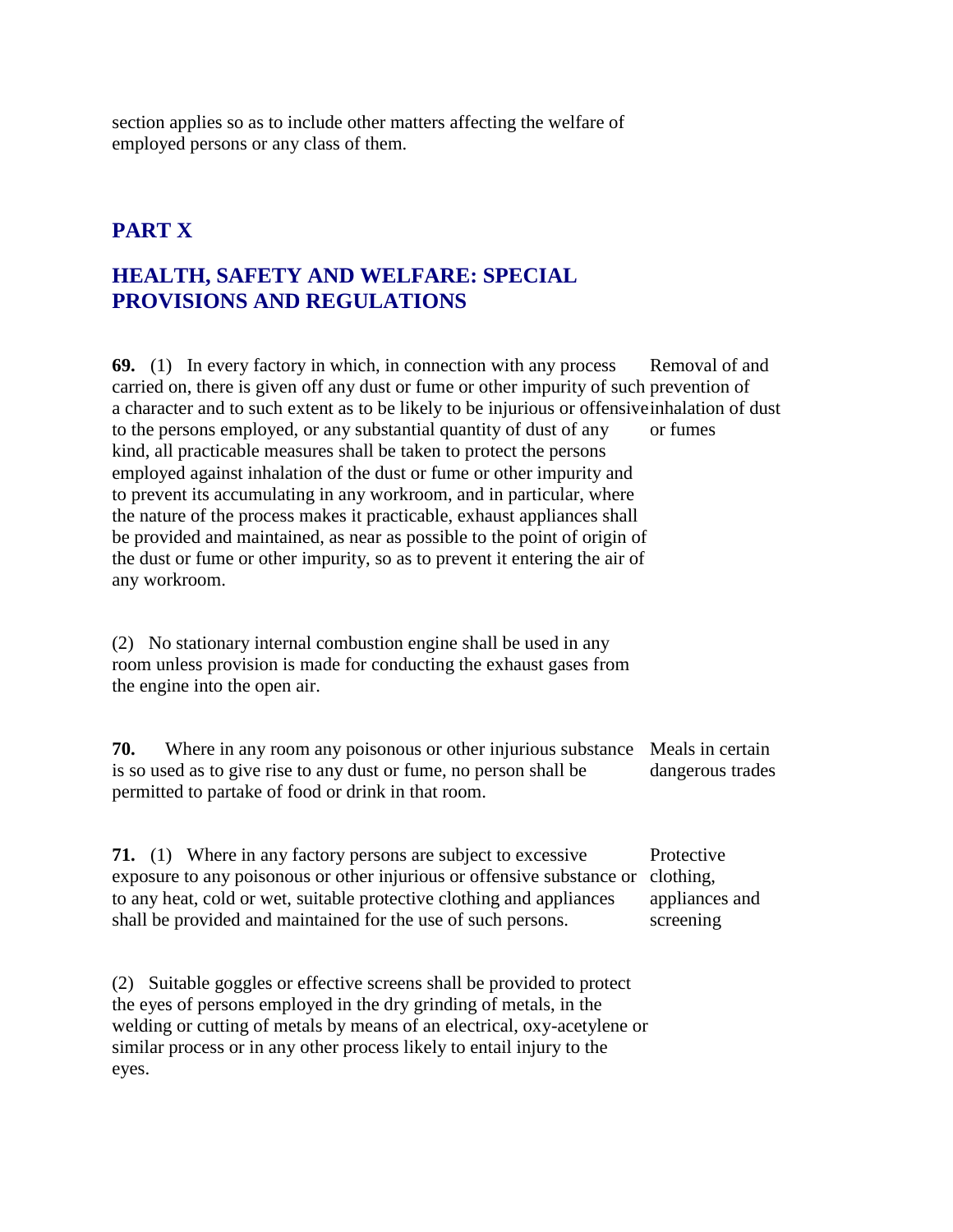(3) Where in any factory electric arc welding is carried on, effective provision shall be made, by screening or otherwise, to prevent any person being exposed to the electric arc flash.

**72.** (1) A person shall not be employed to lift, carry or move any load so heavy as to be likely to cause injury to him. Lifting excessive weights

(2) The Minister may make regulations prescribing the maximum weights which may be lifted, carried or moved by persons employed in factories; and any such regulations may relate either to persons generally or to any class of persons or to persons employed in any class or description of factory or in any process.

**73.** Where an inspector is of opinion that the employment of any young person in a factory or in any particular process or kind of work in a factory is prejudicial to the health of such young person or to the health of other persons, he may serve written notice on the occupier of of fitness for the factory requiring that the employment of such young person in the work factory or in the process or kind of work, as the case may be, be discontinued after such period as may be specified therein, not being less than one nor more than seven days after the serving of the notice, and if such occupier continues after the period specified in the notice to employ such young person he shall be guilty of an offence unless, after the service of the notice, such young person has been examined by a medical practitioner and certified by such practitioner to be fit for employment in the factory or in the process or kind of work, as the case may be.

**74.** (1) Where the Minister is satisfied that any manufacture, plant, process or description of manual labour is of such a nature as to cause risk of bodily injury to the persons employed, or any class of those persons, he may, subject to the provisions of this Act, make such regulations as appear to him to be reasonably practicable and to meet the necessity of the case.

Power of inspector to require certificate

Power to make regulations for safety and health

(2) Regulations made under this section may, among other things-

(*a*) prohibit the employment of, or modify or limit the hours of employment of, all persons or any class of persons in connection with any manufacture, plant, process or description of manual labour;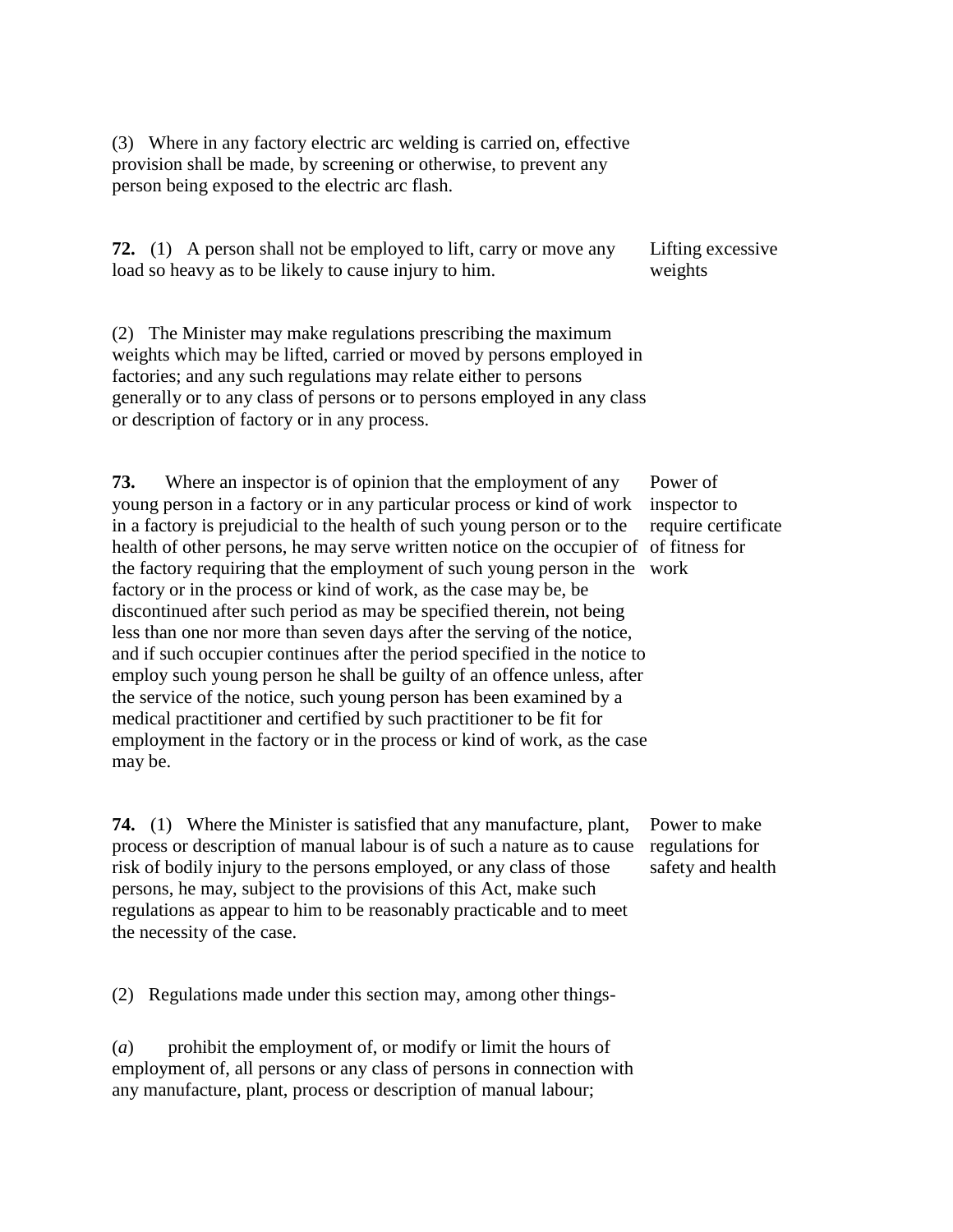(*b*) prohibit, limit or control the use of any material or process; or

(*c*) modify or extend with respect to any class or description of factory any provisions of Part V, VI, VII, VIII or this Part, being provisions imposing requirements as to safety and health; and may impose duties on owners, employed persons and other persons, as well as on occupiers.

(3) Regulations made under this section may apply to all factories or to any specified class or description of factory and may provide for the exemption of any special class or description of factory either absolutely or subject to conditions.

**75.** (1) An inspector may, at any time after informing the occupier or, if the occupier is not readily available, a foreman or other responsible person in the factory, take for analysis sufficient samples of any material or substance used or intended to be used in a factory, being a material or substance in respect of which he suspects a contravention of any regulation made under section *seventy-four*, or which he thinks is likely or may prove on analysis to be likely to cause bodily injury to the persons employed. Power to take samples

(2) The occupier or the foreman or other responsible person may, at the time when a sample is taken under this section, require the inspector to divide the sample into three parts, to mark and seal or fasten up each part in such manner as its nature permits, and-

(*a*) to deliver one part to the occupier or the foreman or other responsible person;

(*b*) to retain one part for future comparison;

(*c*) to submit one part to the analyst;

and any analysis under this section shall, if so required, be carried out by a Government department.

(3) A certificate purporting to be a certificate by a Government chemist as to the result of an analysis of a sample under this section shall in any proceedings under this Act be admissible as evidence of the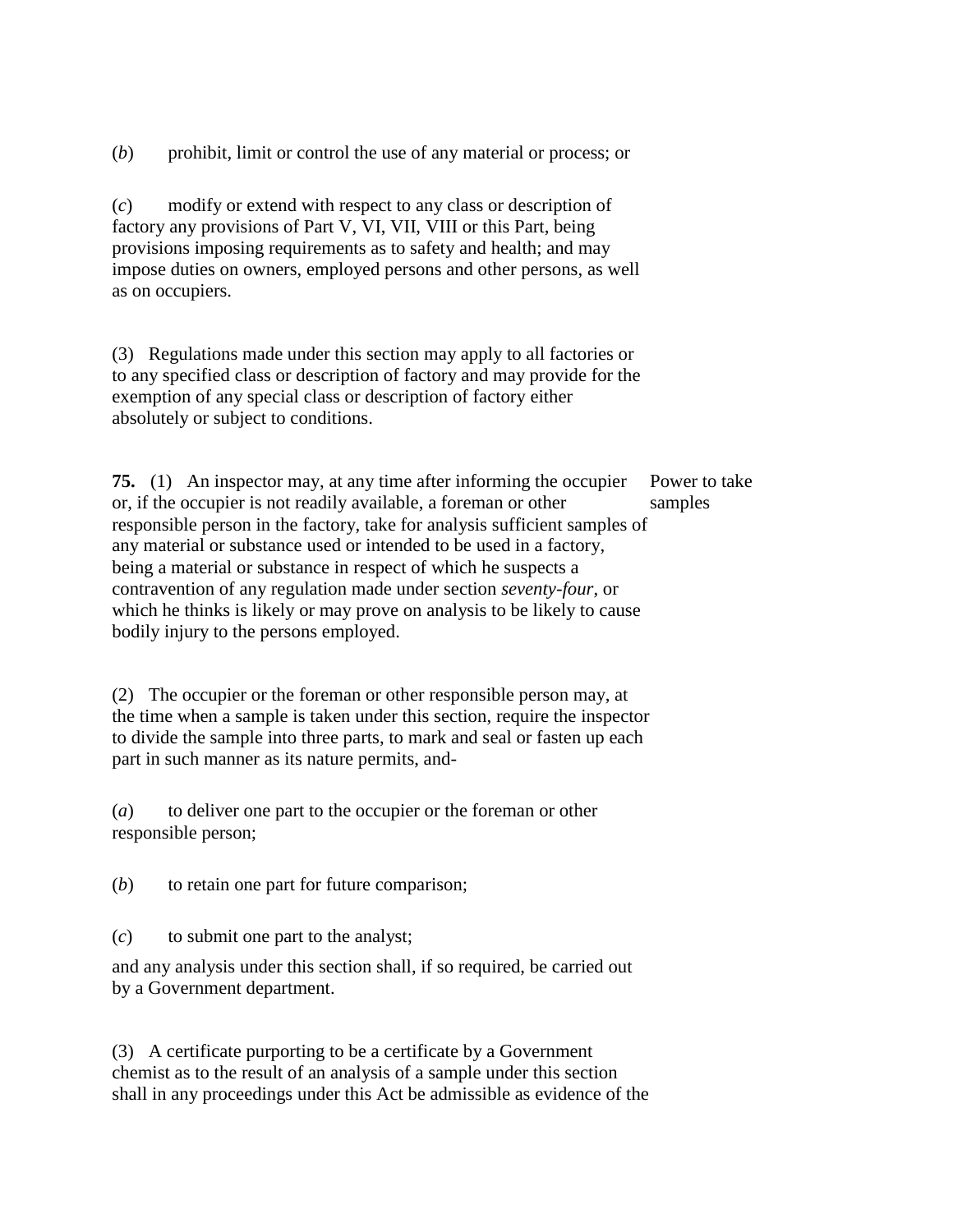matters stated therein, but either party may require the person by whom the analysis was made to be called as a witness.

(4) It shall not be lawful for any person, except in so far as is necessary for the purposes of a prosecution for an offence under this Act, to publish or disclose to any person the results of an analysis made under this section, and if any person acts in contravention of this subsection he shall be guilty of an offence.

#### **PART XI**

### **NOTIFICATION AND INVESTIGATION OF ACCIDENTS, DANGEROUS OCCURRENCES AND INDUSTRIAL DISEASES**

|     | <b>76.</b> (1) Where an accident in a factory-                                                                       | Notice of<br>accidents |
|-----|----------------------------------------------------------------------------------------------------------------------|------------------------|
| (a) | causes loss of life to a person employed in that factory; or                                                         |                        |
| (b) | disables any such person for more than three days from earning<br>full wages for the work for which he was employed; |                        |
|     | the occupier shall forthwith send written notice of the accident in the<br>prescribed form to an inspector.          |                        |
|     |                                                                                                                      |                        |

(2) Where an accident causing disablement is notified under this section, and after notification thereof results in the death of the person disabled, the occupier of the factory shall as soon as the death comes to his knowledge send notice in writing of such death to an inspector.

(3) Where any accident to which this section applies occurs to a person employed and the occupier of the factory is not the actual employer of the person killed or injured, the actual employer shall, if he fails to report the accident to the occupier immediately, be guilty of an offence.

**77.** The provisions of section *seventy-six* requiring notice of an accident occurring in a factory to be given to an inspector shall extend dangerous Notification of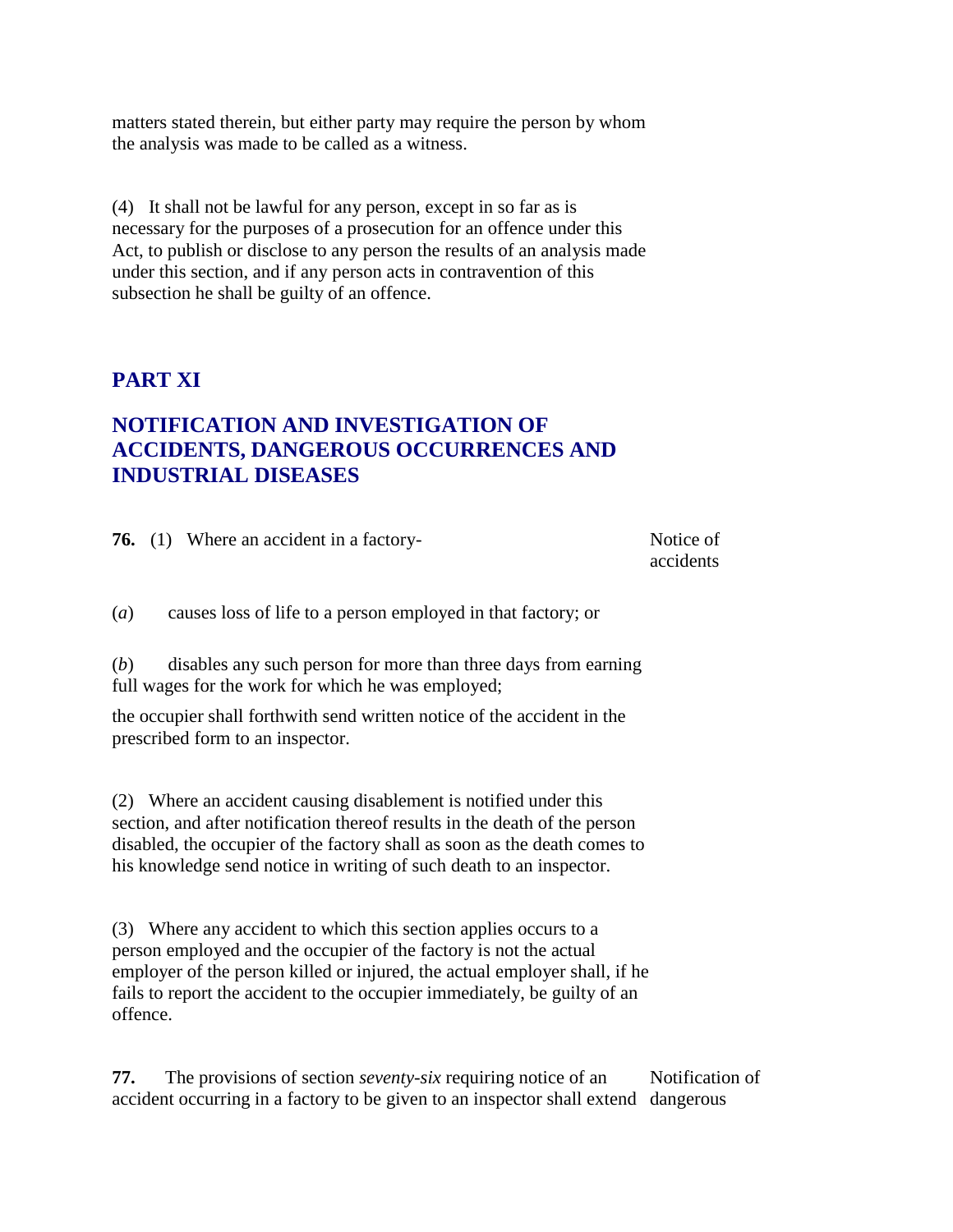and apply to the classes of occurrences specified in the First Schedule occurrences whether death or disablement is caused or not.

**78.** (1) Written notice of every case of any disease specified in the Second Schedule occurring in a factory shall forthwith be sent by the occupier to an inspector in the prescribed form; and the provisions of this Act with respect to the notification of accidents shall apply to any such case in like manner as to any such accident as is mentioned in those provisions.

(2) Every medical practitioner who attends any patient whom he believes to be suffering from any disease specified in the Second Schedule contracted as a result of his employment in a factory shall forthwith report the matter to an inspector, and shall be entitled in respect of every report sent in pursuance of this section to a fee of four fee units.

(3) If, in contravention of the provisions of this section, any medical practitioner fails to send any report in accordance with the requirements thereof, he shall be guilty of an offence and liable on conviction to a fine not exceeding sixty penalty units.

(*As amended by Act No*. 13 *of* 1994)

**79.** The Minister may by regulations- (*a*) apply the provisions of section *seventy-six* to any dangerous occurrence not specified in the First Schedule;

Regulations extending scope of sections 76 and 78

(*b*) apply the provisions of section *seventy-eight* to any disease not specified in the Second Schedule.

# **PART XII**

## **SPECIAL APPLICATIONS AND EXTENSIONS**

**80.** The Minister may by regulations allocate to the owners instead Tenement of the occupiers of tenement factories the responsibility for the contravention of any provision of this Act which but for this section would lie with such occupiers. factories

Industrial diseases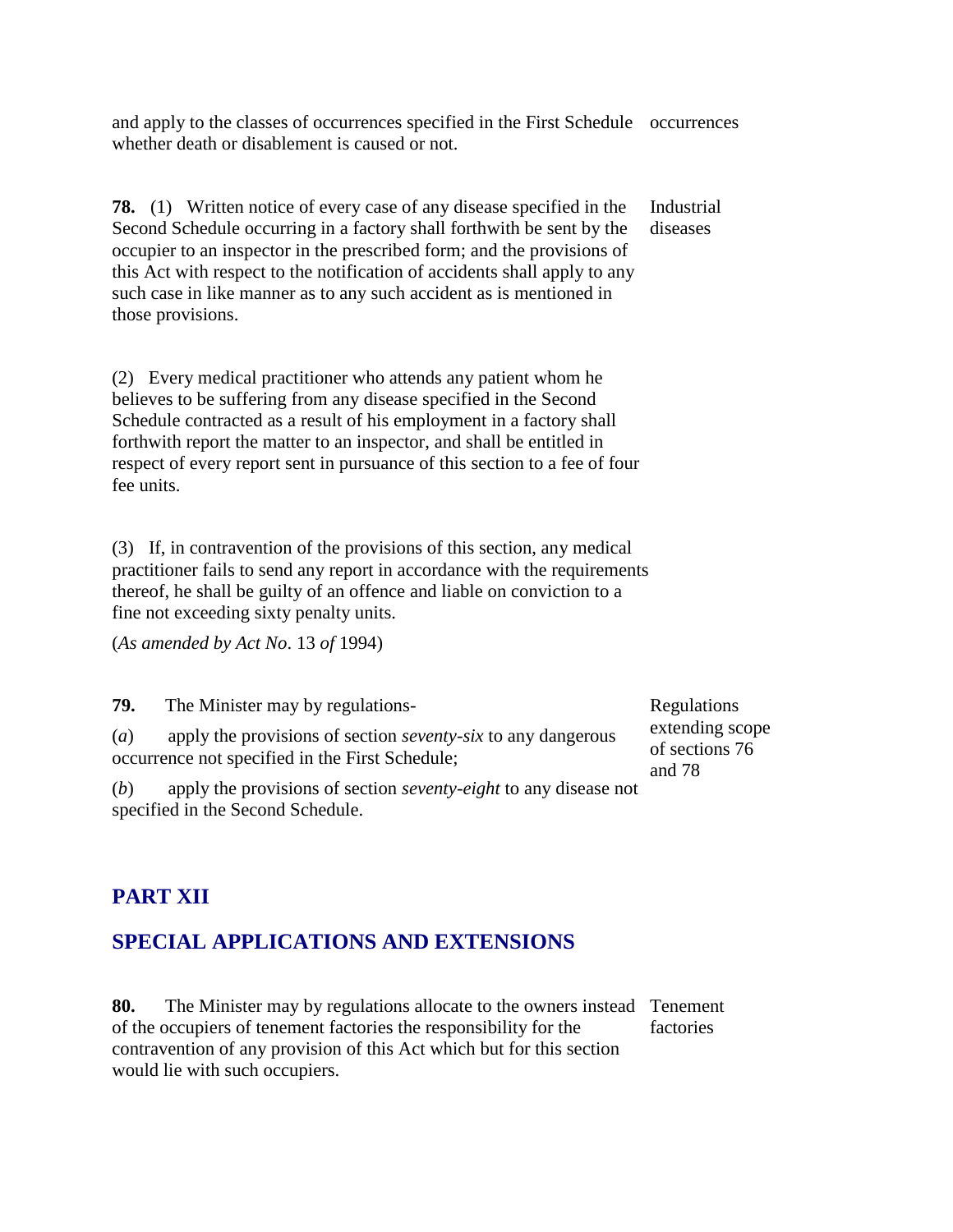**81.** (1) Where a part of a building is let off as a separate factory but Parts of buildings is not part of a tenement factorylet off as separate factories

(*a*) the provisions of this Act specified in paragraphs (*a*) and (*b*) of subsection (2) shall apply to any part of the building used for the purposes of the factory but not comprised therein;

(*b*) subject to subsections (4) and (5), the owner of the building shall be responsible for any contravention of the provisions specified in the said paragraph (*a*) as so applying; and

(*c*) subject to subsection (5), the owner of the building shall be responsible, instead of the occupier, for any contravention as respects the factory, of the provisions specified in paragraph (*c*) of subsection (2).

(2) The said provisions are-

(*a*) the provisions of Part V with respect to cleanliness and lighting, the provisions of Part VI with respect to prime movers, transmission machinery, the construction and maintenance of floors, passages and stairs, the keeping free from obstruction and slippery substances of floors, steps, stairs, passages and gangways, the provisions of Part VII with respect to hoists and lifts, chains, ropes and lifting tackle, cranes and other lifting machines and the provisions of Part VIII with respect to steam boilers, steam receivers and steam containers, and air receivers;

(*b*) the provisions of Part XIV with respect to the power of a subordinate court of the first or second class to make orders as to dangerous conditions and practices or as to safety of factory premises; and

(*c*) the provisions of Part V with respect to sanitary conveniences and the provisions of Part VII with respect to hoists and lifts.

(3) For the purposes of the provisions applied by the foregoing provisions of this section, lifting machines attached to the outside of the building, and chains, ropes and lifting tackle used in connection with those machines, shall be treated as being in the building, but any lifting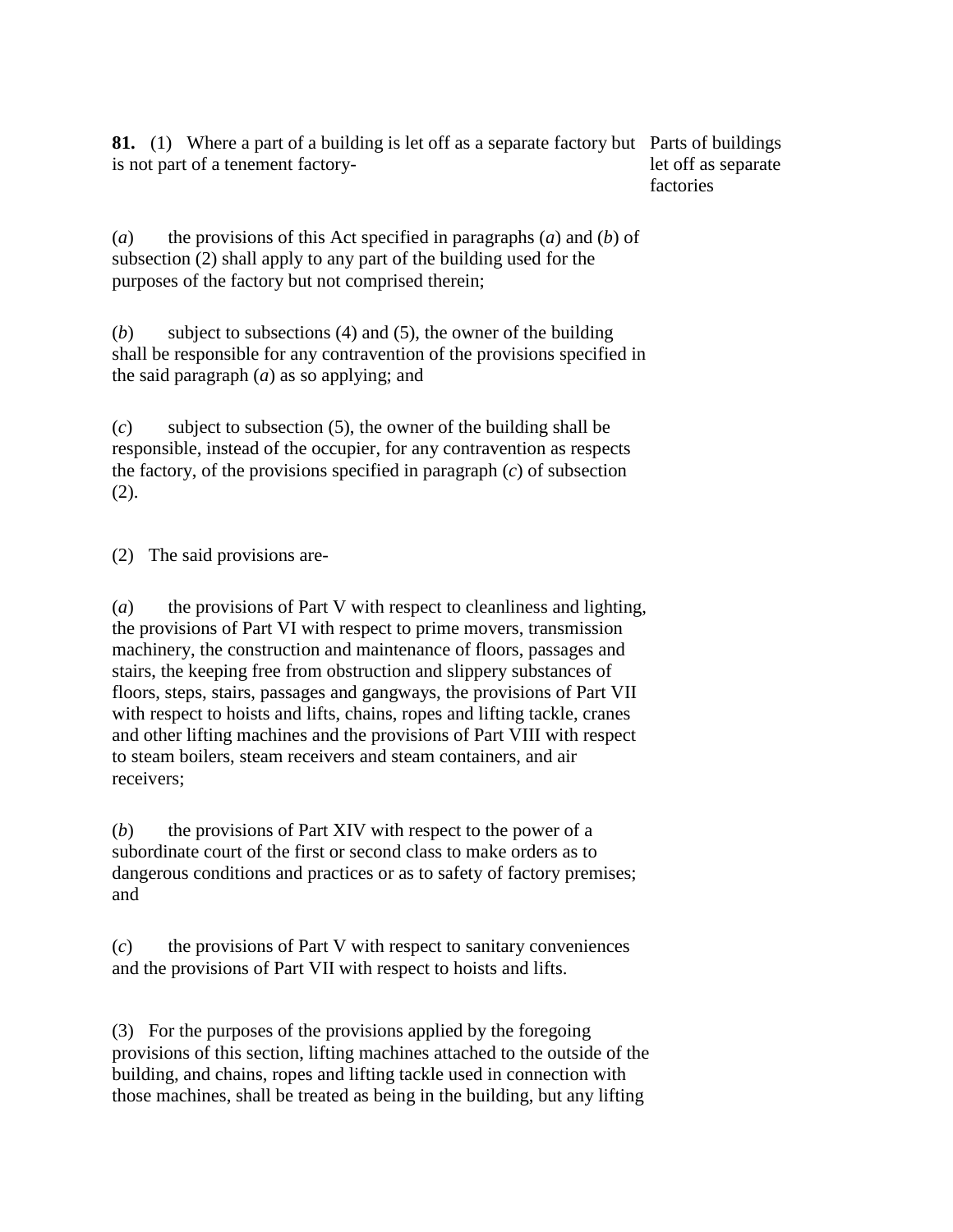machine not used for the purposes of the factory, and any chains, ropes or lifting tackle not used in connection with a lifting machine so used, shall be disregarded.

(4) For any contravention (whether as respects the factory or otherwise) of the provisions of Part VII or VIII with respect to chains, ropes and lifting tackle, cranes and other lifting machines, steam boilers, steam receivers and steam containers, and air receivers-

(*a*) the occupier of the factory shall be responsible if it is a contravention with respect to any plant belonging to or supplied by him; and

(*b*) the owner of the building shall be responsible in any other case;

except that the owner shall not be responsible for a contravention of those provisions in so far as they relate to matters outside his control, and for any such contravention as respects the factory the occupier shall be responsible.

(5) The owner shall be responsible by virtue of this section-

(*a*) for the cleanliness of sanitary conveniences only when used in common by several tenants; and

(*b*) for a contravention of the provisions relating to hoists and lifts only so far as those provisions relate to matters within his control.

(6) Any reference in the provisions applied by the foregoing provisions of this section to the general register shall, in relation to matters in respect of which the owner of the building is responsible, be construed as a reference to a register to be kept by him, and subsection (3) of section *ninety-eight* shall apply in relation to that register as if the owner were the occupier of the factory.

**82.** (1) Save as otherwise in this section provided, provisions of this Building Act specified in subsection (2) shall apply to building operations and works of engineering construction undertaken by way of trade or business, or for the purpose of any industrial or commercial undertaking, and to any line or siding which is used in connection therewith and for the purposes thereof and is not part of a railway or tramway.

operations and works of engineering construction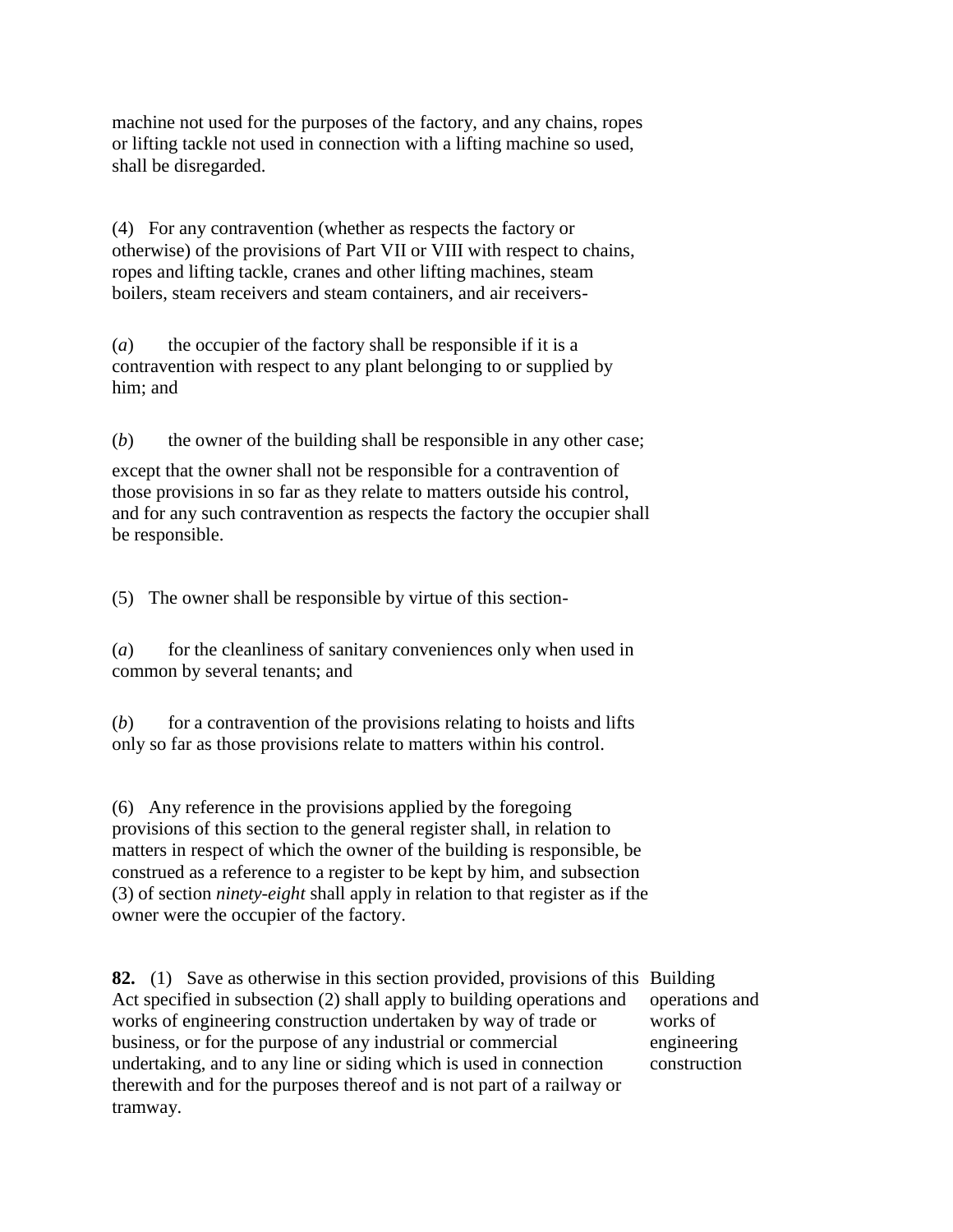- (2) The said provisions are-
- (*a*) Part I;
- (*b*) Part II;
- (*c*) sections *twenty-three*, *twenty-four* and *twenty-five*;
- (*d*) Part VIII;

(*e*) sections *sixty-eight*, *seventy-four*, *seventy-five* and *seventy-seven*;

- (*f*) Part XIII; and
- (*g*) Part XIV.

(3) No order made under the provisions of this Act with respect to the power of a court to make orders as to dangerous conditions and practices and no special regulations made under Part X shall operate so as to interfere with the design of any works of engineering construction or with the adoption in the execution of those works of any method not inconsistent with the safety of the works or of the persons employed, prescribed in the specification or in any signed plans issued, or written directions given by the consulting engineer or the engineer in charge.

(4) The provisions of this Act in their application to building operations or to works of engineering construction shall have effect as if any place where such works are carried on were a factory and any person undertaking any such operations or works to which this Act applies were the occupier of a factory, and with such other adaptations and modifications as may be made by regulations made by the **Minister** 

(5) The provisions of this Act requiring general registers to be kept and copies of the prescribed abstract of this Act and of regulations or the prescribed abstract of such regulations to be kept posted up on the premises shall be deemed to be complied with as respects building operations and works of engineering construction if the general register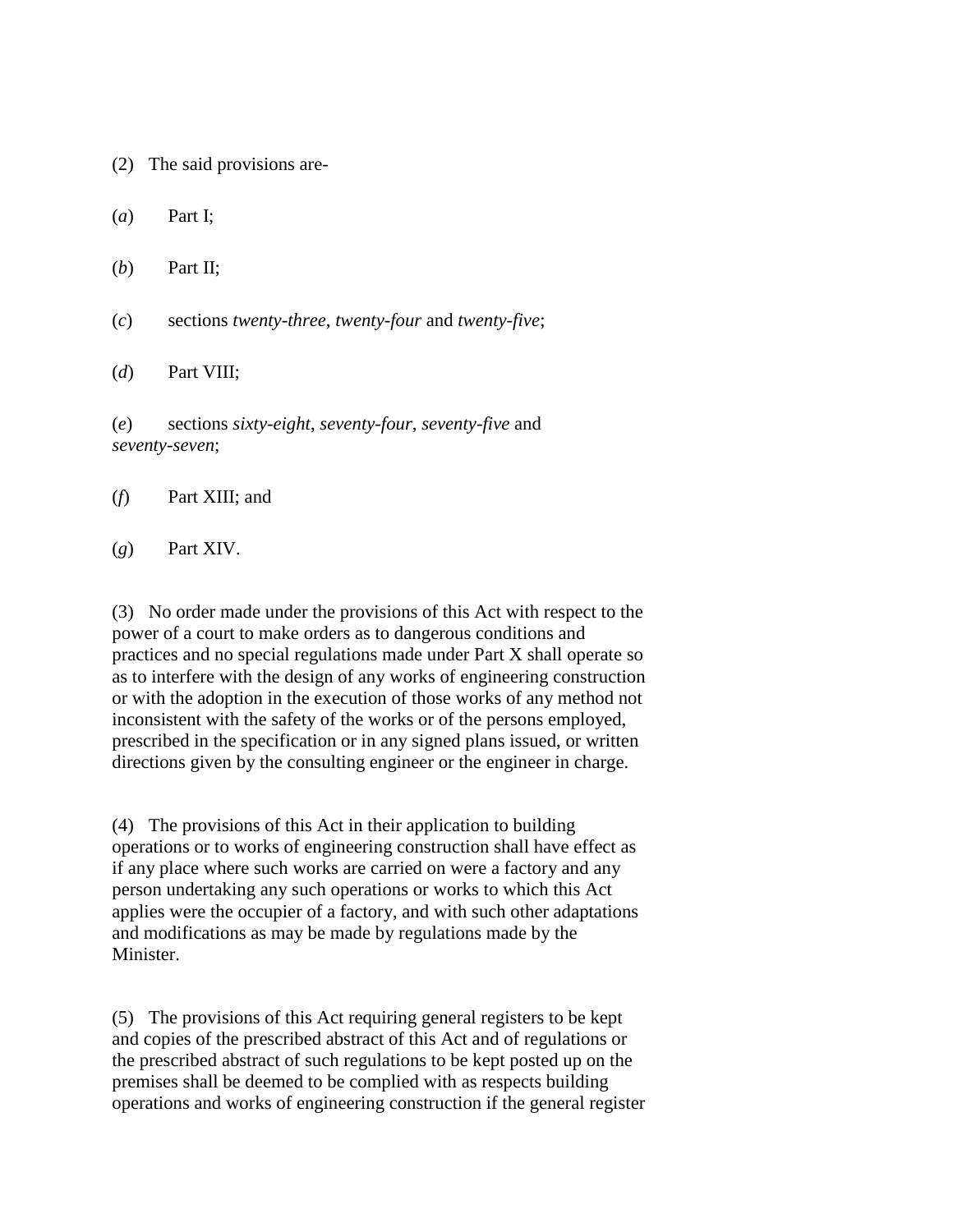is kept at an office of the person undertaking the operations or works and copies of the abstract of this Act and of the regulations or abstract thereof are kept posted up at each office, yard or shop of the person undertaking the operations or works at which persons employed by him on the operations or works attend, and in a position where they can easily be read by such persons.

(6) The application of this Act to any building operations or works of engineering construction by virtue of the foregoing shall not be excluded by reason of the fact that they are undertaken on premises to which the Act applies apart from those provisions; and nothing in this section shall be taken as prejudicing the application of this Act to these premises apart from this section.

**83.** (1) The application of the provisions of this Act in relation to- Mines

(*a*) premises forming part of a mine;

(*b*) premises which, though not forming part of a mine, are occupied by the owner of a mine and used solely for the purpose of the provision or supply for or to a single mine or jointly for or to more than one mine, of services or electricity; and

(*c*) machinery or apparatus situated partly in a mine and partly in a Cap. 213 factory;

shall be in accordance with the provisions of section *one hundred and thirty-one* of the Mines and Minerals Act.

(2) For the purposes of this section, "mine" shall have the meaning given to it in the Mines and Minerals Act.

**84.** The Minister may be statutory order, subject to such conditions Power to extend as may be specified in the order, extend the application of all or any of application of the provisions of this Act to any of the following classes of premises, provisions of Actprocesses or operations, that is to say:

(*a*) any premises (not being premises forming part of a factory) in which a hoist or lift is used;

(*b*) any premises (not being premises forming part of a factory) in which a steam boiler is used;

(*c*) warehouses not forming part of a factory;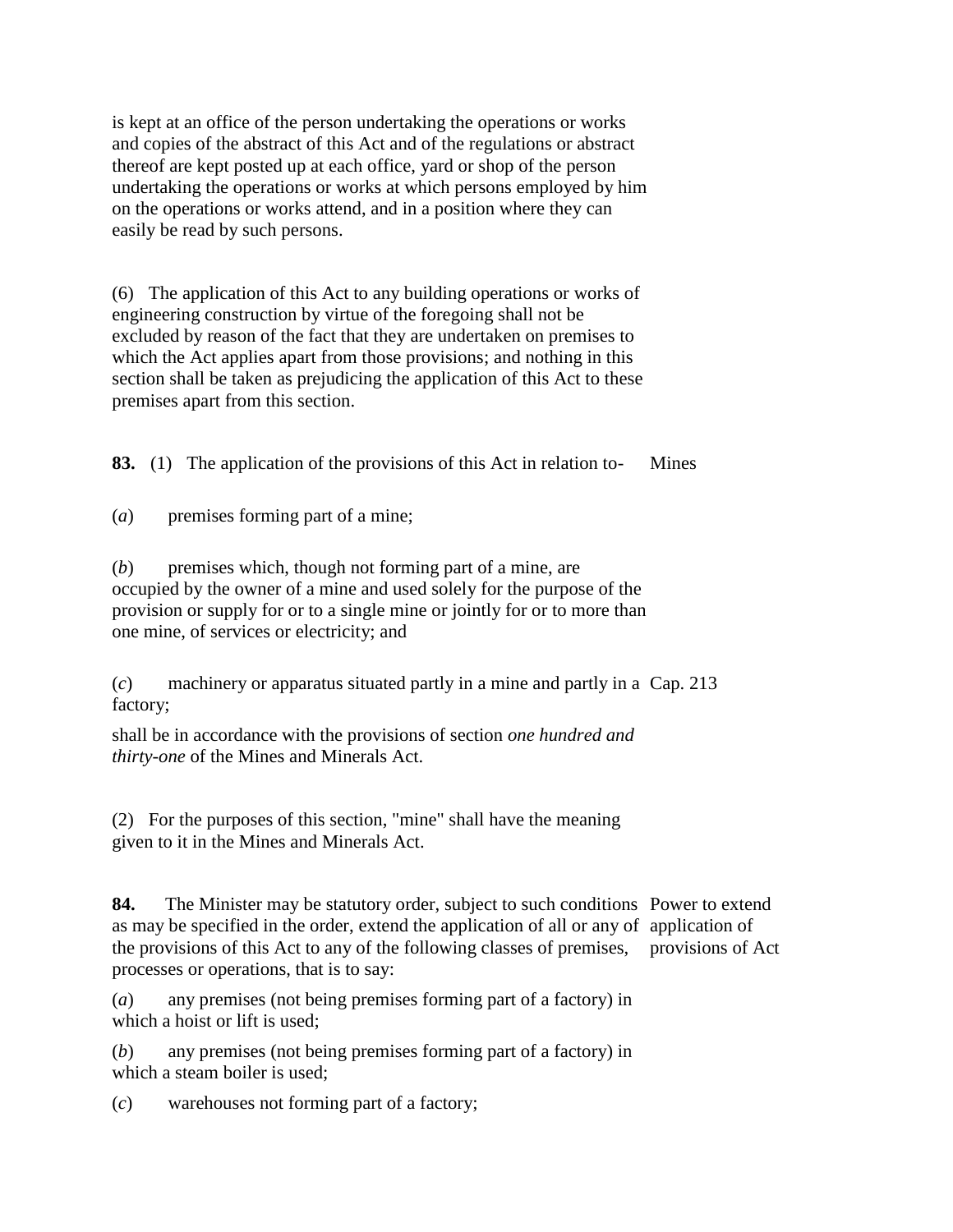(*d*) docks, wharves and quays, including warehouses used in connection therewith;

(*e*) any work carried out in a harbour or wet dock in constructing, reconstructing, repairing, refitting, painting, finishing or breaking up a ship or in scaling, scurfing or cleaning boilers (including combustion chambers and smoke boxes) in a ship, or in cleaning oil fuel tanks or bilges in a ship or any tank in a ship last used for oil of any description carried as cargo;

(*f*) electricity substations.

### **PART XIII**

#### **MISCELLANEOUS**

**85.** There shall be kept posted in a prominent position in every factory-

Posting of abstract of Act, regulations and notices

(*a*) such abstract of this Act as may be prescribed;

(*b*) a notice of the address of the nearest inspector and labour officer;

(*c*) printed copies of any regulations which are for the time being in force in the factory, or such abstract of such regulations as may be prescribed; and

(*d*) every other notice and document required by this Act to be posted in the factory.

**86.** (1) The occupier of every factory shall cause to be kept a register General register in the prescribed form called the general register, and there shall be entered in or attached to that register-

(*a*) the certificate of registration of the factory;

(*b*) every other certificate issued in respect of the factory by the Commissioner under the provisions of this Act;

(*c*) the prescribed particulars as to the washing, whitewashing or colourwashing, painting or varnishing, of the factory;

(*d*) the prescribed particulars as to every accident, case of industrial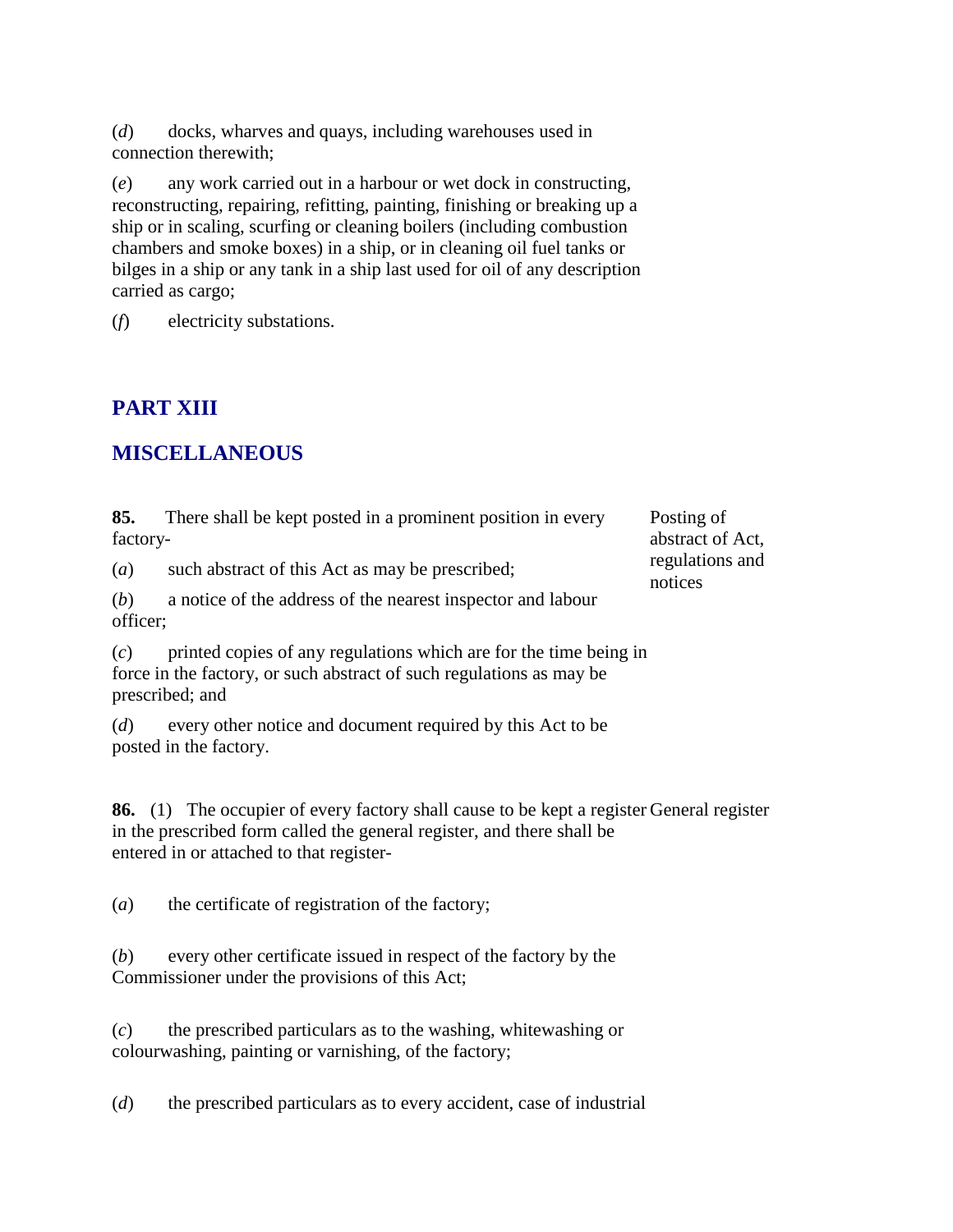disease or dangerous occurrence occurring in the factory of which notice is required to be sent to an inspector;

(*e*) all reports and particulars required by any other provisions of this Act to be entered in or attached to the general register; and

(*f*) such other matters as may be prescribed.

(2) The occupier of a factory shall send to an inspector such extracts from the general register as the inspector may from time to time require for the purpose of the execution of his duties under this Act.

**87.** (1) The occupier of every factory shall, if so required by the Commissioner by notice in writing or in the *Gazette*, send to the Commissioner, at such intervals and on or before such days as may be employed specified in the notice, a correct return-Periodical return of persons

(*a*) showing with respect to such day or days, or such period as may be specified in the notice, the number of persons employed in the factory; and

(*b*) giving such particulars as to such other matters as may be specified in the notice.

(2) The Commissioner may, for the purpose of facilitating the rendering of returns by occupiers under the provisions of this section, arrange for the consolidation of these returns with any other returns required from occupiers under the provisions of any other law for the time being in force.

**88.** The general register and every other register or record kept in pursuance of this Act shall be preserved and shall be kept available for registers and inspection by any inspector for at least two years after the date of the last entry in the register or record. Preservation of records

**89.** (1) No person employed in a factory shall wilfully interfere with Duties of persons or misuse any means, appliance, convenience or other thing provided in employedpursuance of this Act for securing the health, safety or welfare of the persons employed in such factory and, where any means or appliance for securing health or safety is provided for the use of any such person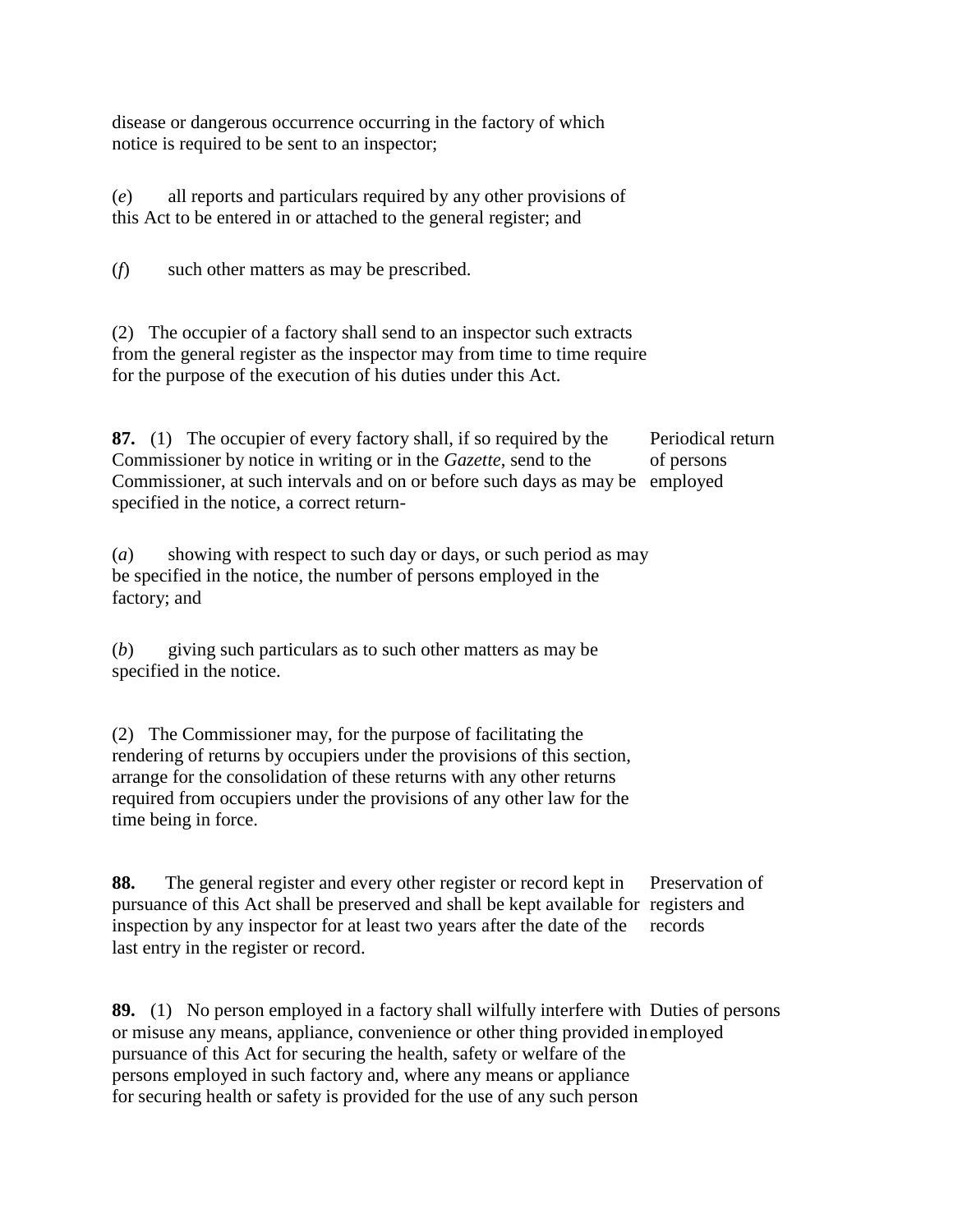under this Act, he shall use that means or appliance.

(2) No person employed in a factory shall wilfully and without reasonable cause do anything likely to endanger himself or any other person.

**90.** Save as otherwise expressly provided in any written law, the occupier of a factory shall not, in respect of anything to be done or provided by him in pursuance of this Act, make any deduction from the wages sum contracted to be paid by him to any person employed, or receive or allow any person in his employment to receive any payment from any such person. Prohibition of deductions from

### **PART XIV**

### **OFFENCES, PENALTIES AND LEGAL PROCEEDINGS**

**91.** (1) In the event of any contravention in or in connection with or Offences in relation to a factory of the provisions of this Act or of any order, regulation or lawful requirement made thereunder, the occupier, or (if the contravention is one in respect of which the owner is by or under this Act made responsible) the owner of the factory shall, subject to the following provisions of this Part, be guilty of an offence.

(2) In the event of a contravention by an employed person of the provisions of section *eighty-nine*, that person shall be guilty of an offence and the owner or occupier, as the case may be, shall not be guilty of an offence by reason only of the contravention of the provisions of the said section, unless it is proved that he failed to take all reasonable steps to prevent such contravention; but this subsection shall not be taken as affecting any liability of the occupier or owner in respect of the same matters by virtue of some provision other than the provisions aforesaid.

(3) If the owner or the occupier of a factory avails himself of any special exception allowed by or under this Act and fails to comply with any of the conditions attached to the exception, he shall be deemed to have contravened the provisions of this Act.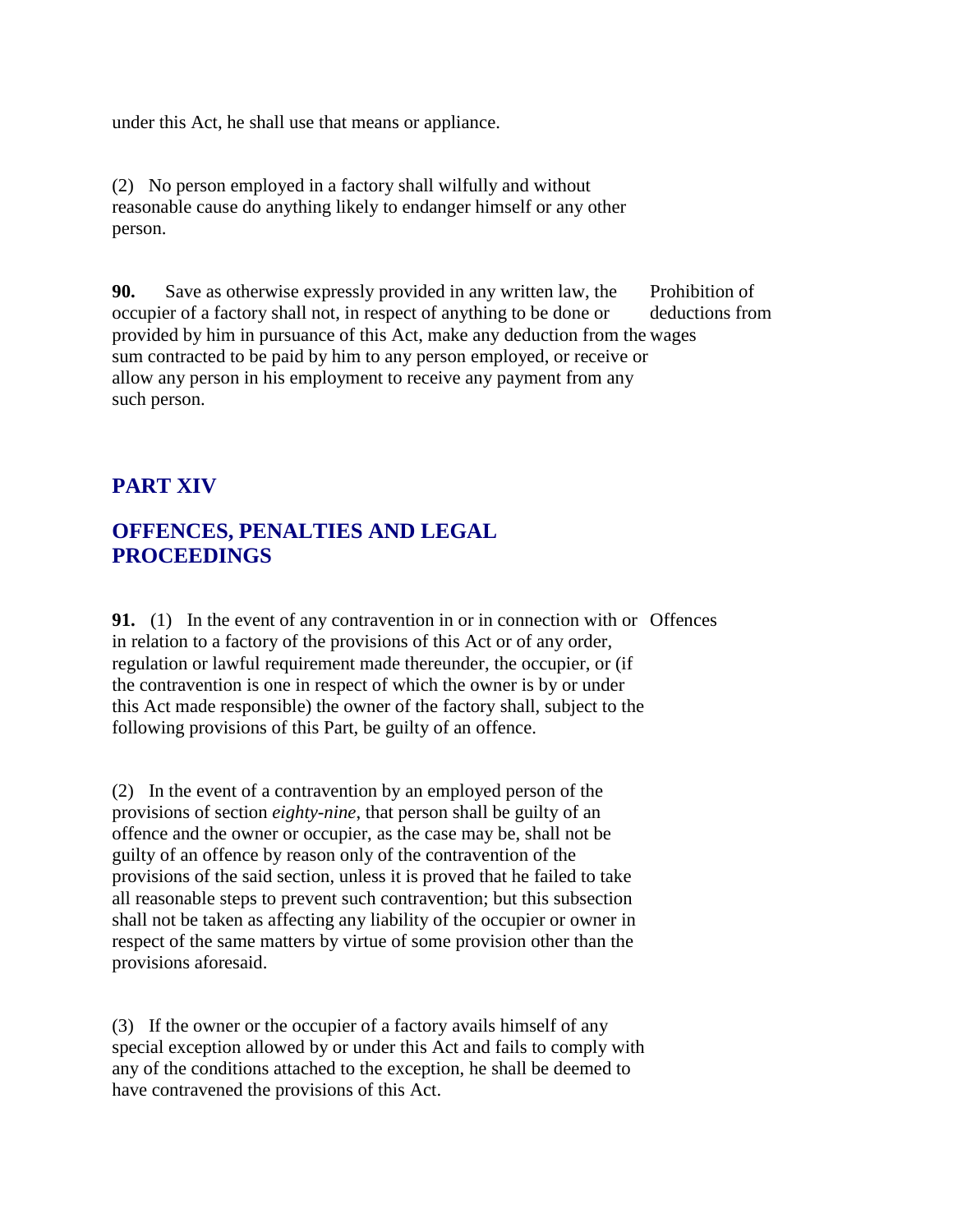(4) If any persons are employed in a factory otherwise than in accordance with the provisions of this Act, there shall be deemed to be a separate contravention in respect of each person so employed.

(5) Where an offence under this Act committed by a company, co-operative society or other body of persons is proved to have been committed with the consent or connivance of, or to have been facilitated by any neglect on the part of, any director, chairman, manager, secretary or other officer of the company, co-operative society or other body of persons, he, as well as the company, co-operative society or other body of persons, shall be deemed to be guilty of the offence and shall be liable to be proceeded against and punished accordingly.

**92.** (1) Subject to the following provisions of this Part, any person guilty of an offence under this Act for which no express penalty is provided shall be liable-General penalty

(*a*) if he is an employed person, to a fine not exceeding three hundred penalty units;

(*b*) in any other case, to a fine not exceeding one thousand five hundred penalty units;

and if the contravention in respect of which he was convicted is continued after the conviction, he shall (subject to the provisions of section *ninety-nine*) be guilty of a further offence and liable in respect thereof to a fine not exceeding three hundred penalty units for each day on which the contravention is so continued.

(2) In relation to a contravention which was likely to cause the death of, or bodily injury to, any person, subsection (1) shall have effect as if for the references in paragraphs (*a*) and (*b*) to three hundred penalty units and one thousand five hundred penalty units there were respectively substituted references to one thousand two hundred penalty units and six thousand penalty units.

(*As amended by Act No*. 13 *of* 1994)

**93.** (1) Where an act or default for which any person is liable under Penalty on person this Act is in fact the act or default of some other person, that other actually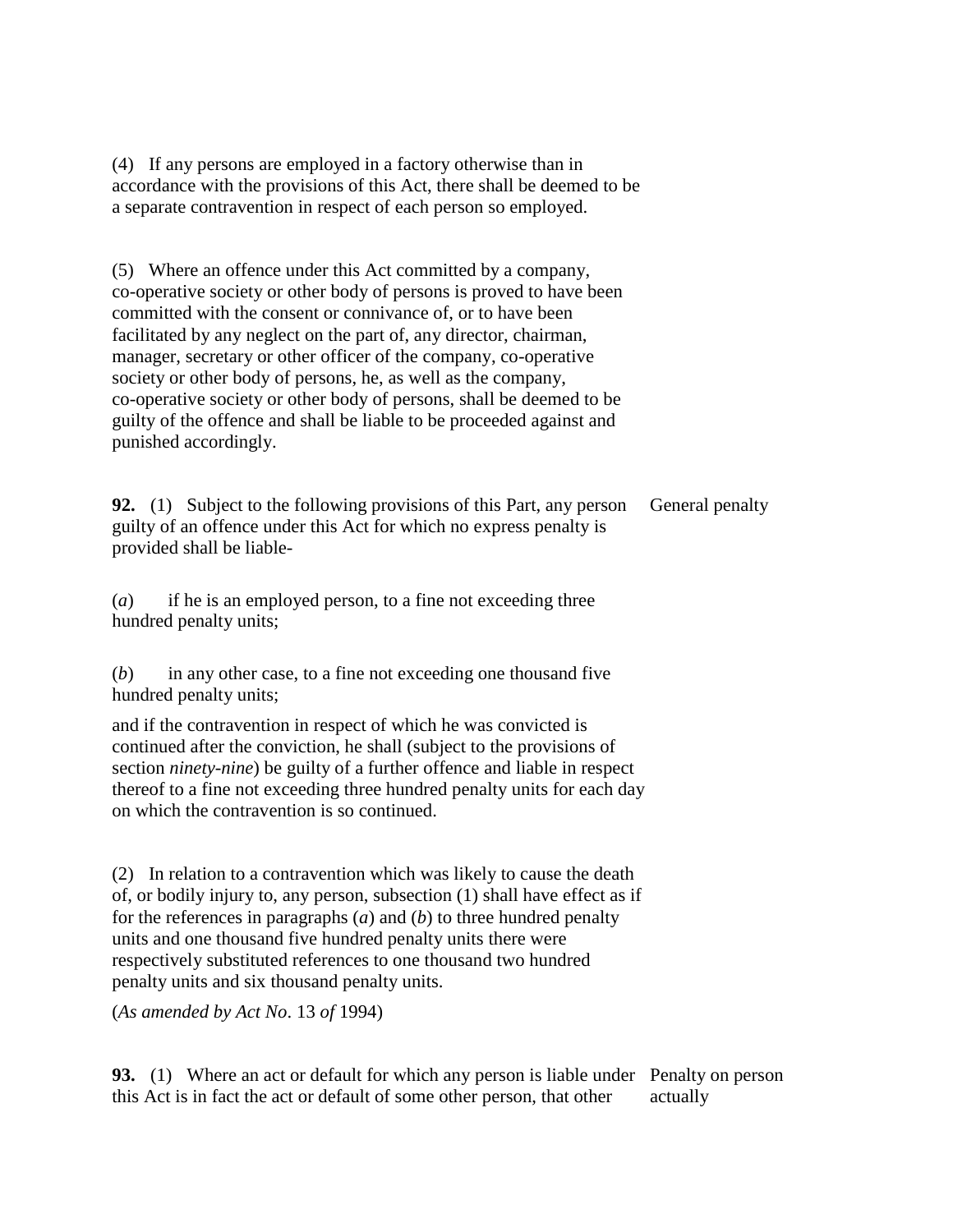person shall be guilty of an offence and liable, subject to subsection (2), committing an to the like fine as if he were the first-mentioned person. offence for which

other person is primarily liable

(2) The fine that may be imposed under subsection (1) on an employed person where the offence is one for which no express penalty is provided by this Act shall be that specified in section *ninety-two* in relation to employed persons, notwithstanding that the person primarily liable is not an employed person.

**94.** (1) A person charged with an offence under the provisions of this Person primarily Act shall be entitled, upon information duly laid by him and on giving liable may to the prosecution not less than three days' notice in writing of his intention, to have any other person whom he charges as the actual offender brought before the court at the time appointed for hearing the conviction of charge; and if, after the commission of the offence has been proved, the actual offender first-mentioned person proves to the satisfaction of the courtexempt himself from liability on

(*a*) that he had used all due diligence to enforce the execution of this Act and of any relevant order or regulation made thereunder; and

(*b*) that the said other person had committed the offence in question without his consent, connivance or wilful default;

that other person shall be convicted of such offence, and the first-mentioned person shall not be guilty of the offence, and the person so convicted shall, in the discretion of the court, be also liable to pay any costs incidental to the proceedings.

(2) The prosecution shall have the right in any such case to cross-examine the first-mentioned person if he gives evidence and any witnesses called by him in support of his charge, and to call rebutting evidence.

(3) When it is made to appear to the satisfaction of an inspector at the time of discovering an offence-

(*a*) that the person who would be proceeded against apart from this subsection has used all due diligence to enforce the execution of this Act;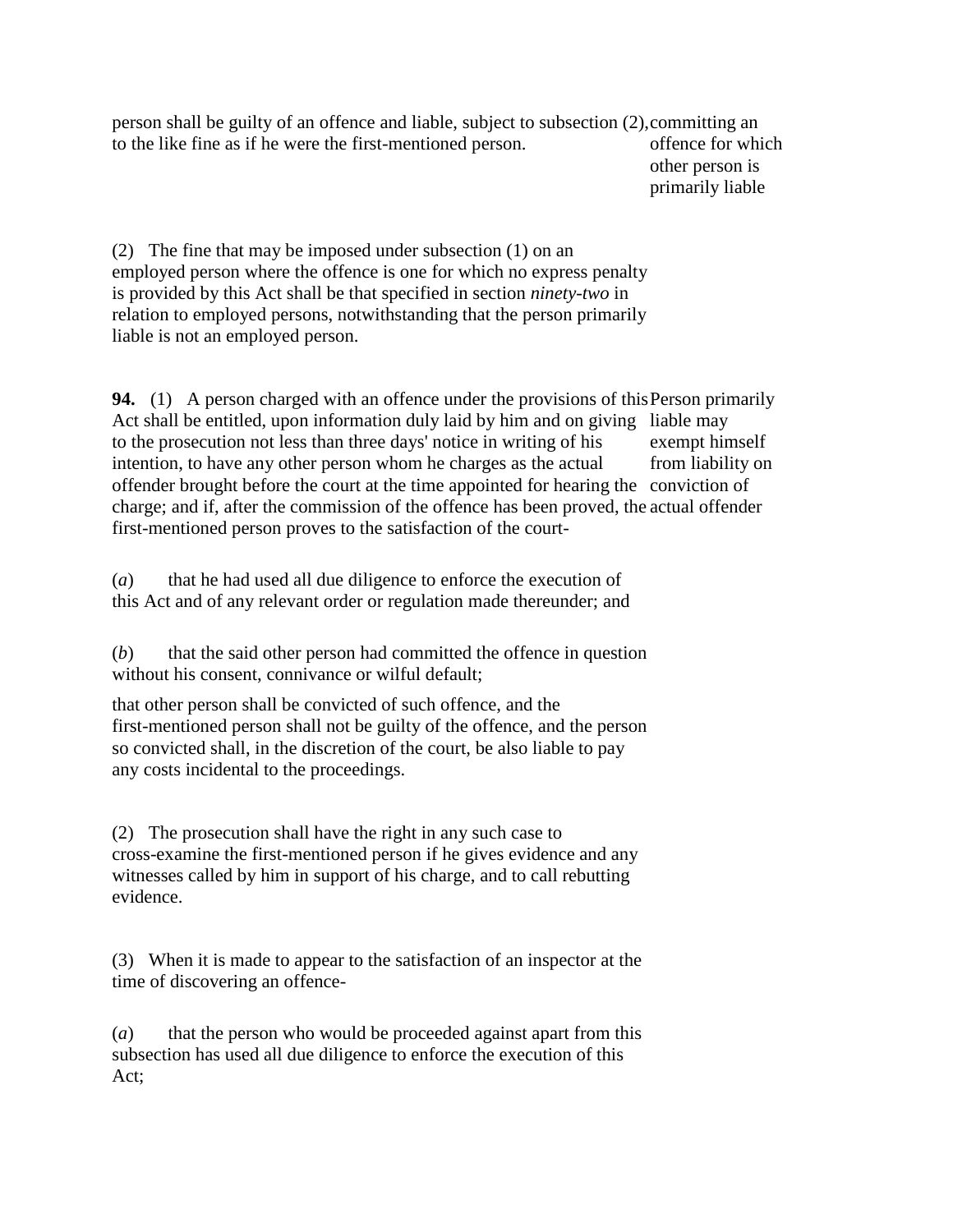(*b*) by what person the offence has been committed; and

(*c*) that such offence has been committed without the consent, connivance or wilful default of the first-mentioned person and in contravention of his orders; the inspector shall proceed against the person whom he believes to be the actual offender without first proceeding against the first-mentioned person.

**95.** Where, under this Act, any person is substituted for another with Proceedings respect to any provisions of this Act, any order, summons, notice or proceeding which for the purpose of any of those provisions is by or under this Act required or authorised to be served on or taken in relation to that other person, is hereby required or authorised, as the case may be, to be served on or taken in relation to the first-mentioned person. against persons not primarily liable

**96.** Where in a factory the owner or hirer of a machine or implement Owner of moved by mechanical power is some person other than the occupier of machine liable in the factory, such owner or hirer shall, so far as respects any offence under this Act committed in relation to a person who is employed in or instead of about or in connection with that machine or implement, and is in the employment or pay of such owner or hirer, be deemed to be the occupier of the factory. certain cases occupier

**97.** (1) In any proceedings under this Act it shall be sufficient to allege in the charge or information that the factory is a factory within the meaning of this Act and to state the name of the ostensible occupier of such factory, or, where the occupier is a firm, the title of such firm. Prosecution of offences

(2) Where, with respect to or in consequence of any accident in a factory, a report is made by any authority appointed to hold a formal investigation under any written law, or a coroner's inquest is held and it appears from such report or from the proceedings at such inquest that any of the provisions of this Act, or any orders or regulations made thereunder, were contravened at or before the time of the accident, proceedings against any person liable to be proceeded against in respect of such contravention may be commenced at any time within three months after the making of such report or the conclusion of such inquest.

(3) Where any offence is committed under this Act by reason of a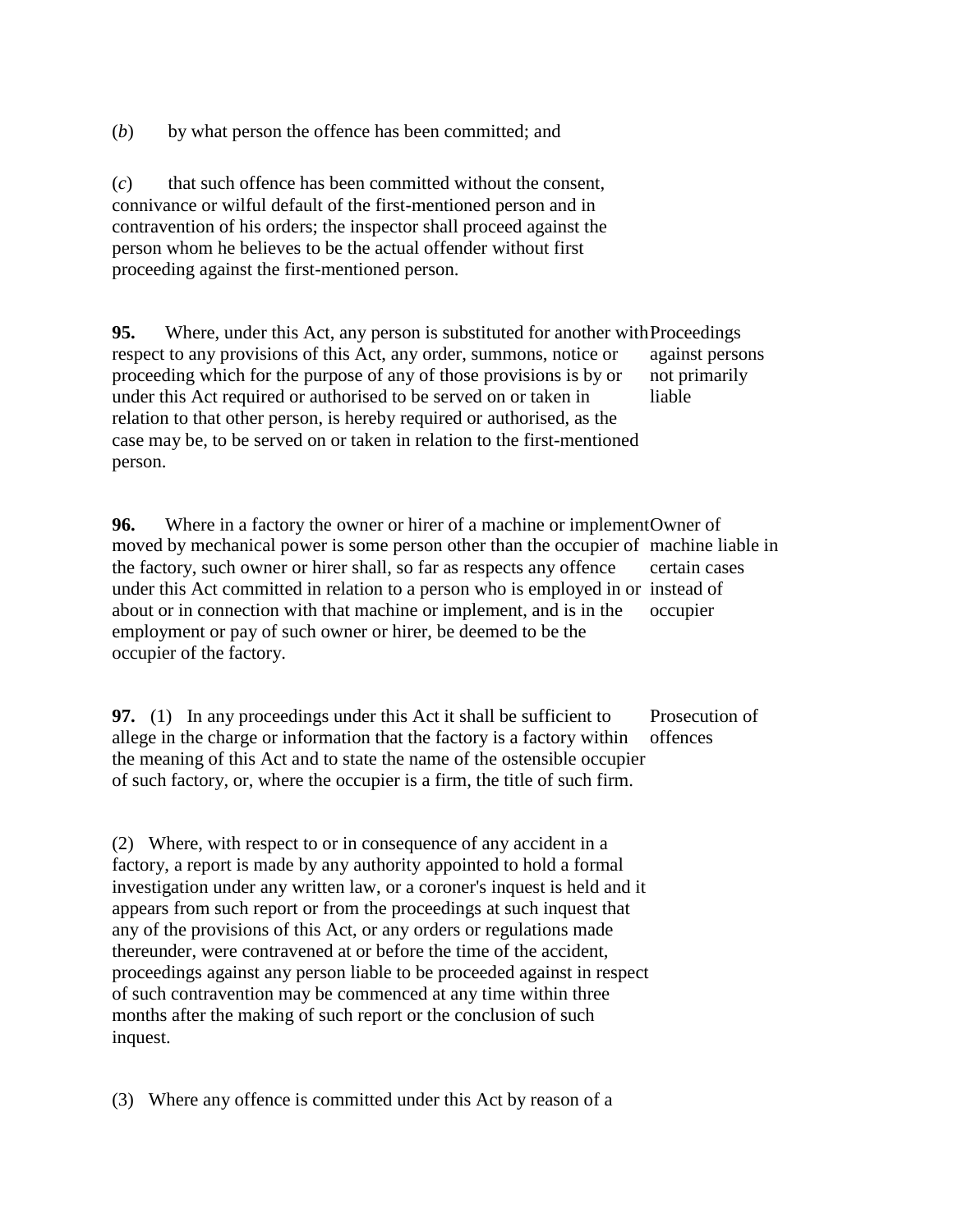failure to make an examination, enter a report, or do any other thing, at or within a time specified by this Act or any order or regulation made thereunder, the offence shall be deemed to continue until the examination is made, or the report entered, or other thing done, as the case may be.

**98.** (1) If a person is found in a factory at any time at which work is Special going on or the machinery is in motion, except during the intervals for provisions as to meals or rest, he shall, until the contrary is proved, be deemed for the purposes of this Act to have been then employed in such factory: evidence

Provided that this subsection shall not apply to a factory in which the only persons employed are members of the same family dwelling there.

(2) Where in any proceedings under this Act with respect to a young person it appears to the court that such young person is apparently of or below the age alleged by the prosecutor, it shall lie on the accused to prove that the young person is not of or below that age.

(3) Where any entry is required by this Act or by any order or regulation made thereunder to be made in the general register or in any other register or record, the entry made by the occupier of a factory or on his behalf shall, as against him, be admissible as evidence of the facts therein stated, and the fact that any entry so required with respect to the observance of any provision of this Act or of any order or regulation made thereunder has not been made, shall be admissible as evidence that the provision has not been observed.

**99.** Where the occupier or owner of a factory is convicted of an offence under this Act, the court may, in addition to or in lieu of a fine, order cause of order him, within such time as may be specified in the order, to take such steps as may be so specified for remedying the matters in respect be remediedof which the contravention occurred, and may, on application, enlarge the time so specified, and where such an order is made, the occupier or owner shall not be liable under this Act in respect of the continuation of the contravention during the time allowed by the court, but if, after the expiration of that time as originally specified or enlarged by subsequent order, the order is not complied with, the occupier or owner, as the case may be, shall be liable to a fine not exceeding three hundred penalty units for each day on which the non-compliance continues.

(*As amended by Act No.* 13 *of* 1994)

Power of court to contravention to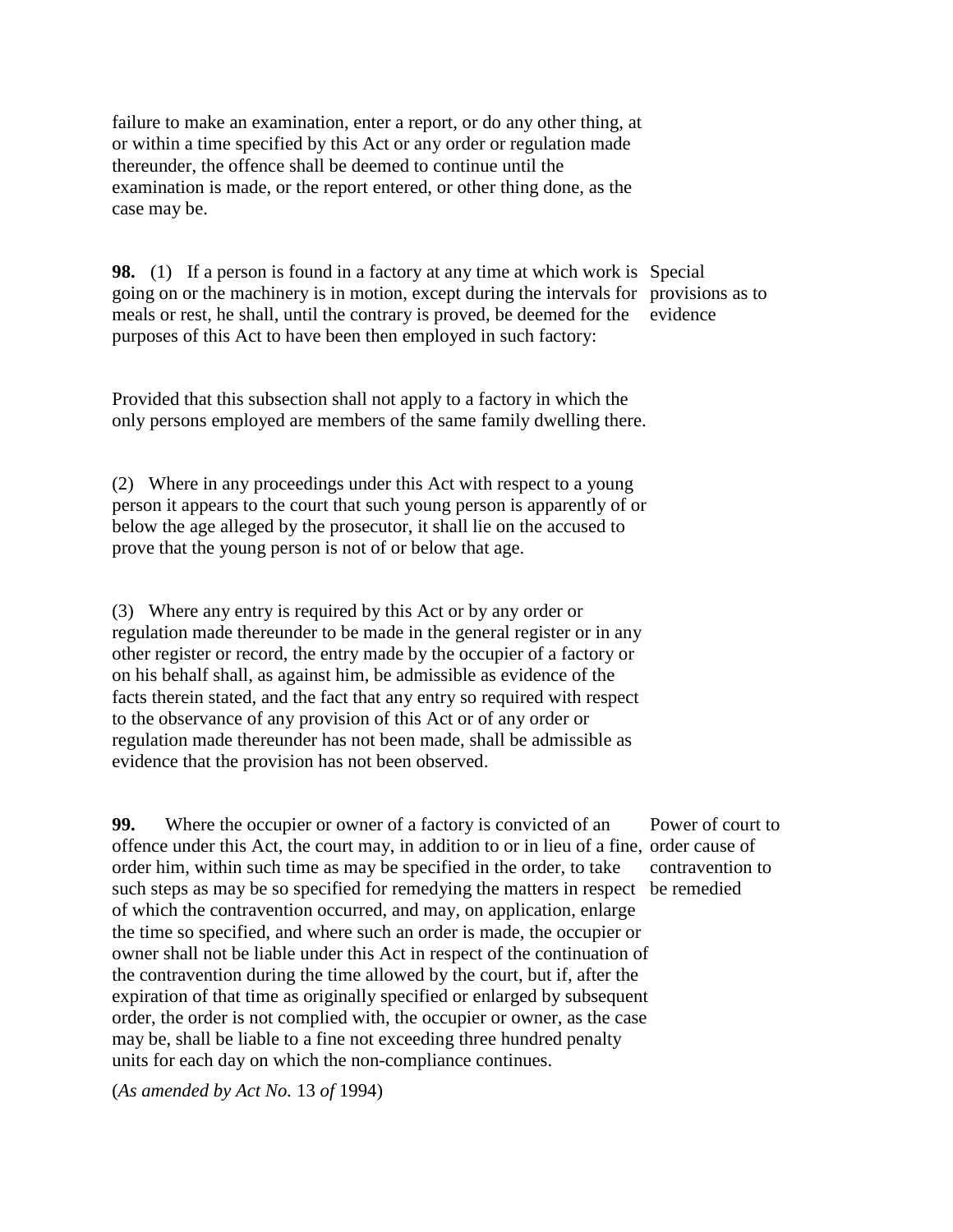100. (1) Any document or order required or authorised to be served Service, etc., of under this Act may be serveddocuments

(*a*) on any person by delivering it to him or by leaving it at, or sending it by registered post to, his residence or place of business;

(*b*) on any firm by delivering it to any partner of the firm, or by leaving it at, or sending it by registered post to, the office of the firm;

(*c*) on the owner or occupier of a factory in any such manner as aforesaid, or by delivering it, or a true copy thereof, to the manager, foreman or other responsible person at the factory.

(2) Any document mentioned in subsection (1) may be addressed, for the purpose of the service thereof on the occupier of a factory, to "the occupier" at the proper postal address of the factory, without further name or description.

(3) The foregoing provisions of this section shall apply with the necessary modifications to documents required or authorised under this Act to be sent to any person, firm, owner or occupier, and to the sending, addressing and delivery of such documents.

**101.** If, by reason of an agreement between the owner and the occupier of premises, the whole or any part of which has been let as a factory, the owner or occupier is prevented from carrying out any structural or other alterations in the premises which are necessary to enable him to comply with the provisions of this Act or or any order or regulations made thereunder, or in order to conform with any standard or requirement imposed by or under this Act, he may apply, in accordance with any rules of court which may be made by the High Court in that behalf, to the High Court, and that Court, after hearing the parties and any witnesses whom it may desire to call, may make such an order setting aside or modifying the terms of the agreement as the Court may consider just and equitable in the circumstances of the case. agreements

**102.** Where, in any premises the whole or part of which has been let Power of High as a factory, any structural or other alterations are required in order to Court to comply with the provisions of this Act or any order or regulation made apportion thereunder, or in order to conform with any standard or requirement expenses

Power of High Court to modify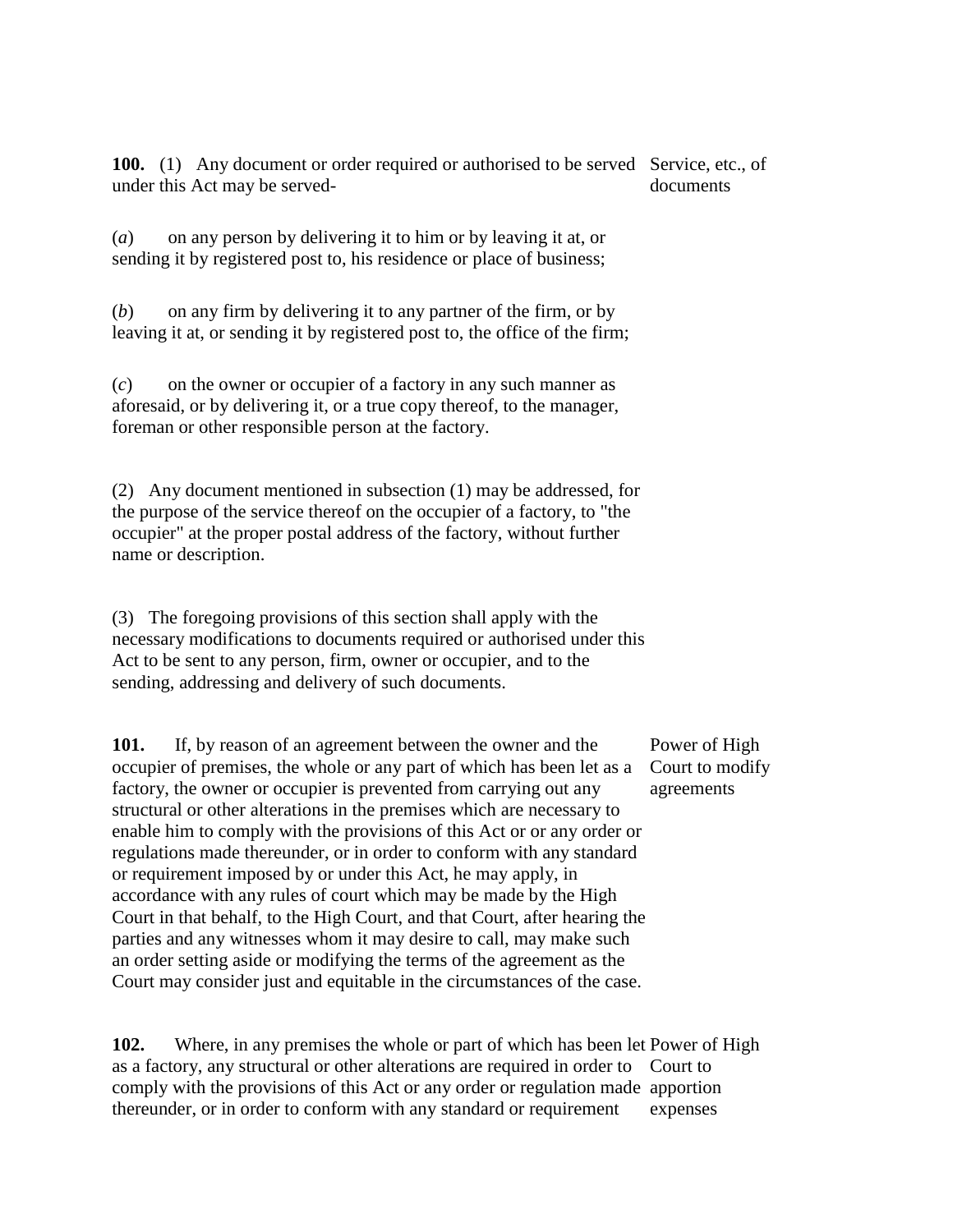imposed by or under this Act, and the owner or occupier alleges that the whole or part of the expenses of the alterations ought to be borne by the occupier or owner, as the case may be, such owner or occupier may apply, in accordance with any rules of court which may be made by the High Court in that behalf, to the High Court, and that Court, after hearing the parties and any witnesses whom it may desire to call, may make such an order concerning the expenses or their apportionment as the Court considers just and equitable in the circumstances of the case, regard being had to the terms of any contract between the parties, or in the alternative the Court may, at the request of the owner or occupier, determine the lease.

**103.** (1) If in the opinion of the Chief Inspector of Factories any building, part of a building, machine, plant, matter, thing or practice in Inspector of a factory is dangerous or defective so as to constitute a threat to health Factories in or safety of any person, the Chief Inspector of Factories-

(*a*) shall send a written notice to the owner or occupier of the factory requiring such building, part of the building, machine, plant, matter, thing or practice to be vacated, repaired, removed, remedied or stopped, as the case may be, either forthwith or within such time as may be specified in such notice;

(*b*) may order work in such factory to be suspended until the requirements of the notice given under paragraph (*a*) have been complied with to the satisfaction of the Chief Inspector of Factories.

(2) Any owner or occupier of a factory who receives a notice or order given under subsection (1) shall comply therewith unless he intends to object thereto under subsection (3), in which case, he shall cease to use the building, part of the building, machine, plant, matter, thing or practice to which the notice or order relates and shall forthwith withdraw all persons from the danger or defect until the case has been determined by the Commissioner in accordance with subsection (3):

Provided that the Chief Inspector of Factories may, if he is of the opinion that there is no immediate danger to any person, grant written permission for work in such factory to continue for such period and upon such conditions as he may specify in such permission.

Powers of Chief relation to dangerous or defective factory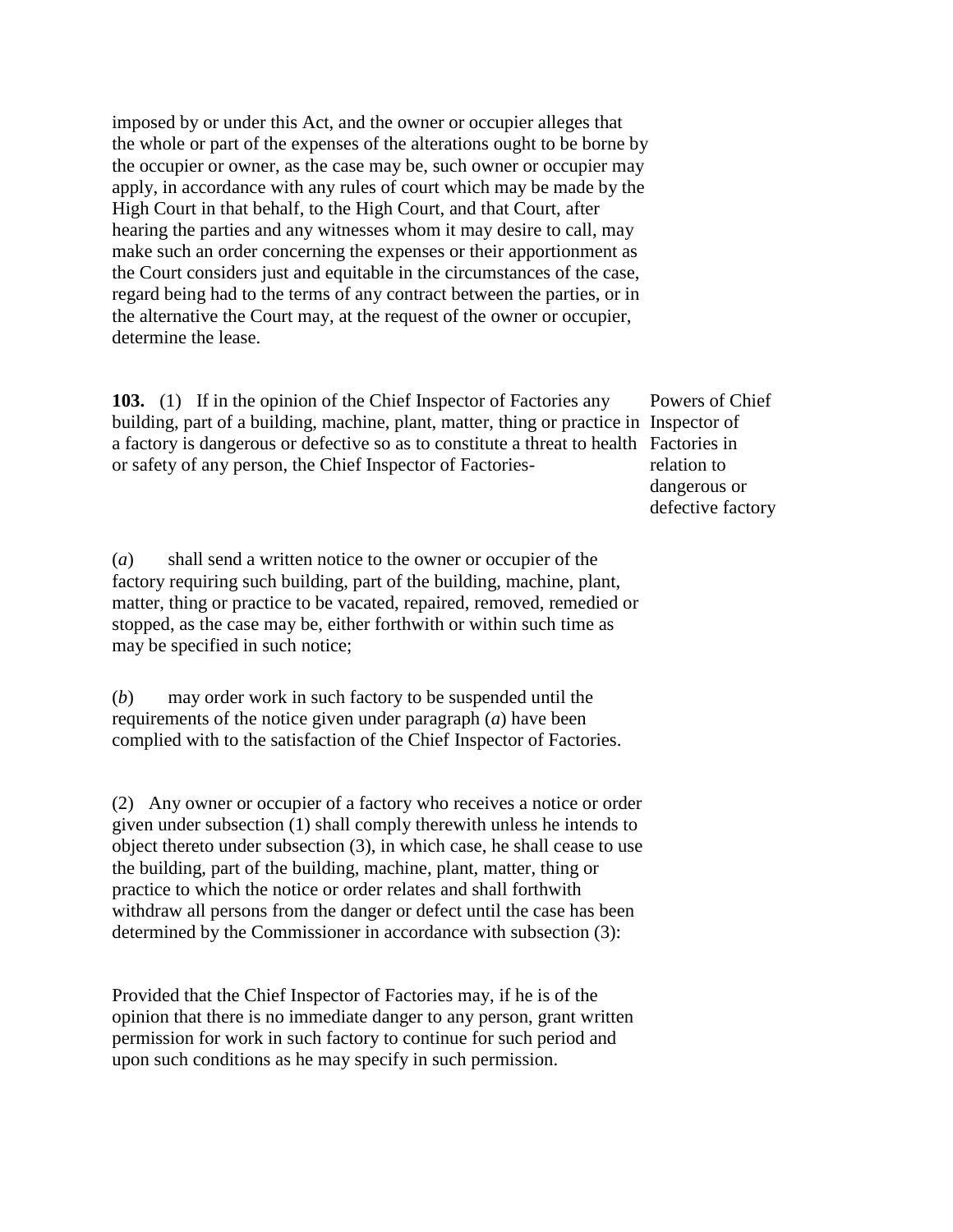(3) Any owner or occupier of a factory who feels aggrieved by a notice or order given under subsection (1) may, immediately upon receipt of such notice or order, submit his objection thereto in writing to the Commissioner who shall thereupon determine the case and communicate his decision in writing.

(4) Any owner or occupier of a factory who is aggrieved by a decision of the Commissioner given under subsection (3) may, not later than seven days from the date of the receipt of such decision, request the Commissioner in writing to refer the case to the Minister and the Commissioner shall refer the case to the Minister whose decision thereon shall be given in writing and be final.

(5) Pending a decision by the Minister under subsection (4), the owner or occupier of the factory concerned shall not use the factory or any part, machine or plant thereof or any matter, thing or practice therein unless the prior written permission of the Commissioner has been granted.

(6) Any owner or occupier of a factory who, save as is provided in this section, fails to comply with any notice, order or decision given under this section shall be guilty of an offence and shall be liable upon conviction to a fine not exceeding six thousand penalty units and, in the case of a continuing offence, to a further fine not exceeding one thousand five hundred penalty units for each day or part thereof during which such offence is continued.

(*As amended by Act No*. 24 *of* 1975 *and Act No.* 13 *of* 1994)

# **PART XV**

#### **GENERAL**

**104.** Any regulations made under the provisions of this Act may prescribe penalties for the contravention thereof not exceeding the penalties specified in section *ninety-two*. **Penalties** 

- **105.** The Minister may, by statutory instrument, make regulations- Regulations
- (*a*) prescribing anything which under any provision of this Act is to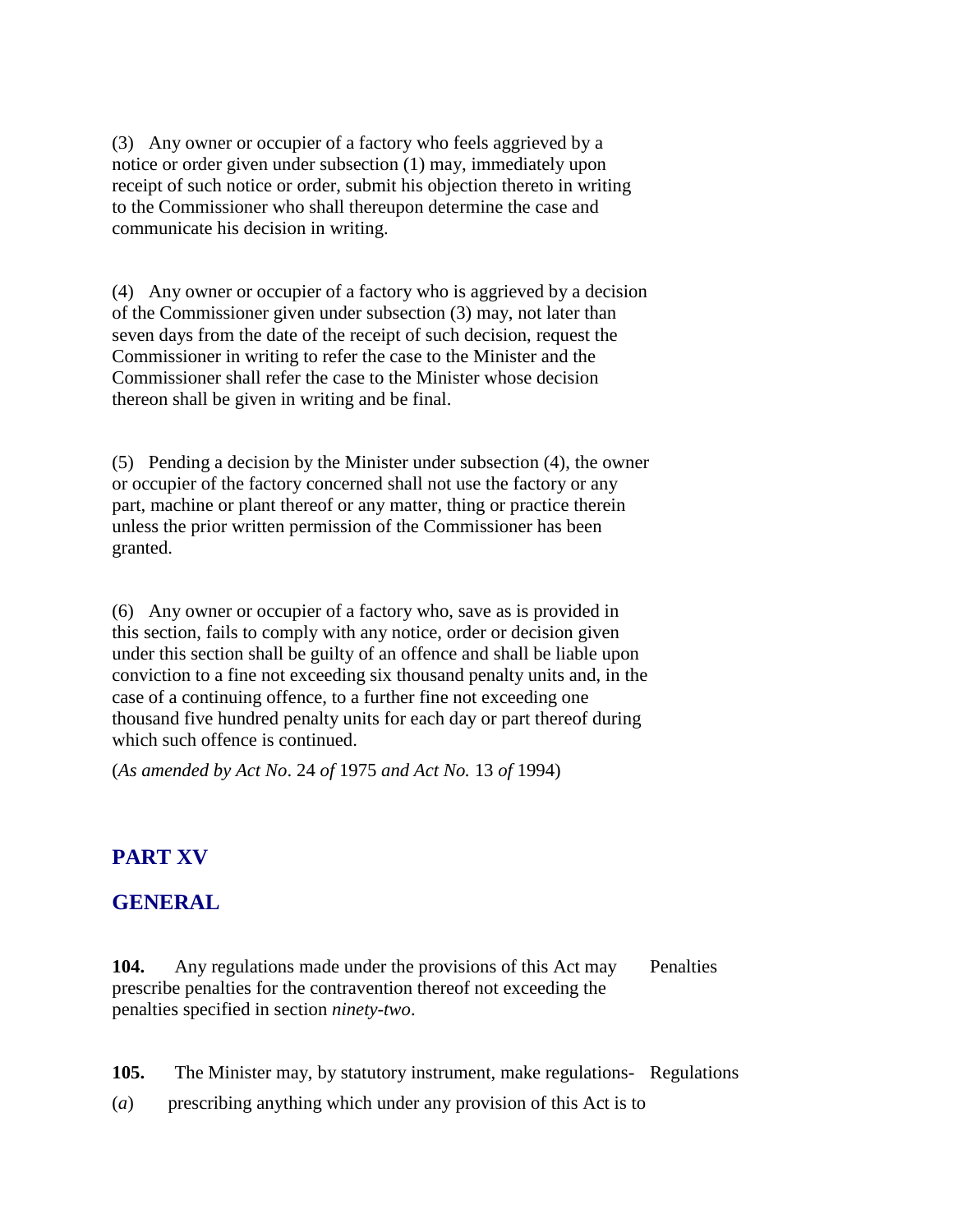be or may be prescribed; and

(*b*) prescribing the fees to be paid and the method of payment of such fees in respect of any examination or test carried out under the provisions of this Act by any inspector.

### **FIRST SCHEDULE**

(*Section* 77)

### **DANGEROUS OCCURRENCES**

 The following occurrences, if accidental, are scheduled for the purposes of section 77:

 1. Bursting of a revolving vessel, wheel, grindstone or grinding wheel moved by mechanical power.

 2. Collapse or failure of a crane, derrick, winch, hoist, or other appliance used in raising or lowering persons, goods, material, plant or any part thereof, or the overturning of a crane.

3. Explosion or fire due to ignition of dust, gas or vapour.

 4. Electrical short circuit or failure of electrical machinery, attended by explosion or fire, or any damage to an underground electrical system caused by excavation or otherwise.

 5. Explosion or fire affecting any room in which persons are employed and causing suspension of ordinary work.

 6. Explosion of a receiver or container used for the storage at a pressure greater than atmospheric pressure of any gas or gases (including air) or any liquid or solid resulting from the compression of gas.

7. Explosion from a steam boiler or steam receiver.

#### **SECOND SCHEDULE**

(*Section* 78)

#### **INDUSTRIAL DISEASES**

- 1. Lead poisoning
- 2. Phosphorus poisoning
- 3. Arsenical poisoning
- 4. Mercurial poisoning
- 5. Anthrax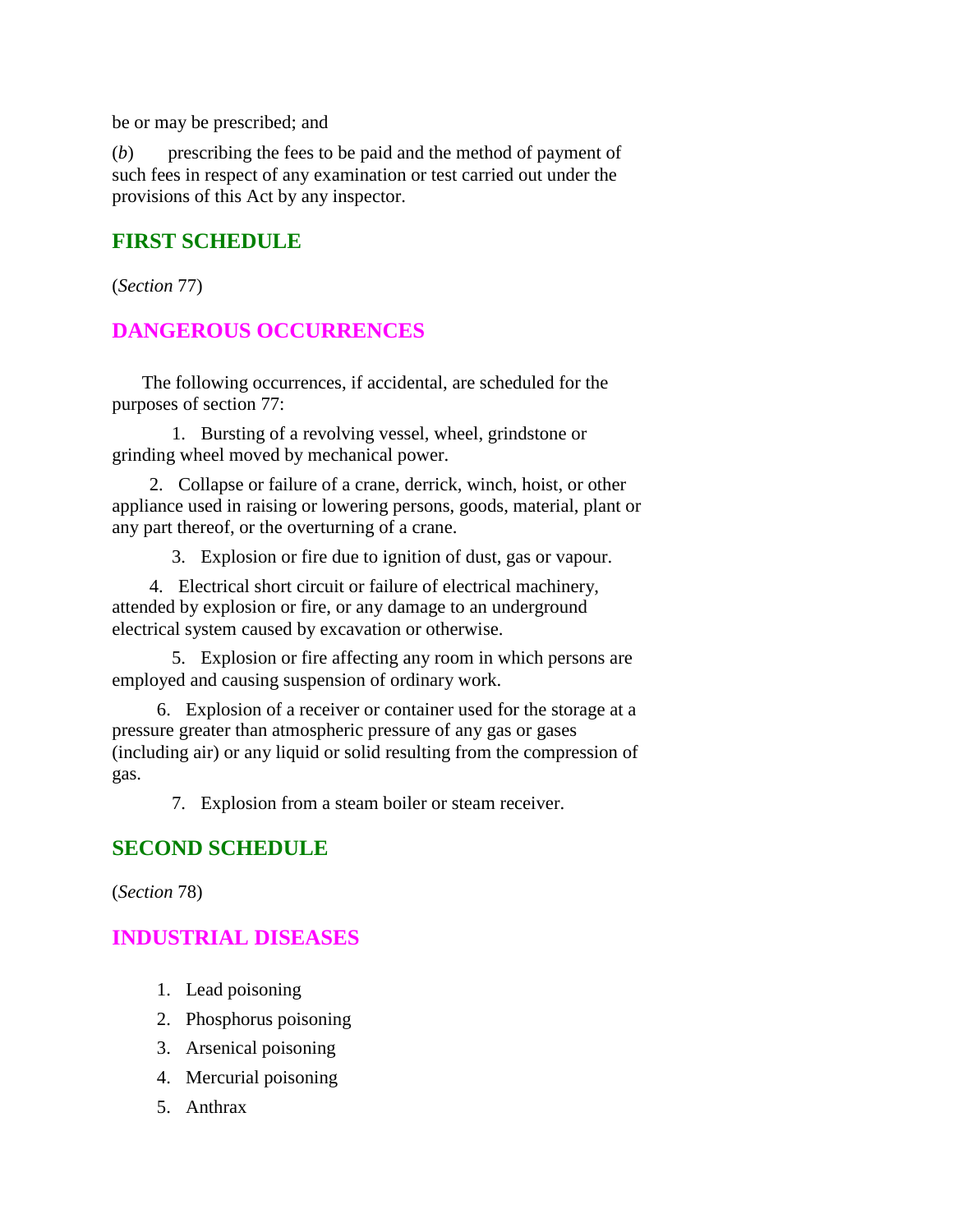- 6. Carbon bisulphide poisoning
- 7. Aniline poisoning
- 8. Chronic benzene poisoning
- 9. Manganese poisoning
- 10. Compressed air illness
- 11. Cyanide poisoning

 12. Toxic jaundice: that is, jaundice due to tetrachlorethane or nitroor amido-derivatives of benzene or other poisonous substance.

 13. Epitheliomatous-ulceration: that is, ulceration due to tar, pitch, bitumen, mineral oil or paraffin, or any compound, product or residue of any of these substances.

 14. Chrome ulceration: that is, ulceration due to chronic acid or bichromate of potassium, sodium or ammonium or any preparation of any of these substances occurring in a factory.

- 15. Toxic anaemia: that is, pathological manifestations due to-
- (*a*) radium or any other radio-active substances; or
- (*b*) X-rays.

# **SUBSIDIARY LEGISLATION**

#### **SECTION 17-THE FACTORIES (APPEALS TO THE BOARD) RULES** *Rules by the Chief Justice Statutory Instruments* **382** *of* **1968**

**1.** These Rules may be cited as the Factories (Appeals to the Board) Title Rules.

**2.** On any appeal under section *seventeen* of the Act, the parties may Evidence adduce evidence.

**3.** The Board may in its discretion receive evidence on affidavit either in addition to or in substitution for oral evidence. Affidavit

### **THE CONSTRUCTION (SAFETY AND HEALTH) REGULATIONS**

#### ARRANGEMENT OF REGULATIONS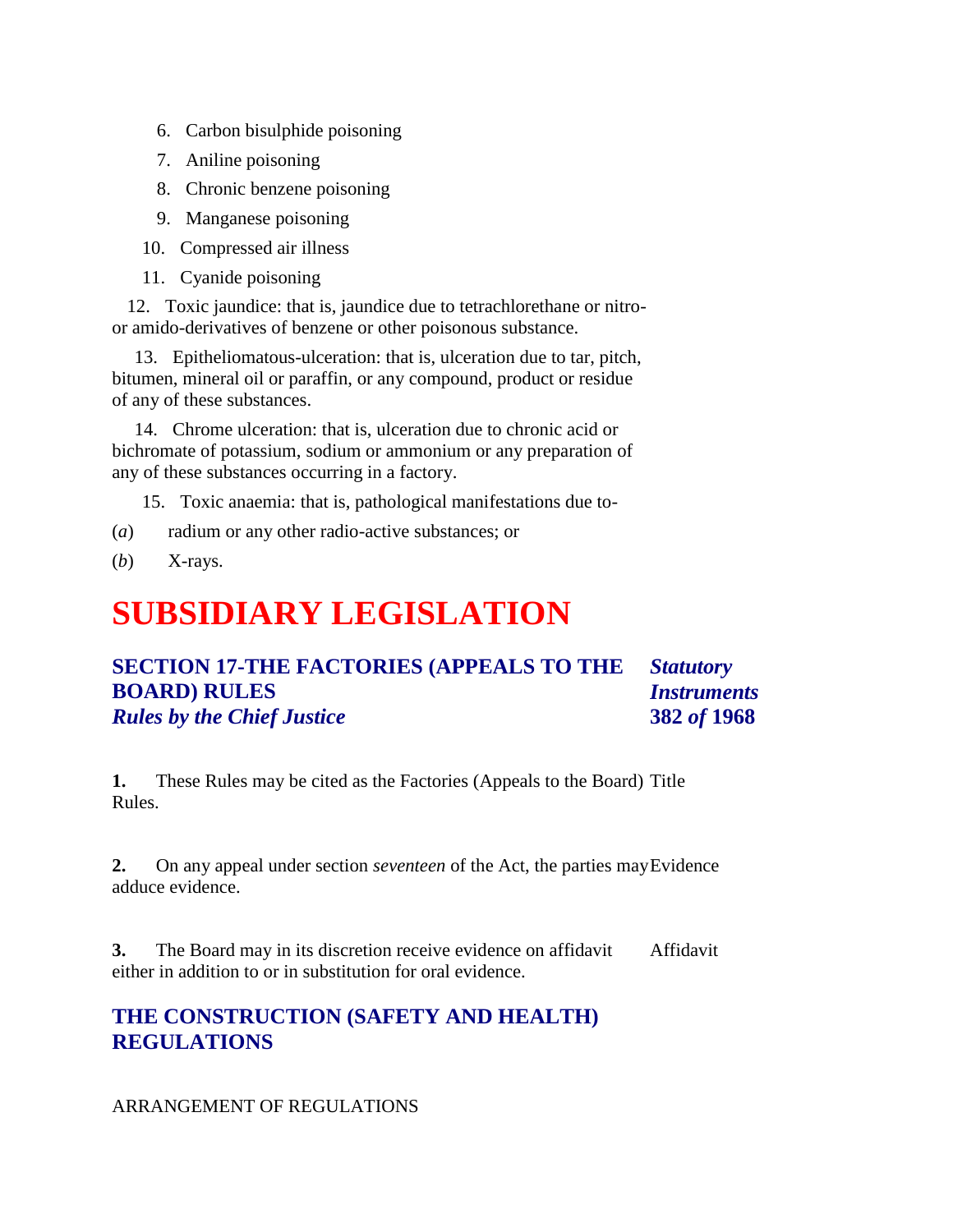# **PART I PRELIMINARY**

Regulation

- 1. Title and application
- 2. Interpretation
- 3. Notice of commencement of construction work
- 4. Exemption

# **PART II SCAFFOLDS AND MEANS OF ACCESS**

- 5. Provision of scaffolds and means of access
- 6. Supervision of work and inspection of materials
- 7. Construction of scaffolds
- 8. Support and stability of scaffolds
- 9. Travelling scaffolds
- 10. Gear for suspension of scaffolds
- 11. Maintenance of scaffolds
- 12. Cantilever, jib, etc., scaffolds
- 13. Suspended scaffolds
- 14. Skips, buckets, boatswain's chairs, etc.
- 15. Trestle scaffolds
- 16. Ladder scaffolds
- 17. Inspection of scaffolds
- 18. Scaffolds used by workmen of more than one employer
- 19. Overloading of scaffolds

# **PART III**

# **WORKING PLATFORMS, WORKING PLACES, GANGWAYS ETC.**

- 20. Working platforms
- 21. Boards and planks in working platforms, etc.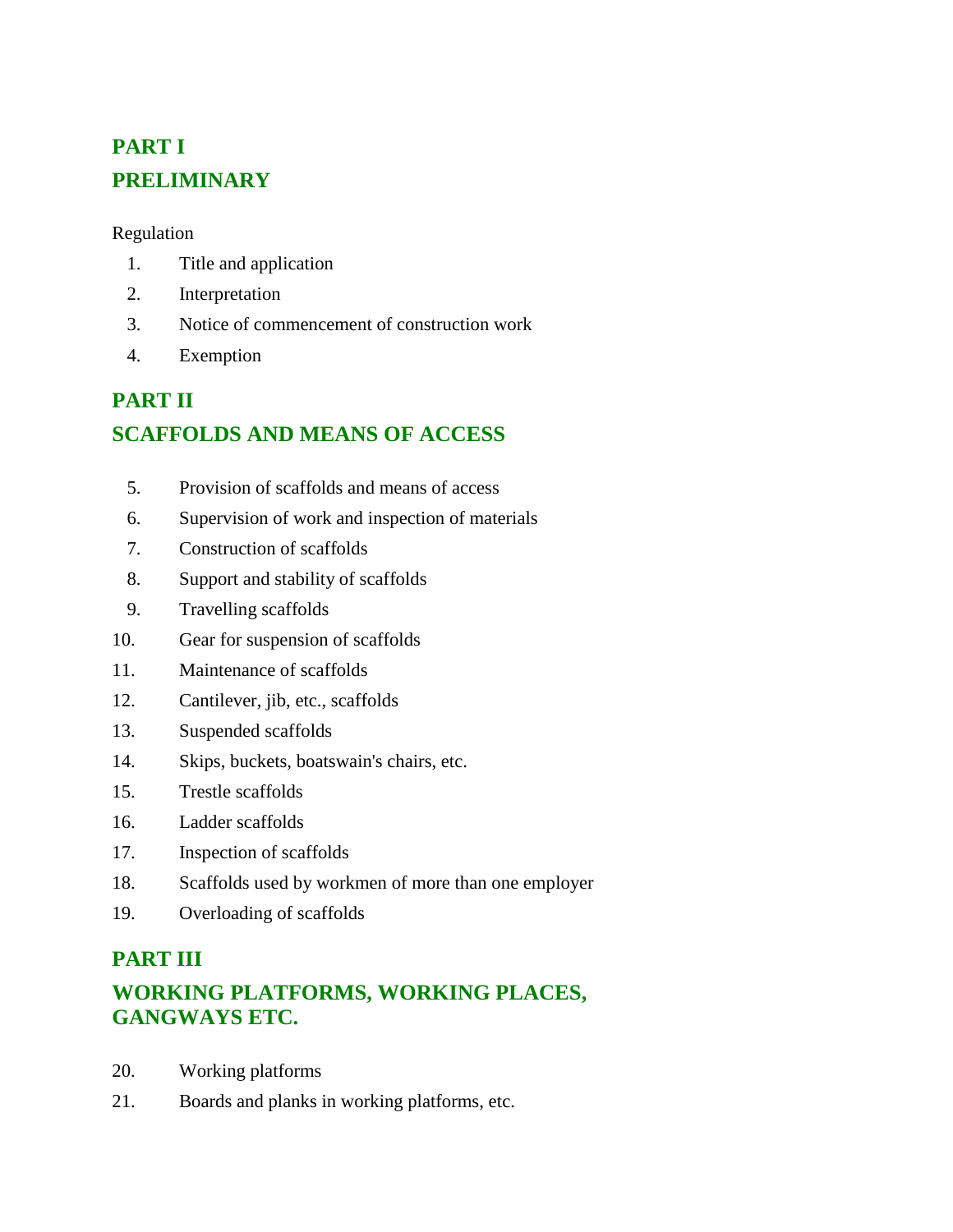- 22. Guard-rails and toe-boards at working places
- 23. Construction of gangways and runs

#### Regulation

- 24. Guard-rails, etc., for gangways, etc.
- 25. Platforms, etc., to be unobstructed
- 26. Ladders and step-ladders
- 27. Communication ladders
- 28. Openings left in roofs, walls, floors, etc.
- 29. Sloping roofs and fragile materials
- 30. Lighting of working places

# **PART IV**

# **LIFTING MACHINERY**

- 31. Construction and maintenance
- 32. Support, anchoring and stability
- 33. Travelling or slewing motion
- 34. Erection and dismantling
- 35. Drums and pulleys
- 36. Brakes and controls
- 37. Restriction on use of cranes
- 38. Marking of safe working load
- 39. Load not to exceed safe working load
- 40. Precautions when raising or lowering
- 41. Testing and thorough examination
- 42. Weekly inspections
- 43. Thorough examinations
- 44. Testing of anchorage or ballasting
- 45. Safe means of access
- 46. Operation and signalling

# **PART V HOISTS**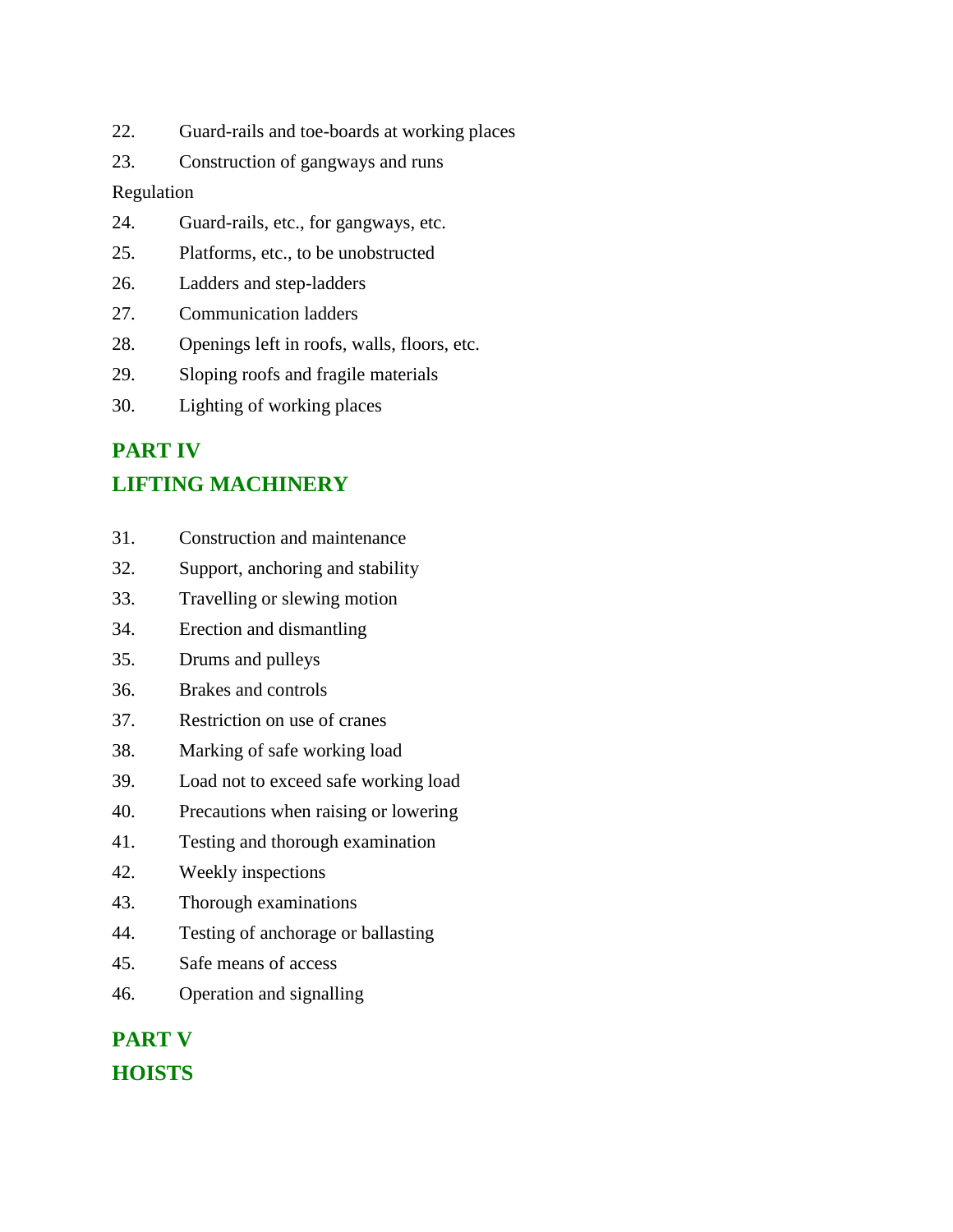- 47. Safety of hoistways
- 48. Hoists used only for goods, plant or material
- 49. Safety devices
- 50. Hoists carrying persons
- 51. Winches
- 52. Safe working load of hoists

# **PART VI LIFTING TACKLE AND PLANT**

#### Regulation

- 53. Construction, testing, examination, safe working load
- 54. Hooks
- 55. Slings
- 56. Secureness of loads
- 57. Carriage of persons
- 58. Records and exceptions

# **PART VII**

# **EXCAVATIONS, SHAFTS AND TUNNELS**

- 59. Inspection of excavations, etc.
- 60. Inspection and supervision of timbering
- 61. Excavations which reduce stability
- 62. Fencing of excavations
- 63. Safeguarding edges of excavations
- 64. Open face excavations
- 65. Means of entry and exit
- 66. Hard hats
- 67. Explosives

# **PART VIII DEMOLITION**

68. Avoidance of danger from electric cables, fire and water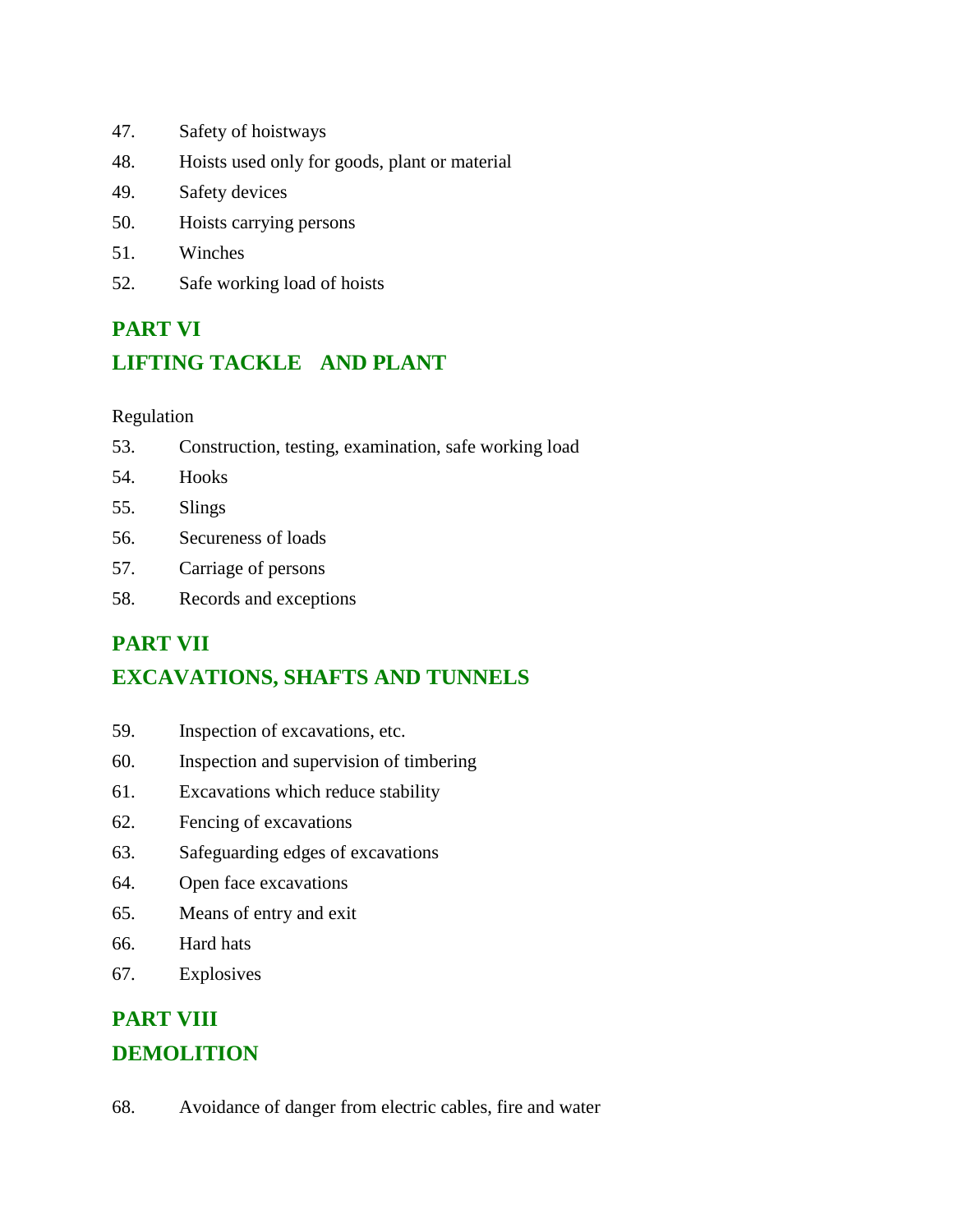- 69. Overloading of floors, etc.
- 70. Removal of steelwork
- 71. Shoring to prevent collapse
- 72. Supervision

# **PART IX**

#### **TRANSPORT**

- 73. Rails and rail tracks
- 74. Maintenance of locomotives, etc.
- 75. Clearance

#### Regulation

- 76. Gantries
- 77 Warning of movement
- 78. Riding on vehicles
- 79. Loading of vehicles
- 80. Mechanically propelled vehicles and trailers
- 81. Inclined tracks
- 82. Vehicles near edge of excavation, etc.

# **PART X HEALTH**

- 83. First-aid, ambulance and ambulance room
- 84. Drinking water
- 85. Shelters, accommodation for clothing, accommodation for

meals

- 86. Sanitary conveniences
- 87. Inhalation of dust or fumes
- 88. Protection of eyes
- 89. Ventilation of confined spaces
- 90. Lead compounds and other poisonous substances

# **PART XI**

### **MISCELLANEOUS**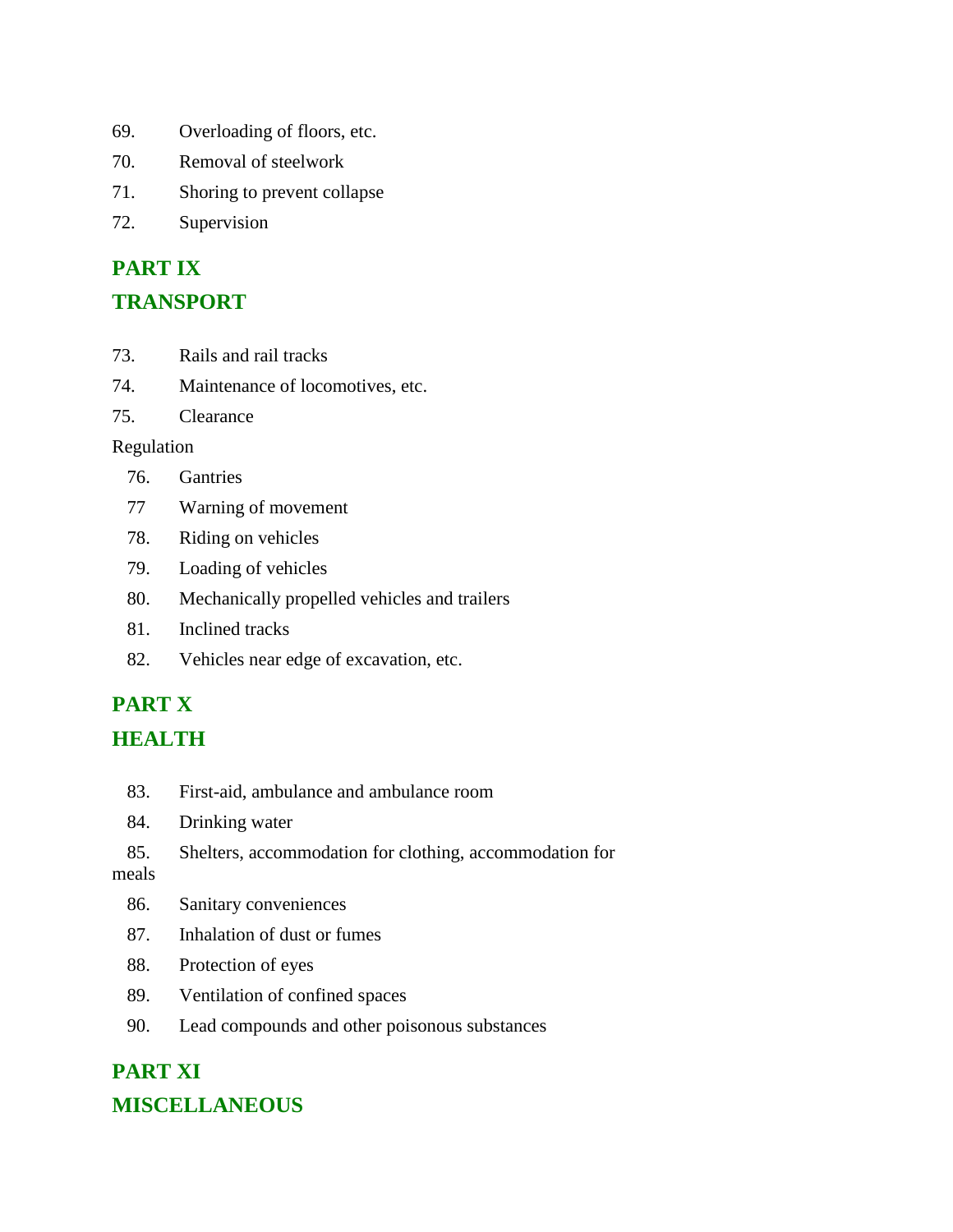- 91. Projecting nails and loose material
- 92. Construction of temporary structures
- 93. Avoidance of danger from collapse of structure
- 94. Prevention of drowning
- 95. Safety nets, sheets and belts
- 96. Generation of steam, smoke and vapour
- 97. Protection from falling material
- 98. Returns
- 99. Guarding of machinery
- 100. Electricity
- 101. Duties of contractors and employers of workmen
- 102. Duties of persons employed
- 103. Notice of accidents

#### Regulation

- 104. Mining operations and premises
- 105. Penalties

FIRST SCHEDULE-Inspection of scaffolds

SECOND SCHEDULE-Ambulance room equipment

# **SECTIONS 68, 74 AND 82-THE CONSTRUCTION (SAFETY AND HEALTH) REGULATIONS** *Regulations by the Minister*

*Statutory Instrument* **420** *of* **1967 90** *of* **1974**

# **PART I**

### **PRELIMINARY**

**1.** These Regulations may be cited as the Construction (Safety and Title and Health) Regulations, and shall apply application

- (*a*) to building operations;
- (*b*) to works of engineering construction;

as defined in section *three* of the Act, and undertaken by way of trade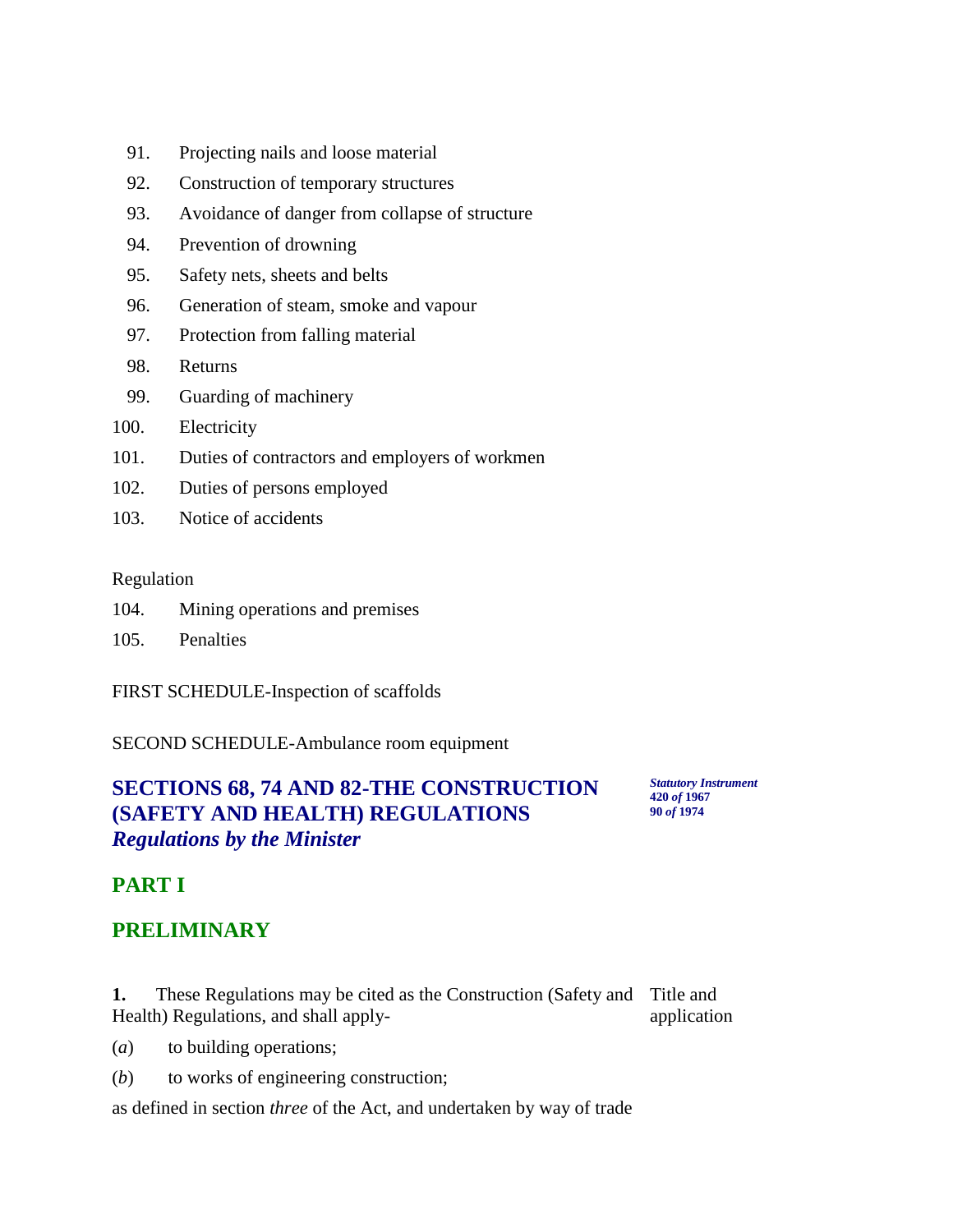or business or for the purpose of any industrial or commercial undertaking, or by or on behalf of the Government or any local or other public authority.

**2.** In these Regulations, unless the context otherwise requires- Interpretation

"construction work" means any building operation or work of engineering construction;

"employer" means any person who, in connection with any construction work, employs or provides employment for or permits any other person in any manner whatsoever to assist in or about any construction work;

"hoist" means a lifting machine, whether worked by mechanical power or not, with a platform, carriage, cage, skip, bucket or other receptacle, the direction of movement of which is restricted by a guide or guides;

"ladder" does not include a step-ladder;

"ladder scaffold" means a scaffold with a working platform which is supported directly or by means of a crutch or bracket on a rung or rungs of a ladder;

"lifting machine" means a crab, winch, pulley block or gin wheel used for raising or lowering, and a hoist, crane, sheer legs, excavator, drag line, piling frame, aerial cableway, aerial ropeway or overhead runway;

"lifting tackle" means chain slings, rope slings or similar gear, and rings, links, hooks, plate clamps, shackles, swivels or eye bolts;

"scaffold" means any temporary structure on or from which persons perform work in connection with any construction work, and any temporary structure which enables persons to obtain access to or which enables materials to be taken to any place at which such work is performed, and includes any working platform, gangway, run, ladder or step-ladder (other than an independent ladder or step-ladder which does not form part of such a structure) together with any guard-rail, toe-board or other safeguards and all fixings, but does not include a lifting machine or a structure used merely to support such a machine or to support machinery or plant;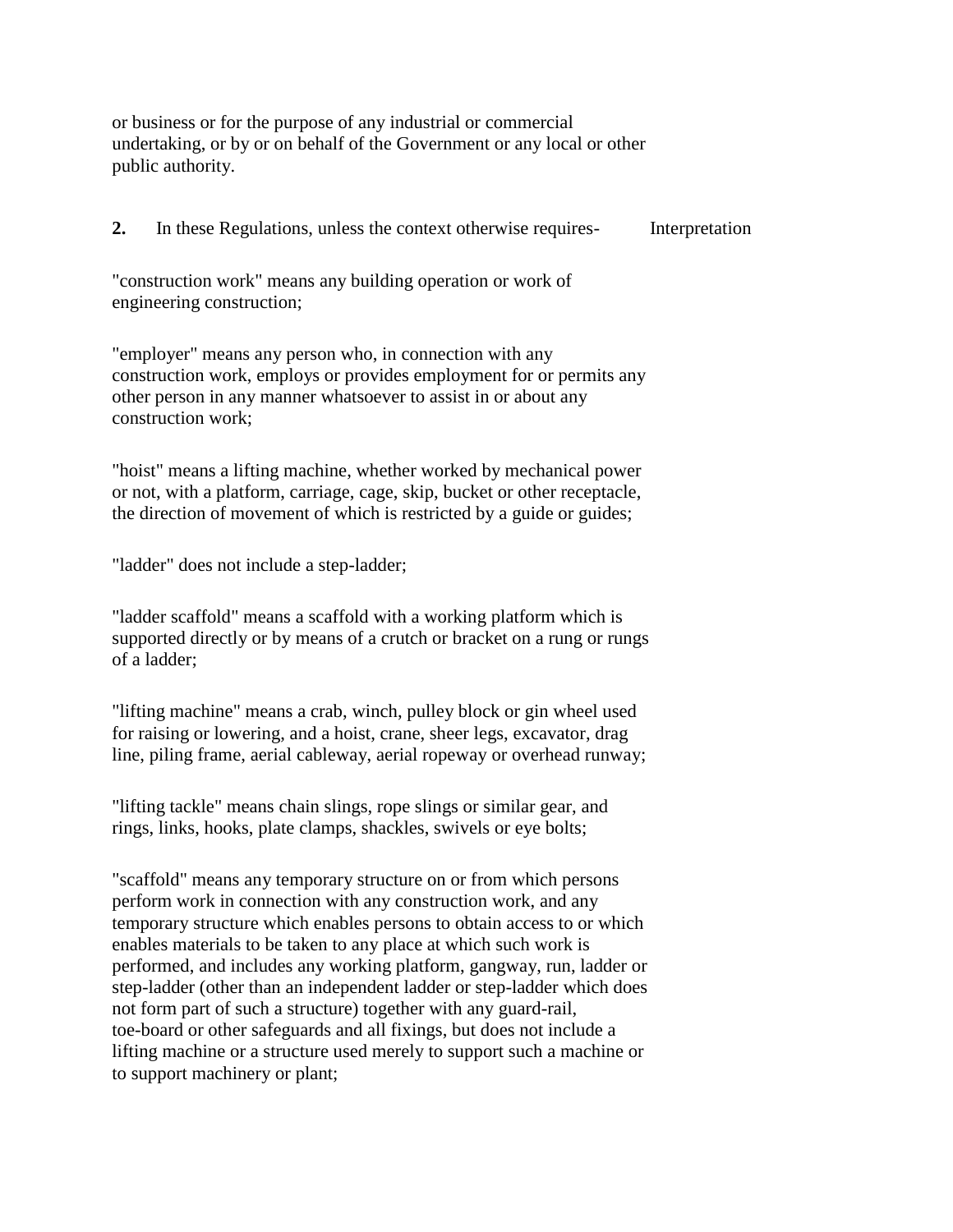"suspended scaffold" means a scaffold suspended by means of ropes or chains, and capable of being lowered or raised by such means, but does not include a boatswain's chair or similar appliance;

"trestle scaffold" includes a scaffold in which the supports for the platform are step-ladders, tripods or similar movable contrivances;

"working platform" includes a working stage;

"workman" means any person who is employed or permitted to assist in any manner whatsoever in or about any construction work;

"work of engineering construction", as defined in section *three* of the Act, is hereby extended to include-

the construction, structural alteration or repair (including repointing and repainting) or the demolition of all or any of the following:

- (*a*) any steel or reinforced concrete structure other than a building;
- (*b*) any airfield;
- (*c*) any lake defence works or river works; and
- (*d*) any other civil or constructional engineering works of a similar nature to any of the foregoing works.

**3.** (1) Any person undertaking any construction work which he has Notice of reasonable grounds for believing will not be completed within a period commencement of less than six weeks shall, immediately upon the commencement thereof, give to the Commissioner written notice stating the name and work address of such person, the place and nature of the construction work, and whether or not any mechanical power is to be used therein and, if so, its nature: of construction

Provided that no such notice shall be required in the case of any construction work which is to be undertaken upon a site where other construction work, in respect of which such a notice has been given, is in progress.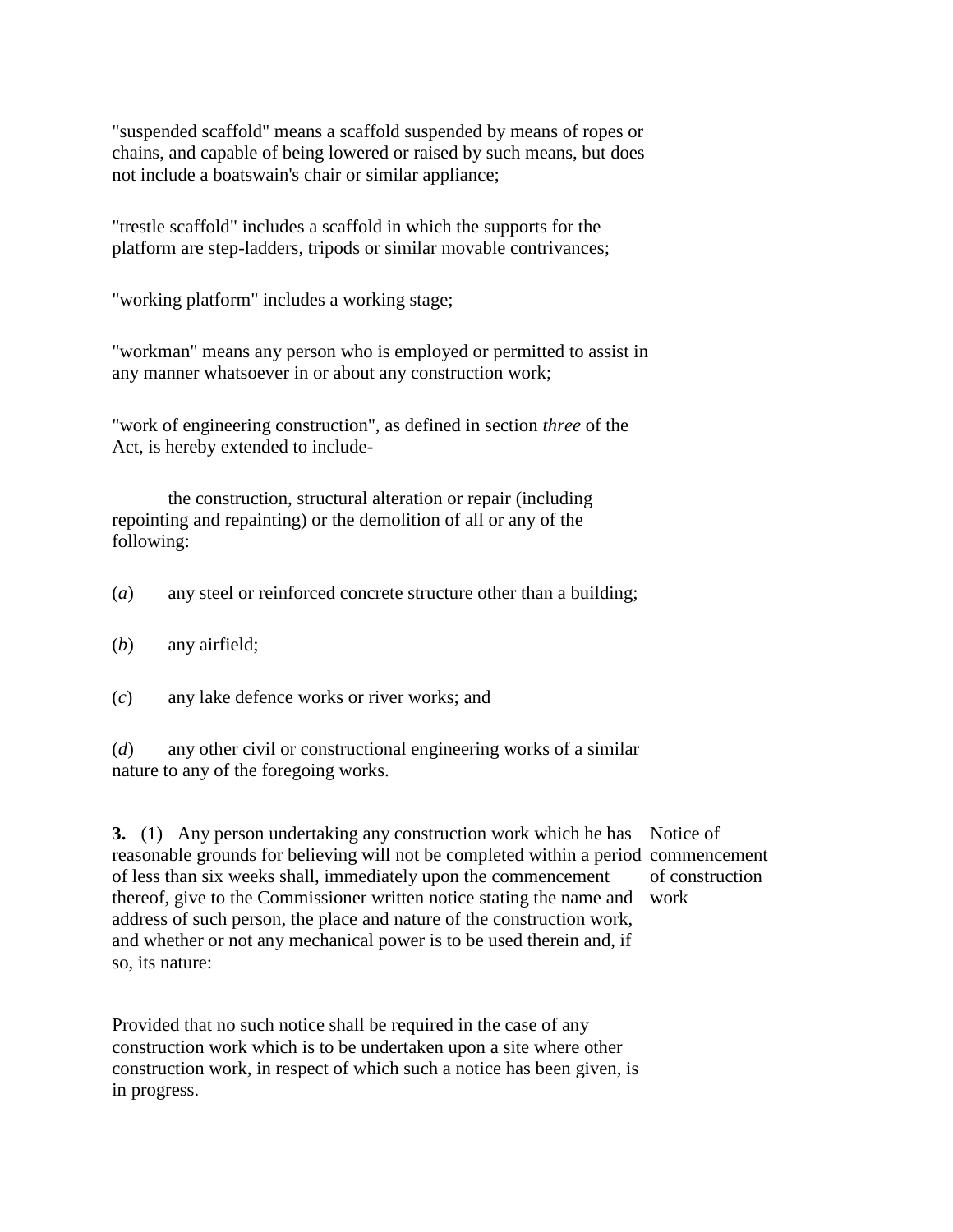(2) Notwithstanding the provisions of sub-regulation (1), the Commissioner may, by statutory order, require the giving of notice in respect of any class of construction work as may be specified in such order, even though the work is to be completed within a period of less than six weeks.

(3) Any notice given under the provisions of this regulation shall be given to the Commissioner through the inspector in the District in which the construction work concerned is to be carried out or, if no such inspector has been appointed, to the Commissioner direct.

**4.** If the Commissioner is satisfied that, in the case of any particular Exemption class or description of plant or of any special description or method of work, the application of any requirement of these Regulations is, in any class or description of circumstances, not necessary in the interests of safety or not reasonably practicable, he may by certificate in writing (which he may at his discretion revoke at any time) grant an exemption from that requirement, subject to such conditions as may be specified in the certificate.

# **PART II**

### **SCAFFOLDS AND MEANS OF ACCESS**

**5.** Suitable and sufficient scaffolds shall be provided and erected for Provision of all construction work which cannot safely be done on or from the ground, or from part of a permanent structure, or from a ladder, or from means of access other available means of support, and sufficient safe means of access shall be provided, so far as is reasonably practicable, to every place at which any person has at any time to work. scaffolds and

**6.** (1) No scaffold shall be erected, or be substantially added to or altered or be dismantled, otherwise than under the immediate supervision of a competent person, and so far as possible by competent inspection of workmen possessing adequate experience of such work. Supervision of work and materials

(2) All materials for use in any scaffold shall be inspected by a competent person on each occasion before being taken into use.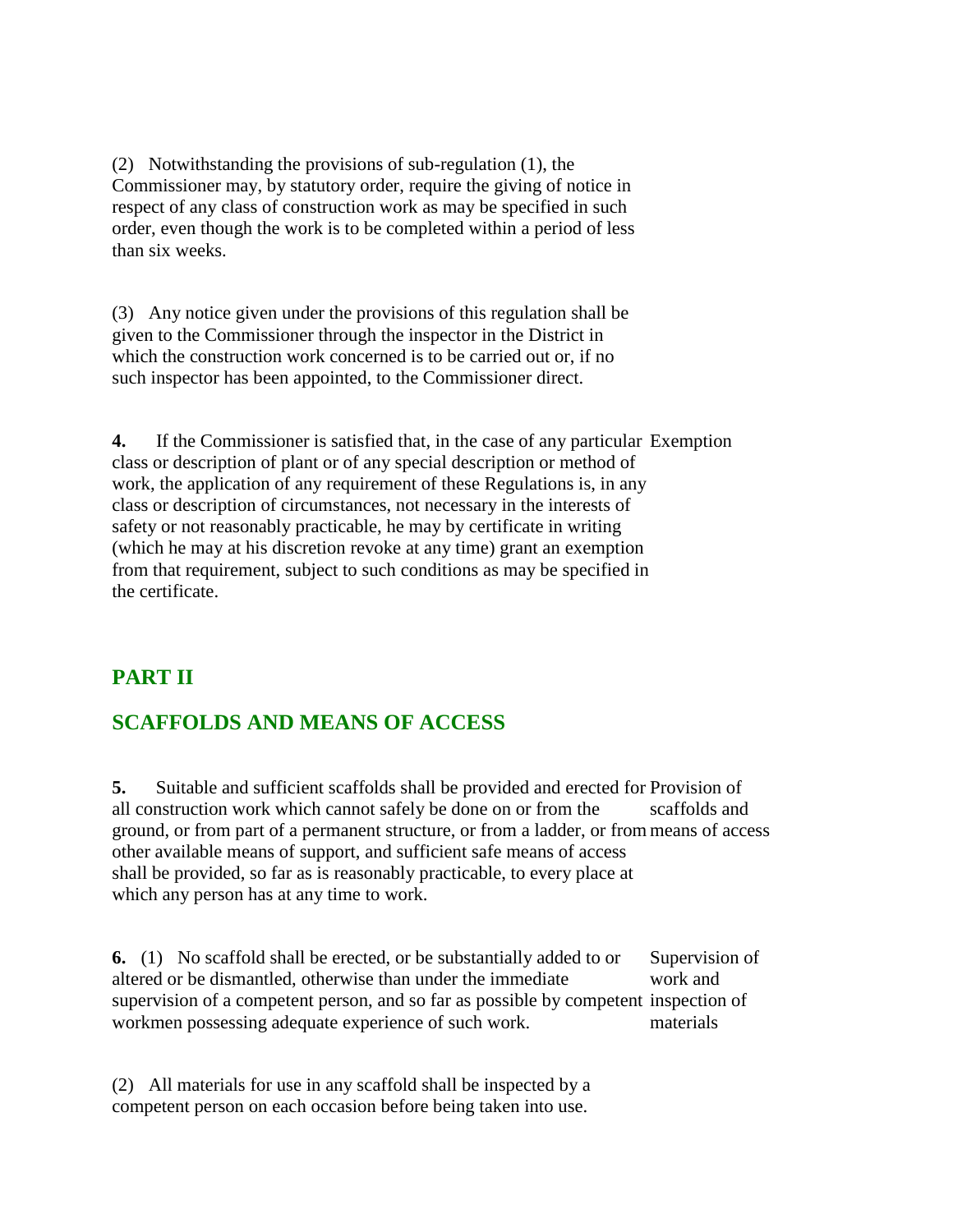**7.** (1) Every scaffold and every part thereof shall be of good construction, of suitable and sound material, and of adequate strength scaffolds for the purpose for which it is used. Construction of

(2) Sufficient material shall be provided for and shall be used in the construction of scaffolds.

(3) Timber used for the construction of scaffolds shall be of suitable quality, be in good condition, have the bark completely stripped off, and not be painted or treated in any way so that defects cannot easily be seen.

(4) Metal parts used for scaffolds shall be of suitable quality and be in good condition and free from corrosion or other patent defect likely to affect their strength materially.

**8.** (1) Every scaffold shall be securely supported or suspended and shall where necessary be sufficiently and properly strutted or braced to stability of ensure stability. Support and scaffolds

(2) All structures and appliances used as supports for scaffolds shall be of sound construction, have a firm footing or be firmly supported, and shall where necessary be sufficiently and properly strutted or braced to ensure stability.

(3) Standards and uprights of scaffolds shall be, where practicable, vertical or slightly inclined towards the building or structure and be sufficiently close to ensure stability. Displacement of the foot of any standard shall be prevented by sinking into the ground or by placing the standard on a suitable plank or base plate, or by other adequate arrangements to prevent slipping.

(4) No part of a building or structure shall be used as support for part of a scaffold unless it is sufficiently strong and stable to afford safe support.

(5) Putlogs shall be straight or approximately straight. Putlogs having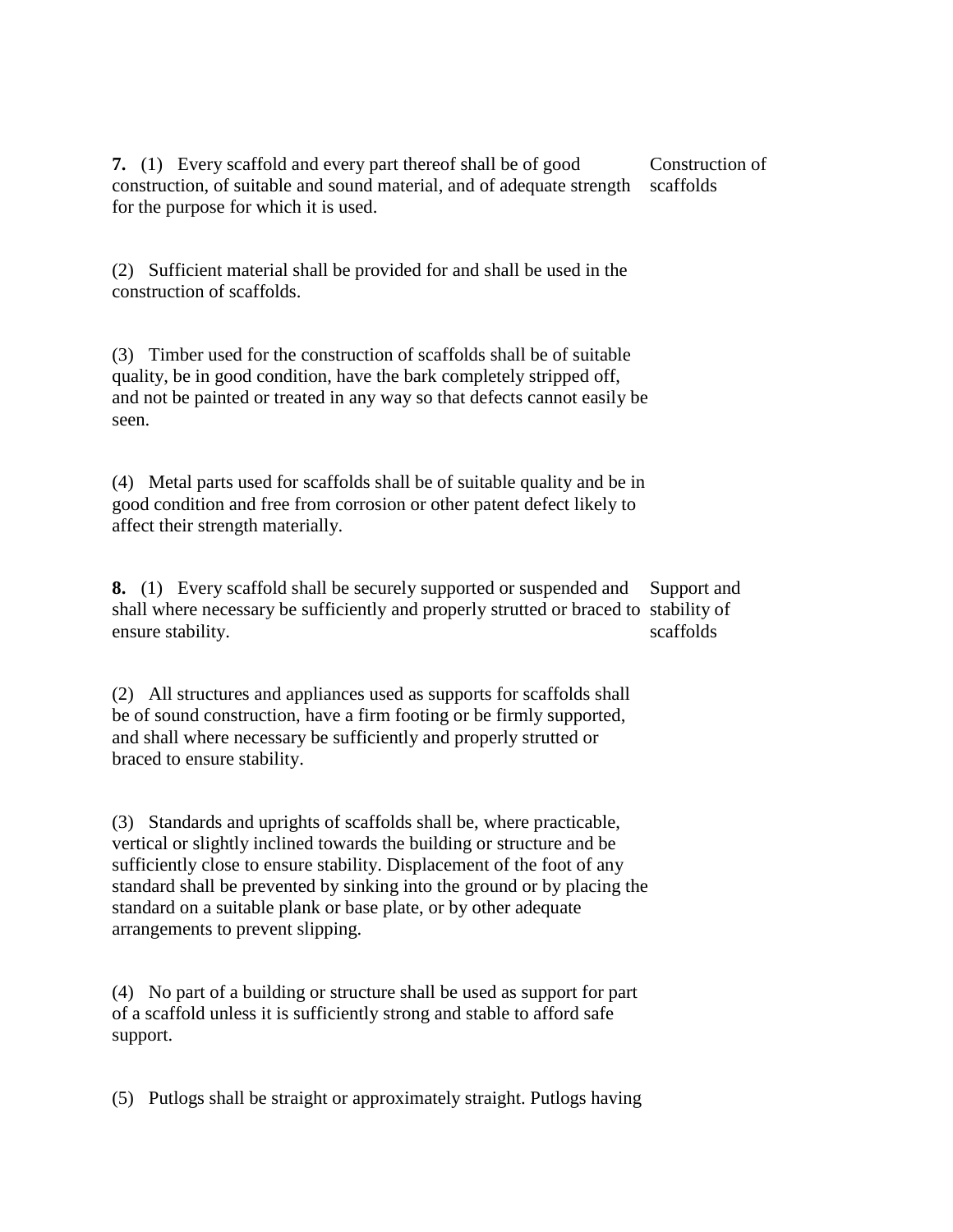one end supported by a wall shall have a flat supporting surface at that end. Distances between putlogs shall be fixed with due regard to the nature of the platform and the load it will bear.

| 9.                                                                                                                                                                           | Any travelling scaffold or scaffold which can be moved on<br>wheels or skids shall, unless it is a suspended or slung scaffold, be-                                                                                                                                                 | Travelling<br>scaffolds |
|------------------------------------------------------------------------------------------------------------------------------------------------------------------------------|-------------------------------------------------------------------------------------------------------------------------------------------------------------------------------------------------------------------------------------------------------------------------------------|-------------------------|
| (a)                                                                                                                                                                          | constructed with due regard to stability and, if necessary for<br>stability, adequately weighted at the base;                                                                                                                                                                       |                         |
| (b)                                                                                                                                                                          | used only on a firm and even surface, not so sloping as to<br>involve risk of instability of the scaffold or any load thereon;                                                                                                                                                      |                         |
| (c)                                                                                                                                                                          | adequately secured to prevent movement when any person is<br>working upon it;                                                                                                                                                                                                       |                         |
| (d)                                                                                                                                                                          | moved only by the application of force at or near the base.                                                                                                                                                                                                                         |                         |
| 10. (1) Chains, ropes and lifting gear used for the suspension of<br>scaffolds shall be of sound material, adequate strength and suitable<br>quality, and in good condition. | Gear for<br>suspension of<br>scaffolds                                                                                                                                                                                                                                              |                         |
|                                                                                                                                                                              | (2) No rope other than a wire rope shall be used for the suspension of<br>a scaffold:                                                                                                                                                                                               |                         |
|                                                                                                                                                                              | Provided that this sub-regulation shall not apply in the case of a<br>suspended scaffold which is raised or lowered otherwise than by means<br>of winches, nor in the case of equipment used in lieu of a suspended<br>scaffold in accordance with the provisions of regulation 14. |                         |
|                                                                                                                                                                              | (3) Chains, ropes and metal tubes used for the suspension of a                                                                                                                                                                                                                      |                         |

scaffold, other than a suspended scaffold, shall be properly and securely fastened to safe anchorage points and to the scaffold ledgers or other main supporting members, and shall be so positioned as to ensure stability of the scaffold, and shall be approximately vertical and be kept taut.

(4) Every scaffold suspended by means of ropes or chains shall be secured so as to prevent undue horizontal movement while it is used as a working platform.

**11.** All scaffolds shall be properly maintained and every part shall Maintenance of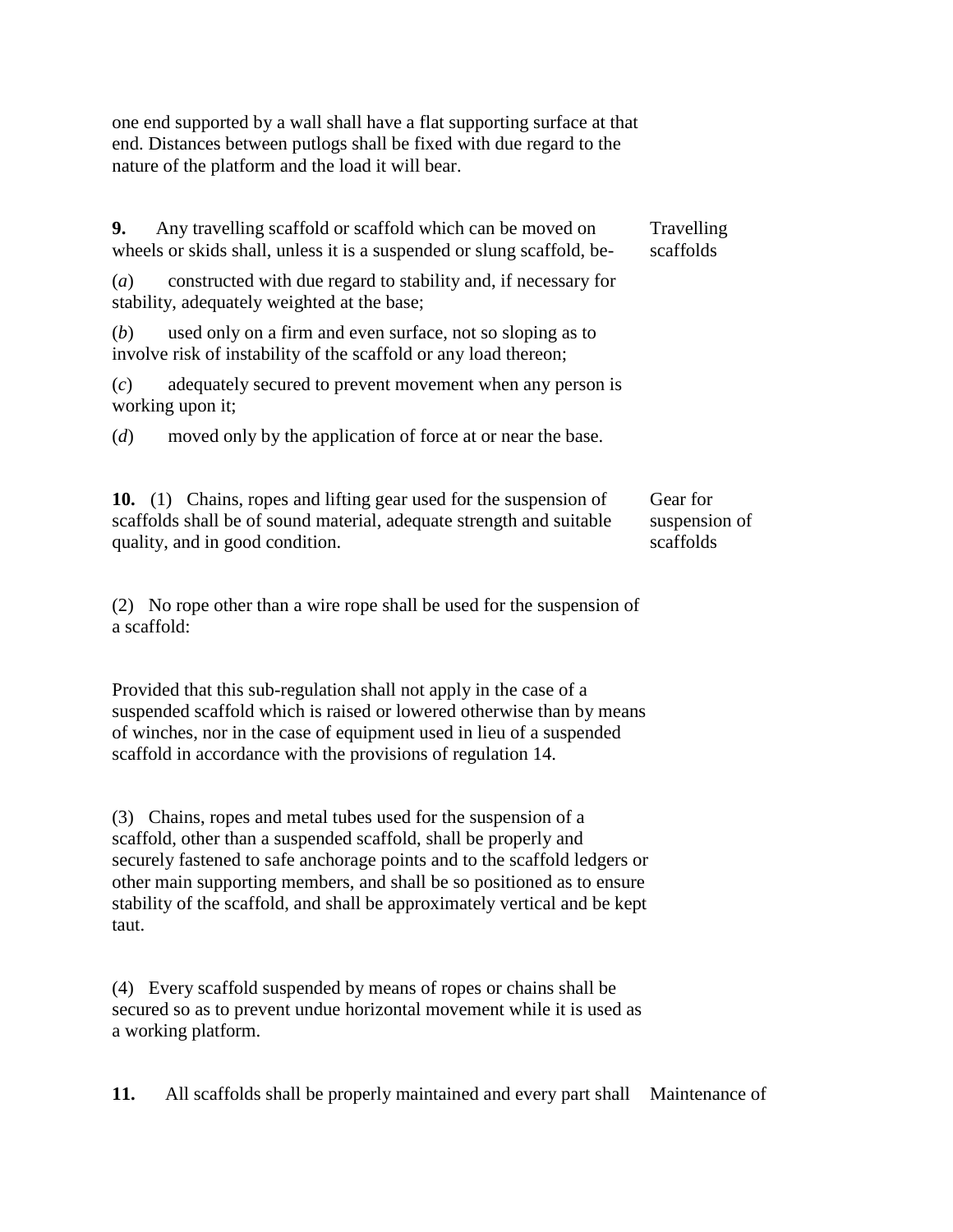be kept so fixed, secured or placed in position as to prevent, so far as is scaffolds practicable, accidental displacement.

**12.** (1) No cantilever or jib scaffold shall be used unless it is adequately supported, fixed and anchored on the opposite side of the support, has outriggers of adequate length and cross-section, and is, where necessary, sufficiently strutted or braced to ensure rigidity and stability.

Cantilever, jib, etc., scaffolds

(2) No figure or bracket scaffold supported or held by dogs, spikes or similar fixings liable to pull out of the stonework or brickwork in which they are gripped or fixed shall be used.

**13.** No suspended scaffold shall be used unless it complies with the Suspended following requirements: scaffolds

(*a*) the platform shall be at least 500 millimetres wide and of adequate strength:

(*b*) the outriggers or other means of support are properly constructed, of adequate length and strength and properly installed and secured:

(*c*) the platform shall be provided with a suitable guardrail and toe-board or other efficient means to prevent the fall of persons or articles from the platform.

(*As amended by S.1.No*. 90 *of* 1974)

**14.** (1) A skip, bucket, basket, boatswain's chair or similar equipment shall not be used in lieu of a suspended scaffold, except in special circumstances where the work to be performed therefrom is of chairs, etc. such short duration as to make the use of a suspended scaffold unreasonable, or where the use of a suspended scaffold is not reasonably practicable, and such equipment shall only be so used under the supervision of a responsible person.

Skips, buckets, boatswain's

(2) No equipment as is mentioned in sub-regulation (1) shall be used in lieu of a suspended scaffold unless-

(*a*) the equipment, including all the suspension ropes or chains and their means of support, are of good construction, sound material, adequate strength and free from patent defect, and the ropes or chains are securely attached; and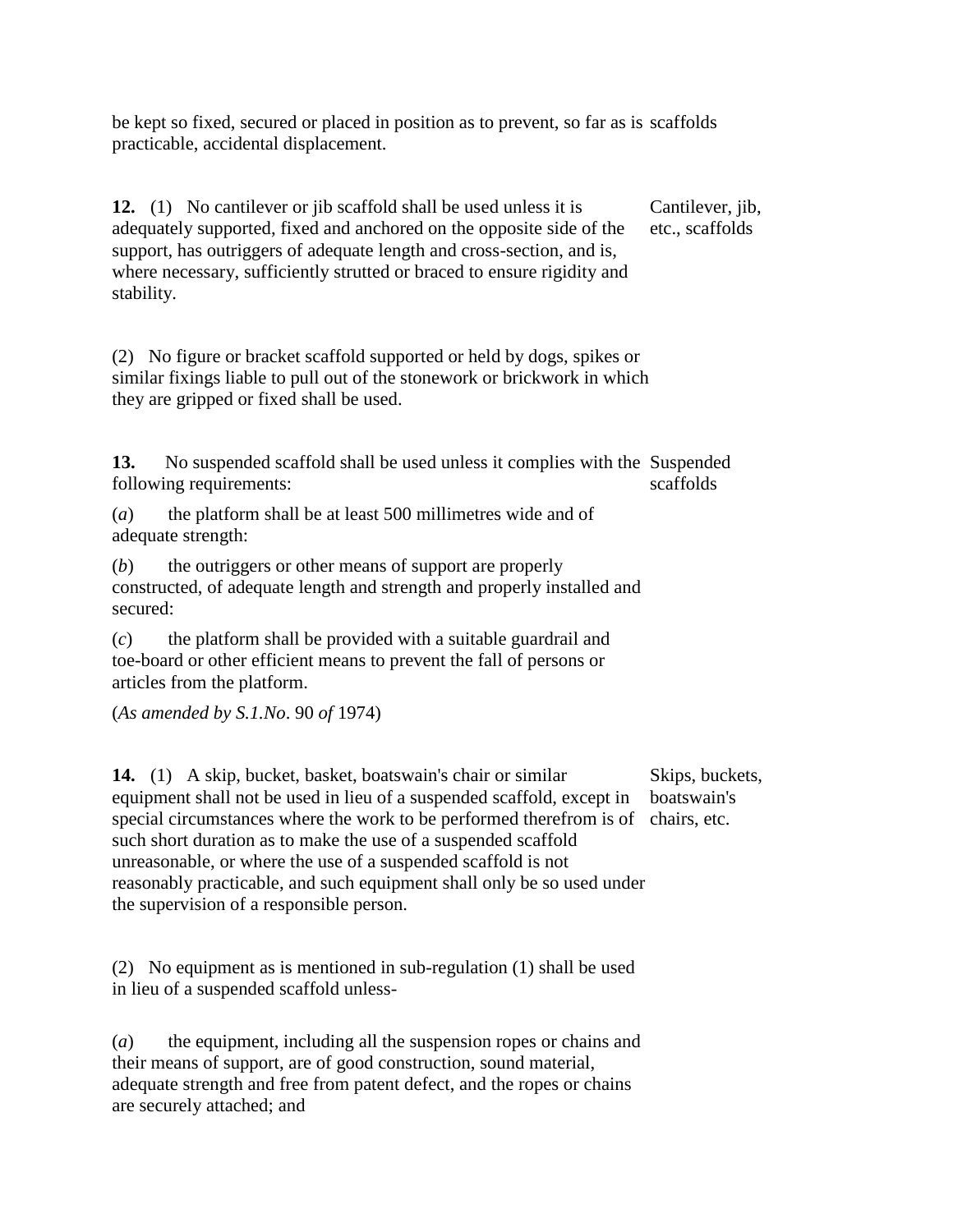(*b*) suitable measures are taken to prevent spinning or tipping and to prevent any occupant from falling therefrom.

(3) No skip, bucket or basket shall be used in lieu of a suspended scaffold unless it is-

(*a*) at least 800 millimetres deep; and

(*b*) either constructed wholly of suitable metal or carried by two strong bands of suitable metal which are properly fastened and continue round the sides and bottom.

(*As amended by S.1. No*. 90 *of* 1974)

**15.** (1) No trestle scaffold shall be used- Trestle scaffolds

(*a*) if constructed with more than three tiers; or

(*b*) if it has a working platform more than 4,500 metres above the ground or floor or other surface upon which the scaffold is erected.

(2) No trestle scaffold shall be erected on a scaffold platform unless-

(*a*) the width of the platform is such as to leave sufficient clear space for the transport of materials; and

(*b*) the trestles or uprights are firmly attached to the platform and adequately braced to prevent displacement.

(3) No trestle scaffold shall be erected on a suspended scaffold.

(*As amended by S.1. No*. 90 *of* 1974)

**16.** Ladder scaffolds shall be of adequate strength and used only for Ladder scaffolds light work.

17. Scaffolds in use, together with all fittings and connections, shall Inspection of be inspected at least once a week by a competent person deputed by the scaffolds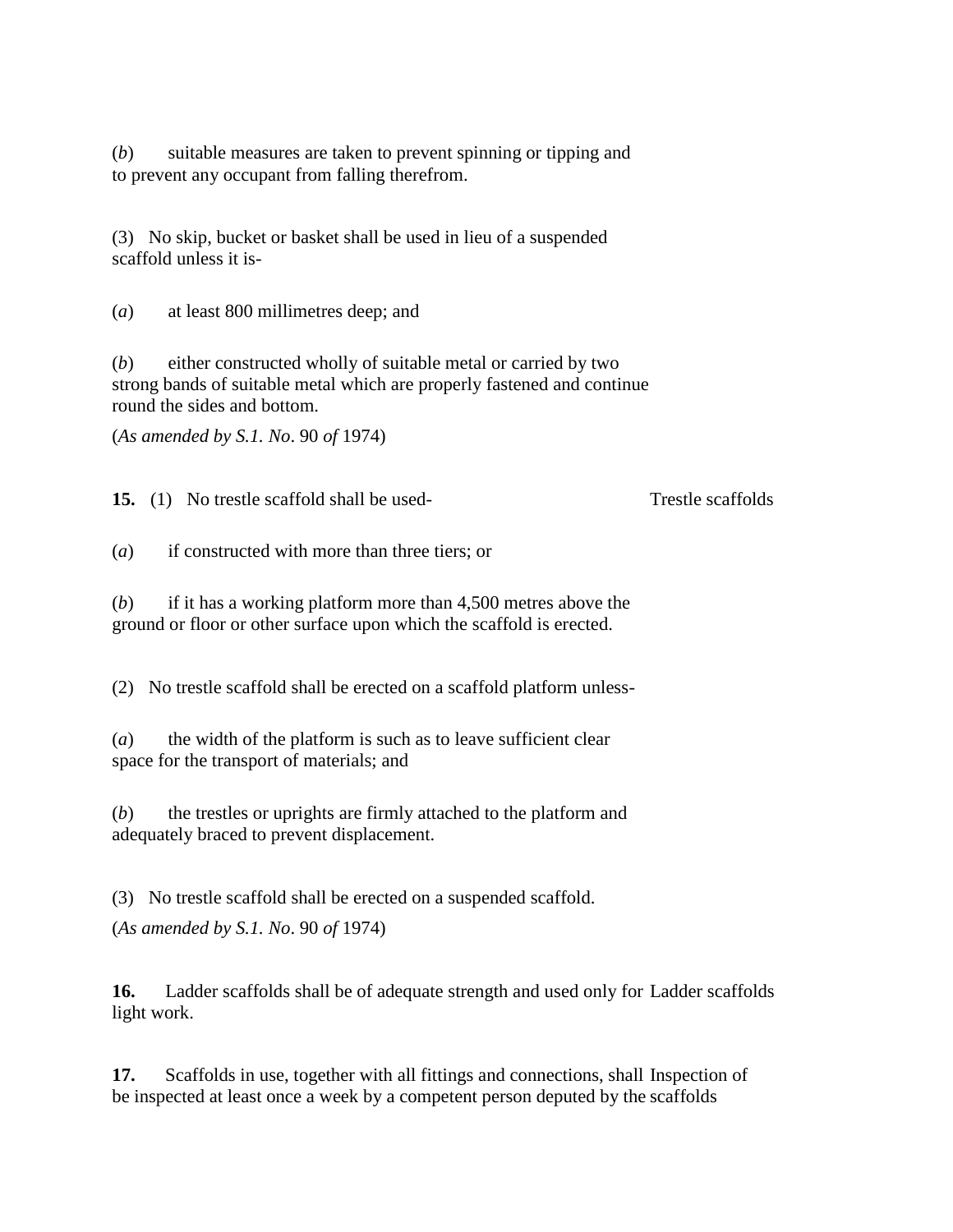employer, and a record in the form set out in the First Schedule shall be kept of all such inspections.

18. Where a scaffold or part thereof is to be used by or on behalf of Scaffolds used by an employer, other than the employer for whose workmen it was first erected, the first-mentioned employer shall, before such use, and without prejudice to any other obligations imposed upon him, take express steps, either personally or by a competent agent, to satisfy himself that the scaffold or part thereof is stable, that the materials used in its construction are sound, and that the safeguards required by these Regulations are in position. workmen of more than one employer

**19.** Scaffolds shall not be overloaded and materials shall not be kept Overloading of thereon unless needed within a reasonable time. scaffolds

# **PART III**

# **WORKING PLATFORMS, WORKING PLACES, GANGWAYS, ETC.**

**20.** (1) Every working platform from which a person is liable to fall Working more than 2 metres shall beplatforms

(*a*) closely boarded, planked or plated;

(*b*) at least 500 millimetres wide if the platform is used as a footing only and not for the deposit of any material;

(*c*) at least 1 metre wide if the platform is used for the deposit of material;

(*d*) at least 1,250 metres wide if the platform is used for the support of any higher platform:

Provided that-

(i) the requirements of paragraphs (*b*) and (*c*) shall not apply in the case of a platform of a suspended scaffold, or in the case of a platform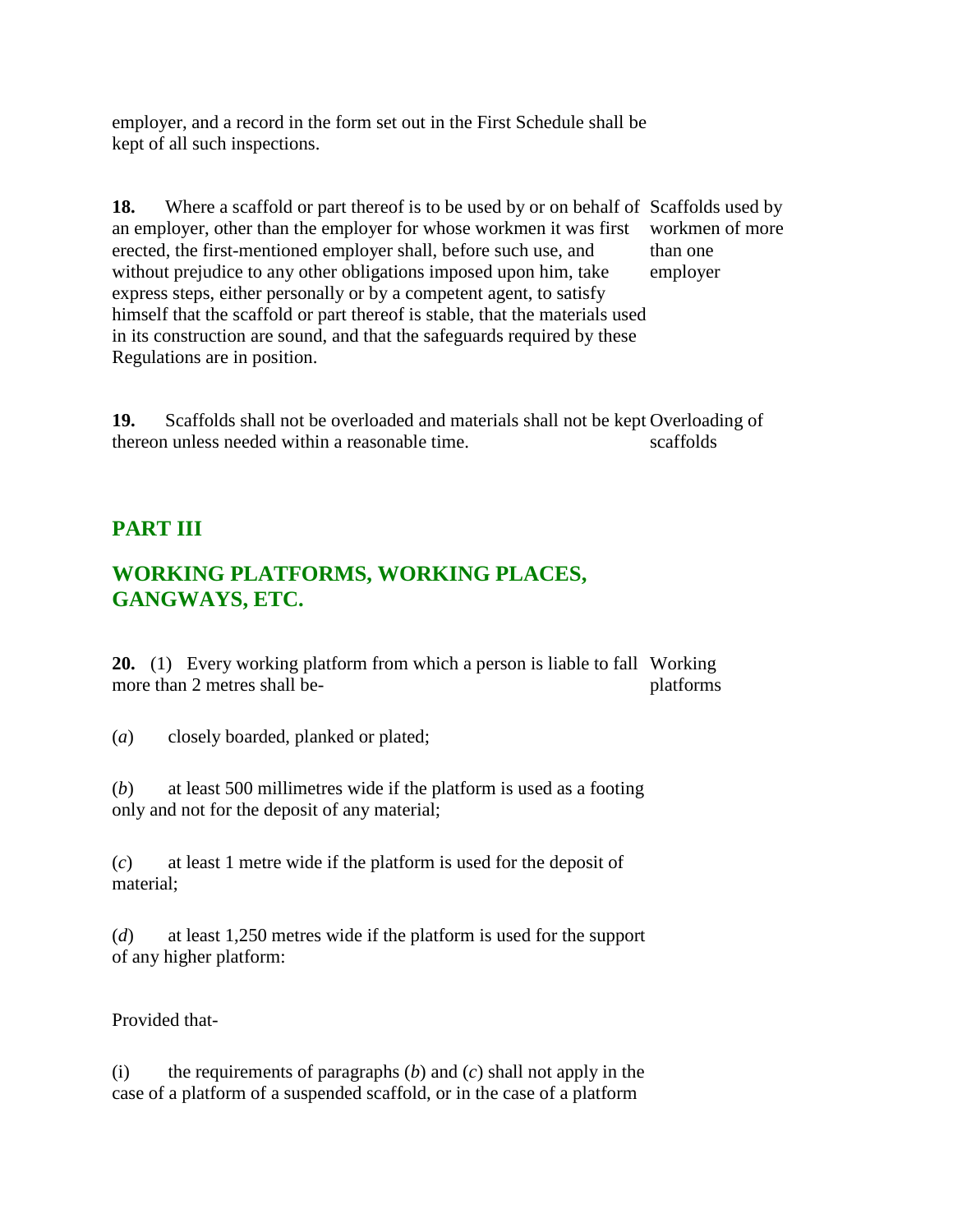not less than 500 millimetres wide being the platform of a ladder scaffold or of a trestle scaffold where the work is of such a light nature and the material required for the work is such that a platform less than 1 metre wide can be used with safety, and the platform is not used for the support of any higher platform;

(ii) the requirements of paragraphs (*b*) and (*c*) shall not apply in the case of a platform of a scaffold which has to be placed in a confined space, where these requirements are impracticable and the platform is as wide as practicable.

(2) No working platform resting on bearers let into a wall at one end and without other support shall be used unless the bearers are of adequate strength, pass through the wall and are securely fastened on the other side.

(3) Loose bricks, drainpipes, fuel drums or other unsuitable material shall not be used for the construction or support of scaffolds save that bricks or small blocks may, if they provide a firm support, be used to support a platform not more than two feet above the ground or floor.

(*As amended by S.I. No*. 90 *of* 1974)

**21.** (1) All boards or planks forming part of a working platform, gangway or run shall be of such thickness and so supported as to prevent undue or unequal sagging and also so supported or secured as to prevent tipping or spreading.

Boards and planks in working platforms, etc.

(2) Suitable measures such as the provision of adequate bevelled pieces shall be taken to reduce to a minimum the risk of tripping and to facilitate the movement of barrows where boards or planks which form part of a working platform, gangway or run overlap each other or are not of reasonably uniform thickness where they meet each other or, owing to warping or for some other reason, do not provide an even surface.

**22.** (1) Subject to the provision of sub-regulations (3), (4) and (5), every side of a working platform or working place, being a side thereof toe-boards at from which a person is liable to fall a distance of more than 2 metres, shall be provided with a suitable guard-rail or guard-rails of adequate strength, to a height of at least 1 metre above the platform or place and above any raised standing place on the platform or place, and with Guard-rails and working places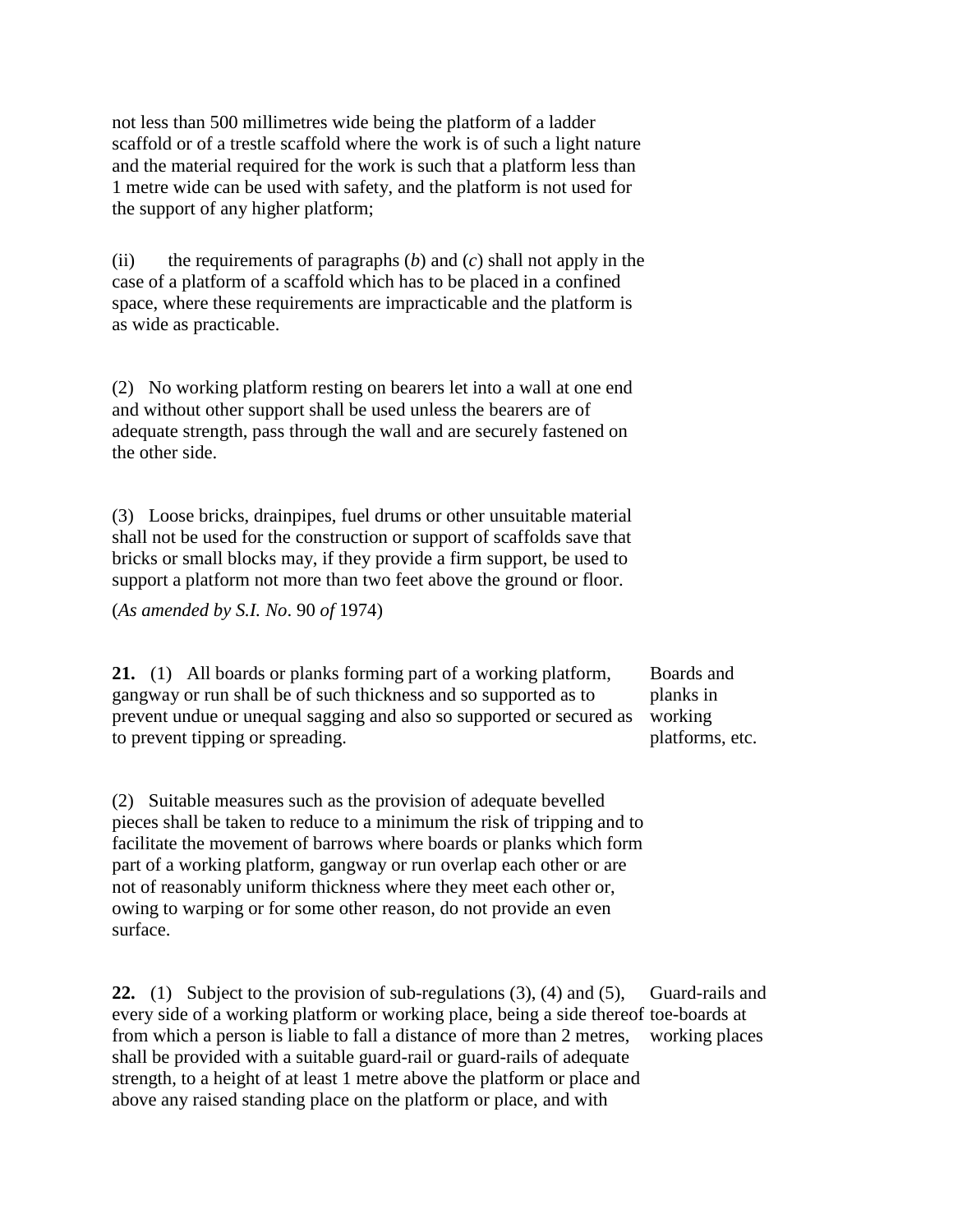toe-boards up to a sufficient height, being in no case less than 205 millimetres, and so placed as to prevent so far as possible the fall of persons, materials and tools from such platform or place.

(2) The guard-rails and toe-boards used on a working platform or working place shall be placed on the inside of the uprights, and the space between any toe-board and the lowest guard-rail above it shall not exceed 700 millimetres.

(3) It shall not be necessary to have a guard-rail up to 1 metre above the platform or place where this is impracticable on account of the nature or special circumstances of the work-

(*a*) if there is a guard-rail up to a height of at least 700 millimetres; or

(*b*) if, where a guard-rail up to a height of 700 millimetres is impracticable, secure handholds are provided for persons endangered by the absence of a guard-rail up to that height.

(4) Guard-rails and toe-boards required by sub-regulations (1) and (2) may be removed or remain unerected for the time and to the extent necessary for the access of persons or the movement of materials.

(5) The requirements of sub-regulations (1) and (2) shall not apply-

(*a*) in respect of toe-boards, to the platform of a ladder scaffold or a trestle scaffold, or where and so far as the provision of a toe-board is impracticable on account of the nature or special circumstances of the work;

(*b*) in respect of guard-rails, to the platform of a ladder scaffold if a secure handhold is provided for the full length of such platform, nor to the platform of a trestle scaffold when the platform is supported on folding trestles or step-ladders;

(*c*) to a platform provided with suitable guard-rails which is on a sloping surface;

(*d*) to a temporary platform which is used only by erectors of structural steelwork or ironwork for the purposes of bolting-up, rivetting or welding work of such short duration as to make the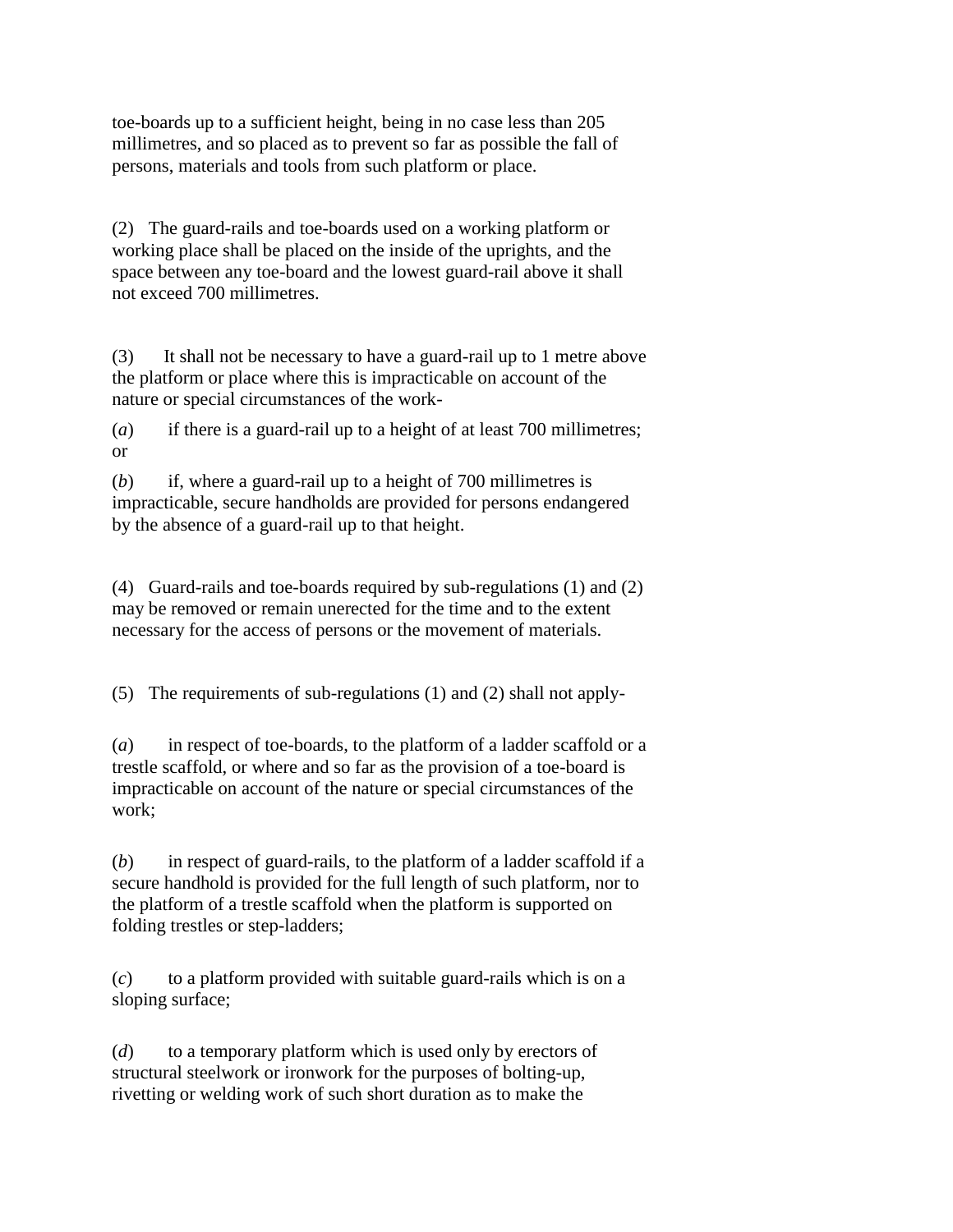provision of a platform with guard-rails and toe-boards unreasonable, so long as-

(i) the platform is at least 1 metre wide; and

(ii) there is adequate handhold; and

(iii) the platform is not used for the deposit of tools or materials otherwise than in boxes or receptacles suitable to prevent the fall of the tools or materials from the platform.

(*As amended by S.I. No*. 90 *of* 1974)

| 23. (1) Every gangway or run from any part of which a person is | Construction of |
|-----------------------------------------------------------------|-----------------|
| liable to fall a distance of more than 2 metres shall-          | gangways and    |
|                                                                 | runs            |

(*a*) be closely boarded, planked or plated:

Provided that this paragraph shall not apply to a gangway or run which is part of the fixed equipment of a structure and the boards, plates or planks of which are so secured as to prevent their moving and so placed that the space between adjacent boards, plates or planks does not exceed 25 millimetres, and there is no risk of persons below such gangway or run being struck by tools or other objects falling through such gangway or run;

(*b*) be at least 500 millimetres wide.

(2) No gangway, run or working platform shall be used for the passage of materials unless it affords a clear passage-way which is adequate in width for the passage of the materials without the removal of the guard-rails or toe-boards and in any case is not less than 700 millimetres wide.

(3) No gangway or run shall be used the slope of which exceeds one vertical to three horizontal.

(4) Where the slope of any gangway or run renders additional foothold necessary, and in every case where the slope exceeds one vertical to four horizontal, there shall be provided proper stepping laths which shall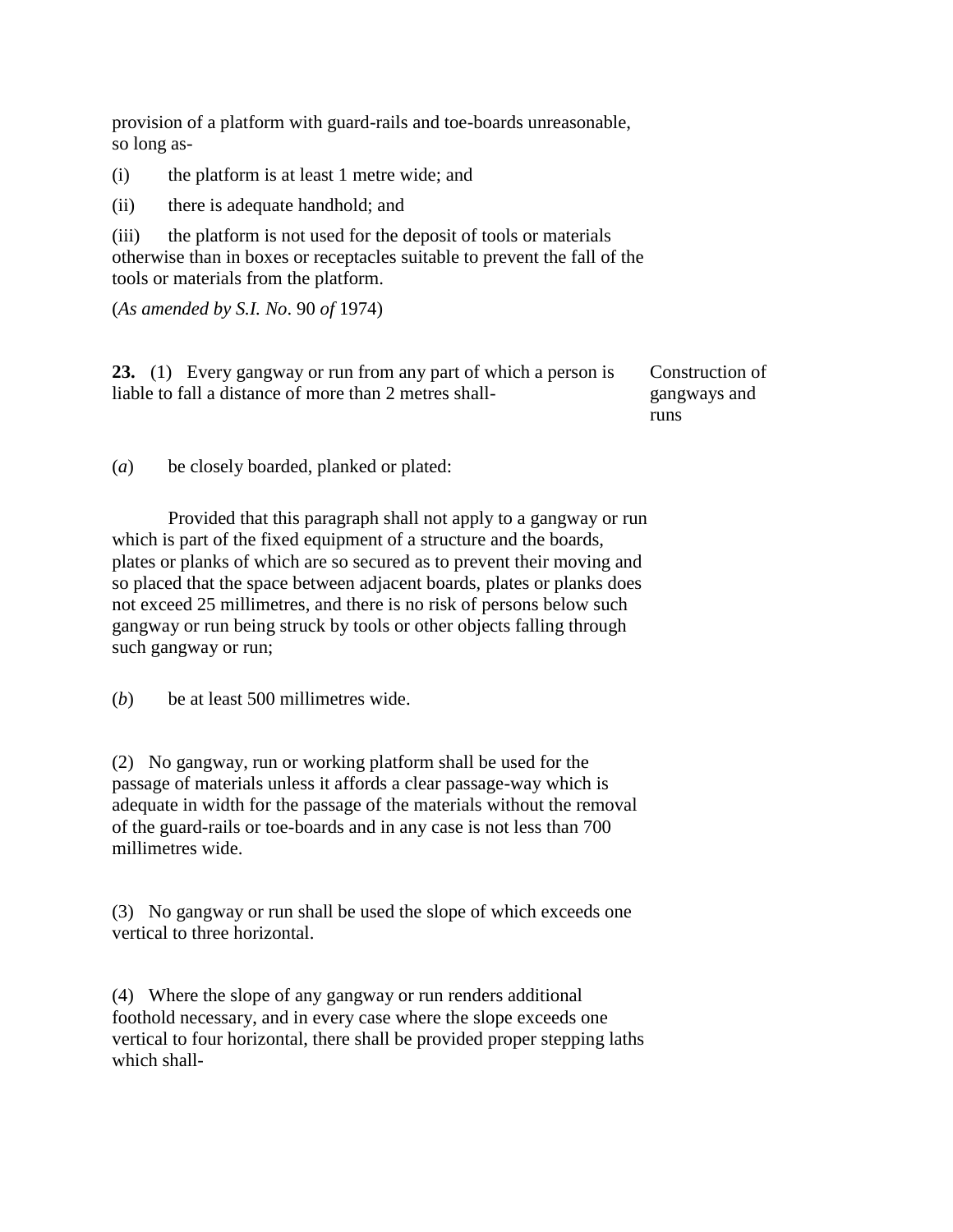(*a*) be placed at suitable intervals; and

(*b*) be the full width of the gangway or run, except that they may be interrupted over a width of not more than 100 millimetres to facilitate the movement of barrows.

(*As amended by S.I. No*. 90 *of* 1974)

**24.** All gangways, runs and stairs from which a person is liable to fall a distance of more than 2 metres shall be provided with- Guard-rails, etc., for gangways,

(*a*) suitable guard-rails of adequate strength to a height of at least 1 metre above the gangway, run or stair; etc.

(*b*) except in the case of stairs, toe-boards up to a sufficient height, being in no case less than 205 millimetres and so placed as to prevent so far as possible the fall of persons, materials and tools; the space between any such toe-board and the lowest guard-rail above it shall not exceed 700 millimetres:

Provided that the provisions of this regulation shall not apply to a temporary gangway which is used only by erectors of structural steelwork or ironwork for the purposes of bolting-up, rivetting or welding work of such short duration as to make the provision of a gangway with guard-rails and toe-boards unreasonable.

(*As amended by S.I. No*. 90 *of* 1974)

**25.** (1) Every platform, gangway, run or stair shall be kept free from Platforms, etc., to any unnecessary obstruction, or projections, material or rubbish and from any projecting nails. be unobstructed

(2) If any platform, gangway, run or stair becomes slippery, appropriate steps shall, as soon as is reasonably practicable, be taken to remedy the defect.

**26.** (1) Every ladder and step-ladder shall be of good construction, sound material and adequate strength for the purpose for which is it used. Ladders and step-ladders

(2) Ladders or step-ladders shall have a level and firm footing and shall not stand on loose bricks or other loose packing.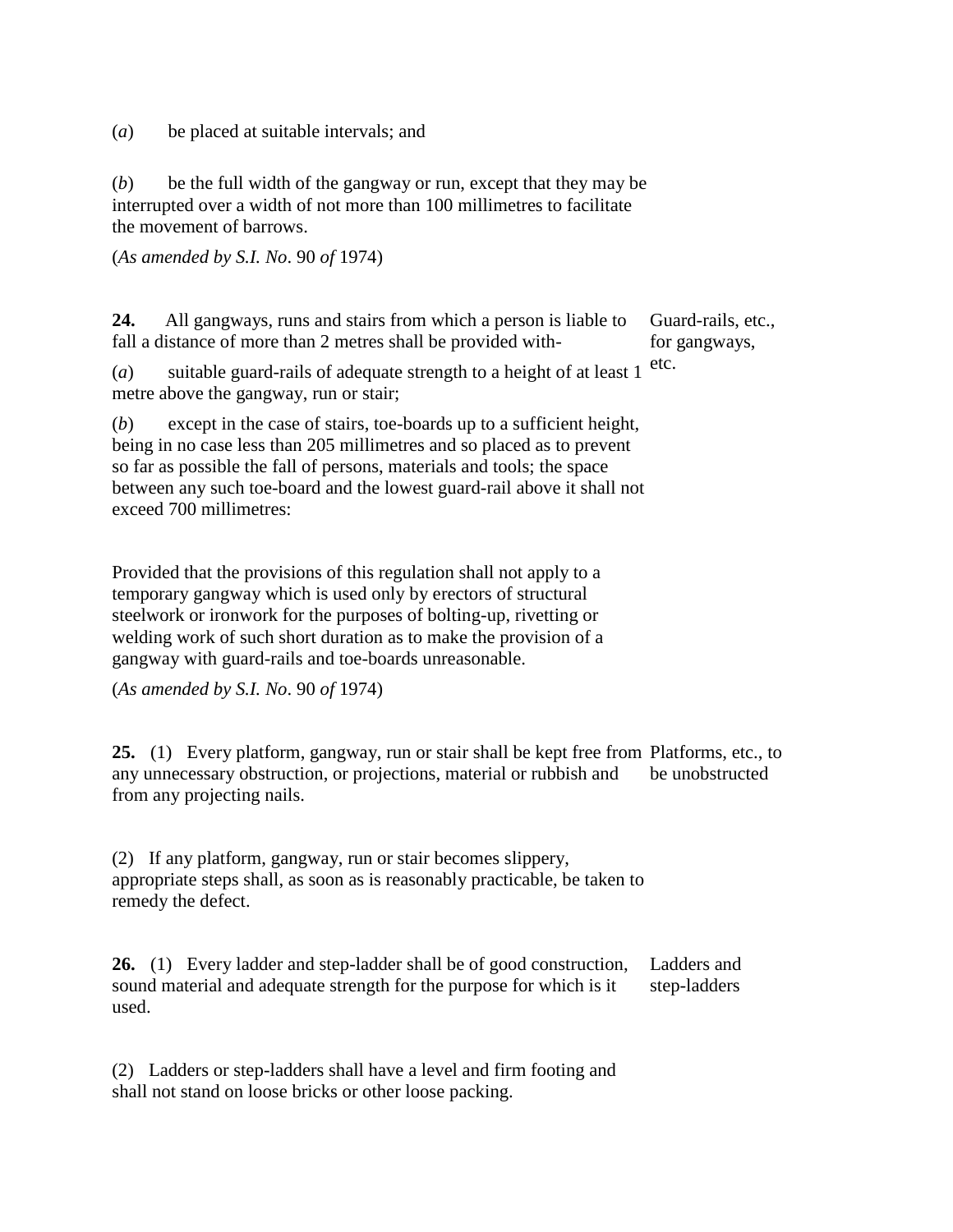(3) Every ladder shall be properly placed and secured so that it cannot move from its position, and if it cannot be so secured it shall be secured as far as is practicable; if the ladder is supported but not securely fixed at the base a person shall, if practicable, be stationed at the base of the ladder to prevent slipping.

(4) No ladder shall be used which has-

(*a*) a missing or defective rung; or

(*b*) any rung which depends for its support solely on nails, spikes or other similar fixing.

(5) No wooden ladder shall be used unless it is constructed with-

(*a*) uprights of adequate strength;

(*b*) rungs made of straight grained wood free from defect and mortised or securely notched into the uprights;

(*c*) reinforcing metal ties if the tenons are not secured by wedges.

**27.** (1) Where a ladder, other than a crawling ladder, is used as a means of communication or as a working place, the ladder shall rise, or ladders an adequate handhold shall be provided, to a height of at least 1 metre above the place of landing or the highest rung to be reached by the feet of any person working on the ladder, as the case may be, or, if that is impracticable, to the greatest practicable height. Communication

(2) Every ladder or run of ladders rising a vertical distance of over 9 metres shall, if practicable, unless fitted with a safety cage or safety hoops, be provided with an intermediate landing place or places so that the vertical distance between two successive landing places shall not exceed 9 metres.

(*As amended by S.I. No*. 90 *of* 1974)

**28.** Every accessible opening left in a roof, wall or floor of a Openings left in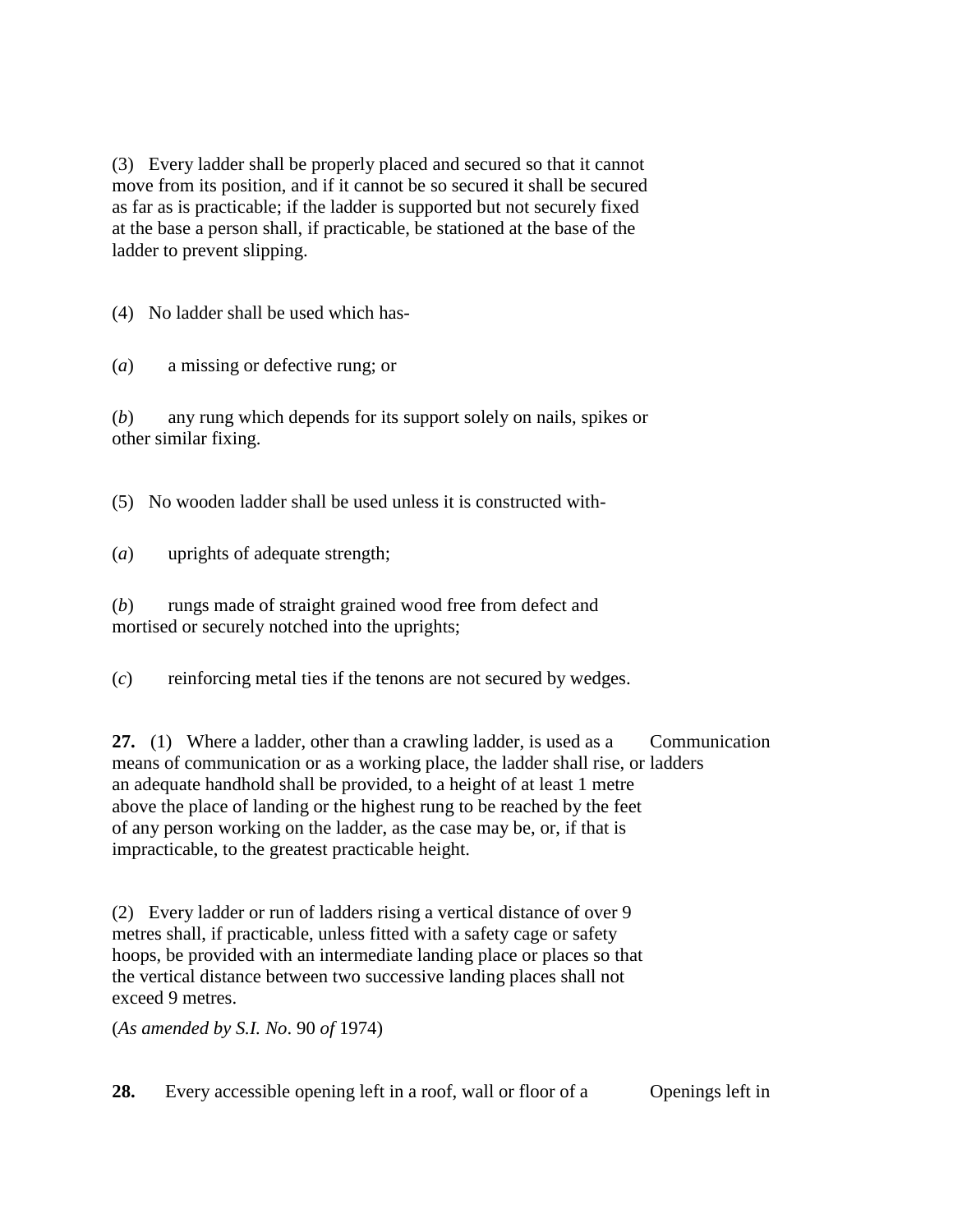building or structure, or in a working platform, gangway or run, through which any person is liable to fall a distance of more than 2 metres, shall be provided with suitable guard-rails and toe-boards or coverings to prevent the fall of persons or materials or articles through the opening, except where and when access is required for workmen or for the movement of materials, or for the completion of the building or permanent filling in of the opening. roofs, walls, floors, etc.

(*As amended by S.I. No*. 90 *of* 1974)

**29.** (1) Where any person is employed in connection with any construction work to which these Regulations apply, on a sloping roof fragile materials without adequate footholds or handholds and having a pitch of more than 10 degrees, suitable and sufficient crawling ladders or duck-boards shall be provided and used, and such ladders or duck-boards shall be secured to prevent their slipping, Sloping roofs and

(2) Where all the work cannot be done from secured crawling ladders or duck-boards and where the sloping roof has a pitch of more than 30 degrees or the covering of the roof has a slippery surface, and where a person is liable to fall a vertical distance of more than 2 metres from the edges or the eaves, a parapet or barrier shall be provided at the lower edges or eaves of the roof, so as to prevent any person falling off the roof.

(3) Without prejudice to the foregoing provisions, no person shall pass across, or work on or from material which is liable to fracture and is so situated that he would be liable to fall a distance of more than 2 metres, unless suitable and sufficient ladders, crawling ladders or duck-boards are provided, secured, and used.

(4) Prominent warning notices shall, except where the material is glass, be affixed at the approaches to fragile material.

(*As amended by S.I. No*. 90 *of* 1974)

**30.** Every working place and approach thereto connected with any construction work shall be adequately lighted. Lighting of working places

### **PART IV**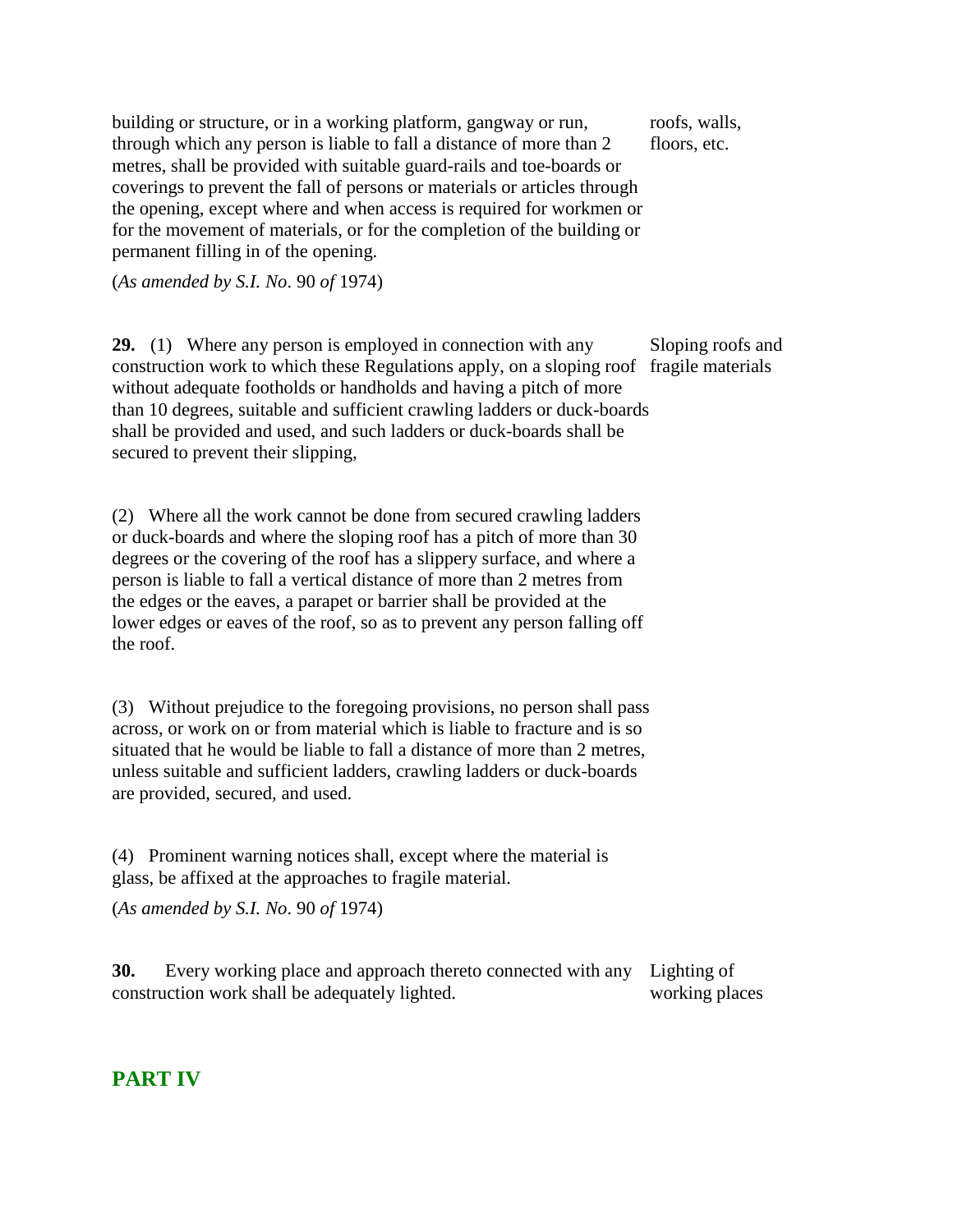### **LIFTING MACHINERY**

**31.** (1) Every lifting machine and every part thereof including all working gear and all other plant or equipment used for anchoring or fixing such machinery shall be of good mechanical construction, sound material, adequate strength and free from patent defect, and shall be properly maintained.

Construction and maintenance

(2) No crane which has any timber structural member shall be used.

(3) Every part of the framework of every crab or winch, including the bearers, shall be of metal.

(4) Every platform for the person or persons driving or operating a crane, or for any signaller, shall be-

(*a*) of sufficient area for the persons employed thereon;

- (*b*) close planked or plated;
- (*c*) provided with safe means of access;

(*d*) provided with guard-rails and toe-boards where necessary to prevent danger.

(5) Every travelling jib crane on rails shall be provided with guards to remove any loose material from the track.

(6) The rail track on which a travelling crane moves shall be of sound construction, properly laid, maintained in good condition, as level as far as practicable, and provided with effective stops at the ends.

(7) Every travelling crane shall be fitted with effective brakes.

(8) Every travelling crane shall be fitted with an effective whistle or other warning device.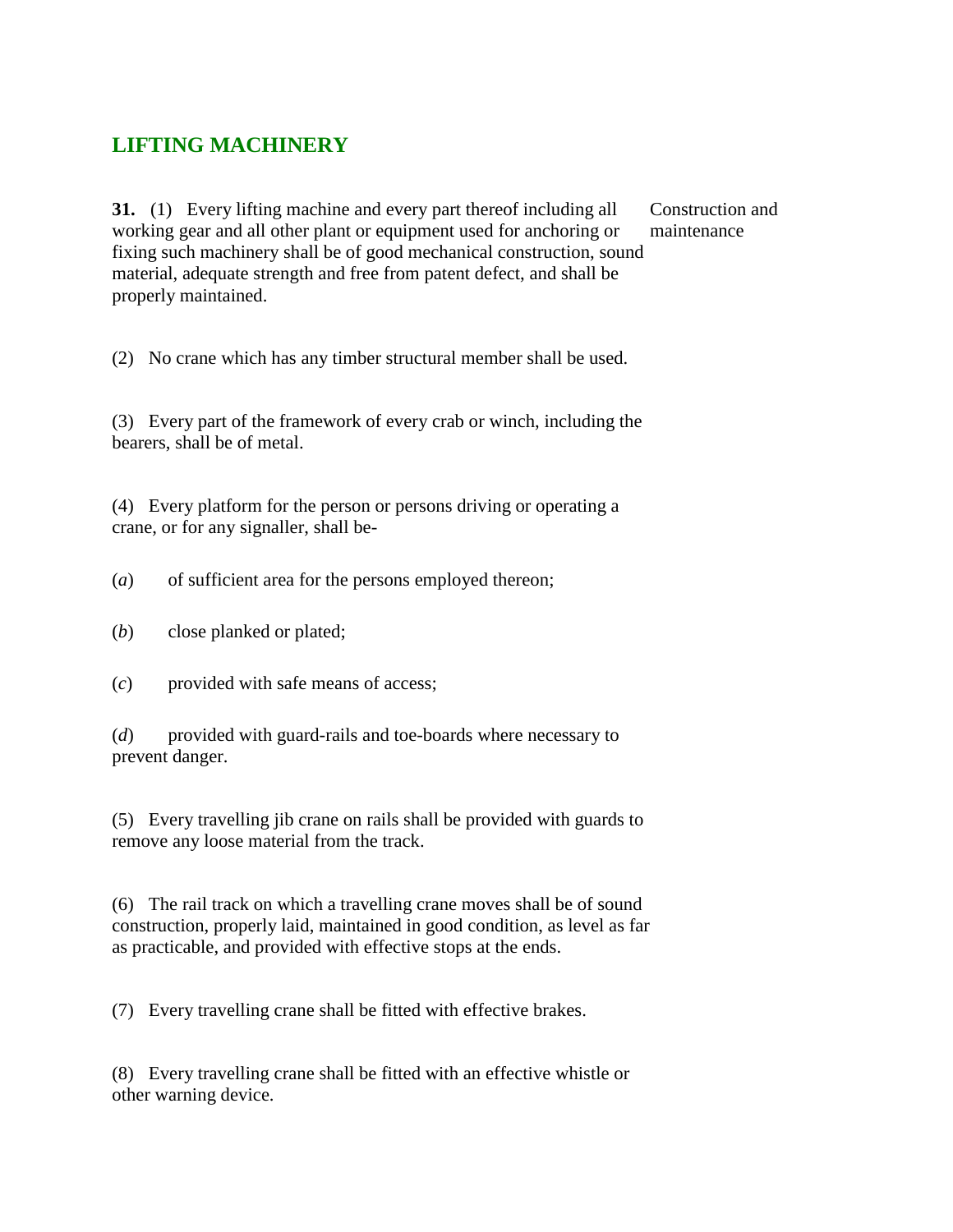**32.** (1) Every lifting machine shall be adequately and securely supported.

Support, anchoring and stability

(2) The anchoring or fixing arrangements of every lifting machine shall be adequate and secure.

(3) Every temporary attachment or connection of a rope, chain or other plant or equipment used in the erection or dismantling of any lifting machine shall be adequate and secure.

(4) No mobile lifting machine shall be used on a soft or uneven surface or on a slope in circumstances in which the stability of the machine is likely to be affected, unless adequate precautions are taken to ensure its stability.

(5) No fixed crane shall be used unless it is securely anchored or adequately weighted by suitable ballast properly placed on the crane structure so as to ensure stability.

(6) Where the stability of a crane is secured by means of removable weights, a diagram or notice indicating the position and amount of such weights shall be affixed on the crane where it can readily be seen.

**33.** On every stage, gantry or other place where a lifting machine having a travelling or slewing motion is used, an unobstructed passageway not less than 610 millimetres wide shall be maintained between any part of the machine liable so to move and any guard-rails, fencing or nearby fixtures: Travelling or slewing motion

Provided that if at any time it is impracticable to maintain such a passage-way at any place or point, all reasonable steps shall be taken to prevent the access of any person to such place or point at any time.

(*As amended by S.I. No*. 90 *of* 1974)

**34.** (1) A crane shall not be erected or dismantled except under the Erection and supervision of a competent person. dismantling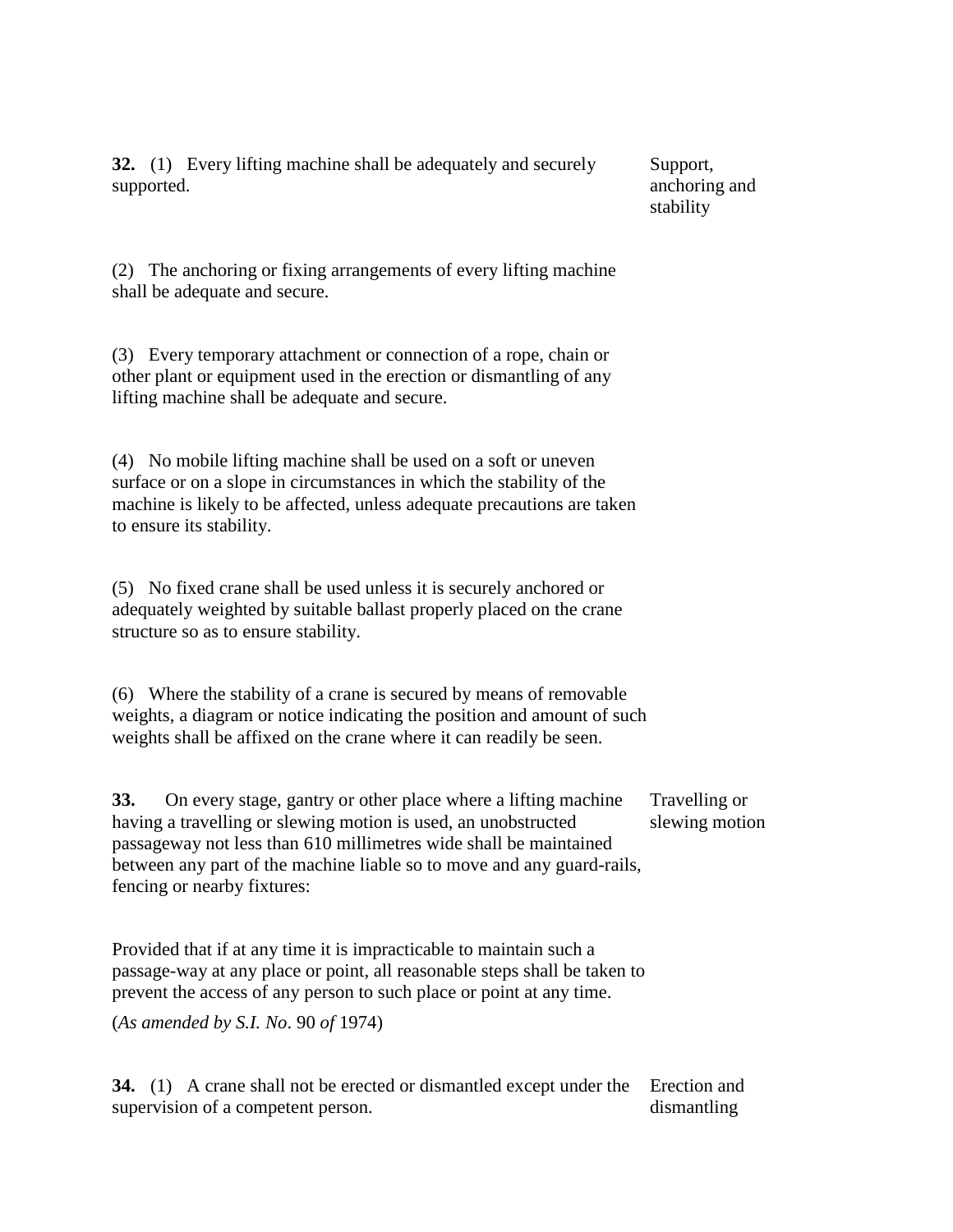(2) The jib of a scotch derrick crane shall not be erected between the back stays of the crane.

(3) Effective measures shall be taken to prevent the foot of the king post of any scotch derrick crane from being lifted out of its socket or support whilst in use.

**35.** (1) Every drum or pulley round which the chain or wire rope of Drums and any lifting machine is carried shall be of suitable diameter and construction for the chain or rope used. pulleys

(2) Every chain or rope which terminates at the winding drum of a lifting machine shall be properly secured thereto, and at least two turns of such chain or rope shall remain on the drum in every operating position of the machine.

**36.** (1) Every crane, crab and winch shall be provided with an efficient brake or brakes or other safety device which will prevent the controls fall of the load when suspended and by which the load can be effectively controlled whilst being lowered. Brakes and

(2) On every lifting machine, every lever, handle or wheel provided for controlling the operation of any part of the machine shall, where practicable, be provided with a suitable locking device to prevent accidental movement or displacement of the lever, handle or wheel, unless it is so placed or constructed as to prevent such accidental movement or displacement, or unless the machine is so constructed that such accidental movement or displacement will not affect the machine in a manner liable to cause danger.

(3) Every lever, handle, wheel, switch or other device provided for controlling the operation of any part of a lifting machine shall have upon or adjacent to it clear markings to indicate its purpose and mode of operation:

Provided that this sub-regulation shall not apply to rotating handles for raising or lowering the load in the case of a winch or non-derricking jib crane not operated by mechanical power.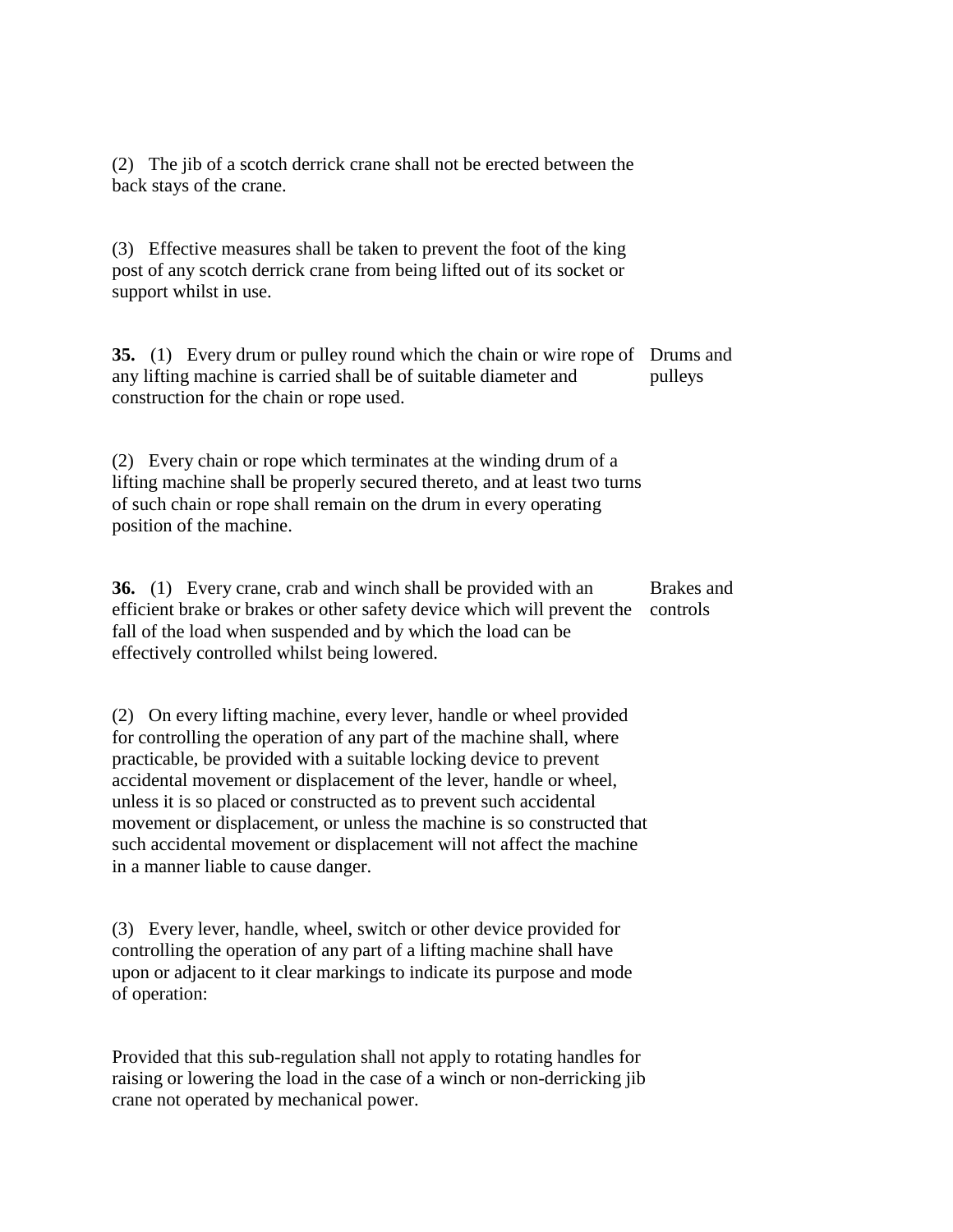(4) The rotating handle of any hand operated crane shall be removed when lowering the load on the brake.

(5) Every machine used for raising and suspending a pile driving hammer which operates by gravity shall be provided with adequate means of control, including efficient brakes and there shall be suitable scotches or stops for every such hammer.

(6) On every crane having a derricking jib operated through a clutch, there shall be provided and properly maintained an effective interlocking arrangement between the derricking clutch and the pawl sustaining the derricking drum, which shall ensure that the clutch cannot be disengaged unless the pawl is in effective engagement with the derricking drum, and the pawl cannot be disengaged unless the clutch is in effective engagement with the derricking drum:

Provided that this sub-regulation shall not apply to any crane in which-

(i) the hoisting drum and the derricking drum are independently driven; or

(ii) the mechanism driving the derricking drum is self-locking.

**37.** (1) Without prejudice to sub-regulation (2), the hoisting mechanism of a crane shall not be used for any purpose other than raising or lowering a load vertically, unless no undue stress is imposed on any part of the crane structure or mechanism, and the stability of the crane is not thereby endangered and unless such use is supervised by a competent person. Restriction on use of cranes

(2) A crane with a derricking jib shall not be used with the jib at a radius exceeding the maximum radius at which the jib may be worked and which is required to be plainly marked upon the crane by regulation 38.

**38.** (1) The safe working load or safe working loads and a means of Marking of safe identification shall be plainly marked upon every crane, crab or winch working loadand upon every pulley block, gin wheel, sheer legs or derrick pole or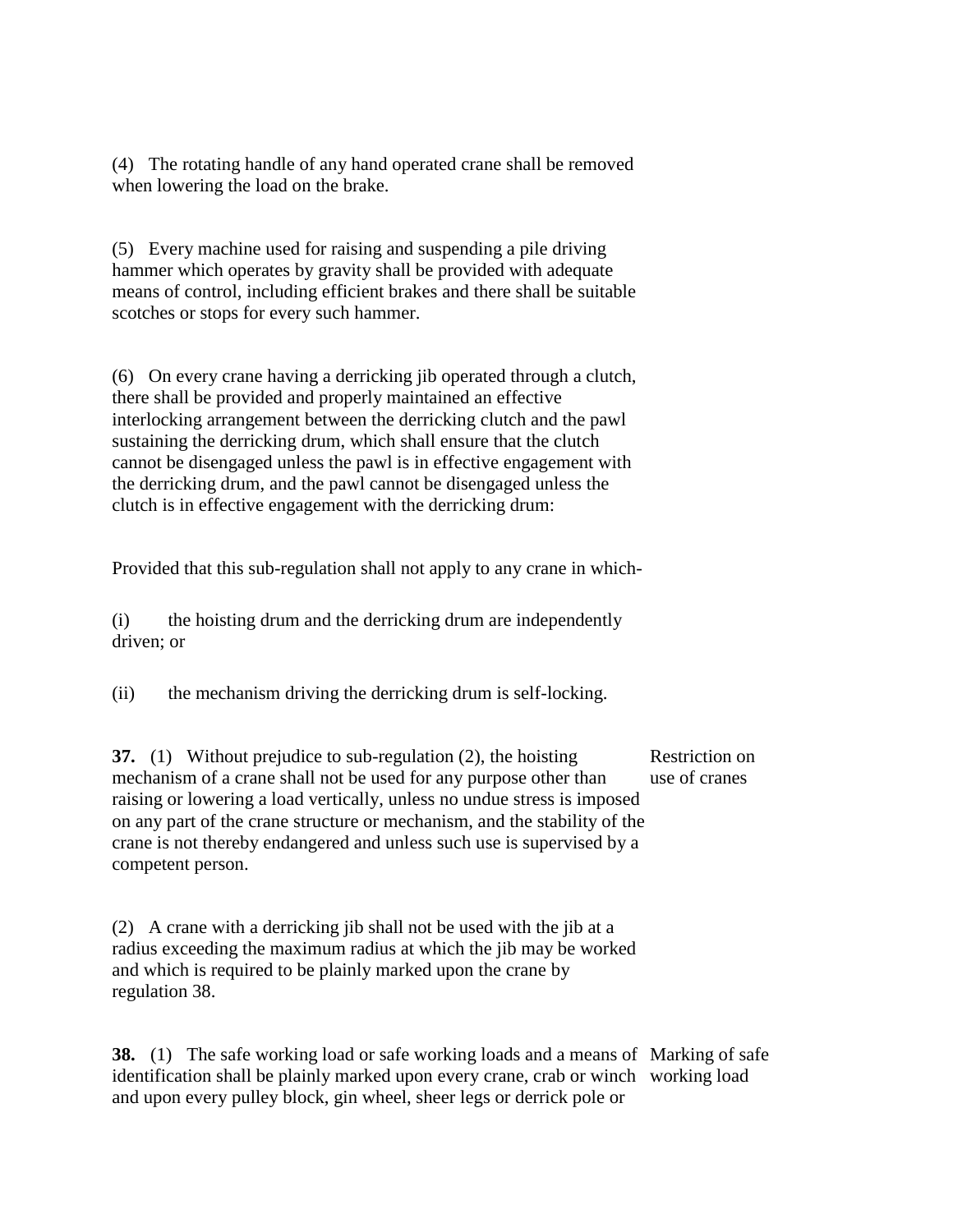mast used in the raising or lowering of any load.

(2) Every crane with a derricking jib shall have plainly marked upon it the safe working loads at various radii of the jib, and the maximum radius at which the jib may be worked, and be fitted with an accurate indicator clearly visible to the driver, showing the radius of the jib at any time and the safe working load corresponding to that radius.

**39.** A crane, crab, winch, pulley block, gin wheel, sheer legs, derrick pole, mast or any part of such machine shall not be loaded beyond the safe working load, provided that for the purpose of making working load tests of any such machine the safe working load may be exceeded by such amount as a competent person appointed to carry out the tests may authorise. Load not to exceed safe

**40.** (1) Where there is lifted on a crane, crab, winch (other than a piling winch), sheer legs or aerial cableway, a load which is equal to or raising or slightly less than the relevant safe working load and which is not already sustained wholly by the machine, the lifting shall be halted after the load has been raised a short distance and before the operation is proceeded with. Precautions when lowering

(2) Where more than one lifting machine is required to raise or lower one load-

(*a*) the plant or equipment used shall be so arranged and fixed that no such lifting machine shall at any time be loaded beyond its safe working load or be rendered unstable in the raising or lowering of the load; and

(*b*) a competent person shall be specially appointed to supervise the operation.

**41.** No crane, crab, winch, hoist, pulley block, gin wheel or sheer legs shall be used for the first time unless it has been tested and thoroughly examined by a competent person or certified by the manufacturer of the machine. A certificate of the test and examination specifying the safe working load or loads shall be kept available for inspection. Testing and thorough examination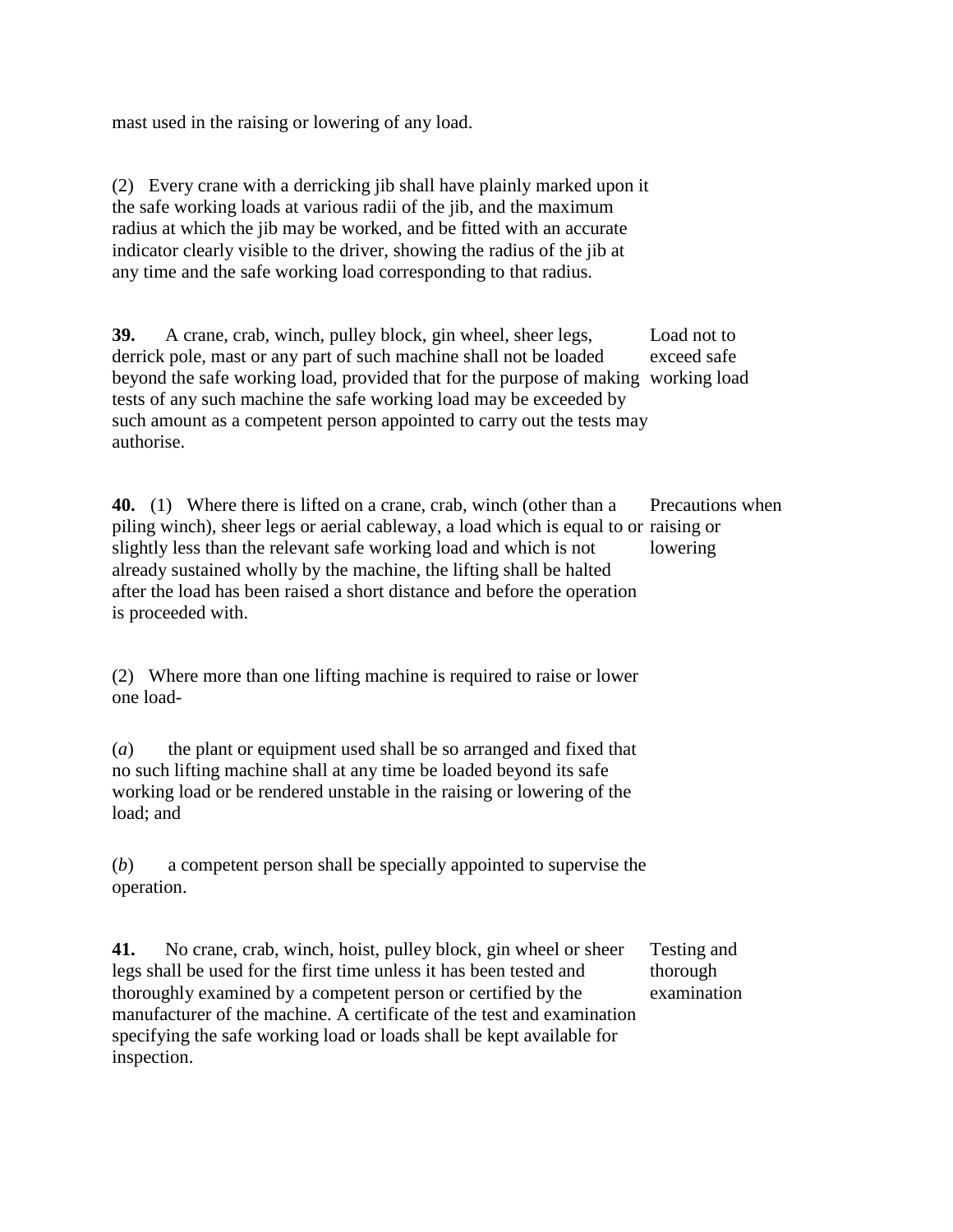**42.** Every lifting machine and all plant or gear used for anchoring or Weekly fixing such machine shall, as far as the construction permits, be inspected for patent defects by a competent person at least once in every week. inspections

**43.** No lifting machine shall be used unless it has been thoroughly examined by a competent person within the previous fourteen months, examinations or, in the case of a hoist, within the previous six months, and following any substantial alteration or repair. Thorough

**44.** (1) The whole of the appliances for the anchorage or ballasting of a crane shall be examined by a competent person on each occasion before the crane is erected. Testing of anchorage or ballasting

(2) After each erection of a crane on a construction site and after each removal of a crane about or to such a site, or any adjustment to any member of a crane, being a removal or adjustment which involves changes in the arrangements for anchoring or ballasting the crane, the security of the anchorage or the adequacy of the ballasting, as the case may be, shall, before the crane is taken into use, be tested by a competent person, by the imposition either-

(*a*) of a load of twenty-five per centum above the maximum load to be lifted by the crane as erected at the positions where there is the maximum pull on each anchorage; or

(*b*) of a less load arrangement to provide an equivalent test of the anchorage or ballasting arrangements.

**45.** Where any person engaged on the examination, repair or lubrication of any lifting machine is liable to fall a distance of more than 2 metres there shall, so far as is reasonably practicable, be provided and maintained safe means of access to the place at which the person has to work, with, where necessary, adequate footholds and handholds. Safe means of access

(*As amended by S.I. No*. 90 *of* 1974)

**46.** (1) A lifting machine shall not be operated except by a person trained and competent to operate that machine, except that it shall be permissible for such machine to be operated by a person who is under Operation and signalling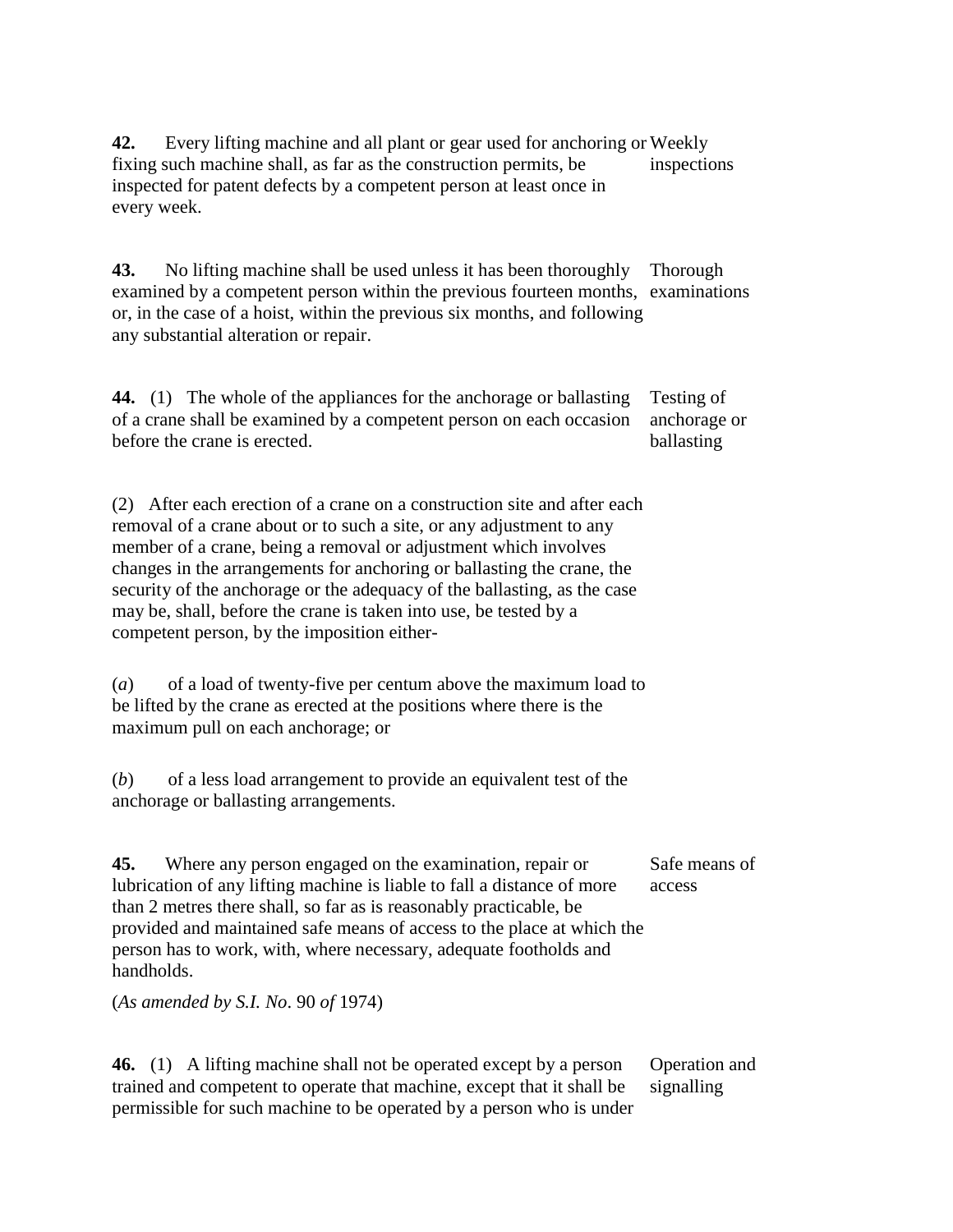the direct supervision of a qualified person for the purpose of training.

(2) Where the person operating a lifting machine (other than a hoist subject to Part V) has not a clear and unrestricted view of the load, or, where there is no load, of the point of attachment for a load, and of its vicinity, throughout the operation, except at any place where such a view is not necessary for safe working, there shall be-

(*a*) appointed and suitably stationed one or more competent persons as may be necessary to give the necessary signals to the operator; or

(*b*) effective apparatus or devices provided and used to give sound, light or colour signals to the operator.

(3) Every signal for the movement or stopping of a lifting machine or its load, as required by subsection (2), shall be of a distinctive character and such that the person to whom it is given is able to see or hear it easily.

(4) Devices or apparatus used for giving sound, light or colour signals shall be efficient and properly maintained and signal wires shall be adequately protected from accidental interference.

# **PART V**

### **HOISTS**

**47.** Accessible parts of the hoistway of every hoist shall be efficiently protected to prevent any person falling down the hoistway or hoistways coming into contact with any moving part of the hoist or falling from a hoist platform at rest at a landing or loading place. Safety of

**48.** (1) The installation arrangements of every hoist shall at any one Hoists used only time be such that it can be operated from only one position. for goods, plant or material

(2) If the person operating a hoist has not a clear and unrestricted view of the platform, carriage, cage, skip, bucket or other receptacle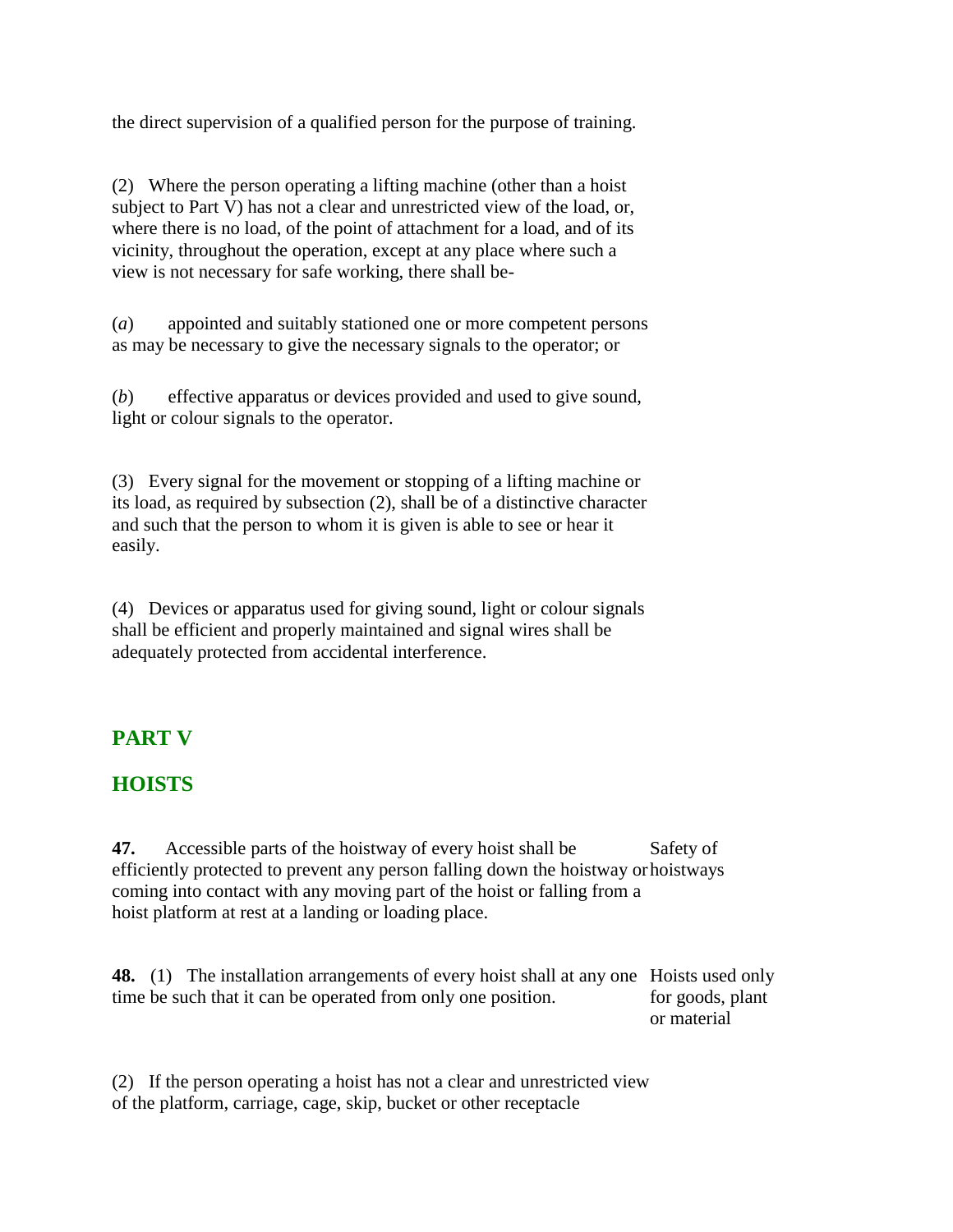throughout its travel, except at points where such view is not necessary for safe working, then effective arrangements shall be made for signals for operating the hoist to be given to him from each landing place at which the hoist is used and to enable him to stop the platform, carriage, cage, skip, bucket or other receptacle at the appropriate level.

(3) No person shall ride upon the platform or in the receptacle of a hoist intended only for the carriage of goods, materials, plant or equipment, and there shall be a readily legible notice on the platform or receptacle or at each landing place at which the hoist is used stating that the carriage of persons is prohibited.

**49.** (1) In connection with every hoist there shall be provided and maintained efficient devices which will support the platform, carriage, cage, skip, bucket or other receptacle together with its safe working load in the event of failure of the hoist rope or ropes or any part of the hoisting gear. Safety devices

(2) In connection with every hoist there shall be provided and maintained efficient automatic devices which will ensure that the platform, carriage, cage, skip, bucket or other receptacle does not overrun the highest point to which it is for the time being constructed to travel.

**50.** (1) Every hoist used for carrying persons shall be provided with Hoists carrying a cage which is so constructed as to prevent any person carried from falling out, or from being trapped between any part of the cage and any fixed structure or any moving part of the hoist, or from being struck by articles or material falling down the hoistway. persons

(2) Every cage of a hoist used for carrying persons shall be suspended by means of at least two ropes, each rope and its attachments being such as to carry with safety the whole weight of the cage and its safe working load.

(3) In connection with every hoist used for carrying persons, there shall be provided suitable efficient automatic devices which will ensure that the cage comes to rest at a point above the lowest point to which the cage can travel.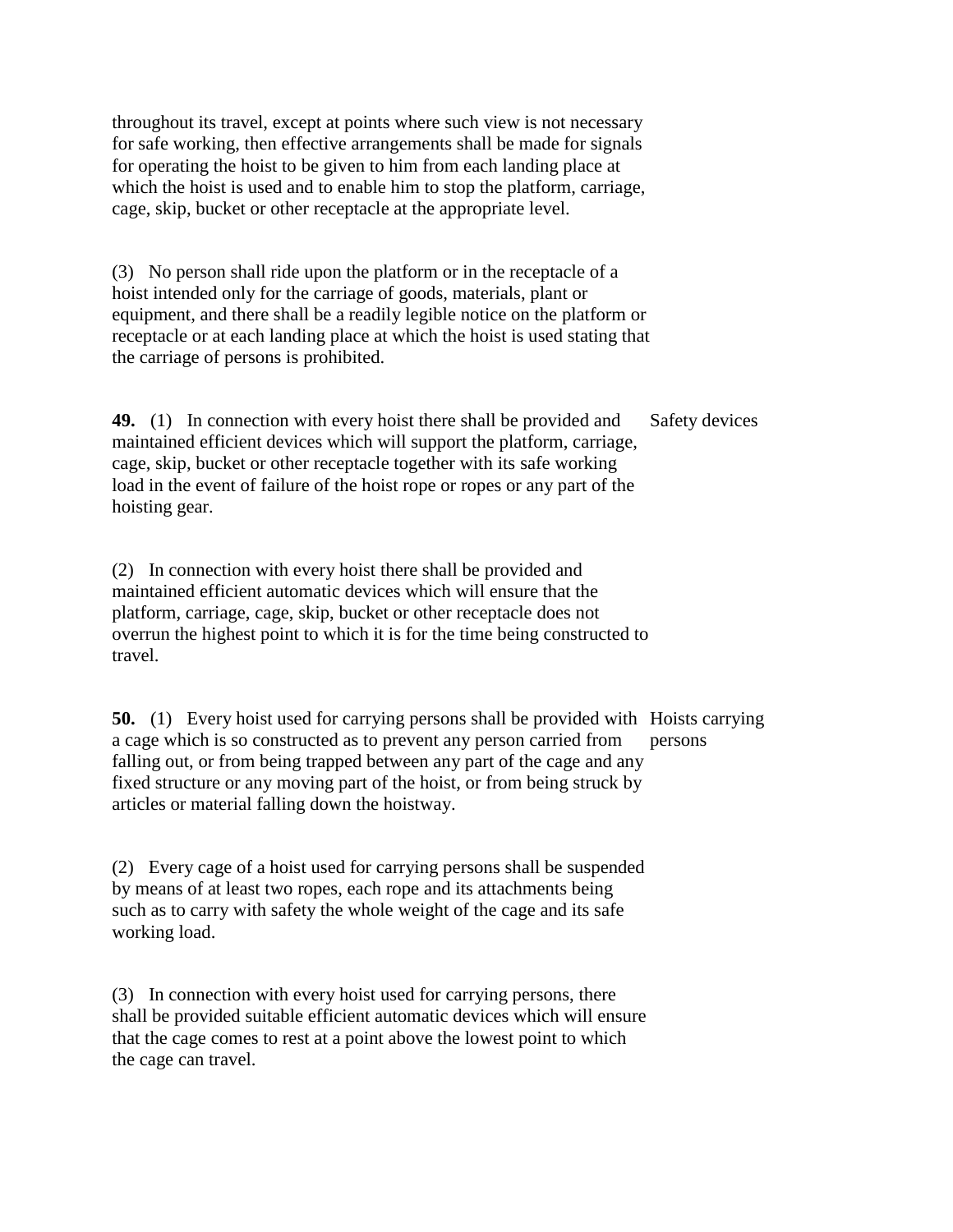(4) Every hoist in which any person is being carried shall be operated from the cage of the hoist only.

**51.** Where a hoist is operated by means of a winch, the winch shall Winches be so constructed that the brake is applied when the control lever, handle or switch is not held in the operating position, and the winch shall not be a winch fitted with a pawl and ratchet gear on which the pawl has to be disengaged before the platform, carriage, cage, skip, bucket or other receptacle can be lowered.

**52.** The safe working load shall be plainly marked on every hoist platform, carriage, cage, skip, bucket or other receptacle. In the case of load of hoists a hoist used for carrying persons, the maximum number of persons to be carried at any one time shall also be so marked, and a greater number of persons shall not be so carried. Safe working

### **PART VI**

### **LIFTING TACKLE AND PLANT**

**53.** (1) The following provisions shall be complied with as respects Construction, every chain, rope or lifting tackle used in raising or lowering or as means of suspension:

testing, examination, safe working load

(*a*) no chain, rope or lifting tackle shall be used unless it is of good construction, sound material, adequate strength, suitable quality and free from patent defect;

(*b*) a table showing the safe working loads of every kind and size of chain, rope or lifting tackle in use and, in the case of a multiple sling, the safe working loads at different angles of the legs shall be posted in the store in which the chains, ropes or lifting tackle are kept and in prominent positions on the site of the construction work, or, alternatively, in relation to any lifting tackle, the safe working load thereof, or, in the case of a multiple sling, the safe working load at different angles of the legs, shall be plainly marked upon it;

(*c*) no chain, rope or lifting tackle shall be used for any load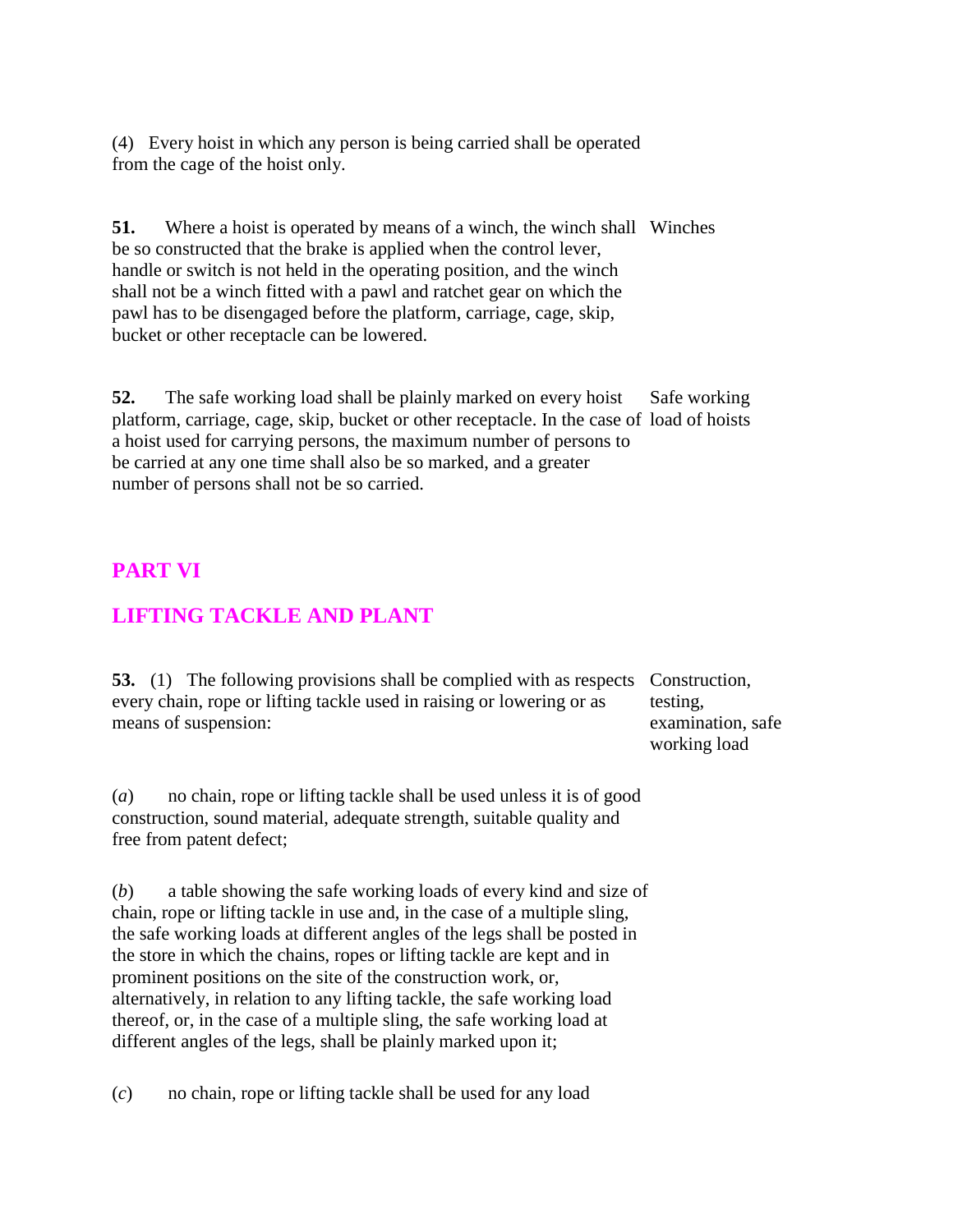exceeding the safe working load, except for the purpose of making tests;

(*d*) the safe working load of any chain, rope or lifting tackle shall be that determined by a competent person or by the makers thereof in so far as such information from the makers is available;

(*e*) all chains, ropes and lifting tackle in use shall be thoroughly examined by a competent person at least once in every period of six months.

**54.** Every hook used for raising or lowering or as means of suspension shall be of such design as to reduce as for as possible the risk of displacement of the sling or load from the hook. **Hooks** 

**55.** (1) Every chain sling or rope sling used for raising or lowering on a lifting machine shall be securely attached to the machine, and the method of attachment shall not be a method likely to result in any damage to any part of the sling or to any lifting tackle supporting it. Slings

(2) No double or multiple sling shall be used for raising or lowering if-

(*a*) the upper ends of the sling legs are not connected by means of a shackle, ring or link of adequate strength: or

(*b*) the safe working load of any sling leg is exceeded as a result of the angle between the sling legs.

(3) Adequate precautions shall be taken by the use of suitable packing or otherwise to prevent the edges of the load from coming into contact with any sling, rope or chain, so as to cause danger.

**56.** (1) Every part of the load shall be securely suspended or supported whilst being raised or lowered and shall be adequately secured to prevent danger from slipping or displacement. Secureness of loads

(2) Where by reason of the nature or position of the operation a load is liable, whilst being moved on a lifting machine or lifting tackle, to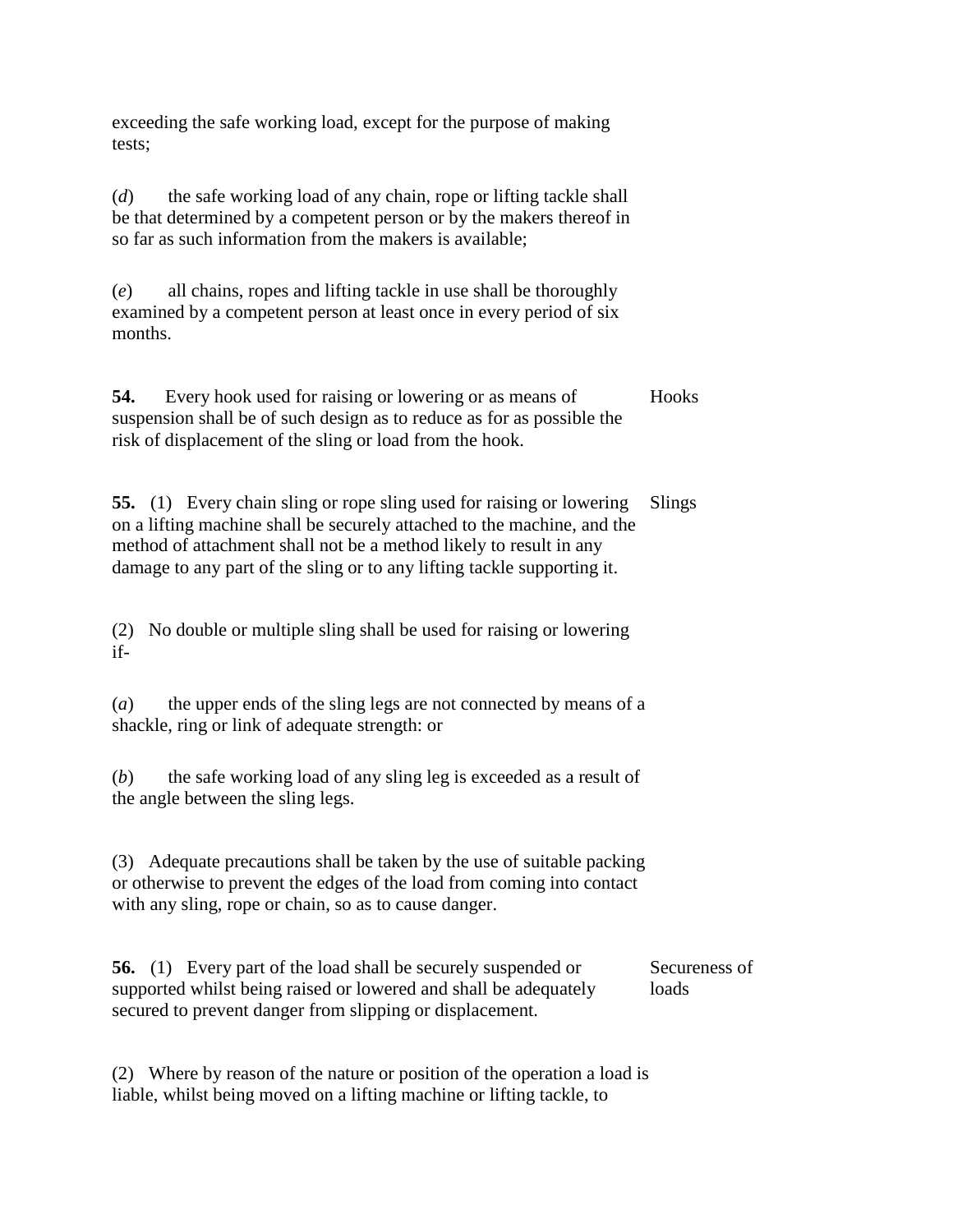come into contact with any object so that the object may become displaced, special measures shall be adopted to prevent the danger so far as is reasonably practicable.

(3) Every container or receptacle used for raising or lowering stone, bricks, tiles, slates or similar objects shall be so enclosed, constructed or designed as to prevent the accidental fall of such objects:

Provided that this requirement shall not apply to a grab, shovel or similar excavating receptacle if effective steps are taken to prevent any person being endangered by a fall of objects therefrom.

(4) Goods or loose material shall not be placed directly on a platform of a hoist unless such platform is enclosed or other effective precautions are taken where necessary to prevent the fall of any such goods or material.

(5) No truck or wheelbarrow shall be carried on a hoist platform unless it is effectively scotched or secured on the platform.

(6) No loaded truck or wheelbarrow shall be carried on the open platform of a hoist unless the truck or wheelbarrow is so loaded that no part of the load is liable to fall off.

(7) No load shall be left suspended from a lifting machine unless a competent person is actually in charge of the machine.

(8) No person shall be raised, lowered or carried by a crane except on the driver's platform.

**57.** (1) No person shall be raised, lowered or carried by a power-driven lifting machine except-Carriage of persons

(*a*) on the driver's platform in the case of a crane; or

(*b*) on a hoist; or

(*c*) on a suspended scaffold of a type approved by an inspector; or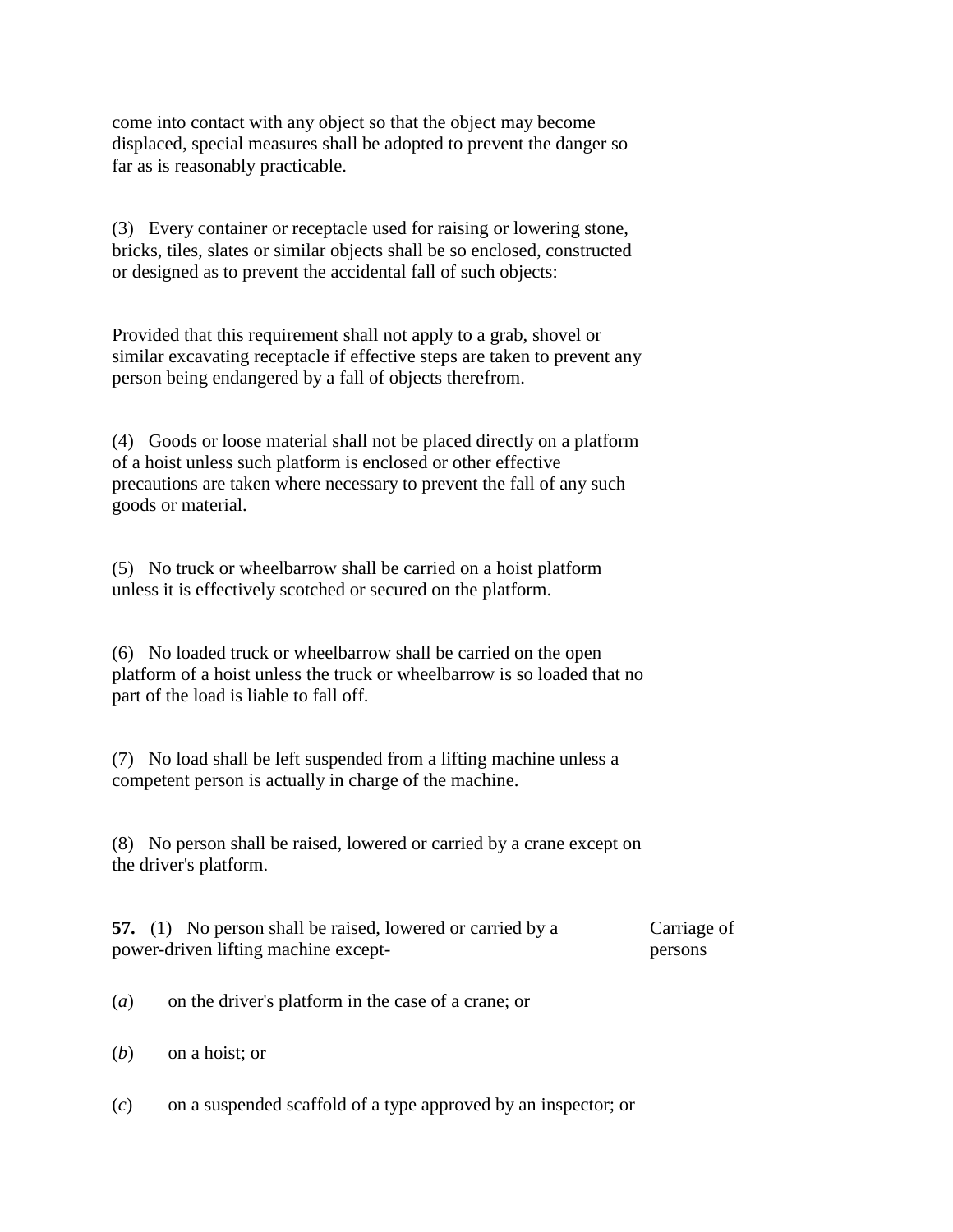(*d*) as permitted by sub-regulation (2).

(2) A person may be raised, lowered or carried by a power-driven lifting machine otherwise than in accordance with the provisions of sub-regulation (1) only-

(*a*) in circumstances where the use of a hoist or of an approved suspended scaffold is not reasonably practicable and the requirements of sub-regulation (3) are complied with; or

(*b*) on an aerial cableway or aerial ropeway provided that the requirements of paragraphs (*b*) to (*d*) of sub-regulation (3) are complied with.

(3) The requirements referred to in sub-regulation (2) are-

(*a*) that the machine can be operated from one position only;

(*b*) that any winch used in connection with the machine shall comply with regulation 51.

(*c*) that no person shall be carried except-

(i) in a suitable chair or cage; or

(ii) in a suitable skip or other receptacle at least 1 metre deep; and any such chair, cage, skip or other receptacle shall be of good construction, sound material, adequate strength and properly maintained, and shall be provided with suitable means to prevent any occupant falling out and shall not contain material or tools liable to interfere with his handhold or foothold or otherwise endanger him; and

(*d*) that suitable measures shall be taken to prevent the chair, cage, skip or other receptacle from spinning or tipping in a manner dangerous to any occupant.

(*As amended by S.I. No.* 90 *of* 1974)

**58.** (1) A report of the result of any test, examination or inspection required by regulations 41, 42, 43, 44 and 53 shall, as soon as Records and exceptions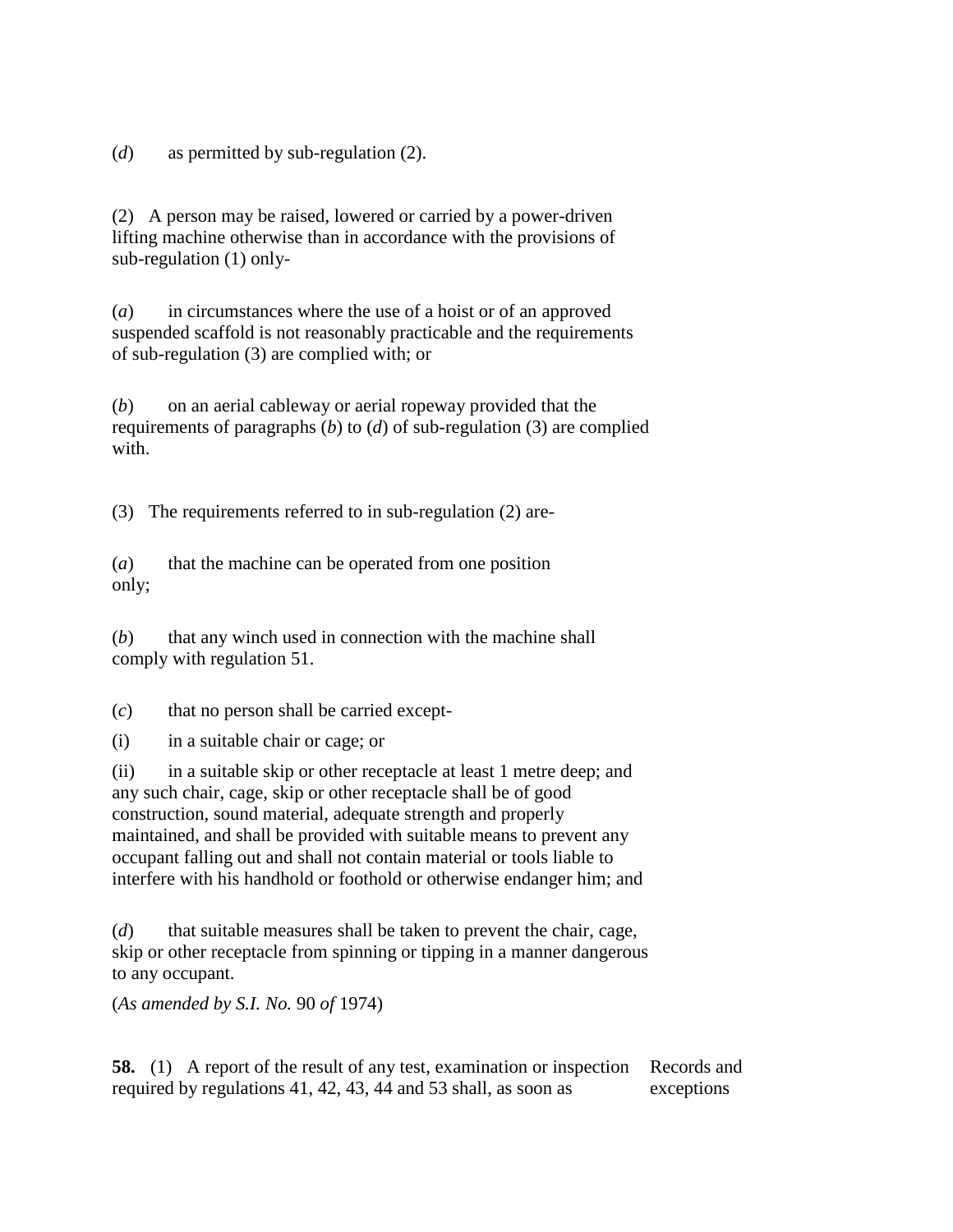practicable after the completion of such test, examination or inspection, be supplied by the competent person to the person undertaking the construction work.

(2) The Commissioner may from time to time specify the particulars which shall be entered in any register to be kept under the provisions of this regulation by the person undertaking construction work.

(3) A register kept under the provisions of this regulation shall be kept either at the site of the construction work to which it applies or, where this is not practicable, at the office of the person undertaking such construction work.

(4) All reports, certificates and other documents kept in the register and required by these Regulations shall at all reasonable times be open to inspection by an inspector. The person keeping any such report, certificate or other document shall send to any inspector such extracts therefrom or copies thereof as the inspector may from time to time require for the purpose of the execution of his duties under the Act.

(5) If it is shown to the satisfaction of the Commissioner that it is unnecessary or unreasonable in the special circumstances of a case or class of lifting machine, hoist, lifting tackle or plant subject to Parts IV, V and VI to enforce any of the requirements, he may by certificate grant exemption from compliance with such requirements.

### **PART VII**

# **EXCAVATIONS, SHAFTS AND TUNNELS**

**59.** (1) Every part of any excavation, shaft, earthwork and tunnel where persons are employed shall be inspected by a competent person excavations, etc. at least once every day during which persons are employed and at the beginning of every shift. The competent person shall keep a record of such inspections which shall be kept available at the site for any examination by an inspector. Inspection of

(2) An adequate supply of timber of suitable quality or other suitable Timberingmaterial shall where necessary be provided and used to prevent, so far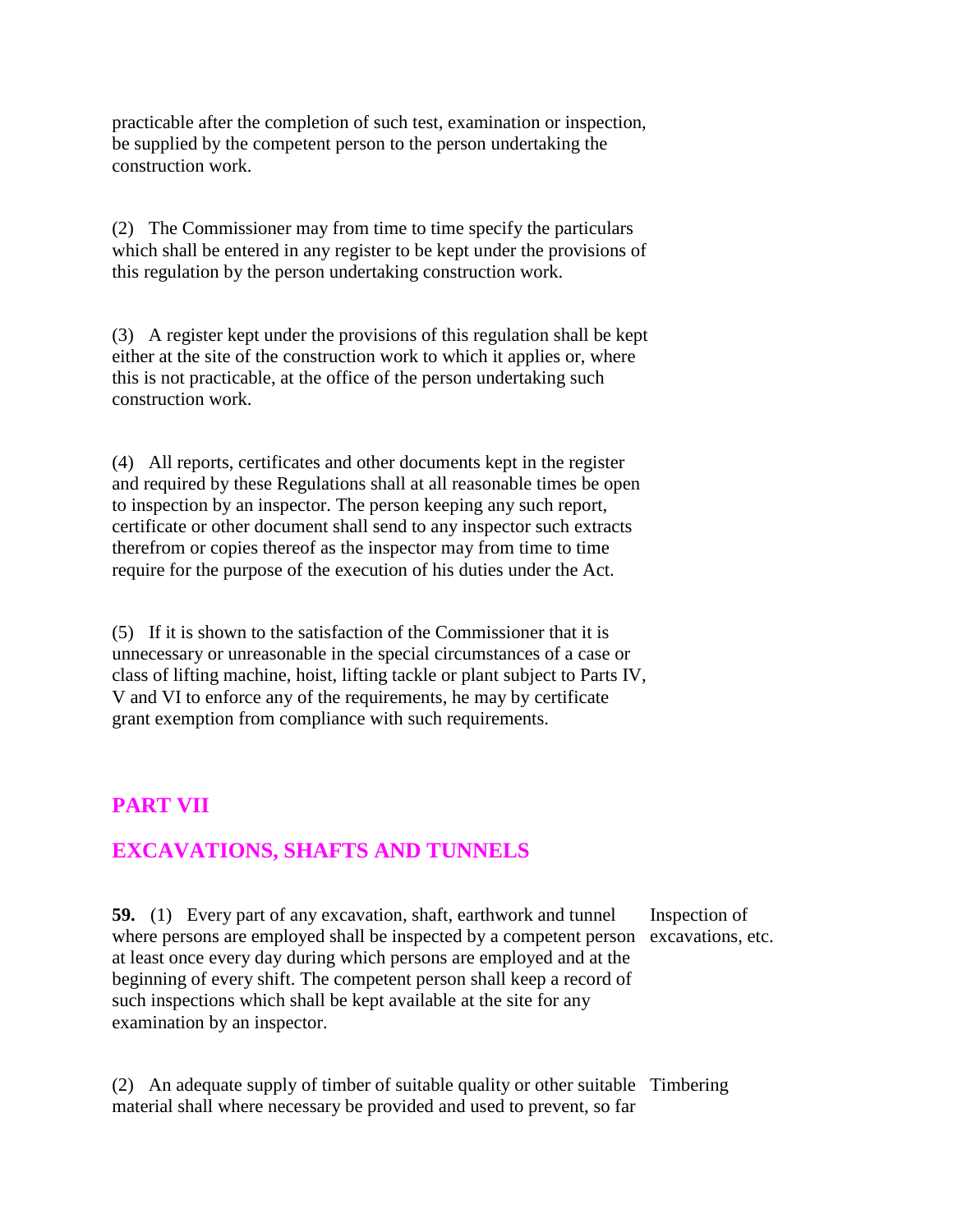as is reasonably practicable and as early as is reasonably practicable in the course of the work, danger to any person employed from a fall or dislodgement of earth, rock or other material forming the side or roof of or adjacent to any excavation, shaft, earthwork or tunnel:

Provided that-

(i) this regulation shall not apply where the competent person has certified that the work can be carried out in safety, having regard to the nature and slope of the side of the excavation or earthwork and other circumstances, and that no fall or dislodgement of earth or other material so as to bury or trap a person employed, or so as to strike a person employed, is liable to occur;

(ii) this regulation shall not apply in relation to a person actually engaged in timbering or other work which is being carried out for the purpose of compliance with this regulation, if appropriate precautions are taken to ensure his safety as far as circumstances permit.

**60.** (1) No timbering or plant used to retain or support any part of an Inspection and excavation, shaft, earthwork or tunnel shall be erected or be substantially added to, altered or dismantled except under the direction timbering of a competent person. supervision of

(2) No person shall be employed in any part of any excavation, shaft, earthwork or tunnel after any unexpected substantial fall of earth or rock or other material in the vicinity of such part until the sides and, where necessary, the roof, have been inspected by a competent person and such person has certified that the operations may be carried out in safety.

(3) This regulation shall not apply to persons carrying out inspections required by this regulation or actually engaged in timbering or other work for the purpose of making a place safe, if appropriate precautions are taken to ensure their safety as far as circumstances permit.

**61.** No excavation, shaft, earthwork or tunnel which is likely to reduce, so as to endanger any person employed, the security or stability which reduce of any part of any structure, whether temporary or permanent, shall be stabilitycommenced or continued unless adequate steps are taken before and during the progress of the work to prevent danger to any person Excavations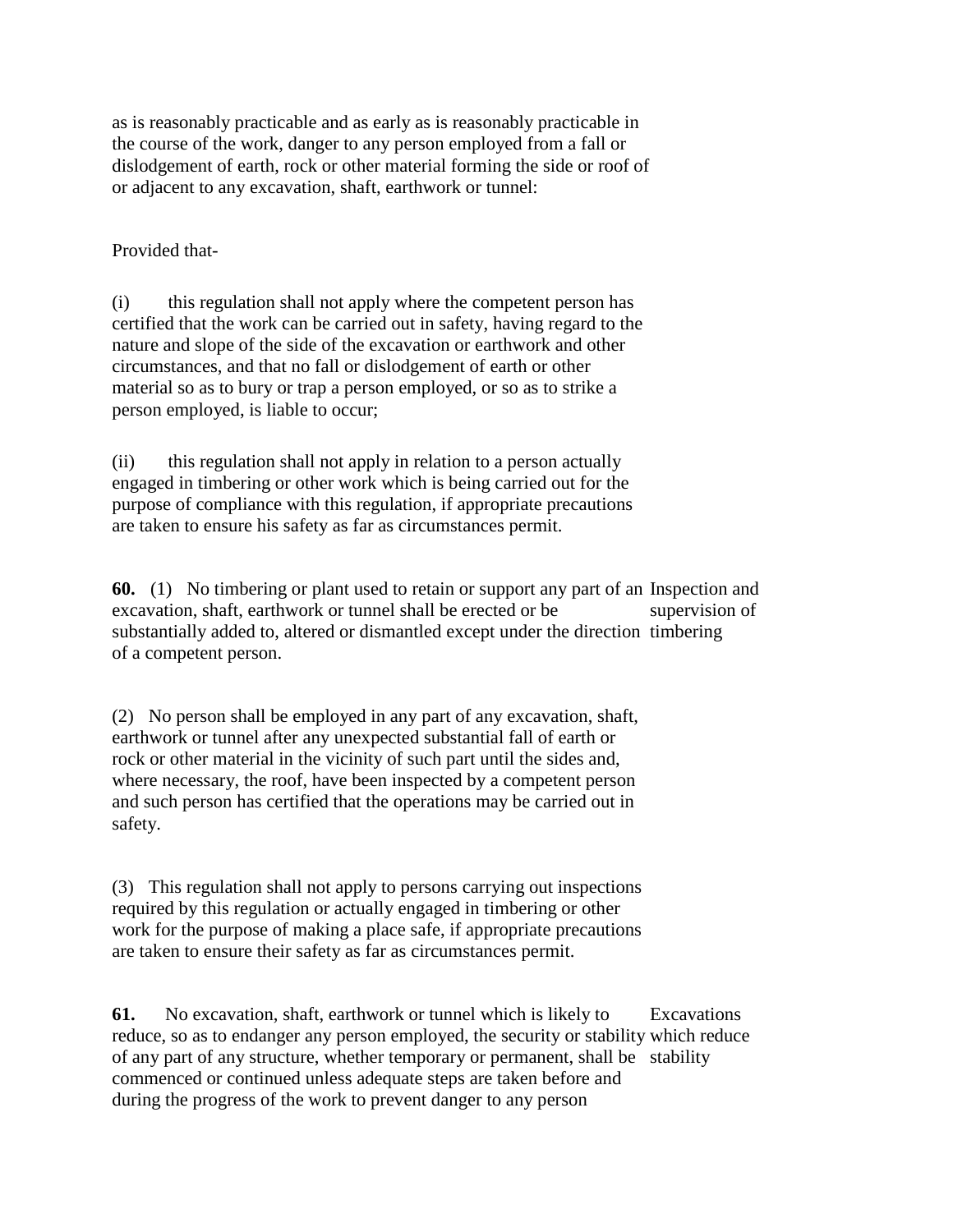employed from the collapse of the structure or the fall of any part thereof.

**62.** Every accessible part of an excavation, shaft, pit or opening in Fencing of the ground into or down the side of which a person employed is liable excavations to fall a vertical distance of more than 2 metres shall be provided with a suitable barrier to a height of at least 610 millimetres and as close as is reasonably practicable to the edge, or shall be securely covered:

Provided that the foregoing requirement shall not apply to any part of an excavation, shaft, pit or opening while (and to the extent to which) the absence of such barrier and covering is necessary for the access of persons or for the movement of plant or materials or while (and to the extent to which) it has not yet been practicable to erect such barrier or covering since the formation of that part of the excavation, shaft, pit or opening.

**63.** (1) Materials shall be cleared to a distance of at least 1,550 metres from the edges of an excavation, shaft, pit or opening in the ground so as not to endanger persons employed below. Safeguarding edges of excavations

(2) No load shall be placed or moved near the edge of any excavation, pit or shaft where it is likely to cause a collapse of the side of the excavation, pit or shaft and thereby endanger any person.

(*As amended by S.I. No.* 90 *of* 1974)

**64.** In the open face working of any excavation no undercutting shall be allowed and no vertical face shall, so far as is reasonably practicable have a height of more than 1,550 metres but such open face shall be worked in terraces or at an angle of safety. All debris and other loose matter or stones on the surface shall be cleared to a distance of at least 1,550 metres from the edge of the working. Open face excavations

(*As amended by S.I*. *No*. 90 *of* 1974)

**65.** Every excavation, shaft or tunnel shall have safe and reliable means of entry and exit for persons employed and, as far as is reasonably practicable, the means of entry and exit shall be provided at intervals not exceeding 15 metres. Means of entry and exit

(*As amended by S.I. No*. 90 *of* 1974)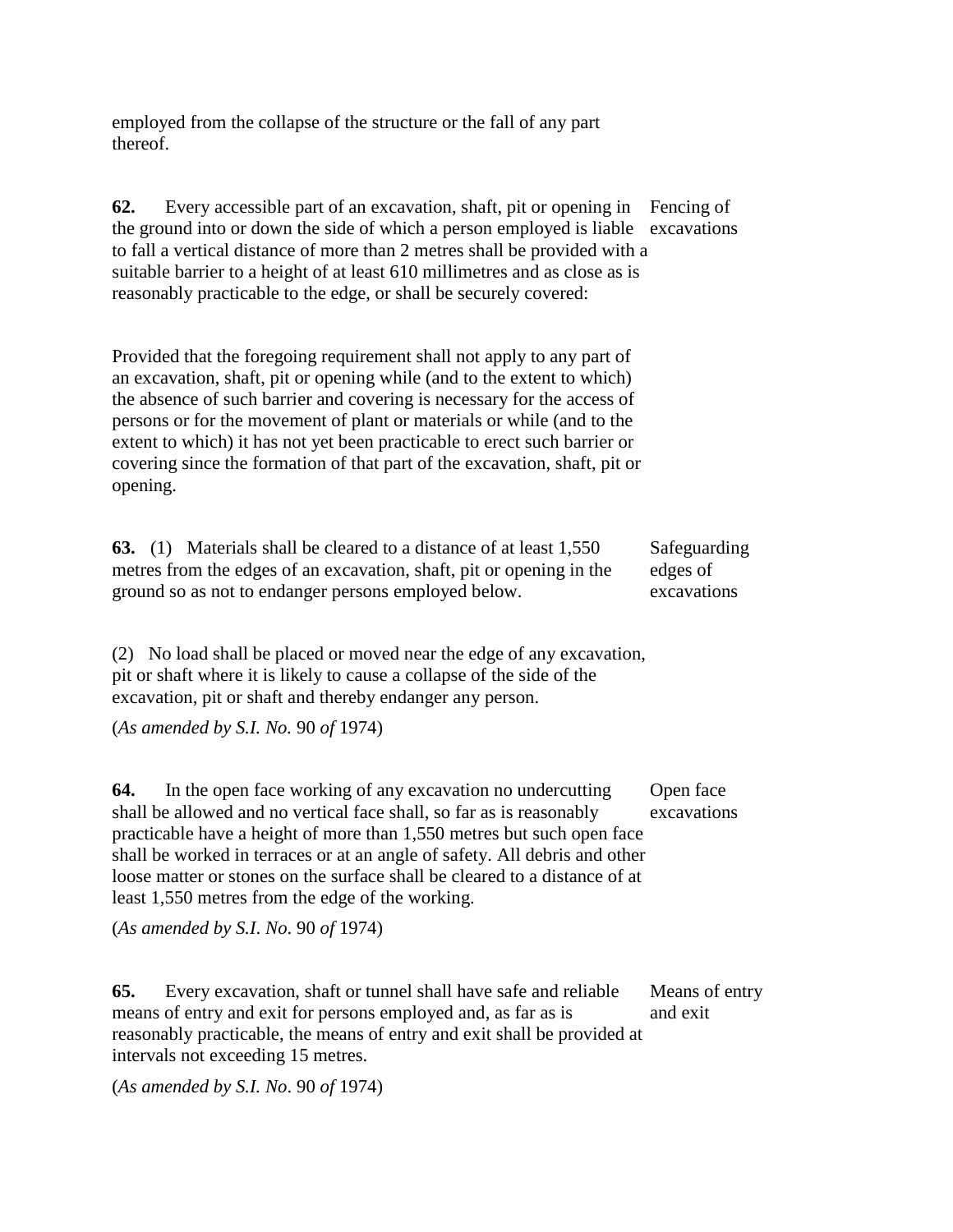**66.** All persons working in shafts, tunnels and in other construction Hard hats work, where there is a similar risk of head injuries, shall be provided with suitable protective hard hats, which shall be worn by the persons concerned.

**67.** (1) Explosives at construction sites shall not be handled or used Explosives except by or under the immediate control of a competent person with adequate knowledge of the dangers connected with their use, and steps shall be taken to see that, when a charge is fired, persons employed are in positions in which, so far as can be anticipated, they are not exposed to risk of injury from the explosion or from flying material.

(2) In addition to the above requirement, the use of explosives in construction work will be subject to any regulations controlling the use of explosives which are enforced by the Chief Inspector of Mines.

### **PART VIII**

### **DEMOLITION**

**68.** Before demolition is commenced and also during the progress of Avoidance of the work danger from

(*a*) no electric cable or apparatus which is liable to be a source of danger, other than a cable or apparatus used for the operation, shall remain electrically charged;

electric cables, fire and water

(*b*) all practicable steps shall be taken to prevent danger to persons employed-

(i) from risk of fire or explosion through leakage or accumulation of gas or vapour; and

(ii) from risk of flooding from water mains, sewers or culverts.

**69.** No floor, roof or other part of a building shall be so overloaded Overloading of with debris or materials as to render it unsafe. floors, etc.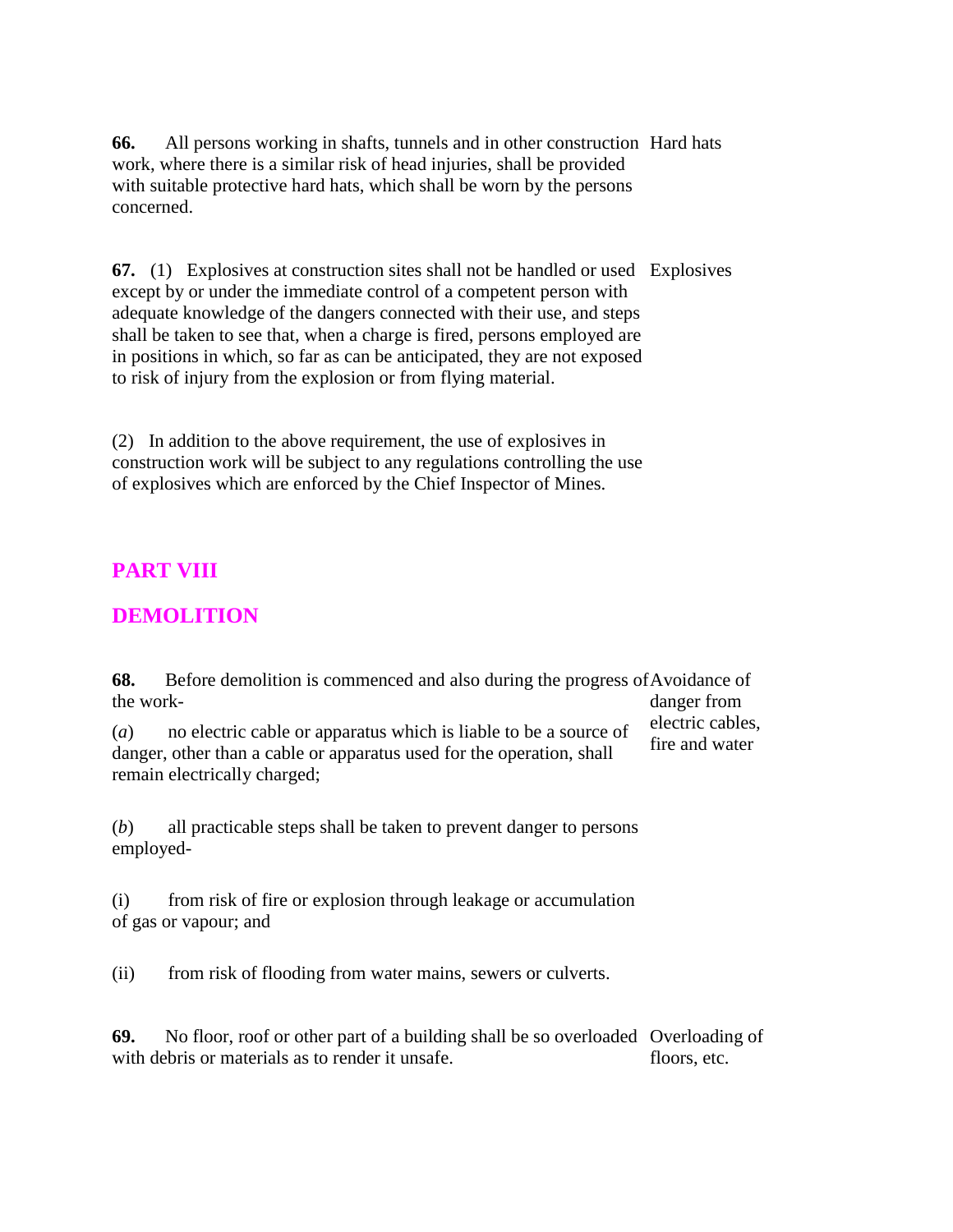**70.** Before any steelwork or ironwork is cut or released, precautions Removal of shall be taken, so far as is practicable, to avoid danger from any sudden steelwork twist, spring or collapse.

**71.** Before demolition is commenced, and also during the progress of the work, precautions shall, where necessary, be taken by adequate shoring or otherwise to prevent, as far as practicable, the accidental collapse of any part of the building or any adjoining building, the collapse of which may endanger any person employed. Shoring to prevent collapse

**72.** All demolition and operations incidental thereto shall be specifically placed under the supervision of a competent person experienced in demolition operations. Supervision

### **PART IX**

### **TRANSPORT**

**73.** (1) All rails forming a rail track and every gantry or elevated structure carrying rails on which trucks, wagons or any other conveyances are moved by a locomotive or other form of mechanical haulage, shall be properly constructed, adequately supported and maintained so as to ensure the stability of any locomotive, truck, or wagon, etc., on the track. Rails and rail tracks

(2) Every rail track shall be provided at each end with adequate stop blocks, buffers and, where practicable, automatic braking devices.

**74.** Every locomotive, wagon and truck used for transport purposes Maintenance of shall be properly maintained. locomotives, etc.

**75.** On every level on which mechanical haulage is employed, adequate clearance shall be maintained between the sides of the level and the trucks unless suitable recesses are provided at intervals of not more than 30 metres. All reasonable steps shall be taken to avoid or obviate low clearance and overhead obstructions. Clearance

(*As amended by S.I. No*. 90 *of* 1974)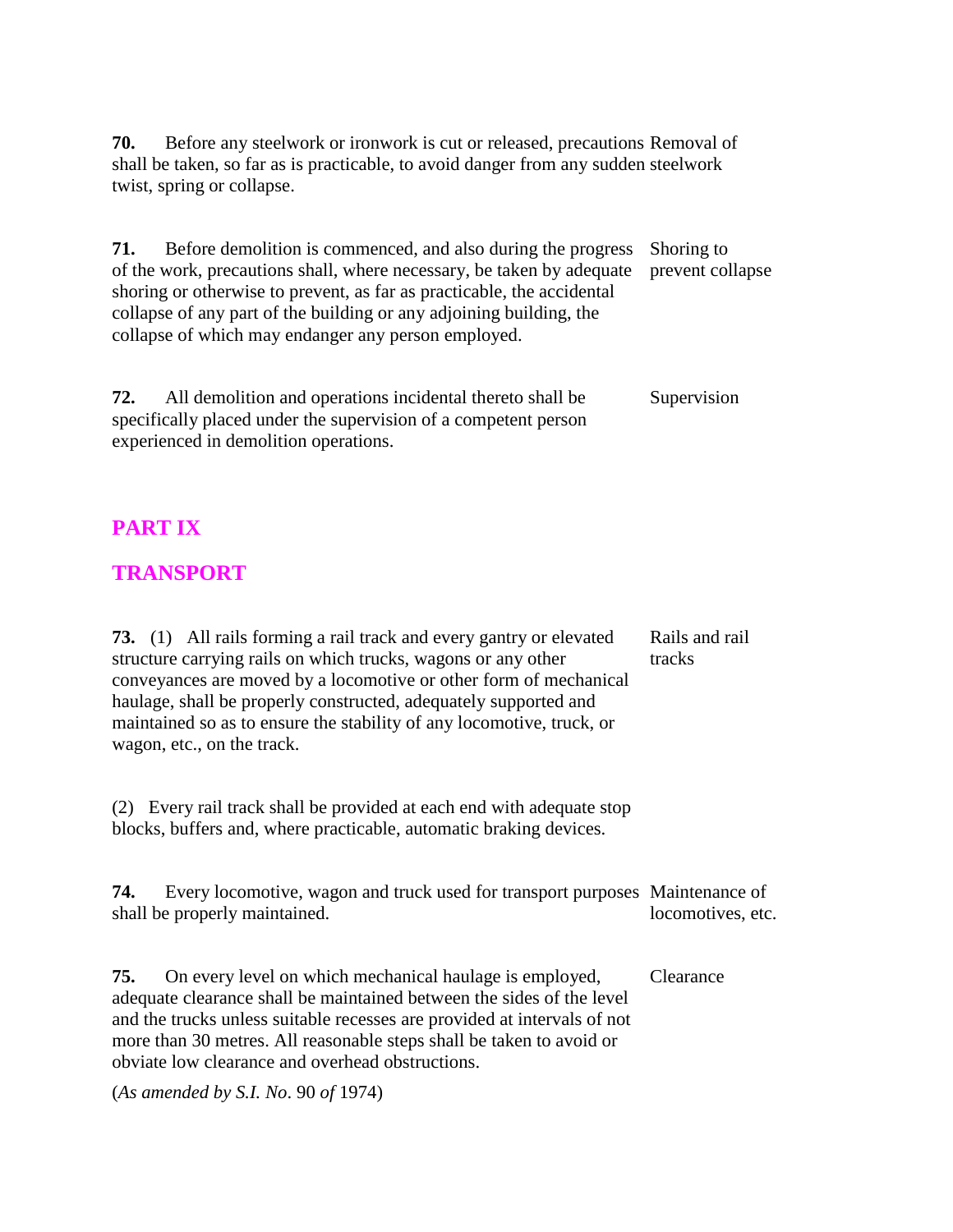**76.** Every gantry or elevated structure carrying rails on which a locomotive, truck or wagon moves shall be properly constructed and maintained and, at every part along which persons employed have to pass on foot, shall be provided with a suitable and adequate footway. Gantries

**77.** Every locomotive or other type of mechanical haulage shall be Warning of fitted with an effective whistle or other warning device. It shall be the movement duty of the person in charge of any locomotive, truck, or train of trucks to ensure that such locomotive or truck or the leading unit of a train of trucks has an adequate light affixed to the front of it when in motion in the dark.

**78.** No person shall be required or permitted to ride on a buffer or on a running board or in any other insecure position on any locomotive, vehicles truck, wagon or other vehicle, except where adequate handholds and footholds are provided. Riding on

**79.** No person shall be required or permitted to remain on any truck, Loading of wagon or other vehicle during the loading or unloading of loose materials by means of a grab, excavator or similar appliance, if he is endangered by so remaining. vehicles

**80.** A mechanically propelled vehicle or a mechanically drawn trailer-vehicle if owned or used by, or hired by and operated under the propelled control of, a contractor or employer of workmen at any construction site to which these Regulations apply and used for conveying workmen, trailers goods or materials for the purpose of such operations shall, when being moved at a site where such construction work is carried on (whether or not workmen, goods or materials are actually being conveyed on the vehicle at the time)- Mechanically vehicles and

(*a*) be in an efficient state, in efficient working order and in good repair and not be used in an improper manner; and

(*b*) not be loaded in such a manner or to such an extent as to interfere with the safe driving or operation of the vehicle.

This regulation shall not apply to locomotives, trucks or wagons on lines of rails.

**81.** On every inclined track where trucks are worked, attached to a Inclined tracks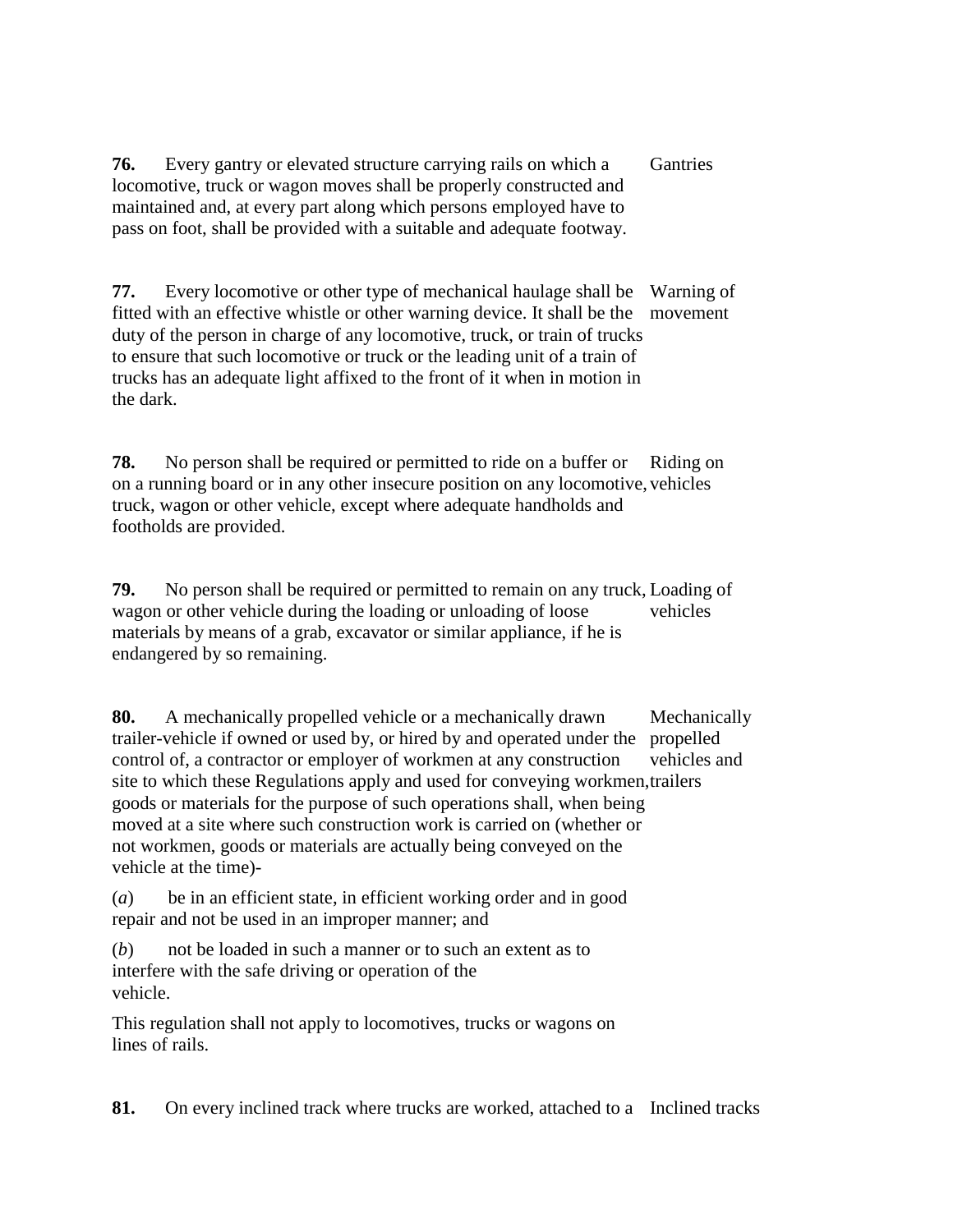rope or chain, adequate safety devices shall be provided to prevent danger from runaway trucks.

**82.** Where any vehicle is used for tipping material into any excavation or pit or over the edge of any embankment or earthwork, adequate measures, such as the provision of suitable stop blocks, shall excavation, etc. be taken where necessary so as to prevent such vehicle from over-running the edge of such excavation, pit, embankment or earthwork.

Vehicles near edge of

# **PART X**

### **HEALTH**

| 83. | these Regulations apply- |     | At every site where persons are employed in operations to which First-aid,                                                       | ambulance and  |
|-----|--------------------------|-----|----------------------------------------------------------------------------------------------------------------------------------|----------------|
|     | $\left(a\right)$         | (1) | a sufficient number of first-aid boxes or<br>cases shall be available in readily accessible positions<br>while work is going on; | ambulance room |

(ii) in the case of a site where more than one hundred persons are employed, there shall be provided and available suitable stretchers and a vehicle capable of efficiently carrying an injured person on a stretcher:

Provided that this sub-paragraph shall not apply if specific arrangements have been made for obtaining an ambulance and stretchers promptly, when required, from a hospital or other place in the immediate vicinity of the site;

(iii) a suitable sling stretcher or other appliance for raising injured persons shall be readily available where work is being carried on in an excavation, shaft or other place, the proper removal from which of a seriously injured person is liable to call for the use of such an appliance;

(iv) nothing except appliances or requisites for first-aid shall be kept in a first-aid box or case;

(*b*) every first-aid box or case shall-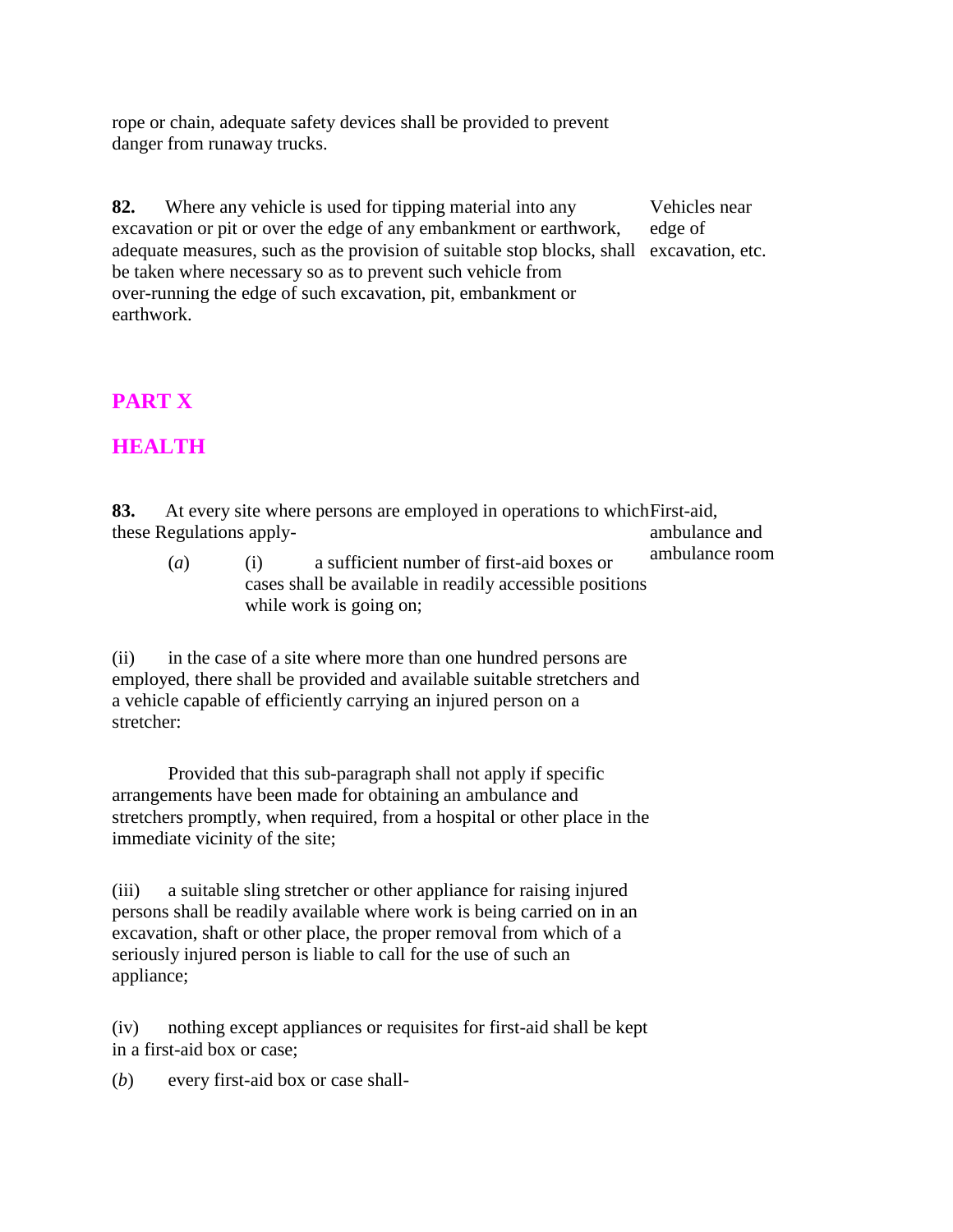(i) contain such equipment as by law provided which shall be kept clean and in good condition;

(ii) be placed under the charge of a responsible person who shall be capable of giving first-aid and be readily available;

(*c*) in the following cases, namely:

(i) in the case of a site where more than five hundred persons are intended to be or have been employed at any one time and the number so employed is for the time being more than two hundred and fifty; and

(ii) in the case of a site at which more than two hundred and fifty persons are intended to be or have been employed and which is more than sixteen kilometres from a hospital and at which the number so employed is for the time being more than one hundred;

there shall be provided a properly constructed ambulance room with equipment at least up to such standards as prescribed in the Second Schedule, The room shall be in the charge of a suitably qualified person and a record shall be kept of all cases of sickness or accident treated at the room.

**84.** An adequate supply of wholesome drinking water shall be provided at a convenient point or points and clearly marked "Drinking Water". Drinking water

| 85.<br>There shall be provided, if an inspector so directs, at or in the<br>immediate vicinity of any site where persons are employed in<br>operations to which these Regulations apply- | Shelters,<br>accommodation<br>for clothing,                                                                                                                                                     |                            |  |
|------------------------------------------------------------------------------------------------------------------------------------------------------------------------------------------|-------------------------------------------------------------------------------------------------------------------------------------------------------------------------------------------------|----------------------------|--|
| $\left(a\right)$                                                                                                                                                                         | conveniently accessible and suitable accommodation for taking<br>shelter during interruptions owing to bad weather;                                                                             | accommodation<br>for meals |  |
| (b)                                                                                                                                                                                      | conveniently accessible and suitable accommodation for<br>changing clothing;                                                                                                                    |                            |  |
| (c)                                                                                                                                                                                      | adequate and suitable accommodation for taking meals.                                                                                                                                           |                            |  |
| 86.                                                                                                                                                                                      | Sufficient and suitable sanitary conveniences for all persons<br>employed at a construction site shall be provided by the main<br>contractor or employer of workmen undertaking the operations. | Sanitary<br>conveniences   |  |
| 87.                                                                                                                                                                                      | Where in connection with any grinding, cleaning, spraying or                                                                                                                                    | Inhalation of dust         |  |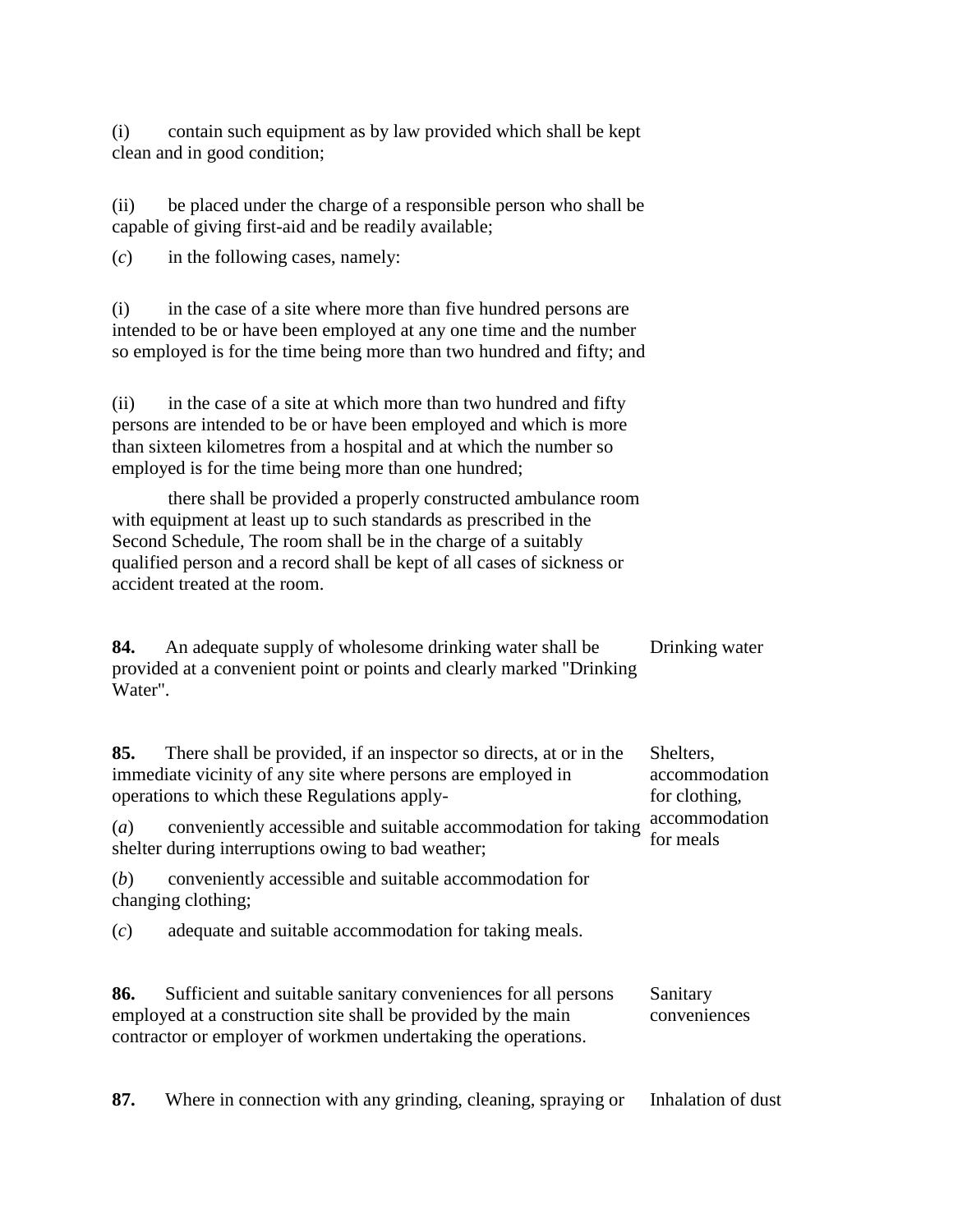manipulation of any material, there is given off dust or fume of such a or fumes character and to such an extent as to be likely to be injurious to the health of persons employed, suitable respirators or otherwise shall be provided to prevent inhalation of such dust or fume.

| 88.                                                                      | Where the following processes are carried on, that is to say:                                                                                                                                          | Protection of                     |
|--------------------------------------------------------------------------|--------------------------------------------------------------------------------------------------------------------------------------------------------------------------------------------------------|-----------------------------------|
| (a)<br>materials by means of a wheel or disc driven by mechanical power; | eyes                                                                                                                                                                                                   |                                   |
| (b)                                                                      | cutting, dressing or carving of stone, concrete or similar<br>materials by means of a portable tool driven by mechanical power;                                                                        |                                   |
| (c)                                                                      | chipping or scaling of painted or corroded metal surfaces or<br>wire-brushing of such surfaces by mechanical power;                                                                                    |                                   |
| (d)                                                                      | cutting out and cutting off of cold rivets from any structure or<br>part thereof; and                                                                                                                  |                                   |
| (e)                                                                      | welding or cutting of metals by means of an electrical,<br>oxy-acetylene or similar process; suitable goggles or screens shall be<br>provided to protect the eyes of persons employed in the process.  |                                   |
| 89.                                                                      | Effective steps shall be taken to secure and maintain the<br>adequate ventilation of every working place in any excavation, pit,<br>hole, adit, tunnel, shaft, caisson, or other enclosed space so as- | Ventilation of<br>confined spaces |
| (a)                                                                      | to maintain an atmosphere which is fit for respiration; and                                                                                                                                            |                                   |
| (b)                                                                      | to render harmless all fumes, dust or other impurities which<br>may be dangerous or injurious to health.                                                                                               |                                   |
| 90.                                                                      | Where any persons are employed in a process in which a lead                                                                                                                                            | Lead compounds                    |

compound or other poisonous substance is used, there shall be provided for the use of the persons liable to come into contact with such compound or substance adequate and suitable facilities for washing, which shall include nail brushes, soap and towels. and other poisonous substances

# **PART XI**

# **MISCELLANEOUS**

**91.** No timber or materials with projecting nails shall be used in any Projecting nails work in which they are a source of danger to persons employed or be allowed to remain in any place where they are a source of danger to and loose material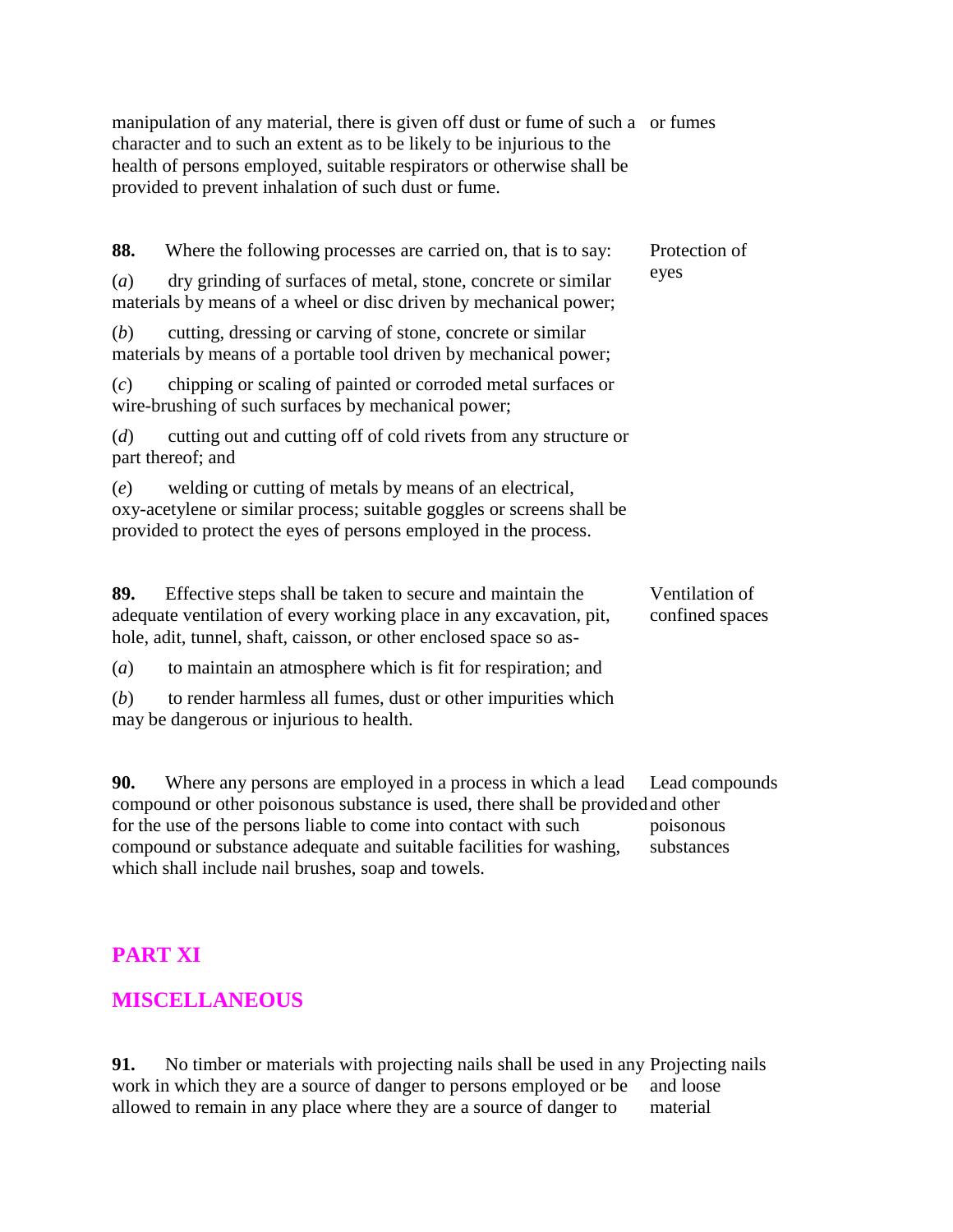such persons.

**92.** Any temporary structure erected for the purpose of operations to Construction of which these Regulations apply, not being a scaffold or a structure to which any other regulation applies, shall be of good construction, sound material and adequate strength and stability, having regard to the purpose for which it is used. temporary structures

**93.** All practicable precautions shall be taken, by the use of temporary guys, stays, supports and fixings or otherwise where necessary, to prevent danger to any person employed through the collapse of any part of a structure during any temporary state of weakness or instability of the structure or part thereof before the structure is completed. Avoidance of danger from collapse of structure

**94.** (1) Where on or adjacent to the site of any operations to which Prevention of these Regulations apply there is water into which a person employed is drowning in the course of his employment liable to fall with risk of drowning, suitable rescue equipment shall be provided and kept ready for use and steps shall be taken to arrange for the prompt rescue of any such person in danger of drowning.

(2) Where appropriate and reasonably practicable, secure fencing of not less than 1 metre in height shall be erected near the water to prevent such fall.

(*As amended by S.I. No*. 90 *of* 1974)

**95.** If the special nature or circumstances of any part of the work renders impracticable compliance with the provisions of these Regulations designed to prevent the fall of any persons engaged on construction work, then those provisions shall be complied with so far as practicable and, except for persons for whom there is adequate handhold and foothold, either there shall be provided-

Safety nets, sheets and belts

(*a*) suitable safety nets or safety sheets; or

(*b*) safety belts or other contrivances which will so far as practicable enable such persons who elect to use them to carry out the work without risk of serious injury.

**96.** Measures shall be taken to prevent, so far as practicable, steam, Generation of smoke or other vapour from being generated on the site of operations to steam, smoke and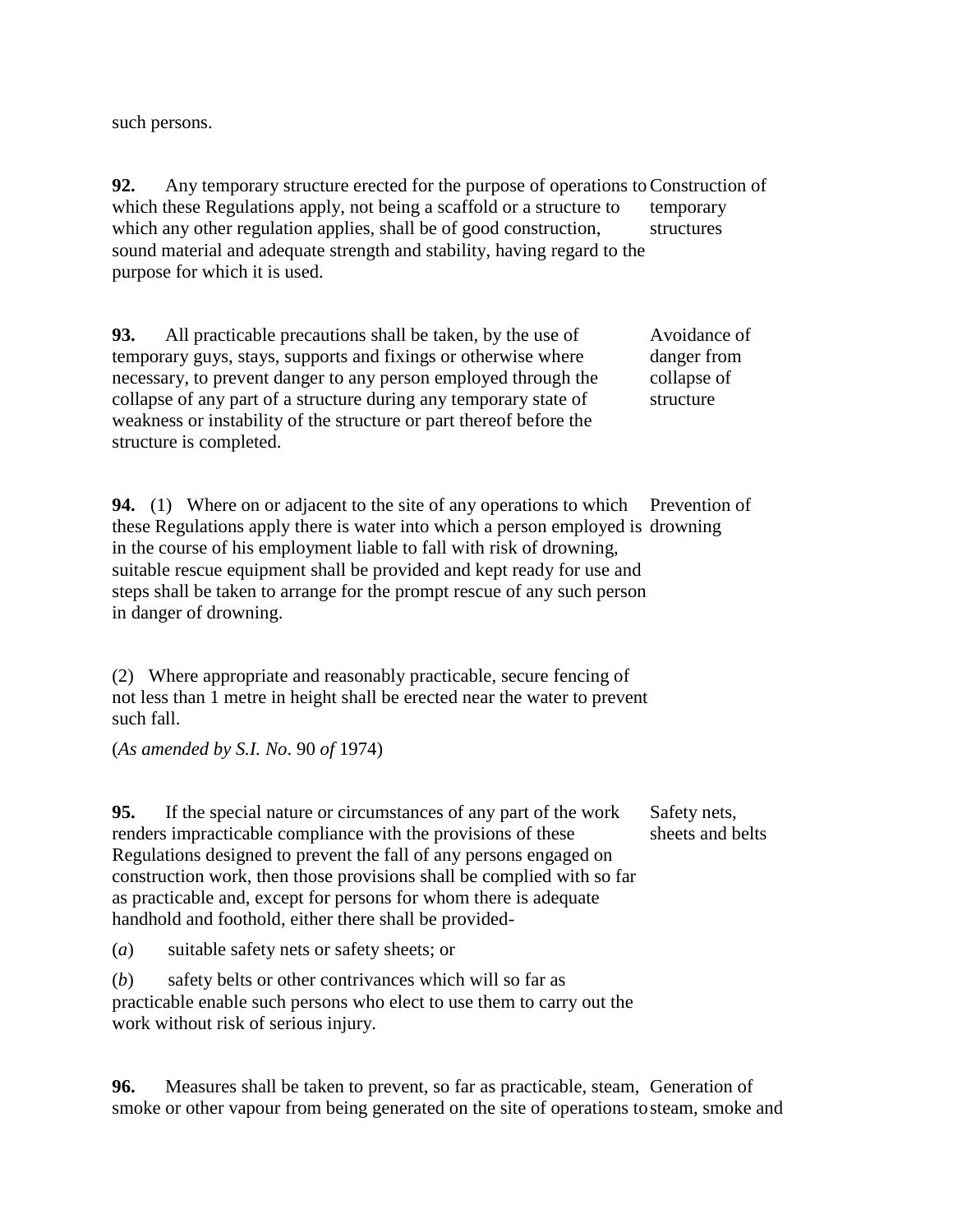| which these Regulations apply and obscuring any part of the work,<br>scaffolding, machinery or plant where any person is employed.                                                                                                                                                                                                                                                                                                                                                                                                                   | vapour                              |
|------------------------------------------------------------------------------------------------------------------------------------------------------------------------------------------------------------------------------------------------------------------------------------------------------------------------------------------------------------------------------------------------------------------------------------------------------------------------------------------------------------------------------------------------------|-------------------------------------|
| Scaffold materials, tools and other objects and material<br>97.<br>(including waste material) shall not be thrown, tipped, or shot from a<br>height where they are liable to cause injury, but shall be properly<br>lowered; in any place where proper lowering is not practicable and also<br>where any part of a structure is being demolished or broken off,<br>adequate steps shall be taken, where necessary, to protect persons<br>employed from falling or flying debris.                                                                     | Protection from<br>falling material |
| Every employer shall submit such returns and reports and keep Returns<br>98.<br>such records as the Commissioner may from time to time require, and<br>any employer who fails to render any such return or report or keep such<br>record, or knowingly makes any false statement in any such return,<br>report or record, shall be guilty of an offence.                                                                                                                                                                                             |                                     |
| All parts of machinery as may be a source of danger to any<br>99.<br>person at a construction site subject to these Regulations shall be<br>securely fenced and guarded.                                                                                                                                                                                                                                                                                                                                                                             | Guarding of<br>machinery            |
| <b>100.</b> (1) Before any construction work to which these Regulations<br>apply is commenced, and also during the progress thereof, all<br>practicable steps shall be taken to prevent danger to persons employed<br>from any live electric cable or apparatus which is liable to be a source<br>of danger, either by rendering such cable or apparatus dead or<br>otherwise.                                                                                                                                                                       | Electricity                         |
| (2) Where any electrically charged overhead cable or apparatus is<br>liable to be a source of danger to persons employed during the course<br>of any construction work to which these Regulations apply, whether<br>from a lifting machine, or the use or handling of any plant, equipment<br>or building materials, all practicable precautions shall be taken, either<br>by the provision of adequate and suitably placed barriers or otherwise,<br>to prevent approach to the danger area in the vicinity of the overhead<br>cables or apparatus. |                                     |
| (3) All electrical apparatus and conductors used in construction work<br>shall comply with the relevant requirements of the Factories<br>(Electricity) Regulations.                                                                                                                                                                                                                                                                                                                                                                                  |                                     |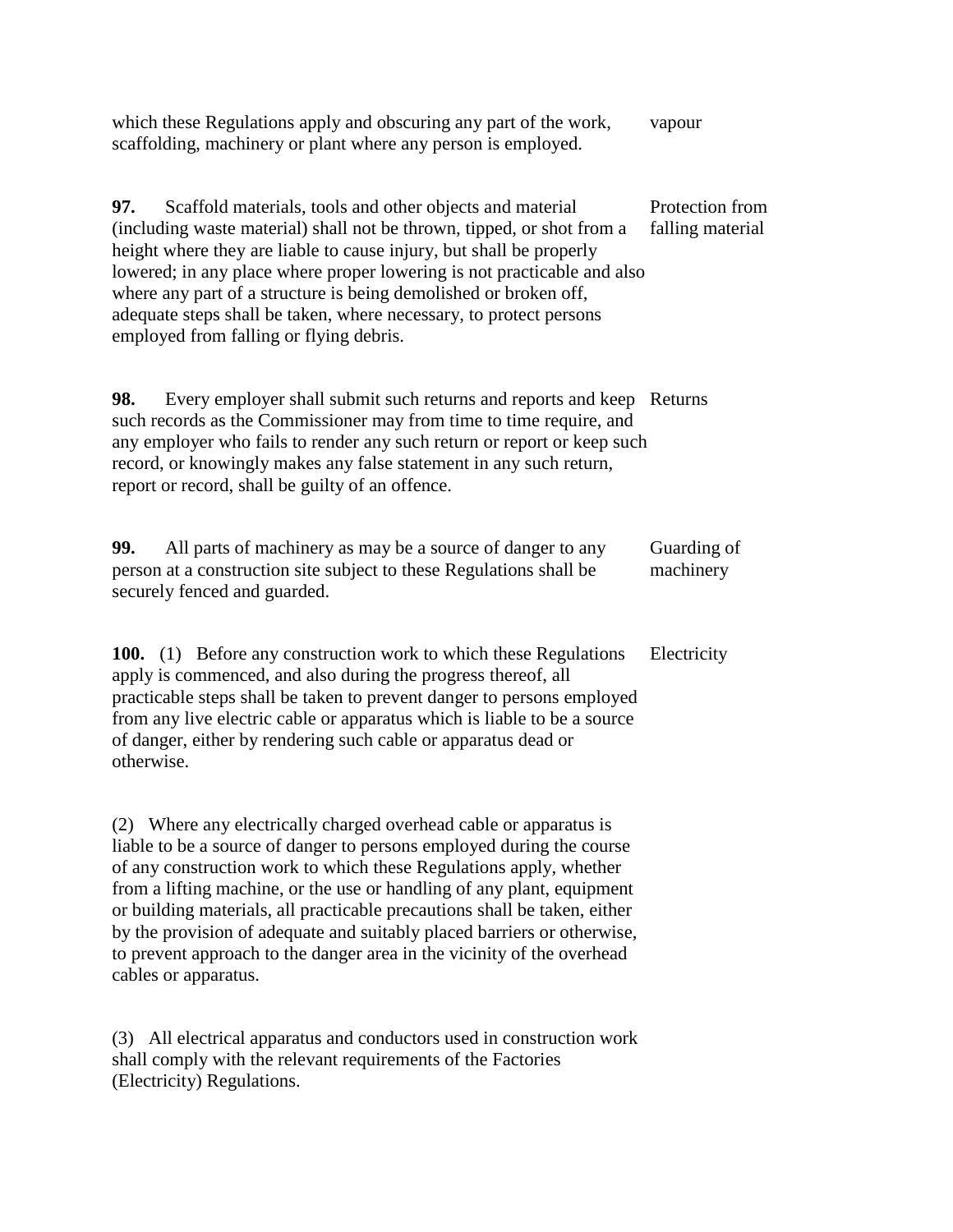| 101.<br>It shall be the duty of every contractor and every employer of<br>workmen undertaking any construction work to which these<br>Regulations apply-                                                                                                                                                                                                                                                                                                                        | Duties of<br>contractors and<br>employers of |
|---------------------------------------------------------------------------------------------------------------------------------------------------------------------------------------------------------------------------------------------------------------------------------------------------------------------------------------------------------------------------------------------------------------------------------------------------------------------------------|----------------------------------------------|
| to comply with such regulations which affect him or any<br>(a)<br>workmen employed by him:                                                                                                                                                                                                                                                                                                                                                                                      | workmen                                      |
| Provided that the requirements of the said regulations shall be<br>deemed not to affect any workman if and so long as his presence in any<br>place is not in the course of performing any work on behalf of his<br>employer and is not expressly or impliedly authorised or permitted by<br>his employer;                                                                                                                                                                       |                                              |
| to comply with such regulations as relate to any work, act or<br>(b)<br>operation performed or about to be performed by any such contractor or<br>employer of workmen;                                                                                                                                                                                                                                                                                                          |                                              |
| to comply with such regulations as relate to the erection or<br>(c)<br>alteration of scaffolds and to the erection, dismantling, installation,<br>working or use of any machine, appliance or other plant or equipment<br>by any such contractor or employer of workmen;                                                                                                                                                                                                        |                                              |
| to keep readily available a copy of these Regulations for use on<br>(d)<br>the site of any construction work.                                                                                                                                                                                                                                                                                                                                                                   |                                              |
| 102.<br>It shall be the duty of every person employed to comply with<br>the requirements of such of these Regulations as relate to the<br>performance of or the refraining from an act by him and to co-operate<br>in carrying out these Regulations and, if he discovers any defect in the<br>machinery, plant or equipment, to report such defect without<br>unreasonable delay to his employer or foreman, or to a person<br>appointed by the employer as safety supervisor. | Duties of persons<br>employed                |
| <b>103.</b> (1) Whenever an accident occurs in any construction work<br>which either-                                                                                                                                                                                                                                                                                                                                                                                           | Notice of<br>accidents                       |
| causes loss of life to a person employed in that construction<br>(a)<br>work; or                                                                                                                                                                                                                                                                                                                                                                                                |                                              |
| disables any such person for more than three days from earning<br>(b)<br>full wages at the work at which he was employed;                                                                                                                                                                                                                                                                                                                                                       |                                              |
| the employer shall forthwith send written notice of the accident to an<br>inspector.                                                                                                                                                                                                                                                                                                                                                                                            |                                              |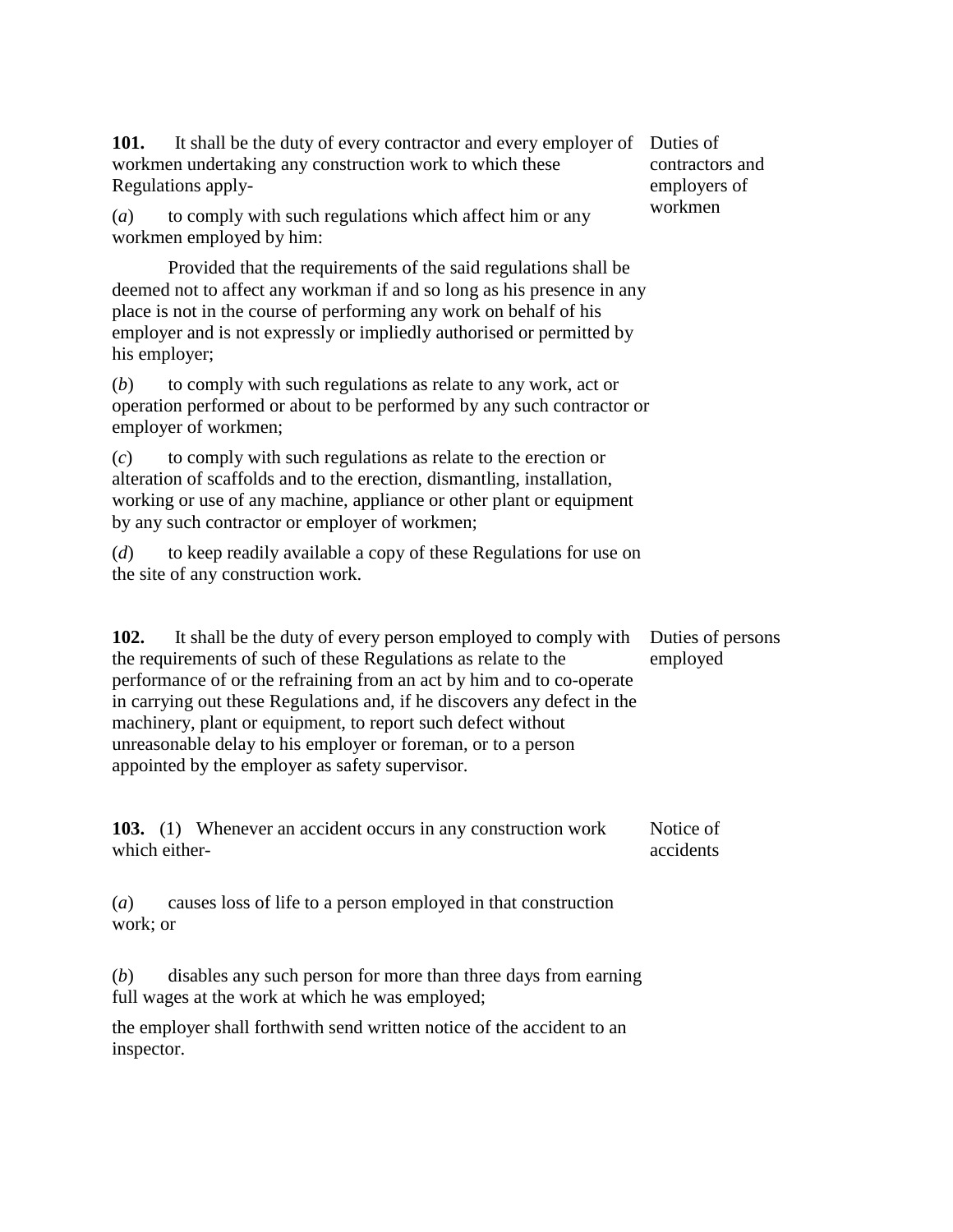(2) In addition, in case of death, the employer shall forthwith send notice of the accident in writing, and also where practicable by telegraph or telephone, to an inspector.

(3) Whenever death ensues as a consequence of an accident which has already been notified, the employer shall immediately send notice of such death to an inspector.

**104.** These Regulations shall not apply to construction work undertaken within the boundary of a mine, or to premises used for refining metals or ores which are under the control of a mining company or authority.

Mining operations and premises

**105.** Any person guilty of an offence to which section *ninety-one* of Penalties the Act applies, or in respect of these Regulations or any lawful requirement made thereunder, shall be liable to the penalties prescribed by section *ninety-two* of the Act.

#### **FIRST SCHEDULE**

(*Regulation* 17)

#### **INSPECTION OF SCAFFOLDS**

- 1. Location and description of scaffold inspected.
- 2. Date of inspection.

 3. Result of inspection. Enter details of any defects. If no defects enter "In good order".

- 4. Signature of person who made the inspection.
- 5. Date of entry in record book.

#### **SECOND SCHEDULE**

(*Regulation* 83 (*c*))

#### **AMBULANCE ROOM EQUIPMENT**

The ambulance room shall contain at least:

- 1. A glazed sink with hot and cold water always available.
- 2. A table with a smooth impermeable top.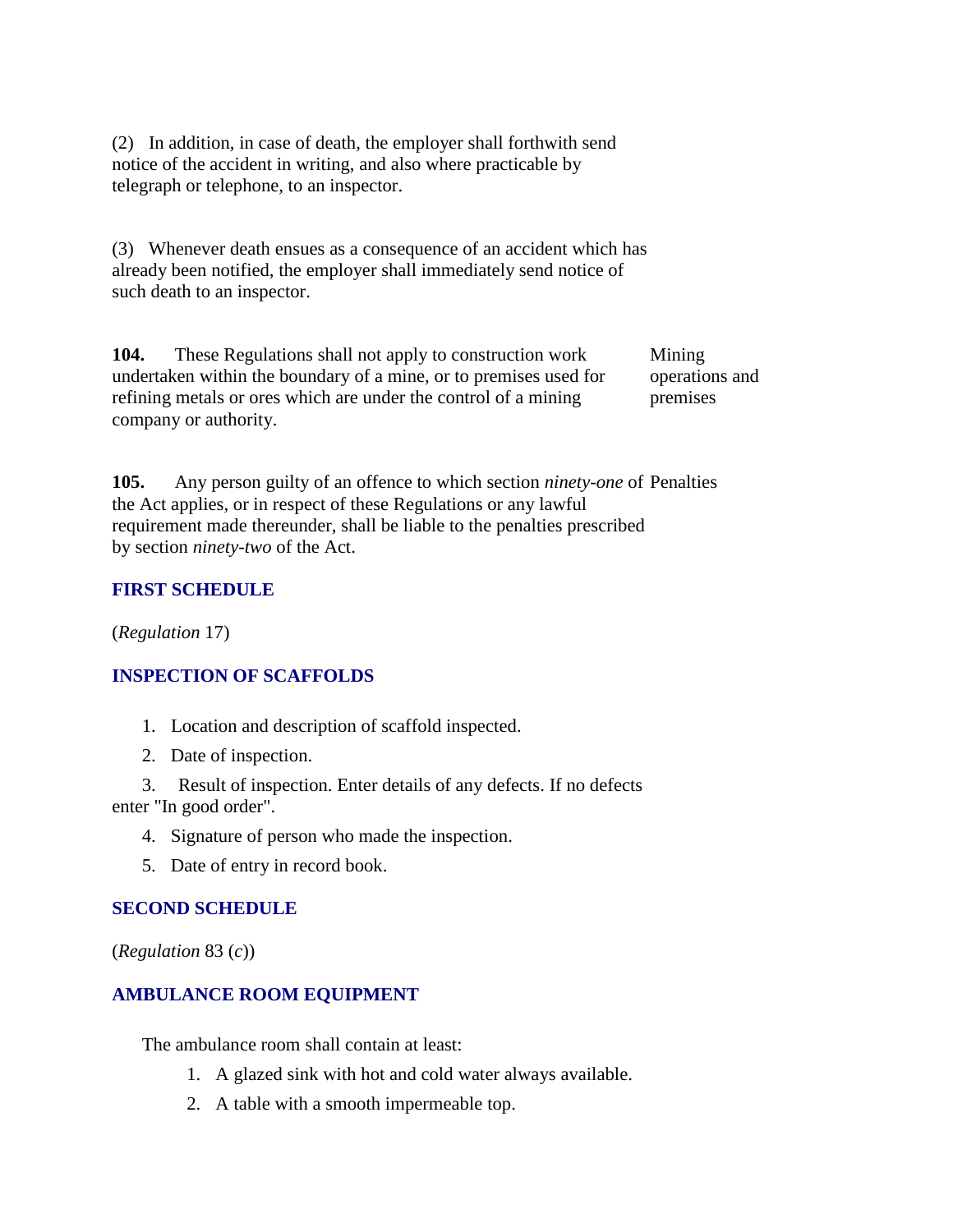- 3. Means for sterilising instruments.
- 4. A supply of suitable dressings, bandages and splints.
- 5. A couch.
- 6. A stretcher.
- 7. Blankets and hot water bottles.
- 8. A foot bath.
- 9. A suitable cupboard for instruments, etc.

 10. Any special equipment which the Director of Medical Services may, in any particular case, consider

necessary.

# **REGULATION 58 OF THE CONSTRUCTION (SAFETY AND HEALTH) REGULATIONS-REGISTER OF HOIST, LIFTING MACHINES AND LIFTING TACKLE**

*Statutory Instrument* 119 *of* 1968

Notice by the Labour Commissioner

It is hereby specified that the particulars to be entered, for the purposes of the Construction (Safety and Health) Regulations, in a register to be kept by employers or contractors undertaking construction work shall be as follows:

**1.** Name and office address of employer or contractor.

**2.** Distinguishing number or mark and description sufficient to identify each hoist, lifting machine or lifting tackle.

**3.** Date and number of the report of each thorough examination of hoists subject to regulation 43 and lifting tackle subject to regulation 53.

**4.** Date and number of the report of each test or thorough examination of lifting machines subject to regulations 41 and 43.

**5.** Date and number of the report of each examination and test of the anchorage or ballasting of a crane subject to regulation 44.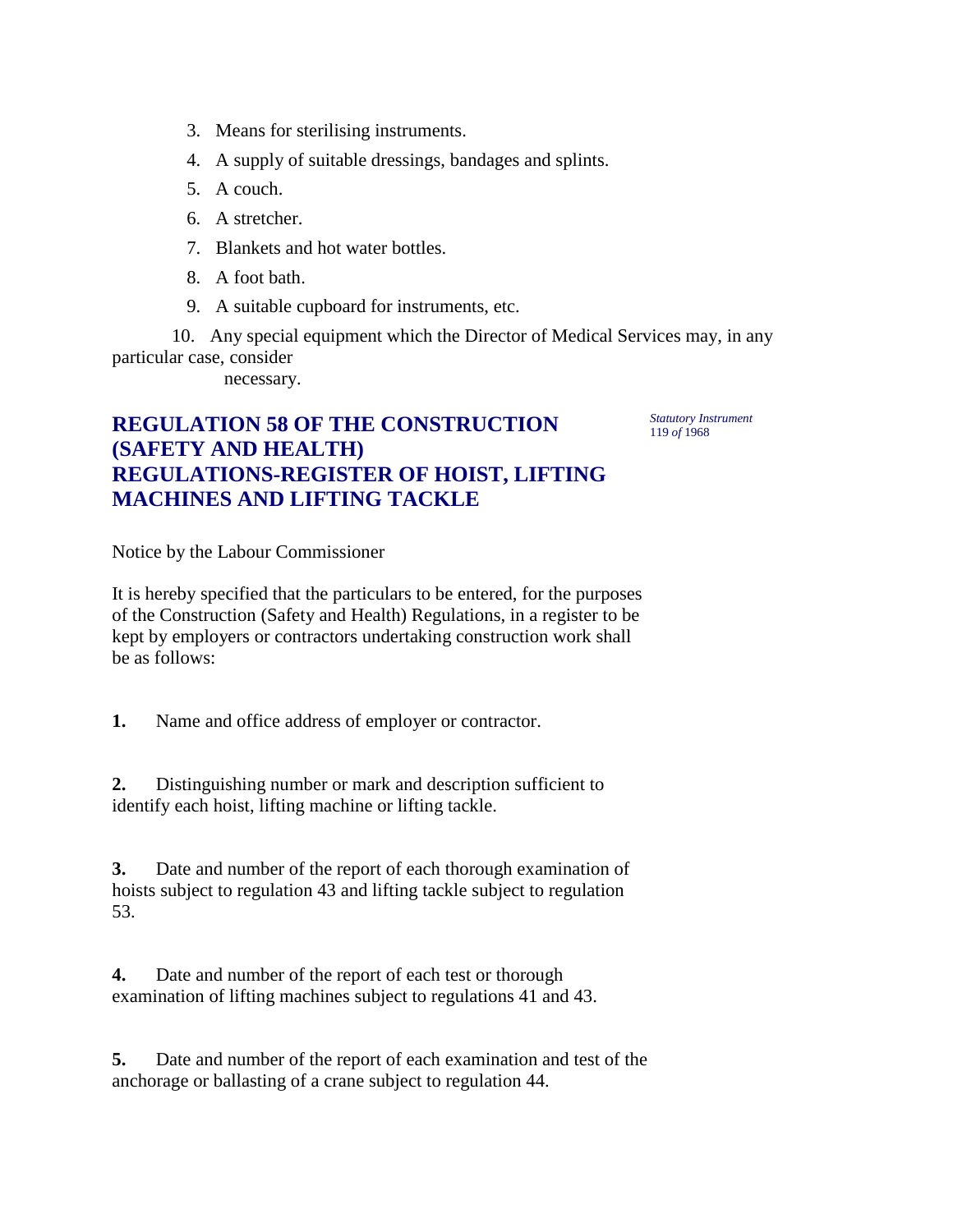**6.** Particulars of any defect found at any examination required by regulation 42 or specified in paragraphs 3, 4 and 5 above and affecting the safe working load and the steps taken to remedy such defect.

**7.** Date and number of the certificate relating to any test and thorough examination made under regulation 41 of each crane, crab, winch, hoist, pulley block, gin wheel or sheer legs before being taken into use for the first time and the name, signature and address of the person who issued the certificate.

# **THE FACTORIES (ELECTRICITY) REGULATIONS**

#### ARRANGEMENT OF REGULATIONS

Regulation

- 1. Title
- 2. Interpretation
- 3. Application of Regulations
- 4. Exemptions
- 5. Safety of installations
- 6. Conductors
- 7. Control gear
- 8. Switches and circuit-breakers
- 9. Fuses and automatic circuit-breakers
- 10. Joints and connections
- 11. Cutting off pressure and protection from excess current
- 12. Placing of single-pole switches
- 13. Earthing of bare neutral conductors
- 14. Means of cutting off pressure from motors, etc.
- 15. Switches for control of electric motors
- 16. Portable apparatus
- 17. General arranagement of switchboards
- 18. Enclosure of switchboards
- 19. Placing of switchboard apparatus, etc.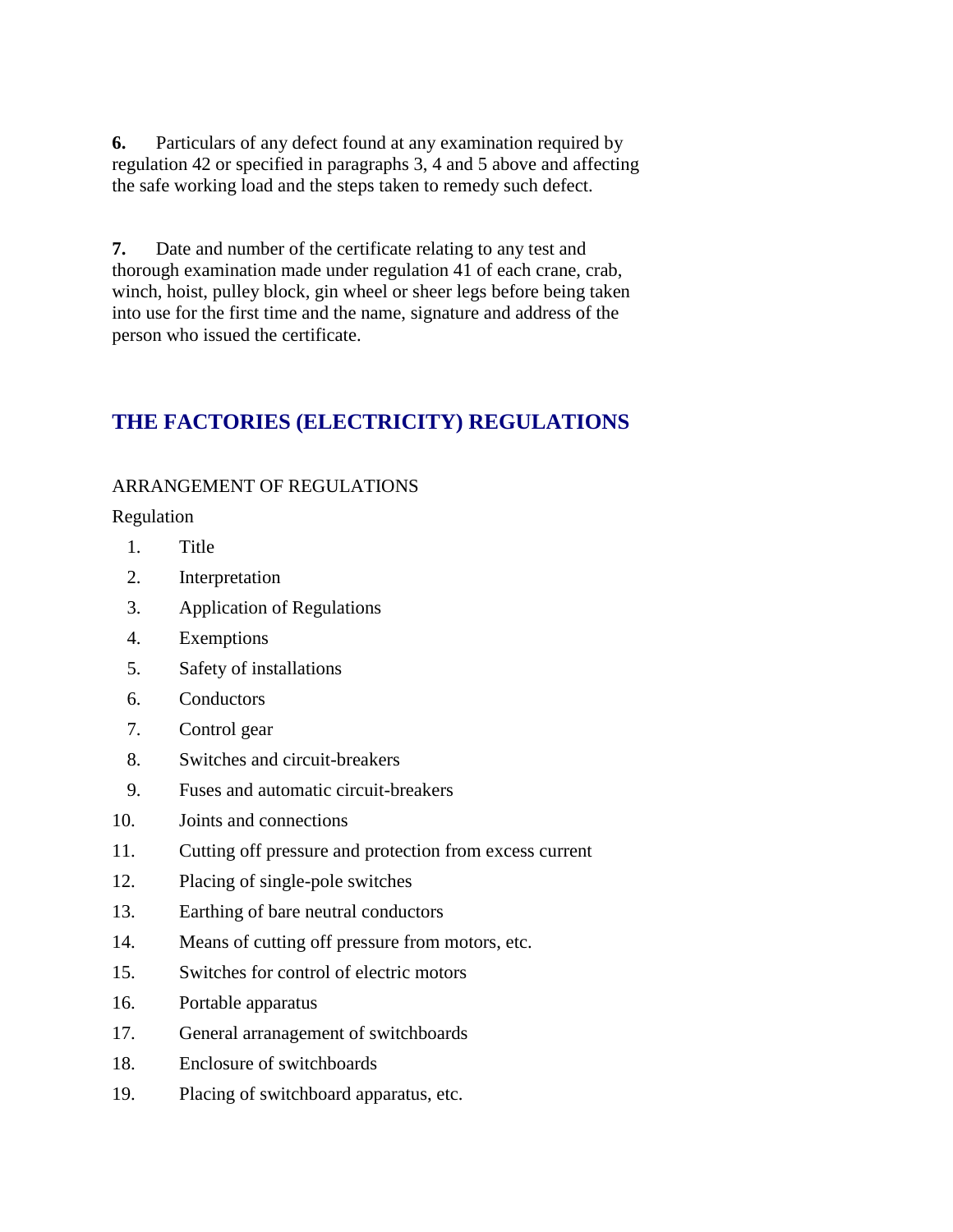20. Switchboard working platforms and passage-ways

- 21. Switchboards for high or extra high pressure
- 22. Protection of high and extra high pressure apparatus

23. Precautions against accidental charging above normal working pressure

24. Precautions against accidental charging of metal other than conductors

- 25. Precautions against accidental charging of apparatus
- 26. Provision of insulating stands or screens
- 27. Provision and use of portable insulating devices
- 28. Safe working space and means of access
- 29. Lighting
- 30. Protection against exposure
- 31. Only authorised persons, etc., to undertake certain work

Regulation

- 32. Instructions as to treatment for electric shock
- 33. Construction, etc., of substations
- 34. Control of substations
- 35. Means of access to substations
- 36. Penalties

### **SECTIONS 74 AND 82-THE FACTORIES (ELECTRICITY) REGULATIONS Regulations by the Minister**

| <b>Statutory Instrument</b> |  |
|-----------------------------|--|
| 254 of 1967                 |  |
| 91 of 1974                  |  |
| Act No.                     |  |
| 13 of 1994                  |  |

**1.** These Regulations may be cited as the Factories (Electricity) Regulations. **Title** 

**2.** In these Regulations, unless the context otherwise requires- Interpretation

"apparatus" means electrical apparatus in any undertaking, and includes all apparatus, machines and fittings in which conductors are used or of which they form a part;

"authorised person", in respect of any duties incidental to the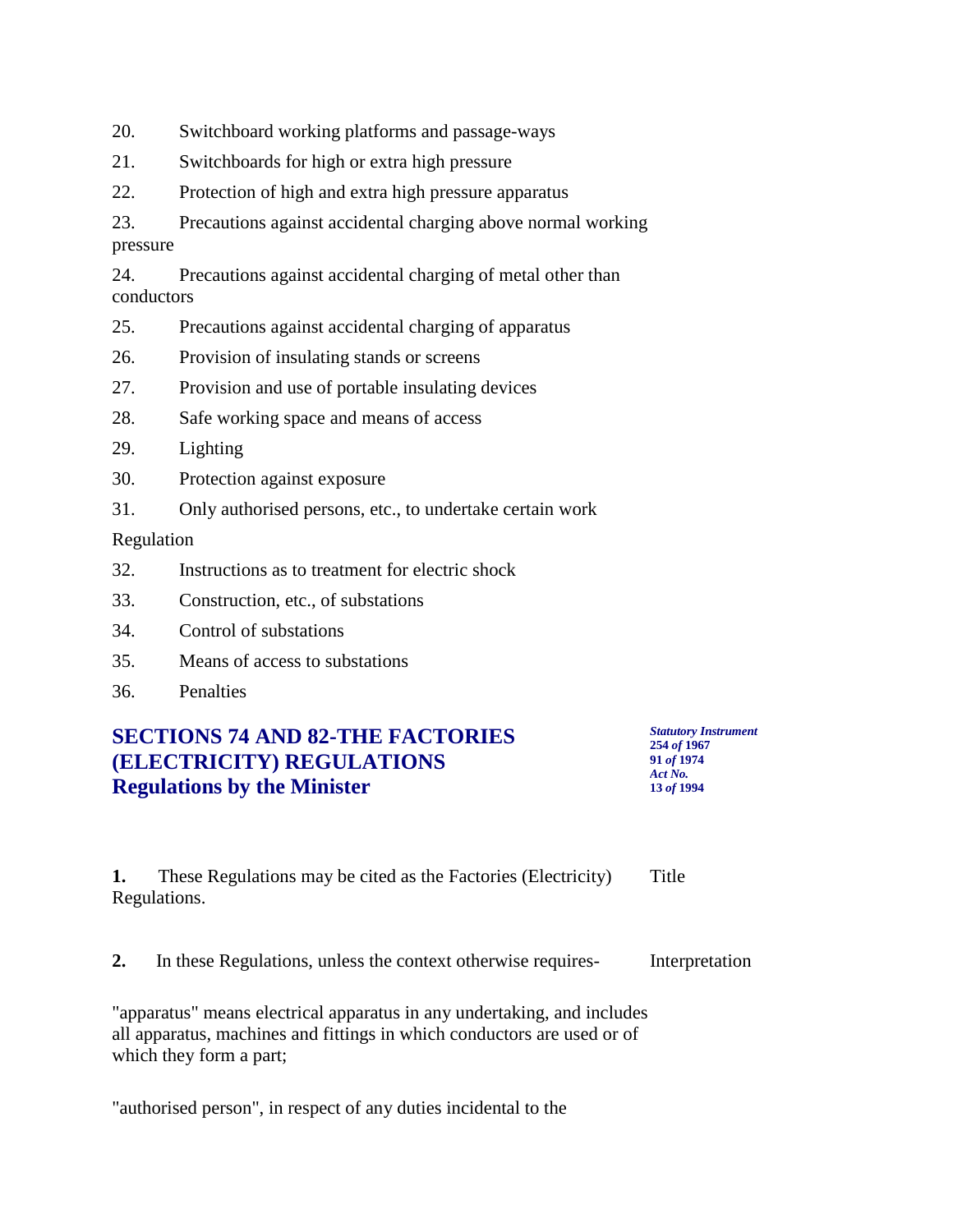generation, transformation, distribution or use of electrical energy in any undertaking, means-

(*a*) the person responsible for such undertaking if a competent person; and

(*b*) any electrical contractor under contract with the person responsible for such undertaking; and

(*c*) any competent person authorised by the person responsible for the undertaking concerned or by such undertaking as aforesaid;

"bare" means not covered with insulating material;

"circuit" means an electrical circuit forming a system or branch of a system;

"conductor" means an electrical conductor arranged to be electrically connected to a system;

"covered with insulating material" means adequately covered with insulating material of such quality and thickness that there is no danger when the matter so covered is live;

"danger" means danger to health or danger to life or limb from shock, burn or other injury to persons employed in an undertaking, or from fire, attendant upon the generation, transformation, distribution or use of electrical energy;

"dead" means at or about zero potential and disconnected from any live system or part thereof;

"earthed" means connected to the general mass of earth in such manner as will ensure at all times an immediate discharge of electrical energy without danger;

"extra high pressure" means a pressure in a system normally exceeding 6,600 volts at the point where the electrical energy is used or supplied;

"high pressure" means a pressure in a system normally above 650 volts but not exceeding 6,600 volts at the point where the electrical energy is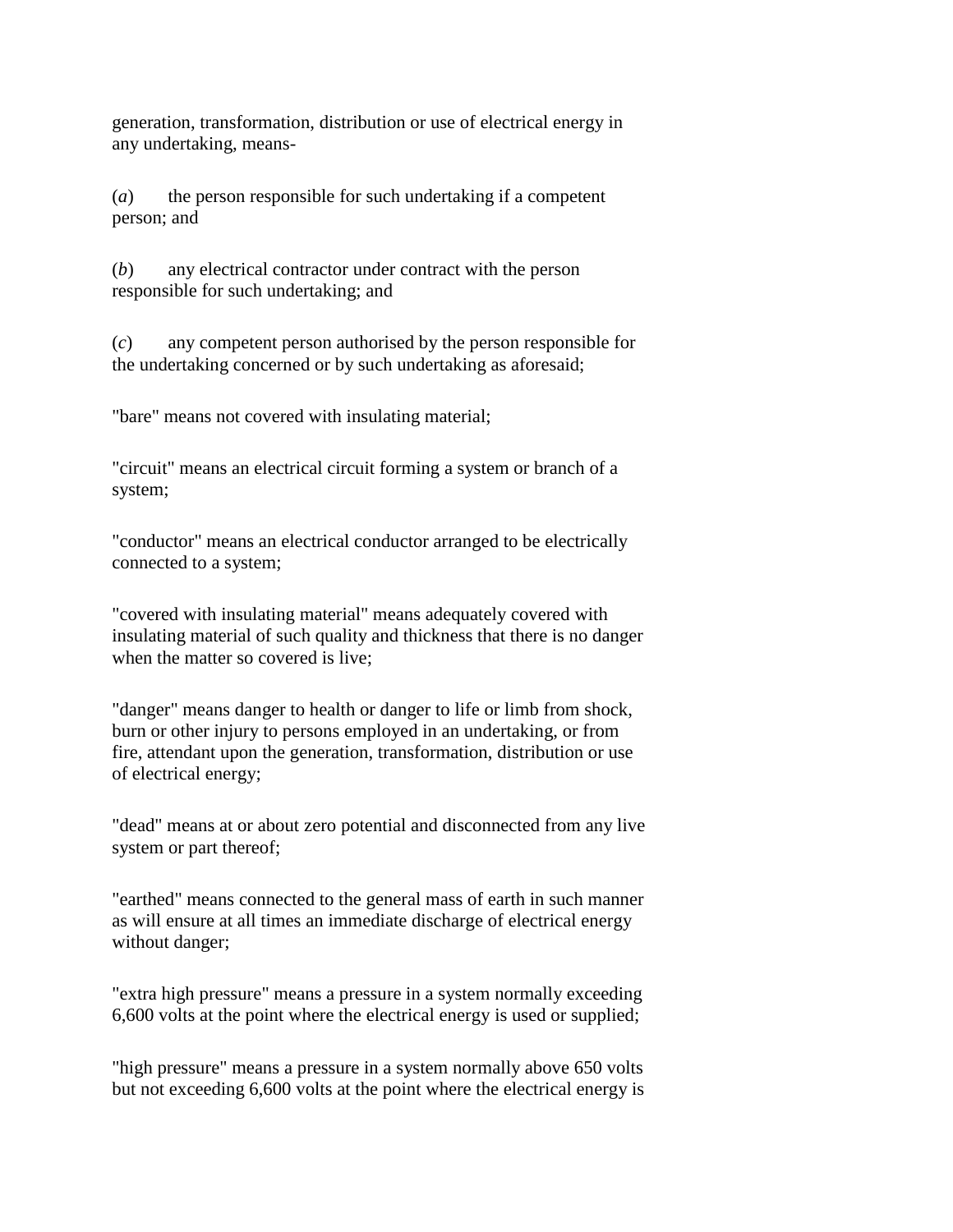used or supplied;

"insulating", in respect of any clothing, material or thing, means such clothing, material or thing of such size, quality and construction that, having regard to all the circumstances of its use by any person, in connection with electrical energy, such person is by reason of such use, adequately protected from danger;

"live" means electrically charged;

"low pressure" means a pressure in a system normally not exceeding 250 volts at the point where the electrical energy is used;

"medium pressure" means a pressure in a system normally above 250 volts but not exceeding 650 volts at the point where the electrical energy is used;

"person responsible" means-

(*a*) in respect of a factory, the occupier thereof;

(*b*) in respect of any building operations or work of engineering construction, any person undertaking such operations or work whether as employer, contractor or sub-contractor;

"pressure" means the difference of electrical potential between any two conductors, or between a conductor and earth, as read by a hot wire or electrostatic voltmeter;

"public supply" means the supply of electrical energy by a person authorised thereto by a licence granted under the provisions of any law;

"substation" means any premises, or part thereof, in which electrical energy is transformed or converted to or from pressure above medium pressure if such premises, or part thereof, are large enough for a person to enter after the apparatus is in position: Provided that where such transformation is made solely for the purpose of working instruments, relays or similar auxiliary apparatus, such premises shall not be deemed to be a substation;

"switchboard" means a collection of switches, fuses, conductors and other apparatus in connection therewith, used for the purpose of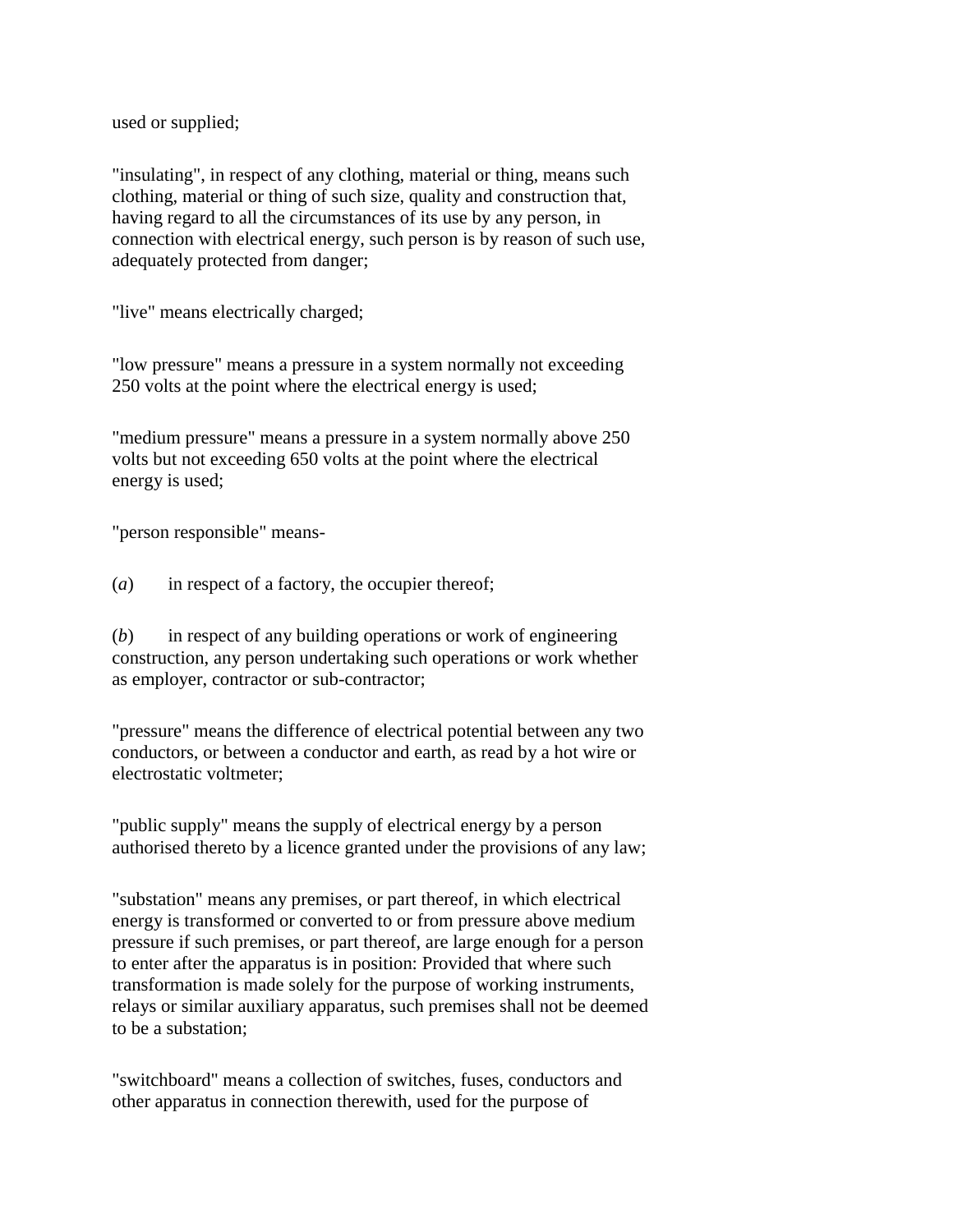controlling the current or pressure in any system or part of a system;

"switchboard passage-way" means any passage-way or compartment large enough for a person to enter and used in connection with a switchboard when live;

"system" means an electrical system in an undertaking in which all the conductors and apparatus are electrically connected to a common source of electromotive force;

"undertaking" means any factory, building operation or work of engineering construction.

**3.** These Regulations shall apply to the generation, transformation, Application of distribution and use of electrical energy in any undertaking. Regulations

**4.** (1) Nothing in regulations 6 to 8, 11 (*a*), 12 to 14, 18 to 20, 24 to Exemptions 29, 31, 33 and 34 shall apply-

(*a*) to any system in which the pressure does not exceed 250 volts direct current or 125 volts alternating current; or

(*b*) in any generating station, to any system in which the pressure between it and earth does not exceed low pressure:

Provided that where, on account of any special circumstances, the Commissioner is of opinion that the exemption granted by this sub-regulation should not apply to any particular factory,he may give written notice to the occupier of such factory that the provisions of this sub-regulation shall not apply thereto, and the said exemption shall cease to apply to such factory from such date, not being less than twenty-eight days from the date of such notice, as the Commissioner may specify.

(2) Nothing in these Regulations shall apply to any service lines or apparatus other than apparatus contained in any substation of a public supply between the output terminals of the supply station and the supply side of a consumer's terminals, or to any chamber containing such service lines or apparatus: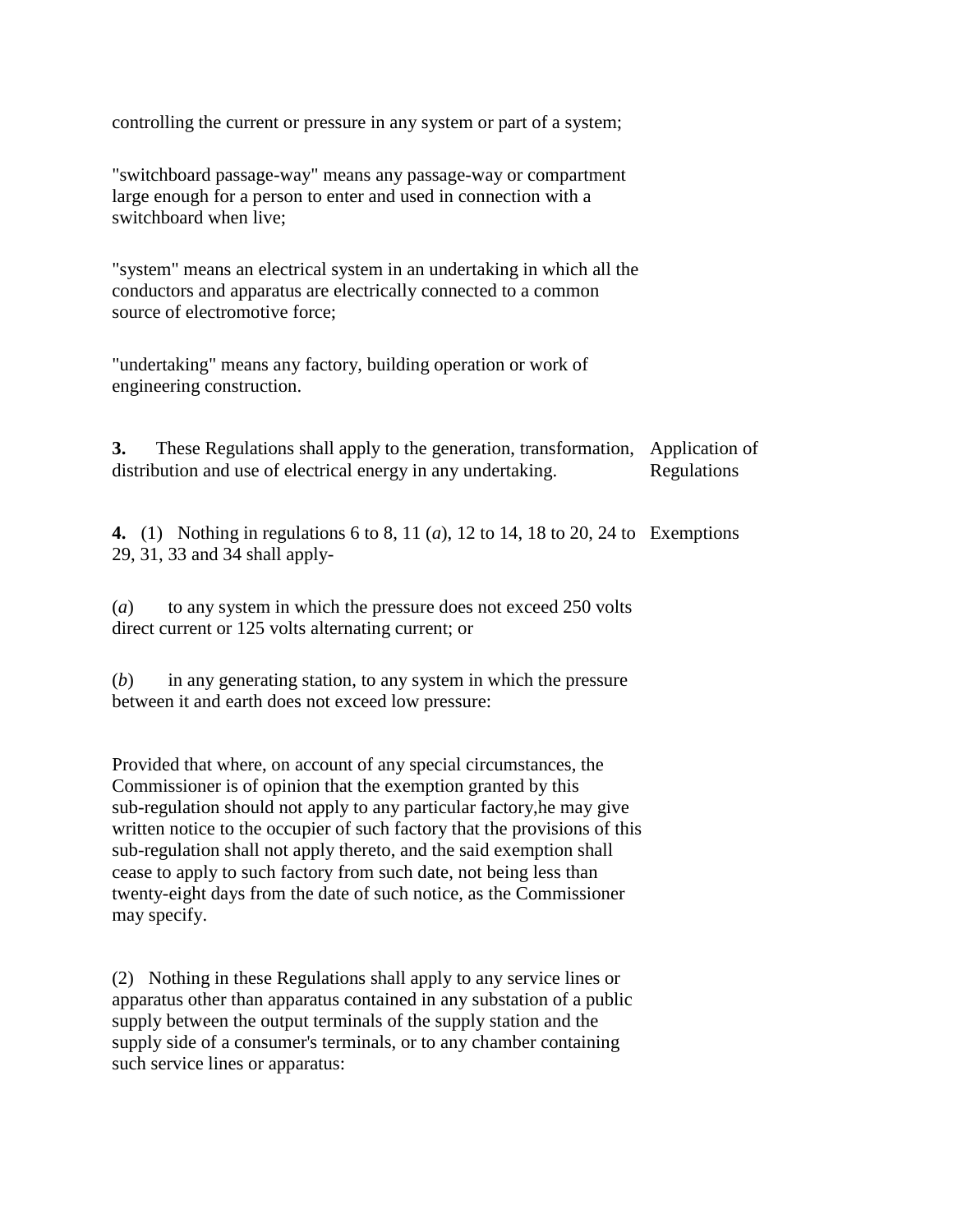Provided that no live metal shall be exposed in such service lines or apparatus so that it may be touched.

(3) If the person responsible for any undertaking can show, to the satisfaction of the Commissioner, that with regard to any requirement of these Regulations the special conditions of the undertaking are such as adequately prevent danger, that requirement shall be deemed to be satisfied in respect of such undertaking for so long as such conditions remain substantially unaltered.

(4) The Commissioner may, by statutory order, direct that any class of special conditions defined in such order shall be deemed, for the purposes of all or any of the requirements of these Regulations, adequately to prevent danger, and the Commissioner may at any time amend or revoke any such order.

(5) Nothing in these Regulations shall apply to any process or apparatus used exclusively for electro-chemical or electro-thermal or testing or research purposes:

Provided that any such process is so worked and any such apparatus is so constructed and protected and special precautions are taken as may be necessary to prevent danger.

(6) The Commissioner may, if satisfied that safety is otherwise secured in a practical manner, by statutory order, exempt from the operation of all or any of these Regulations, any premises to which any special regulations as to the generation, transformation, distribution or use of electrical energy, made under the provisions of any law, apply, and the Commissioner may at any time amend or revoke any such order.

**5.** All apparatus and conductors shall be sufficient in size and power Safety of for the work which they are called upon to do, and be so constructed, installed, protected, worked and maintained as to prevent danger so far as is reasonably practicable. installations

**6.** All conductors shall either be covered with insulating material and further efficiently protected where necessary to prevent danger, or **Conductors**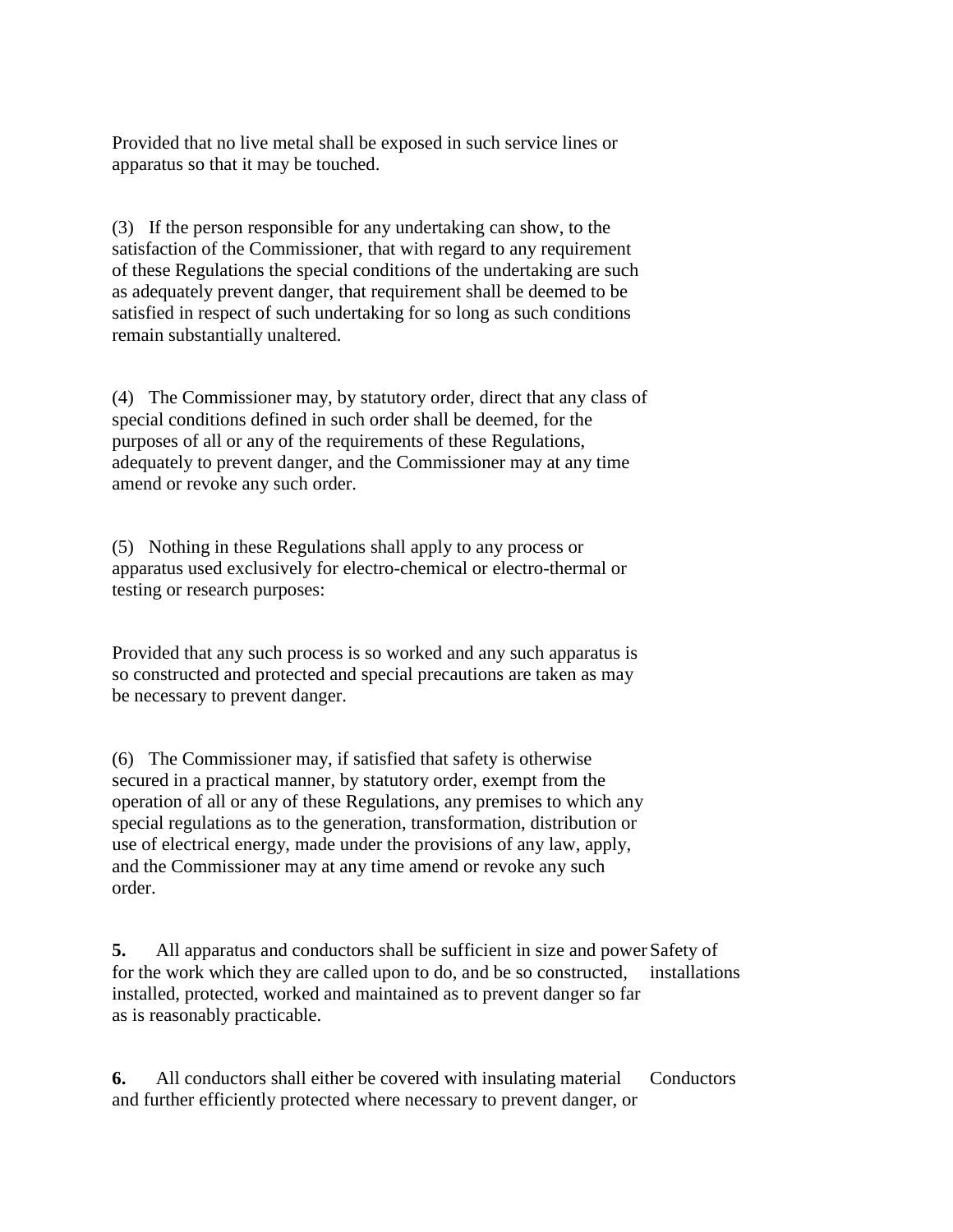they shall be so placed and safeguarded as to prevent danger so far as is reasonably practicable.

**7.** Every switch, switch fuse, circuit-breaker, and insulating link shall be- Control gear

(*a*) so constructed, placed or protected as to prevent danger;

(*b*) so constructed and adjusted as accurately to make and maintain good contact;

(*c*) provided with an efficient handle or other means of working insulated from the system and so arranged that no person can inadvertently touch live metal;

(*d*) so constructed or arranged that it cannot accidentally fall or move into contact when left out of contact.

**8.** (1) Every switch intended to be used for breaking a circuit and every circuit-breaker, and each pole of double-pole or multi-pole switches or circuit-breakers, shall be so constructed that it cannot with proper care be left in partial contact. Switches and circuit-breakers

(2) Every switch intended to be used for breaking a circuit and every circuit-breaker shall be so constructed that an arc cannot be accidentally maintained.

**9.** (1) Every fuse, and every automatic circuit-breaker used in lieu of Fuses and such fuse, shall be so constructed and arranged as effectively to interrupt the current before it so exceeds the working rate as to involve circuit-breakers danger. automatic

(2) Every fuse, and every automatic circuit-breaker used in lieu of such fuse, shall be of such construction or be so guarded or placed as to prevent danger from over-heating or from arcing or the scattering of hot metal or other substance when it comes into operation.

(3) Every fuse shall be either of such construction or so protected by a switch that the fusible metal may be readily renewed without danger.

**10.** Every electrical joint and connection shall be of proper construction as regards conductivity, insulation, mechanical strength Joints and connections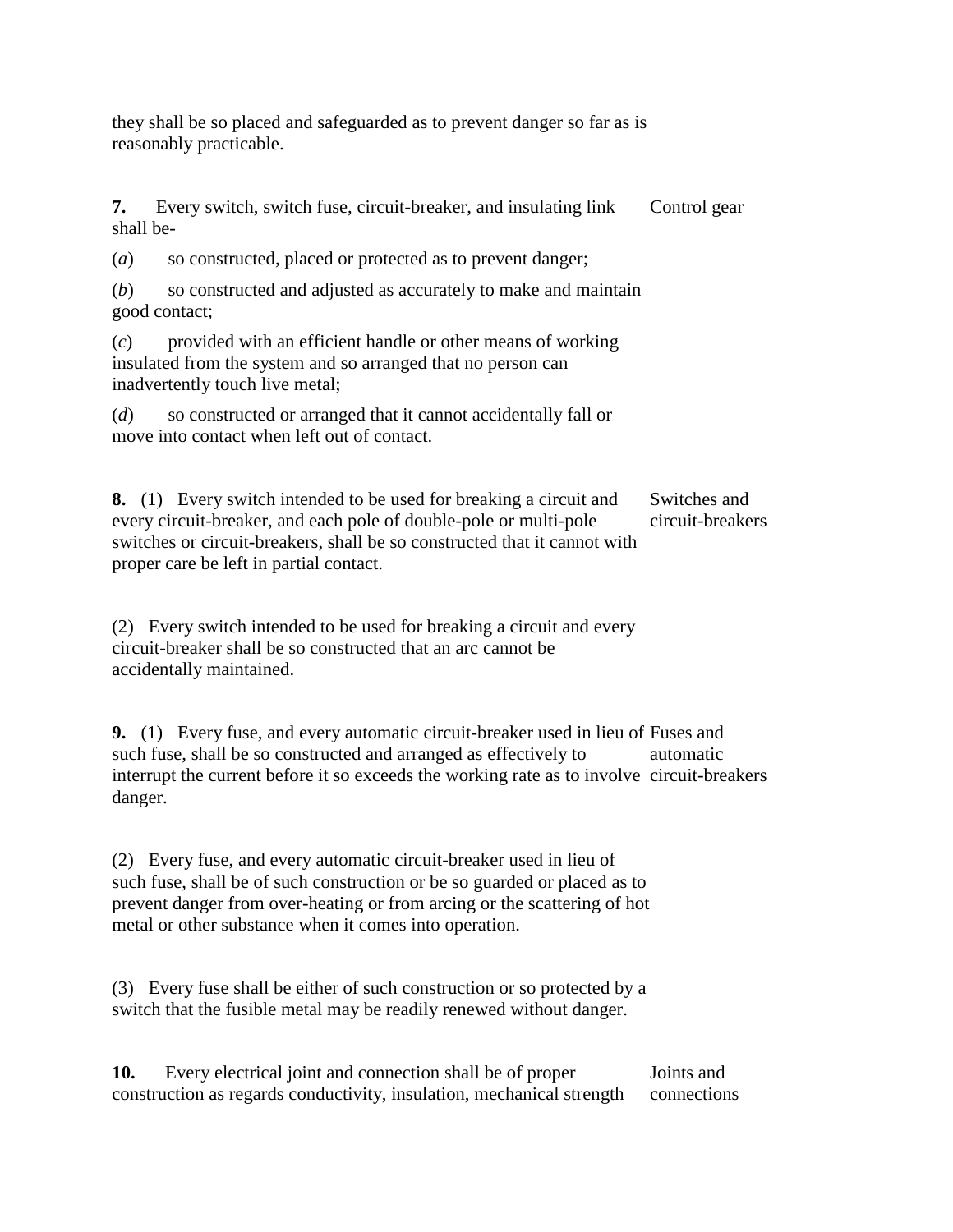and protection.

| 11.<br>(a)<br>(b)                                                                                                                                                                            | Such efficient means as may be necessary to prevent danger<br>shall be provided and suitably located-<br>for cutting off all pressure from every part of a system; and<br>for protecting every part of a system from excess current.                                           | Cutting off<br>pressure and<br>protection from<br>excess current |  |  |  |
|----------------------------------------------------------------------------------------------------------------------------------------------------------------------------------------------|--------------------------------------------------------------------------------------------------------------------------------------------------------------------------------------------------------------------------------------------------------------------------------|------------------------------------------------------------------|--|--|--|
| 12.                                                                                                                                                                                          | Where one of the conductors of a system is connected to earth, Placing of<br>no single-pole switch, other than a link for testing purposes or a switch single-pole<br>for use in controlling a generator, shall be placed in such conductor or switches<br>any branch thereof: |                                                                  |  |  |  |
| Provided that a switch or automatic or other cutout may be placed in<br>the connection between the conductor and earth at the generating<br>station for use in testing or in emergency only. |                                                                                                                                                                                                                                                                                |                                                                  |  |  |  |
| 13.                                                                                                                                                                                          | Where one of the main conductors of a system is bare and<br>uninsulated, no switch, fuse or circuit-breaker shall be placed in that<br>conductor or in any conductor connected thereto, and any such<br>conductor shall be earthed:                                            | Earthing of bare<br>neutral<br>conductors                        |  |  |  |

Provided that switches, fuses or circuit-breakers may be used to break the connection with the generators or transformers supplying the power if the connection of any bare conductor with earth is not thereby broken.

**14.** Every motor, converter and transformer shall be protected by efficient means, suitably placed and so connected that all pressure may off pressure from thereby be cut off from the motor, converter or transformer, as the case motors, etc. may be, and from all apparatus connected therewith: Means of cutting

Provided that where one point of the system is connected to earth, it shall not be necessary to disconnect on that side of such system which is connected to earth.

15. (1) Every electric motor shall be controlled by an efficient switch Switches for or switches for starting and stopping, so placed as to be easily worked control of electric by the person in charge of such motor. motors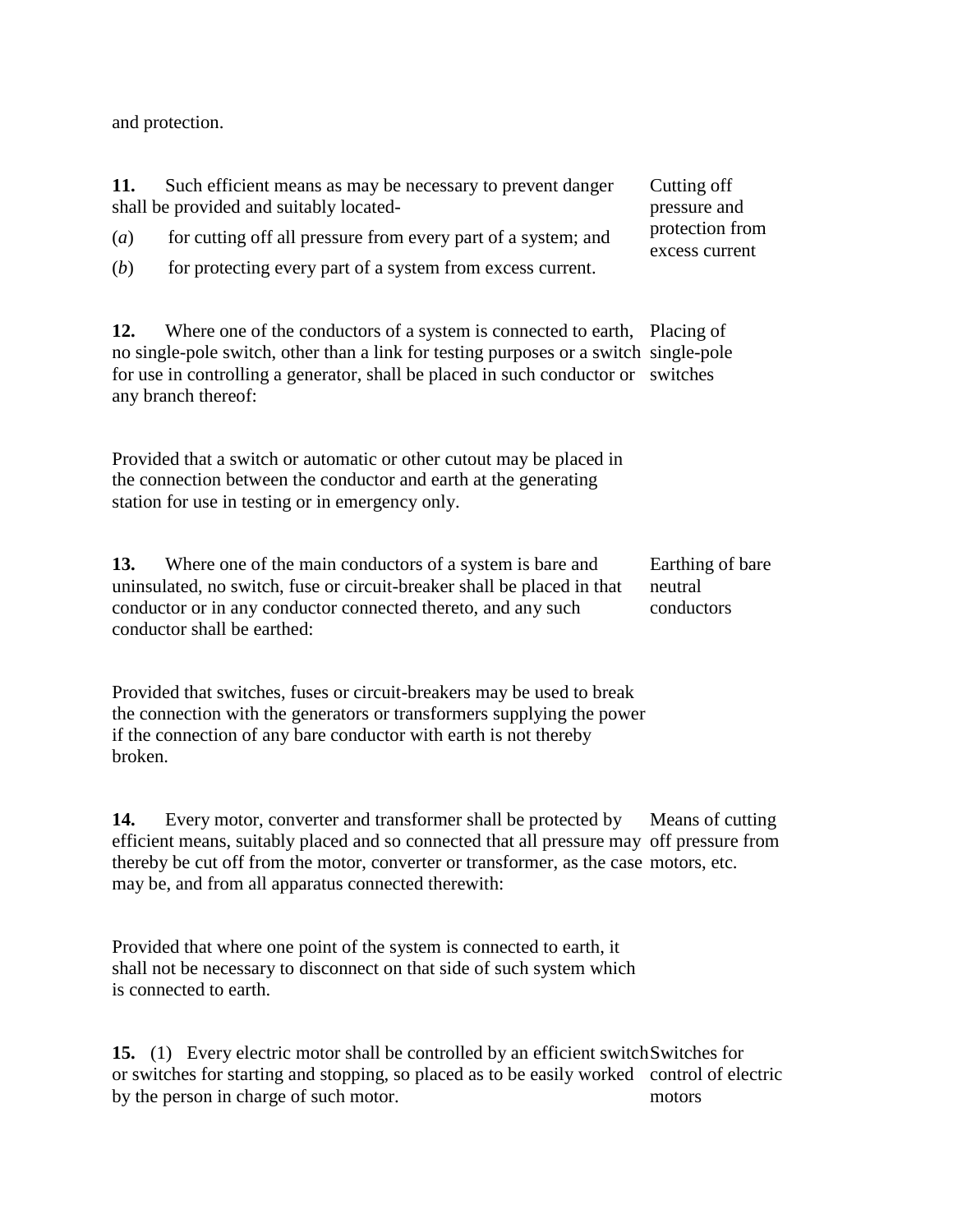(2) In every place in which machines are being driven by an electric motor, there shall be means at hand for either switching off the motor or stopping the machines if necessary to prevent danger.

**16.** (1) Every flexible wire for any portable apparatus shall be connected to the system concerned either by efficient permanent joints apparatus or connections or by a properly constructed connector. Portable

(2) In all cases where a person handling any portable apparatus or pendant lamps with switches would be liable to get a shock, through a conducting floor or conducting work or otherwise, if the metal-work of such apparatus became live, such metal-work shall be efficiently earthed and any flexible metallic covering of the conductors shall be itself efficiently earthed and shall not be the only earth connection for the metal of the apparatus.

(3) No lampholder shall be in metallic connection with the guard or other exposed metal-work of a portable lamp.

(4) All portable apparatus and all flexible wire connected thereto shall be controlled by efficient means suitably located, and capable of cutting off the pressure thereto, and the metal-work of such apparatus shall be efficiently earthed independently of any flexible metallic cover of the conductors, and any such flexible covering shall itself be independently earthed.

(5) The provisions of this regulation shall not apply in any case where the apparatus, lamp or wire concerned is connected to a system in which the pressure is direct current not exceeding 150 volts.

**17.** The general arrangement of switchboards shall, so far as is reasonably practicable, be such that-

General arrangement of switchboards

(*a*) all parts which may have to be adjusted or handled are readily accessible;

(*b*) the course of every conductor may, where necessary, be readily traced;

(*c*) conductors not arranged for connection to the same system are kept well apart and can, where necessary, be readily distinguished;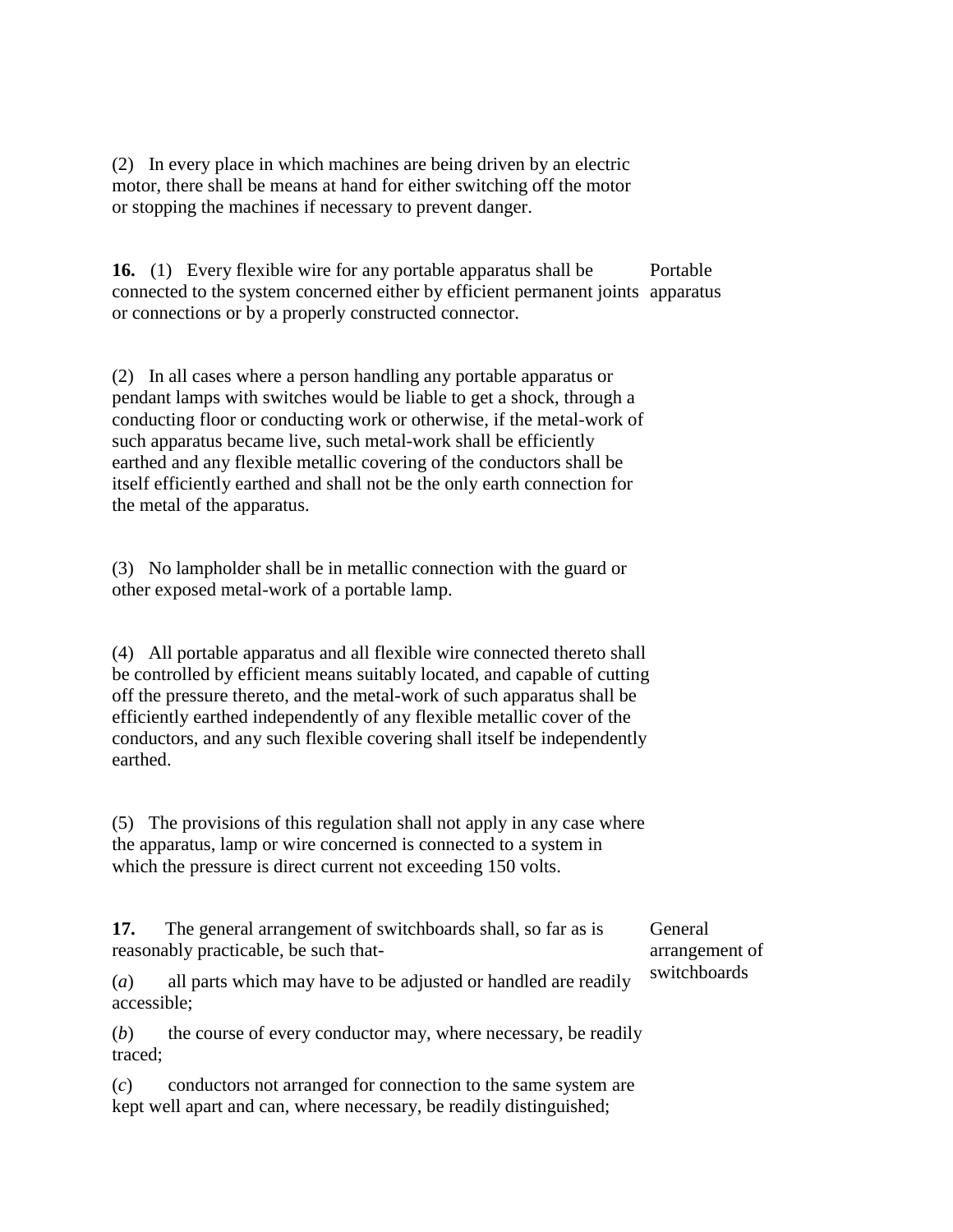(*d*) all bare conductors are so placed or protected as to prevent danger from accidental short circuit.

**18.** (1) Every switchboard having bare conductors normally so exposed that they may be touched by any person shall, if not located in switchboards an area or areas set apart for the purposes thereof, be suitably fenced or enclosed. Enclosure of

(2) No person, other than an authorised person or a person acting under his immediate supervision, shall have access to any switchboard mentioned in sub-regulation (1).

**19.** All apparatus appertaining to a switchboard and requiring handling shall, so far as is practicable, be so placed or arranged as to be switchboard operated from the working platform of the switchboard, and all measuring instruments and indicators connected therewith shall, so far as is practicable, be so placed as to be observed from such platform, and if any such apparatus is worked or observed from any place other than such platform, adequate precautions shall be taken to prevent danger. Placing of apparatus, etc.

|  | <b>20.</b> (1) Adequate means of access, free from danger, shall be | Switchboard        |
|--|---------------------------------------------------------------------|--------------------|
|  | provided for every switchboard passage-way.                         | working            |
|  |                                                                     | $1.1.40$ and $1.1$ |

platforms and passageways

(2) Where at the working platform of any switchboard or in any switchboard passage-way there are bare conductors exposed or arranged to be exposed when live so that they may be touched by any person on such platform or in such passage-way, there shall be left a clear and unobstructed passage of ample width and height, with a firm and even floor, on such platform or in such passage-way.

(3) The following provisions shall apply to all such platforms and passage-ways as are mentioned in sub-regulation (2), unless the bare conductors on such platform or in such passage-way, whether overhead or at the sides thereof, are otherwise adequately protected against danger by divisions or screens or other suitable means:

(*a*) any such platform or passage-way constructed for a low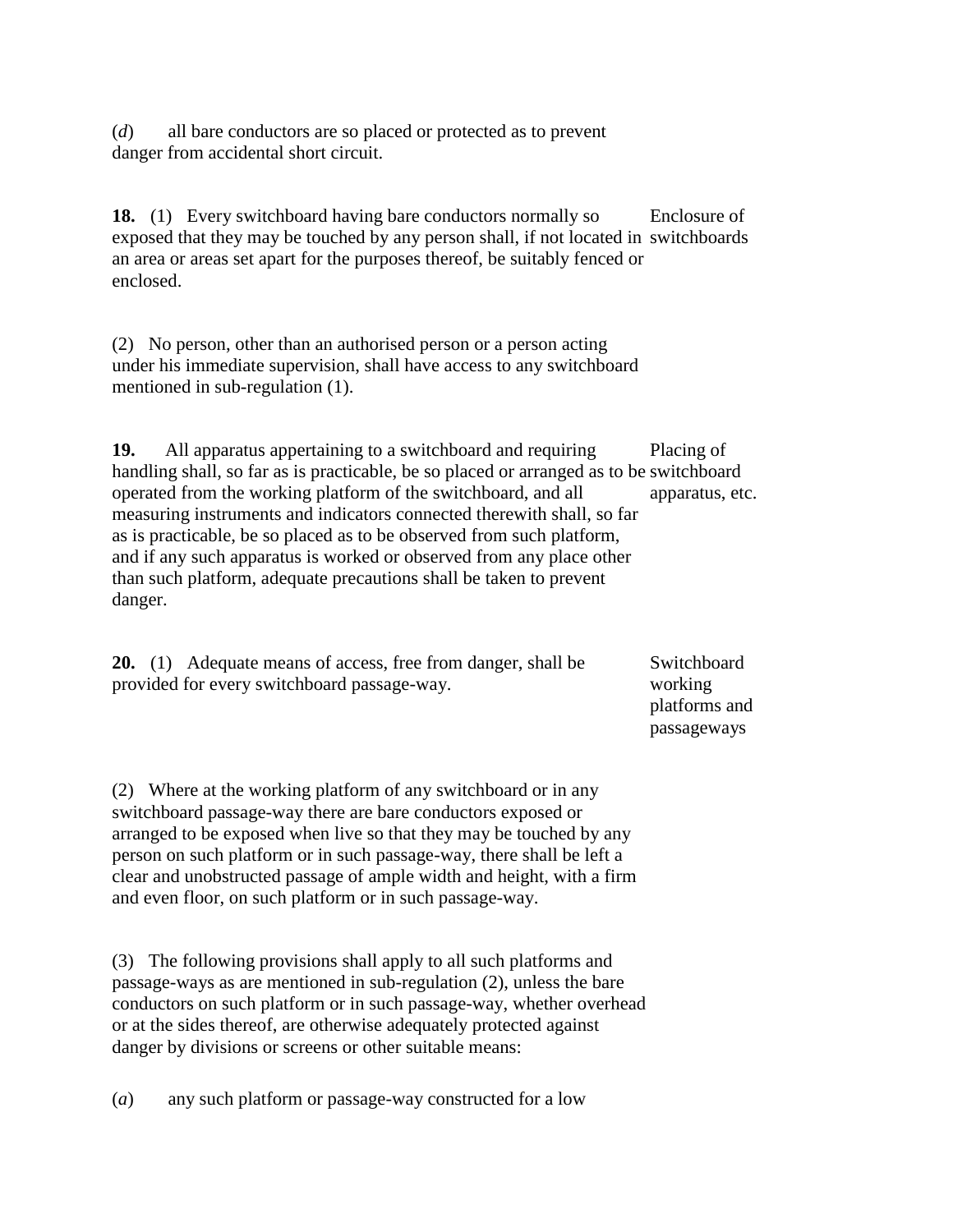pressure or medium pressure switchboard shall have a clear height of not less than 2.250 metres, and a clear width, measured from any bare conductor, of not less than 1 metre;

(*b*) any such platform or passage-way constructed for a high pressure or extra high pressure switchboard, other than operating desks or panels working solely at low pressure, shall have a clear height of not less than 2.500 metres, and a clear width, measured from any bare conductor, of not less than 1.250 metres;

(*c*) bare conductors shall not be exposed on both sides of any such switchboard passage-way unless either-

(i) the clear width of such passage-way measured between such bare conductors is not less than 1.250 metres in the case of low or medium pressure and not less than 2.438 metres in the case of high and extra high pressure; or

(ii) the conductors on one side of such passage-way are so guarded that they cannot accidentally be touched.

(*As amended by S.I. No*. 91 *of* 1974)

**21.** In every switchboard for high pressure or extra high pressure-

(*a*) every high pressure or extra high pressure conductor within reach from the working platform or in any passage-way shall be so placed or protected as adequately to prevent danger;

(*b*) the metal cases of all instruments working at high or extra high pressure shall either be earthed or completely enclosed with insulating covers;

(*c*) all metal handles of high and extra high pressure switches and, where necessary to prevent danger, all metal gear for working such switches, shall be earthed;

(*d*) when any work is done on any such switchboard the switchboard shall be made dead unless-

(i) the section of the switchboard on which the work is to be done (hereinafter referred to as the relevant section) is made dead and every other section which is live is either-

A. so separated from the relevant section by permanent or removable divisions or screens as not to be a source of danger to persons working on the relevant section; or

Switchboards for high or extra high pressure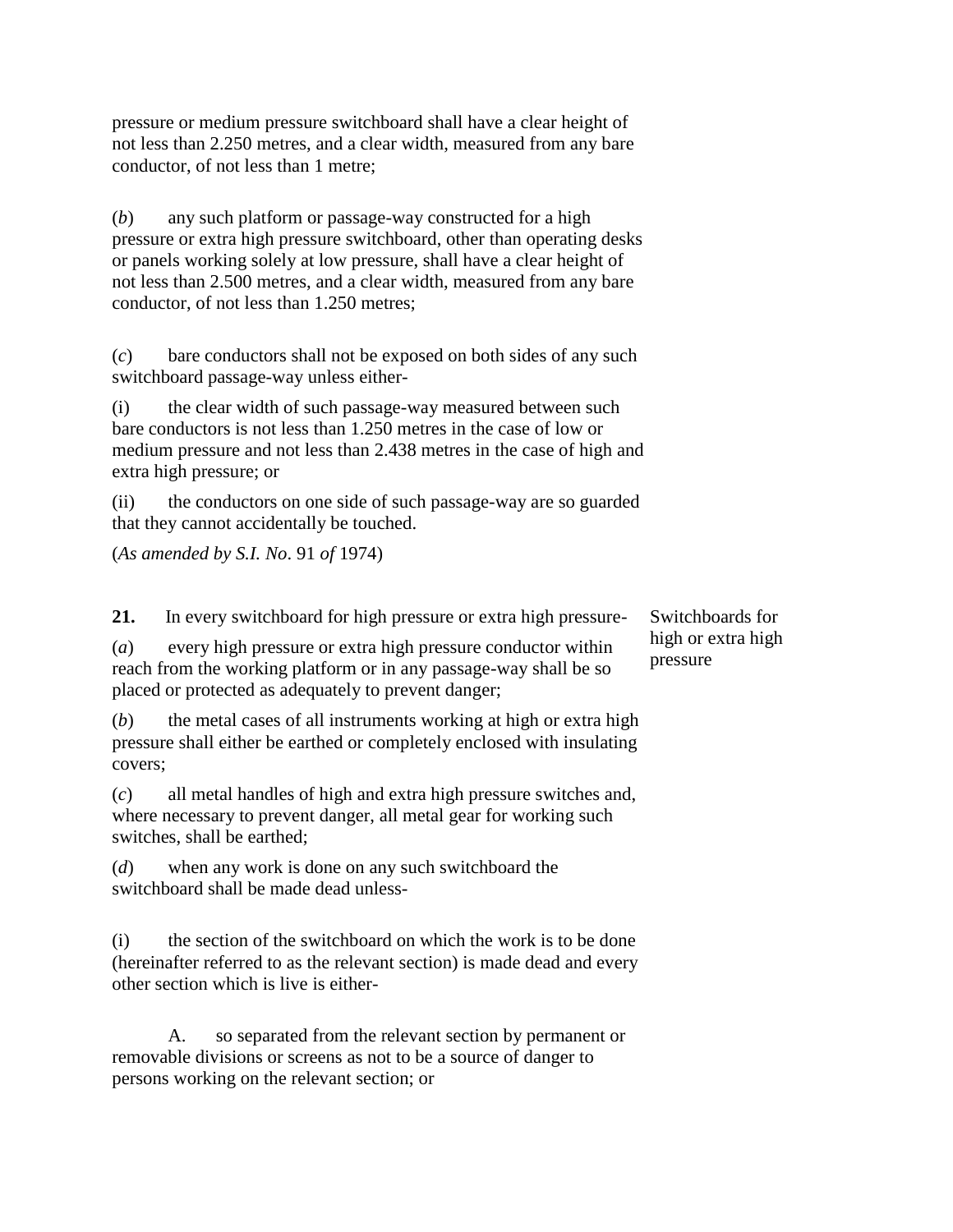B. in such a position or of such construction as to be as safe as if so separated as aforesaid; or

(ii) the switchboard itself is so arranged as to secure that work is done without danger without taking any of the precautions aforesaid.

**22.** All parts of generators, motors, transformers or other similar apparatus which are at high or extra high pressure and which are within high and extra reach from any position where a person employed in the undertaking may require to be, shall, so far as is reasonably practicable, be so protected as to prevent danger. Protection of high pressure apparatus

**23.** Where a high or extra high pressure supply is transformed for use at a lower pressure, or energy is transformed up to above low pressure, suitable provision shall be made to guard against danger by reason of the lower pressure system becoming accidentally charged above its normal pressure by leakage or contact from the higher pressure system. **Precautions** against accidental charging above normal working pressure

**24.** Where necessary to prevent danger, adequate precautions shall be taken either by earthing or by other suitable means to prevent any metal other than a conductor from becoming electrically charged.

Precautions against accidental charging of metal other than conductors

**25.** Adequate precautions shall be taken to prevent any conductor or Precautions apparatus from being accidentally or inadvertently electrically charged against accidental when persons are working thereon. charging of apparatus

**26.** Where necessary adequately to prevent danger, insulating stands Provision of or screens shall be provided and kept permanently in position, and such insulating stands stands or screens shall be maintained in sound condition. or screens

**27.** Portable insulating stands or screens or insulating boots or gloves, or other suitable means, shall be provided and used when necessary adequately to prevent danger, and any such articles shall be periodically examined by an authorised person. Provision and use of portable insulating devices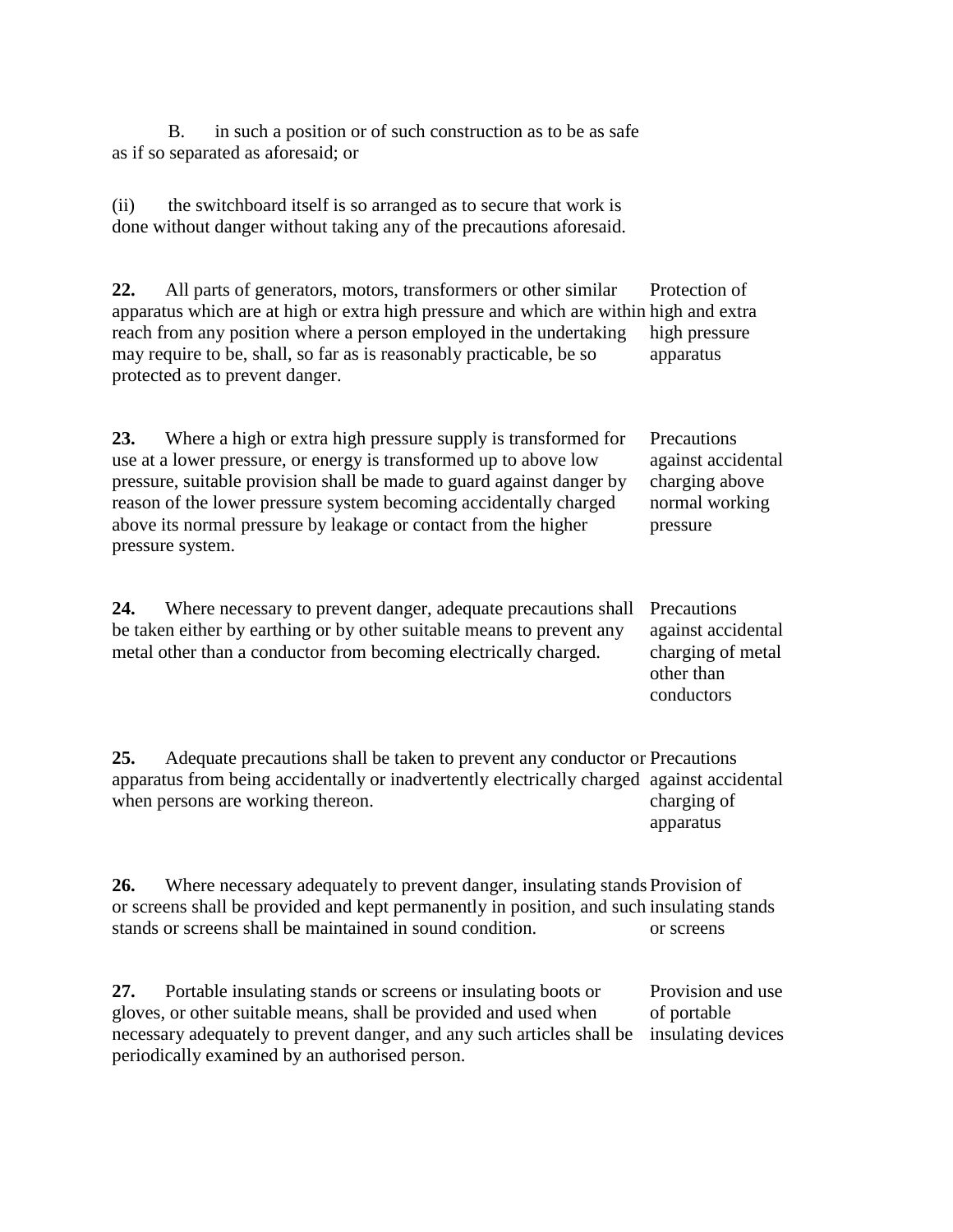28. Adequate working space and means of access, free from danger, Safe working shall be provided for all apparatus that has to be worked or attended to space and means by any person. of access

**29.** All those parts of any undertaking in which apparatus is placed Lighting shall be adequately lighted to prevent danger.

**30.** All conductors and apparatus exposed to the weather, wet, corrosion, inflammable surroundings or explosive atmosphere, or used exposure in connection with any process or for any special purpose other than for lighting or power, shall be so constructed or protected, and such special precautions shall be taken, as may be necessary adequately to prevent danger in view of such exposure or use. Protection against

**31.** (1) No person other than an authorised person, or a competent person acting under his immediate supervision, shall operate any apparatus where technical knowledge or experience is required for such undertake certain operation in order adequately to avoid danger, and no person shall work work alone in connection with any system or apparatus in any case where the Commissioner has directed that he shall not. Only authorised persons, etc., to

(2) No person other than an authorised person, or a competent person over the apparent age of twenty-one years acting under his immediate supervision, shall undertake any repair, alteration, extension or cleaning of any apparatus and no one shall do such work unaccompanied.

(3) Where a contractor is employed in any undertaking, and the danger to be avoided is under his control, such contractor shall appoint the authorised person for the purposes of this regulation, but if the danger to be avoided is under the control of the person responsible for the undertaking, such person shall appoint such authorised person.

**32.** Printed instructions as to the proper first-aid treatment of persons suffering from electric shock shall be affixed in a prominent place in all undertakings where electrical energy is generated, transformed or used above a pressure of 125 volts alternating current or 250 volts direct current. Instructions as to treatment for electric shock

**33.** (1) Every substation shall be substantially constructed, and shall Construction,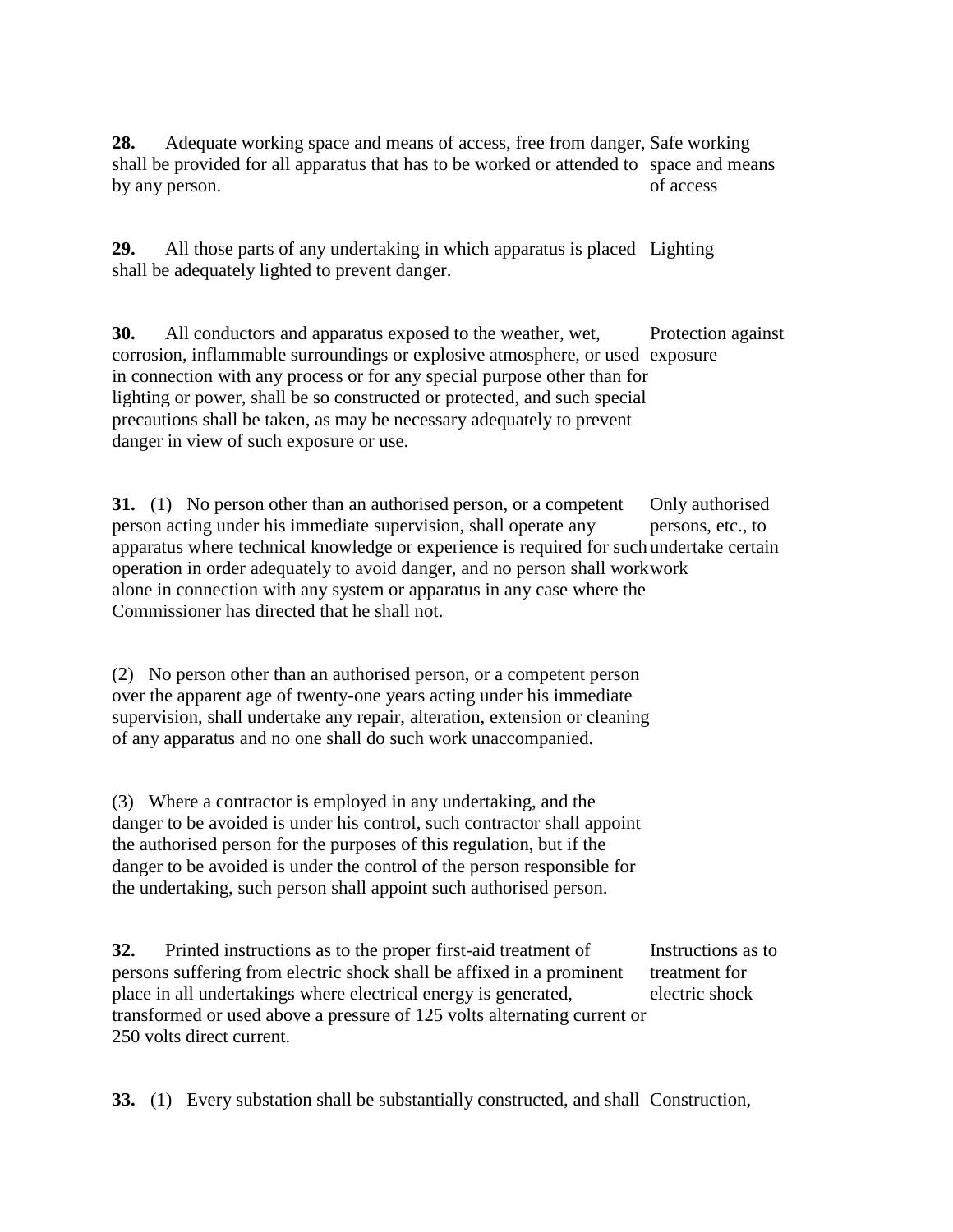be so arranged that no person can obtain access thereto otherwise than etc., of by a proper entrance or can interfere with the apparatus or conductors substations therein from outside.

(2) Every substation shall be provided with efficient means of ventilation, be kept dry, and made vermin proof as far as practicable.

(3) At the entrance to every substation shall be posted a suitable warning notice of danger.

**34.** Every substation shall be under the control of an authorised person, and none but an authorised person, or a person acting under his substations immediate supervision, shall enter any part of any substation where there may be danger. Control of

**35.** Every underground substation not otherwise easily and safely accessible shall be provided with adequate means of access by a door or trap door, with a staircase or ladder securely fixed and so placed that no live part of any switchboard or any bare conductor shall be within reach of a person thereon: Means of access to substations

Provided that the means of access to any such substation shall be by a doorway and staircase-

(i) if any person is regularly employed therein otherwise than for inspection and cleaning; or

(ii) if the substation is not of ample dimensions and there is therein either moving machinery, other than ventilating fans, or high or extra high pressure.

**36.** Any person guilty of an offence under the provisions of section Penalties *ninety-one* of the Act in respect of these Regulations or any lawful requirement thereunder shall be liable to the penalties prescribed by section *ninety-two* of the Act.

## **SECTIONS 74 AND 82-THE FIRST-AID BOXES REGULATIONS** *Regulations by the Minister*

*Statutory Instrument* **251** *of* **1967 93** *of* **1974**

**1.** These Regulations may be cited as the First-aid Boxes Title and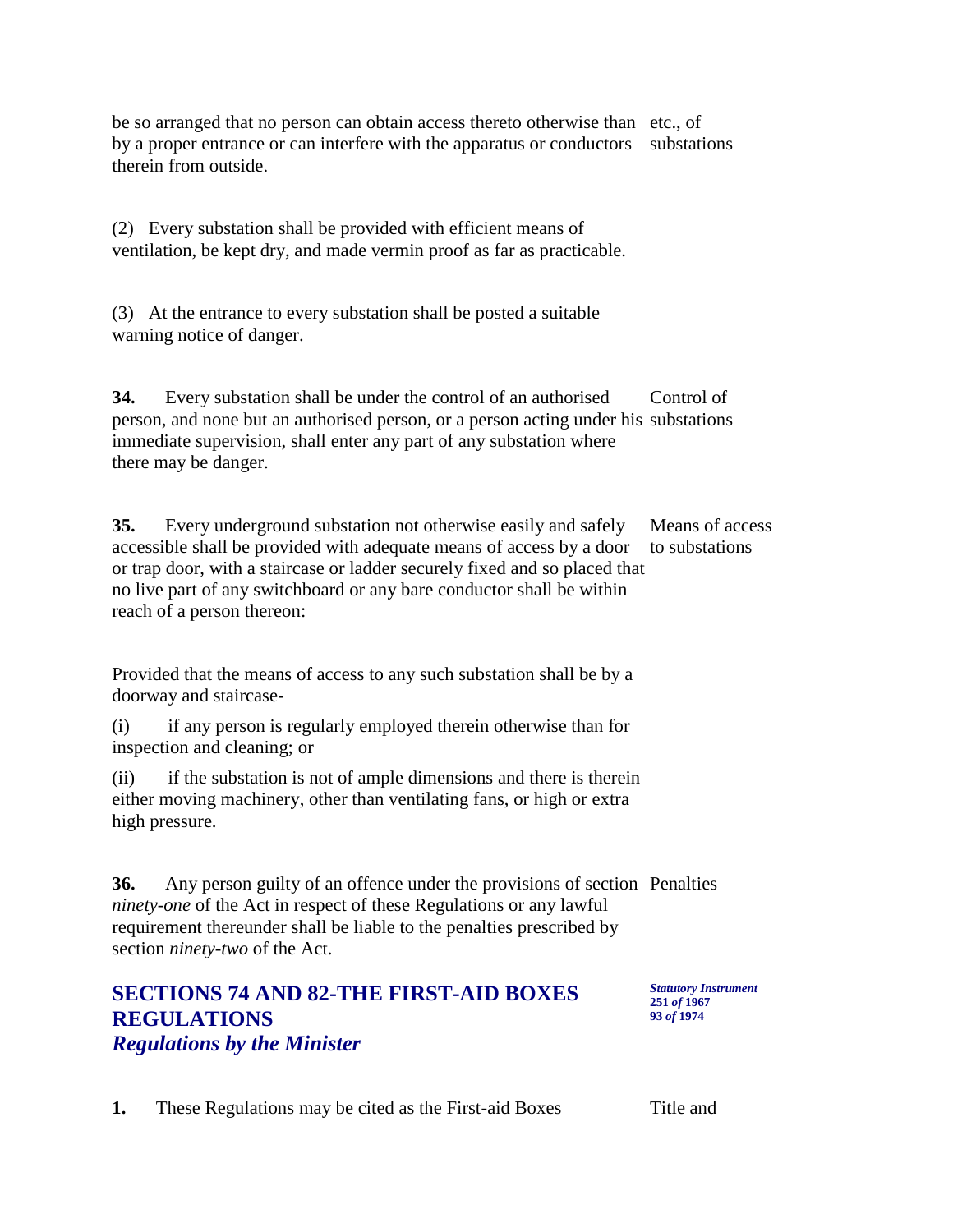Regulations, and shall apply to factories, building operations and works application of engineering construction.

**2.** In these Regulations, unless the context otherwise requires- Interpretation

"adhesive wound dressing" means a dressing which consists of a pad fixed to a piece of plaster, waterproof or otherwise, as centrally as possible so as to leave an adequate margin of adhesive surface all round;

"approved", in relation to-

(*a*) an adhesive wound dressing, means an adhesive wound dressing packed and kept in accordance with, and of a type prescribed by, these Regulations;

(*b*) eye ointment, means eye ointment packed and kept in accordance with, and of a type prescribed by, these Regulations;

"eye ointment" means the eye ointment referred to as Sulphacetamide Eye Ointment in the British Pharmacopoeia, 1958, containing not less than six per centum and not more than ten per centum sulphacetamide sodium, or sulphacetamide eye ointment of similar strength in a suitable water miscible base;

"eye-pad" means a pack containing a sterilised pad with a long bandage attached;

"first-aid box, case or cupboard" means a first-aid box, case or cupboard required to be kept, maintained or made available in terms of section *sixty-seven* of the Act or regulation 83 of the Construction (Safety and Health) Regulations.

**3.** (1) Every first-aid box, case or cupboard in any factory or at the site of any building operations or works of engineering construction shall contain the items specified in relation to such factory, building operations or work of engineering construction site in the Schedule.

Contents of first-aid boxes or cases

(2) The Commissioner may, in any particular case, vary or add to the list of items set out in any Part of the Schedule by giving notice thereof in writing to a factory occupier or manager or an employer of persons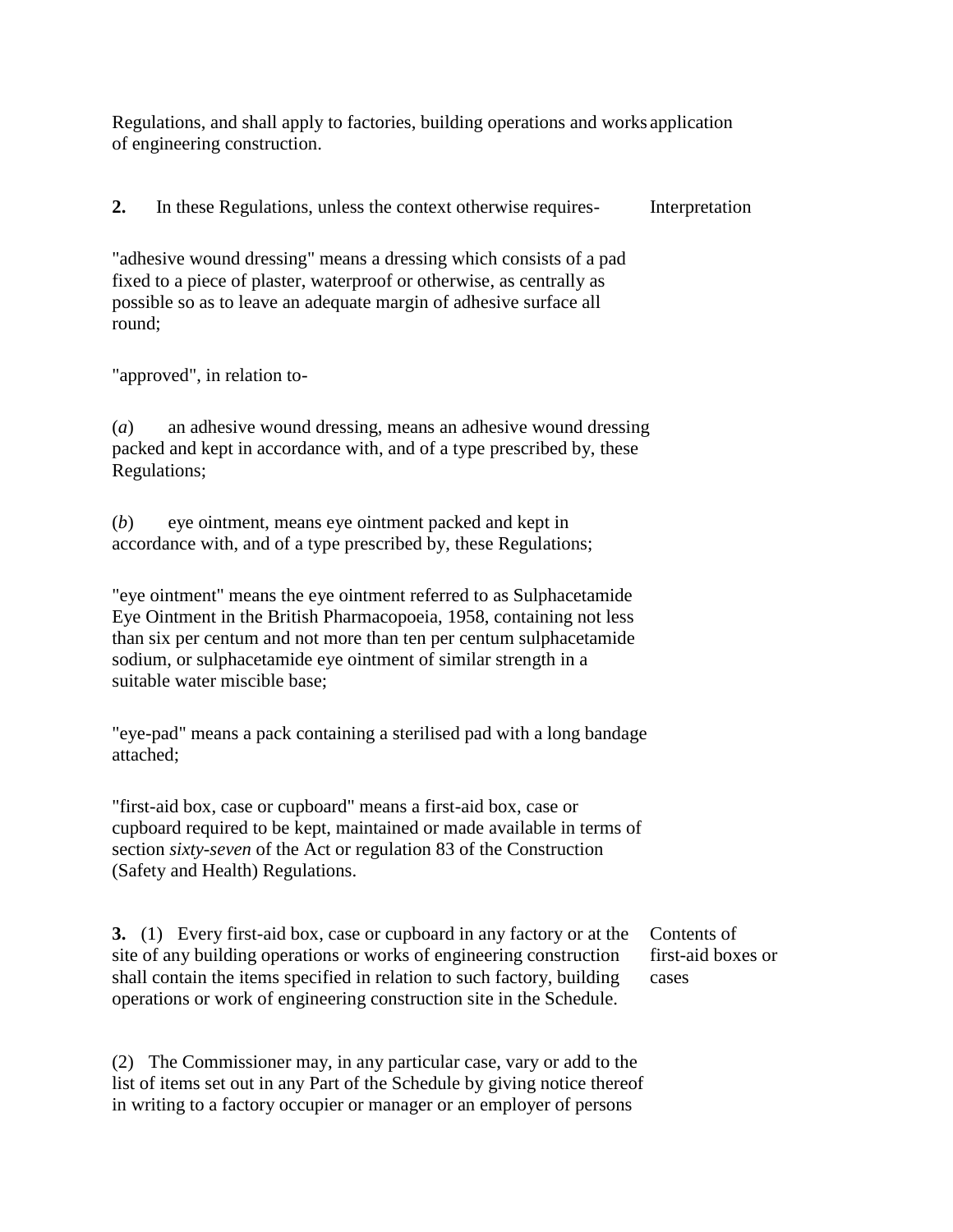engaged in building operations or works of engineering construction, as the case may be, and the contents of any first-aid box, case or cupboard in any such factory or at the site of any such building operations or works of engineering construction shall thereupon be made to conform to such variation or addition:

Provided that such variation or addition shall in no way diminish the effectiveness of such items.

**4.** All materials for dressings contained in any first-aid box, case or Requirements as cupboard shall be those designated in, and of a grade or quality not lower than the standards specified by, the British Pharmaceutical Codex or any supplements thereto. to dressings

**5.** (1) Every adhesive wound dressing shall be packed in an individual sealed pack marked clearly to indicate the contents and shall containers be kept in a tin or other suitable dust-proof container. Dressing

(2) The pad and margin of adhesive surface of every adhesive wound dressing shall be protected by muslin or other suitable material for removal before use.

(3) The pad of every adhesive wound dressing shall be-

(*a*) a piece of unmedicated absorbent lint or other suitable material; or

(*b*) a piece of absorbent lint or other suitable material containing any one of the following substances of not more than the strength specified:

|  | $\ldots$ $\ldots$ 0.1 per centum                             |
|--|--------------------------------------------------------------|
|  | $\ldots$ $\ldots$ 0.1 per centum                             |
|  |                                                              |
|  | $\ldots$ $\ldots$ 0.15 per centum                            |
|  | $\ldots$ $\ldots$ $\ldots$ 2.5 per centum.                   |
|  | $\ldots$ $\ldots$ 5 per centum<br>$\ldots$ . 0.15 per centum |

**6.** (1) All eye ointment shall be packed in sterilised collapsible opaque tubes in accordance with sub-regulations (2) and (3). Eye ointment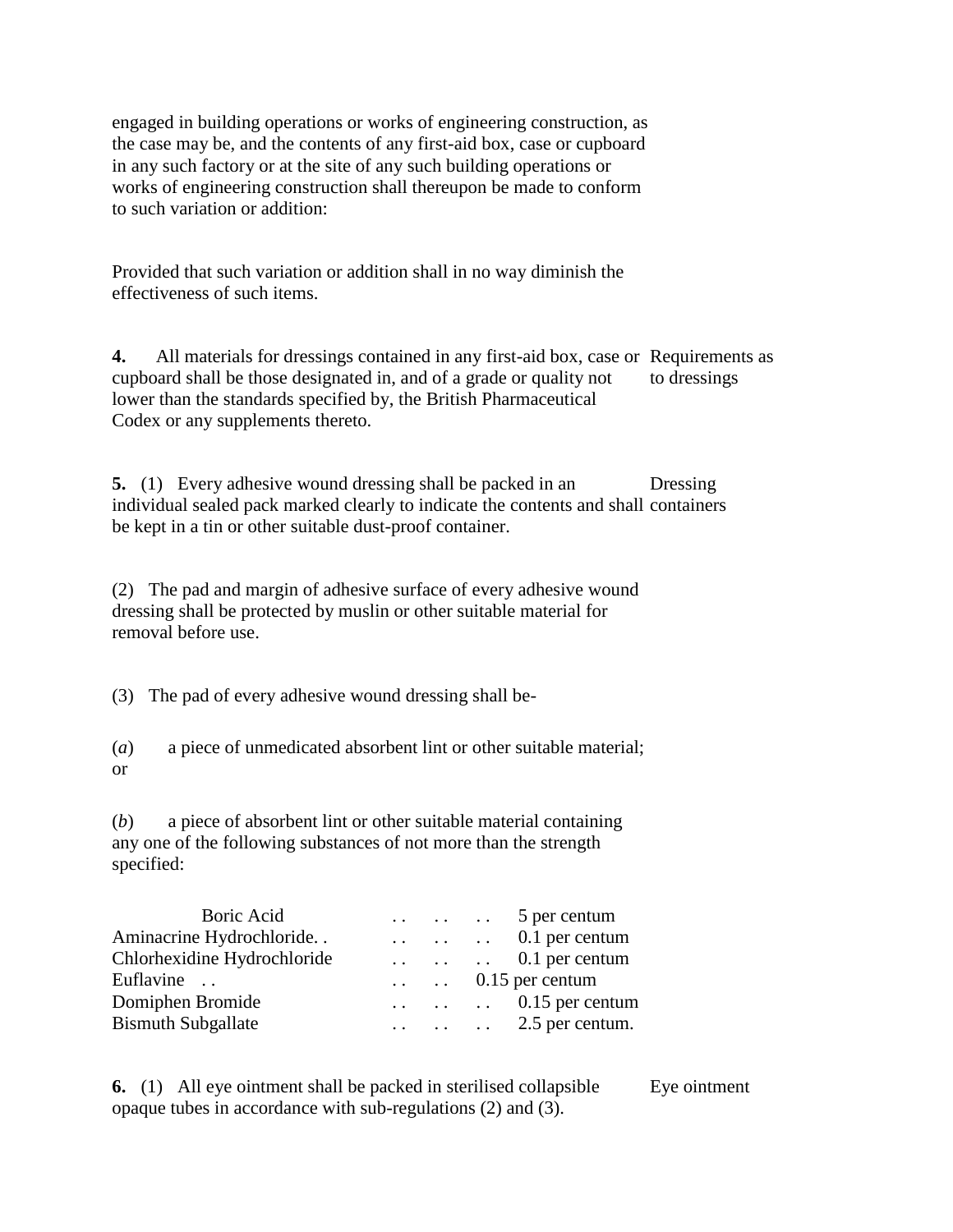(2) Every tube containing eye ointment shall be fitted with a nozzle and cap and shall contain four grams of the ointment.

(3) There shall be clearly marked on each such tube-

(*a*) the words "Sulphacetamide Eye Ointment"; and

(*b*) the content of sulphacetamide sodium.

(4) The sulphacetamide sodium contained in the eye ointment shall conform to the standard prescribed in the British Pharmacopoeia, 1958.

(*Amended by S.I. No*. 93 *of* 1974)

**7.** Any person guilty of an offence under the provisions of section Penalties *ninety-one* of the Act in respect of these Regulations or any lawful requirement thereunder shall be liable to the penalties prescribed by section *ninety-two* of the Act.

### **SCHEDULE**

(*Regulation* 3)

CONTENTS OF FIRST-AID BOXES, CASES OR CUPBOARDS

# **PART I**

FACTORIES IN WHICH THE NUMBER OF PERSONS EMPLOYED DOES NOT EXCEED TEN OR BUILDING OPERATIONS OR WORK OF ENGINEERING CONSTRUCTION SITES WHERE THE NUMBER OF PERSONS EMPLOYED DOES NOT EXCEED TWENTY-FIVE

 1. A sufficient number (not less than six) of small unmedicated sterilised dressings for injured fingers.

2. A sufficient number (not less than three) of medium-sized unmedicated sterilised dressings for injured hands or feet.

 3. A sufficient number (not less than three) of large unmedicated sterilised dressings for other injured parts.

4. A sufficient number (not less than twelve) of adhesive wound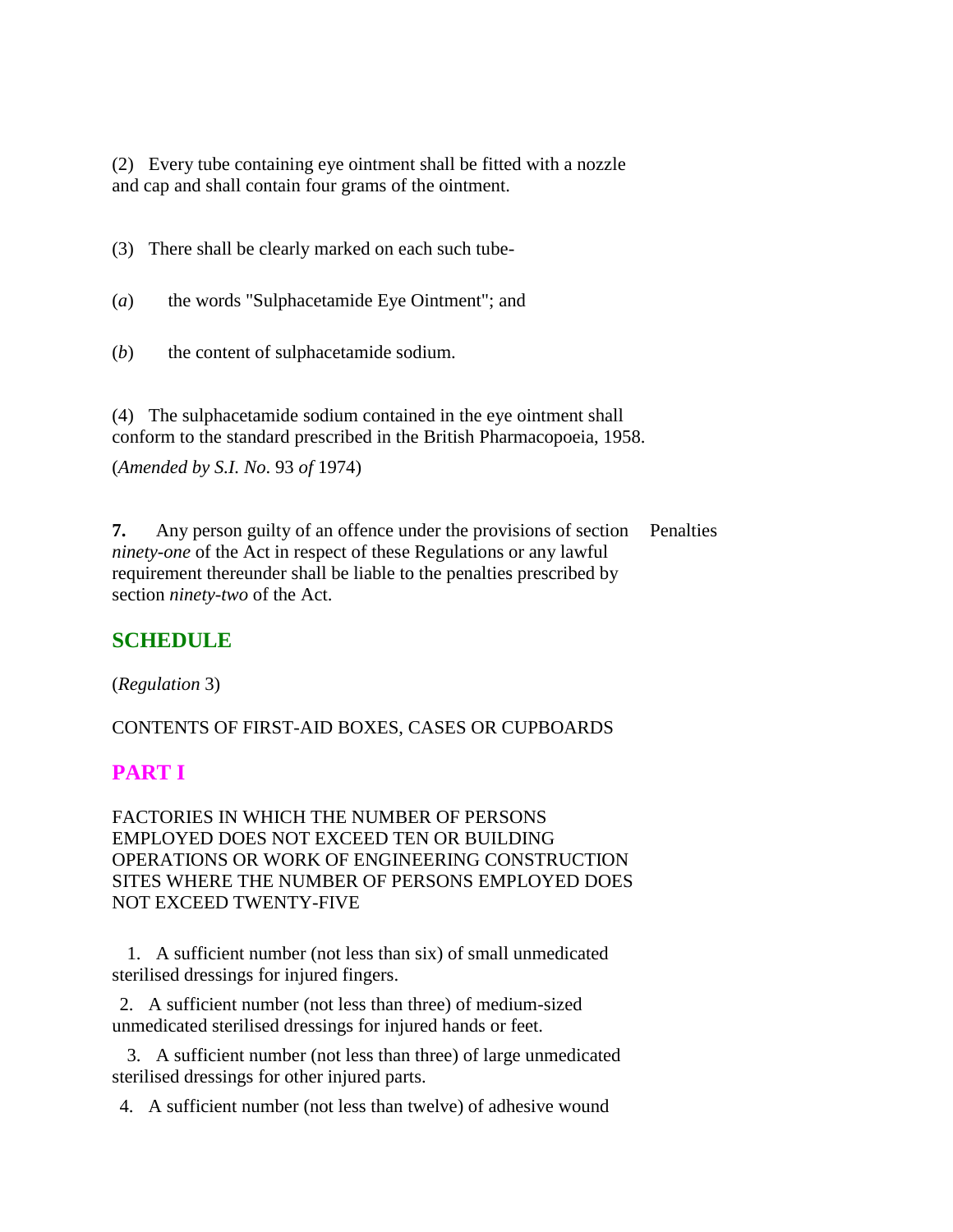dressings of an approved type and of assorted sizes.

 5. A sufficient number (not less than two) of suitable triangular bandages.

 6. A sufficient supply of adhesive plaster (at least one spool 25 millimetres  $\dot{\hspace{0.1cm}}$  1 metre and one spool 12.500  $\dot{\hspace{0.1cm}}$  5 metres.

 7. A sufficient supply of absorbent, preferably sterilised, cotton wool in 28 grams packets (at least two packets).

8. A rubber bandage, pressure bandage or tourniquet.

9. Safety pins.

10. A one per centum solution of Cetrimide.

11. A sufficient supply of approved Sulphacetamide Eye Ointment in a container of approved type and size.

12. Two eye pads with bandages.

13. A bottle of sal volatile, already mixed in the proportion of 3.500 millilitres to each 56 millilitres water; marked "Stimulant" and having dose and mode of administration indicated on the label.

14. A copy of the leaflet giving advice on first-aid treatment issued by the Department of Labour.

(*As amended by S.I. No*. 93 *of* 1974)

### **PART II**

#### FACTORIES IN WHICH THE NUMBER OF PERSONS EMPLOYED EXCEEDS TEN BUT DOES NOT EXCEED FIFTY

 1. A sufficient number (not less than twelve) of small unmedicated sterilised dressings for injured fingers.

 2. A sufficient number (not less than six) of medium-sized unmedicated sterilised dressings for injured hands or feet.

 3. A sufficient number (not less than six) of large unmedicated sterilised dressings for other injured parts.

 4. A sufficient number (not less than twenty-four) of adhesive wound dressings of an approved type and of assorted sizes.

 5. A sufficient number (not less than four) of suitable triangular bandages.

 6. A sufficient supply of adhesive plaster (at least one spool 25 millimetres  $\hat{ }$  1 metre and one spool 12.500 millimetres  $\hat{ }$  5 metres.

 7. A sufficient supply of absorbent, preferably sterilised, cotton wool in 28 gram packets (at least three packets).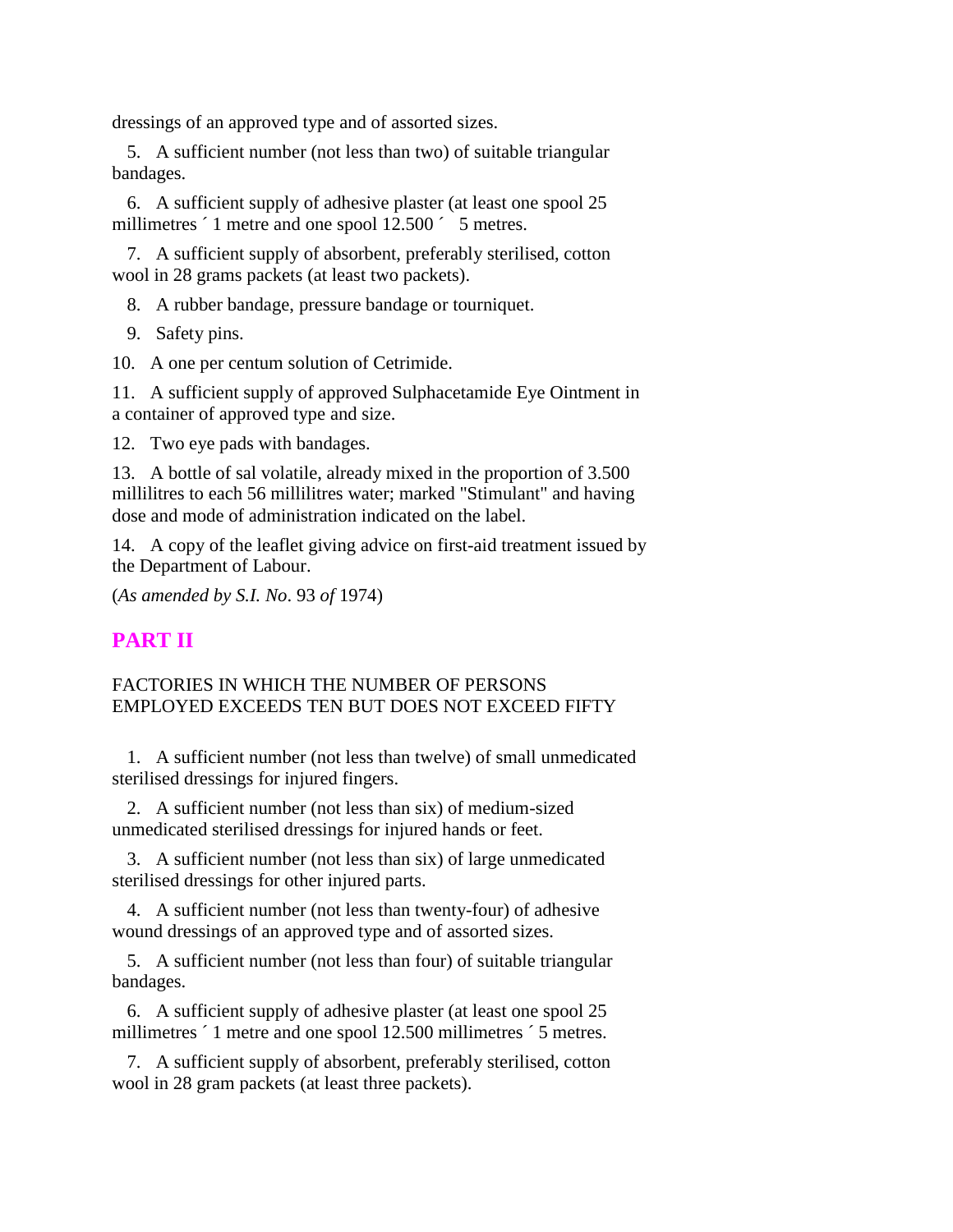- 8. A rubber bandage, pressure bandage or tourniquet.
- 9. Safety pins.

10. A one per centum solution of Cetrimide.

11. A sufficient supply of approved Sulphacetamide Eye Ointment in a container of approved type and size.

12. Four eye pads with bandages.

13. A bottle of sal volatile, already mixed in the proportion of 3.500 millilitres to each 56 millilitres water; marked "Stimulant" and having dose and mode of administration indicated on the label.

14. A copy of the leaflet giving advice on first-aid treatment issued by the Department of Labour.

(*As amended by S.I. No*. 93 *of* 1974)

# **PART III**

#### FACTORIES IN WHICH THE NUMBER OF PERSONS EMPLOYED EXCEEDS FIFTY OR BUILDING OPERATIONS OR WORK OF ENGINEERING CONSTRUCTION SITES WHERE THE NUMBER OF PERSONS EMPLOYED EXCEEDS TWENTY-FIVE

 1. A sufficient number (not less than twenty-four) of small unmedicated sterilised dressings for injured fingers.

 2. A sufficient number (not less than twelve) of medium-sized unmedicated sterilised dressings for injured hands or feet.

 3. A sufficient number (not less than twelve) of large unmedicated sterilised dressings for other injured parts.

 4. A sufficient number (not less than thirty-six) of adhesive wound dressings of an approved type and of assorted sizes.

 5. A sufficient number (not less than eight) of suitable triangular bandages.

6. A sufficient supply of adhesive plaster (at least two spools 25 millimetres  $\hat{ }$  1 metre and two spools 12.500 millimetres  $\hat{ }$  5 metres).

 7. A sufficient supply of absorbent, preferably sterilised, cotton wool in 28 grams packets (at least six packets).

 8. A supply of suitable splints and cotton wool or other material for padding.

9. A rubber bandage, pressure bandage or tourniquet.

10. Safety pins.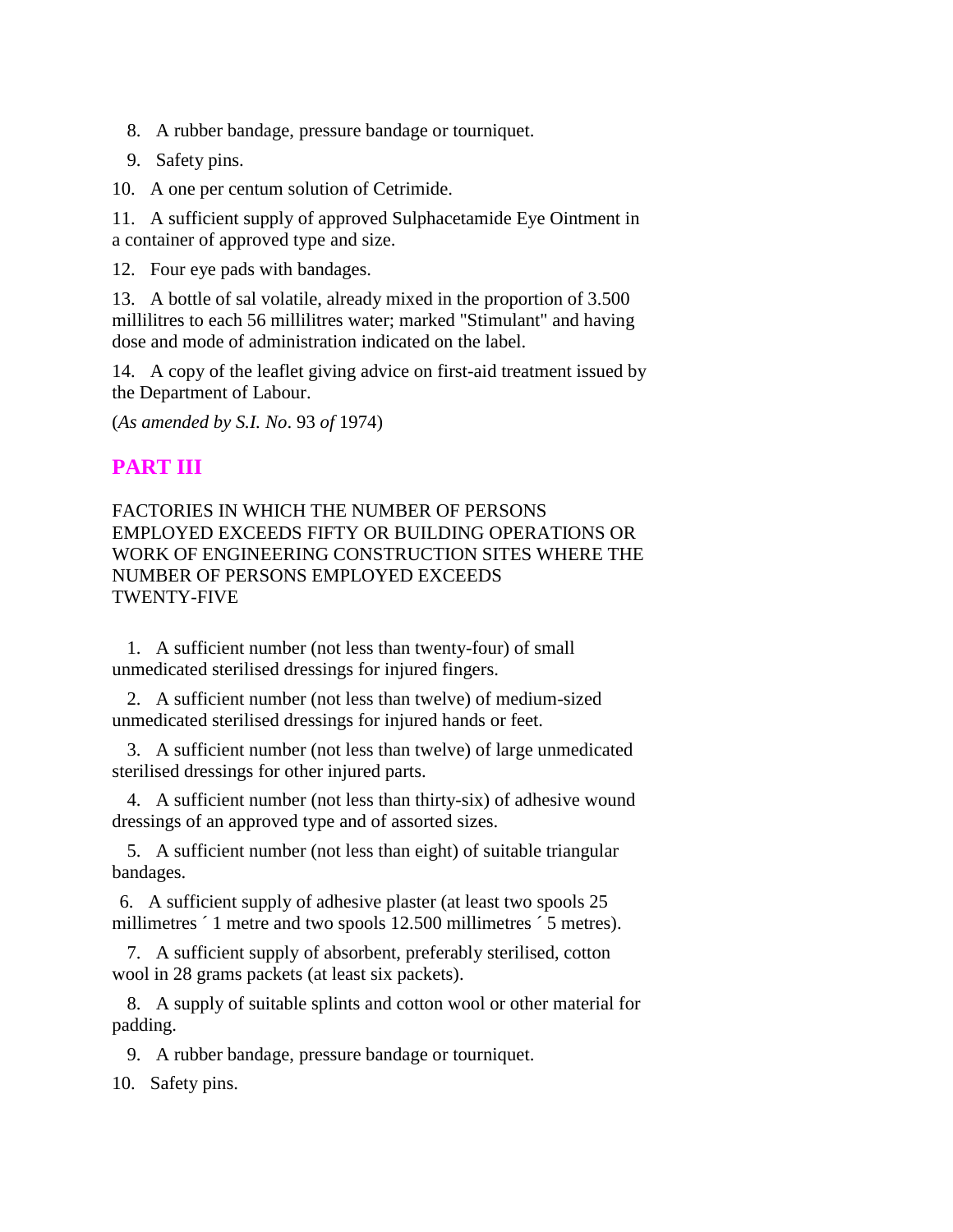11. A one per centum solution of Cetrimide.

12. A sufficient supply of approved Sulphacetamide Eye Ointment in a container of approved type and size.

13. Eight eye pads with bandages.

14. A bottle of sal volatile, already mixed in the proportion of 3.500 millilitres to each 56 millilitres water; marked "Stimulant" and having dose and mode of administration indicated on the label.

15. A copy of the leaflet giving advice on first-aid treatment issued by the Department of Labour.

(*As amended by S.I. No*. 93 *of* 1974)

#### THE WOODWORKING MACHINERY REGULATIONS

#### ARRANGEMENT OF REGULATIONS

Regulation

- 1. Title
- 2. Interpretation
- 3. Application of Regulations
- 4. Machine control
- 5. Working space
- 6. Floors
- 7. Lighting
- 8. Circular saws
- 9. Plain band saws
- 10. Planing machines
- 11. Vertical spindle moulding machines
- 12. Chain mortising machines
- 13. Maintenance of guards, etc.
- 14. Alternative guards
- 15. Training
- 16. Duty of employees
- 17. Penalties

## **SECTIONS 74 AND 82-THE WOODWORKING MACHINERY REGULATIONS**

*Statutory Instrument* **253** *of* **1967 94** *of* **1974**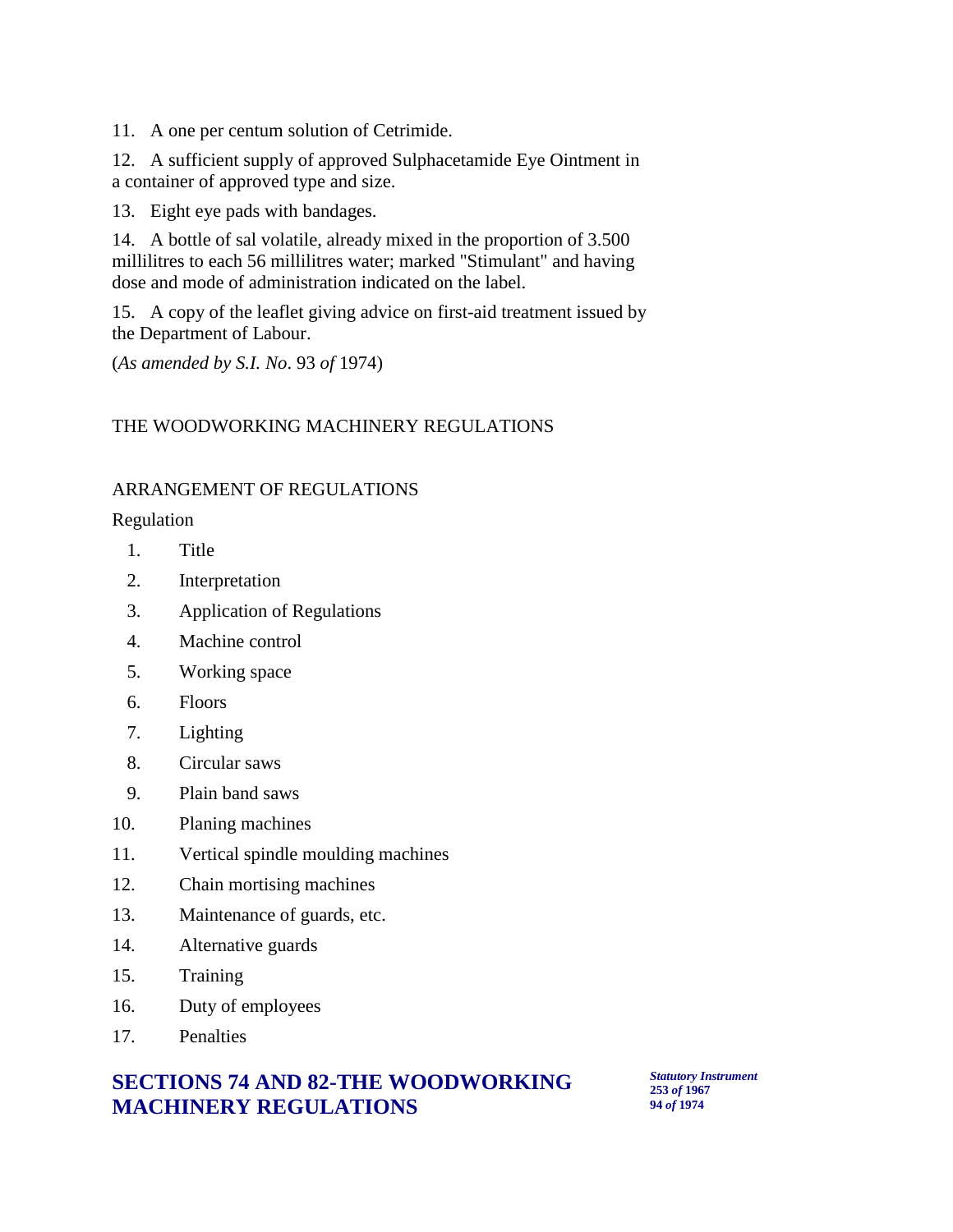# *Regulations by the Minister*

**1.** These Regulations may be cited as the Woodworking Machinery Title Regulations.

**2.** In these Regulations, unless the context otherwise requires- Interpretation

"circular saw" means a circular saw working in a bench, including a rack bench, for the purpose of ripping, deep cutting or cross cutting wood, but does not include a swing or other saw which is moved towards the wood;

"plain band saw" means a band saw, other than a log saw or band re-sawing machine, the cutting portion of which runs in a vertical direction;

"planing machine" includes a machine for overhand planing or for thicknessing or for both operations;

"undertaking" means any factory, building operations or work of engineering construction;

"woodworking machine" means a circular saw, plain band saw, planing machine, vertical spindle moulding machine or chain mortising machine operating on wood.

**3.** These Regulations shall apply to woodworking machines in any undertaking. Application of Regulations

**4.** Every woodworking machine shall be provided with an efficient Machine control stopping and starting appliance, the controls of which shall be situated in such a position as to be readily and conveniently operated by the person in charge of the machine.

**5.** Sufficient clear and unobstructed space shall be maintained at every woodworking machine while such machine is in motion to enable work to be carried on without unnecessary risk. Working space

**6.** The floor surrounding every woodworking machine shall be Floors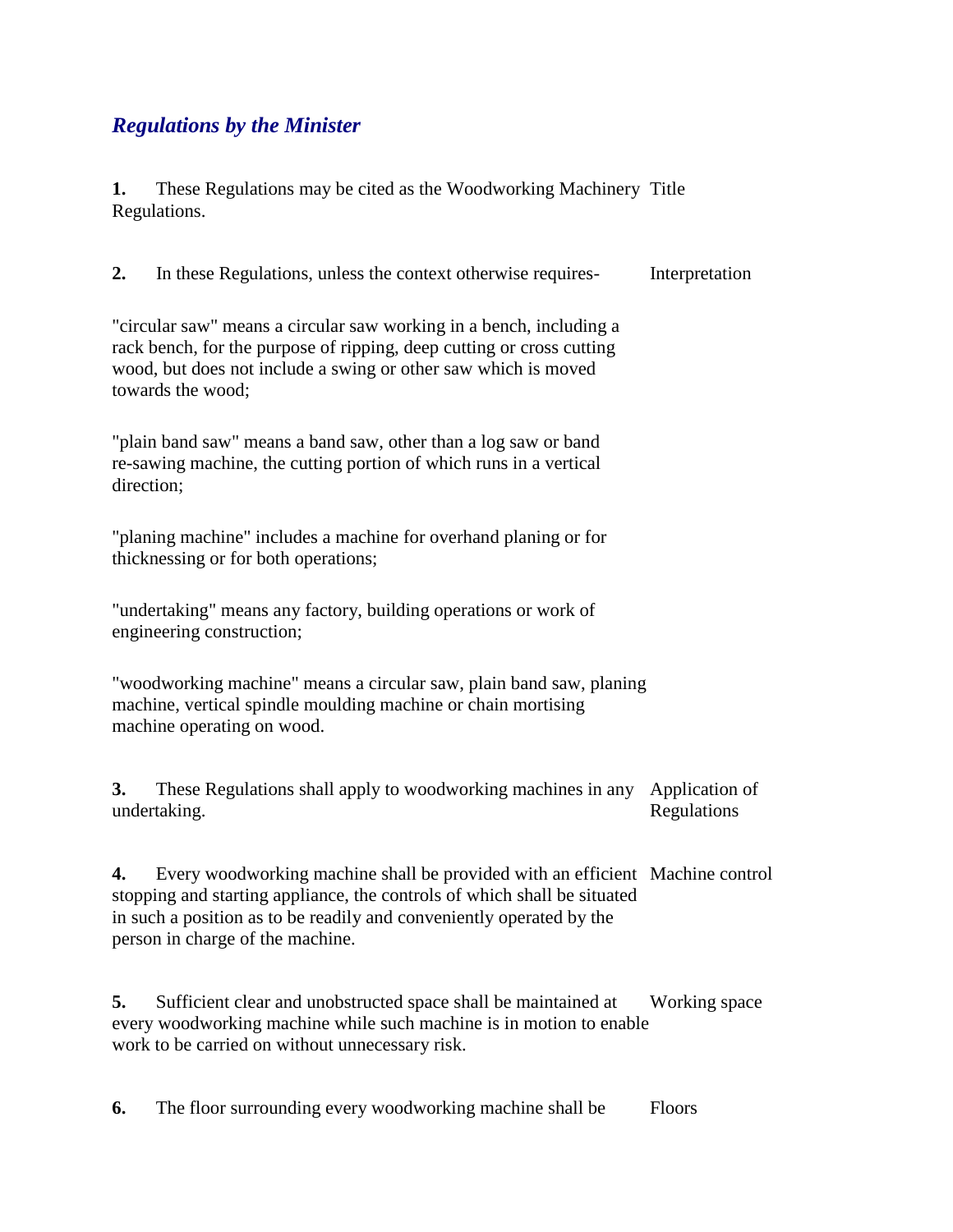maintained in good and level condition and, as far as practicable, free from loose material, and shall not be allowed to become slippery.

**7.** Sufficient and suitable lighting, whether natural or artificial, shall Lighting be secured and maintained at every woodworking machine, and any means of artificial lighting shall be so placed or shaded as to prevent the direct rays of such lighting from striking the eyes of any person operating such machine.

**8.** When any circular saw is in motion-

Circular saws

(*a*) that part of the saw below the bench table shall be protected by two plates of metal, one on each side of and parallel to the saw and not more than 150 millimetres apart, which shall extend to a distance of not less than 50 millimetres beyond the teeth of the saw in every direction; and

(*b*) behind, and in a direct line with the saw, there shall be a riving knife which shall have a smooth surface, shall be strong, rigid and easily adjustable, and which shall also conform to the following conditions:

(i) the edge of the knife nearer the saw shall form an arc of a circle having a radius not exceeding the radius of the largest saw used on the bench;

(ii) the knife shall be maintained as close as practicable to the saw, having regard to the nature of the work being done at the time, and, at the level of the bench table, the distance between the front edge of the knife and the teeth of the saw shall not exceed 12 millimetres;

(iii) for a saw of a diameter of less than twenty-four inches, the knife shall extend upwards from the bench table to within 25 millimetres of the top of the saw, and for a saw of a diameter of 610 millimetres or over, shall extend upwards from the bench table to a height of at least 220 millimetres; and

(*c*) the top of the saw shall be covered by a strong and easily adjustable guard, with a flange at the side of the saw farthest from the fence, which shall extend from the top of the riving knife to a point as low as practicable at the cutting edge of the saw, and which shall be kept so adjusted that the said flange shall extend below the roots of the teeth of the saw; and

(*d*) where such saw is fed by hand, a suitable push-stick shall be kept available for use at the bench table to enable the work to be carried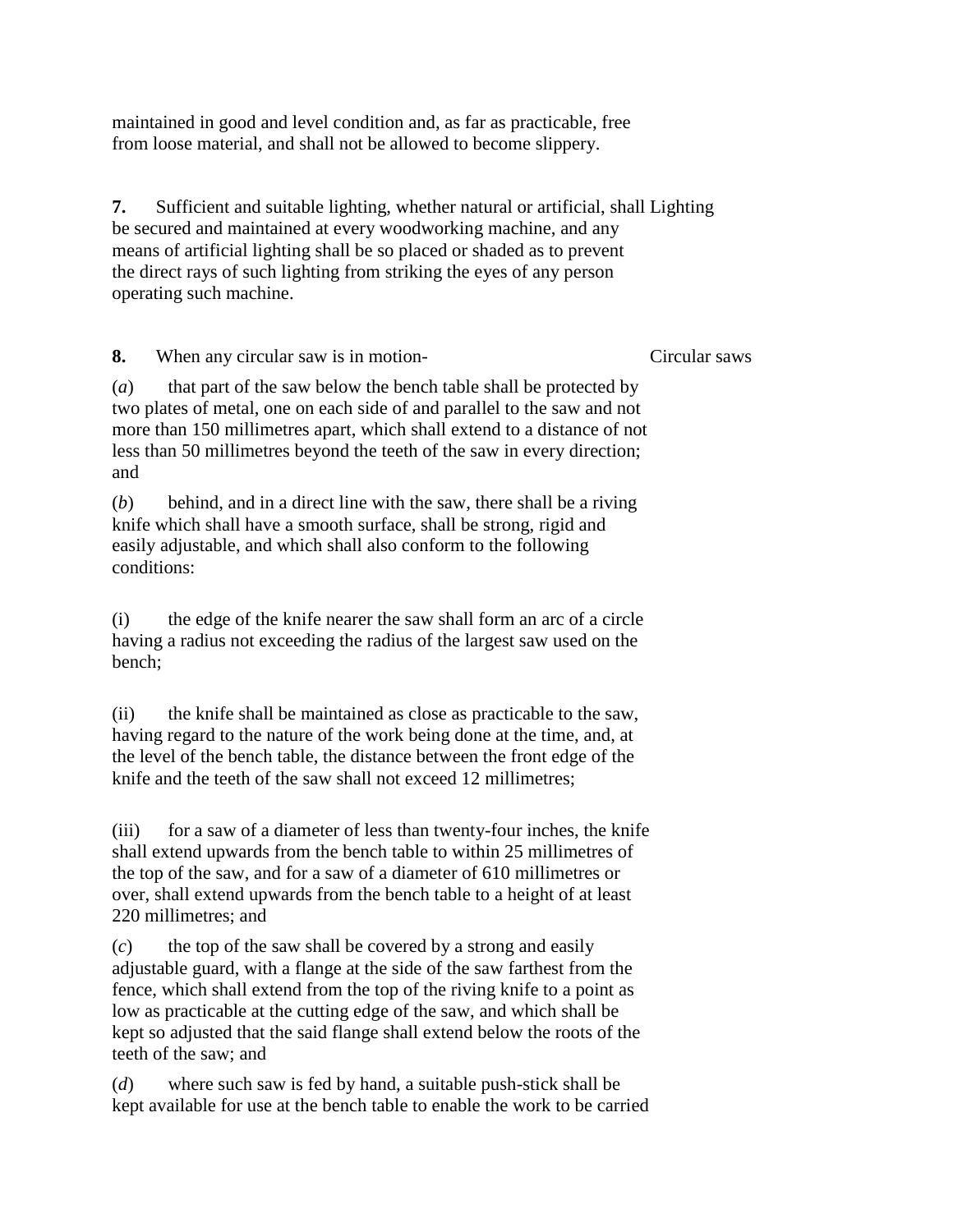on without unnecessary risk.

(*As amended by S.I. No*. 94 *of* 1974)

**9.** When any plain band saw is in motion- (*a*) the front of the top pulley shall be covered with sheet metal or other suitable material; and (*b*) both sides of the bottom pulley shall be completely encased by sheet metal or other suitable material; (*c*) all portions of the blade, other than that between the bench table and the top guide, shall be enclosed or otherwise securely guarded. Plain band saws **10.** (1) No planing machine which is not mechanically fed shall be used for overhand planing unless it is fitted with a cylindrical cutter block. Planing machines (2) Every planing machine used for overhand planing shall be provided with a bridge guard capable of covering the full length and breadth of the cutting slot in the bench and so constructed as to be easily adjustable both in a horizontal and vertical direction. (3) The feed roller of every planing machine used for thicknessing shall be provided with an efficient guard. **11.** (1) The cutter of every vertical spindle moulding machine shall, Vertical spindle when practicable, be fitted with a guard which is, having regard to the moulding nature of the work which is being performed, the most efficient for preventing injury to any person. machines

(2) Where the work being performed at a vertical spindle moulding machine cannot be efficiently performed when a guard is fitted to the cutter, the wood being moulded in such machine shall, if practicable, be held in a jig or holder of such construction as to reduce as far as possible the risk of injury to any person.

(3) A suitable spike or push-stick shall be kept available for use at the bench of every vertical spindle moulding machine.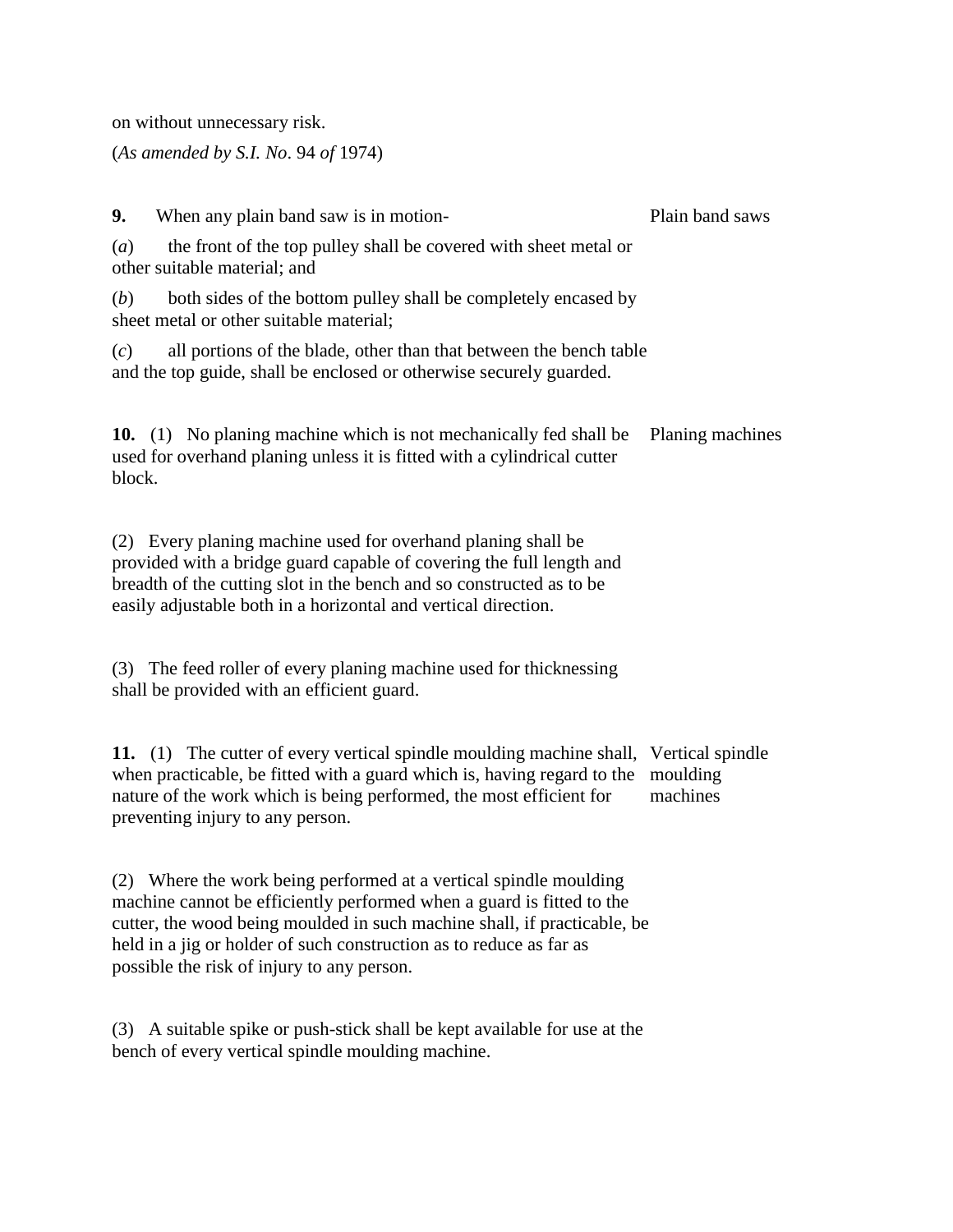**12.** The chain of every chain mortising machine shall be provided with a guard which shall, as far as is practicable, enclose the cutters of machines such machine. Chain mortising

**13.** The guards and appliances required by these Regulations shall be maintained in an efficient state, and shall, unless the nature of the work being done at any particular time renders the use of such guards and appliances impracticable, be kept in position whilst the machinery concerned is in motion and so adjusted as to enable the work to be carried on without unnecessary risk. Maintenance of guards, etc.

**14.** The provisions of these Regulations relating to circular saws, plain band saws and planing machines shall not apply in any case where it can be shown to the satisfaction of the Commissioner that other safeguards are provided and maintained which render the machines equally as safe as they would be if guarded in the manner prescribed by these Regulations. Alternative guards

15. No person shall be employed at a woodworking machine unless Training he has been sufficiently trained to work that type or class of machine, or unless he works under the adequate supervision of a person who has been so trained, and every person employed at a woodworking machine shall be fully instructed as to the dangers which may arise in connection with such machine and the precautions to be observed in that regard.

**16.** Any person employed on a woodworking machine shall- (*a*) use and maintain in proper adjustment the guards provided in accordance with the provisions of these Regulations; or Duty of employees

(*b*) use, in the appropriate case, any appliance so provided; except when, owing to the nature of the work being done, the use of the guards or appliances is rendered impracticable.

**17.** Any person guilty of an offence under the provisions of section Penalties *ninety-one* of the Act in respect of these Regulations or any lawful requirement thereunder shall be liable to the penalties prescribed by section *ninety-two* of the Act.

#### **SECTION 84-THE FACTORIES ACT (APPLICATION**  *Statutory*  **EXTENSION) ORDER** *Instrument*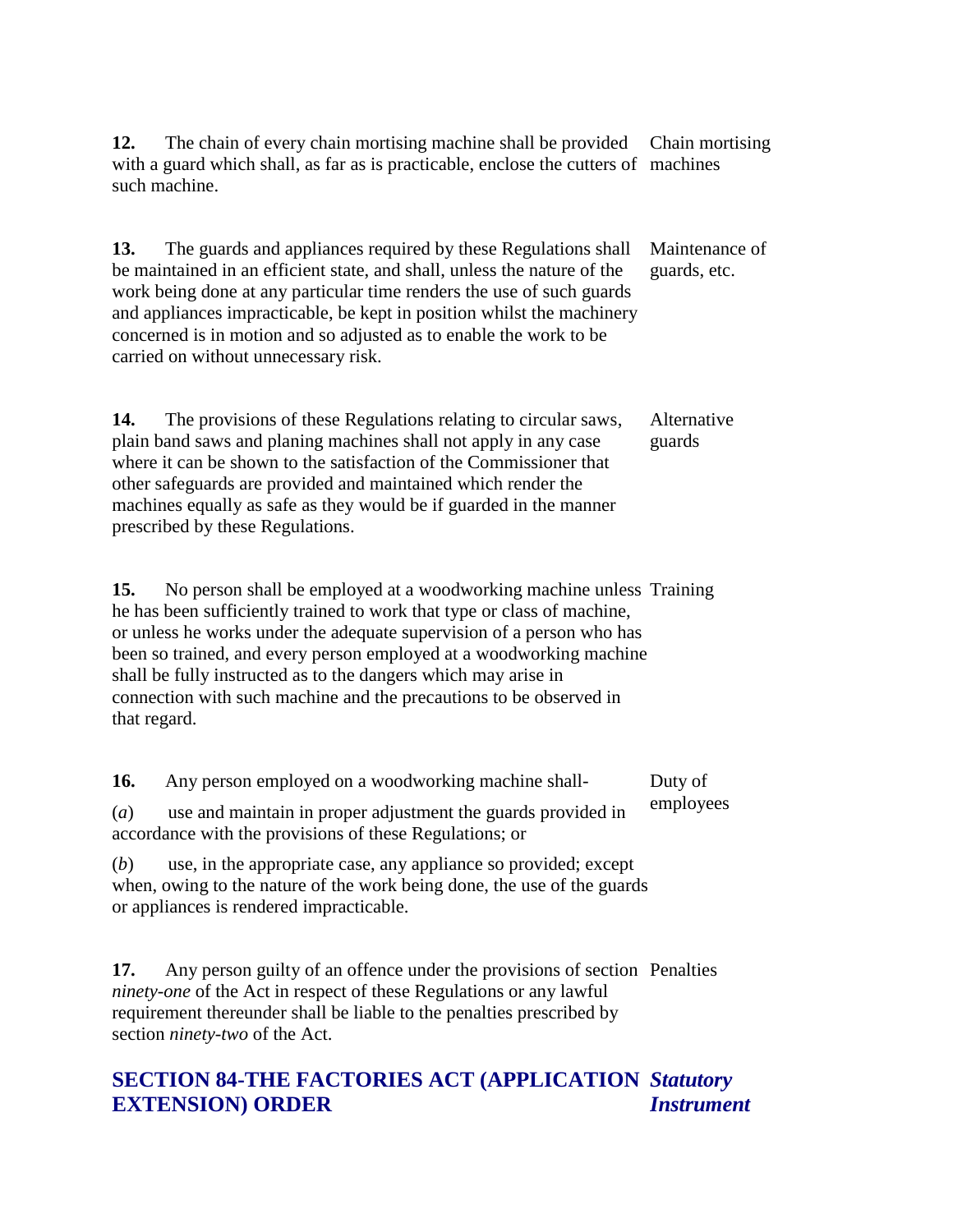# *Order by the Minister* **326 of 1967**

# **89 of 1974**

**1.** This Order may be cited as the Factories Act (Application Extension) Order. Title

**2.** The Parts of the Act and the Regulations in the Schedule shall apply to all farm premises in which a steam boiler is used in connection premises with agricultural operations, including dairy farming. Extension to farm

# **SCHEDULE**

(*Paragraph* 2)

# **EXTENSION TO FARM PREMISES**

 The Factories Act, Parts VIII and XIV. The Factories (Prescribed Particulars and Forms) Regulations. The Plant Inspection and Examination Fees Regulations.

# **CERTIFICATE OF EXCEPTION BY THE LABOUR COMMISSIONER**

 I HEREBY CERTIFY that in accordance with section 61 of the Factories Act, steam boilers which are used solely for the purposes of "steaming" tobacco at farm premises shall be excepted from the following provisions of the Act:

(*a*) that part of section 54 (5) which requires the construction of steam boilers to be consistent with a relevant standard specification; and

(*b*) from the provisions of section 55 (3);

subject to the following conditions:

(i) An excepted steam boiler shall comply with all the provisions of Part VIII of the Act apart from the specified exceptions.

(ii) An excepted steam boiler and all its fittings and attachments shall be thoroughly examined by an inspector or other person authorised by the Commissioner at intervals not exceeding three years and also as soon as practicable after any extensive repairs.

(iii) An excepted steam boiler shall not be worked at a pressure exceeding 0.600 bars per 25.4 square millimetres, until it has been thoroughly examined by an inspector, and the prescribed report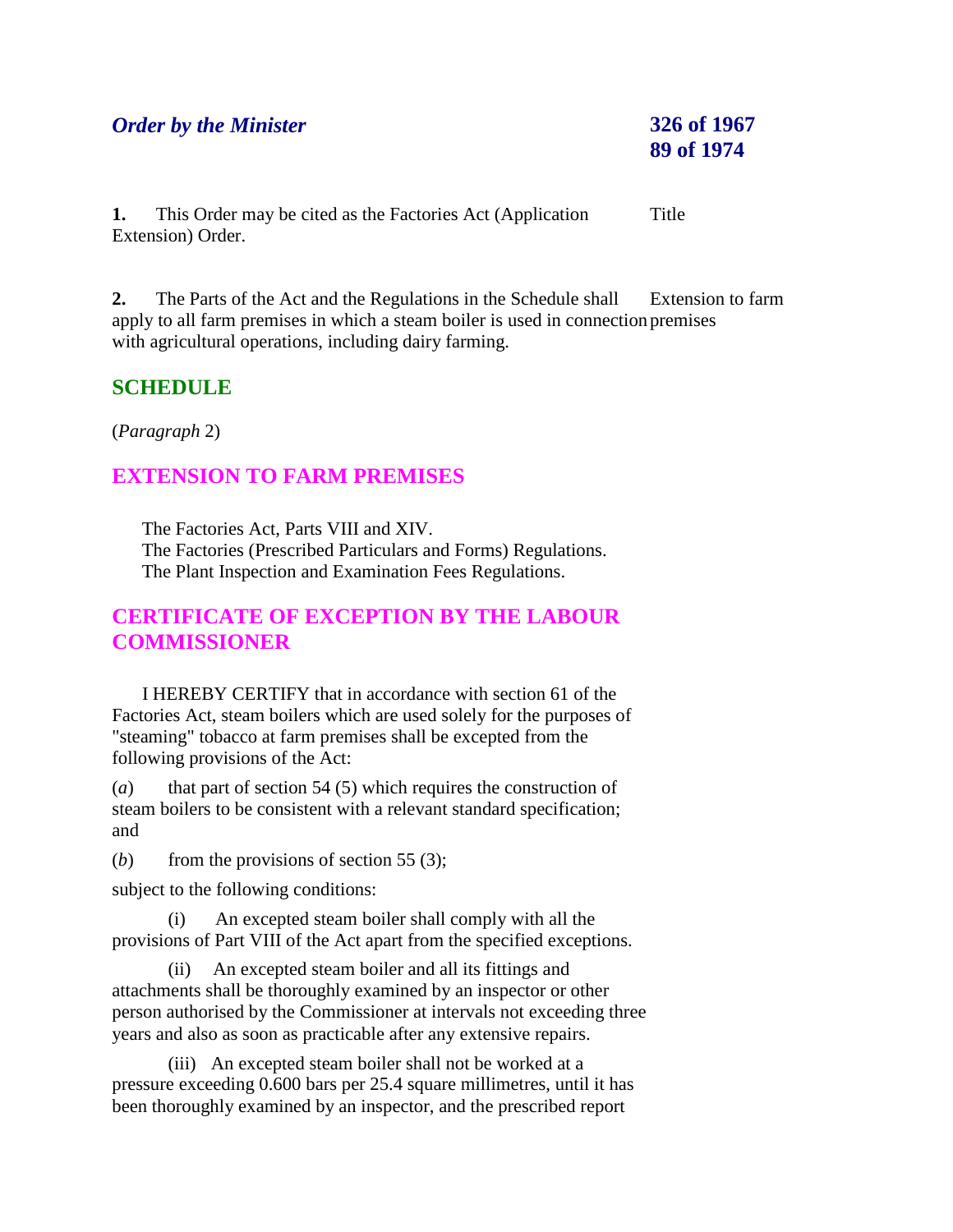obtained, which includes particulars of the safe working pressure.

(iv) Oil drums or similar vessels shall not be used for generating steam under pressure greater than atmospheric pressure.

(v) This Certificate of Exception, or any condition, may be revoked by the Commissioner at any time. (*As amended by S.I. No*. 89 *of* 1974)

#### **SECTION 105-THE FACTORIES (CLEANLINESS OF**  *Statutory*  **WALLS AND CEILINGS) REGULATIONS** *Regulations by the Minister Instrument* **153** *of* **1967**

1. These Regulations may be cited as the Factories (Cleanliness of Title Walls and Ceilings) Regulations.

**2.** In these Regulations, unless the context otherwise requires- Interpretation

"walls and ceilings" means all inside walls and partitions, all ceilings and tops of rooms, and all walls, sides and tops of passages and staircases;

"washed" means washed with hot water and soap or other suitable detergent, or cleaned by such other method as may be approved by an inspector.

**3.** For the purposes of subsection (2)(*d*)(ii) of section *nineteen* of the Manner of Act, the manner of painting and of repainting walls and ceilings shall be the application of a suitable paint in such manner as to produce over repainting the whole of the treated surface a compact continuous film capable of being washed. painting and

**4.** For the purposes of subsection (2)(*d*)(ii) of section *nineteen* of the Intervals for Act, walls and ceilings repainting or

(*a*) which are painted shall be repainted at intervals not exceeding seven years; revarnishing walls and ceilings

(*b*) which are varnished shall be revarnished at intervals not exceeding seven years:

Provided that the whole part of the surface of walls and ceilings shall be repainted or revarnished, as the case may be, as often as may be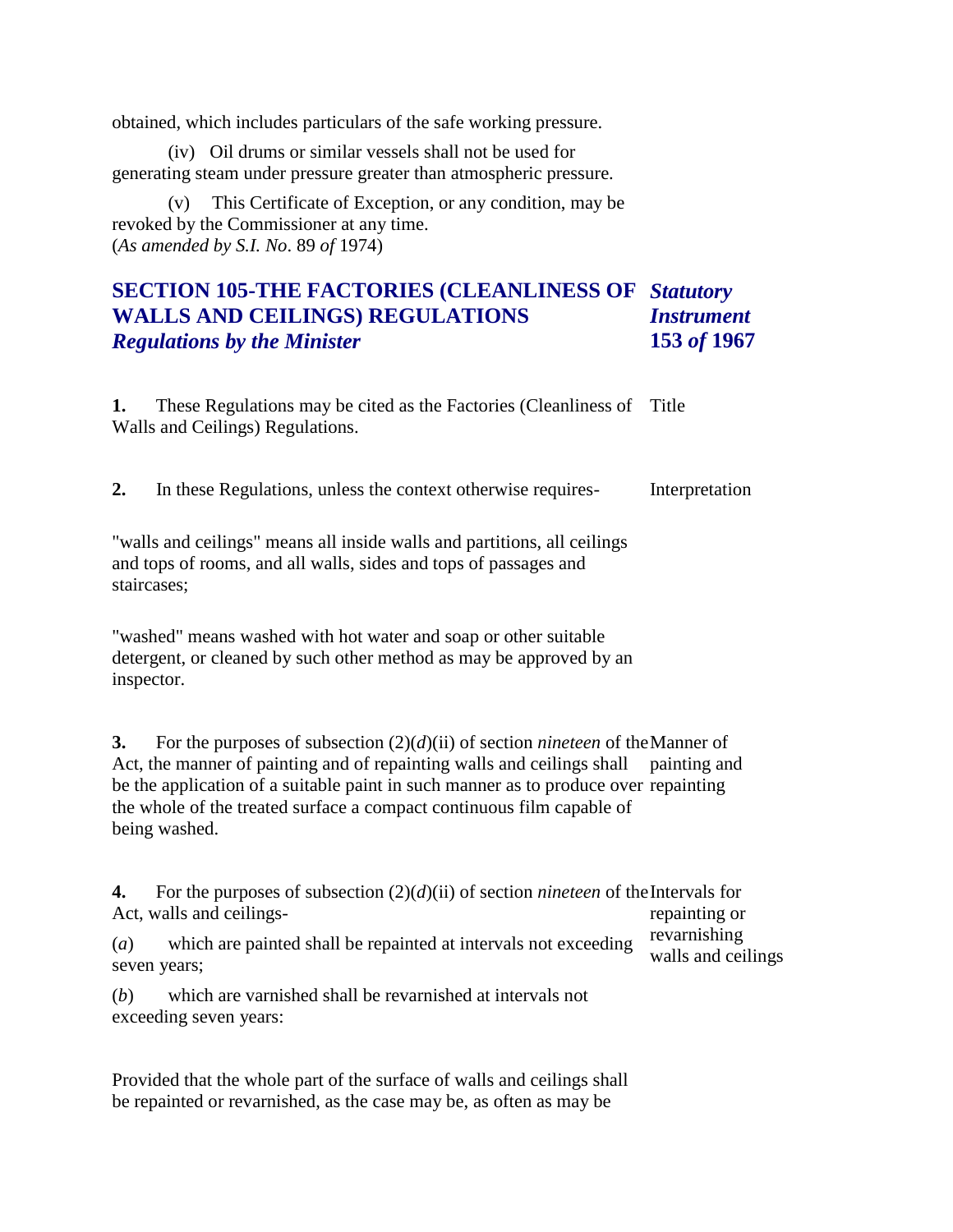necessary to maintain over the whole surface a compact continuous film capable of being washed.

| <b>SECTION 105-THE FACTORIES (FIRST-AID)</b><br>(PRESCRIBED STANDARD OF TRAINING)<br><b>REGULATIONS</b><br><b>Regulations by the Minister</b>                                                                                                                                                                                                        | <b>Statutory</b><br><b>Instrument</b><br>152 of 1967 |
|------------------------------------------------------------------------------------------------------------------------------------------------------------------------------------------------------------------------------------------------------------------------------------------------------------------------------------------------------|------------------------------------------------------|
| 1.<br>These Regulations may be cited as the Factories (First-aid)<br>(Prescribed Standard of Training) Regulations.                                                                                                                                                                                                                                  | Title                                                |
| For the purposes of subsections (4) and (6) of section sixty-seven Standard of<br>2.<br>of the Act, a person shall be deemed not to be trained in first-aid<br>treatment unless-                                                                                                                                                                     | training in<br>first-aid-treatmen                    |
| (a)<br>he is a fully registered nurse, registered in accordance with the<br>provisions of the Nurses and Midwives Act; or                                                                                                                                                                                                                            | t<br>Cap. 300<br>Cap. 297                            |
| he is a fully registered medical assistant registered in<br>(b)<br>accordance with the provisions of the Medical and Allied Professions<br>Act; or                                                                                                                                                                                                   |                                                      |
| he is a nurse trained to a standard laid down by the Department<br>(c)<br>of Health and his name is duly entered upon a roll kept at that<br>Department; or                                                                                                                                                                                          |                                                      |
| he is the holder of a certificate in first-aid issued within the<br>(d)<br>immediately preceding period of three years by, or is otherwise<br>recognised as being trained in first-aid treatment by, a first-aid training<br>organisation specified in the Schedule.                                                                                 |                                                      |
| 3.<br>In factories where the persons in charge of the first-aid boxes or General register<br>cupboards are required under subsection (4) of section sixty-seven of<br>the Act to be persons trained in first-aid treatment, the following<br>particulars shall be entered in or attached to the general register in<br>respect of every such person: |                                                      |
| his name;<br>(a)                                                                                                                                                                                                                                                                                                                                     |                                                      |
| (b)<br>the nature and date of his qualification as a person trained in<br>first-aid treatment; and                                                                                                                                                                                                                                                   |                                                      |
| the date on which evidence of his being so trained was<br>(c)<br>inspected by the occupier.                                                                                                                                                                                                                                                          |                                                      |
| <b>SCHEDULE</b>                                                                                                                                                                                                                                                                                                                                      |                                                      |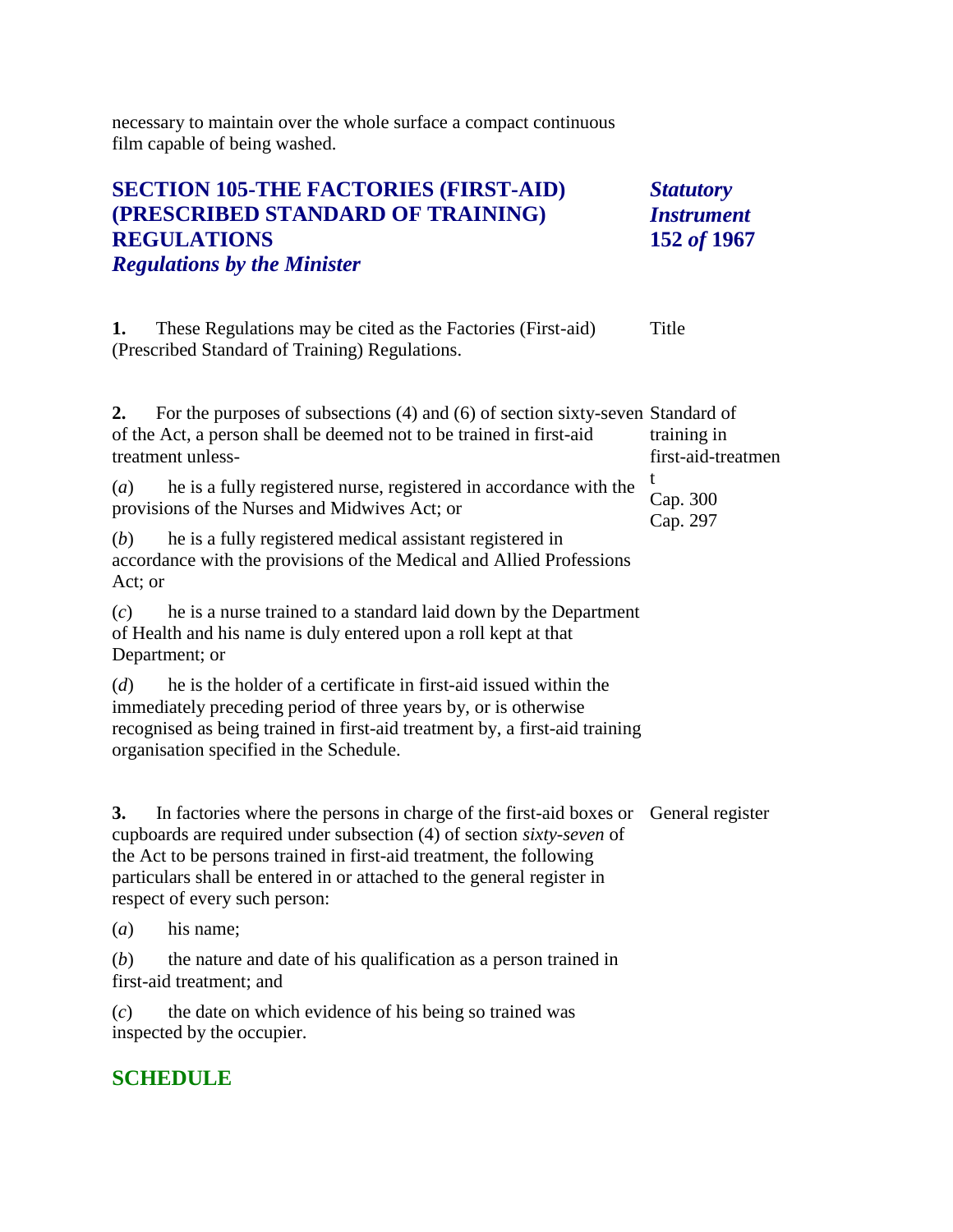(*Regulation* 2)

# **FIRST-AID TRAINING ORGANISATIONS**

The Council of St. John in Zambia. Zambia Red Cross Society.

# **THE FACTORIES (PRESCRIBED PARTICULARS AND FORMS) REGULATIONS**

## ARRANGEMENT OF REGULATIONS

Regulation

- 1. Title
- 2. Interpretation
- 3. Certificate of appointment of inspector
- 4. Register of factories
- 5. Registration of existing factories
- 6. Registration of new factories
- 7. Drawings of factories
- 8. "Machinery attendants" certificate
- 9. Report of result of examination of hoist or lift

10. Register of chains, ropes and lifting tackle and lifting machines

- 11. Report of result of examination of steam boiler
- 12. Boiler book
- 13. Report of result of examination of steam receiver
- 14. Report of result of examination of air receiver
- 15. Notification of factory accident
- 16. Notification of dangerous occurrence
- 17. Notification of industrial disease
- 18. Abstract of Act to be kept posted in factory
- 19. General register

SCHEDULE-Prescribed particulars and forms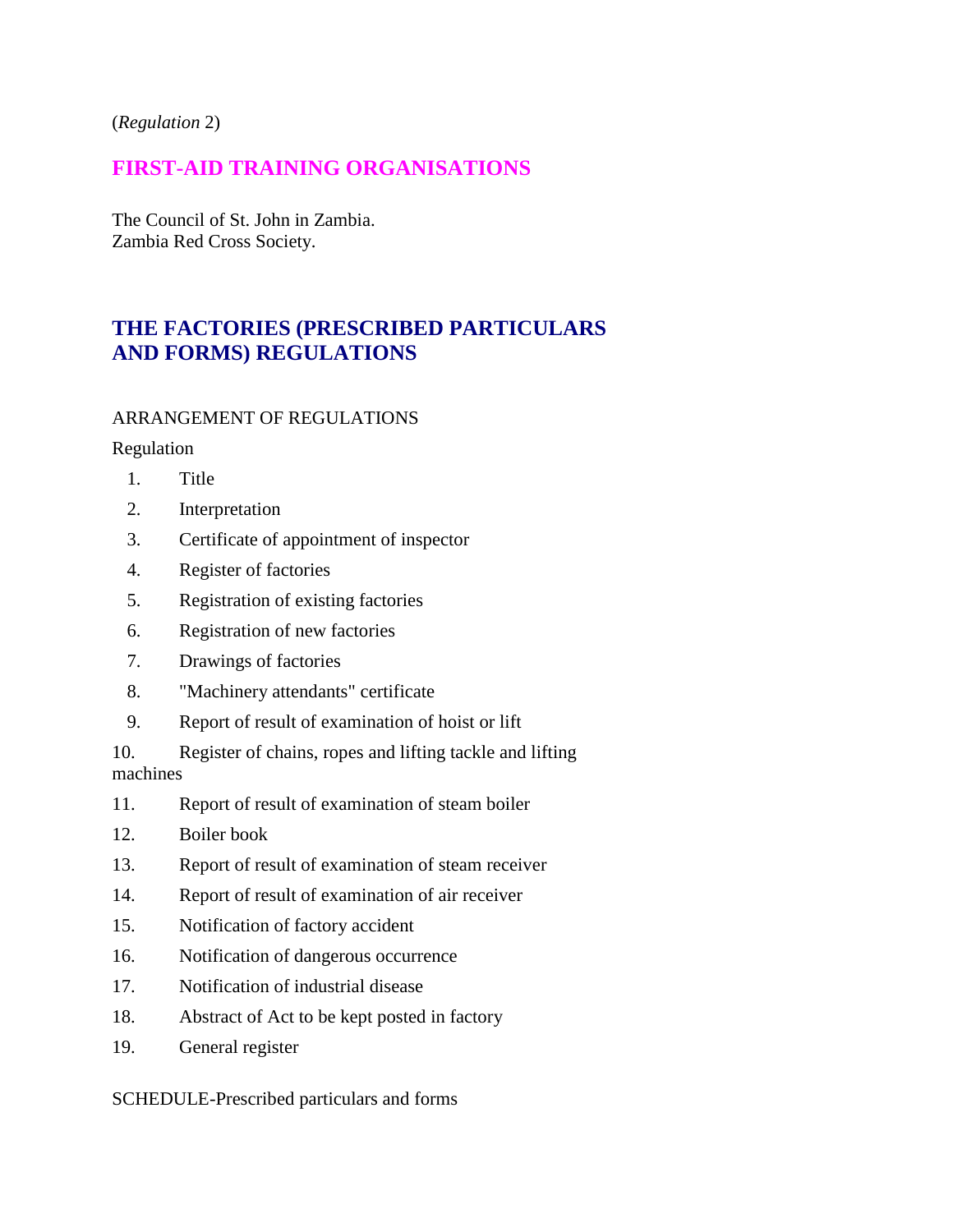# **SECTION 105-THE FACTORIES (PRESCRIBED PARTICULARS AND FORMS) REGULATIONS** *Regulations by the Minister*

*Statutory Instrument* **154** *of* **1967 92** *of* **1974**

| <b>1.</b> These Regulations may be cited as the Factories (Prescribed<br>Particulars and Forms) Regulations.                                                                                                         | Title                                         |
|----------------------------------------------------------------------------------------------------------------------------------------------------------------------------------------------------------------------|-----------------------------------------------|
| Unless the context otherwise requires, expressions used in these Interpretation<br>2.<br>Regulations shall have the same respective meanings as in the Act.                                                          |                                               |
| A certificate of appointment of an inspector furnished under<br>3.<br>subsection (2) of section <i>six</i> of the Act shall be in the form and shall<br>contain the particulars specified in Part I of the Schedule. | Certificate of<br>appointment of<br>inspector |
| The register of factories maintained by the Commissioner in<br>4.<br>accordance with the requirements of section <i>eleven</i> of the Act shall<br>contain the particulars specified in Part II of the Schedule.     | Register of<br>factories                      |

**5.** The written application for a certificate of registration required by Registration of subsection (1) of section *twelve* of the Act to be made to the Commissioner by every person who on the commencement of the Act occupies a factory shall contain the particulars specified in Part II of the Schedule. existing factories

**6.** The written application for a certificate of registration required by Registration of subsection (2) of section *thirteen* of the Act to be made to the Commissioner by any person who intends to occupy or use as a factory any premises which were not so occupied or used on the commencement of the Act shall contain the particulars specified in Part II of the Schedule. new factories

**7.** The written application required by subsection (2) of section *fifteen* of the Act to be made to the Commissioner for approval of drawings relating to the erection or conversion or extension of a factory shall contain the particulars specified in Part III of the Schedule. Drawings of factories

**8.** The certificate of appointment required to be furnished by an "Machinery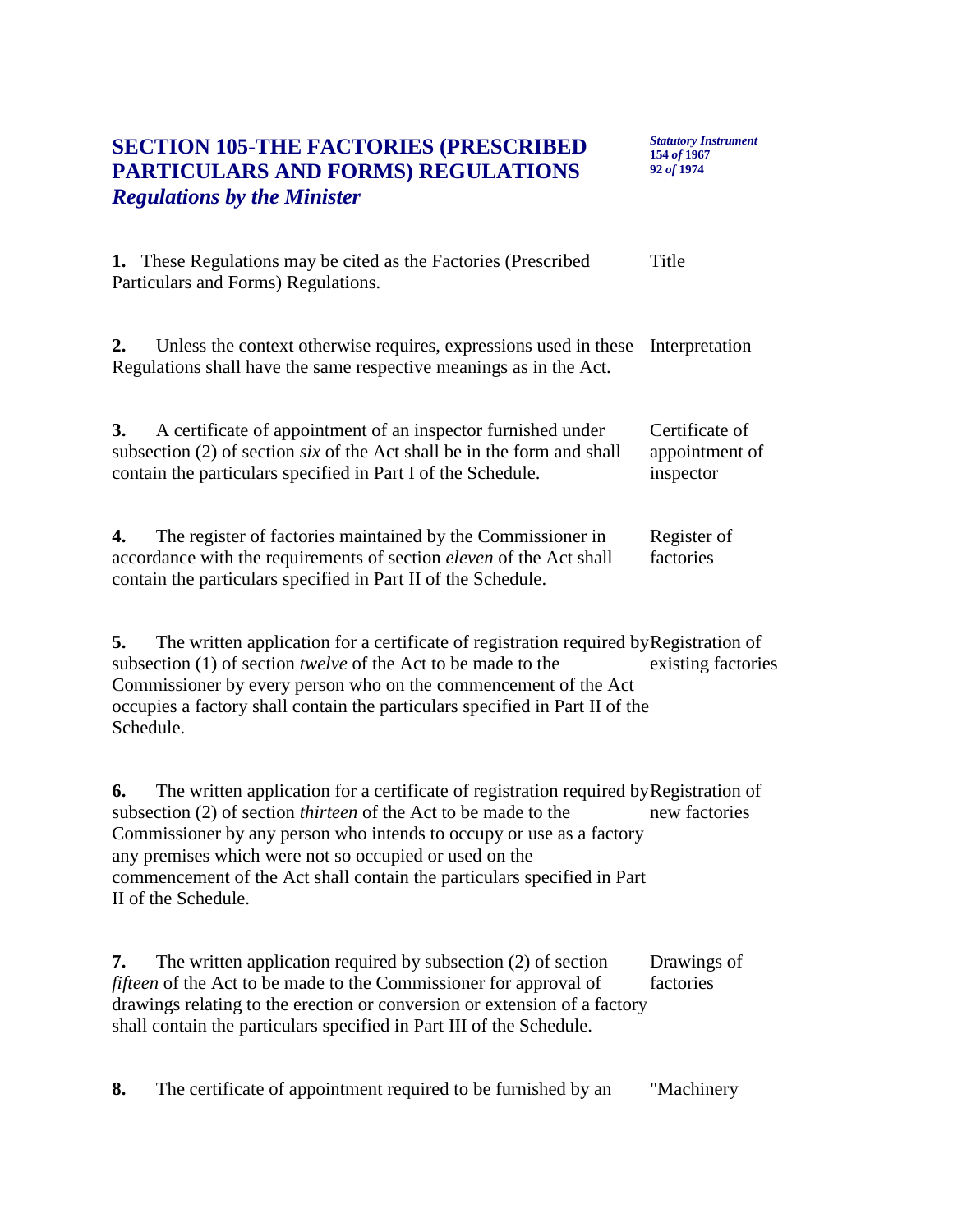occupier under subsection (2) (*a*) (ii) of section *thirty* of the Act (which attendants" provides that no person shall lubricate, examine or adjust any unfenced certificate dangerous part of machinery or lubricate transmission machinery or mount or ship any belt that is in motion unless, in addition to the other precautions or conditions specified in the aforesaid section, he is appointed by the occupier by prescribed certificate attached to the general register to carry out such examination, lubrication, adjustment or other operation and he has been furnished by the occupier with a signed copy of such certificate) shall be in the form set out in Part IV of the Schedule.

**9.** A report of the result of every examination of a hoist or lift made Report of result under subsection (2) of section *forty-seven* of the Act shall be in the form set out in Part V of the Schedule and shall contain the particulars hoist or lift therein specified. of examination of

**10.** The register kept for the purposes of section *fifty-three* of the Act in respect of all chains, ropes or lifting tackle (except fibre rope slings) to which section *fifty-one* of the Act applies and in respect of all lifting tackle and lifting machines to which section *fifty-two* of the Act applies shall contain the particulars specified in Part VI of the Schedule. Register of chains, ropes and lifting machines

**11.** A report of the result of every examination of a steam boiler under subsection (7) of section *fifty-five* of the Act shall be in the form of examination of set out in Part VII of the Schedule and shall contain the particulars therein specified. Report of result steam boiler

**12.** The boiler book kept for the purposes of subsection (11) of section *fifty-five* of the Act shall be in the form set out in Part VIII of the Schedule and shall contain the particulars therein specified. Boiler book

**13.** A report of the result of every examination of a steam receiver under subsection (7) of section *fifty-seven* of the Act shall be in the form set out in Part IX of the Schedule and shall contain the particulars steam receiver therein specified. Report of result of examination of

**14.** A report of the result of every examination of an air receiver under subsection (6) of section *fifty-eight* of the Act shall be in the form of examination of set out in Part IX of the Schedule and shall contain the particulars therein specified. Report of result air receiver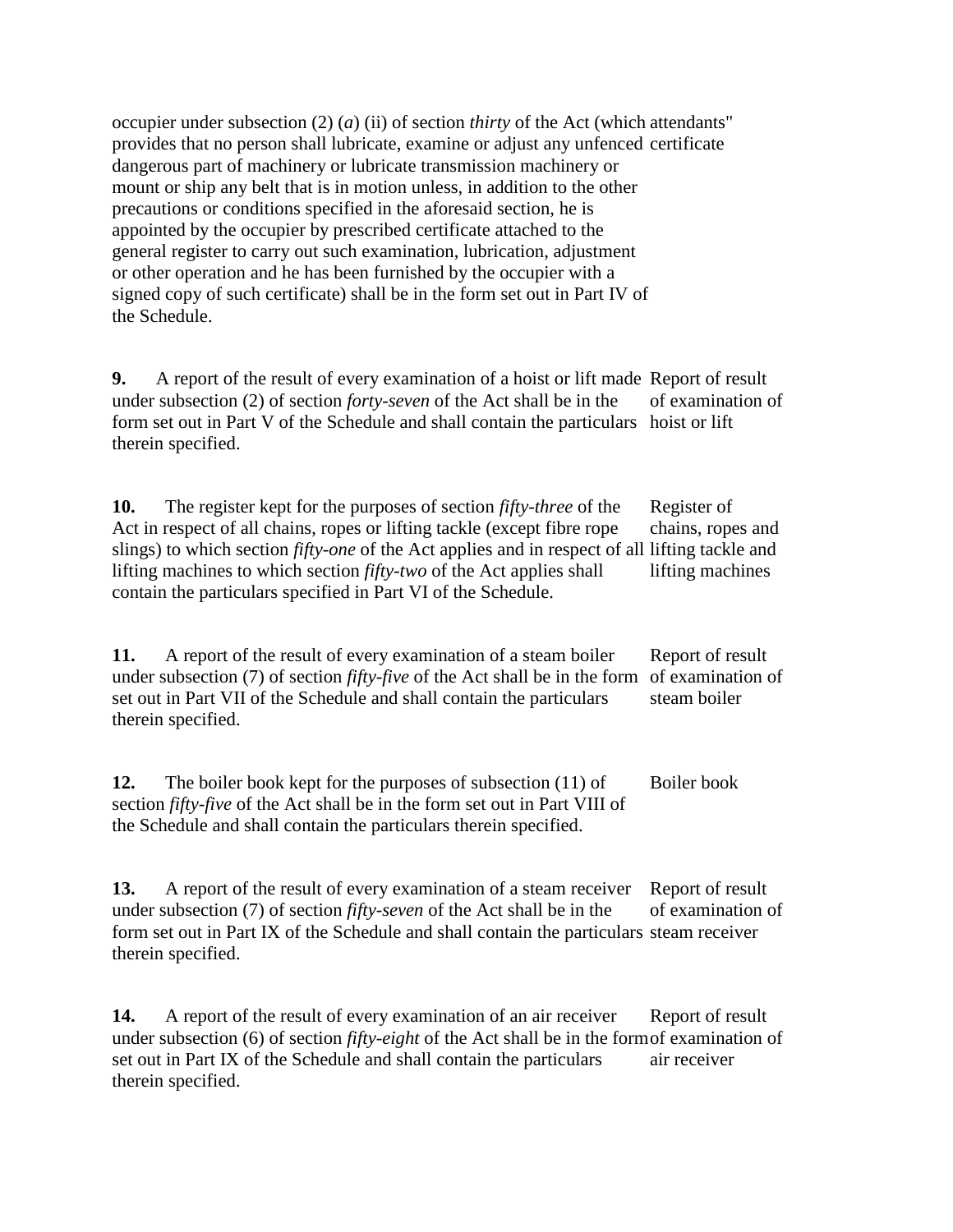| 15. | Written notice of an accident in a factory given under section              | Notification of  |
|-----|-----------------------------------------------------------------------------|------------------|
|     | <i>seventy-six</i> of the Act shall be in the form set out in Part X of the | factory accident |
|     | Schedule and shall contain the particulars therein specified.               |                  |

**16.** Written notice of a dangerous occurrence in a factory given under section *seventy-seven* of the Act shall be in the form set out in Part X of the Schedule and shall contain the particulars therein specified. Notification of dangerous occurrence

**17.** Written notice of any case of industrial disease given under section *seventy-eight* of the Act shall be in the form set out in Part XI of industrial disease the Schedule and shall contain the particulars therein specified. Notification of

18. The abstract of the Act required by section *eighty-five* of the Act Abstract of Act to to be kept posted in a prominent position in every factory shall be in the be kept posted in form set out in Part XII of the Schedule. factory

**19.** The general register required by section *eighty-six* to be kept in General register respect of every factory shall be in the form set out in Part XIII of the Schedule and shall contain the particulars therein specified.

# **SCHEDULE**

# **PRESCRIBED PARTICULARS AND FORMS**

# **PART I**

(*Regulation* 3)

## REPUBLIC OF ZAMBIA, DEPARTMENT OF LABOUR

#### IDENTITY CERTIFICATE

No.

|                                    | OF)           | <b>DATE</b>  |
|------------------------------------|---------------|--------------|
|                                    | <b>HOLDER</b> | <b>STAMP</b> |
| is an officer in the Department of |               |              |
| Labour.                            |               |              |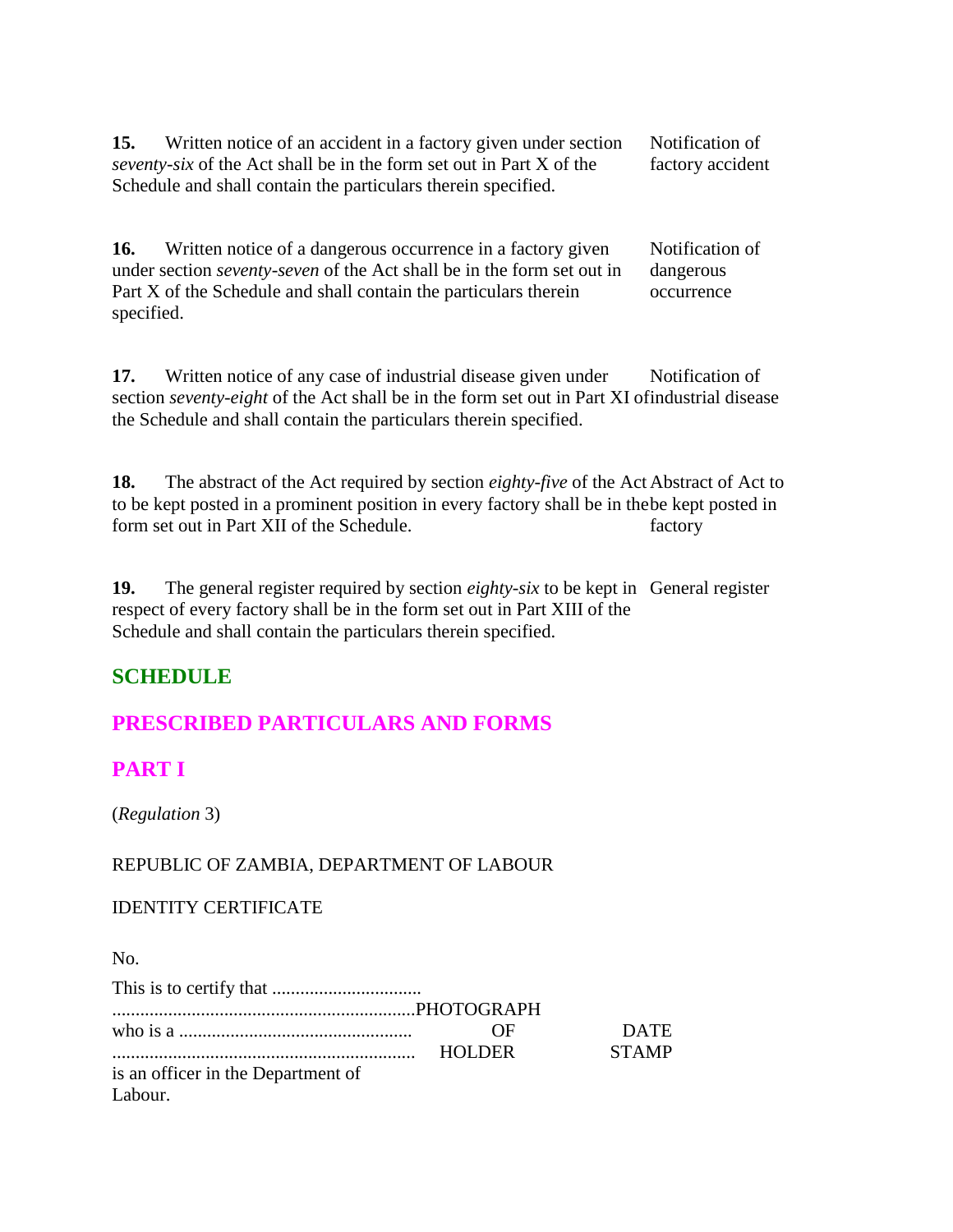............................................  *Labour Commissioner*

> ......................................... *Signature of Holder*

This card must be handed in on leaving the Department.

# **PART II**

(*Regulations* 4, 5 *and* 6)

PARTICULARS OF A FACTORY WHICH ARE-

## TO BE ENTERED IN A REGISTER OF FACTORIES MAINTAINED BY THE LABOUR COMMISSIONER; OR

TO BE SUBMITTED TO THE LABOUR COMMISSIONER BY THE OCCUPIER OF AN EXISTING FACTORY IN AN APPLICATION FOR REGISTRATION WITHIN THREE MONTHS OF THE COMMENCEMENT OF THE ACT; OR

TO BE SUBMITTED TO THE LABOUR COMMISSIONER BY THE INTENDING OCCUPIER OF A NEW FACTORY IN AN APPLICATION FOR REGISTRATION OF THE PREMISES BEFORE THEY ARE OCCUPIED OR USED AS A FACTORY:

1. Name of the occupier, or intending occupier of the factory (including trading name-if any).

2. Postal address and situation (i.e. number in and name of street, road, etc., or plot number) of the factory.

3. Nature of the work carried on, or proposed to be carried on, in the factory.

4. Whether mechanical power is used or intended to be used and, if so, its nature.

5. Whether steam boilers are used or intended to be used and, if so, the following particulars in respect of each such boiler:

(*a*) type, description and distinctive number;

(*b*) country and year of manufacture;

(*c*) date of last thorough examination and name of person by whom the examination was made;

(*d*) the maximum permissible working pressure in bars.

6. (*a*)Total number of persons employed, or intended to be employed, in the factory.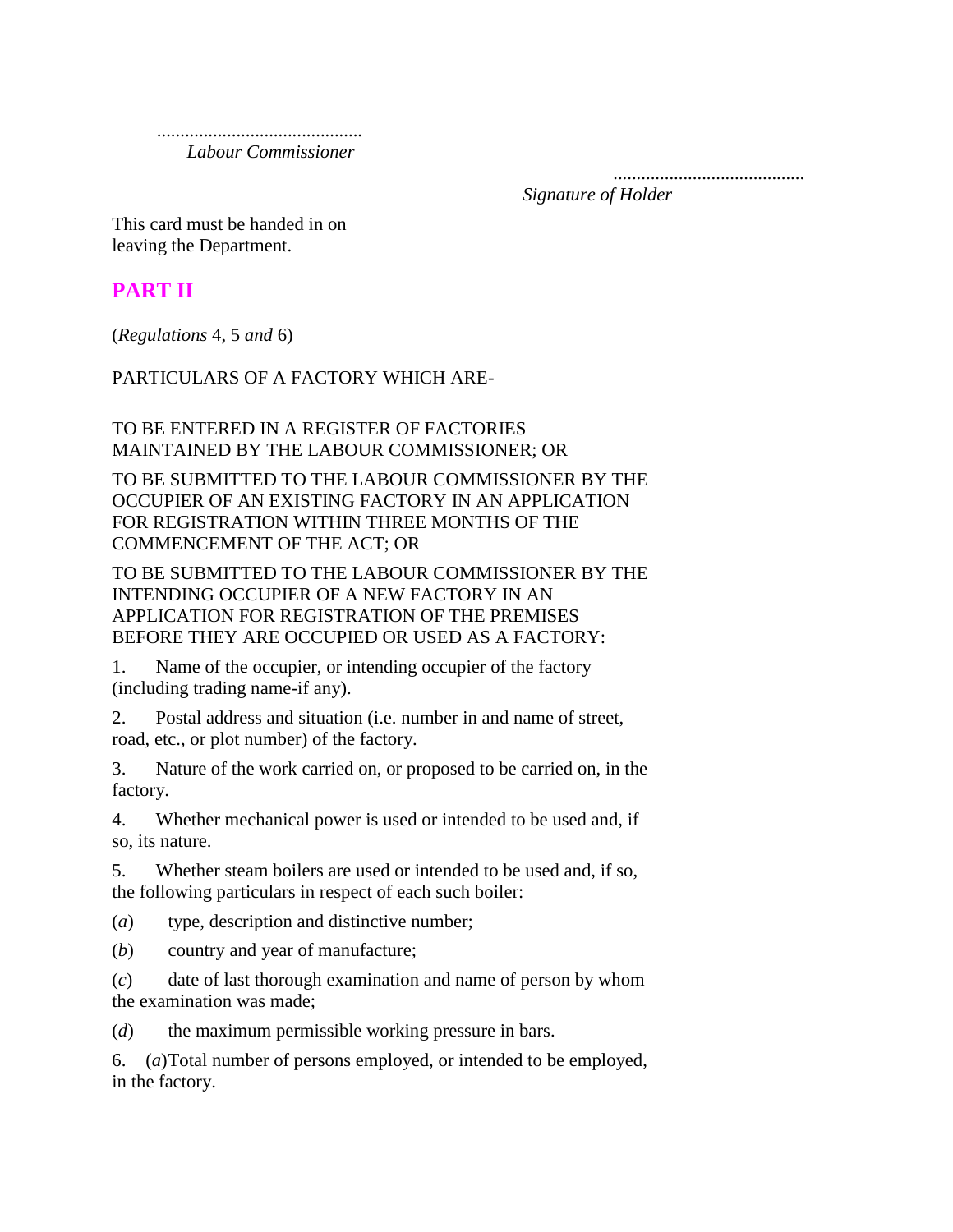(*b*) Where persons are employed, or intended to be employed, in shifts, the maximum number employed, or intended to be employed, at any one time.

(*As amended by S.I. No*. 92 *of* 1974)

# **PART III**

(*Regulation* 7)

PARTICULARS TO BE SUPPLIED WITH, OR TO BE SHOWN ON, DRAWINGS (i.e. PLANS AND SECTIONS) OF-

(1) NEW FACTORY BUILDINGS;

# (2) CONVERSION OF EXISTING BUILDINGS FOR USE AS A FACTORY; AND

- (3) EXTENSIONS OF EXISTING FACTORY BUILDINGS.
- 1. Materials to be used in the building;
- 2. Materials to be used in the roofing;
- 3. Provision for ventilation;
- 4. Provision for drainage;
- 5. Provision for natural and artificial lighting;
- 6. Provision of means of escape in case of fire; and
- 7. The particulars specified in Part II of this Schedule.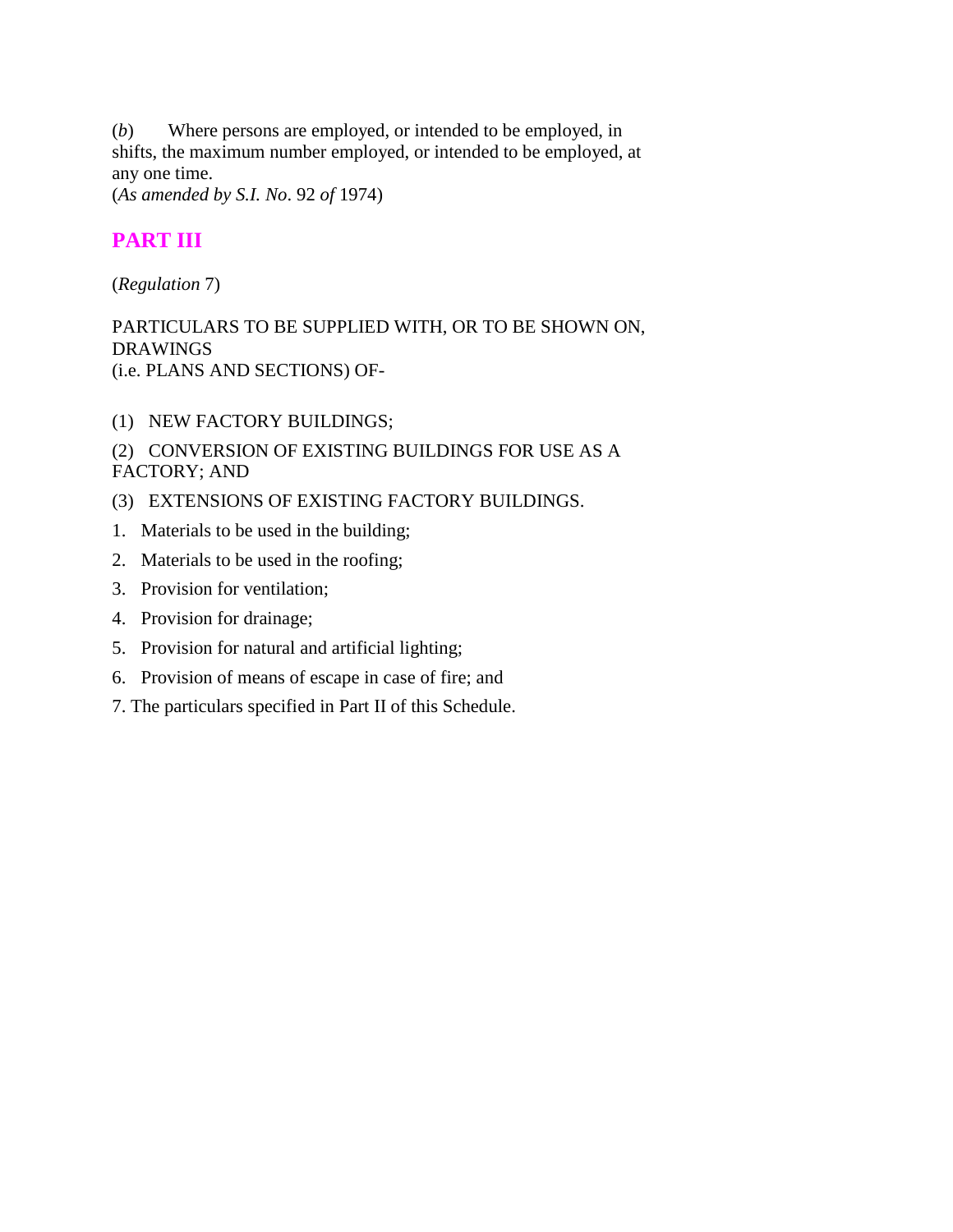# **PART IV**

**(***Regulation* **8) Labour Form F/17 Certificate No. .................**

REPUBLIC OF ZAMBIA

#### THE FACTORIES ACT

(*Section* 30)

## THE FACTORIES (PRESCRIBED PARTICULARS AND FORMS) REGULATIONS

(*Regulation* 8)

## CERTIFICATE OF APPOINTMENT AS A MACHINERY ATTENDANT

.is hereby appointed a "machinery attendant" and authorised to carry out examinations or other operations at unfenced machinery in accordance with the provisions of section 30 of the Factories Act. Signature of Factory Occupier or Agent Date

Name and postal address of Occupier

Address of Factory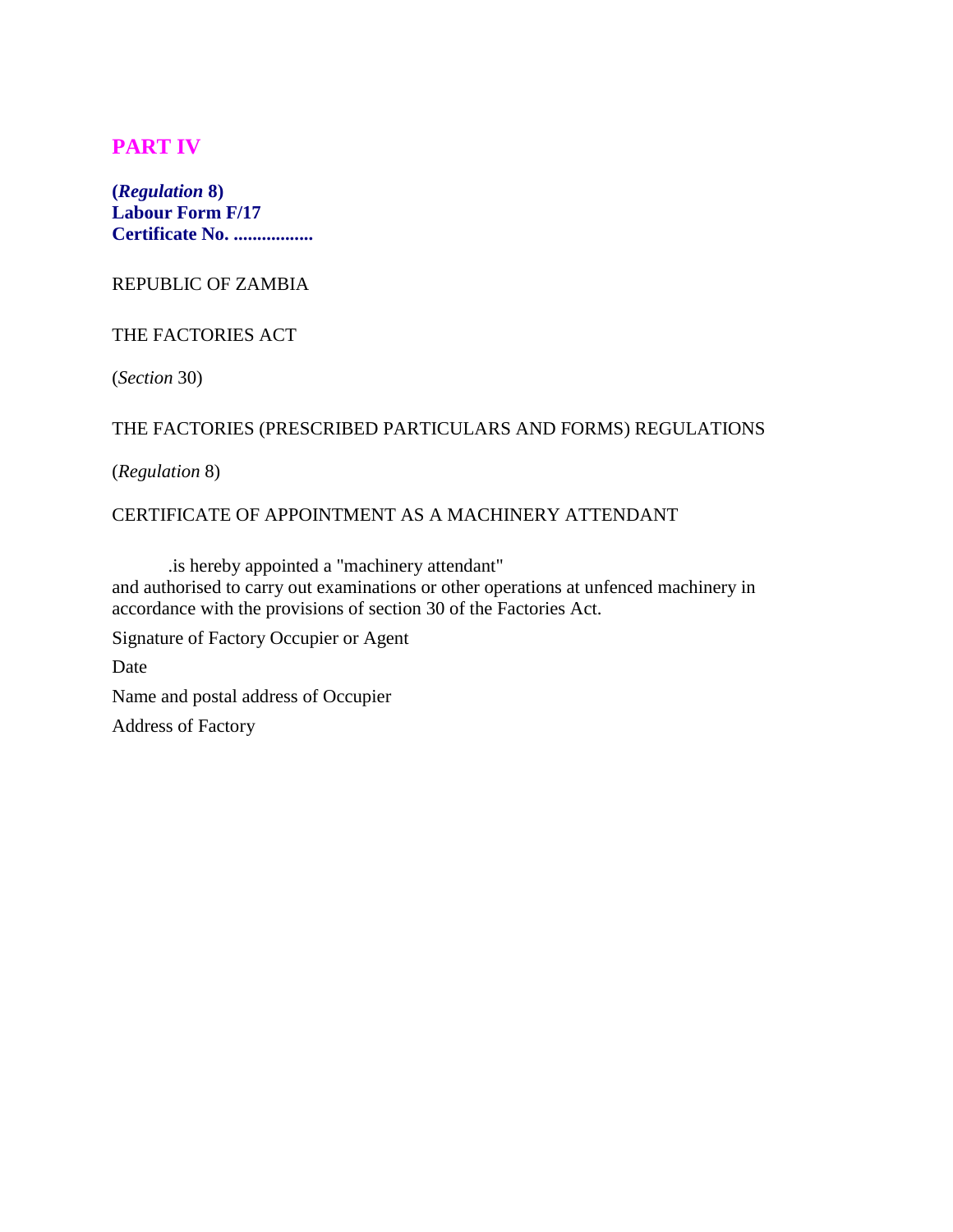# **PART V**

**(***Regulation* **9) Labour Form F/18 Report No. ................**

REPUBLIC OF ZAMBIA

## THE FACTORIES ACT

(*Section* 47 (2))

## THE FACTORIES (PRESCRIBED PARTICULARS AND FORMS) REGULATIONS

(*Regulation* 9)

#### FORM PRESCRIBED FOR THE

# REPORT OF THOROUGH EXAMINATION OF HOIST OR LIFT AT INTERVALS NOT EXCEEDING SIX MONTHS

(*See* Note on Legal Requirements and space for continuation of entries overleaf.)

- 1. Name and postal address of occupier
- 2. Address of factory or other premises where hoist or lift is situated

3. (*a*)Type of hoist or lift and identification number or description

(*b*) Date of construction or reconstruction (if available)

#### 4. DESIGN AND CONSTRUCTION.

Are all parts of the hoist or lift of good mechanical construction, sound material and adequate strength (so far as ascertainable)?

NOTE.-Details of any renewals or alterations required should be given in 7 below.

## 5. MAINTENANCE.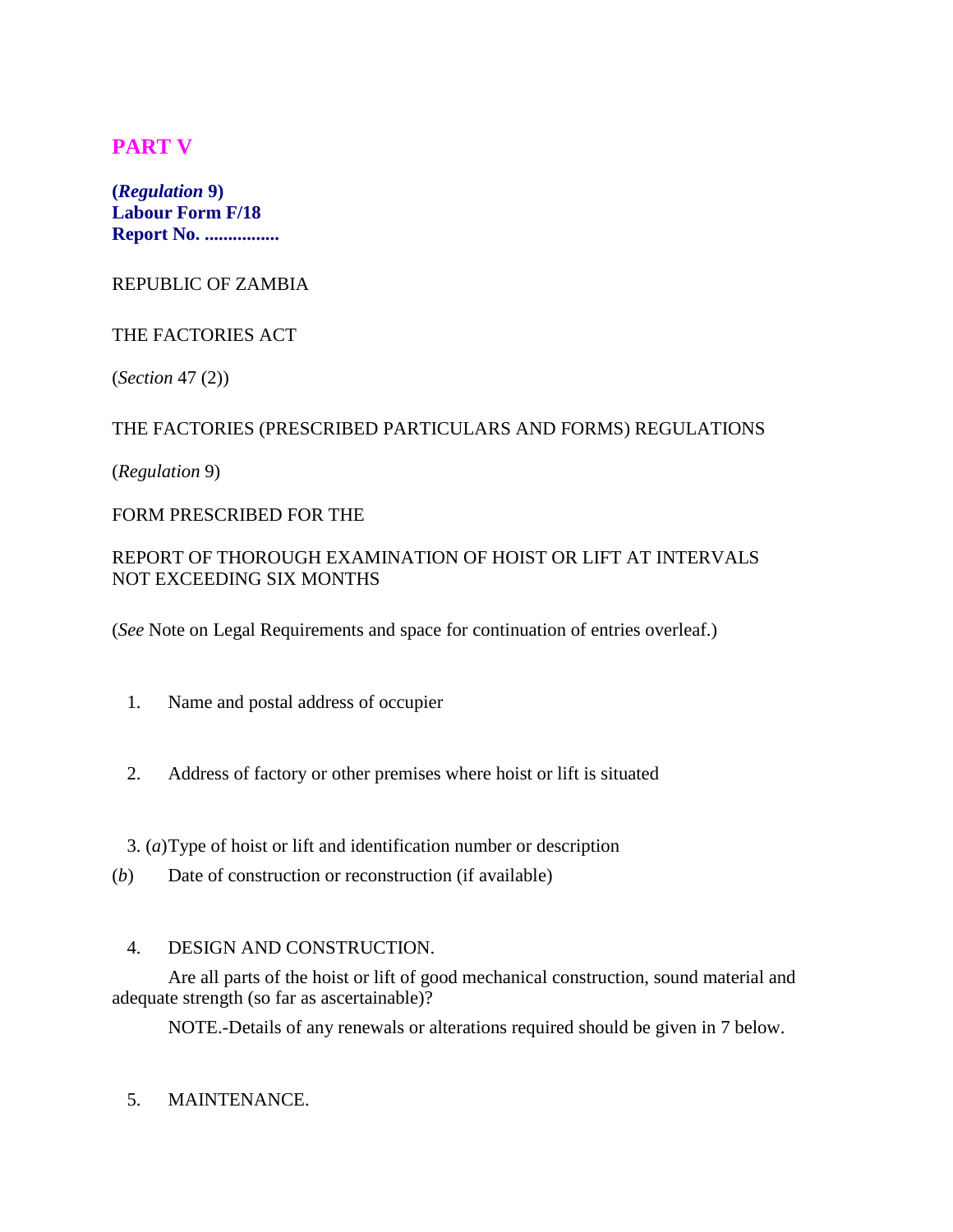Are the following parts of the hoist or lift properly maintained and in good working order? If not, state what defects have been found. A separate answer is required for each part.

- (*a*) Enclosure of hoistway or liftway
- (*b*) Landing gates and cage gate(s)
- (*c*) Interlocks on the landing gates and cage gate(s)
- (*d*) Other gate fastenings

(*e*) Cage or platform and fittings, cage guides, buffers, and interior of the hoistway or liftway

- (*f*) Over-running devices
- (*g*) Suspension ropes or chains, and their attachments
- (*h*) Safety gear, i.e. arrangements for preventing fall of platform or cage
- (*i*) Brakes
- (*j*) Worm or spur gearing
- (*k*) Other electrical equipment
- (*l*) Other parts
	- 6. What parts (if any) were inaccessible?

 7. Repairs, renewals or alterations required to enable the hoist or lift to continue to be used with safety-

(*a*) immediately;

(*b*) within a specified time, the said time to be stated

(Continue entry overleaf if necessary)

NOTE.-If no such repairs, renewals or alterations are required the word "NONE" is to be entered.

 8. Defects (other than those specified at 7 above) which require attention (Continue entry overleaf if necessary)

 9. Maximum safe working load subject to repairs, renewals or alterations (if any) specified at 7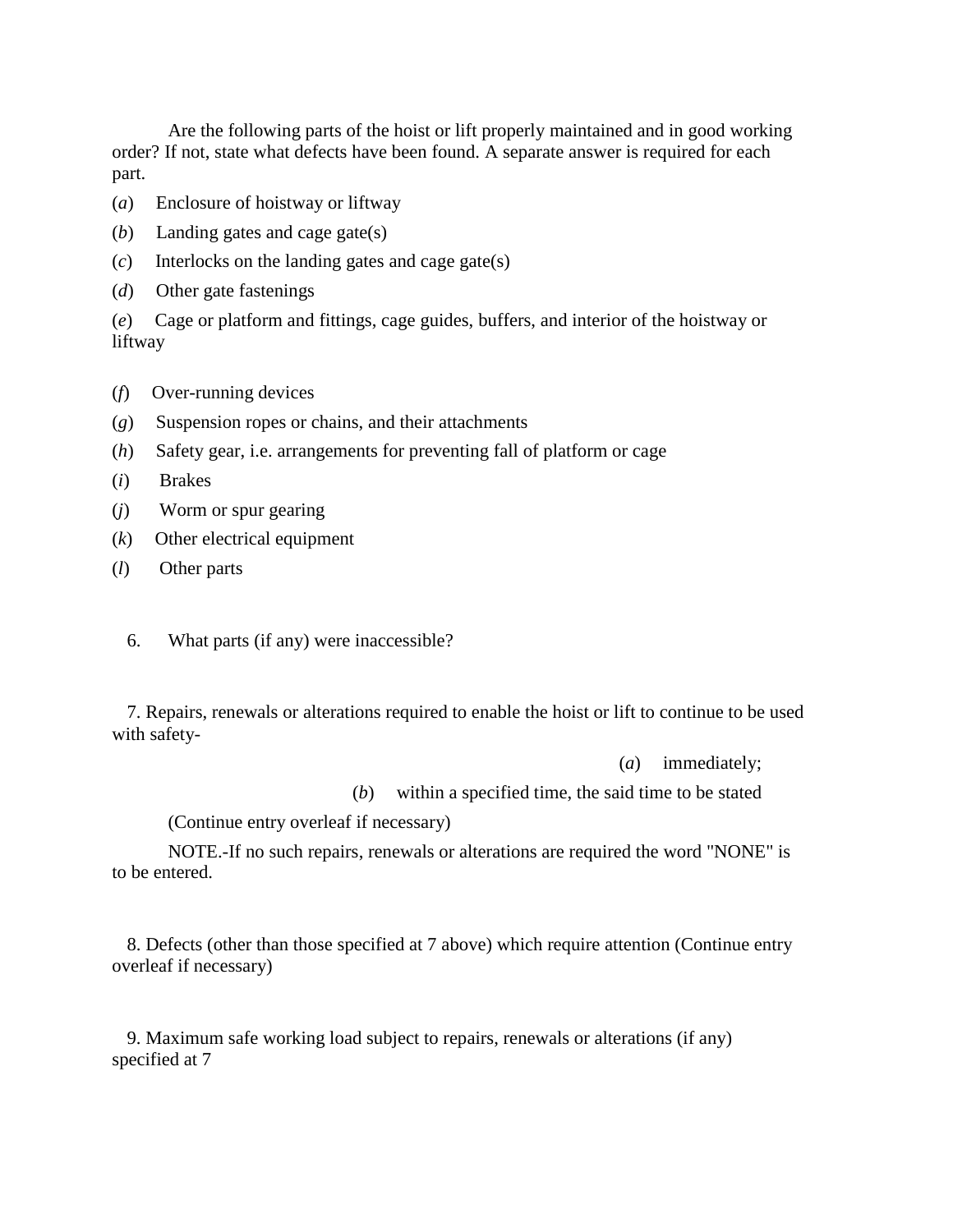10. Other observations (Continue entry overleaf if necessary)

 I/We (full name(s) in BLOCK CAPITALS) certify that on I/we thoroughly examined this hoist or lift and that the foregoing is a correct report of the result.

Signature(s) Date .............................................

Qualifications

Address(es)

 If employed by a Company, Firm or Association give your position in the Company, etc., and their name and address

NOTE-This report is to be attached to the general register. (*As amended by S.I. No*. 92 *of* 1974)

# **PART VI**

(*Regulation* 10)

## REGISTER OF CHAINS, ROPES AND LIFTING TACKLE, AND LIFTING MACHINES

1. Name of the occupier of the factory.

 2. Postal address and situation (i.e. number in and name of street, road, etc., or plot number) of the factory.

3. Distinguishing number or mark and description sufficient to identify the chain, rope or lifting tackle, or the lifting machine.

 4. Date (if after 1-5-67) when the chain, rope or lifting tackle, or the lifting machine, was first taken into use in the factory.

 5. Date and number of the report of each thorough examination of a chain, rope or lifting tackle made under section 51 (1) (*d*) of the Act at least once in every period of six months, and the name, signature and address of the person by whom it was carried out.

 6. Date and number of the report of each thorough examination of all parts and working gear whether fixed or movable, including the anchoring and fixing appliance, of a lifting machine made under section 52 (2) of the Act at least once in every period of fourteen months, and the name, signature and address of the person by whom it was carried out.

7. Particulars of any defect found at any examination specified in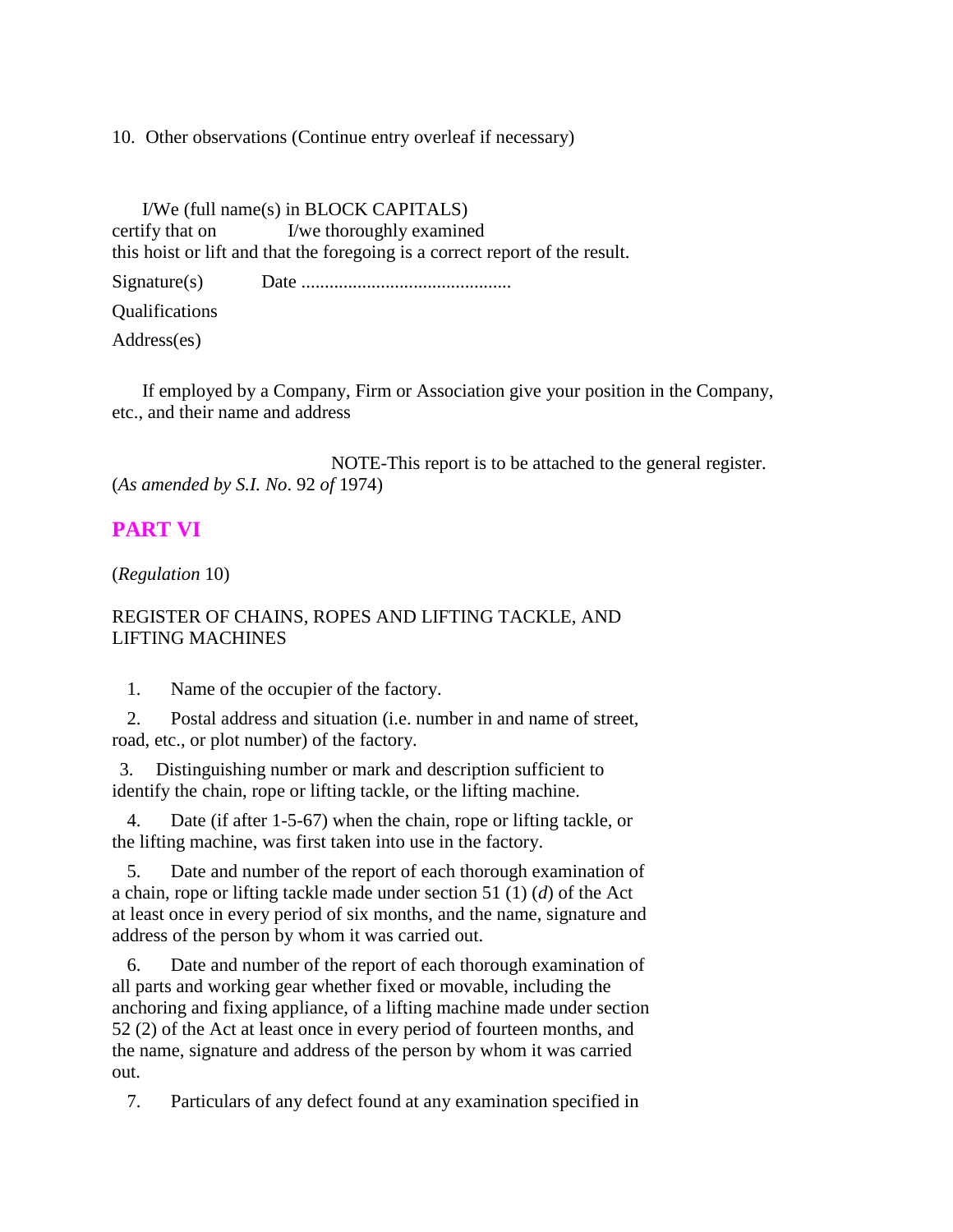5 and 6 above and affecting the safe working load, and of the steps taken to remedy such defect.

 8. Date and number of the certificate relating to any test and thorough examination made under section 51 (1) (*e*) of the Act of a chain, rope or lifting tackle (except a fibre rope or fibre rope sling) before being taken into use, and the name, signature and address of the person who issued the certificate.

 9. Date and number of the certificate relating to any test and thorough examination made under section 52 (6) of a lifting machine and its working gear before being taken into use, and the name, signature and address of the person who issued the certificate.

10. Date of annealing or other heat treatment of wrought iron chains or lifting tackle required by an inspector under section 51 (3) of the Act.

# **PART VII**

# **(***Regulation* **11)**

|                | Labour |
|----------------|--------|
| Form F/1       |        |
| correspondence | In all |
|                | please |
| quote this     |        |

## REPUBLIC OF ZAMBIA

## THE FACTORIES ACT

(*Section* 55)

## THE FACTORIES (PLANT INSPECTION AND EXAMINATION FEES) REGULATIONS

## THE FACTORIES (PRESCRIBED PARTICULARS AND FORMS) REGULATIONS

(*Regulation* 11)

# FORM PRESCRIBED FOR REPORT OF EXAMINATION OF STEAM BOILER, SUPERHEATER OR ECONOMISER WHEN COLD

A fee of ................................................................. is due in respect of this examination.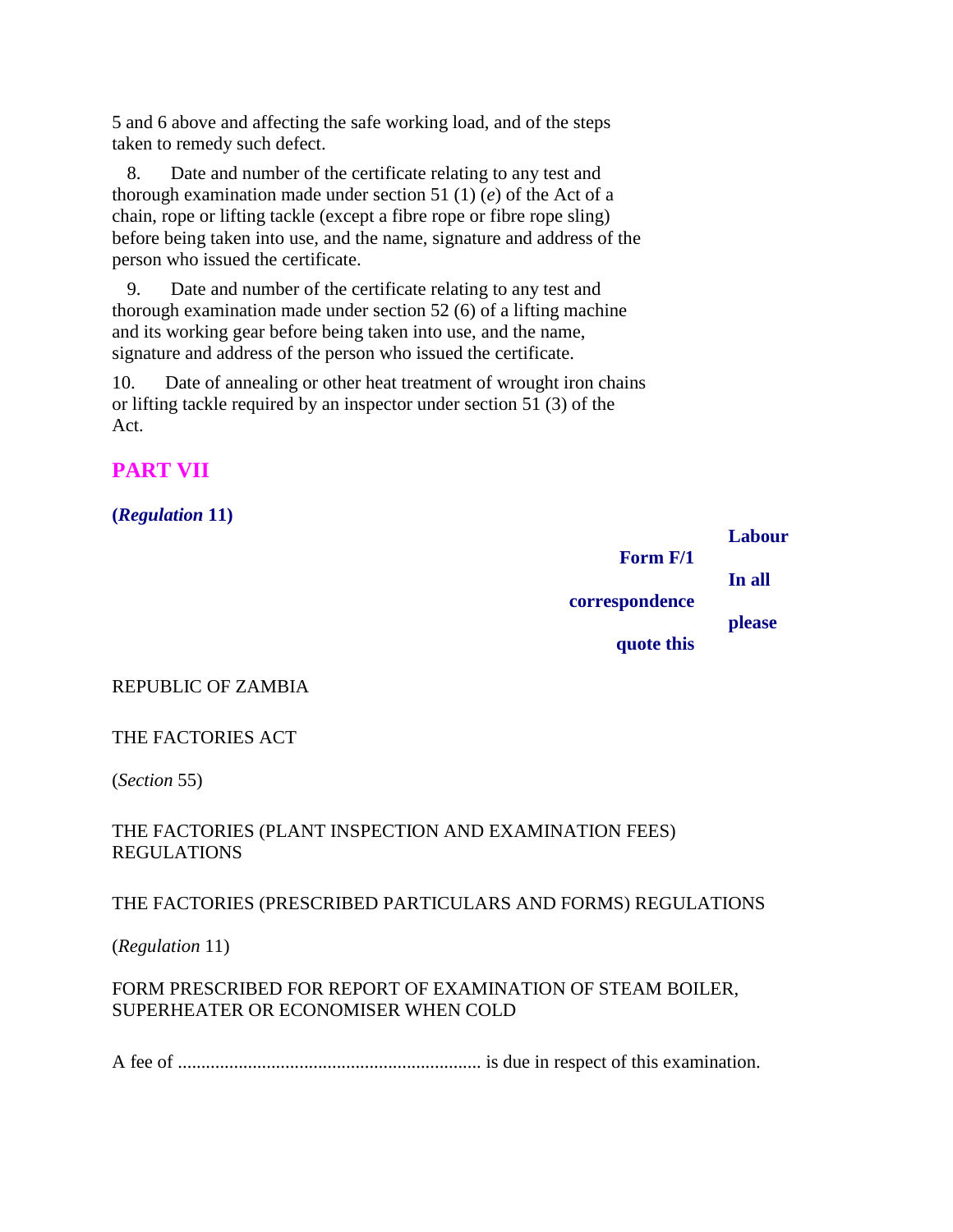| 1. Name of occupier                                          |                    |                        |
|--------------------------------------------------------------|--------------------|------------------------|
| 2. Address of factory where boiler,                          |                    |                        |
| superheater                                                  |                    |                        |
| or economiser is situated                                    |                    |                        |
| 3. Description and distinctive number of                     |                    | Country and year<br>4. |
| boiler, superheater                                          |                    | of                     |
| or economiser                                                |                    | manufacture            |
| 5. Fittings and attachments:                                 | (a)                | 6. Heating surface or  |
| Are there proper fittings and<br>(a)                         |                    | grate                  |
| attachments?                                                 |                    | area                   |
| (b) Are all fittings and attachments in in                   |                    |                        |
| satisfactory                                                 |                    |                        |
| condition (as far a ascertainable                            |                    |                        |
| when not under                                               |                    |                        |
| pressure)?                                                   |                    |                        |
| (b)                                                          | Date of last<br>7. |                        |
|                                                              | hydraulic          |                        |
|                                                              | test (if           |                        |
|                                                              | any) and           |                        |
|                                                              | pressure           |                        |
|                                                              | applied            |                        |
| 8. Boiler, superheater or economiser:                        |                    |                        |
| (a) What examinations and tests were                         | (a)                |                        |
| made?                                                        |                    |                        |
| $(b)$ Condition of boiler, superheater or                    | External:<br>(b)   |                        |
| economiser                                                   |                    |                        |
|                                                              | Internal:<br>(c)   |                        |
| $(c)$ What parts were inaccessible at this                   |                    |                        |
| examination?                                                 |                    |                        |
| 9. Repairs (if any) required, and period                     |                    |                        |
| within which they                                            |                    |                        |
| should be executed, and other                                |                    |                        |
| conditions which the                                         |                    |                        |
| authorised inspector thinks it necessary                     |                    |                        |
| to specify for                                               |                    |                        |
| securing safe working<br>. .                                 |                    |                        |
|                                                              |                    |                        |
| Other observations<br>10.<br>$\ddot{\phantom{0}}$ .          |                    |                        |
| Maximum permissible working pressure calculated from<br>-11. |                    |                        |

| 11.    | Maximum permissible working pressure calculated from       |  |
|--------|------------------------------------------------------------|--|
|        | dimensions and                                             |  |
|        | other data ascertained by the present examination, due     |  |
|        | allowance being                                            |  |
|        | made for conditions of working if unusual or exceptionally |  |
| severe |                                                            |  |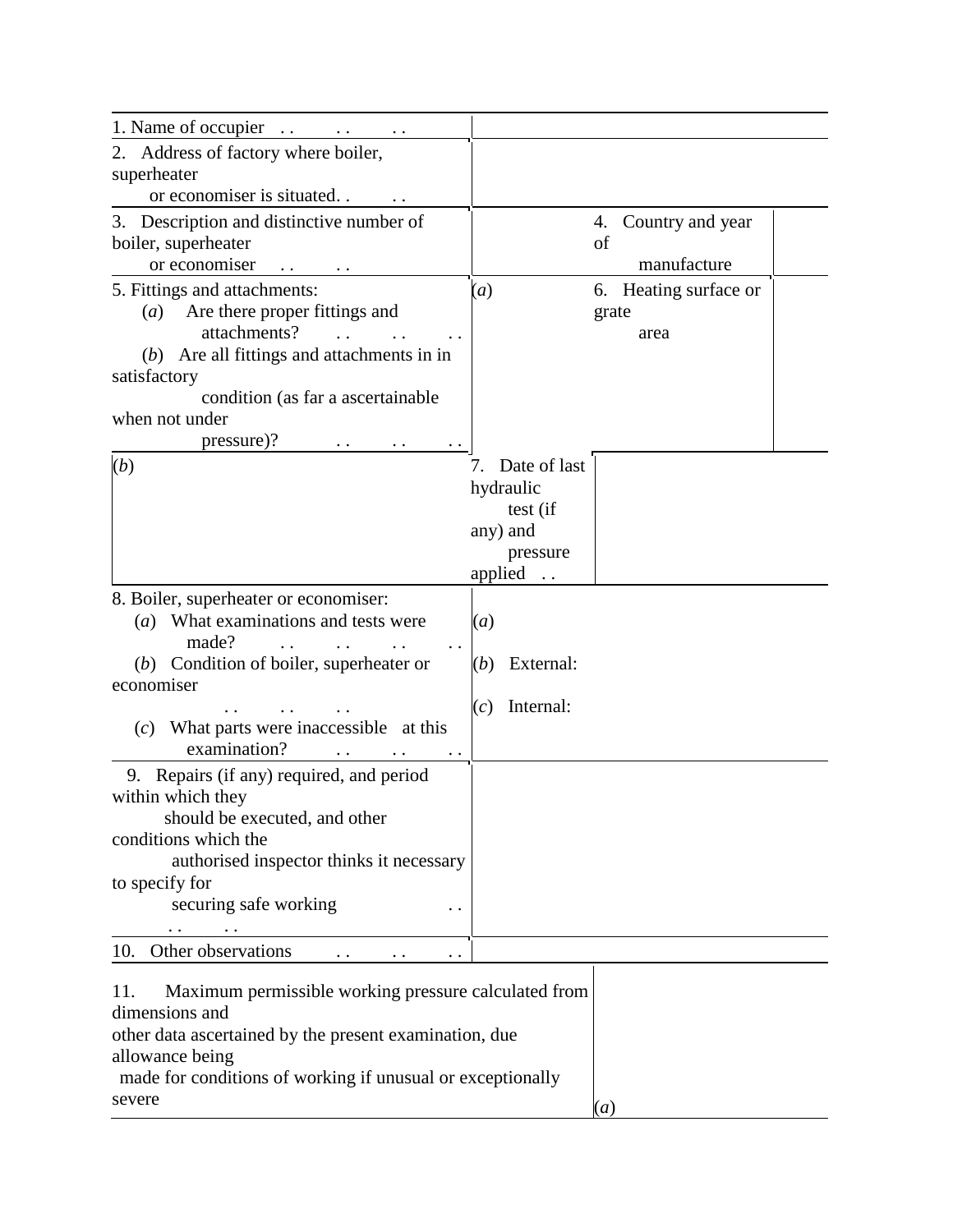| Where repairs affecting the working pressure are                            |     |
|-----------------------------------------------------------------------------|-----|
| required, state the                                                         | (b) |
| maximum permissible working pressure:                                       | (c) |
| Before the expiration of the period specified in 9<br>$\left(a\right)$      |     |
| $(b)$ After the expiration of such period if the required repairs           |     |
| have not                                                                    |     |
| been completed<br>$\cdot$ $\cdot$                                           |     |
| After the completion of the required repairs<br>(c)<br>$\ddot{\phantom{a}}$ |     |

I (full name in BLOCK CAPITALS) hereby declare that

I am a duly authorised Inspector and that, subject to the reservation (noted above) of certain points for examination under steam pressure, on 19 ....... the boiler above described was sufficiently

scaled, prepared and (so far as its construction permits) made accessible for thorough examination and for such tests as were necessary for thorough examination, and that on the said date I thoroughly examined this boiler, including its fittings and attachments.

I certify that the above is a true report of the result.

.............................................................................

*Signature of Authorised Inspector*

*Date* .................................................................................... *Address .........................................................................*

K

**INVOICE** 

#### *Dr. to*: THE GOVERNMENT OF THE REPUBLIC OF ZAMBIA

Name:

remittance.

Address:

Cheques or Postal Orders CROSSED "ACCOUNT PAYEE ONLY" for the amount indicated below made payable to the GOVERNMENT OF THE REPUBLIC OF ZAMBIA should be forwarded to the PERMANENT SECRETARY, MINISTRY OF LABOUR, P.O. Box, LUSAKA.

This invoice must accompany your

| Additional fee for hydraulic test |  | the contract of the contract of the contract of the contract of the contract of the contract of the contract of |  |  |
|-----------------------------------|--|-----------------------------------------------------------------------------------------------------------------|--|--|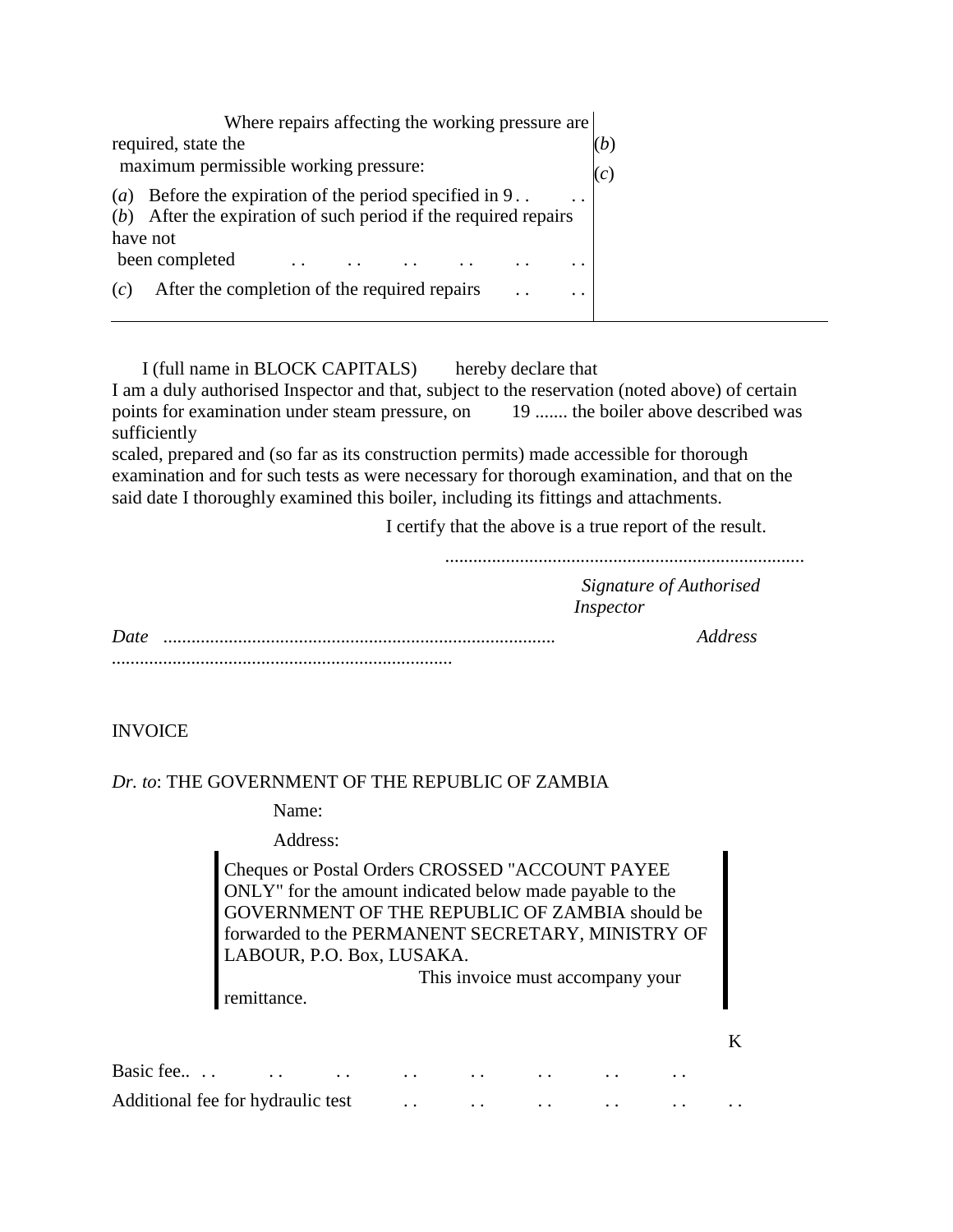Additional fee for mileage, i.e., vessel not within 10 kilometres of prescribed boundaries ... Additional fee in respect of waiting time, i.e. ............. hours at 60 fee units per hour or part thereof as vessel was not prepared at appointed time . . . . . . . . \_\_\_\_\_\_\_\_

#### TOTAL AMOUNT DUE  $\cdots$

General Receipt Number .............................................. dated ....................... 19 ......... attached.

> NOTE FOR OFFICIAL INFORMATION OF ACCOUNTANT ONLY: (i) The General Receipt Number must be quoted. (ii) The Invoice *must* be returned with Original General Receipt to the Addressee.

(*As amended by S.I. No*. 92 of 1974 *and Act No*. 13 of 1994)

# **PART VIII**

(*Regulation* 12)

## BOILER BOOK

| Date<br>commenced steaming | Date<br>discontinued<br>steaming | Dates<br>cleaned | Dates and<br>nature of<br>examinations | Details of<br>alterations<br>or repairs | Signature<br>of person<br>in charge<br>of plant |
|----------------------------|----------------------------------|------------------|----------------------------------------|-----------------------------------------|-------------------------------------------------|
|                            |                                  |                  |                                        |                                         |                                                 |

# **PART IX**

**(***Regulations* **13** *and* **14)**

|                | Labour |
|----------------|--------|
| Form $F/2$     |        |
|                | In all |
| correspondence |        |
|                | please |
|                |        |
| quote this     |        |

## REPUBLIC OF ZAMBIA

#### THE FACTORIES ACT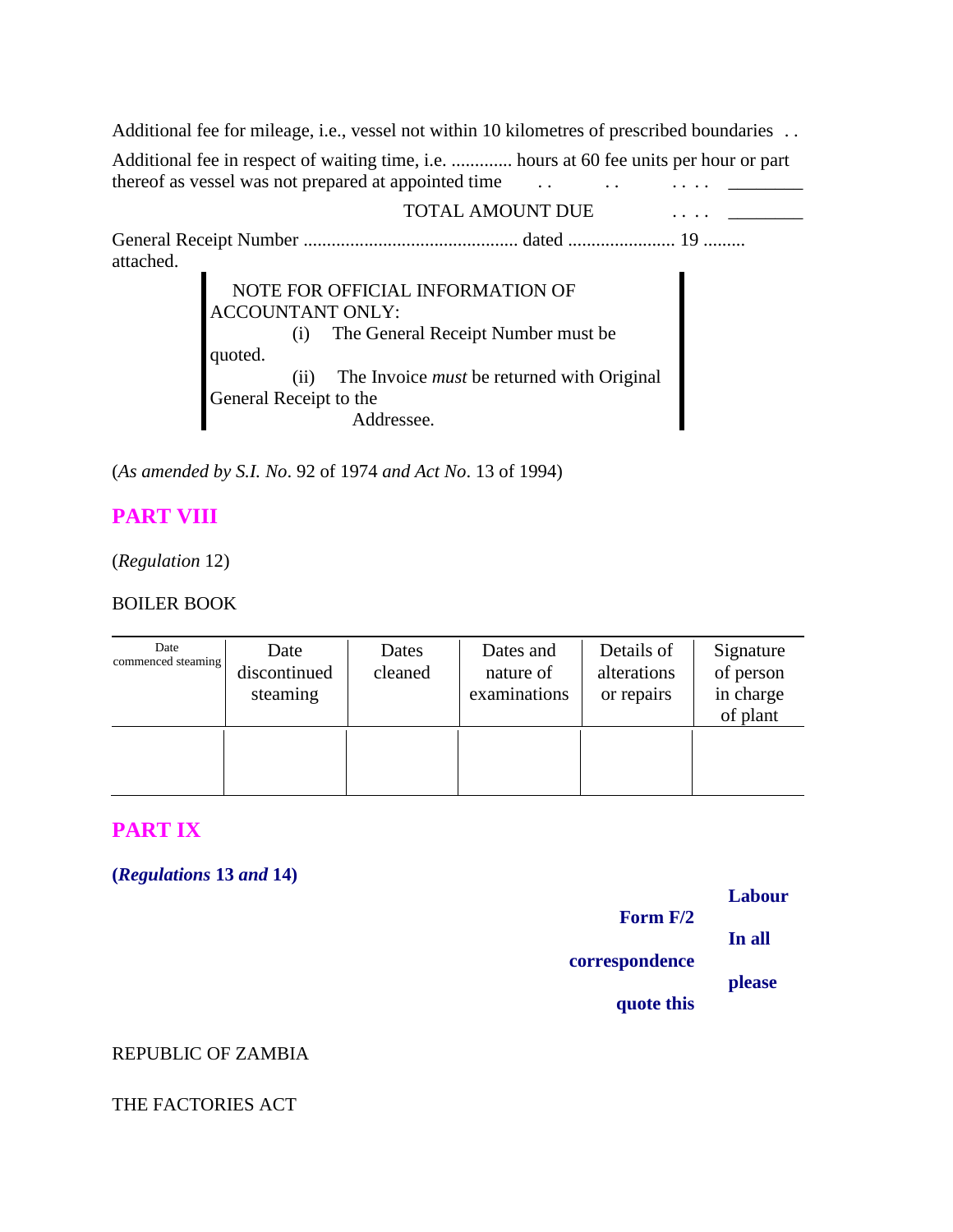#### (*Sections* 57 *and* 58)

## THE FACTORIES (PLANT INSPECTION AND EXAMINATION FEES) REGULATIONS

## THE FACTORIES (PRESCRIBED PARTICULARS AND FORMS) REGULATIONS

(*Regulations* 13 *and* 14)

# FORM PRESCRIBED FOR THE REPORT OF EXAMINATION OF STEAM RECEIVER OR AIR RECEIVER

A fee of ....................................................... is due in respect of this examination.

| Name of occupier                                               |                  |
|----------------------------------------------------------------|------------------|
| Address of factory where receiver is situate<br>2.<br>d<br>. . |                  |
| 3. Description and distinctive number of receiver and type     |                  |
| 4. Country and year of manufacture<br>. .                      |                  |
| 5. Date of last hydraulic test (if any) and pressure applied   |                  |
| 6. Maximum pressure of steam/air at source of supply to        |                  |
| receiver                                                       |                  |
| Receiver:<br>7                                                 |                  |
| What parts (if any) were inaccessible? $\ldots$<br>(a)         | $\left(a\right)$ |
| What examinations and tests were made?<br>( <i>b</i> )         |                  |
| Condition of receiver (state any defects materially<br>(c)     | (b)              |
| affecting the maximum permissible working pressure             | External:<br>(c) |
| or the safe working of the receiver). $\ldots$                 | Internal:        |

 8. Fittings: Is the receiver so constructed as to withstand with safety the maximum pressure of steam/air at source of supply? If not, are the required fittings and appliances provided in accordance with the Act? Are all fittings and appliances properly maintained and in good condition?. . . . . . . .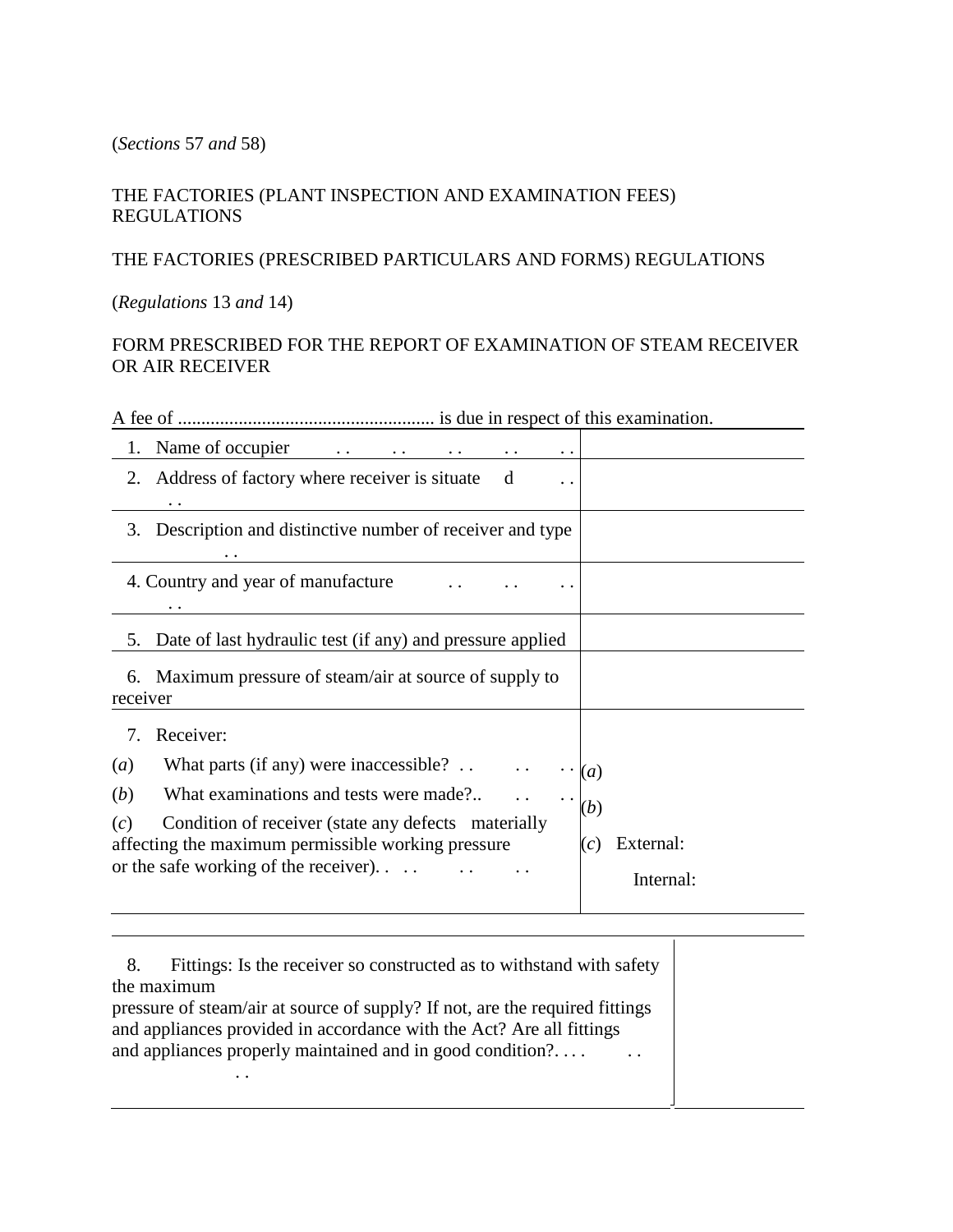| Repairs (if any) required, and period<br>9. |
|---------------------------------------------|
| within which                                |
| they should be executed, and any other      |
| conditions which the authorised inspector   |
| thinks it necessary to specify for securing |
| safe working                                |
|                                             |

| Maximum permissible pressure calculated from dimensions and other data<br>10.<br>ascertained by the<br>present examination, due allowance being made for conditions of working if<br>unusual or<br>exceptionally severe |            |
|-------------------------------------------------------------------------------------------------------------------------------------------------------------------------------------------------------------------------|------------|
| Where repairs affecting the working pressure are required, state the<br>maximum permissible working<br>pressure:                                                                                                        | (a)<br>(b) |
|                                                                                                                                                                                                                         | (c)        |
| After the expiration of such period if the required repairs have not been<br>(b)<br>completed                                                                                                                           |            |
| $(c)$ After the completion of the required repairs                                                                                                                                                                      |            |
| 11. Other observations                                                                                                                                                                                                  |            |

 I (full name in BLOCK CAPITALS) hereby declare that I am a duly authorised Inspector for the purposes of section 7 of the Factories Act and that, subject to the reservation (noted above) of certain points for examination under steam/air pressure, on 19 .......

I thoroughly examined, so far as the construction of the receiver permits, the steam/air receiver above described.

I certify that the above is a true report of the result.

..............................................................................

*Signature of Authorised Inspector*

 $\overline{\mathsf{I}}$ 

*Date* ................................................................................ *Address* ..........................................................................

INVOICE

*Dr. to*: THE GOVERNMENT OF THE REPUBLIC OF ZAMBIA

Name: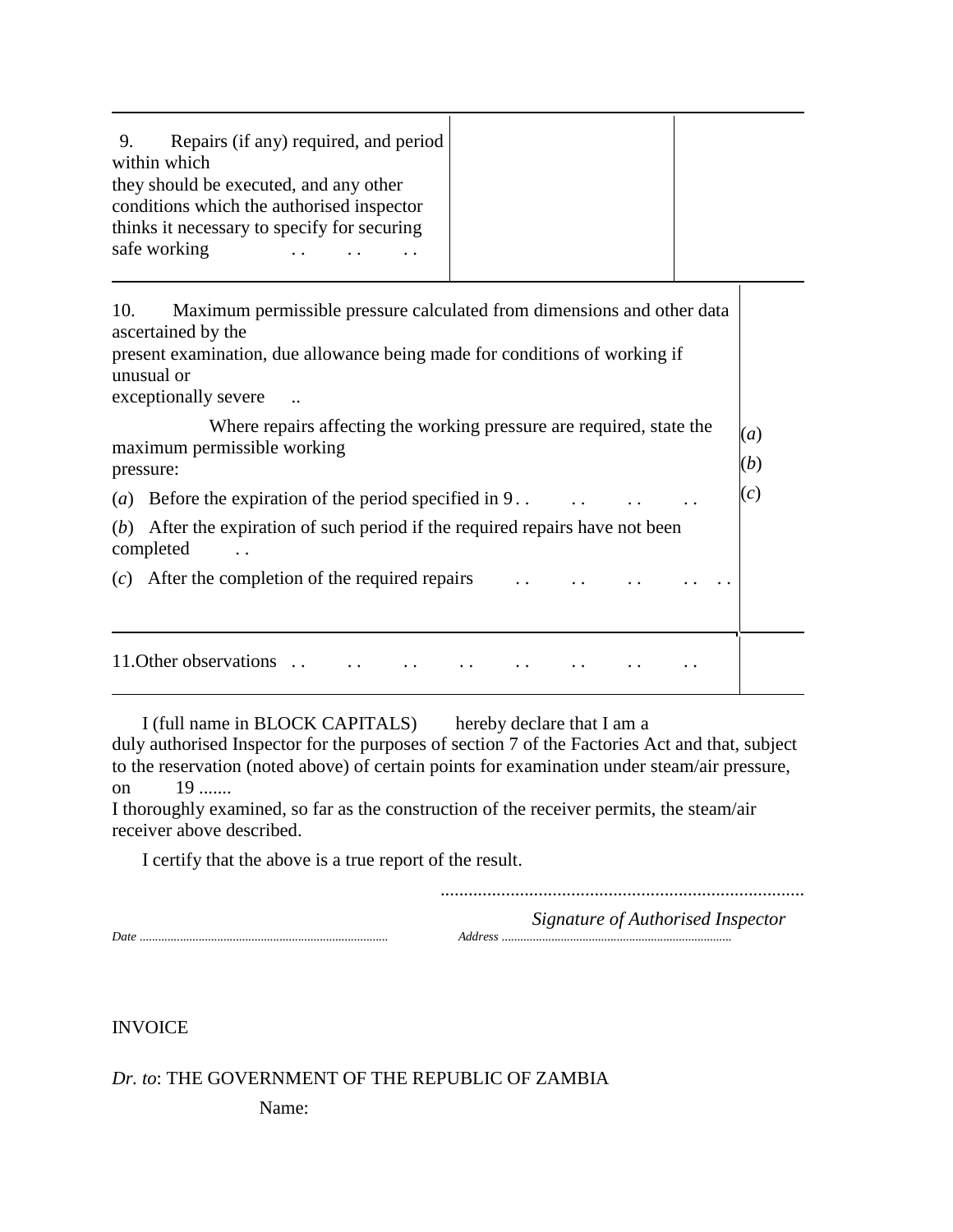Address:

Cheques or Postal Orders CROSSED "ACCOUNT PAYEE ONLY" for the amount indicated below made payable to the GOVERNMENT OF THE REPUBLIC OF ZAMBIA should be forwarded to the PERMANENT Secretary, Ministry of Labour, P.O. Box, Lusaka This Invoice must accompany your Remittance

Additional fee for mileage, i.e., vessel not within 10 kilometres of prescribed boundaries ...

Additional fee in respect of waiting time, i.e. ..................... hours at 60 fee units per hour or part thereof as vessel was not prepared at appointed time . . . . . . \_\_\_\_\_\_\_\_

TOTAL AMOUNT DUE  $\cdots$ 

General Receipt Number .................................... dated .................................... 19 ....... attached.

> NOTE FOR OFFICIAL INFORMATION OF ACCOUNTANT ONLY:

 (i) The General Receipt Number must be quoted.

 (ii) The Invoice *must* be returned with Original General Receipt to the Addressee.

(*As amended by Act No.* 13 *of* 1994)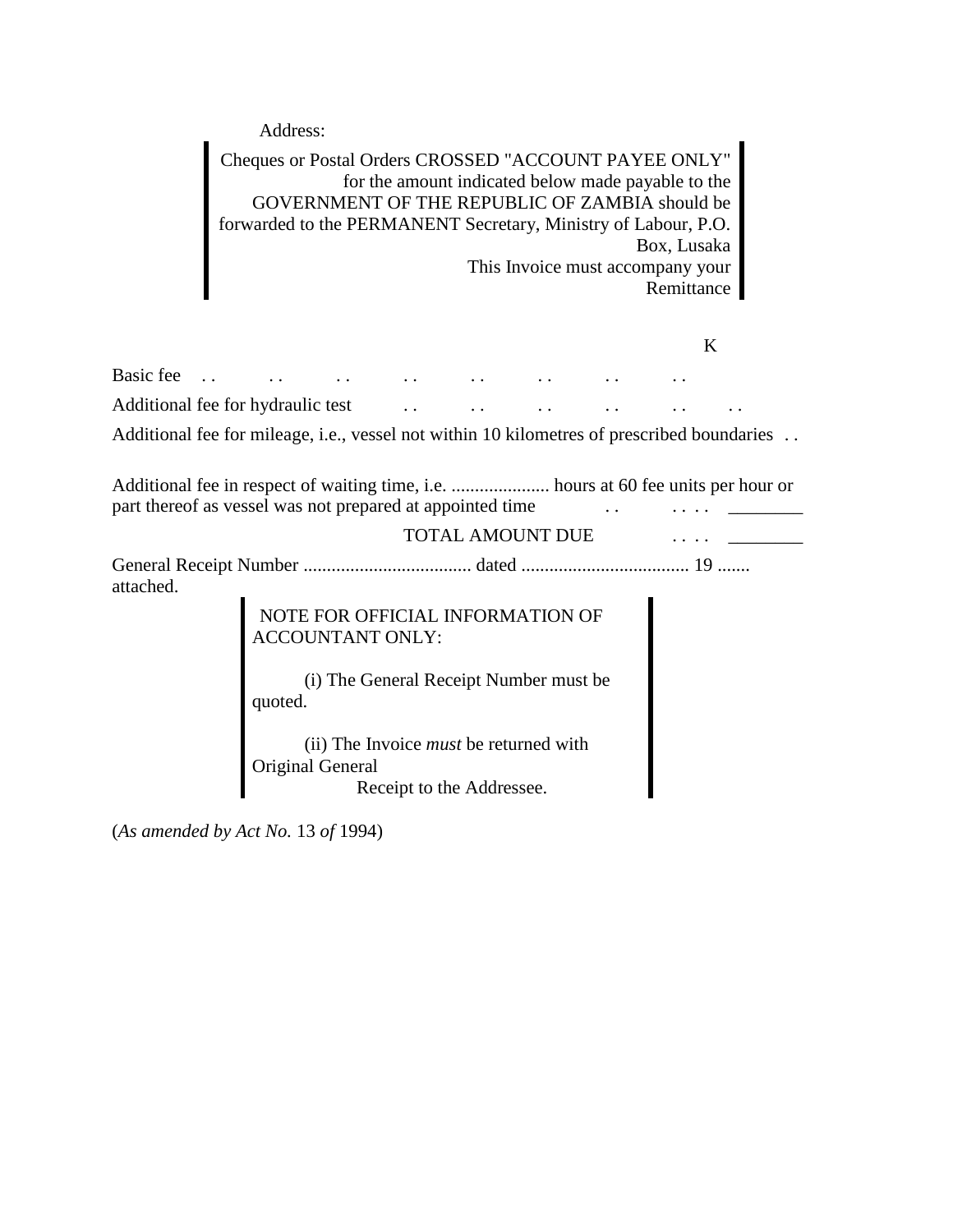# **PART X**

#### **(***Regulations* **15** *and* **16) Labour Form F/6**

#### REPUBLIC OF ZAMBIA

## THE FACTORIES ACT

# (*Sections* 76 *and* 77)

## PRESCRIBED FORM OF WRITTEN NOTICE OF ACCIDENT OR DANGEROUS OCCURRENCE IN A FACTORY

|            | NOTE.-For accidents occurring on building operations or works of engineering<br>construction use Labour Form F/10. | <b>FOR OFFICIAL</b><br><b>USE</b><br>District and date of<br>receipt.<br>M.R. GROUP Ref.<br>to |
|------------|--------------------------------------------------------------------------------------------------------------------|------------------------------------------------------------------------------------------------|
| 1.         | <b>OCCUPIER OR EMPLOYER</b>                                                                                        | 1. Serial No                                                                                   |
| (a)<br>(b) | Name of occupier of premises<br>Actual employer of injured person if other than above:                             | 2. M.W.B.G                                                                                     |
| Name       |                                                                                                                    | 3. Age Group                                                                                   |
| Address    |                                                                                                                    | 4. F.N.F.D.O.                                                                                  |
| 2.         | <b>PREMISES</b>                                                                                                    | 4. (a)                                                                                         |
|            | Situation and postal address of works where accident or dangerous<br>occurrence                                    | 4. (b)                                                                                         |
| happened:  |                                                                                                                    | 5. Process                                                                                     |
|            |                                                                                                                    |                                                                                                |
| 3.         | <b>INDUSTRY</b>                                                                                                    | 6. S.I.C                                                                                       |
|            | Nature of industry                                                                                                 | 7. $(a)$ Causation                                                                             |
| 4.         | <b>EXACT PLACE</b>                                                                                                 | 7. $(b)$                                                                                       |

Exact place in the works where the accident or dangerous occurrence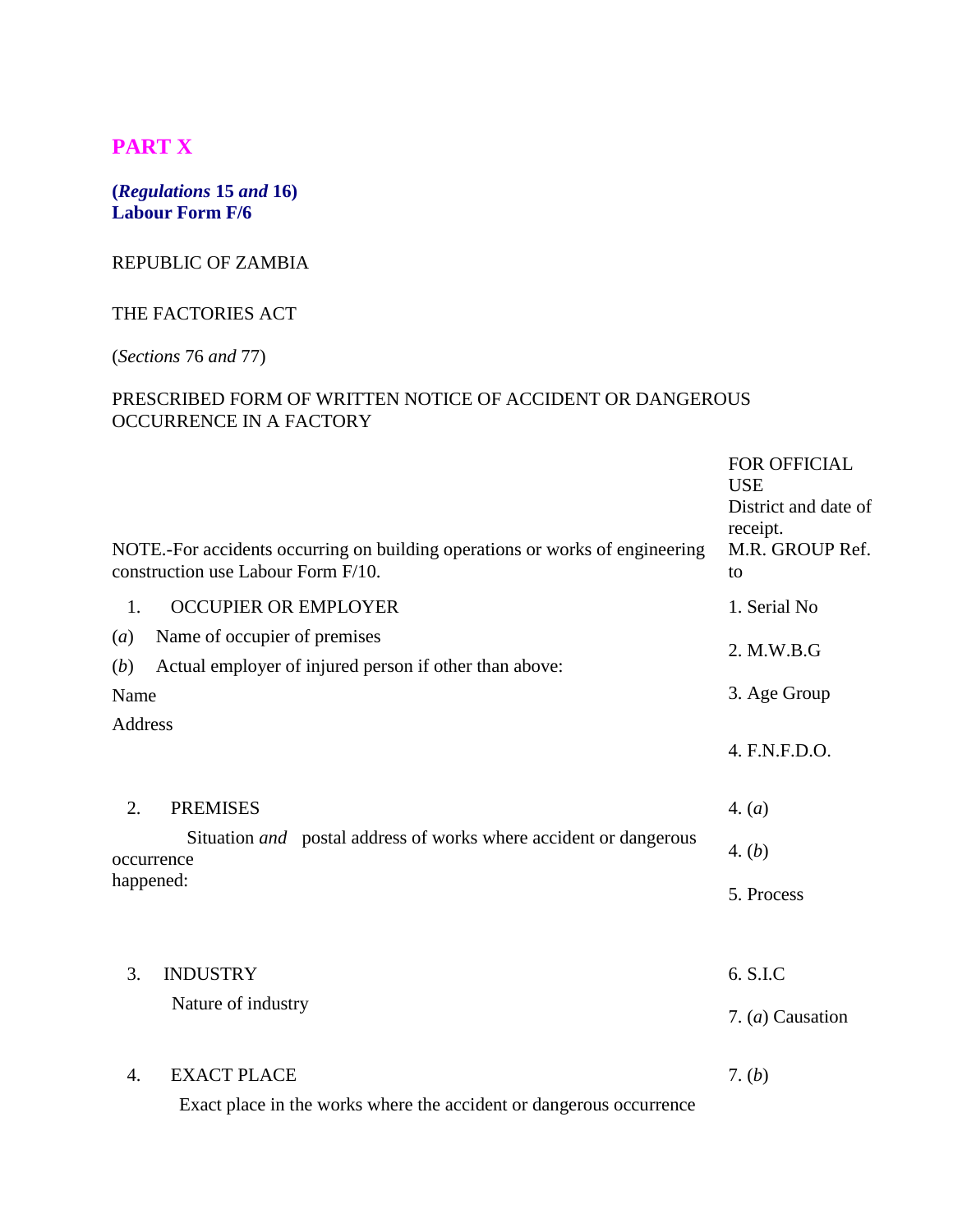happened 7. (*c*)

| 5.                                                                                                                                            | <b>INJURED PERSON</b>                                                                | 7. (d)                     |
|-----------------------------------------------------------------------------------------------------------------------------------------------|--------------------------------------------------------------------------------------|----------------------------|
| $\left(a\right)$                                                                                                                              | Injured person's full names                                                          | 7. $(e)$                   |
| (b)                                                                                                                                           | <b>National Registration Number</b>                                                  |                            |
| (c)                                                                                                                                           | Address                                                                              | 7. $(f)$                   |
| (d)<br>(g)                                                                                                                                    | Occupation<br>(f)<br>Hour at which person started work on day of accident            | 7. $(g)$                   |
|                                                                                                                                               |                                                                                      | 7. (h)                     |
| 6.                                                                                                                                            | ACCIDENT OR DANGEROUS OCCURRENCE, DETAILS                                            | 7. $(j)$                   |
| (a)                                                                                                                                           | $(b)$ Time<br>Full details of how accident or dangerous occurrence happened and what | 7. $(k)$                   |
| (c)<br>injured person was doing at the time. If a fall of a person, materials, etc., state<br>height of fall (if necessary continue overleaf) | 7. $(l)$                                                                             |                            |
|                                                                                                                                               |                                                                                      | 8. Occupation              |
|                                                                                                                                               |                                                                                      | 9. Injury<br>Nature I Site |
|                                                                                                                                               |                                                                                      | 10.                        |
|                                                                                                                                               |                                                                                      | 11.                        |
|                                                                                                                                               |                                                                                      | 12.                        |
|                                                                                                                                               |                                                                                      | 13.                        |
|                                                                                                                                               |                                                                                      |                            |

- (*d*) If due to machinery, state-
	- (i) Name and type of machine and name of part causing accident
		- (ii) Whether in motion by mechanical power at the time
		- (iii) If caused by crane or other lifting machine, and specify type

# 7. NATURE AND EXTENT OF INJURIES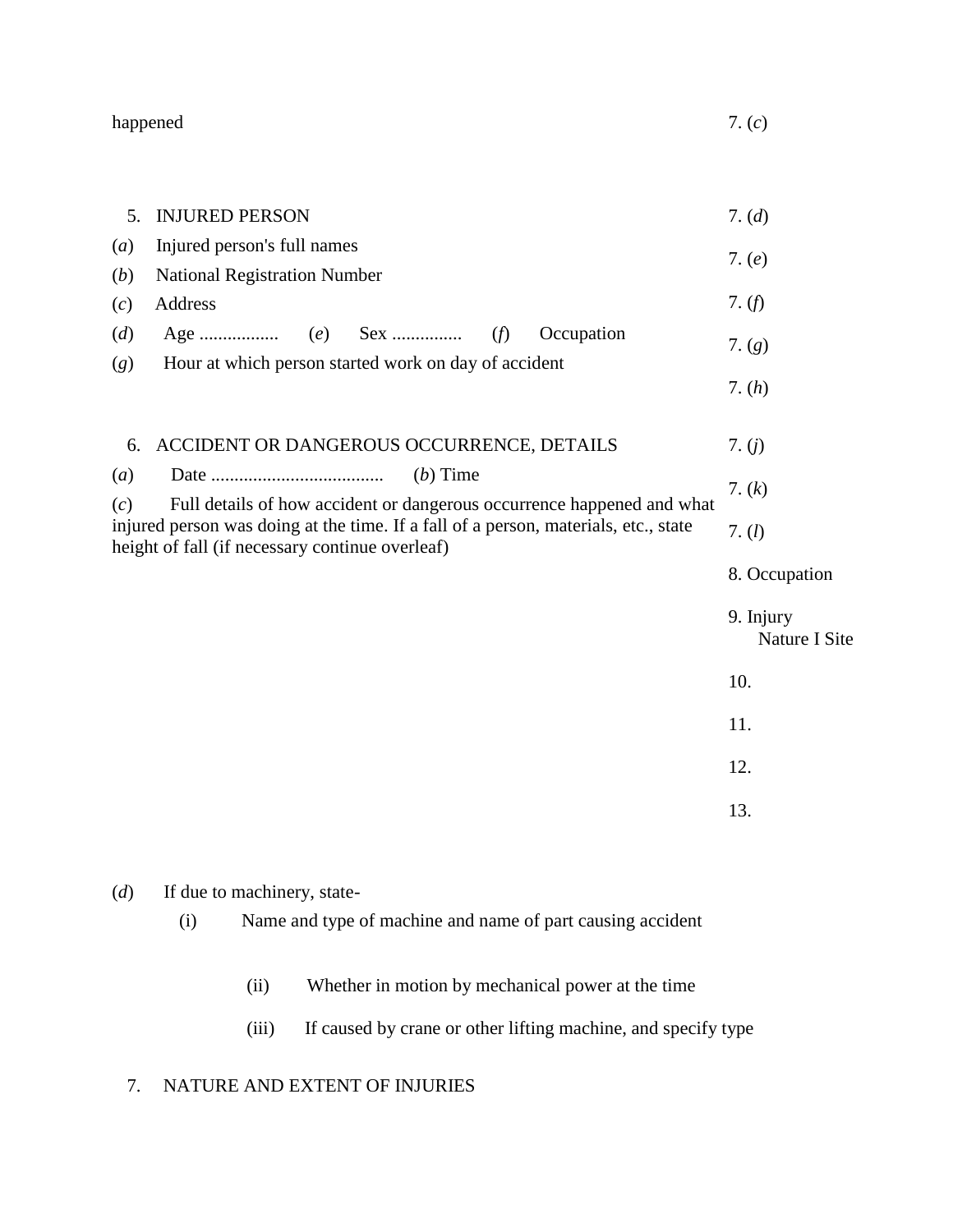Details (e.g. fractured left leg, scalded right arm followed by sepsis, etc.)

8. RESULT OF ACCIDENT

(*a*) Did accident result in death?

(*b*) If not fatal, was injured person disabled for more than three days from\* earning full wages at the work at which he was employed?

\*NOTE.-*Even if injured person has been paid full wages while off work, or while working on a lighter job than his usual work, he has not earned those full wages and the accident should be reported on the fourth day after its occurrence*.

9. Has accident (or dangerous occurrence) been entered in the-

 General Register? Signature of Occupier, Employer or Agent.................................

Date ........................................................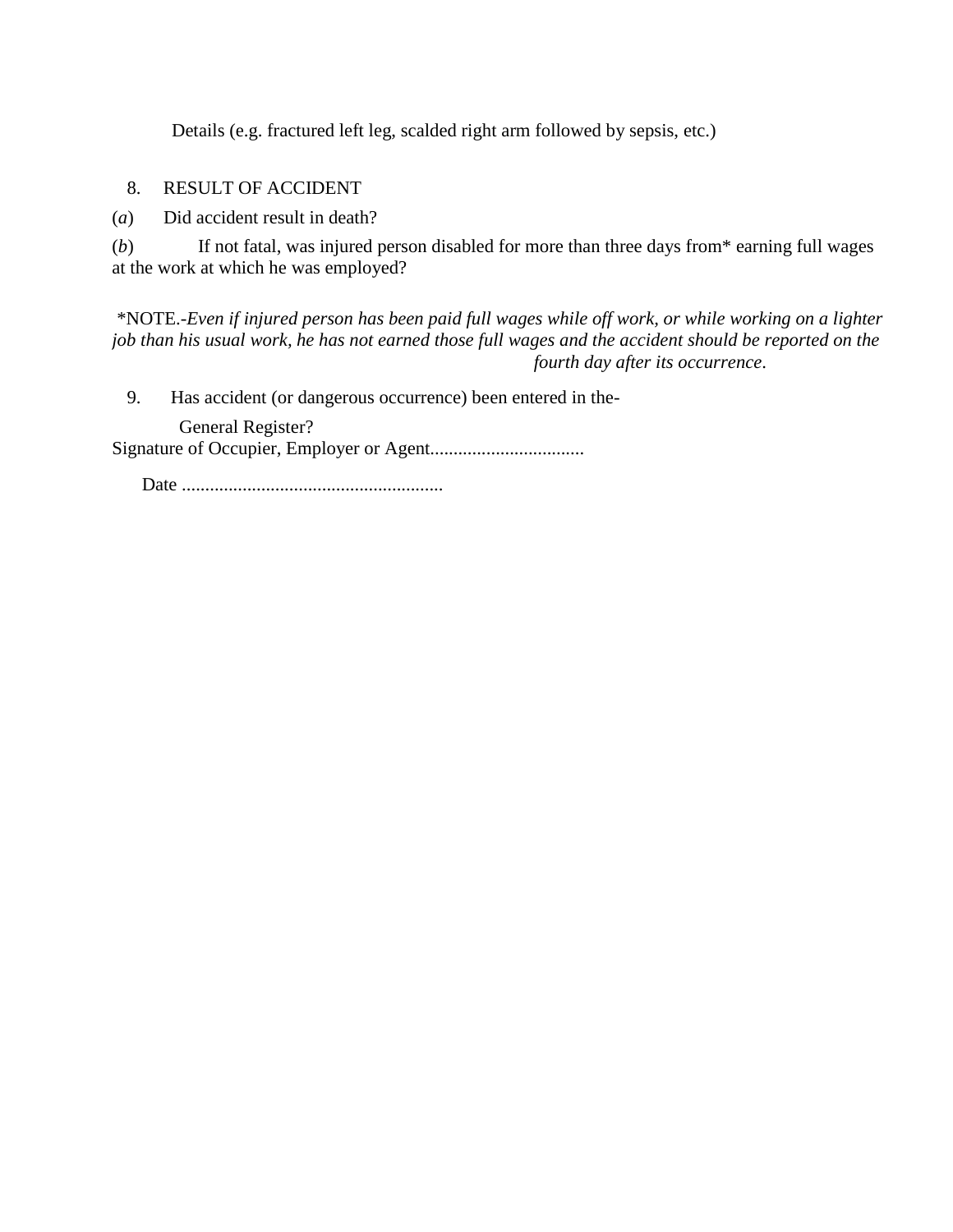# **PART XI**

## **(***Regulation* **17) Labour Form F/9**

## REPUBLIC OF ZAMBIA

#### THE FACTORIES ACT

(*Section* 78)

## FORM OF REPORT ON INDUSTRIAL DISEASE TO BE SENT BY OCCUPIER OF FACTORY TO AN INSPECTOR OF FACTORIES

- 1. Name of occupier
- 2. Situation and postal address of factory
- 3. Nature of industry
- 4. Nature of disease
- 5. Particulars of person:
- (*a*) Full names
- (*b*) National Registration Number
- (*c*) Address

(*d*) Age .......................... (*e*) Sex.................... (*f*) Occupation

- 6. Nature of person's employment at time disease was contracted
- 7. By whom diagnosed and on what date

Date................................................................ Signature .................................................................................................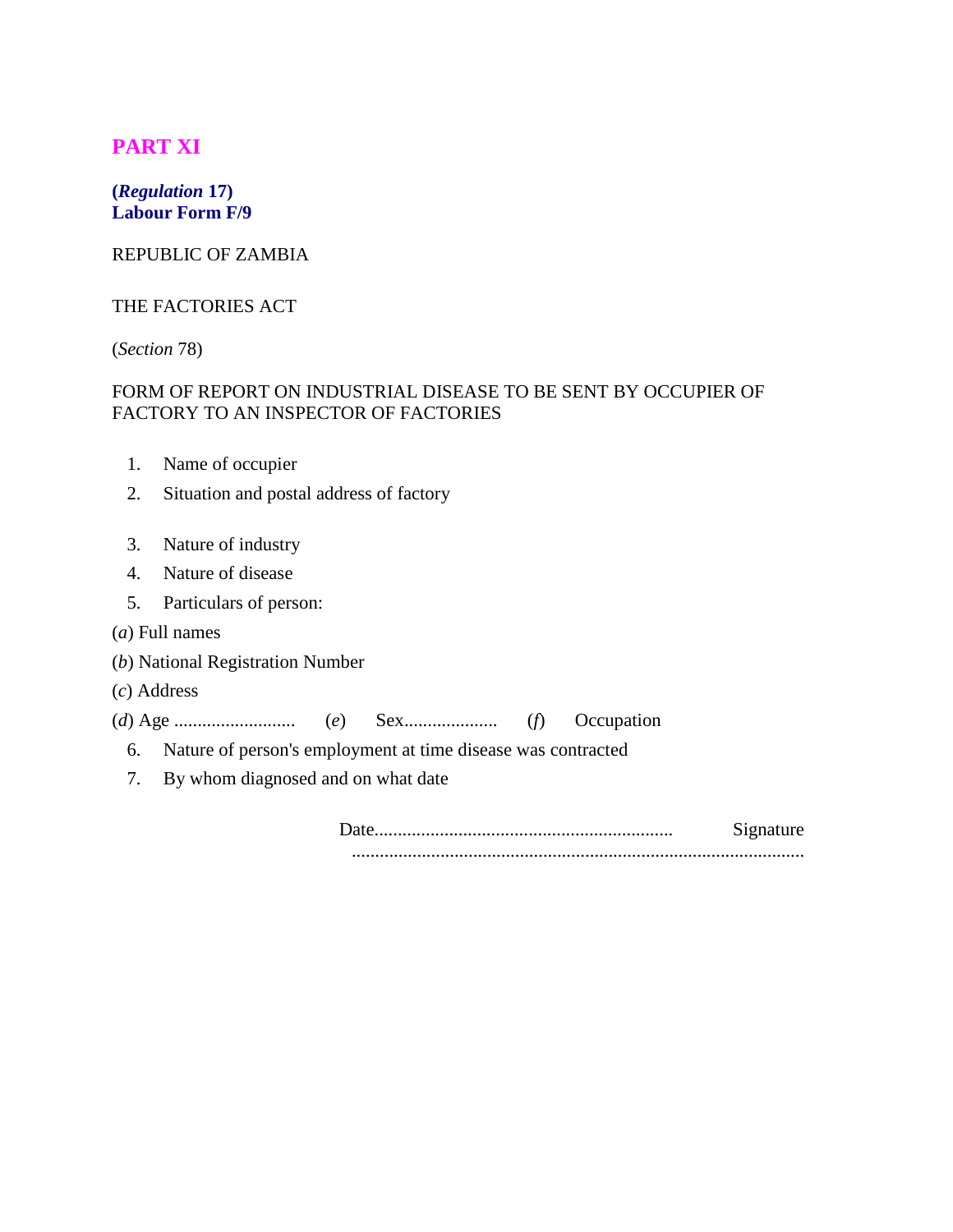# **PART XII**

#### **(***Regulation* **18) Labour Form F/30**

#### REPUBLIC OF ZAMBIA

#### THE FACTORIES ACT

(*Section* 85)

#### ABSTRACT OF THE ACT IN FORM PRESCRIBED BY THE MINISTER

(*To be kept posted in a prominent position in every factory*)

#### INSPECTOR OF FACTORIES

(To whom communications relative to the Act should be addressed) Address

Telephone LABOUR OFFICER Address

.Telephone Name of Occupier Postal Address

#### HEALTH

1. *Cleanliness*. Every factory must be kept clean. In particular, accumulations of dirt and refuse must be removed daily from floors and benches; the floor of every workroom must be cleaned at least once a week and, where wet processes are carried on, adequate means for draining the floor must be provided. All inside walls, partitions and ceilings must-(i) if they have a smooth impervious surface, be washed with hot water and soap or cleaned by other approved method every 14 months, or (ii) if kept painted in a prescribed manner or varnished, be repainted or revarnished at least once every 7 years and washed with hot water, etc., every 14 months, or (iii) in other cases, be whitewashed or colourwashed every 14 months (Section 19). The prescribed particulars must be entered in the General Register (Sections 19 and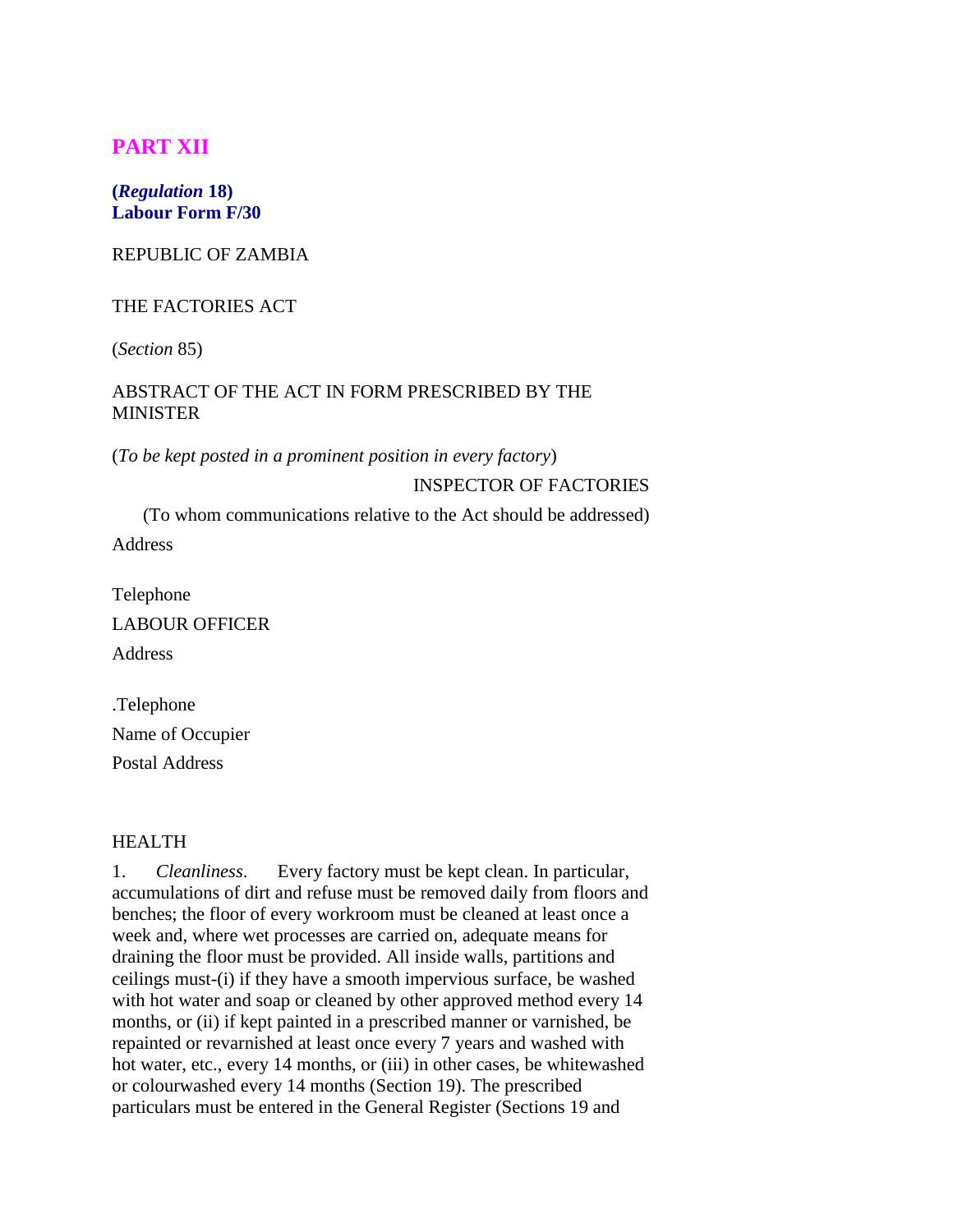86).

2. *Overcrowding*. A factory must not be overcrowded. There must be in each workroom at least 12 cubic metres of space for every person employed, not counting space more than 4 metres from the floor.

3. Every workroom must not be less than 3.048 metres in height, measured from the floor to the lowest point of the ceiling or, where there is no ceiling, to the lowest point of the roofing material (Section 20).

4. *Ventilation*. Adequate ventilation of workrooms must be secured by the circulation of fresh air. All practicable measures must be taken to protect workers against inhalation of dust, fumes or other impurities likely to be injurious or offensive, and local exhaust ventilation must be provided and maintained where practicable (Sections 21 and 69).

5. *Lighting*. There must be sufficient and suitable lighting in every part of the factory in which persons are working or passing (Section 22).

6. *Sanitary Conveniences*. Sufficient and suitable sanitary conveniences, separate for each sex, must be provided. The conveniences must be maintained and kept clean and effective provision must be made for lighting them (Section 23).

7. *Meals in Certain Dangerous Trades*. A person must not partake of food or drink in workrooms where any poisonous substance is so used as to give rise to dust or fume (Section 70).

8. *Protective Clothing, Appliances and Screening*. Suitable protective clothing and appliances including, where necessary, suitable gloves, footwear, goggles and head coverings, must be provided and maintained for the use of workers employed in any process involving excessive exposure to heat, cold or wet or to any poisonous or other injurious or offensive substance.

9. Suitable goggles or effective screens must be provided to protect the eyes of persons employed in any process likely to entail injury to the eyes and screening or other effective provision must be made to protect the eyes of *any* person exposed to electric arc welding flash (Section 71).

10. *Lifting Excessive Weights*. No one must be employed to lift, carry or move any load so heavy as to be likely to cause injury (Section 72).

11. *Notification of Industrial Diseases*. Cases of poisoning by lead, phosphorus, arsenic, mercury, carbon bisulphide, manganese, cyanide or aniline; chronic poisoning by benzene; compressed air illness; anthrax; toxic jaundice due to tetrachlorethane or nitro- or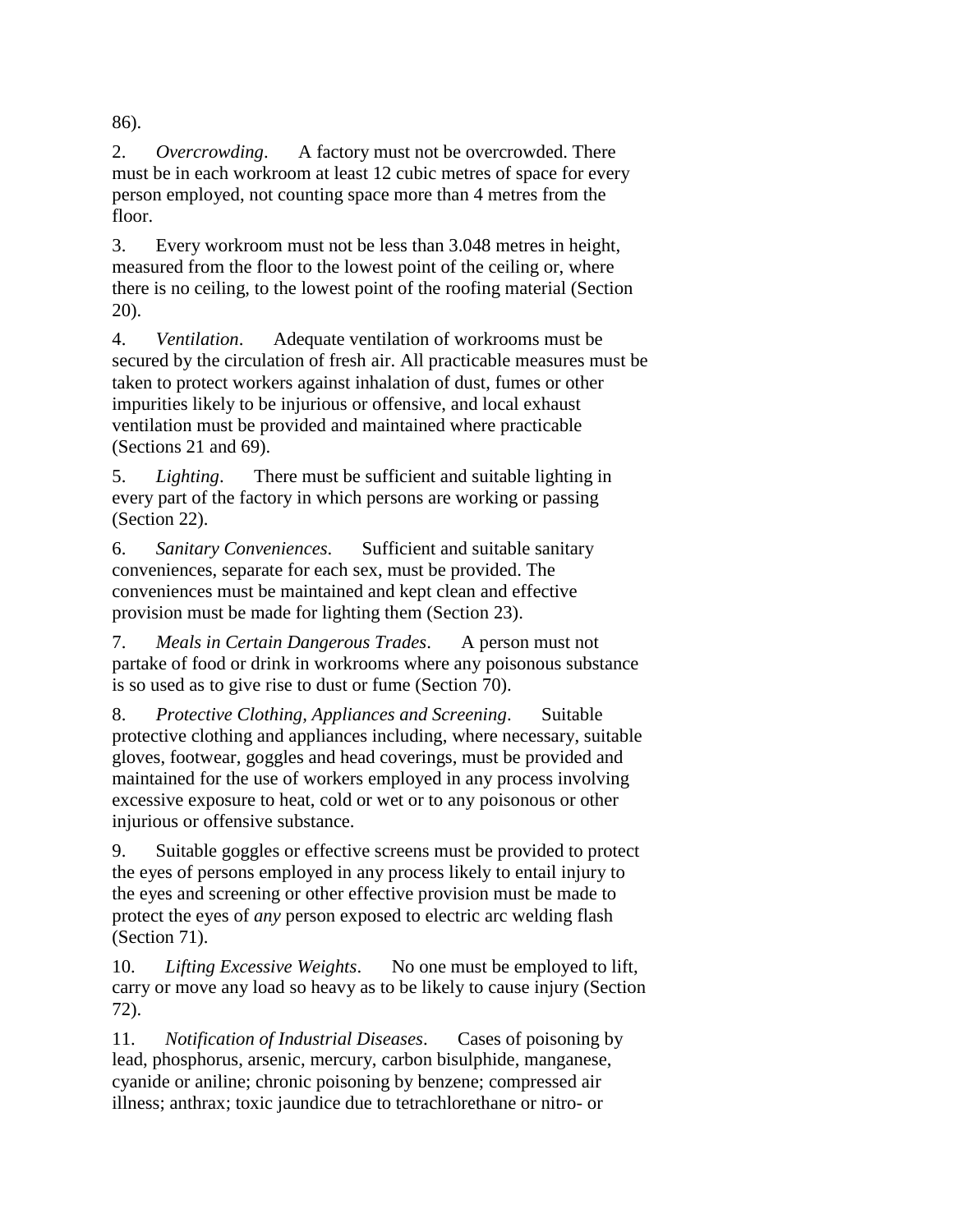amido- derivatives of benzene or other poisonous substance; toxic anaemia, epitheliomatus ulceration, and chrome ulceration must forthwith be reported to an Inspector of Factories and entered in the General Register (Section 78).

# **SAFETY**

12. *Fencing*. Every part of the transmission machinery and every dangerous part of other machinery, and all parts of electric generators, motors, rotary converters, and flywheels directly connected to them, must be securely fenced unless in such a position or of such construction as to be as safe to every person employed or working on the premises as if securely fenced; and any part of a stock-bar which projects beyond the head-stock of a lathe must be securely fenced unless it is in such a position as to be as safe to every such person as if securely fenced. A male person over 18 may, however, approach unfenced machinery in motion in certain strictly limited contingencies and subject to the strict conditions specified in the Act (Sections 27 to 30).

13. Moving parts of other prime movers, and flywheels directly connected to them, and the head and tail race of a water wheel or water turbine, must be securely fenced irrespective of their position (Section 27).

14. Fixed vessels, pits, etc., containing scalding, corrosive or poisonous liquids, or any molten metal must, unless the edge is 1 metre above the adjoining ground or platform, be securely fenced to at least that height or be securely covered; where this is impracticable, other precautions, so far as practicable, must be taken. Where any such vessel is not securely covered, no ladder, stair or gangway may be placed above, across or inside it which is not at least 500 millimetres wide and securely fenced to a height of at least 1 metre and securely fixed. Where any such vessels adjoin each other, and the space between them is either less than 500 millimetres or is not securely fenced to at least 1 metre, barriers must be placed so as to prevent passage between them. Every vessel, pit, etc., must have a clear warning notice bearing in red letters in English and in at least one vernacular language commonly used by the employees, the word "DANGER" (Section 33).

15. All fencing must be of substantial construction and be maintained in an efficient state (Section 31).

16. *Further Requirements in Connection with Transmission Machinery*. Devices or appliances for promptly cutting off the power from the transmission machinery must be provided in every room or place where work is carried on. Every power-driven machine must be provided with an efficient starting and stopping appliance, the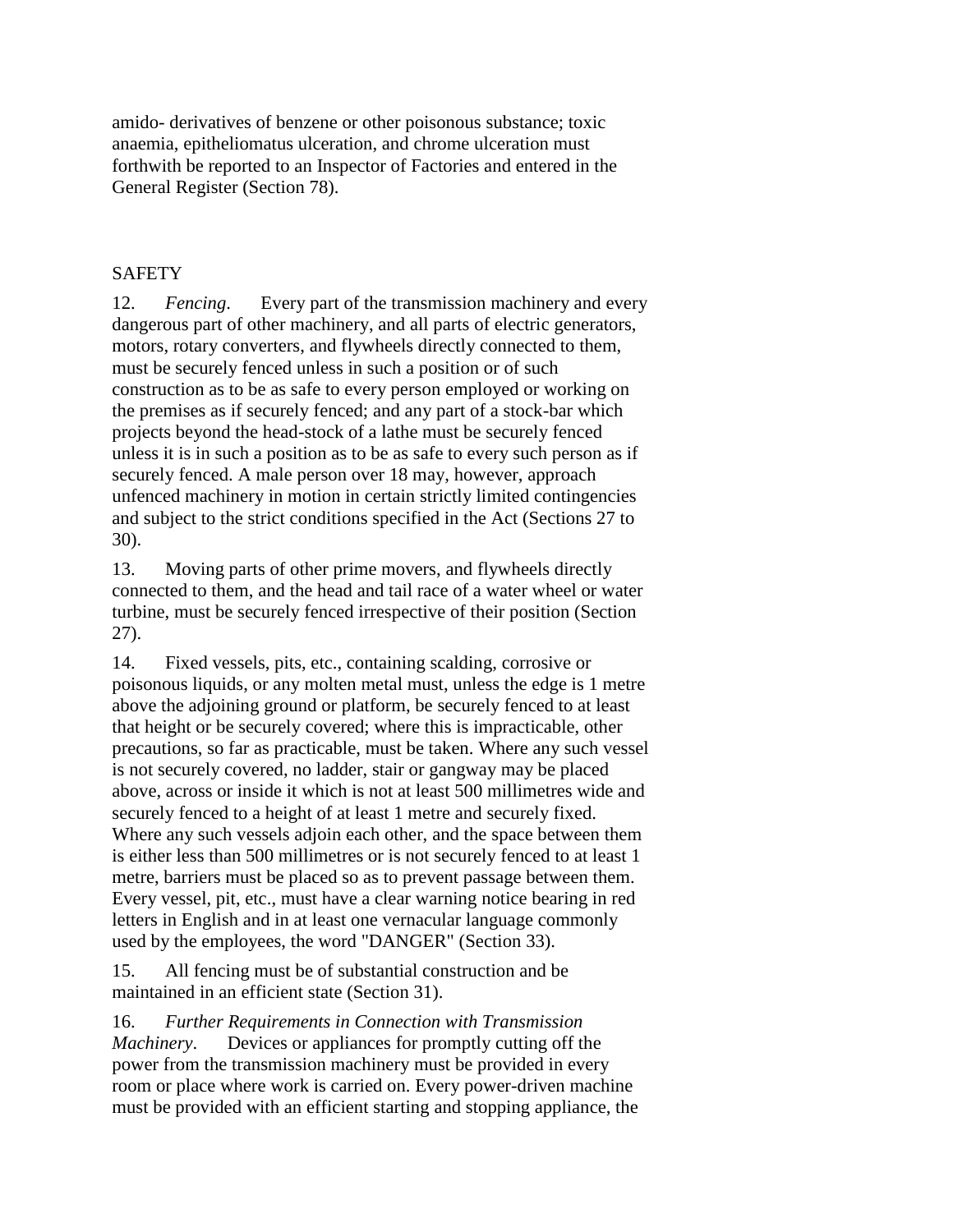control of which must be readily accessible to the person operating the machine. Efficient mechanical appliances must be provided to move driving belts to and from fast and loose pulleys. Driving belts must not rest or ride on revolving shafts when the belt is not in use (Section 28).

17. *New Machines*. New power-driven machines must not be sold, let on hire, or used unless certain parts are effectively guarded (Section 32).

18. *Self-acting Machines*. Precautions are required to ensure that persons are not trapped between moving parts of a self-acting machine and any separate fixed structure or between moving and stationary parts of the machine (Section 34).

19. *Training and Supervision of Inexperienced Workers.* A person must not work at any dangerous machine or in any dangerous process unless-(i) he has been fully instructed as to the dangers and precautions, and (ii) he has received sufficient training in the work or is under adequate supervision (Section 35).

20. *Construction of Floors, Stairs, etc.* Floors, steps, stairs, passages and gangways must be soundly constructed, properly maintained and, so far as is reasonably practicable, kept free from obstruction and any substance likely to cause persons to slip. Handrails must be provided for stairs. All ladders must be soundly constructed and properly maintained and be properly secured to prevent slipping, have effective anti-skid devices, or be firmly held by a person stationed at the foot. Openings in floors shall, wherever practicable, be securely fenced (Section 36).

21. *Safe Means of Access and Place of Work*. So far as is reasonably practicable- (i) there must be provided safe means of access to every place at which any person has at any time to work, (ii) every such place must be made and kept safe for anyone working there, (iii) fencing or other means must be provided to ensure the safety of any person who is to work at a place from which he would be liable to fall more than 2 metres and which does not afford secure foothold and, where necessary, secure handhold (Section 37).

22. *Precautions Against Gassing or Lack of Oxygen*. Special precautions are laid down for work in confined spaces where men are liable to be overcome by dangerous fumes or by lack of oxygen in the air (Section 38).

23. *Explosion or Fire of Inflammable Dust or Gas*. Precautions against explosion or fire are laid down for certain processes and for welding or soldering of (or other operations involving the application of heat to) containers which hold or have held any explosive or inflammable substance (Section 39).

24. *Fire*. Appropriate means for fighting fire must be provided and maintained and kept readily available in *every* factory irrespective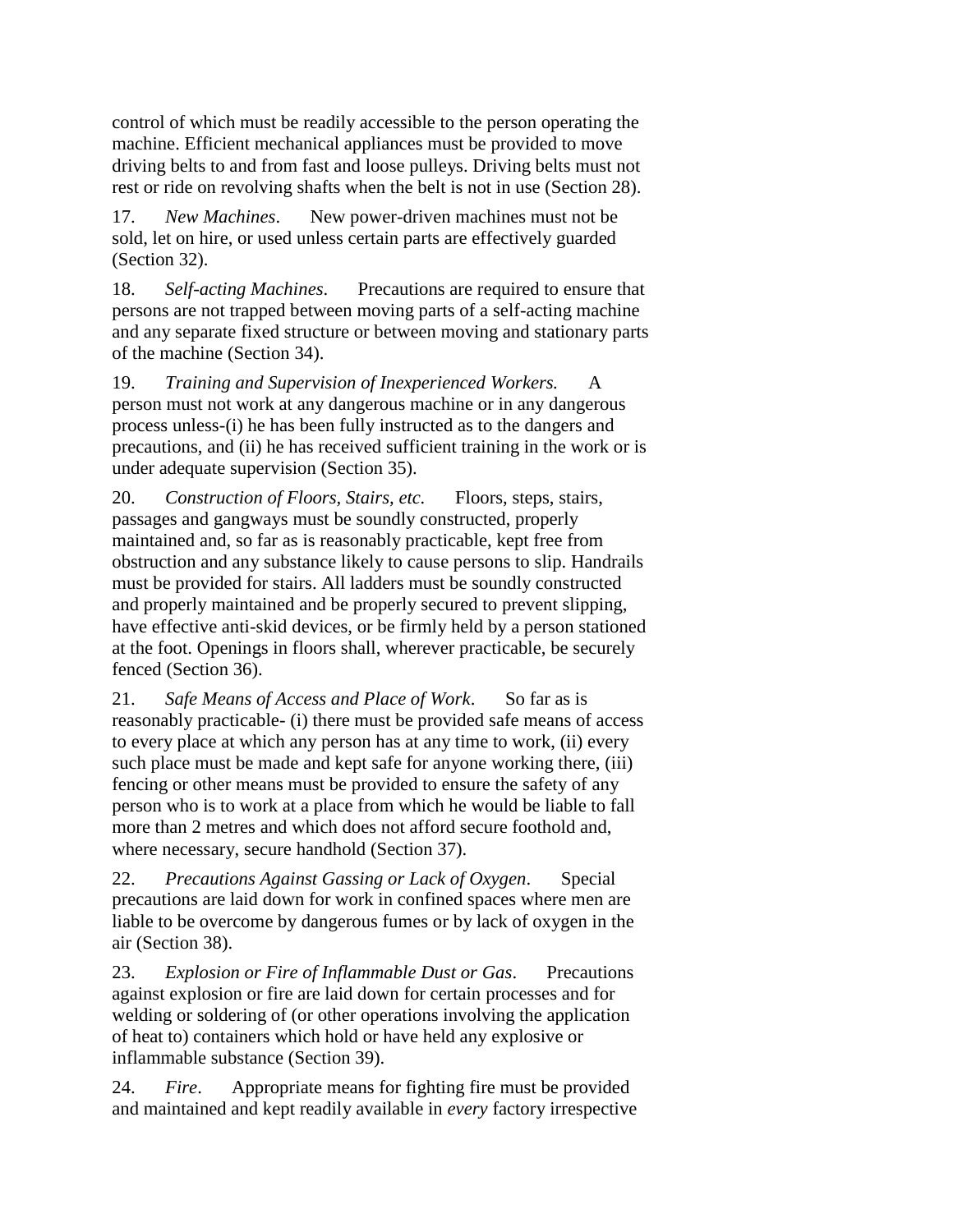of the number of persons employed. Persons trained in the correct use of such means must be present while work is going on in the factory. All highly inflammable substances must be stored in a fire-resisting store or in a safe place outside any occupied building. No fire, flame, smoking or other agency likely to ignite volatile inflammable substances is to be permitted where it may ignite such substances.

25. Adequate means of escape in case of fire must be provided in *every* factory. The contents of workrooms must be so arranged that there is a free passageway to the means of escape. While any person is in any factory for the purpose of employment or meals, doors must not be so locked or fastened that they cannot be easily and immediately opened from the inside. Any door which opens on to a staircase or corridor from any room in which more than 10 persons are employed must open outwards unless it is a sliding door. Exit doors at the foot of staircases must open outwards unless they are sliding doors. Adequate landings must be provided at doors giving access to stairways. All fire exits must be distinctively and conspicuously marked by a notice printed in red letters of adequate size. Hoistways and liftways inside buildings constructed after the 1st May, 1967, must be completely enclosed with fire-resisting materials and the means of access to them must be fitted with fire-resisting doors except that the top of unvented hoistways and liftways must be enclosed by material easily broken by fire.

26. Where more than 20 persons are employed in the same building effective fire alarms must be provided and maintained. Effective alarms must also be provided where explosive or highly inflammable materials are stored or used even if less than 20 persons are employed in the building. Alarms must be tested and examined every three months and a report entered in or attached to the General Register (Section 86). In factories employing more than 20 workers in the same building above the first floor or more than 6 metres above ground level, effective steps must be taken to ensure that all workers are familiar with the means of escape and their use and the routine to be followed in case of fire. These precautions must also be taken where explosive or highly inflammable materials are stored or used even if less than 20 persons are employed in the building (Sections 40 to 45).

27. *Hoists or Lifts*. Every hoist or lift must be of good mechanical construction, sound material and adequate strength and must be properly maintained. It must be thoroughly examined every six months by a competent person whose report must be entered in or attached to the General Register.

28. Every hoistway or liftway must be efficiently protected by a substantial enclosure and landing gates with efficient interlocking or other devices. The safe working load must be marked conspicuously on each hoist. Additional safeguards (e.g. devices to prevent over-running,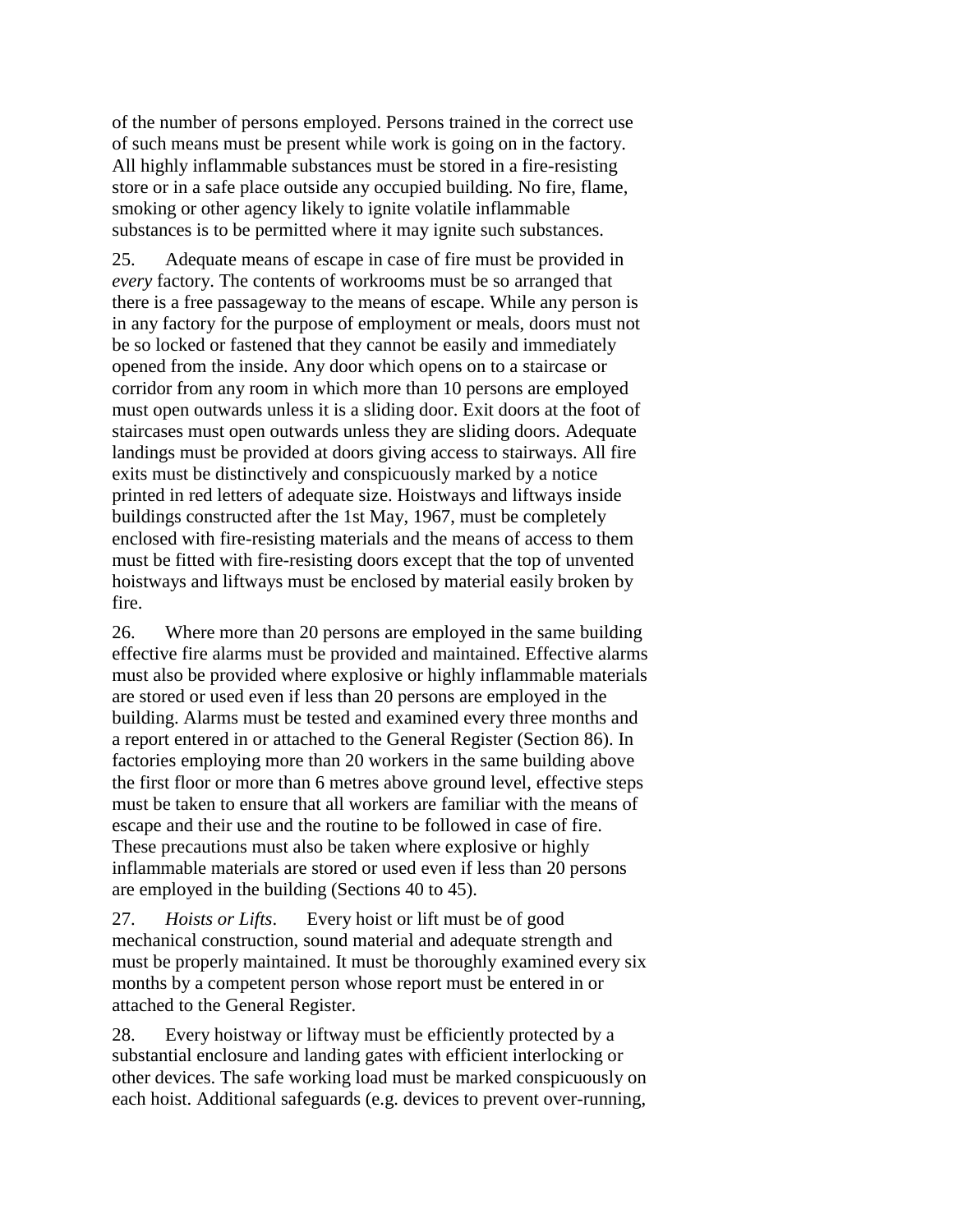interlocking gates for cages and devices to support the platform or cage if hoisting ropes or attachments should break) must be provided on hoists or lifts used for carrying persons, whether with goods or otherwise. The requirements are somewhat less stringent in the case of hoists or lifts constructed before the 1st May, 1967; hoists not connected with mechanical power, and continuous hoists.

29. Every teagle opening or similar doorway used for hoisting or lowering goods must be fenced (except when the hoisting or lowering is going on at that opening) and be provided with a secure handhold on each side of the opening (Sections 47 to 49).

30. *Chains, Ropes and Lifting Tackle*. No chain, robe or lifting tackle used for raising or lowering persons, goods, materials or plant may be used unless it is of good construction, sound material, adequate strength, suitable quality and free from patent defect. Tables of safe working loads must be posted in the stores and elsewhere, but need not cover any lifting tackle the safe working load of which is marked on the tackle itself. No tackle shall be used for any load exceeding its stated safe working load (except when being tested by a competent person). Chains, ropes and lifting tackle must be thoroughly examined by a competent person every six months, and must not (excepting fibre ropes and fibre rope slings) be taken into use for the first time in the factory unless they have been tested and certified.

31. An Inspector of Factories may require wrought iron chains or lifting tackle to be annealed or otherwise treated by heat at specified intervals.

32. A register of all chains, etc., and also the certificates of tests and reports of examinations must be kept (Sections 51 and 53).

33. *Cranes and Other Lifting Machines*. All parts and working gear (including anchoring appliances) of cranes and other lifting machines must be of good mechanical construction, sound material, adequate strength and free from patent defect, and must be properly maintained. A thorough examination of all such parts and gear by a competent person must be made every 14 months. A lifting machine must not be taken into use for the first time in the factory unless it has been tested and certified. A register of examinations and tests must be kept. The safe working load or loads must be shown on every lifting machine: in the case of cranes with a derricking jib, an automatic indicator or a table of safe working loads must be attached to the crane. No lifting machine shall be loaded above its stated safe working load (except when being tested by a competent person).

34. Rails and tracks of travelling cranes and transporters must be of proper size and construction. If any person is working near the wheel track of an overhead travelling crane, steps must be taken to ensure that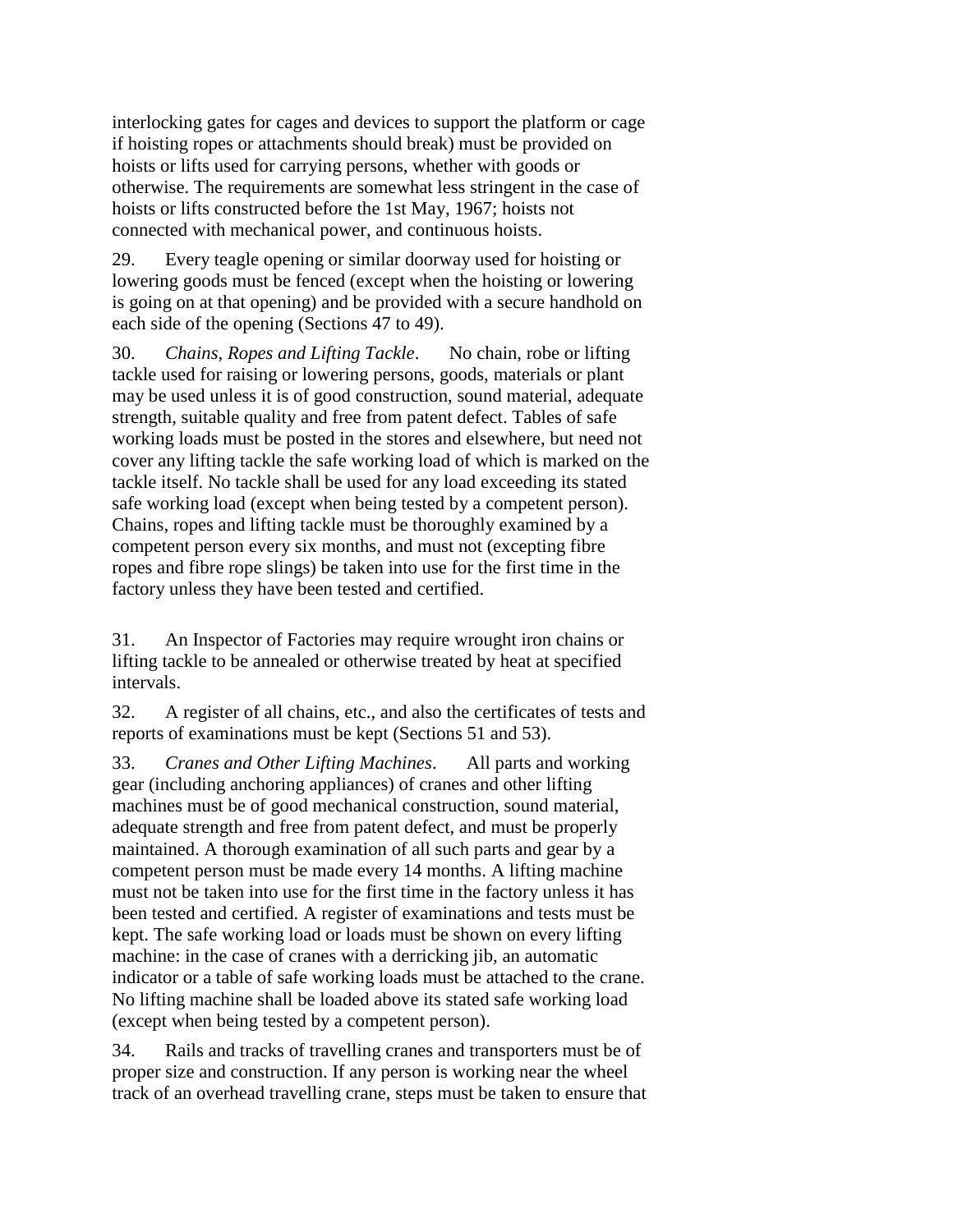the crane does not approach within 6 metres of the person. Effective measures must be taken to give warning of the approach of such a crane to anyone working above floor level and liable to be struck by it or its load (Sections 52 and 53).

35. *Steam Boilers, Steam Receivers, etc*. Every part of every steam boiler and steam receiver must be of good construction, sound material, adequate strength and free from patent defect. Detailed requirements are laid down as to the valves and other fittings. The outlet of every steam container must at all times be kept open and free from obstruction.

36. Steam boilers and steam receivers and their fittings must be properly maintained and must be thoroughly examined by a Government Inspector or other person authorised by the Labour Commissioner, in the case of boilers every 18 months and after extensive repairs, and in the case of steam receivers every 36 months. New boilers must have manufacturers' certificates. A report of each examination of a steam boiler or a steam receiver must be attached to the Boiler Book.

37. Every steam boiler attendant must be properly instructed in his duties.

38. No modification, unless sanctioned by the manufacturer, must be made to any pressure part of any steam boiler or steam receiver until an Inspector has been notified in writing (Sections 54 to 57 and 60).

39. *Air Receivers*. Every air receiver and its fittings must be of sound construction and properly maintained. Detailed requirements are laid down as to the fittings.

40. Air receivers must be thoroughly cleaned, and be examined or tested by a Government Inspector or other person authorised by the Labour Commissioner every 36 months, and a report entered in or attached to the General Register (Sections 58 and 86).

41. No modification, unless sanctioned by the manufacturer, must be made to any pressure part of any air receiver until an Inspector has been notified in writing (Section 60).

42. *Notification of Accidents and Dangerous Occurrences*. Accidents causing loss of life or disabling a worker for more than three days from *earning* full wages at the work at which he was employed must be reported forthwith to an Inspector of Factories and entered in the General Register.

43. Certain dangerous occurrences must also be reported whether disablement is caused or not, e.g., the bursting of a revolving vessel, wheel, grindstone or grinding wheel moved by mechanical power, the collapse or failure of a crane, hoist or other lifting appliance or any part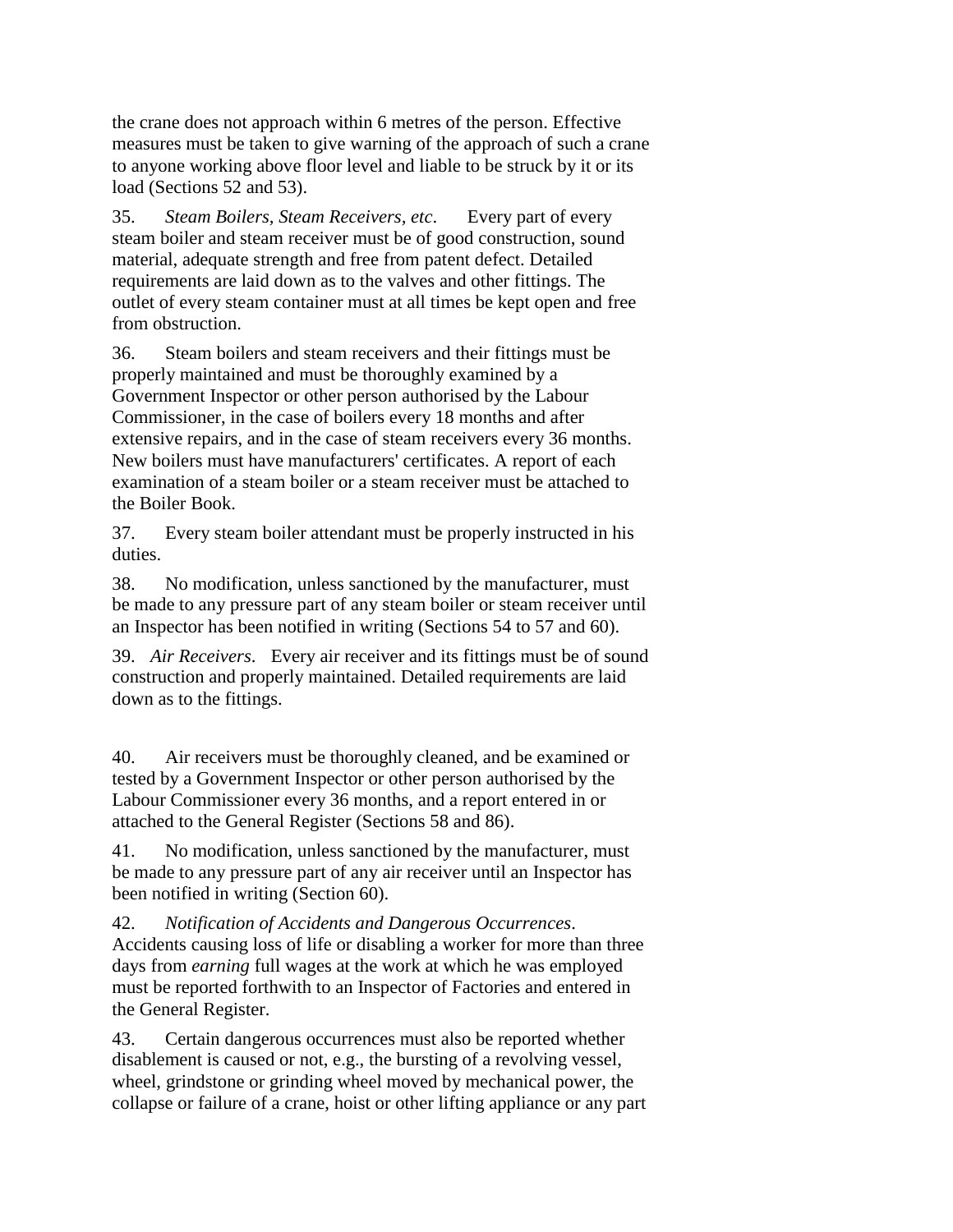thereof, or the overturning of a crane; and explosions or fires in certain circumstances (Sections 76, 77 and 86).

# WELFARE

44. *Drinking Water*. An adequate supply of wholesome drinking water must be provided (Section 63).

45. *Washing Facilities*. Adequate and suitable washing facilities and suitable means of drying must be provided and maintained in a clean and orderly condition (Section 64).

46. *Accomodation for Clothing*. Adequate and suitable accommodation for clothing not worn during working hours, and for protective clothing, must be provided and maintained.

47. The Minister may by order direct that adequate change rooms shall be provided and maintained in any factory where he considers such rooms are necessary (Section 65).

48. *Facilities for Sitting*. Where any employed persons (irrespective of sex) have in the course of their employment reasonable opportunities for sitting without detriment to their work, there must be provided for their use suitable facilities sufficient to enable them to take advantage of those opportunities. There are detailed requirements as to seats and sitting arrangements for work of which a substantial proportion can properly be done sitting (Section 66).

49. *First-aid*. In every factory there must be provided a first-aid box or cupboard of the prescribed standard, containing nothing except first-aid requisites, and in charge of a responsible person who must always be readily available during working hours. In every workroom a notice must be affixed stating the name of the person in charge of the box or cupboard provided in respect of that room. Where more than 100 persons are employed at one time, an additional box or cupboard for every additional 100 persons or fraction of that number is required.

50. In factories where more than 50 persons are employed the responsible person in charge of the first-aid box or cupboard must satisfy prescribed conditions as to training in first-aid treatment (Section 67 and Regulations).

# GENERAL

51. *Registration*. Before any premises are occupied or used as a factory, a Certificate of Registration must be obtained from the Labour Commissioner (Sections 11 to 15).

52. *Special Regulations for Safety, Health and Welfare* made for particular factories, industries, processes, plant, etc., must be observed, and printed copies of all such regulations, or prescribed abstracts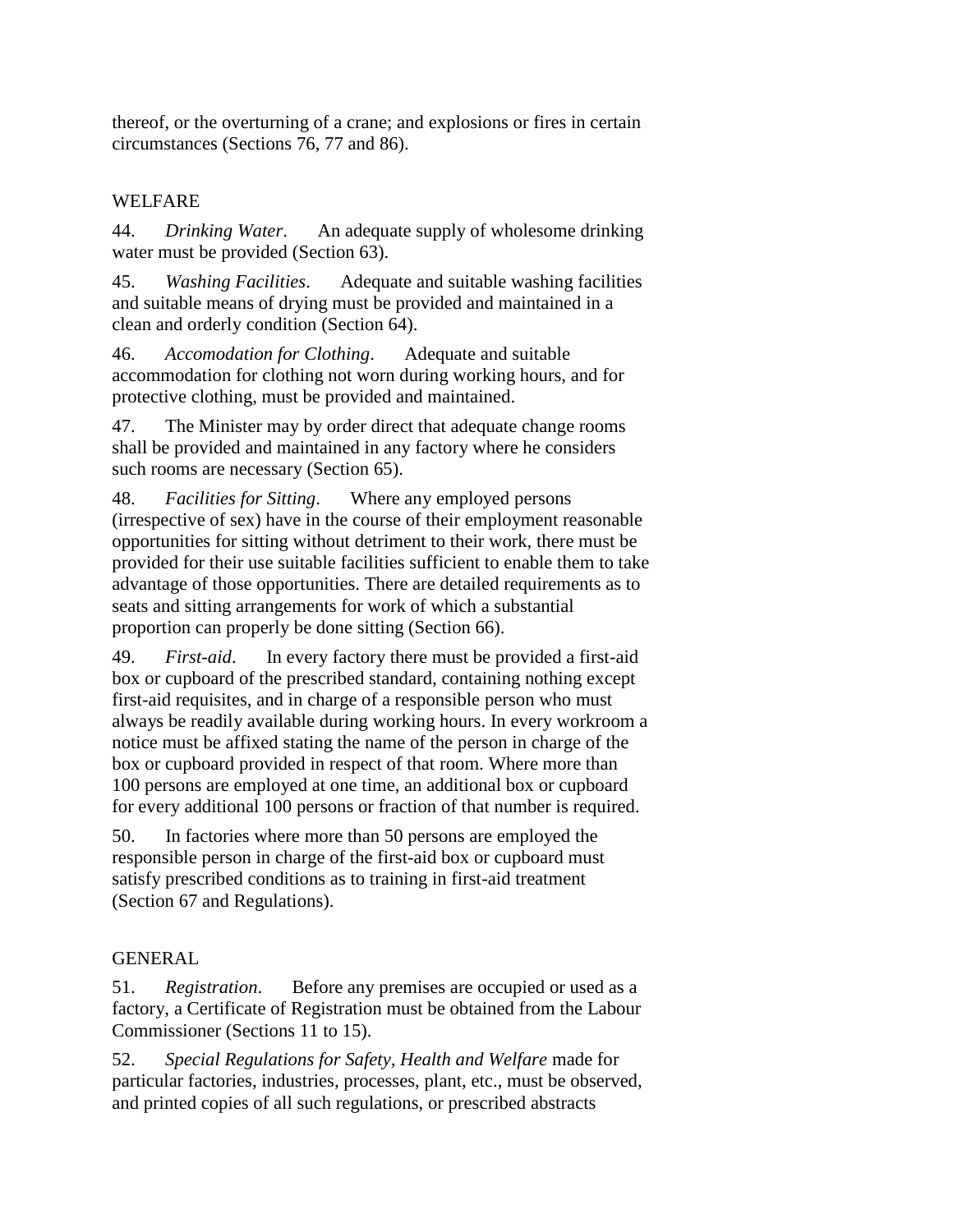thereof, in force in any factory must be kept posted in the factory (Section 85).

53. *General Register*. The occupier must keep a General Registry in the prescribed form (Section 86).

54. *Duties of Persons Employed*. A person employed must not wilfully interfere with or misuse any means, appliance, convenience or other thing provided in pursuance of the Act for securing health, safety or welfare and he must use any means or appliance for securing health or safety provided for his use under the Act. He must not wilfully and without reasonable cause do anything likely to endanger himself or others (Section 89).

55. These special duties supplement the general duty of employed persons not to commit breaches of the Act even though the employer may be primarily responsible for seeing that they are observed: where an act or default for which a factory occupier or owner is liable under the Act is in fact the act or default of some other person (e.g., an agent or worker) that person can be prosecuted and is liable to the same fine as the occupier or owner (Section 93).

56. *Inspection*. Inspectors have power to enter, inspect and examine every part of a factory by day or by night. They may require the production of registers, certificates and other papers. They may examine any person found in the factory, either alone or in the presence of any other person as they think fit, and may require him to sign a declaration of the truth of the matters about which he is examined. They may also exercise such other power as may be necessary for carrying the Act into effect, including certain powers of taking samples for analysis. Every person obstructing an Inspector is liable to a penalty (Sections 7, 8, 9 and 75).

(*As amended by S.I. No*. 92 *of* 1974)

# **PART XIII**

## REPUBLIC OF ZAMBIA

## THE FACTORIES ACT

(*Section* 86)

# THE FACTORIES (PRESCRIBED PARTICULARS AND FORMS) REGULATIONS

(*Regulation* 19)

## GENERAL REGISTER FOR FACTORIES

*This register must be kept available for inspection by Inspectors of Factories for two years*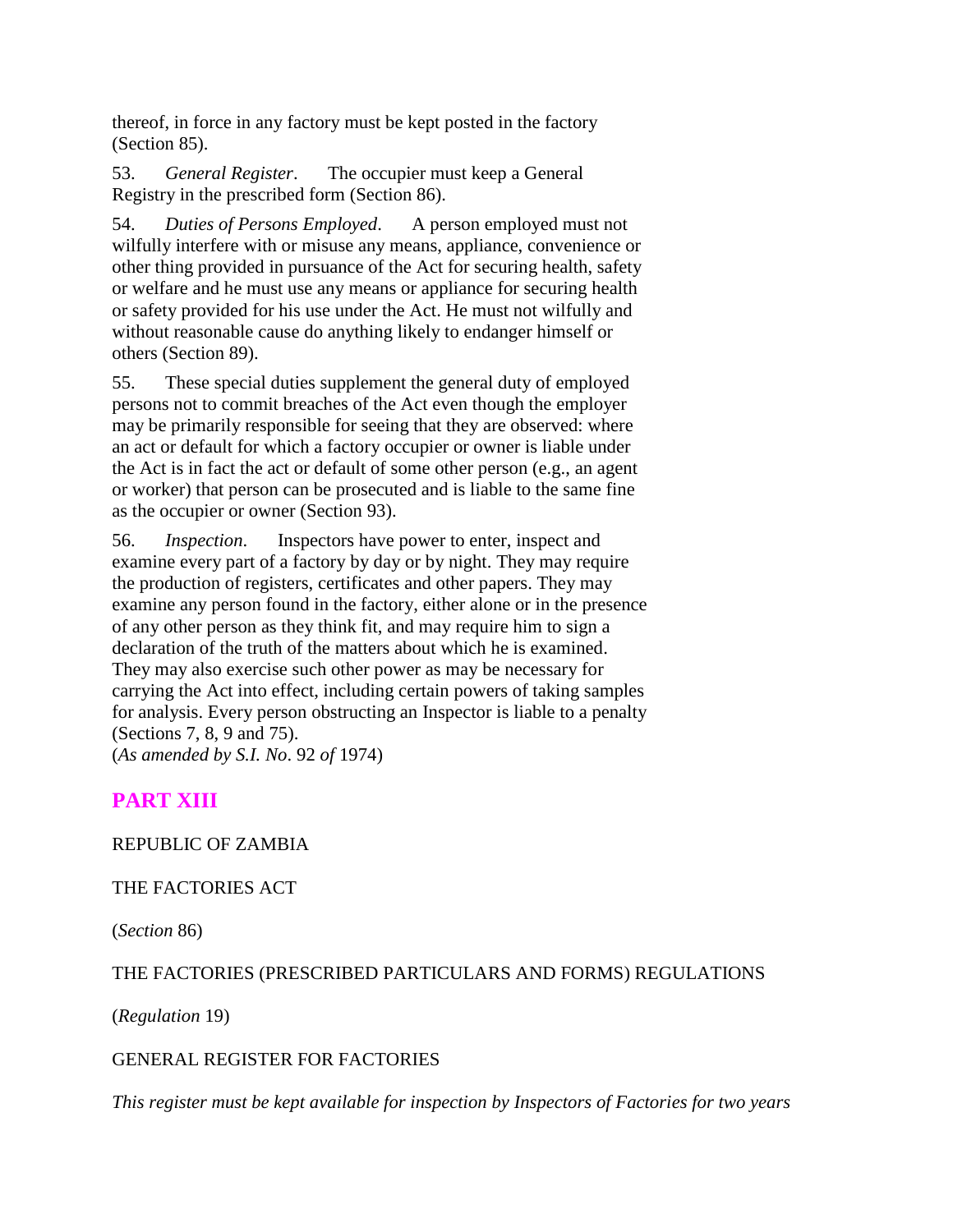after the date of the last entry therein

SECTION A. GENERAL.

Name of occupier (*In the case of a firm which is not a Limited Company, the names of each proprietor or partne* 

Postal address of factory Registered office address (*If different from above*) Situation of factory (*i.e., number in, or plot number, and name of street, road, etc.*) Nature of work carried on.

# REPORTS AND CERTIFICATES REQUIRED TO BE ATTACHED TO THE GENERAL REGISTER

# CERTIFICATE OF REGISTRATION OF THE FACTORY

................................................................ Date of issue

Such documents should be attached to the gummed slips at the beginning or end of this Register, or if the space is insufficient, they may be kept, apart from other papers, in a separate cover attached to this Register. }

When a new Register is taken into use, reports and certificates still current or in operation should be transferred to the new Register. Other Certificates issued by the Labour O Chief Inspector of Factori (*Indicate nature of certificate*)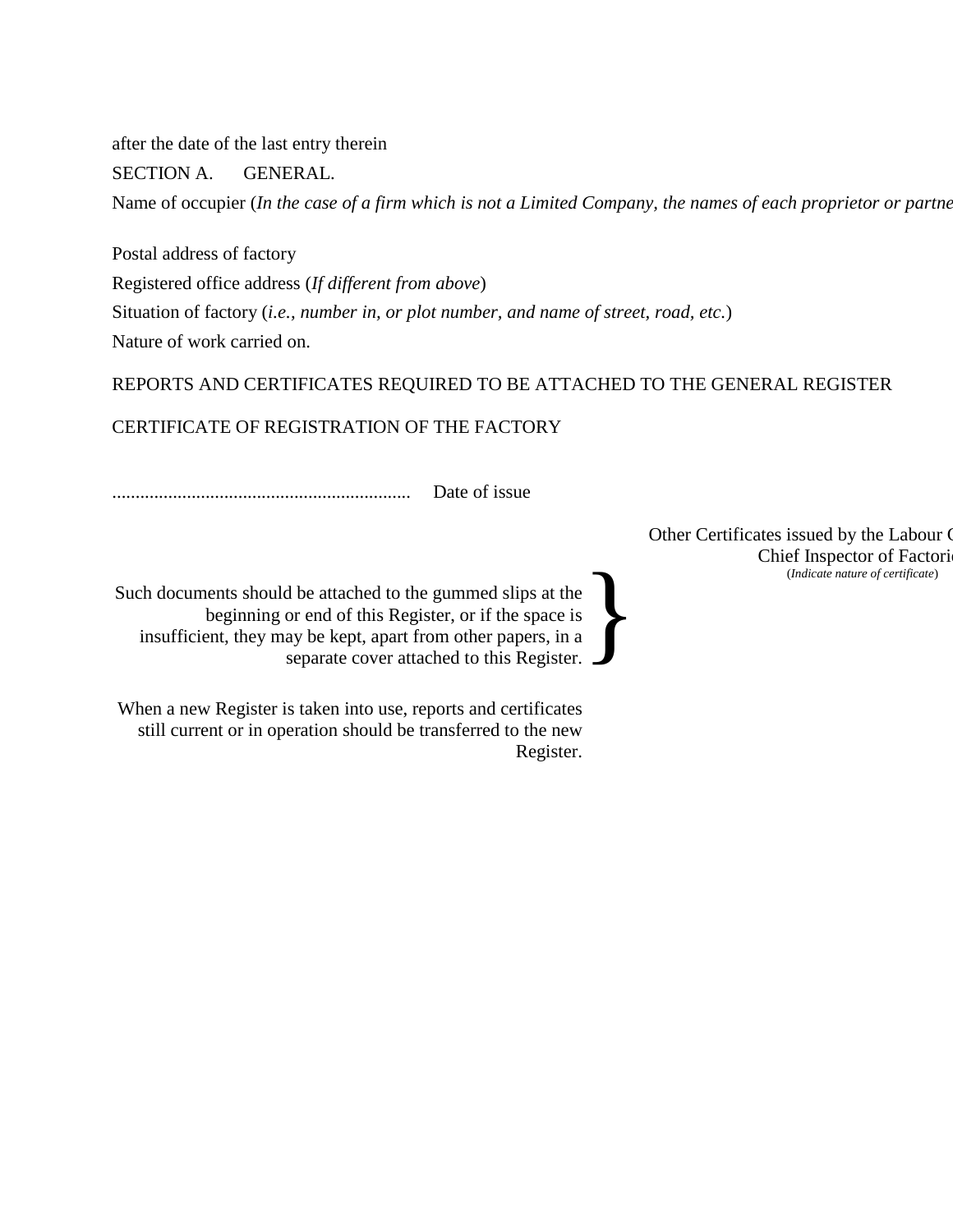Name(s) of person(s) (if any) appointed under section 30 of the Factories Act to carry out examinations or operations at unfenced machinery in accordance with the pro section.

(*The certificate(s) of appointment must be attached to this Register and a signed copy furnished to each person so appointed*)

# Signature of occupier .................................................................................. Date 19 ........

#### SECTION B. WASHING, PAINTING, WHITEWASHING, ETC.

|            | Dates        |             | Parts washed, whitewashed or colourwashed, painted, varnished, or otherwise treated on the dates<br>specified in columns $(1)$ to $(3)$ |                                               |
|------------|--------------|-------------|-----------------------------------------------------------------------------------------------------------------------------------------|-----------------------------------------------|
| Day<br>(1) | Month<br>(2) | Year<br>(3) | Parts of factory treated<br>(4)                                                                                                         | Full particulars of<br>treatment given<br>(5) |

#### <sup>S</sup>ECTION C. TESTING OR EXAMINATION OF FIRE WARNING SYSTEMS

| Description of warning system<br>(1) | Date of test<br>or examination<br>(2) | Particulars of defects found<br>(3) | Particulars of action<br>taken to remedy defects<br>(4) |  |
|--------------------------------------|---------------------------------------|-------------------------------------|---------------------------------------------------------|--|
|                                      |                                       |                                     |                                                         |  |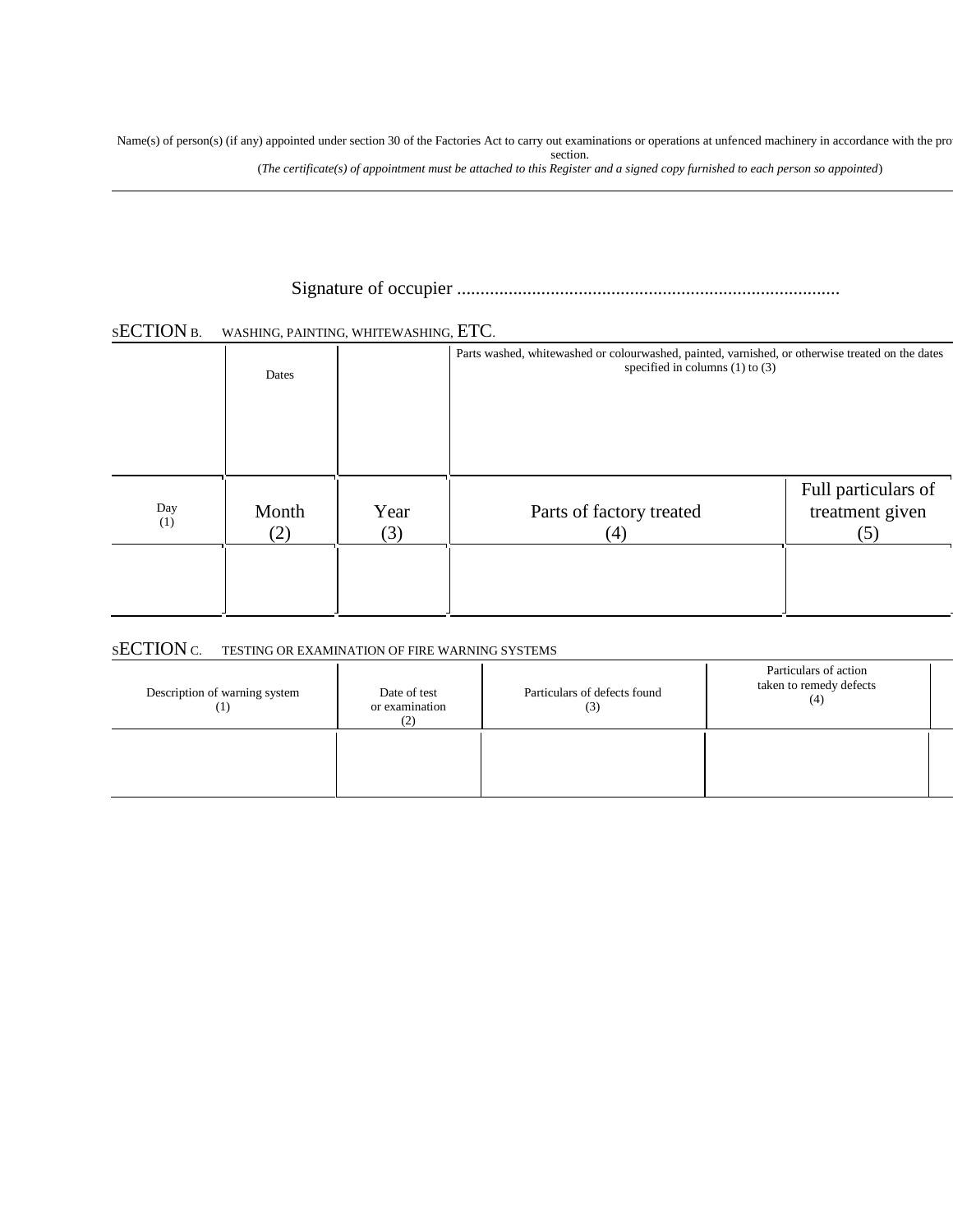## <sup>S</sup>ECTION D. ACCIDENTS AND DANGEROUS OCCURRENCES

| Date of<br>accident<br>or occur-<br>rence<br>$\left(1\right)$ | Date of notice<br>sent on<br>Form F/6 to<br>Inspector of<br>Factories<br>(2) | Name of<br>person injured<br>(3) | <b>Sex</b><br>(4) | Age<br>(5) | Usual<br>employme<br>nt<br>(6) | Precise<br>occupation<br>at time of<br>accident<br>(7) | How cau<br>e.g. whether by ma<br>motion and by wh<br>such machin<br>(8) |
|---------------------------------------------------------------|------------------------------------------------------------------------------|----------------------------------|-------------------|------------|--------------------------------|--------------------------------------------------------|-------------------------------------------------------------------------|
|---------------------------------------------------------------|------------------------------------------------------------------------------|----------------------------------|-------------------|------------|--------------------------------|--------------------------------------------------------|-------------------------------------------------------------------------|

## <sup>S</sup>ECTION E. CASES OF INDUSTRIAL DISEASE

| Date of notice<br>sent on<br>Form F/9 to<br>Inspector of<br>Factories<br>(1) | Person affected   |            | Occupation<br>(5) | Name of disease<br>(6) | Name of examining<br>medical practitioner<br>$\left( 1\right)$ |  |
|------------------------------------------------------------------------------|-------------------|------------|-------------------|------------------------|----------------------------------------------------------------|--|
| Name<br>(2)                                                                  | <b>Sex</b><br>(3) | Age<br>(4) |                   |                        |                                                                |  |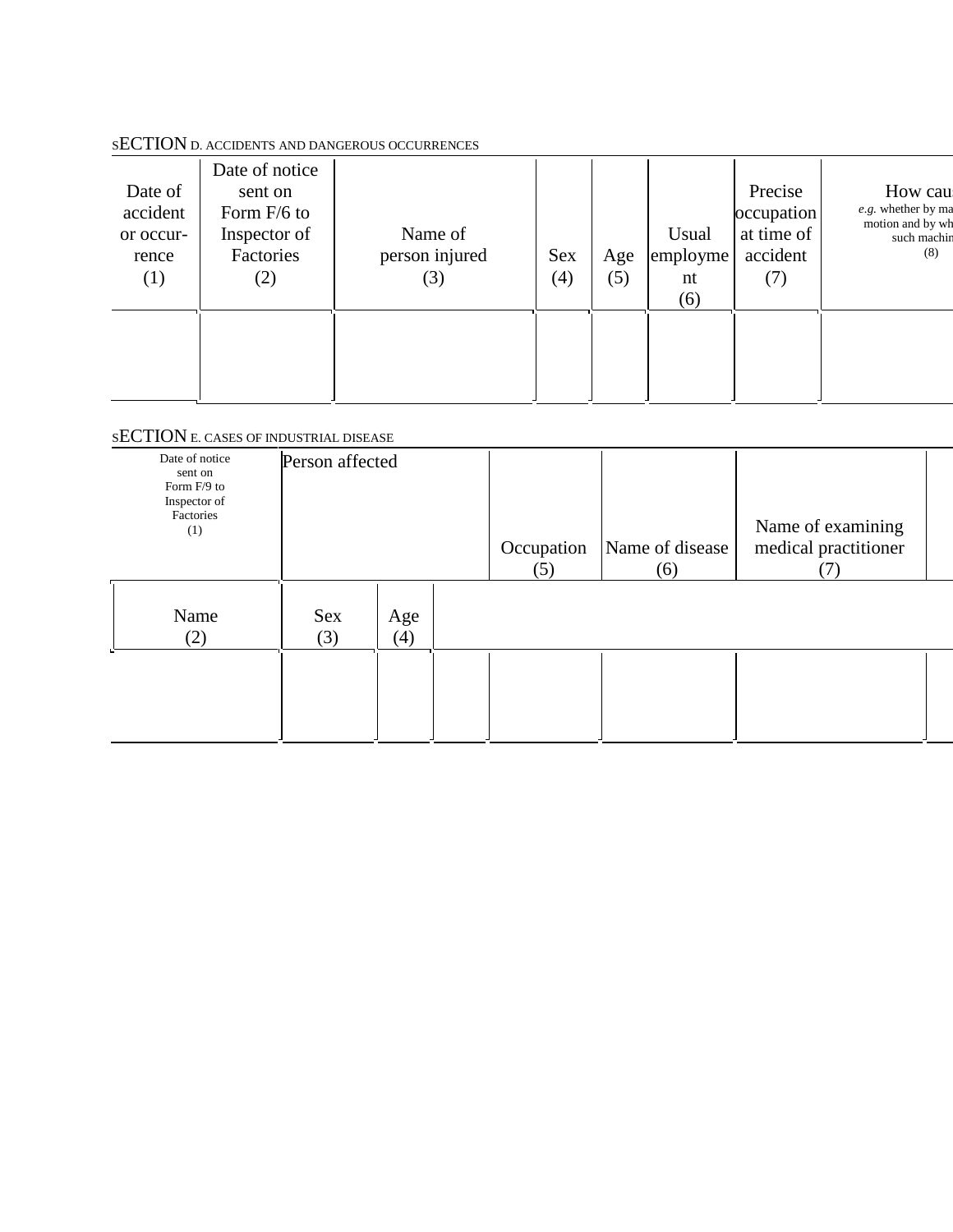## **SECTIONS 74 AND 105-THE FACTORIES (PLANT INSPECTION AND EXAMINATION FEES) REGULATIONS.**

*Statutory Instrument* **61** *of* **1997** *Act No***. 13** *of* **1994**

|  | 1. (1) These Regulations may be cited as the Factories (Plant | Title and   |
|--|---------------------------------------------------------------|-------------|
|  | Inspection and Examination Fees) Regulations.                 | application |

(2) These Regulations shall apply to factories, building operations and works of engineering construction.

| Every steam boiler, steam receiver and air receiver shall be     | Times of   |
|------------------------------------------------------------------|------------|
| inspected periodically as stipulated under Part VIII of the Act. | inspection |

**3.** When any steam boiler, steam receiver or air receiver is inspected or examined by any inspector or other person authorised by the Commissioner, the appropriate fee specified in Part I and II of the Schedule to these Regulations shall be paid in respect of each inspection or examination. Fees payable on inspection of steam boiler, steam receiver or air receiver

4. When any steam boiler, steam receiver or air receiver is due for Notification of inspection or examination by an inspector or any person authorised by intended the Commissioner, the owner or user of any such vessel or the occupier inspection of the premises in which such vessel is used shall be notified by a registered letter of the date and time when such inspection or examination shall be carried out and any such letter shall be sent to the owner, user or occupier, as the case may be, at least ten days before the proposed date of inspection.

**5.** Where an inspector or any person authorised by the Commissioner has arranged to inspect or examine a plant on a date and payable when a time specified in a registered letter but is unable to carry out the inspection or examination at the prescribed time because of lack of preparation on the part of the owner, user or occupier, such owner, or user or occupier shall be liable to the following surcharges: Surcharge

(*a*) where preparations may be made to allow the plant to be inspected or examined within one hour of the prescribed time, a surcharge of K25,000.00 per hour or *pro rata* shall be added to the basic fee chargeable for the inspection or examination;

steam boiler, etc, is not prepared for examination at specified time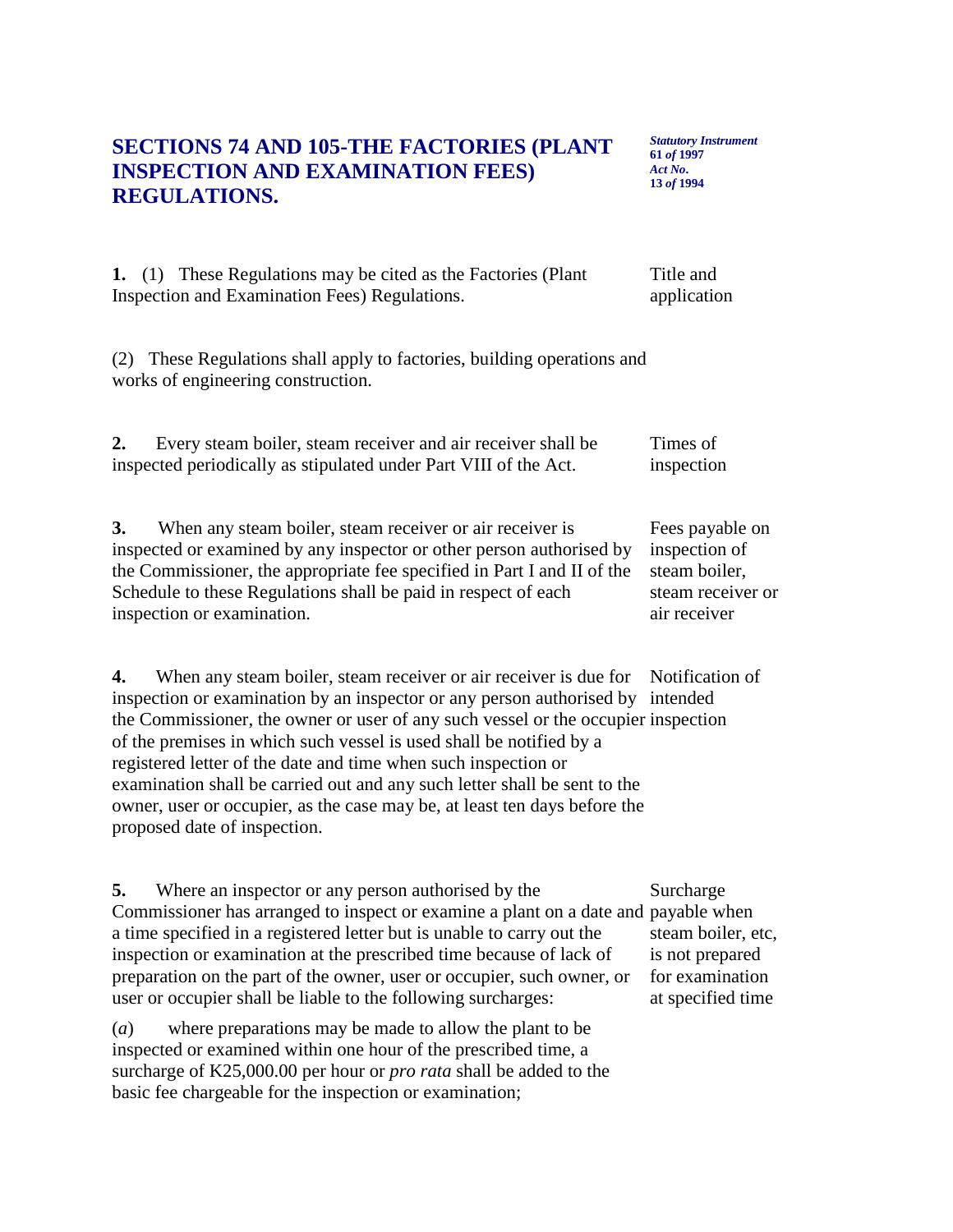(*b*) where preparations cannot be made to allow the inspection or examination to be carried out within one hour of the prescribed time, a surcharge equal to the basic fee shall be chargeable whether or not the inspection or examination is carried out immediately after the expiry of one hour; or

(*c*) where an inspection or examination cannot be carried out for any reason whatsoever, the inspector shall in addition to the surcharge, issue an Inspection Report showing a "Nil" entry against "Maximum Permissible Pressure" in respect of the steam boiler, steam receiver or air receiver to be inspected or examined and such Inspection Report shall remain in force until such time as further arrangements can be made to inspect or examine such steam boiler, steam receiver or air receiver.

**6.** The Factories (Plant Inspection and Examination Fees) Regulations, 1995 are hereby revoked. Revocation of S.I. No. 124 of 1995

## **SCHEDULE**

(*Paragraph* 3)

### **PART I**

#### BASIC FEE

#### 1. *Steam Boilers*

| (1) Boiler having a grate area of (or evaporation                                                                                     |   | Fee units |      |
|---------------------------------------------------------------------------------------------------------------------------------------|---|-----------|------|
| rate of steam per hour)                                                                                                               | K |           |      |
| ( <i>a</i> ) less than 1 square metre $(1000 \text{ kg or less})$                                                                     |   |           | 1139 |
| not less than 1 square metre but less<br>(b)<br>than 2 square metres $\ldots$ $\ldots$ $\ldots$ $\ldots$ $\ldots$ 1139                |   |           |      |
| (c) 2 square metres or more $(2000 \text{ kg or more})$ .<br>1167                                                                     |   |           |      |
| (2) Boilers having no normal grate, in the case of a boiler with<br>heating surface of-                                               |   |           |      |
| (a) less than 25 square metres (less than 5000 kg) $\ldots$ .                                                                         |   |           | 1222 |
| not less than 25 square metres but less than<br>(b)<br>55 square metres (more than 5000 kg but)<br>less than $10,000 \text{ kg}$ 1278 |   |           |      |
| (c) 55 square metres or more $(10,000 \text{ kg or more})$<br>1389                                                                    |   |           |      |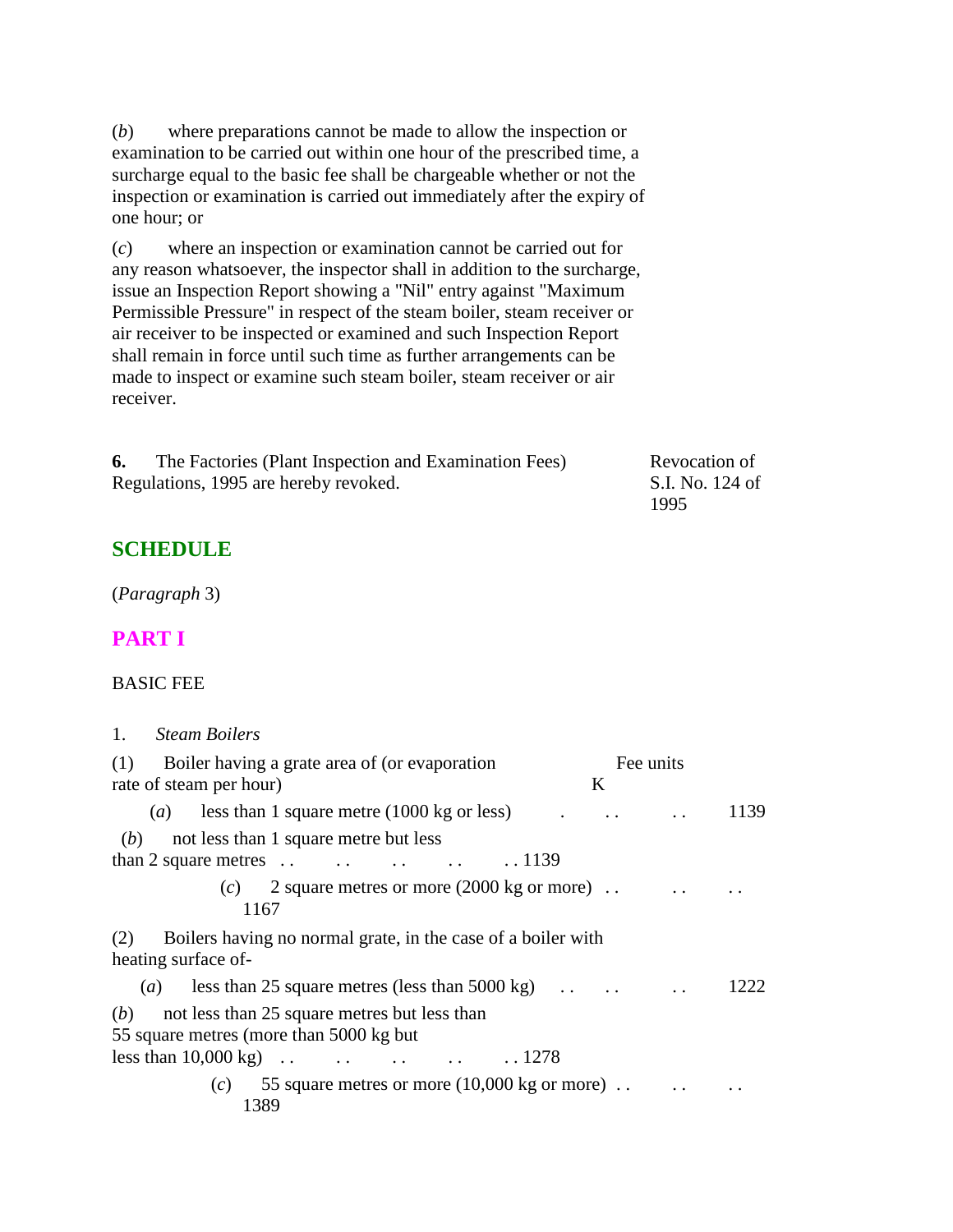| Each economiser, each super-heater (when carried out separately<br>(3)<br>from the boiler examination) | .1167                |      |
|--------------------------------------------------------------------------------------------------------|----------------------|------|
| (4)<br>Each steam tube oven or steam tube hot plate                                                    |                      | 1139 |
| 2.<br>Electrically heated boilers                                                                      |                      |      |
| Boilers having a diameter of-                                                                          |                      |      |
| less than 1 square metre (less than 100 litres)<br>(a)                                                 |                      | 1139 |
| not less than 1 square metre but less than 2<br>(b)<br>square metres (more than 1000 litres but less   |                      |      |
| than 2000 litres or more)                                                                              | .1222                |      |
| $(c)$ Steam Receivers<br>receivers having a diameter of-                                               |                      |      |
| less than 450 mm (less than 1000 litres)<br>(i)                                                        |                      | 1139 |
| more than $450 \text{ mm}$ (but less than $1500 \text{ litres}$ ).<br>(ii)                             |                      | 1194 |
| (iii) $750 \text{ mm}$ or more (1500 litres or more)<br>1222                                           | $\ddot{\phantom{a}}$ |      |
| <b>Steam Receivers</b><br>3.                                                                           |                      |      |
| Receivers having a diameter of-                                                                        |                      |      |
| more than 450 mm (less than 1000 litres)<br>(a)                                                        |                      | 1139 |
| more than 450 mm less than 1500 litres<br>(b)                                                          |                      | 1194 |
| 750 mm or more $(1500$ litres or more).<br>(c)                                                         |                      | 1222 |
| <b>Air Receivers</b><br>4.                                                                             |                      |      |
| Receivers having a diameter of-                                                                        |                      |      |
| less than $450$ mm (less than $1000$ litres)<br>(a)                                                    |                      | 1139 |
| more than 450 mm but less than 750 mm<br>(b)                                                           |                      |      |
| (more than 1000 litres but less than 1500 litres)                                                      |                      | 1194 |
| 750 mm or more $(1500$ litres or more).<br>(c)<br>$\ddot{\phantom{a}}$                                 |                      | 1222 |

# **PART II**

|           | Fee units                                                                                                                                                                             |
|-----------|---------------------------------------------------------------------------------------------------------------------------------------------------------------------------------------|
|           |                                                                                                                                                                                       |
| 1.        | Each hydraulic test of a steam boiler, steam receiver or air<br>receiver.                                                                                                             |
| basic fee |                                                                                                                                                                                       |
| 2.        | Each inspection or examination of steam boiler, steam<br>receiver or air receiver under normal pressure (when<br>carried out at the request of the owner, user or occupier)<br>10 per |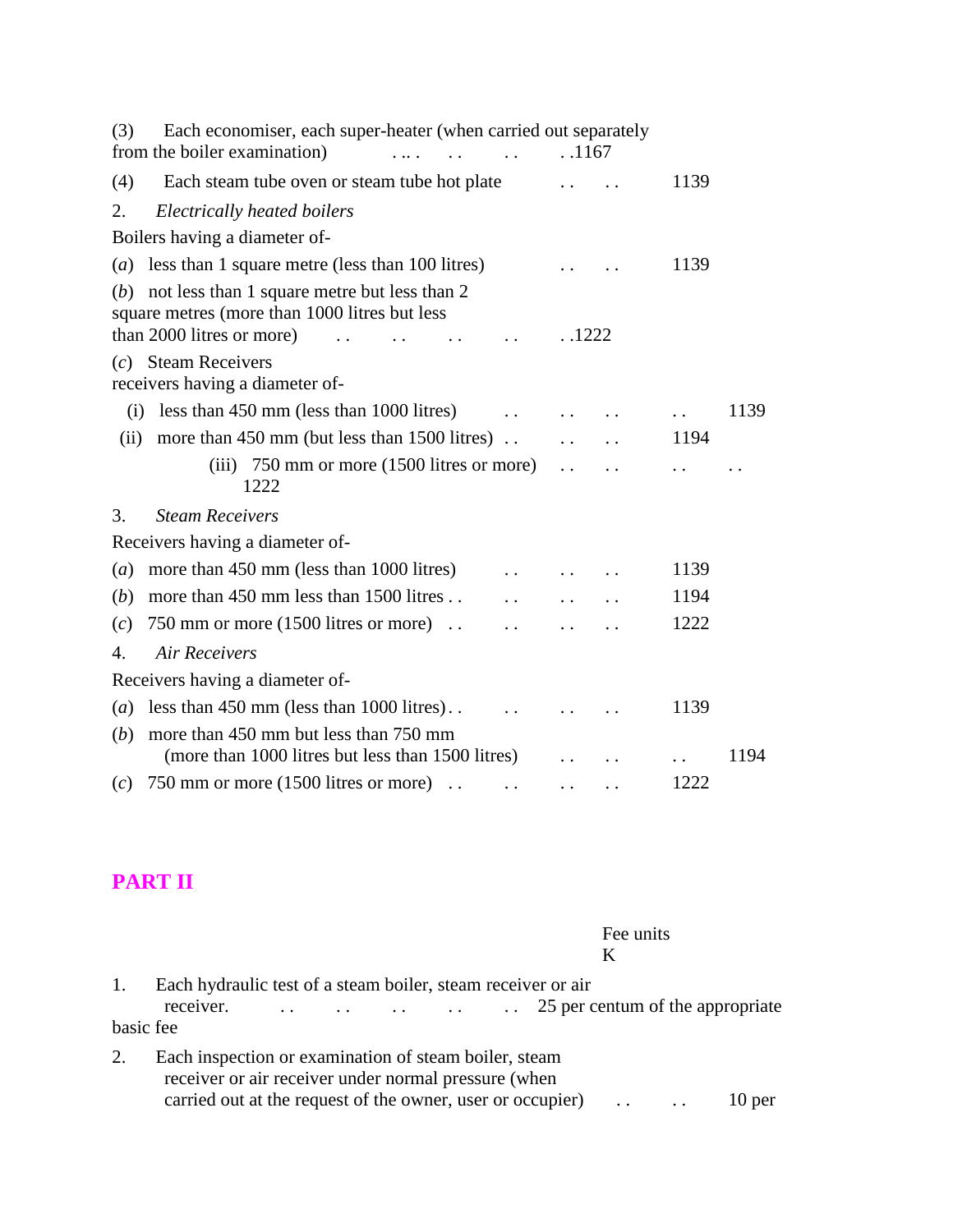centum of appropriate basic fee

| 3.              | Each inspection or examination of steam boiler, steam<br>receiver or air receiver other than inspections or examinations<br>arranged out by registered letters (when carried out at the |
|-----------------|-----------------------------------------------------------------------------------------------------------------------------------------------------------------------------------------|
|                 | request of the owner, user or occupier)<br>100 per centum of                                                                                                                            |
|                 | appropriate basic fee                                                                                                                                                                   |
| 4.<br>basic fee | Each inspection or examination carried out anywhere in<br>Zambia, except within a radius of 10 kilometres of an<br>established factories                                                |

(*As amended by Act No.* 13 *of* 1994)

| <b>SECTION 74-THE FACTORIES (BENZENE)</b> | <b>Statutory</b>         |
|-------------------------------------------|--------------------------|
| <b>REGULATIONS</b>                        | <i><b>Instrument</b></i> |
| <b>Regulations by the Minister</b>        | 179 of 1978              |
|                                           | 158 of 1993              |

**1.** These Regulations may be cited as the Factories (Benzene) Regulations, and shall apply to all factories where benzene or products application containing benzene are manufactured, handled or used. Title and

| 2.               | In these Regulations, unless the context otherwise requires-                                                                                              | Interpretation                   |
|------------------|-----------------------------------------------------------------------------------------------------------------------------------------------------------|----------------------------------|
|                  | "benzene" means the aromatic hydrocarbon benzene C6H6;                                                                                                    |                                  |
|                  | "products containing benzene" means products the benzene content of<br>which exceeds one per cent by volume.                                              |                                  |
| 3.               | Whenever harmless or less harmful substitute products are<br>available, such products shall be used instead of benzene or products<br>containing benzene. | Restriction on<br>use of benzene |
| 4.               | The provisions of regulation 3 shall not apply to-                                                                                                        | Exceptions                       |
| $\left(a\right)$ | the production of benzene;                                                                                                                                |                                  |

- (*b*) the use of benzene for chemical synthesis;
- (*c*) the use of benzene in motor fuel; or
- (*d*) analytical or research work carried out in laboratories.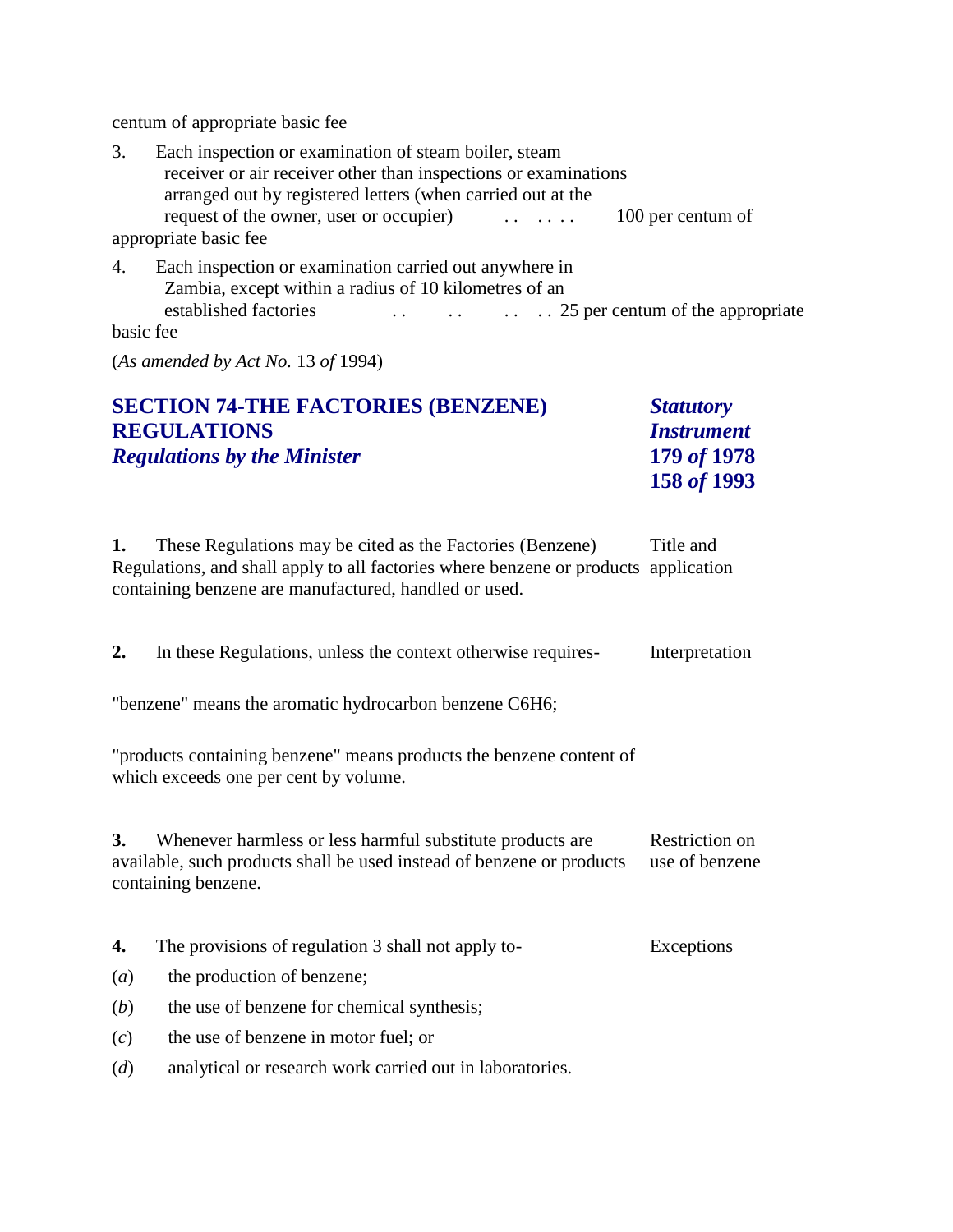| 5. In any factory where persons are exposed to benzene or products Restriction on |                  |
|-----------------------------------------------------------------------------------|------------------|
| containing benzene, the concentration of benzene in the air in such               | concentration of |
| factory shall not exceed twenty-five parts per million (80 mg/m3).                | benzene in air   |

**6.** All necessary measures shall be taken to prevent the escape of benzene vapour into the air in work rooms where benzene or products escape of vapour containing benzene are manufactured, handled or used. Prevention of

**7.** (1) Work processes involving the use of benzene or products containing benzene shall be carried out in an enclosed system. Work to be carried out in enclosed area

(2) Where it is not practicable for the work processes to be carried out in an enclosed system as stated in sub-regulation (1), efficient means shall be provided to ensure the removal of benzene vapour.

(*As amended by S.I. No*. 158 *of* 1993)

**8.** Any person who may have skin contact with benzene or products Protection against containing benzene shall be provided with adequate means of personal skin contact protection against the risks of absorbing benzene through the skin.

| 9.<br>Any person who for special reasons may be exposed to                | Protection against |
|---------------------------------------------------------------------------|--------------------|
| concentration of benzene in the air which exceeds the maximum             | benzene vapour     |
| referred to in regulation 5 shall be provided with a dequate means of     |                    |
| personal protection against the risks of inhaling benzene vapour.         |                    |
|                                                                           |                    |
|                                                                           |                    |
| Every person exposed to benzene or products containing<br><b>10.</b>      | Protective         |
| benzene shall be provided with suitable protective clothing which,        | clothing           |
| together with the means of protection referred to in regulations 8 and 9, |                    |
| shall be cleaned and maintained by the employer.                          |                    |

| 11. | Every person supplied with means of personal protection or            | Use of protective |
|-----|-----------------------------------------------------------------------|-------------------|
|     | protective clothing shall use them at all times during working hours. | clothing          |
|     |                                                                       |                   |

**12.** No food shall be taken into or consumed in work rooms in which benzene or products containing benzene are manufactured, handled or used. Prohibition of consumption of meals in work rooms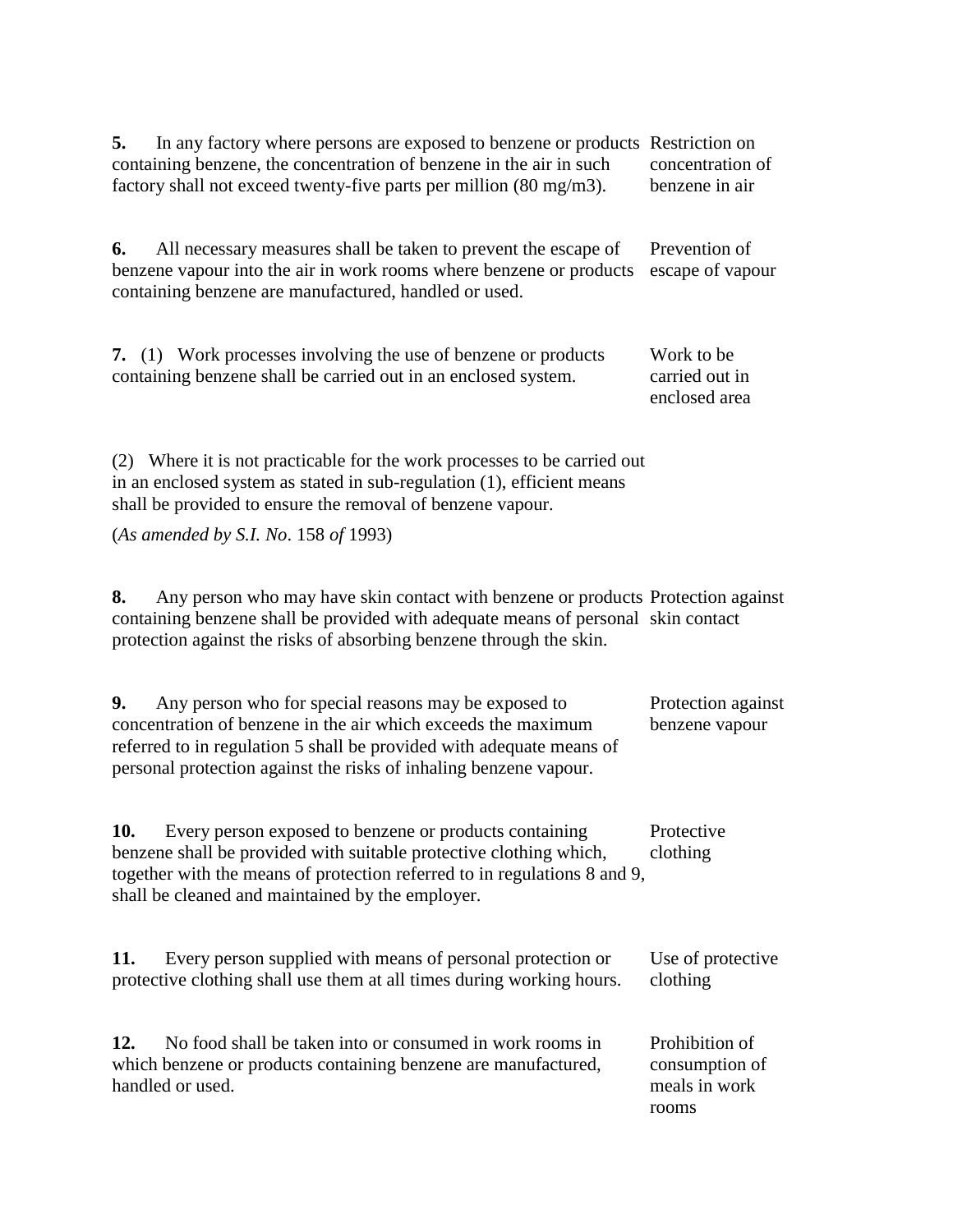**13.** All factories where benzene or products containing benzene are Washing and manufactured, handled or used shall be equipped with eating facilities

(*a*) sufficient and suitable washing facilities;

(*b*) suitable accommodation for taking meals, unless appropriate arrangements exist for meals to be taken elsewhere; and

(*c*) change rooms where work clothes can be stored separately from the ordinary clothes.

**14.** (1) Every person employed in processes involving exposure to benzene or products containing benzene shall undergo- Medical examinations

(*a*) a pre-employment medical examination for fitness which shall include a blood test; and

(*b*) periodical re-examination at intervals not exceeding twelve months which shall include biological and blood tests.

(2) The medical examinations referred to in sub-regulation (1) shall be carried out during working hours under the supervision of a qualified physician.

(3) Such medical examinations shall not involve the employed person in any expense.

**15.** Any woman medically certified as pregnant and any nursing mother shall not be employed in work processes involving exposure to pregnant and benzene or products containing benzene. Employment of nursing mothers

**16.** Young persons under the age of eighteen years shall not be employed in work processes involving exposure to benzene or products persons under containing benzene except where they are undergoing education or training and are under adequate technical and medical supervision. Employment of age

**17.** Benzene or products containing benzene shall only be brought into work rooms in containers which are of suitable material and of adequate strength and so designed and constructed as to prevent any leakage or escape of vapours. Benzene containers